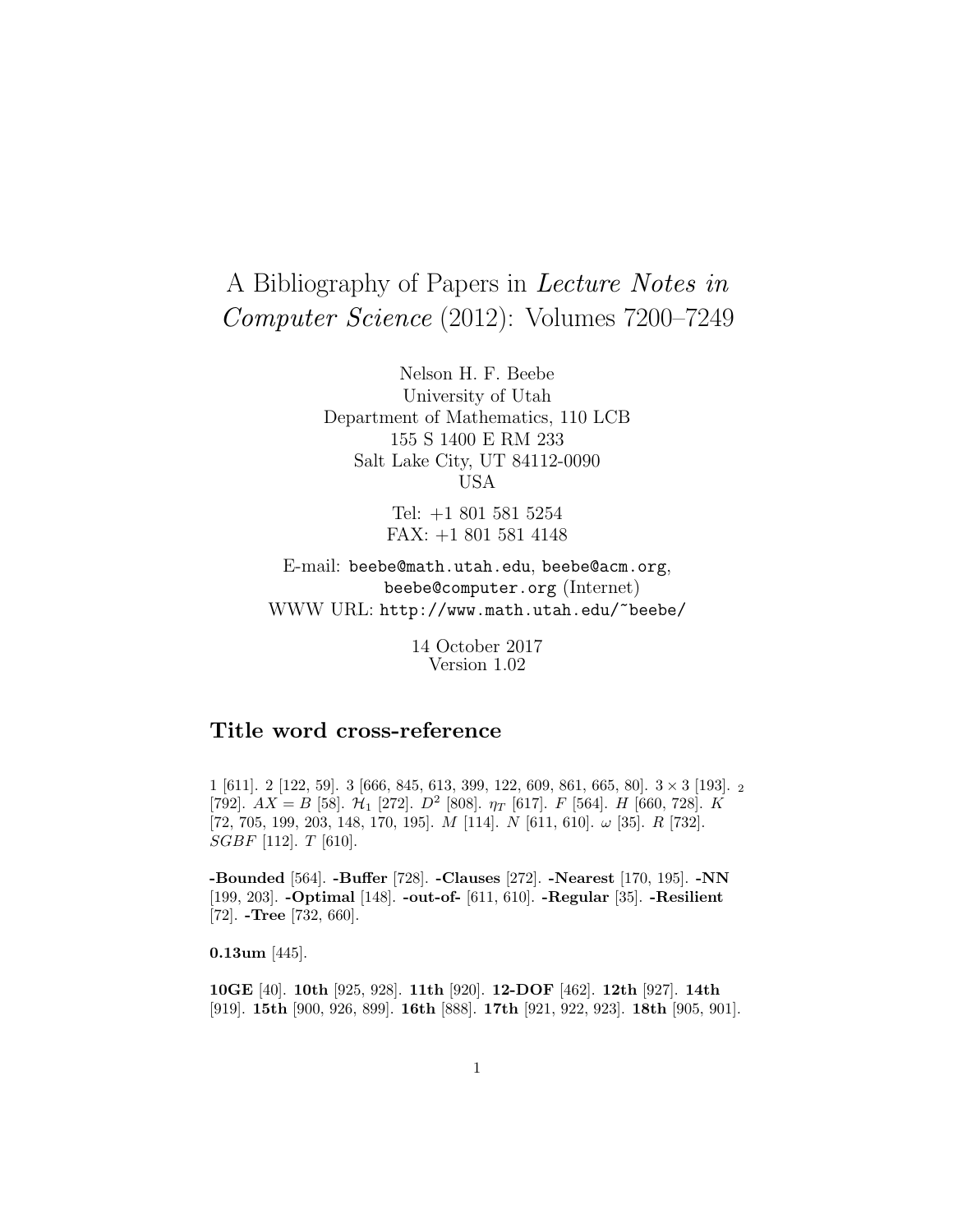**2.0** [414]. **21st** [894, 897, 898, 911]. **2T1R** [400].

**30th** [895, 896]. **34th** [910].

**4th** [912, 924].

**5th** [913].

**60th** [915].

**7th** [895, 896].

**8-Bit** [856]. **8th** [917].

**9798** [311]. **9th** [904, 893, 909, 890, 891].

**Abductive** [155]. **Aberto** [773]. **Abstract** [267, 512, 228]. **Abstraction** [37, 354, 203]. **Accelerating** [854]. **Accelerator** [663]. **Access** [742, 612]. **Accompanying** [52]. **according** [132]. **Accuracy** [686, 665]. **Accurate** [736]. **Acids** [460]. **Acquisition** [767]. **across** [91, 373]. **ACSL** [524]. **Action** [903, 525, 129]. **Active** [868]. **Activities** [538, 177]. **Ad** [72, 482, 73]. **Ad-Hoc** [72, 482]. **AdaBoost** [63, 64]. **AdaBoost-Based** [64]. **Adaptable** [425]. **Adaptation** [257, 88, 421, 800]. **Adaptations** [832]. **Adapted** [167]. **Adaptive** [887, 742, 605, 249, 639, 199, 873, 217, 728, 610]. **Addiction** [544]. **Address** [307]. **Adini** [76]. **Adjectives** [376, 378, 382, 374]. **Administrator** [648]. **Adoption** [514]. **Advanced** [216, 921, 922, 923]. **Advances** [910]. **Advantages** [187]. **Adverbs** [762]. **Advertising** [736]. **Aesthetic** [845, 856, 857]. **Affairs** [580]. **Affect** [387]. **Affine** [452, 396]. **Affordability** [332]. **Afghanistan** [539]. **against** [734, 605, 434]. **Agent** [166, 359, 904, 360, 163, 356, 164, 347, 362, 351, 165, 350, 358]. **Agent-Programming** [351]. **Agents** [352]. **Aggregate** [232]. **Aggregated** [688, 732]. **Aggregating** [537, 486, 198]. **Aggregation** [687]. **Aggression** [176]. **Agreement** [360, 132]. **Agreements** [417]. **AJAX** [644]. **Alcoholism** [532]. **Algebra** [234, 81, 524]. **Algebraically** [560]. **Algebras** [559]. **Algorithm** [818, 560, 760, 636, 154, 828, 805, 63, 814, 56, 86, 649, 49, 823, 87, 203, 79, 148, 835, 54, 877, 627, 96, 61, 405, 53]. **Algorithms** [810, 819, 882, 850, 821, 901, 812, 81, 524, 866, 180, 816, 170, 798, 189, 876]. **Alignment** [409]. **Allocation** [806]. **Almost** [273]. **Alternating** [86]. **Alternative** [584, 548]. **Alternatives** [368]. **Alternatives-Based** [368]. **Ambiguity** [383]. **American** [374]. **Amino** [460]. **Amount** [82]. **Amplification** [797]. **Amsterdam** [905]. **Analysing** [306, 876]. **Analysis** [533, 552, 680, 10, 136, 760, 322, 446, 458, 883, 310, 287, 44, 461, 295, 550, 901, 288, 492, 45, 513, 596, 520, 31, 834, 720, 216, 386, 597, 584, 867, 412, 591, 634, 631, 48, 86, 859, 775, 207, 330, 794, 504, 208, 763, 684, 507, 755, 761, 302,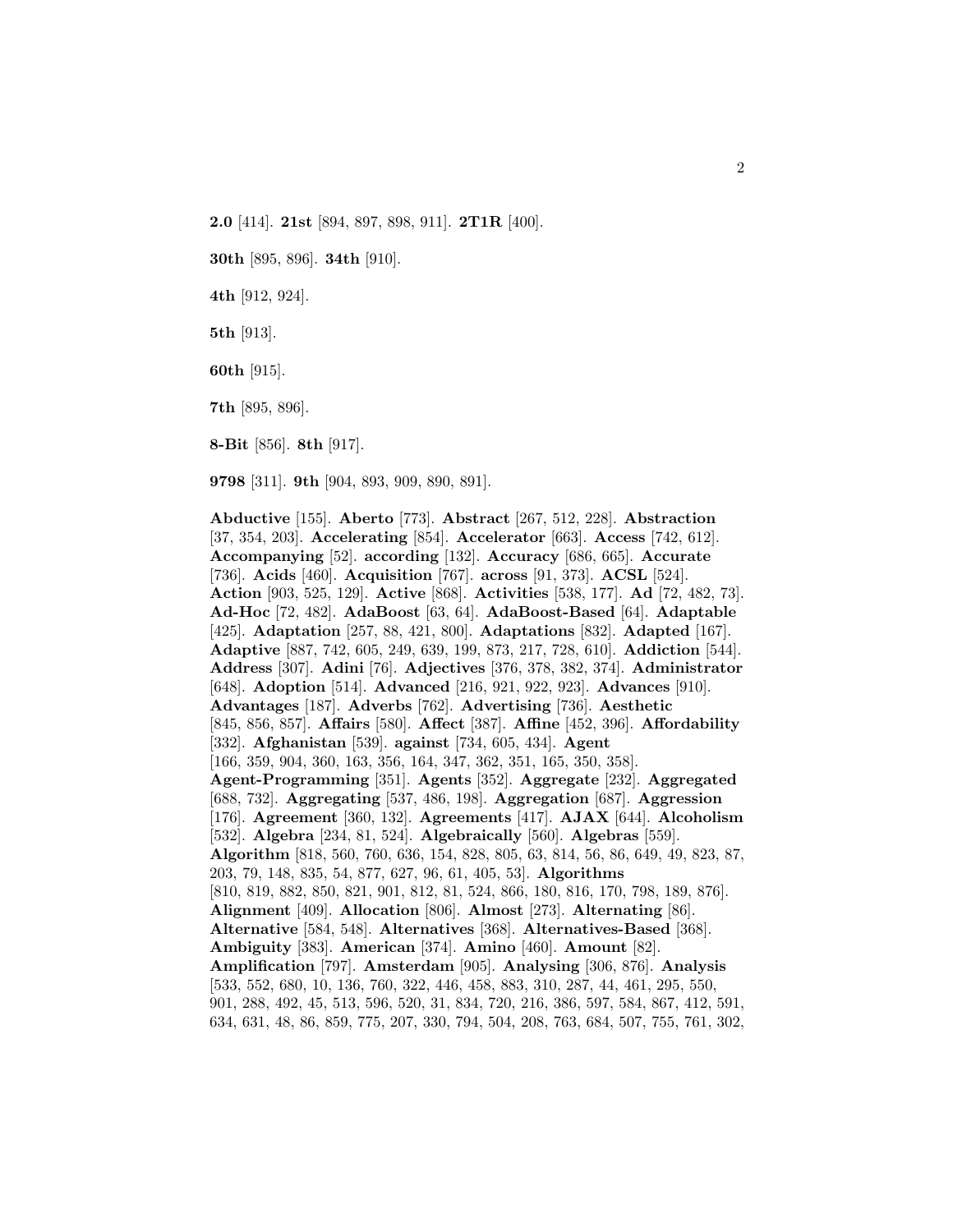615, 318, 212, 169, 435, 28]. **Analytical** [17, 38, 210]. **Analyzers** [521]. **Analyzing** [671, 658, 874, 433]. **Android** [527, 782]. **Animal** [202]. **Animating** [844]. **Annotation** [139]. **Anonymity** [318]. **anonymization** [316]. **Anonymous** [432]. **Answer** [153, 113]. **Answerer** [481]. **Answering** [481]. **Ant** [793, 798, 172]. **Anti** [58]. **Anti-bisymmetric** [58]. **AnyOut** [701]. **Anytime** [701, 819]. **AODV** [295]. **Apoptosis** [463]. **Appearance** [691]. **Appearance-Order-Based** [691]. **Append** [729]. **Append-only** [729]. **Application** [754, 671, 170, 165, 189, 62]. **Applications** [193, 192, 98, 672, 619, 407, 921, 922, 620, 411, 748, 919, 918, 212, 923, 930]. **Applicative** [269]. **Applied** [870, 890, 891]. **Applying** [258, 418]. **Appraisal** [188]. **Approach** [21, 523, 881, 5, 179, 171, 231, 658, 360, 140, 585, 699, 566, 188, 412, 688, 547, 362, 425, 599, 535, 22, 803, 795, 490, 877, 481, 177, 80]. **Approaches** [8, 181, 757, 899]. **Appropriate** [476]. **Approximate** [148]. **Approximation** [516, 518]. **Approximations** [294]. **April** [910, 900, 925, 902, 930, 920, 901, 928, 912, 927, 916, 921, 922, 909, 929, 926, 897, 917, 898, 919, 918, 913, 923, 899]. **APWeb** [919, 918]. **Arbitrary** [649]. **ARCAMA** [666]. **ARCAMA-** [666]. **Architectural** [846, 522, 242]. **Architecture** [685, 184, 12, 690, 95]. **Architectures** [301, 85, 88, 344]. **Area** [33]. **Argumentation** [115, 164]. **Arithmetic** [526]. **ARM** [428]. **Arrays** [179]. **Art** [855, 857, 929, 848, 849]. **ArtDeco** [887]. **Articulated** [399]. **Artifact** [413, 690]. **Artifact-Centric** [413, 690]. **Artificial** [895, 896, 456, 832, 839, 835, 181, 450]. **Artistic** [847]. **Ascent** [880]. **ASD** [38]. **ASD-Based** [38]. **Asia** [919]. **ASL** [372, 365]. **Aspect** [742, 292]. **Aspect-Oriented** [292]. **Assembly** [836]. **Assertions** [419]. **Assessing** [132]. **Assessments** [548]. **Assigned** [177]. **Assignment** [751, 791, 825]. **Assisted** [121]. **Associated** [548]. **Association** [201, 636, 596, 651]. **Associations** [840]. **Associative** [467]. **Associativity** [313]. **Assumptions** [611]. **Asynchronous** [668, 415, 465, 639]. **Athens** [893]. **ATL** [354]. **Atoms** [60]. **Attack** [605, 434]. **Attacker** [314]. **Attacking** [624]. **Attacks** [607, 246, 608, 621, 433]. **Attribute** [583]. **Attribution** [370]. **Auction** [360, 661]. **Auction-Based** [360]. **Audio** [168, 125, 556, 555]. **Audits** [424]. **Augmented** [666]. **Augmenting** [823]. **August** [894]. **Australia** [588]. **Authenticated** [441]. **Authentication** [311, 445, 173]. **Autism** [763]. **Auto** [61]. **Autoimmune** [469]. **Automata** [290, 496, 229, 37, 288, 249, 289, 270, 172, 191]. **Automata-Based** [496]. **Automated** [301, 225, 885, 295, 599, 863, 64, 586]. **Automatic** [268, 136, 453, 778, 568, 823, 176, 490, 798, 206, 761, 139]. **Automatically** [42, 529, 769]. **Automating** [567]. **Automation** [591]. **Automaton** [711]. **Automaton-Based** [711]. **Autonomic** [10, 8, 9, 639]. **Availability** [27, 246]. **AVANTSSAR** [301]. **Avatars** [844]. **Average** [484]. **Aware** [666, 416, 15, 675, 741, 298, 707, 16, 423, 710, 195, 418, 650, 652, 284]. **Awareness** [538].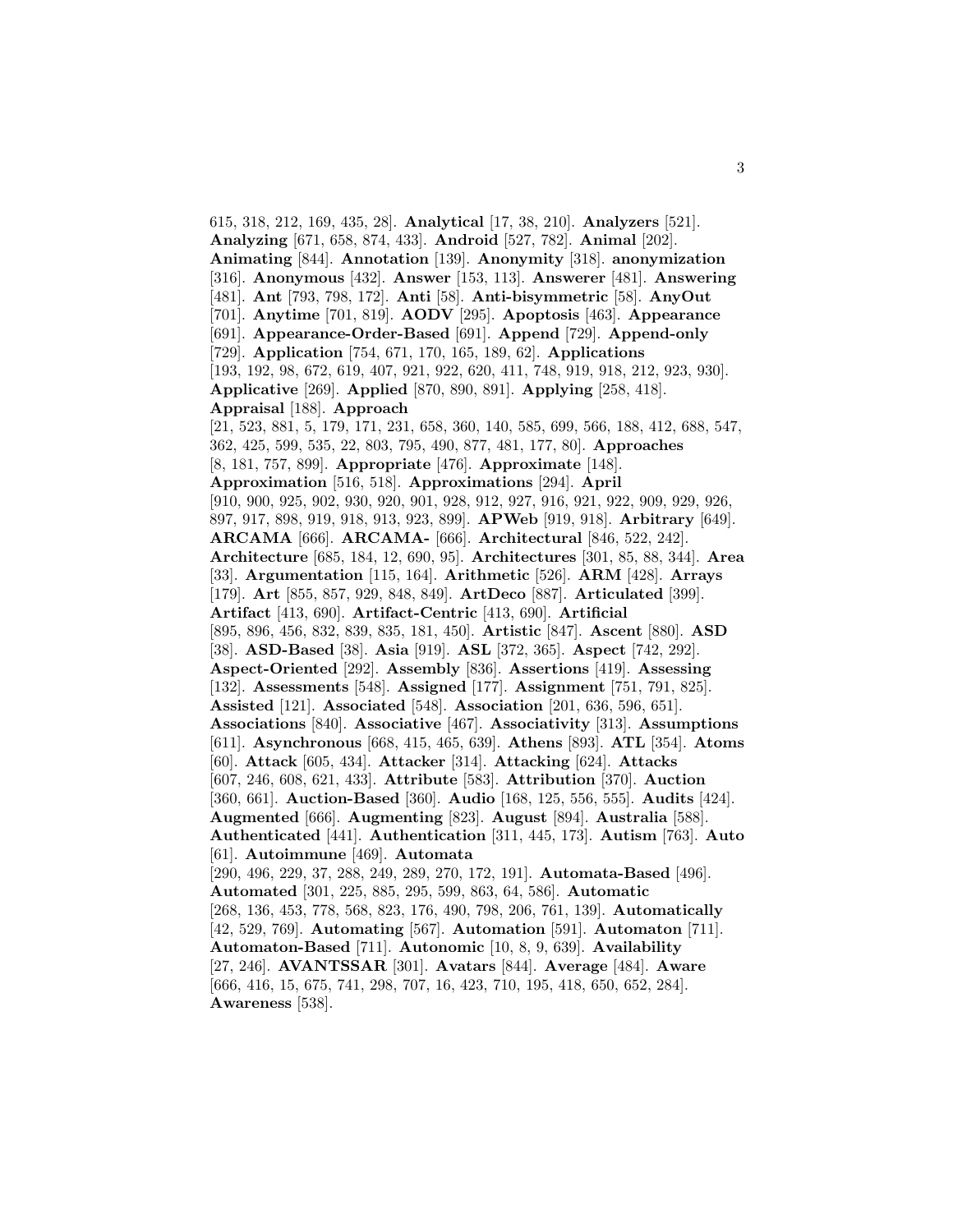**Back** [294, 25, 119, 218, 363, 448, 508, 557, 600, 682, 758, 864, 69]. **Backgrounds** [59]. **Balance** [537]. **Balancing** [93]. **Banded** [77]. **Bandit** [873]. **Bandit-Based** [873]. **Barcelona** [910, 892]. **Barcode** [59]. **Base** [599, 774, 118]. **Based** [39, 808, 494, 836, 804, 523, 103, 222, 779, 243, 675, 271, 496, 733, 626, 322, 590,

656, 446, 636, 368, 171, 671, 359, 691, 640, 154, 130, 360, 163, 729, 214, 399, 724, 851, 514, 288, 554, 663, 731, 641, 632, 438, 721, 443, 657, 478, 253, 43, 57, 403, 160, 740, 404, 598, 164, 611, 837, 63, 735, 814, 872, 591, 688, 638, 738, 868, 400, 630, 60, 49, 642, 860, 677, 12, 788, 702, 791, 829, 727, 199, 873, 51, 739, 737, 535, 208, 38, 842, 653, 65, 617, 389, 757, 711, 94, 510, 95, 876, 202, 831, 743]. **Based** [728, 302, 52, 480, 64, 652, 635, 426, 395, 637, 433, 421, 767, 401, 62, 61, 586, 53, 593, 697, 124, 911]. **Bases** [695]. **Basic** [29]. **Basis** [444]. **Batch** [447]. **Battery** [34]. **Bayes** [160]. **Bayesian** [111, 777, 734, 168, 145, 828]. **BCM** [41]. **BDDs** [160]. **BDI** [347, 352]. **Be** [855]. **Bee** [832, 835]. **Been** [855]. **Behavior** [533, 597, 743]. **Behavioral** [230, 399, 913, 391]. **Behaviors** [334]. **Behaviour** [384, 876]. **Behaviours** [227]. **Beijing** [908, 916]. **Being** [378]. **Belief** [381]. **Benchmark** [813]. **Benign** [65]. **Berth** [806]. **Best** [114, 705, 60]. **between** [638, 65, 333]. **Beyond** [143, 548]. **BGP** [302]. **Bi** [819]. **Bi-objective** [819]. **Bias** [788]. **Bicategories** [263]. **Big** [756]. **Bilateral** [182]. **Bilingual** [766]. **Binary** [175]. **Binders** [278]. **Binding** [455]. **Bioinformatics** [928]. **Biological** [834, 829]. **Biologically** [840, 929]. **Biology** [458]. **Biometric** [552, 553]. **Bioprocesses** [165]. **Birdsongs** [852]. **Birthday** [915]. **Bisimulations** [269]. **bisymmetric** [58]. **Bit** [286, 856]. **BLAS** [75]. **Blastoderm** [838]. **Blinking** [136]. **Block** [193, 609, 630]. **Block-Based** [630]. **Blocking** [81]. **Blog** [740, 637]. **blogs** [738]. **Board** [878]. **Bogtrotters** [361]. **Books** [388]. **Boolean** [112, 293]. **Boosting** [42, 65]. **Botnet** [317]. **Bound** [92]. **Bounded** [564, 286]. **Bounds** [287, 29, 210]. **Box** [752]. **BPMN** [414, 413]. **Brainwave** [386]. **Branch** [92, 214]. **Branch-and-Bound** [92]. **Brazilian** [777, 775]. **Breakthroughs** [623]. **Breast** [65]. **Breeding** [202]. **Bringing** [133]. **Broadcast** [73, 711]. **Brookes** [273]. **Browser** [612]. **Brzozowski** [560]. **B¨uchi** [290, 271]. **Bucket** [114]. **Budapest** [924]. **Buffer** [728, 728]. **Building** [429, 582]. **Built** [137]. **Built-In** [137]. **Bullies** [547]. **Bump** [152]. **Burst** [465]. **Busan** [921, 922, 923]. **Business** [9, 343, 107, 251, 409, 690, 41]. **BWT** [650].

**C** [463, 751, 524, 182, 220, 212]. **C-means** [182]. **C/ACSL** [524]. **Cache** [81, 727]. **CAD** [586]. **Calcium** [466]. **Calcium/Calmodulin** [466]. **Calculator** [132]. **Calculus** [254, 226, 276, 752, 32]. **Calibration** [96]. **Call** [226]. **Call-by-Need** [226]. **Calls** [102]. **Calmodulin** [466]. **Cambridge** [909]. **Camellia** [607]. **Camera** [554]. **CaMKII** [466]. **Can** [394, 487, 382]. **Cancer** [837]. **Cancers** [65]. **Candidate** [488]. **CAP** [613]. **Capability** [166]. **Capsules** [566]. **CAPTCHA** [613]. **Cardiac** [101]. **Cardinality** [882]. **Care** [580]. **Cartesian** [784, 796]. **Cascades** [459]. **Case** [494, 2, 309, 523, 667, 469, 31, 33, 164, 391]. **Case-Based** [164]. **Categories**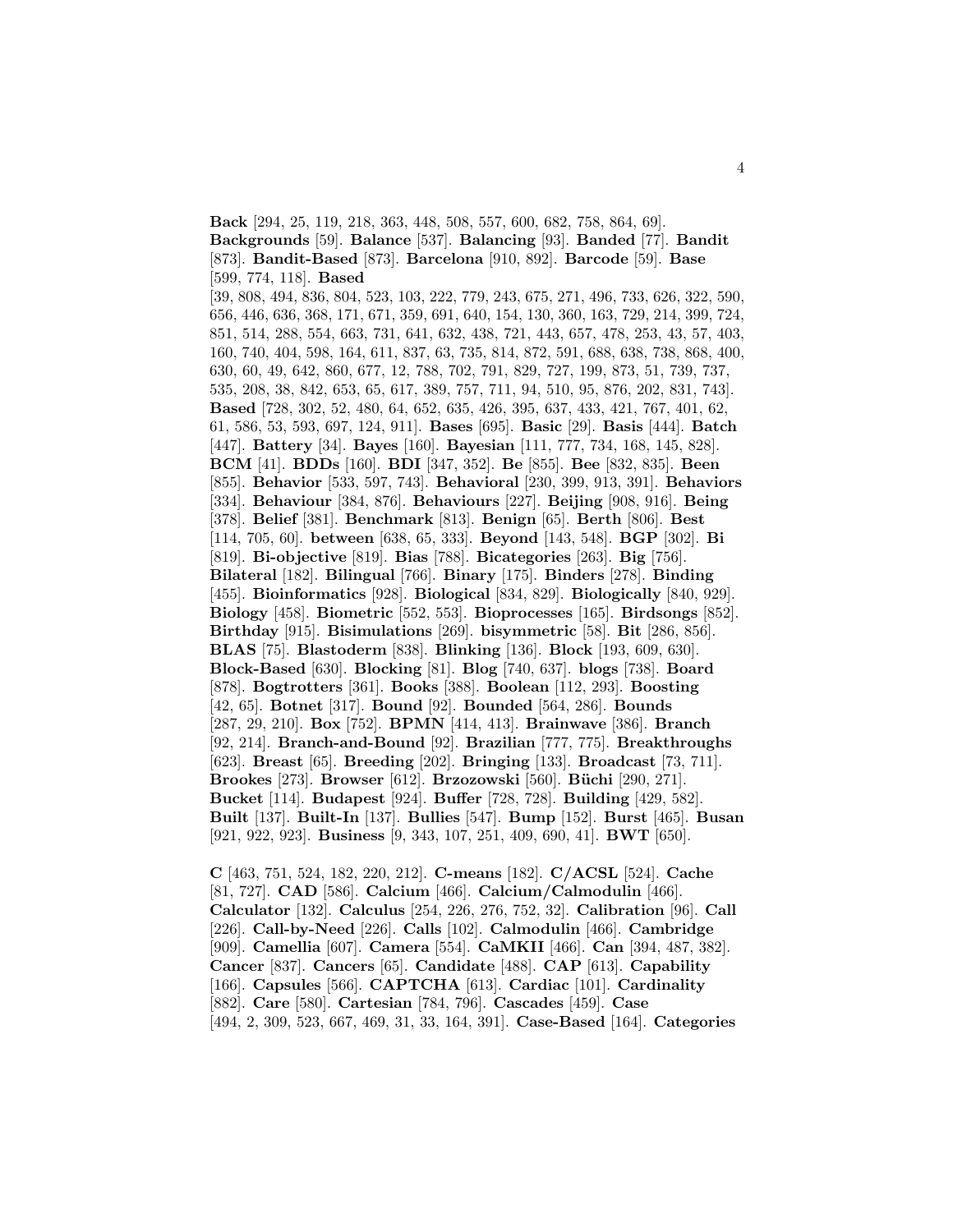[131, 252, 757]. **Categorization** [175]. **Category** [567]. **Causal** [111]. **CBRN** [538]. **CC** [897]. **CEFP** [924]. **Cell** [463, 457]. **Cells** [909]. **Cellular** [594, 191, 878]. **Central** [924]. **Centric** [413, 690]. **Certain** [436]. **Certificate** [323]. **Certification** [408, 292]. **Cessation** [541]. **Chain** [24]. **Chains** [444, 513]. **Challenges** [4, 587]. **Chamber** [296]. **Channel** [39]. **Chaotic** [874, 450, 194]. **Characteristics** [27, 386]. **Characterizations** [111, 270]. **Chattering** [174]. **Checked** [323]. **Checking** [150, 46, 298, 356, 354, 293, 525, 291, 510, 241]. **Checkonly** [254]. **Checkpointing** [215]. **chemical** [460]. **Chemistry** [468]. **Child** [391]. **Children** [597, 129, 382, 476, 763]. **China** [908, 916, 917, 919, 918, 889]. **Chinese** [663, 642]. **Chip** [74]. **Choice** [367, 379, 573, 275]. **Cholesky** [75]. **Choosing** [123]. **Choreography** [844]. **Chosen** [605, 604]. **CHR** [504]. **CHRiSM** [506]. **Cipher** [609, 434]. **Ciphertext** [605, 604]. **Circle** [713]. **Circuits** [784]. **Class** [262, 520, 197, 186, 63]. **Class-Escape** [520]. **Class-Modular** [520]. **Classification** [168, 851, 190, 196, 184, 702, 793, 203, 195, 595, 635]. **Classifier** [63, 199]. **Classifier-Based** [63]. **Classifiers** [201, 198]. **Classroom** [547]. **Clauses** [254, 272]. **Cleaning** [772]. **Climbing** [880]. **Clinical** [581]. **Clones** [498]. **Closures** [566]. **Cloud** [309, 408, 107, 774, 716, 625, 426]. **Clouds** [671, 411]. **Cloze** [778]. **CLP** [494]. **CLP-Based** [494]. **Cluster** [731, 199]. **Cluster-Based** [731, 199]. **Clustered** [443]. **Clustering** [672, 457, 157, 699, 182, 661, 651, 806]. **Clusters** [679]. **Co** [560, 885, 200, 400, 60, 505, 792]. **Co-evolution** [885]. **Co-evolutionary** [200]. **Co-located** [400]. **Co-Logic** [505]. **Co-operative** [885, 60]. **Coalgebra** [568]. **Coalgebraic** [265]. **Coalgebras** [267]. **Coarse** [84]. **Coating** [404]. **Code** [611]. **Code-Based** [611]. **Coded** [54]. **Coding** [618]. **Coevolution** [796]. **Cognates** [766]. **Cognition** [129]. **Coimbra** [925]. **Collaboration** [4]. **Collaborative** [854, 109, 395]. **Collective** [85, 876]. **College** [913]. **Colloquium** [905]. **Colony** [832, 835, 172]. **Color** [590, 403]. **Colored** [712]. **Coloring** [815, 576]. **Combination** [490, 64]. **Combinatorial** [927]. **Combining** [71, 268, 883, 200, 138, 807, 572, 187, 381, 260]. **ComMapReduce** [715]. **Commercial** [726]. **Commitment** [348]. **Common** [774, 696]. **Communicating** [229, 515]. **Communication** [715, 893, 331, 85, 872, 326, 334]. **Communications** [332]. **Community** [536, 532, 740, 481]. **Commutativity** [313]. **Comonad** [266]. **Compact** [146, 841]. **Comparative** [882, 854, 51, 541]. **Comparing** [802, 832, 477, 452, 101]. **Comparison** [93, 834, 196, 333, 124]. **Compartmentalized** [838]. **Compass** [563]. **Compatibility** [105]. **Competitive** [196, 362]. **Compilation** [116]. **Compiler** [214, 215, 897]. **Complementation** [271]. **Complete** [314, 230, 570, 571]. **Completeness** [569]. **Complex** [8, 543, 155, 456, 596, 830, 128, 841, 755, 450, 405]. **Complexity** [561, 574, 507]. **Compliance** [408]. **Complicated** [59]. **Component** [243, 227, 211, 169]. **Component-Based** [243]. **Composed**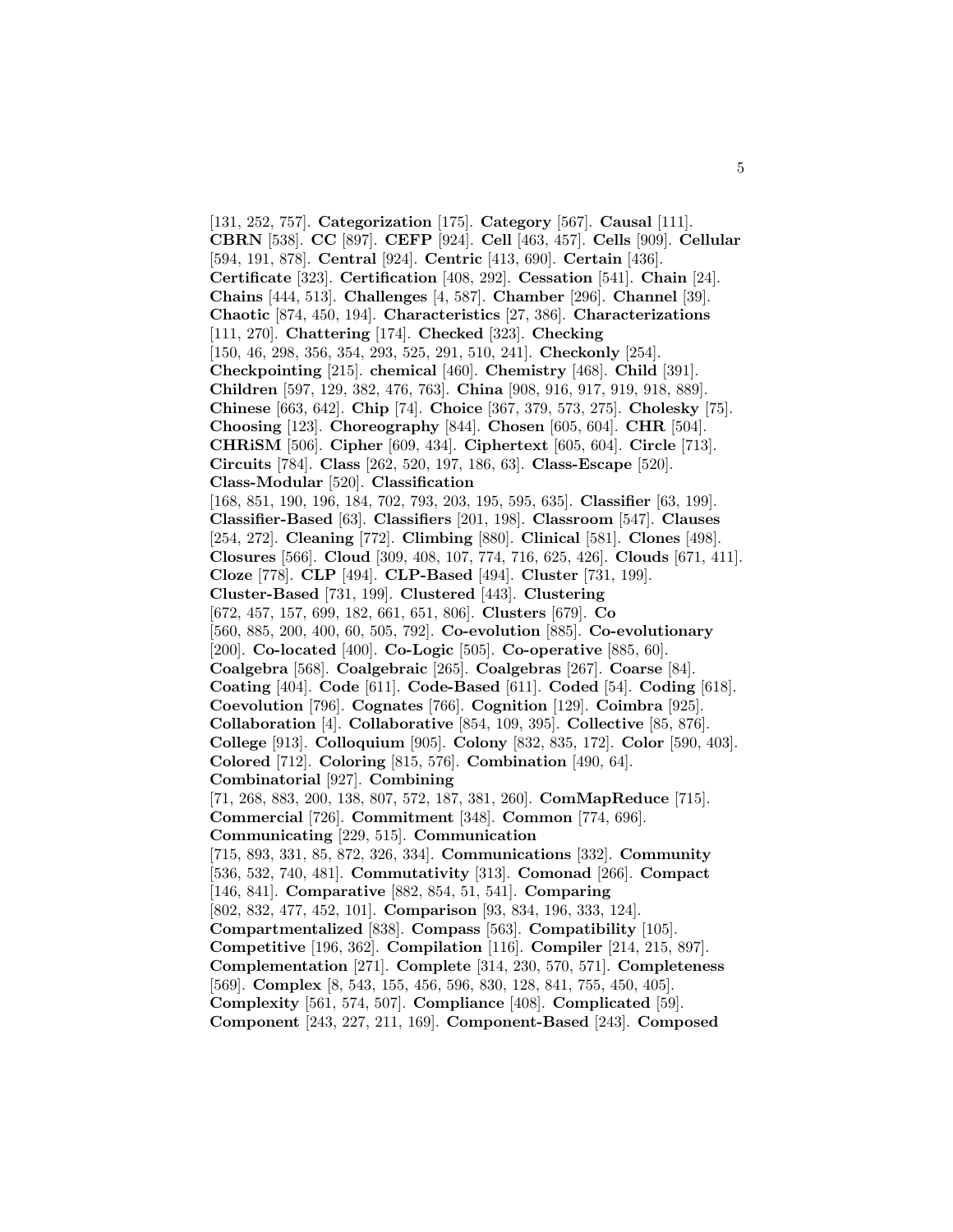[515]. **Composing** [850]. **Composition** [410, 245, 517, 415, 420, 425, 710, 426]. **Compositional** [227, 522, 299, 259]. **Comprehensive** [455]. **Compression** [627]. **Compressive** [57]. **Compressor** [100]. **Computable** [606, 602]. **Computation** [496, 811, 930, 115, 928, 927, 493, 620, 707, 660, 697]. **Computational** [900, 305, 606, 852, 548, 455, 925]. **Computationally** [314, 435]. **Computations** [108]. **Computer** [893, 854, 404, 386, 547, 78]. **Computer-in-the-Loop** [547]. **Computing** [309, 416, 429, 417, 93, 639, 907, 888, 69, 913]. **Concentration** [466]. **Concept** [638]. **Conceptual** [257, 112, 157, 582]. **Concurrent** [98, 281, 224, 279, 253, 753, 263, 577]. **Conditional** [323, 300, 147]. **Conditionals** [369]. **Conditions** [529]. **Conference** [910, 900, 925, 908, 895, 896, 902, 901, 928, 927, 916, 921, 922, 909, 929, 926, 894, 897, 917, 888, 919, 890, 891, 913, 923, 899]. **Conferences** [900, 902, 901, 897, 898, 899]. **ConfiChair** [309]. **Confidence** [660]. **Configuration** [139]. **Conflict** [113, 287, 253]. **Conflict-Driven** [287]. **Conformance** [241]. **Conjunction** [372]. **Connectivity** [67]. **Consensus** [537, 531]. **Consequences** [372]. **Conservative** [456]. **Considerations** [556, 389]. **Considers** [714]. **Consistency** [113, 245, 525, 79]. **Consistent** [223]. **Constraint** [537, 562]. **Constraints** [73, 91, 658, 882, 531, 251, 144]. **Construction** [901, 897, 809, 212]. **Constructions** [767]. **Consumption** [866]. **Contact** [464, 842]. **Container** [266]. **Contamination** [812]. **Content** [675, 603]. **Contest** [358]. **Context** [879, 666, 15, 17, 675, 16, 710, 652, 366, 387]. **Context-Aware** [666, 15, 675, 16, 710, 652]. **Context-Sensitive** [387]. **Contextual** [736]. **Contingency** [584]. **Continue** [716]. **Continuous** [806]. **Contract** [258]. **Contracts** [243, 230]. **Contrasting** [546]. **Contribution** [734]. **Contributors** [698]. **Control** [269, 742, 231, 783, 456, 799, 632, 524, 108, 165, 625, 450, 612, 174]. **Controlled** [525]. **Controller** [33, 54]. **Controllers** [871, 853]. **Converge** [369]. **Convey** [133]. **Cooperation** [830, 318]. **Coordinate** [669]. **Coordination** [762, 359, 410]. **Coq** [518]. **cores** [100]. **Corpora** [139]. **Corpus** [765, 380, 772, 767]. **Corpus-Based** [767]. **Corrected** [447]. **Correctness** [224, 235]. **Correlation** [811, 632, 638, 546, 61]. **Corroded** [404]. **COST** [903, 90, 379, 125, 65, 342, 433]. **Cost-Based** [433]. **Cost-Efficient** [342]. **Cost-Sensitive** [65]. **Could** [855]. **Counter** [297]. **Counter-Example** [297]. **Counterexamples** [516]. **Countries** [333]. **Coverage** [536, 654]. **Covering** [30, 816]. **CPM** [61]. **CPM-Signal** [61]. **CPUs** [205]. **Crack** [397]. **Crane** [804]. **Creation** [731]. **Creative** [863]. **Credibility** [647]. **Credibility-Oriented** [647]. **CRF** [641]. **CRFs** [642]. **CRISPR** [454]. **Criticality** [464]. **Cross** [813, 421]. **Cross-Domain** [813]. **Cross-Layer** [421]. **Crossovers** [786]. **Crowd** [536, 486, 743]. **Crowdsourced** [535]. **Cryptanalysis** [609]. **Cryptographic** [193, 225]. **Cryptography** [616]. **Cryptosystems** [617]. **CSP** [36]. **CSPs** [116].

6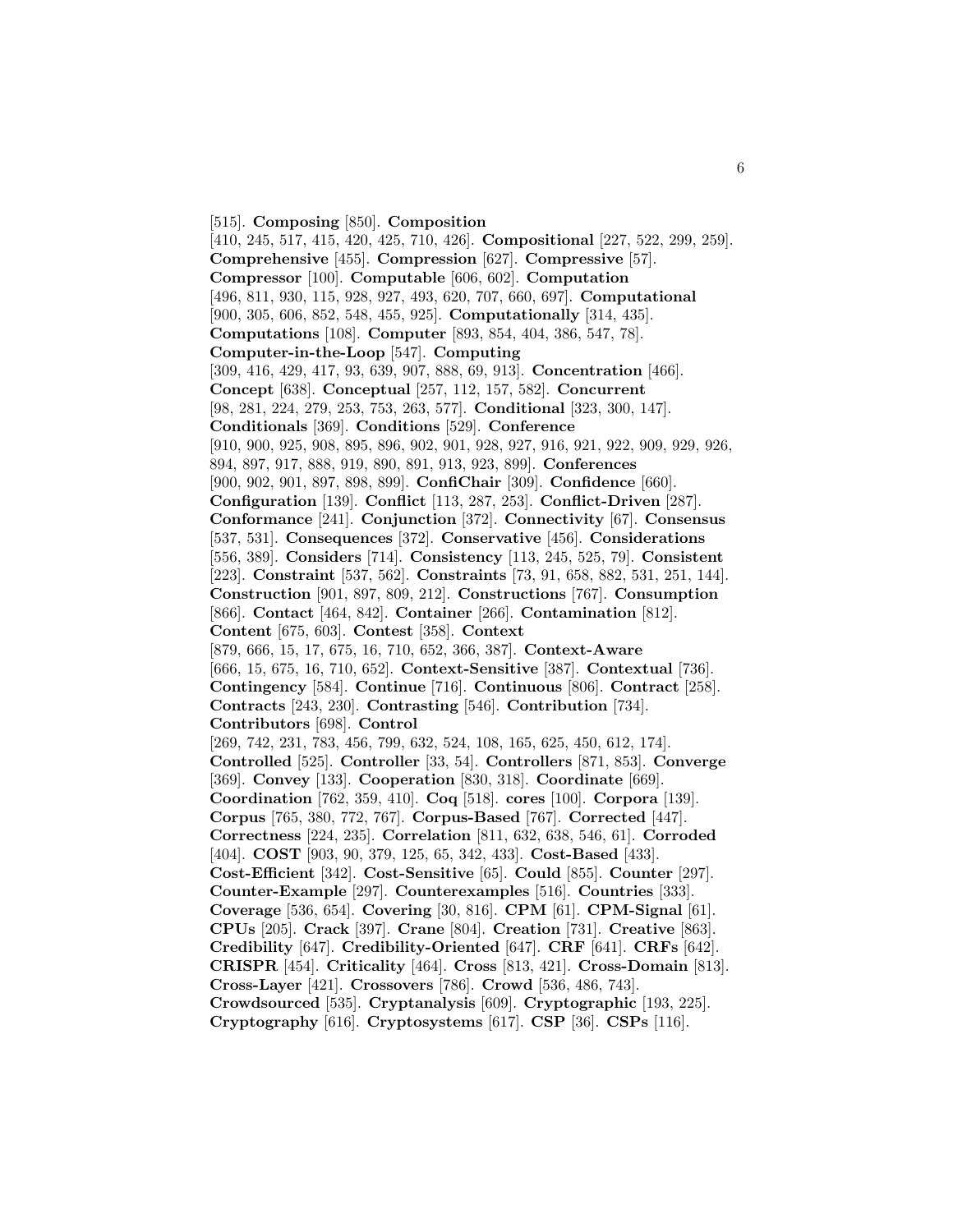**CUDA** [101]. **Cultural** [537, 913, 540]. **Cumulative** [552]. **Curves** [315]. **Customer** [163, 635]. **Cut** [593]. **Cyber** [535, 743]. **Cyber-Physical** [743]. **CyberDesign** [106]. **Cyberinfrastructure** [106]. **Cyclic** [77]. **Cyprus** [907]. **Cytomics** [591].

**D** [666, 845, 613, 399, 122, 609, 861, 59, 665, 80]. **DAA** [447]. **Dance** [130]. **Dancing** [844]. **DASFAA** [921, 922, 923]. **Data** [21, 701, 706, 192, 679, 453, 131, 461, 157, 678, 928, 190, 596, 585, 834, 720, 646, 598, 584, 705, 634, 707, 398, 686, 884, 100, 197, 482, 718, 16, 674, 332, 774, 186, 22, 653, 914, 684, 581, 424, 711, 143, 719, 74, 206, 202, 687, 284, 889, 659, 692, 255]. **Data-Oriented** [22]. **Database** [123, 727, 921, 922, 923]. **Databases** [688, 703, 696, 709, 660]. **Datasets** [316, 839]. **Date** [791]. **DBMS** [721]. **De-anonymization** [316]. **Debt** [188]. **Debugger** [497]. **Debugging** [517]. **December** [905, 907]. **Decentralised** [887]. **Decentralized** [410, 172]. **Decidable** [221]. **Deciding** [319, 300]. **Decision** [724, 158, 146, 187, 184, 251, 186, 842, 581]. **Declarative** [495, 497]. **Declassification** [319]. **Decline** [544]. **Decomposition** [808, 733, 823, 186]. **Dedicated** [915]. **Defect** [404]. **Defence** [624]. **Defense** [626, 535]. **Defined** [575]. **Defining** [423, 748]. **Definite** [516]. **Definition** [137]. **Definitions** [616]. **Deformation** [397]. **Degradation** [179]. **Degree** [546, 374]. **Delay** [39, 32]. **Delays** [33]. **Delimited** [269, 231]. **Delimited-Control** [269]. **Deliveries** [807]. **Demand** [340, 711]. **Dementia** [64]. **Democratic** [543]. **Deniable** [605]. **Denial** [246, 433]. **Denmark** [911]. **Density** [62]. **Deontic** [367]. **Department** [580]. **Dependability** [888]. **Dependence** [198]. **Dependencies** [113, 828, 149]. **Dependency** [776]. **Dependent** [31, 29, 86]. **Deployment** [337]. **Deployments** [333]. **Depression** [67]. **Derivation** [615]. **Derivatives** [879, 593]. **Describe** [138]. **Description** [136, 624]. **Descriptive** [561]. **Descriptors** [847]. **Design** [20, 243, 5, 846, 8, 885, 42, 412, 868, 929, 639, 861, 23, 389, 797, 798, 258, 390]. **Design-Driven** [5]. **Designing** [17, 393]. **Desired** [454]. **Detect** [498]. **Detecting** [192, 840, 839, 547]. **Detection** [701, 543, 436, 598, 837, 211, 434, 631, 787, 176, 841, 476, 653, 291, 59, 61]. **Determination** [90, 80]. **Determines** [466]. **Deterministic** [290, 289]. **Determinization** [265]. **Developing** [550, 411, 350]. **Development** [523, 514, 428]. **Device** [445]. **Devices** [614, 812, 868, 109, 728, 589]. **Dexter** [915, 578]. **DFT** [888]. **Diagonally** [77]. **Diagrams** [262, 116]. **Dicionário** [773]. **Different** [802, 55, 467, 197]. **Differential** [607, 304, 452, 609, 434, 608]. **Differentiation** [463]. **Difficult** [474]. **Diffie** [442]. **Diffusion** [542, 99, 546, 468]. **Digilog** [388]. **Digital** [393, 286, 125, 868, 398, 335, 194, 191]. **Dimensional** [731, 398, 195, 585, 834, 723]. **Dimensions** [316]. **Directed** [500, 149, 877]. **Directions** [86]. **DIS** [367]. **Disambiguation** [779, 483]. **Disasters** [626]. **Disc** [592]. **Discharge** [196]. **Discourse** [371]. **Discovering** [680, 832, 629, 655]. **Discovery** [666, 152, 735, 867, 689, 241]. **Discrete**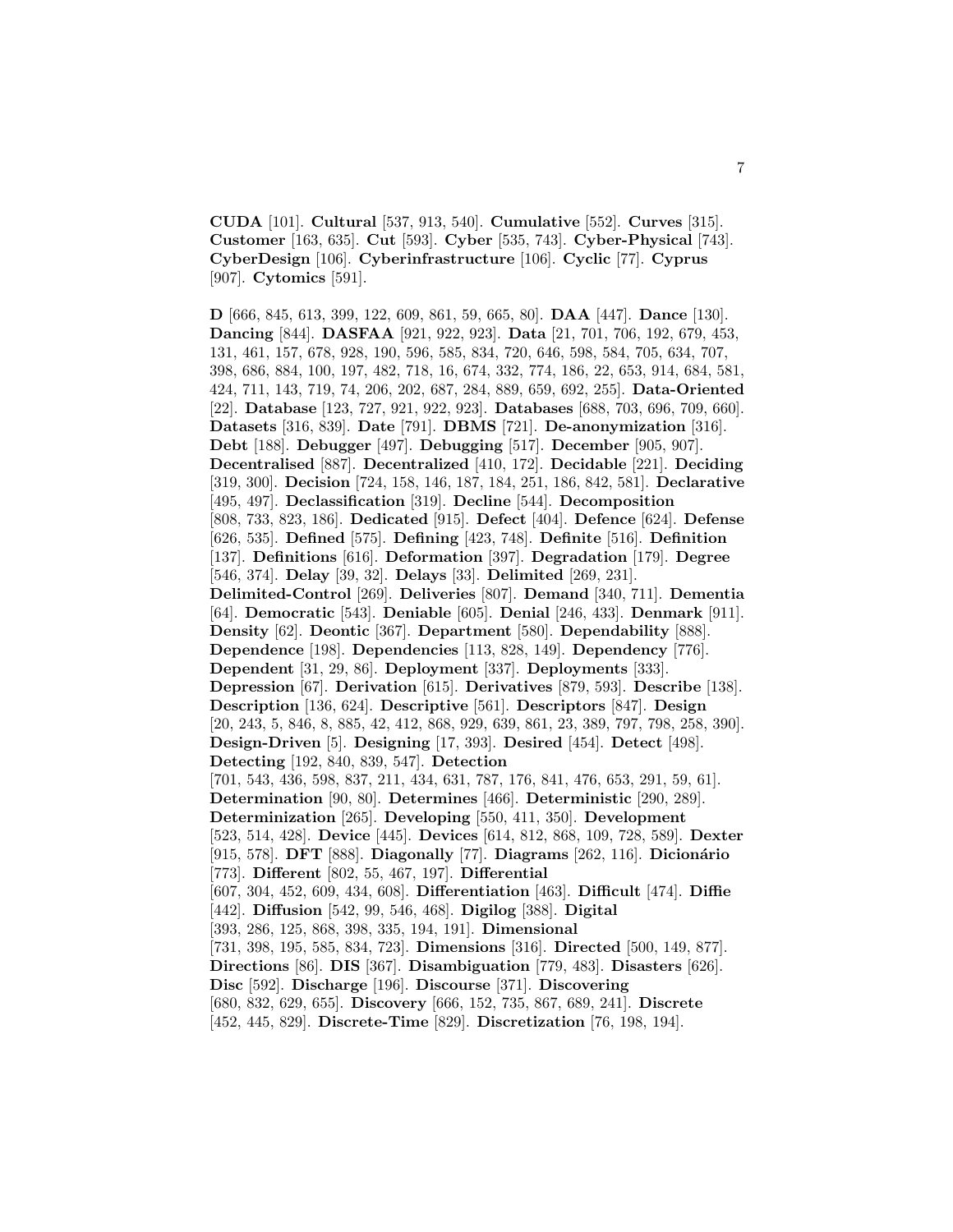**Discriminating** [656]. **Discrimination** [65]. **Discriminative** [51]. **Discussion** [589]. **Discussions** [556]. **Disease** [828, 599]. **Disease-Related** [828]. **Disease-Symptom** [599]. **Disequalities** [272]. **Dishonest** [312]. **Disjoint** [198]. **Disjunction** [372]. **Disk** [714]. **Disorder** [763]. **Display** [400]. **Disputed** [647]. **Dissimilar** [333]. **Distance** [811, 790, 653, 576]. **Distance-Based** [653]. **Distances** [195]. **Distributed** [103, 104, 610, 105, 620, 108, 109, 241]. **Distribution** [812, 646, 653, 181, 869, 687, 172]. **Diverse** [800, 418]. **Diversification-Driven** [815]. **Diversity** [871, 654, 849]. **Diversity-Enhancing** [871]. **DNA** [832]. **DNF** [159]. **Do** [129, 133]. **Document** [479, 388]. **Documents** [486, 488, 651]. **DOF** [462]. **Dogs** [394]. **Domain** [670, 641, 493, 437, 813, 809, 327, 489, 769]. **Domain-Specific** [493]. **Domains** [80]. **Dominance** [808]. **Dominant** [77]. **Double** [56]. **Down** [697]. **DQDI** [923]. **Drawing** [853, 577]. **Driven** [494, 5, 287, 242, 380, 814, 815, 207, 362, 425, 340, 41, 107]. **Drosophila** [838]. **Dual** [83, 296, 730]. **Dual-Grained** [730]. **Due** [791]. **Due-Date** [791]. **Dumb** [283]. **Duplicate** [627]. **Duplication** [565, 833]. **during** [499]. **Dynamic** [166, 105, 493, 216, 107, 553, 129, 874, 838]. **Dynamical** [453, 456]. **Dynamically** [416]. **Dynamically-Green** [416]. **Dynamics** [457, 540, 464, 139, 539, 544].

**E-health** [588]. **E-voting** [310]. **EAP** [435]. **EAP-TNC** [435]. **Early** [838]. **Easy** [277]. **ECG** [720]. **Echelon** [803]. **ECIR** [910]. **ECMAF** [421]. **Ecological** [795]. **Econ** [903]. **Economic** [426]. **Economics** [325, 903, 339, 336]. **Ecosystem** [792]. **Ecosystems** [326, 327]. **Eden** [750]. **Edge** [825]. **Edutainment** [906]. **Effect** [457, 467, 546]. **Effective** [394, 517, 638, 466, 270, 708]. **Effectiveness** [177]. **Effects** [264, 469, 125, 127, 381, 390, 395, 665]. **Efficiency** [731, 604]. **Efficient** [233, 602, 289, 649, 739, 439, 703, 710, 797, 625, 342]. **Efficiently** [698]. **eID** [619]. **Electric** [634]. **Electrical** [810]. **elegans** [463]. **Elevation** [398]. **Elicitation** [12]. **Elimination** [837, 87, 174]. **Elliptic** [315]. **Email** [473, 490]. **Embedded** [249, 38]. **Embedding** [495, 555]. **Embodied** [893]. **Embryos** [838]. **Emergence** [878]. **Empirical** [133, 529, 876]. **Emulation** [428]. **Enable** [517]. **Enabled** [432]. **Enabling** [24, 684]. **Encephalomyelitis** [469]. **Encoding** [465, 275]. **Encrypting** [191]. **Encryption** [446, 604, 313]. **Encryptions** [605]. **End** [222, 764]. **Ended** [875]. **Ending** [762]. **Endpoint** [61]. **Energy** [416, 866]. **Energy-Aware** [416]. **Enforceable** [320]. **Enforcement** [742]. **Enforcing** [678, 430]. **Engagement** [539]. **Engine** [392, 717, 403, 719]. **Engineering** [416, 407, 106, 831, 889, 899]. **English** [377, 531]. **Enhance** [242]. **Enhanced** [613]. **Enhancement** [200]. **Enhancing** [519, 6, 871, 884, 395]. **Enough** [371]. **Enrichment** [478]. **Ensemble** [175, 851, 702, 185, 53]. **Ensembles** [179, 169]. **Enterprise** [6, 4, 15]. **Enterprises** [887, 5, 10, 8, 9]. **Entities** [482]. **Entity** [311, 695, 641, 583, 482]. **Entity-Attribute-Value** [583].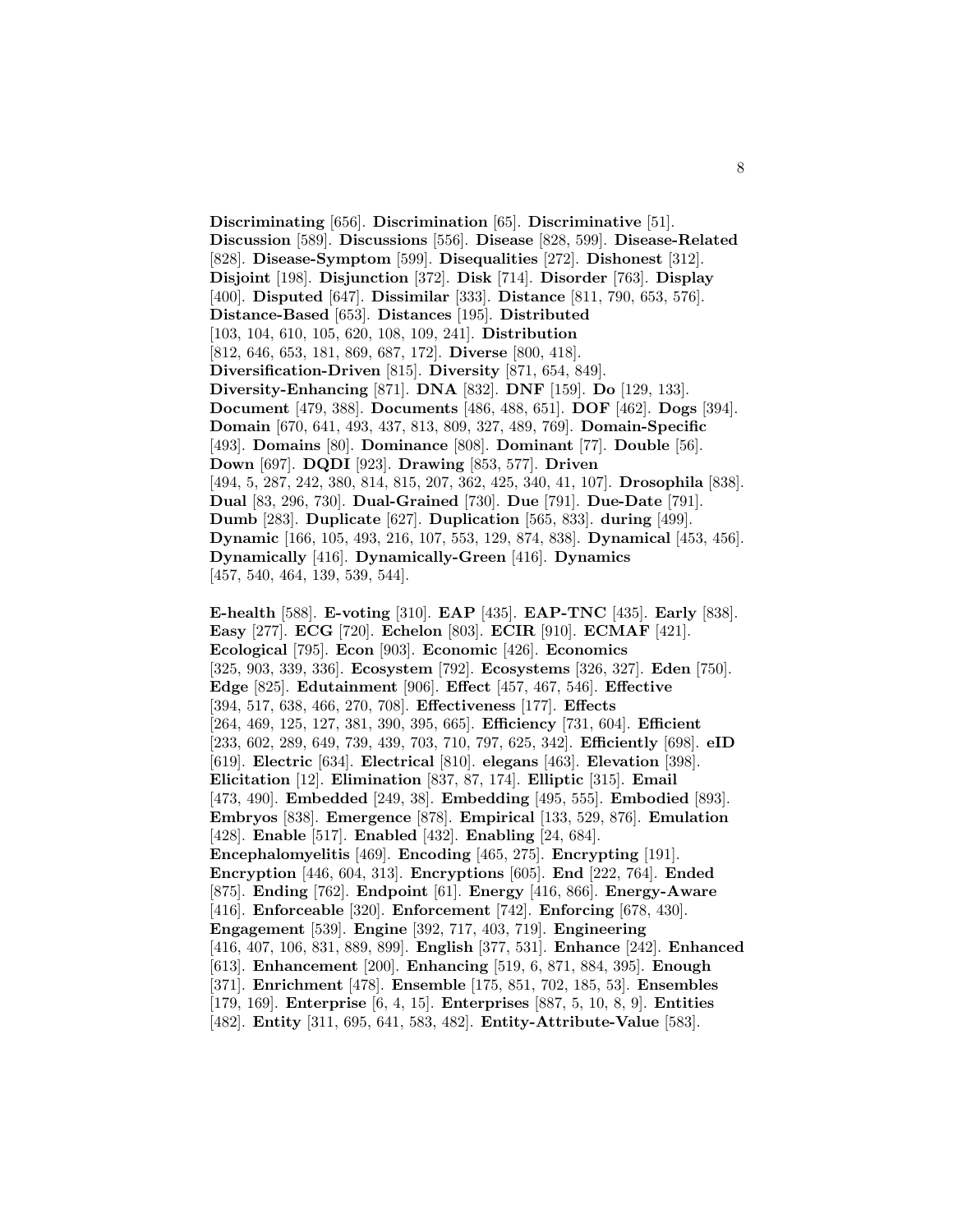**Entries** [637]. **Entropy** [552, 776, 614]. **Entropy-Guided** [776]. **Enumeration** [692]. **Environment** [852, 93, 45, 838]. **Environmental** [666, 341, 623]. **Environments** [166, 121, 870, 107, 582]. **Enzymatic** [459]. **Epidemic** [598]. **Epigenetic** [450]. **Episode** [719]. **Epistasis** [839]. **Epistemic** [572]. **Equality** [570]. **Equation** [452, 293, 58]. **Equational** [313]. **Equations** [101]. **Equilibria** [280]. **Equilibrium** [496]. **Equirecursive** [564]. **Equivalence** [313, 225, 616, 35]. **Equivalences** [274]. **Equivalent** [279]. **Erlang** [755]. **ERP** [381]. **ERP-Effects** [381]. **Escape** [520]. **ESOP** [898]. **Essays** [915]. **Established** [469]. **Estimate** [646]. **Estimating** [67, 716]. **Estimation** [478, 829, 617, 62]. **Estimator** [198, 62]. **Estonia** [900, 902, 901, 897, 898, 899]. **ETAPS** [900, 902, 901, 897, 898, 899]. **EuroGP** [926]. **European** [910, 900, 902, 901, 928, 927, 926, 897, 898, 924, 899, 332, 327, 333]. **Evaluation** [485, 40, 445, 122, 693, 55, 710, 38, 888]. **Evaluative** [378]. **Event** [276, 155, 674, 421]. **Event-Based** [421]. **Events** [475, 812, 29, 14, 907]. **Eventually** [223]. **Evidence** [376, 380]. **EVIS** [719]. **EvoApplications** [930]. **EvoBIO** [928]. **EvoCOMNET** [930]. **EvoCOMPLEX** [930]. **EvoCOP** [927]. **EvoFIN** [930]. **EvoGAMES** [930]. **EvoHOT** [930]. **EvoIASP** [930]. **Evolution** [536, 845, 540, 871, 856, 860, 326, 792, 830, 327, 798, 875, 878, 885]. **Evolutionary** [818, 810, 846, 930, 882, 850, 852, 565, 855, 800, 814, 872, 866, 857, 868, 824, 884, 861, 797, 849, 881, 200, 928, 927, 929]. **Evolvability** [821]. **Evolved** [456]. **Evolving** [879, 781, 847, 853, 462, 791, 792, 848]. **EvoMUSART** [929]. **EvoNUM** [930]. **EvoPAR** [930]. **EvoRISK** [930]. **EvoSTIM** [930]. **EvoSTOC** [930]. **Exact** [811, 807, 526]. **Examination** [539]. **Example** [297, 556]. **Examples** [197]. **Exchange** [792]. **Exchanges** [532]. **Excitatory** [467]. **Exclusion** [439]. **Executing** [411]. **Execution** [105, 802, 235, 31, 180, 259, 515]. **Existing** [42]. **Expanded** [680]. **Expansion** [488, 809, 723]. **Expectation** [352]. **Experience** [917, 124]. **Experimental** [561, 93, 469, 384]. **Experimentation** [20]. **Experimenting** [375]. **Experiments** [591]. **Expert** [626, 171]. **Explain** [544]. **Explaining** [471]. **Explanatory** [159]. **Explicit** [98, 574]. **Exploitation** [387]. **Exploiting** [552, 829, 206, 144]. **Exploration** [469, 648, 582]. **Explorations** [42]. **Exploring** [862, 394, 473, 743]. **Expression** [97, 453, 860, 176, 838]. **Expression-Based** [860]. **Expressive** [158]. **Extended** [267, 347]. **Extending** [469, 756, 272]. **Extension** [629, 437, 635]. **Extensions** [501, 612]. **Extracting** [21, 770, 654, 599, 22, 769]. **Extraction** [766, 641, 161, 768, 14, 13]. **Extremal** [94]. **Extreme** [50]. **Extrusion** [276].

**Face** [787]. **Faces** [860]. **Facial** [176]. **Facilitate** [394]. **Factor** [536, 455]. **Factoring** [604]. **Factorization** [75]. **Factors** [545]. **Failure** [31]. **Failure-Dependent** [31]. **Family** [613]. **FASE** [899]. **Fast** [290, 693, 78, 203, 719, 692]. **Fault** [434, 888]. **Favorite** [656]. **FDG** [64]. **FDG-PET** [64]. **Feature** [836, 656, 200, 776, 554, 837, 258, 202, 64, 66].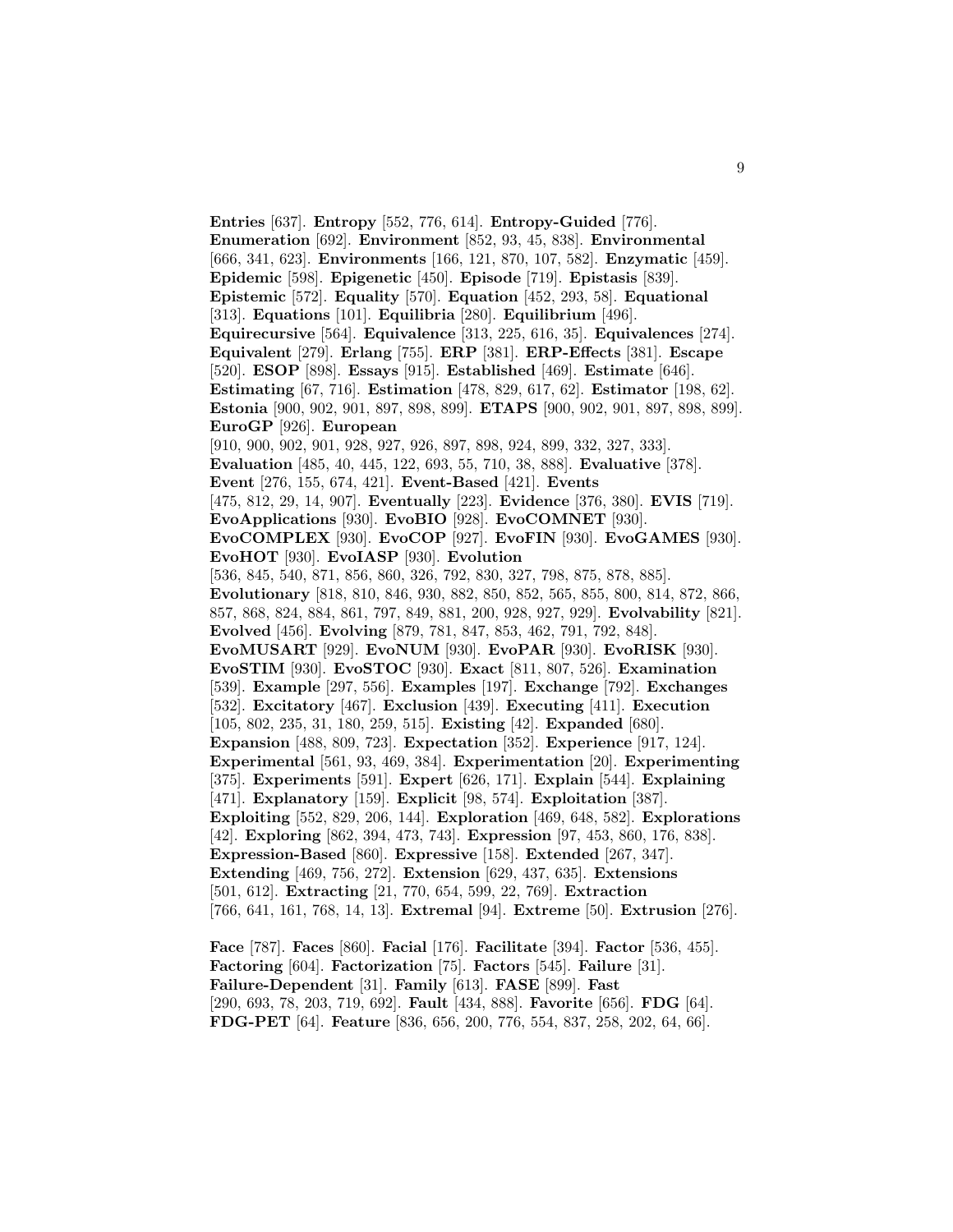**Feature-Based** [554]. **Feature-Oriented** [258]. **Features** [403, 127, 857, 553]. **Feedback** [125]. **Feeds** [476]. **Feldspar** [754]. **FEM** [88]. **Female** [539]. **Fence** [297]. **Few** [545]. **FFTs** [85]. **Fibrational** [264]. **Fictional** [238]. **Field** [20, 479, 624]. **Fields** [734]. **Fifth** [417]. **Filter** [396]. **Filtering** [182, 659]. **Filters** [286]. **Final** [568, 661]. **Financial** [881]. **Find** [672]. **Finding** [856, 738, 79]. **Fine** [102, 612, 215]. **Fine-Grain** [215]. **Fine-Grained** [612]. **Fingerprinting** [555]. **Fingertips** [685]. **Finite** [28]. **Firing** [465]. **First** [268, 902, 158, 916, 929, 186]. **First-Order** [158]. **Fitness** [811, 855, 790, 874]. **Fitness-Distance** [811]. **Flash** [733, 729, 727, 732, 728, 730]. **Flash-Based** [733, 729, 727, 728]. **FlashDB** [923]. **Flexible** [630, 439, 428]. **Flickr** [741, 478]. **Flickr-Aware** [741]. **Flight** [174, 826]. **Flow** [323, 424, 390, 80]. **Flow-Oriented** [424]. **Flows** [190, 14]. **Flowshop** [92]. **Fly** [16, 74]. **FNN** [626]. **FOAF** [549]. **Focused** [785]. **Fold** [505]. **Foldering** [490]. **Folksonomies** [652]. **Force** [125]. **Force-Feedback** [125]. **Forecasting** [879, 170]. **foreign** [889]. **Forensic** [554]. **Forests** [178]. **Forex** [884]. **Formal** [310, 512, 246, 514, 140, 912, 365, 302, 624]. **Formalizing** [304]. **Formally** [222]. **Formation** [464]. **Formed** [781]. **Formulas** [112]. **FOSSACS** [900]. **Foundations** [347, 220, 900]. **Four** [306]. **Fractal** [401]. **Fractional** [593]. **Fragment** [836]. **Fragments** [270]. **Frames** [118]. **Framework** [257, 782, 200, 249, 596, 43, 740, 216, 567, 634, 251, 690, 813, 831, 615, 428, 633, 433, 421]. **Frameworks** [420]. **France** [375]. **Fraudsters** [178]. **Free** [367, 379, 681, 868]. **French** [136]. **Frequency** [466, 869]. **Frequent** [640, 703, 651]. **Friend** [744, 713]. **Front** [3, 7, 385, 406, 427, 449, 470, 491, 509, 530, 551, 558, 579, 601, 622, 643, 664, 683, 704, 725, 746, 759, 780, 801, 822, 843, 865, 886, 11, 18, 26, 47, 68, 89, 110, 120, 141, 162, 183, 204, 219, 240, 261, 282, 303, 324, 345, 346, 349, 353, 357, 364]. **FTL** [730]. **Function** [90, 102]. **Functional** [495, 268, 749, 417, 67, 750, 757, 924]. **Functional-Logic** [495]. **Functionally** [418]. **Functions** [811, 438, 437, 615]. **Fundamental** [883, 899]. **Furthest** [649]. **Fusion** [552, 66]. **Future** [475, 329, 344, 336]. **Fuzzy** [851, 182, 174]. **GA** [883, 202, 64]. **GA-Based** [202]. **Gaia** [362]. **Gaia-Driven** [362]. **Game** [392, 443, 534, 535, 389, 390, 318, 391]. **Game-Based** [535]. **Game-Design** [390]. **Game-Play** [390]. **Game-Theoretic** [318]. **Games** [281, 280, 279, 394, 386, 573, 263, 577]. **Gas** [192, 624]. **Gaussian** [87, 653]. **GC** [213]. **GC-Safe** [213]. **Gendered** [539]. **Gene** [453, 451, 565, 452, 838, 831, 595]. **General** [254, 429, 588, 439]. **Generalised** [783]. **Generalized** [94, 189, 62]. **Generate** [232]. **Generated** [521]. **Generation** [494, 136, 778, 134, 776, 553, 599, 338, 401]. **Generative** [844]. **Generator** [675]. **Generators** [78]. **GeNet** [831]. **Genetic** [879, 781, 782, 826, 783, 821, 812, 799, 839, 596, 784, 785, 856, 786, 859, 827, 788, 789, 791, 794, 180, 170, 796, 54, 831, 877, 96, 926]. **Genome** [833]. **Genotype** [795]. **Genre** [851]. **Geo** [478, 713]. **Geo-Location** [478].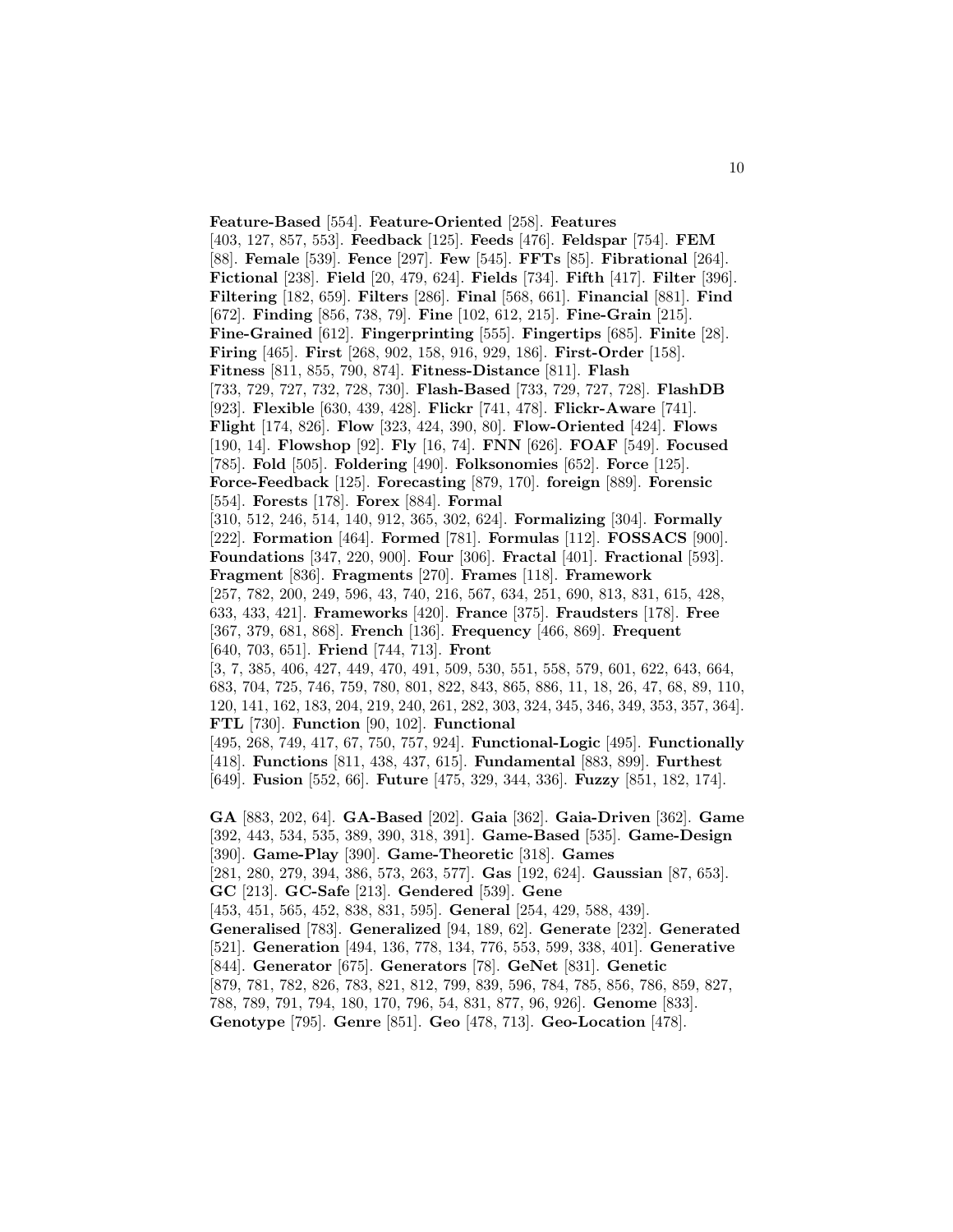**Geo-Social** [713]. **Geographic** [671, 678, 686]. **Geographical** [920]. **Geological** [626]. **Georeferenced** [671]. **Germany** [888]. **Gesture** [893, 140, 123, 122, 127, 124, 893]. **Gestures** [121, 126, 133]. **Gettier** [370]. **GI** [888]. **GI/ITG** [888]. **GIS** [667]. **GKR** [892]. **Global** [811, 27, 735]. **Goal** [348]. **Gold** [594]. **Good** [275]. **Goodness** [548]. **Governance** [339, 336]. **GPS** [673]. **GPU** [90, 663, 829, 206]. **GPU-Based** [663, 829]. **GPUs** [235]. **Grain** [215]. **Grained** [102, 730, 612]. **Grammar** [137, 788]. **Grammar/Prosody** [137]. **Grammars** [253, 861]. **Grammatical** [792, 798]. **Graph** [113, 154, 503, 115, 438, 253, 500, 699, 688, 49, 815, 861, 831, 255, 892]. **Graph-Based** [154, 438, 831]. **Graphical** [114]. **Graphics** [848]. **Graphs** [537, 112, 55, 118]. **GRASP** [809]. **Great** [531, 894]. **Greece** [893]. **Greedy** [816]. **Greek** [137]. **Green** [416, 805, 340]. **Grid** [870, 103, 92, 283, 94]. **Grids** [96]. **Ground** [741]. **Group** [543, 631]. **Groups** [744]. **Growing** [192]. **Guaranteed** [644]. **Guarantees** [250, 72]. **Guardol** [285]. **Guided** [297, 776]. **GW** [893].

**HactarV2** [359]. **HAIS** [895, 896]. **Halt** [716]. **Hand** [399, 123, 139]. **Handwriting** [553]. **Hangzhou** [917]. **Haptic** [125, 400]. **Haptic-Visual** [400]. **Hard** [277]. **Hardware** [802, 621]. **Harmony** [185]. **Hash** [444, 438, 437, 553]. **Hashing** [315, 636]. **Haskell** [747, 750, 753]. **Having** [189]. **Health** [587, 588, 916]. **Healthcare** [585, 583, 582]. **Healthcare-Related** [583]. **Heap** [250, 207]. **Heat** [99]. **Hedonic** [124]. **Held** [900, 902, 901, 897, 898, 899]. **Helicopter** [783, 174]. **Hellman** [442]. **Help** [487]. **Hennessy** [572]. **Heterogeneous** [386, 866, 16, 172]. **Heterosis** [451]. **Heuristic** [807, 814, 813, 806]. **Heuristics** [37]. **Hidden** [401]. **Hiding** [914]. **Hierarchical** [670, 88, 74, 96]. **Hierarchically** [515]. **Hierarchy** [724]. **Hierarchy-Based** [724]. **High** [781, 614, 751, 731, 83, 591, 654, 108, 195, 402]. **High-Dimensional** [731, 195]. **High-Entropy** [614]. **High-Level** [781]. **High-Throughput** [591]. **Highly** [760, 718, 838]. **Hill** [880]. **Histograms** [152, 686]. **History** [284]. **History-Aware** [284]. **Hoc** [72, 482, 73]. **Holistic** [676, 321]. **Homes** [810]. **hop** [20]. **Horizontal** [565]. **Hospitals** [581]. **Hotel** [170]. **Hovering** [783]. **HP** [817]. **Hubness** [195]. **Hubness-Aware** [195]. **Human** [893, 839, 854, 857, 128, 595, 52, 177]. **Human-Accompanying** [52]. **Human-Computer** [893, 854]. **Human-Motion** [128]. **Hungary** [924]. **Hunting** [152, 178]. **Hybrid** [862, 871, 184, 199, 388, 181, 402, 660, 895, 896]. **HyFlex** [813]. **Hyper** [814]. **Hyper-Heuristic** [814]. **Hyperparameter** [873]. **Hyperproperties** [321]. **Hypotheses** [159].

**I/O** [749, 40]. **IBPM** [43]. **Iconic** [133]. **Iconicity** [365]. **ICSOC** [907]. **ICT** [341]. **Identification** [614, 554, 442, 197, 388, 535, 64, 169]. **Identify** [538]. **Identifying** [698]. **Identity** [446]. **Identity-Based** [446]. **IDP** [918]. **IEC** [311]. **IEKB** [918]. **IFS** [401]. **II** [896, 805, 922, 891]. **ILP** [894, 156]. **ILS** [804, 815]. **ILS-Based** [804]. **Image** [590, 403, 591, 638, 182, 594, 593].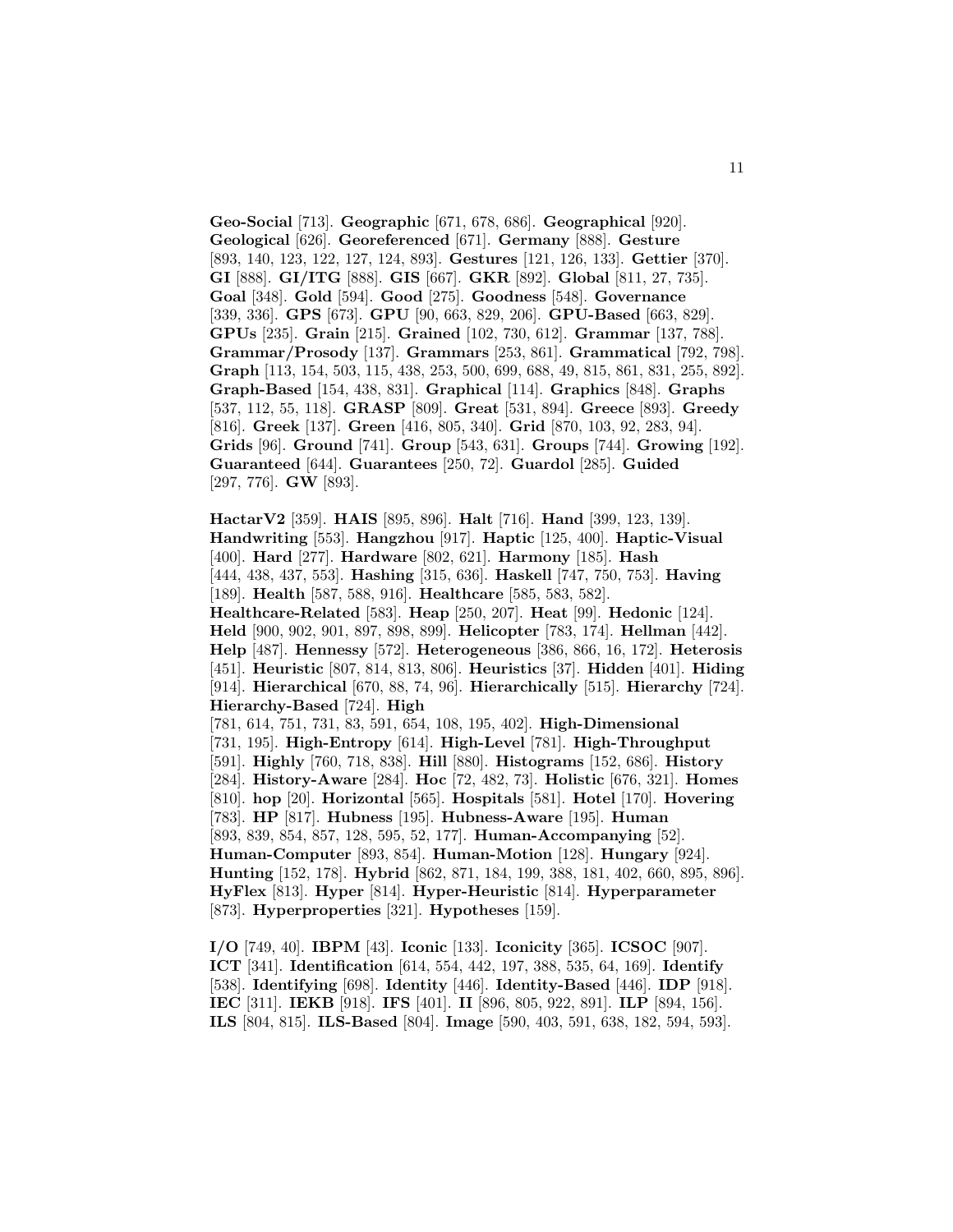**Images** [478, 592, 65, 401, 191]. **Imaging** [64]. **Imbalanced** [197]. **Immune** [839]. **Immunochromatographic** [594]. **Impact** [341, 475, 731]. **Imperative** [781]. **Imperfect** [577]. **Implantable** [296]. **Implementation** [20, 754, 764, 493, 732]. **Implementations** [101]. **Implemented** [755]. **Implementing** [360]. **Implications** [331, 335, 333, 317]. **Implicit** [359]. **Impossible** [607, 608]. **Improve** [180]. **Improved** [271, 604, 504, 633]. **Improvement** [715, 34]. **Improvements** [433]. **Improving** [201, 205, 768, 787, 686, 553, 538, 789, 727, 687]. **Improvisational** [387]. **Improviser** [863]. **In/Out** [546]. **In/Out-Degree** [546]. **Inclusion** [439]. **Incomplete** [453, 77]. **Incremental** [636, 658, 163]. **Incrementalization** [321]. **Indefinite** [82]. **Independent** [256, 603, 696]. **Index** [731, 711]. **Indexes** [695]. **Indicator** [330]. **Indicators** [332]. **Indices** [365]. **Indifferentiability** [437]. **Indifferentiable** [315]. **Indirect** [214]. **Indistinguishability** [606]. **Individual** [714]. **Indoor** [668]. **Induction** [264, 777, 163, 159]. **Inductive** [150, 153, 155, 894]. **Inductive-Abductive** [155]. **Industrial** [6, 330]. **Industry** [4]. **Infer** [486]. **Inference** [453, 145, 142, 160, 148]. **Inferring** [516, 828, 565, 835]. **InfiniBand** [43]. **Inflective** [760]. **Influence** [546]. **Informally** [485]. **Information** [323, 910, 685, 770, 671, 920, 580, 587, 657, 916, 583, 546, 327, 133, 577, 700, 909, 917]. **Informational** [532]. **Informative** [656]. **Informed** [840]. **Infra** [655]. **Infra-skyline** [655]. **Infrastructure** [323, 164]. **Infrastructures** [887]. **Inhabitation** [574]. **Inheritance** [212]. **Inhibitor** [458]. **Inhibitory** [467]. **Initial** [885]. **Initialisation** [788]. **Innovation** [5]. **Inquisitive** [367, 370]. **Inquisitiveness** [368]. **Insensitivity** [248]. **Insertion** [297]. **Inspirations** [391]. **Inspired** [929]. **Instance** [200]. **Instances** [414, 302]. **Institutionalized** [394]. **Instrumentation** [216]. **Integrated** [762, 585]. **Integrating** [150, 679, 583, 352]. **Integration** [140, 16, 259]. **Integrity** [618, 644]. **Integrity-Guaranteed** [644]. **Intelligence** [181]. **Intelligent** [895, 896, 889, 889]. **Intensification** [815, 374]. **Intensification/Diversification** [815]. **Intensification/Diversification-Driven** [815]. **Inter** [206]. **Inter-thread** [206]. **Interacting** [118]. **Interaction** [672, 393, 453, 667, 893, 125, 867, 841, 387, 124]. **Interactions** [30, 538, 842, 459]. **Interactive** [676, 268, 846, 474, 513, 856, 861, 109]. **interchange** [889]. **Interface** [846, 123, 400, 117, 389]. **Interfaces** [124]. **Interleaved** [155]. **Intermodeling** [252]. **Internal** [712, 377]. **International** [900, 925, 908, 895, 896, 892, 902, 904, 920, 893, 328, 407, 901, 912, 916, 921, 922, 722, 909, 929, 894, 897, 907, 917, 888, 911, 918, 890, 891, 913, 923, 899]. **Internet** [44, 167, 339]. **Interoperability** [242]. **Interpolating** [590, 792]. **Interpolation** [679]. **Interpretation** [512, 228, 380]. **Interpreted** [354]. **Interprocedural** [213]. **Intersection** [574]. **Intervention** [337, 541]. **Intraday** [881, 884]. **Introduction** [1, 417, 331, 325, 326, 344, 336]. **INTRUST** [908]. **Inventories** [412]. **Inverse** [519]. **Inversion** [209]. **Investigating** [857]. **Investigation** [790]. **Investment** [882]. **Invocation**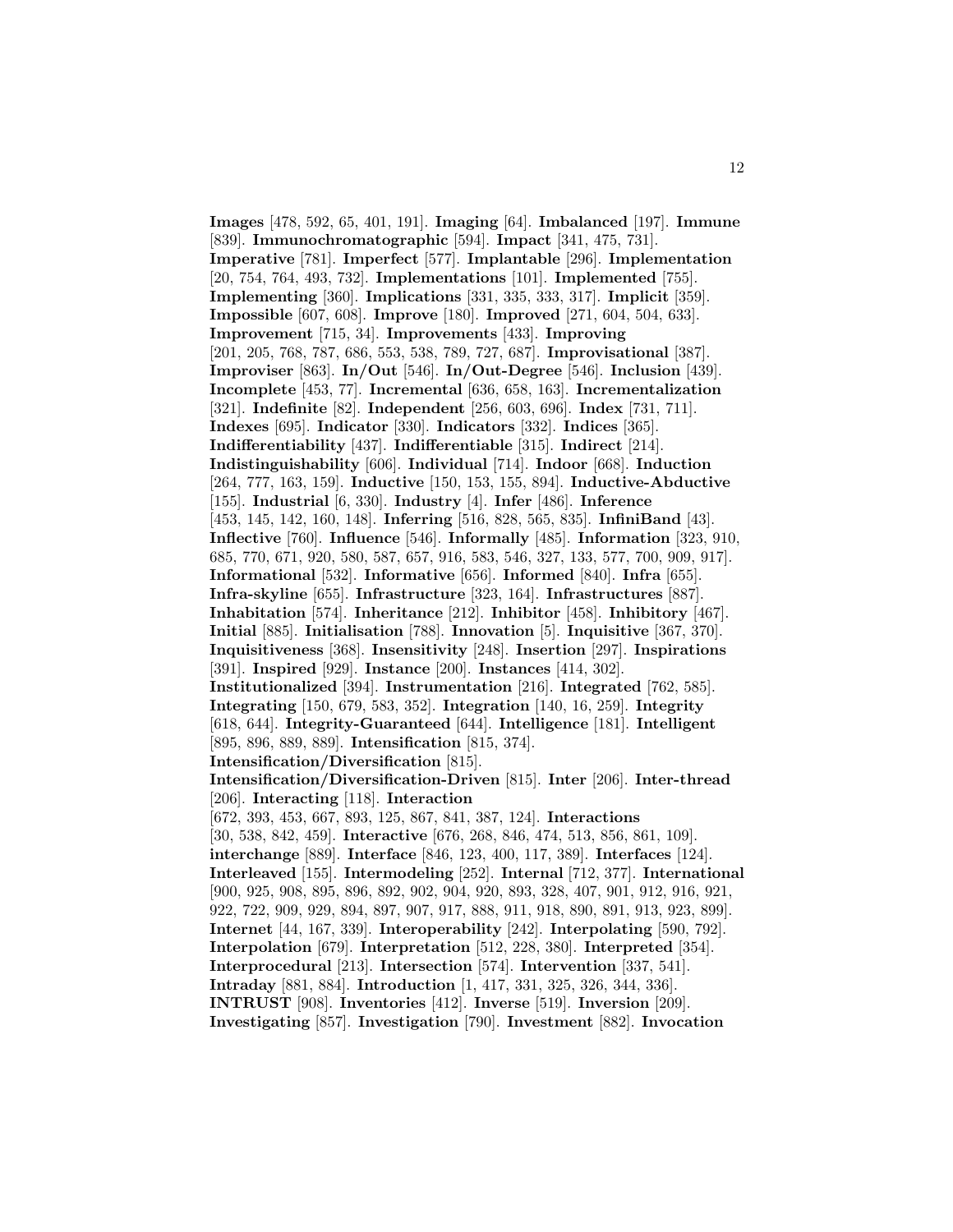[639]. **IOV** [40]. **IPCAT** [909]. **iPIN** [619]. **IPTV** [39]. **IR** [910]. **IScIDE** [889]. **ISO** [311, 507]. **ISO/IEC** [311]. **ISO605** [903]. **ISOcat** [131]. **ISPEC** [917]. **Issue** [914]. **Italy** [920]. **iTasks** [748]. **ITEMS** [923, 656, 476, 708]. **Iterated** [814, 816]. **Iterative** [58]. **ITG** [888].

**JaCaMo** [350]. **Jason** [351]. **Java** [298, 255]. **Job** [870, 90, 791, 94]. **Jobs** [96]. **Joint** [900, 902, 901, 897, 898, 899]. **July** [892, 894, 911]. **June** [924].

**Kairos** [721]. **Kaiserslautern** [888]. **Kernel** [621, 50, 169, 62]. **Kernels** [75, 206]. **Key** [322, 403, 396, 441, 617, 615]. **Keynote** [623]. **Keyphrase** [654]. **Keys** [312, 689]. **Keyword** [698, 709, 692]. **Keywords** [659]. **Kinase** [458]. **King** [375]. **Kleene** [559]. **Kleisli** [252]. **Knowledge** [15, 892, 695, 42, 629, 14, 12, 599, 737, 13, 118, 581, 143, 350, 370, 624]. **Korea** [921, 922, 923]. **Kozen** [915, 578]. **Kunming** [919, 918].

**Labanotation** [130]. **Label** [641, 184, 201]. **Labeled** [116]. **Labeling** [168, 637]. **Labelled** [293]. **Labels** [486]. **Lagrange** [590]. **Lambda** [226]. **Landscapes** [874]. **Language** [495, 905, 777, 136, 760, 925, 131, 134, 137, 893, 503, 138, 135, 140, 139, 285, 493, 347, 161, 525, 373, 763, 256, 13, 773, 374]. **Languages** [242, 492, 520, 278, 569, 501, 756, 898]. **LARES** [45]. **Large** [27, 316, 772, 630, 535]. **Large-Scale** [535]. **Law** [642]. **Laws** [36]. **Layer** [421, 54]. **LBlock** [608]. **LDA** [700, 637]. **LDA-Based** [637]. **Leaders** [640, 334]. **Leadership** [70]. **Leadership-Scale** [70]. **Learn** [394]. **Learned** [42]. **Learners** [175]. **Learning** [536, 151, 393, 287, 154, 155, 776, 156, 142, 928, 415, 854, 646, 196, 188, 146, 161, 55, 702, 149, 863, 50, 172]. **Learnt** [514]. **Least** [58]. **Length** [308, 617]. **Lens** [533]. **Lessons** [514, 535]. **Leukemia** [458]. **Level** [781, 417, 517, 75]. **Level-3** [75]. **Leveraging** [681]. **L´evy** [826]. **LFG** [775]. **Libraries** [524]. **Library** [224, 847, 99, 289]. **Licensing** [377]. **Lifecycle** [411]. **Lifetime** [34]. **Light** [765]. **Lightweight** [715, 618, 599]. **Like** [372]. **Lince** [764]. **Line** [103, 871, 772, 878]. **Linear** [81, 524, 77, 795, 507]. **Lines** [260, 259]. **Linguistic** [138, 737]. **Link** [545, 700]. **Linked** [707, 774]. **Linking** [442]. **Links** [549]. **Lipreading** [173]. **List** [697]. **Lists** [308]. **Little** [756]. **Live** [867, 535]. **Lived** [20]. **Liveness** [73, 173]. **Living** [121]. **Load** [810, 93]. **Loadings** [211]. **Local** [111, 846, 27, 819, 814, 184]. **Locality** [795, 206]. **Localization** [681]. **located** [400]. **Location** [478, 739, 816, 803, 743]. **Location-Based** [743]. **Location-Routing** [803]. **Lock** [236]. **Locomotion** [462]. **Logic** [495, 150, 151, 153, 113, 498, 492, 784, 160, 238, 146, 572, 501, 894, 270, 118, 505, 905, 915, 911]. **Logic-Based** [160, 911]. **Logical** [158, 347, 567, 570]. **Logistics** [181]. **Long** [20, 585, 827]. **Long-Lived** [20]. **Long-Term** [585]. **Look** [69]. **Looks** [372]. **Loop** [547]. **Loose** [247]. **LOPSTR** [911]. **Losing** [577]. **Loss** [565]. **Lossless** [398]. **Love** [545]. **Low** [125]. **LR** [239]. **LSA** [741]. **LTE** [869]. **LTL** [290]. **Lung** [837]. **LVCSR** [51].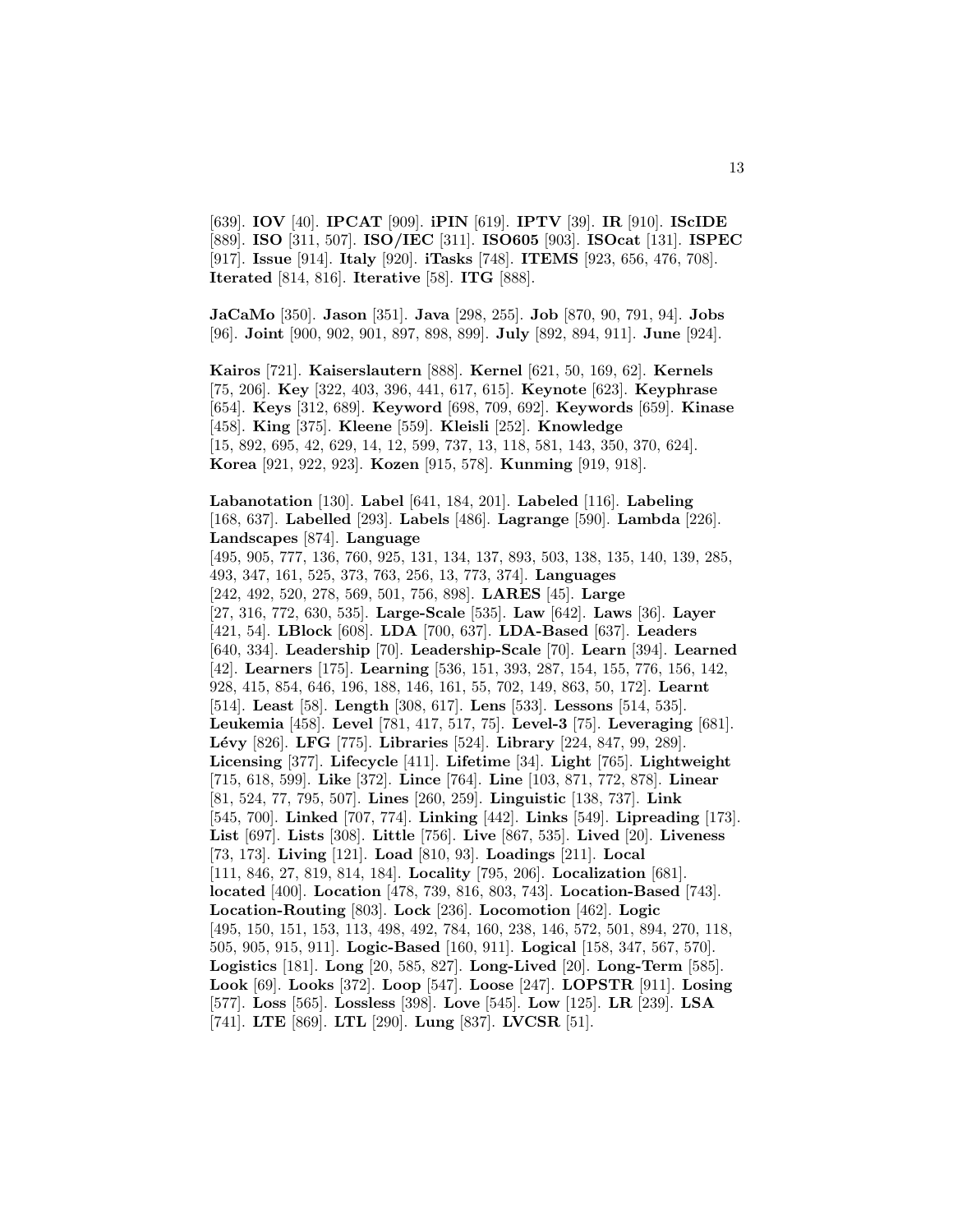**MacGuffin** [434]. **Machine** [323, 928, 436]. **Machine-Checked** [323]. **Machines** [515]. **Machining** [586]. **Main** [721, 838]. **Maintaining** [849]. **Major** [67]. **Majority** [657, 189]. **Makes** [536]. **Making** [673, 581]. **M´alaga** [930, 928, 927, 929, 926]. **Malignant** [65]. **Malleability** [707]. **Malleability-Aware** [707]. **Malware** [291]. **Manage** [734]. **Management** [810, 5, 322, 417, 163, 729, 443, 720, 591, 718, 344, 350, 728]. **Manifold** [57]. **Manifold-Based** [57]. **Manipulating** [250]. **Manipulation** [289]. **Many** [536]. **Map** [116, 842, 194, 671]. **Mapping** [550, 722]. **MapReduce** [715]. **Maps** [676, 192, 168, 795]. **March** [900, 895, 896, 902, 901, 909, 897, 888, 898, 899]. **Maritime** [734]. **Marker** [500]. **Marker-Directed** [500]. **Market** [883]. **Markov** [513, 146, 401]. **MAS** [355]. **Mass** [431]. **Massive** [626]. **Massively** [719]. **Matching** [419, 105, 628, 691, 60, 49, 388, 719]. **Material** [404]. **Mathematics** [890, 891]. **Matrices** [193, 87, 79]. **Matrix** [836, 58, 630, 794]. **Matter** [25, 119, 218, 363, 448, 508, 557, 600, 682, 758, 864, 3, 7, 385, 406, 427, 449, 470, 491, 509, 530, 551, 558, 579, 601, 622, 643, 664, 683, 704, 725, 746, 759, 780, 801, 822, 843, 865, 886, 11, 18, 26, 47, 68, 89, 110, 120, 141, 162, 183, 204, 219, 240, 261, 282, 303, 324, 345, 346, 349, 353, 357, 364]. **Maude** [497]. **Maximal** [816]. **Maximizes** [177]. **May** [904, 893, 544]. **MBC** [918]. **MCE** [51]. **McEliece** [611]. **MD** [913]. **Mean** [170]. **Meaning** [905]. **Meaningful** [485]. **Means** [866, 132, 172, 182]. **Measure** [676]. **Measurement** [888]. **Measures** [856, 789]. **Measuring** [795, 838]. **Mechanism** [454, 556, 465]. **Mechanisms** [8, 715, 678, 344]. **MedHelp** [532]. **Media** [533, 550, 541]. **Medial** [786]. **Median** [584]. **Mediated** [464]. **Medical** [182, 489, 589, 586]. **Medication** [67]. **Meditations** [562]. **Meet** [229]. **Meets** [264, 527, 751]. **Melodies** [856]. **Membrane** [457]. **Memetic** [56, 177]. **Memory** [221, 712, 224, 104, 721, 298, 467, 732, 730, 650]. **Memory-Aware** [650]. **Memristive** [784]. **mente** [762]. **Merging** [519]. **Mesh** [234]. **Meshes** [76]. **Meshless** [397]. **Message** [797]. **Messages** [490]. **Meta** [834, 502]. **Meta-dimensional** [834]. **Meta-predicate** [502]. **Metabolite** [828]. **Metabolomic** [461]. **Metadata** [722]. **Metaheuristic** [804]. **Metaheuristics** [802]. **Metal** [59]. **MetaMap** [599]. **Metaphor** [670]. **Metaverses** [582]. **Method** [519, 840, 590, 714, 209, 837, 58, 629, 829, 423, 388, 595, 52, 769]. **Methodologies** [887]. **Methodology** [802, 31]. **Methods** [138, 912, 807, 834, 51, 825, 124]. **Metrics** [485, 107, 790]. **Metrics-driven** [107]. **MFF** [760]. **mHealth** [333]. **Micro** [738, 838]. **Micro-blogs** [738]. **Micro-environment** [838]. **Middle** [222]. **Middle-End** [222]. **Migratability** [414]. **Migration** [871]. **Milner** [572]. **Miner** [156]. **Mini** [114]. **Mini-bucket** [114]. **Minimal** [636]. **Minimization** [265]. **Mining** [636, 640, 928, 699, 744, 793, 703, 581, 424, 202, 708, 651]. **Minority** [657, 197]. **Mirror** [868]. **Missing** [679]. **Mitochondrial** [836]. **Mixed** [765, 393, 443, 820, 275]. **Mixed-Strategy** [443]. **ML** [180]. **MMB** [888]. **MMOs** [545]. **Mobile**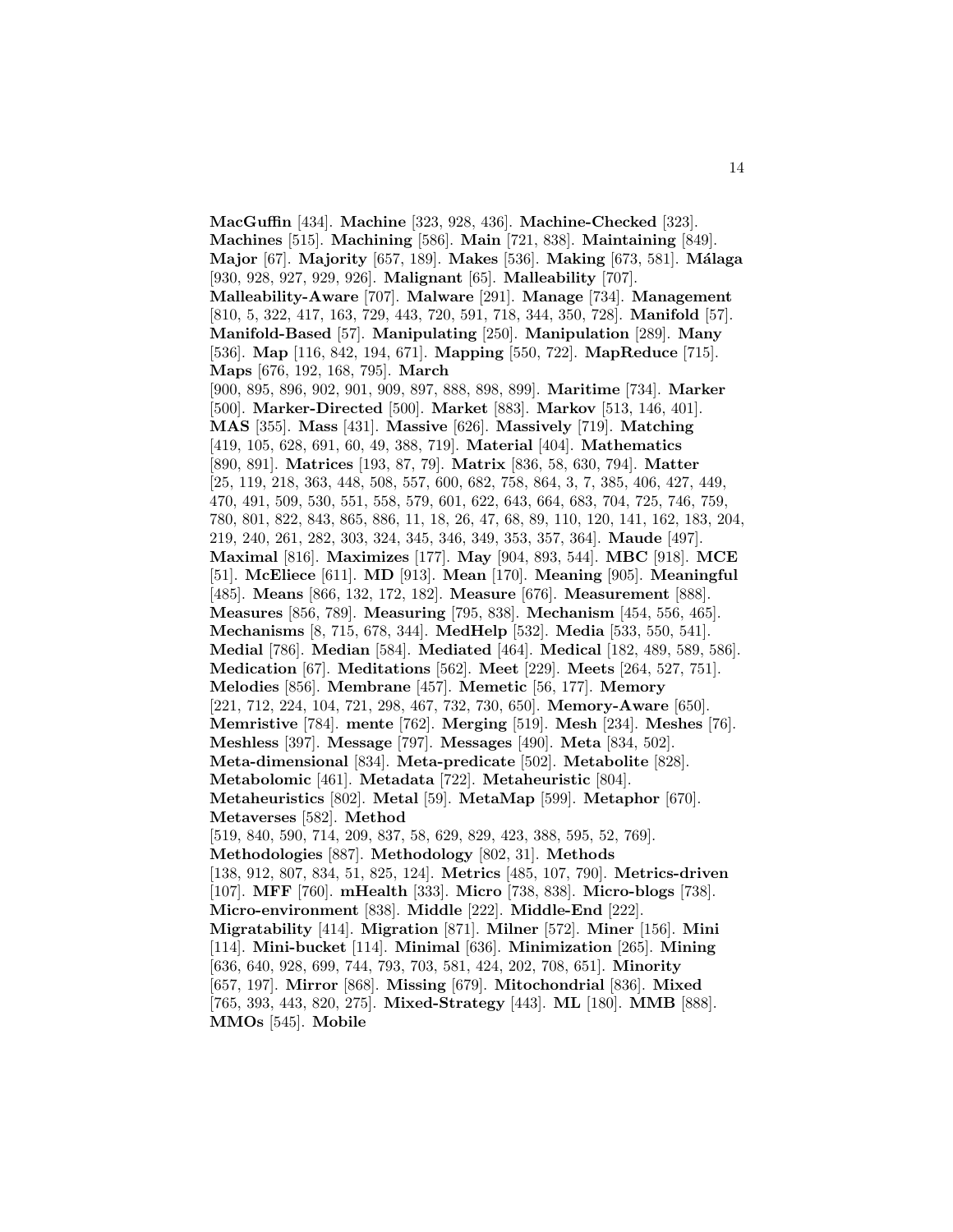[666, 72, 667, 432, 431, 328, 668, 720, 329, 109, 332, 327, 52, 665]. **Modal** [254]. **Modalities** [373]. **Mode** [174]. **Model** [150, 523, 845, 46, 224, 733, 656, 242, 163, 399, 514, 138, 817, 554, 565, 235, 253, 785, 298, 356, 479, 354, 293, 857, 583, 398, 411, 425, 199, 129, 291, 94, 510, 624, 212, 426, 455, 401]. **Model-Aware** [298]. **Model-Based** [523, 514]. **Model-Driven** [242, 425]. **Modeling** [881, 472, 123, 167, 296, 531, 70, 413, 482, 256, 700, 913, 637]. **Modelling** [463, 9, 134, 137, 45, 888]. **Models** [879, 542, 862, 221, 777, 305, 46, 518, 496, 522, 155, 114, 283, 854, 160, 452, 884, 791, 792, 546, 149, 548, 317, 586]. **Modern** [591]. **Modes** [437]. **Modestly** [46]. **Modification** [374]. **Modifications** [471]. **Modifiers** [376]. **Modifying** [517]. **Modular** [520, 403, 354, 501]. **Molecular** [410]. **Molecules** [454]. **Monitor** [292]. **Monitoring** [19, 20, 103, 43, 251, 674, 352, 165, 421]. **Monitors** [230, 436]. **Monodomain** [101]. **MOPSO** [808]. **Morphology** [761]. **Morphosyntactic** [763]. **Most** [655]. **Motifs** [832]. **Motion** [128]. **Motivation** [390]. **Motor** [135]. **Movement** [130, 634]. **Moving** [243]. **MPI** [98]. **MQQ** [440]. **MQQ-SIG** [440]. **MRF** [592]. **mTAN** [619]. **Mu** [254]. **Multi** [818, 808, 20, 870, 358, 152, 393, 201, 904, 882, 360, 157, 585, 237, 63, 693, 60, 184, 752, 362, 100, 829, 793, 748, 299, 165, 54, 723, 350, 74, 878, 395, 172]. **Multi-Agent** [904, 360, 362, 165, 350, 358]. **Multi-cellular** [878]. **Multi-class** [63]. **Multi-cores** [100]. **Multi-dimensional** [585, 723]. **Multi-hop** [20]. **Multi-Label** [184, 201]. **Multi-layer** [54]. **Multi-Objective** [808, 870, 793, 882]. **Multi-Pareto-Ranking** [818]. **Multi-process** [752]. **Multi-Processors** [74]. **Multi-Relational** [157, 152]. **Multi-source** [693]. **Multi-stage** [237]. **Multi-swarm** [60, 829]. **Multi-symbols** [395]. **Multi-tasks** [172]. **Multi-threaded** [299]. **Multi-touch** [393]. **Multi-user** [748]. **Multiagent** [875]. **Multicollisions** [438]. **Multifactor** [441]. **Multimedia** [914]. **Multimodal** [667]. **Multiobjective** [832, 835]. **Multiobjectivizing** [817]. **Multiparty** [229]. **Multiple** [91, 231, 850, 486, 85, 396, 66]. **Multiplication** [630]. **Multiprocessor** [85]. **Multiprocessor-Node** [85]. **Multispecific** [459]. **Music** [851, 855, 929, 863]. **Musical** [859]. **Mutation** [826, 56, 794]. **Mutations** [833]. **Mythology** [534].

**Names** [642]. **Naples** [920]. **Narcissists** [277]. **NASA** [912]. **Natural** [123, 161, 525, 13, 389, 875]. **Nearest** [200, 739, 170, 195]. **NEAT** [823]. **Need** [226, 328]. **Needy** [332]. **Negation** [368]. **Negative** [368, 304]. **Neighbor** [200, 649, 739, 195]. **Neighborhood** [803]. **Neighbors** [696]. **Neighbours** [170]. **Net** [792]. **Netherlands** [905]. **Nets** [319]. **Network** [20, 680, 626, 742, 171, 451, 190, 632, 40, 33, 618, 867, 29, 631, 339, 535, 460, 54, 743, 52, 624, 648, 405, 53]. **Network-Based** [171]. **Networked** [887, 6, 5, 4, 10, 15, 8, 9, 540, 830]. **Networks** [19, 745, 111, 72, 73, 179, 734, 549, 543, 27, 234, 456, 443, 618, 452, 146, 187, 147, 293, 866, 744, 868, 713, 467, 539, 23, 340, 655, 841, 344, 336, 450, 831, 877, 338, 769, 318, 594, 623].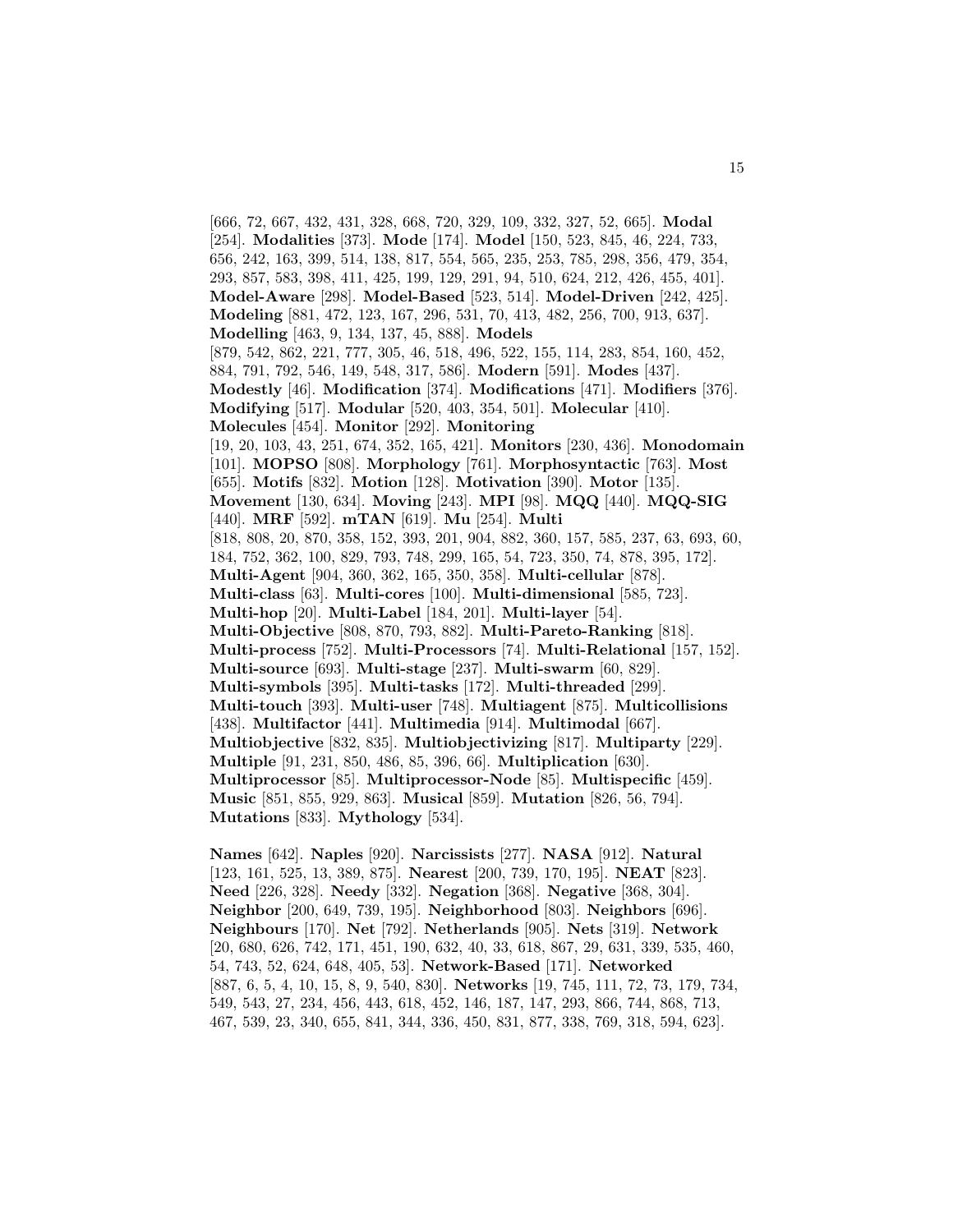**Neural** [192, 179, 187, 54, 52, 594, 53]. **Neuro** [881]. **Neuro-evolutionary** [881]. **NeuroEvolution** [823]. **Neurons** [468]. **Neutrality** [339]. **News** [475, 476]. **Next** [726, 338, 708]. **Next-Items** [708]. **NFC** [432, 431]. **NFC-Enabled** [432]. **NFM** [912]. **NFPSLAM** [417, 907]. **NFPSLAM-SOC** [417, 907]. **NGN** [342]. **NGNs** [337]. **NICs** [40]. **Nigeria** [550]. **NN** [199, 203]. **No** [379]. **Node** [785, 85]. **Node-Focused** [785]. **Nodes** [306]. **Noise** [203, 186, 838, 194]. **Noise-Tolerant** [203]. **Nominal** [278]. **Non** [610, 417, 289, 198, 389]. **Non-adaptive** [610]. **Non-deterministic** [289]. **Non-Disjoint** [198]. **Non-Functional** [417]. **Non-touch** [389]. **Nonconforming** [76]. **Nondeterministic** [274, 46]. **Nonlinear** [78, 165, 50]. **Norfolk** [912]. **Norm** [765]. **Normalized** [593]. **Norwegian** [310]. **Notes** [351]. **Novel** [613, 629, 87, 148, 61, 586]. **November** [908]. **Novice** [390]. **NP** [571]. **NP-Complete** [571]. **NSGA** [805]. **NSGA-II** [805]. **Number** [78]. **Numeric** [287]. **Numerical** [56, 80]. **Nuprl** [567]. **Nur** [384]. **Nursery** [597].

**O** [749, 40]. **Object** [520, 735, 775, 212, 66]. **Object-Oriented** [520]. **Objective** [808, 870, 793, 96, 819, 882]. **Objectives** [281]. **Objects** [699, 686]. **Oblivious** [610, 611]. **Observations** [597]. **Occasion** [915]. **October** [889]. **Odense** [911]. **of-mente** [762]. **Offshore** [734]. **Oil** [734, 624]. **OLAP** [717]. **Old** [394]. **Older** [394]. **On-Board** [878]. **On-Demand** [711]. **On-Line** [103, 871, 772, 878]. **On-the-Fly** [16]. **One** [811, 198, 308, 838]. **One-Dependence** [198]. **Ones** [656]. **Online** [145, 411, 217, 687, 50, 661, 391]. **Only** [215, 729]. **Ontology** [779, 130, 638, 12]. **Ontology-Based** [779, 638, 12]. **Open** [392, 43, 707, 774, 875]. **Open-Ended** [875]. **Open-Source-Based** [43]. **OpenCL** [97, 205, 101]. **OpenGL** [101]. **Operation** [812, 791]. **Operation-Based** [791]. **Operational** [251, 507]. **operative** [885, 60]. **Operator** [800, 873]. **Operators** [269, 800]. **Opinion** [540, 539]. **Opportunities** [587]. **Optic** [592]. **Optical** [868]. **Optimal** [23, 825, 210, 148]. **Optimisation** [862]. **Optimistic** [71]. **Optimization** [870, 819, 828, 927, 500, 872, 56, 825, 94, 869, 877, 172]. **Optimizations** [40]. **Optimize** [882, 170]. **Optimizer** [808]. **Optimizing** [866, 825]. **Optimum** [811]. **Option** [175]. **Orbit** [28]. **Order** [268, 691, 158]. **Ordered** [281]. **Organisations** [887]. **Organisms** [878]. **Organization** [106, 460, 875]. **Organizational** [4, 538]. **Organizing** [192, 168]. **Oriented** [21, 301, 6, 417, 717, 407, 292, 520, 662, 690, 423, 22, 621, 424, 258, 41, 647, 907]. **Orl´eans** [99]. **Orthogonal** [48]. **Orthographic** [765]. **Oscillations** [466]. **Out-Degree** [546]. **Outbreak** [598]. **Outlier** [701, 653]. **Outliers** [192]. **Output** [189]. **Over-Approximations** [294]. **Overfitting** [799]. **Overload** [625]. **Overloading** [571]. **Overview** [841].

**Pacemaker** [296]. **Pacific** [919]. **Page** [388]. **Pairing** [617]. **Pairing-Based** [617]. **Panel** [589]. **Papers**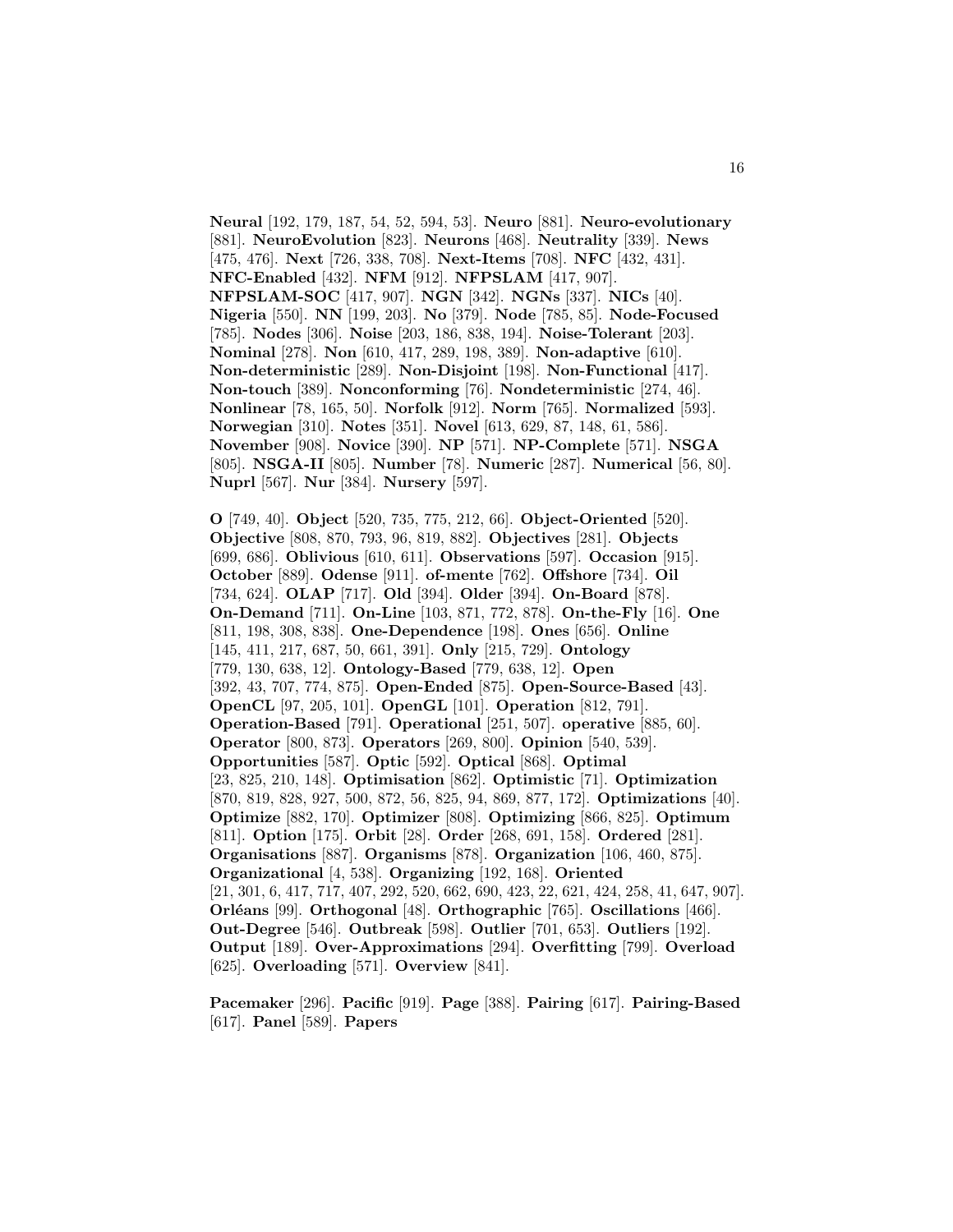[890, 891, 905, 908, 892, 904, 893, 894, 907, 911, 889, 924]. **Paphos** [907]. **Paradigm** [685, 826, 207]. **Parallel** [90, 276, 86, 630, 750, 76, 753, 87, 88, 79, 208, 94, 719, 95, 877, 96, 890, 891]. **Parallelism** [102]. **Parallelization** [84, 100, 217]. **Parameter** [829]. **Parameters** [745, 145]. **Parametric** [307]. **Parent** [391]. **Parent-Child** [391]. **Pareto** [818, 819]. **Parity** [279, 288]. **Park** [894, 913]. **Parsers** [239]. **Parsing** [606, 776]. **Part** [900, 895, 896, 902, 901, 921, 922, 897, 898, 890, 891, 899]. **Partial** [552, 196, 293, 256]. **Particle** [808, 862, 396, 825]. **Partition** [697]. **Partitioned** [695]. **Partitioning** [91]. **Partnerships** [338]. **Parts** [59]. **Path** [739, 272, 52]. **Patient** [580, 584]. **Pattern** [523, 628, 640, 464, 639, 914, 708]. **Patterns** [672, 246, 473, 117, 703]. **PDL** [528]. **Pen** [400]. **Pen-Based** [400]. **People** [483]. **Perception** [135]. **Percussionist** [858]. **Perfect** [636, 577]. **Perfection** [280]. **Perform** [839]. **Performance** [446, 717, 751, 83, 43, 40, 205, 122, 86, 467, 108, 727, 390, 402, 687]. **Performance-Oriented** [717]. **Permutation** [92]. **Personal** [675, 642]. **Personalized** [652, 708]. **Perspective** [265, 870, 588, 460]. **Pessimistic** [71]. **PET** [64]. **Petri** [319]. **Phase** [809, 627]. **Phd** [422]. **Phenotype** [795]. **Pheromone** [872]. **Pheromone-Based** [872]. **Phones** [432, 431, 668]. **Phylogenetic** [835]. **Physical** [743]. **Physico** [460]. **Physico-chemical** [460]. **Physiological** [596]. **Pi** [276]. **Pi-Calculus** [276]. **Pickups** [807]. **Pictorial** [673]. **Piecewise** [452]. **PIES** [80]. **Pipeline** [626]. **Piracy** [734]. **Pivoting** [82]. **PKCS#11** [322]. **Placements** [236]. **Plagiarised** [488]. **Planning** [142, 585, 809]. **Plastic** [397]. **Plasticity** [467]. **Plate** [76]. **Platform** [301, 666, 853, 591]. **Platformer** [885]. **Platforms** [6]. **Platforms-Oriented** [6]. **Plausibility** [556]. **Play** [390]. **Players** [391]. **Playing** [386]. **Plink** [700]. **Plink-LDA** [700]. **PointBurst** [633]. **Pointed** [267]. **Pointing** [122]. **Points** [520, 396, 208]. **Points-To** [208, 520]. **Poland** [890, 891]. **Policies** [320, 871, 430, 327]. **Policy** [6, 331, 330, 335]. **Polish** [584]. **Polite** [378]. **Polygonal** [80]. **Polynomial** [518, 590, 154]. **Polyphonic** [862]. **Poor** [332]. **Pop** [848]. **Population** [876, 849]. **Population-Based** [876]. **Populations** [850, 830, 467]. **Portable** [98]. **Portfolio** [880, 188]. **Portfolios** [882]. **Portugal** [925]. **Portuguese** [925, 762, 777, 765, 770, 771, 776, 764, 772, 768, 775, 774, 773, 761, 767]. **Positioning** [668]. **Positive** [702]. **Possible** [469]. **POST** [902]. **Posts** [637]. **Potential** [655, 877]. **Power** [681, 304, 158, 714, 584]. **PPAM** [890, 891]. **Practice** [900, 902, 901, 897, 917, 898, 899]. **Practitioner** [588]. **Practitioners** [841]. **Pragmatic** [372, 412, 351, 124]. **Pre** [602]. **Pre-computable** [602]. **Precise** [286]. **Precision** [484]. **Preconditioner** [76]. **Predicate** [517, 502]. **Predicate-Level** [517]. **Predicting** [549, 475, 661]. **Prediction** [545, 542, 836, 214, 817, 585, 420, 187, 180, 489, 595, 52, 50, 913]. **Predictive** [463, 156]. **Predictor** [842]. **Preface** [422]. **Preference** [380, 857, 710].

**Preference-Driven** [380]. **Preferences** [147]. **Preprocessing** [772].

17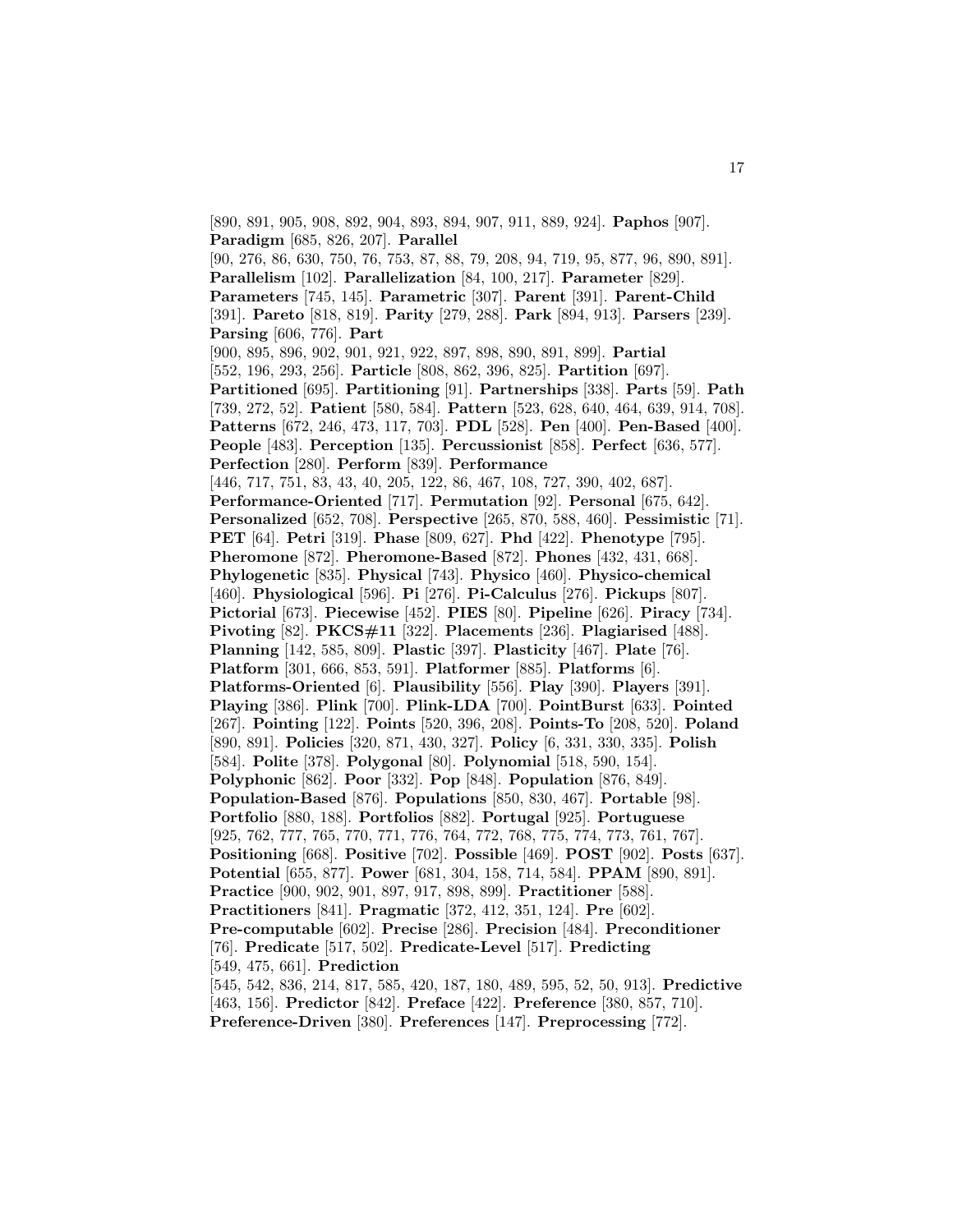**Preserves** [35]. **Preserving** [36]. **Prevalence** [544]. **Prevent** [621]. **Prices** [661]. **Pricing** [879]. **Principal** [169]. **Principles** [902]. **Prior** [700]. **PRISM** [145]. **Privacy** [309, 304]. **Private** [338]. **Probabilism** [366]. **Probabilistic** [706, 151, 274, 228, 37, 36, 31, 160, 705, 35, 506, 659, 660]. **Probability** [705]. **Problem** [804, 90, 126, 807, 805, 442, 815, 76, 809, 874, 816, 803, 181, 143, 370, 806]. **Problems** [187, 86]. **ProbLog** [148]. **Procedure** [722, 173]. **Proceedings** [895, 896, 921, 922, 910, 900, 925, 902, 930, 920, 901, 928, 912, 927, 916, 909, 929, 926, 897, 917, 888, 898, 919, 918, 913, 923, 899]. **Process** [414, 179, 9, 234, 424, 194, 241, 752]. **Processes** [274, 658, 409, 690]. **Processign** [909]. **Processing** [706, 103, 925, 685, 454, 718, 739, 674, 13, 773, 890, 891, 379]. **Processors** [74]. **Product** [260, 259]. **Production** [454]. **Productivity** [751]. **Products** [726, 735, 260]. **Profiles** [458, 677, 652]. **Program** [781, 915, 499, 209, 216, 911, 212]. **Programming** [879, 150, 358, 98, 781, 153, 782, 826, 783, 799, 784, 785, 747, 856, 347, 786, 750, 859, 827, 753, 207, 926, 894, 788, 247, 789, 791, 793, 794, 351, 898, 621, 796, 757, 258, 831, 924, 904, 898]. **Programs** [250, 151, 268, 749, 113, 521, 145, 498, 492, 237, 356, 299, 505, 506, 95, 541]. **Progress** [716]. **Project** [177]. **Projection** [154, 48]. **Projective** [384]. **Projectors** [84]. **Prokaryotes** [455]. **Prolog** [507]. **ProMAS** [904]. **Prompts** [231]. **Pronouns** [775]. **Proof** [447, 497, 312, 439]. **Proofs** [323, 567, 299]. **Propagation** [640, 724, 632]. **Properties** [225, 606, 453, 27, 417, 505, 460, 35, 32]. **Property** [73]. **Prophetic** [270]. **PROPHETS** [247]. **PROPOR** [925]. **Propositional** [118]. **Prosody** [137]. **Protection** [678]. **Protein** [836, 458, 817, 841, 842, 460]. **Protein-Protein** [841]. **Protocol** [305, 444, 72, 310, 867, 435]. **Protocols** [73, 225, 610, 306, 308, 797]. **Provable** [316]. **Provably** [311]. **Proving** [505, 529]. **Provisioning** [107]. **Pruning** [636, 185]. **Pseudoboolean** [811]. **Pseudorandom** [78]. **PSO** [60, 829]. **Psycho** [545]. **Psycho-social** [545]. **PU** [646]. **Public** [337, 338]. **PUF** [445]. **Pure** [820]. **Purpose** [429]. **Pushdown** [291]. **PVS** [524]. **Python** [360].

**QoS** [418]. **QoS-Aware** [418]. **Quadrotor** [174]. **Quadruped** [462]. **Qualitative** [355]. **Qualities** [124]. **Quality** [552, 420]. **Quantificational** [373]. **Quantified** [562]. **Quantifiers** [564]. **Quantitative** [280, 513, 283, 355, 384]. **Quantized** [286]. **Quantum** [79, 54]. **Quasi** [877]. **Quasi-Parallel** [877]. **Queries** [17, 472, 474, 252, 705, 693, 649, 655, 710, 716, 692]. **Query** [706, 103, 473, 471, 713, 488, 739, 723, 665]. **Querying** [680, 15, 262, 696]. **Question** [778, 369, 481]. **Questions** [497]. **Queue** [28]. **Quo** [726]. **QVT** [254]. **QVT-R** [254].

**R** [254]. **Ramsey** [288, 271]. **Ramsey-Based** [288, 271]. **Random**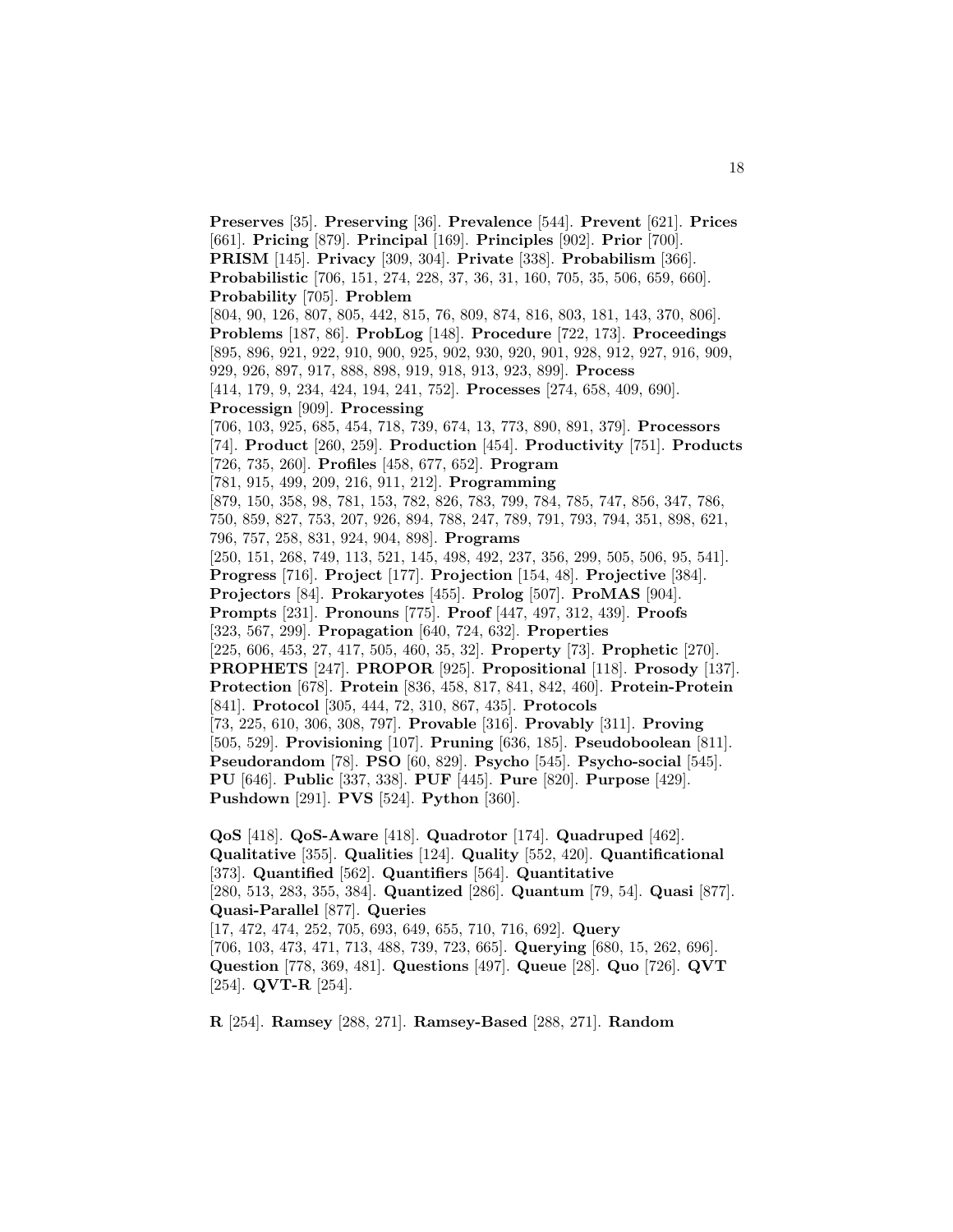[799, 178, 487]. **Randomly** [521]. **Range** [712, 681, 842]. **Range-Free** [681]. **Ranking** [818, 745]. **Rapid** [454]. **Rare** [840]. **Rating** [404]. **Rational** [347]. **RDBMS** [591, 693]. **RDF** [695]. **Re** [313]. **Re-encryption** [313]. **Reachability** [280]. **Reaction** [824, 575, 468]. **Reaction-Diffusion** [468]. **Reactive** [444]. **Readings** [377]. **Real** [533, 844, 685, 499, 720, 411, 526, 674, 684, 54]. **Real-Coded** [54]. **Real-Time** [844, 685, 720, 411, 674]. **Real-World** [533]. **Reality** [666, 395]. **Realizing** [690]. **Reasoning** [268, 749, 892, 155, 236, 237, 752, 355]. **Receptor** [457]. **Reclamation** [729]. **Recognition** [642, 176, 914, 586]. **Recommendation** [171, 662, 481, 708]. **Recommendations** [677, 633]. **Recommending** [741]. **Reconstruction** [57, 592]. **Recurrent** [821]. **Recursion** [528]. **Recursive** [254, 837, 570, 102, 149]. **Redactable** [603]. **Reduced** [608]. **Reduced-Round** [608]. **Reducing** [39, 82]. **Reduction** [313, 201, 233, 190, 356, 248, 77, 809, 302]. **Reduction-Based** [302]. **Reference** [2, 669]. **Referents** [371]. **Refinement** [37, 256]. **Reflection** [743]. **Reflections** [578]. **Reform** [764]. **Region** [677]. **Regional** [59]. **Regions** [95]. **Regression** [187]. **Regressor** [170, 50]. **Regular** [492, 278, 569, 35]. **Regularization** [480]. **Regularized** [49]. **Regularly** [703]. **Regulation** [328, 329, 326, 327]. **Regulatory** [453, 451, 452, 450, 831]. **Reinforcement** [863]. **Reject** [175]. **Related** [828, 738, 583, 260]. **Relating** [381, 348]. **Relation** [641, 161, 631, 599, 480]. **Relational** [154, 157, 161, 147, 688, 149, 709, 152]. **Relational-Based** [688]. **Relationship** [163, 633]. **Relative** [552]. **Relaxation** [49]. **Relaxations** [499]. **Relaxed** [273]. **Relevance** [486, 479, 789]. **Reliability** [29, 553, 30, 489]. **Reliable** [175, 73]. **Remarks** [54]. **Remote** [436]. **Removal** [603]. **Renewal** [441]. **Repair** [284]. **Repairing** [311]. **Replacement** [405]. **Replication** [71, 208]. **Replication-Based** [208]. **Representation** [892, 115, 861]. **Representations** [113, 383]. **Representative** [741]. **Representing** [130, 116]. **Requirements** [525]. **Research** [910, 392, 641, 587, 631, 384, 635]. **Researchers** [841]. **Reservation** [170]. **Residuated** [559]. **Resilient** [72]. **Resolution** [253]. **Resolver** [669]. **Resource** [494, 250, 107, 652]. **Resource-Driven** [494]. **Resources** [131, 773, 177]. **Respect** [869]. **Response** [812]. **Resting** [67]. **Resting-State** [67]. **Restricted** [36, 442]. **Restructuring** [206]. **Result** [483, 692]. **Results** [885, 903]. **Résumé** [358]. **Retinal** [592]. **Retrial** [28]. **Retrieval** [910, 485, 479]. **Retrieving** [488]. **Return** [621]. **Return-Oriented** [621]. **Reusable** [791]. **Reverse** [706, 649, 831]. **Review** [737]. **Revised** [905, 908, 892, 904, 893, 83, 894, 907, 911, 890, 891, 889, 924]. **Revisited** [320, 226]. **Revisiting** [274, 317]. **Reward** [143]. **Rewriting** [503]. **RFID** [602, 735]. **Ridgelet** [50]. **Rigorous** [518]. **Risks** [734]. **Roaming** [328]. **Robot** [871, 462, 878, 52, 172]. **Robotics** [563]. **Robots** [853]. **Robust** [169, 62]. **Robustness** [279, 869]. **Role** [126, 833, 460]. **Rollout** [342]. **Root** [620]. **Rotation** [714]. **Rough** [163]. **Round** [608]. **Routing** [444, 306, 807, 805, 803, 181]. **RPCL** [51]. **RT** [515]. **Rule**

19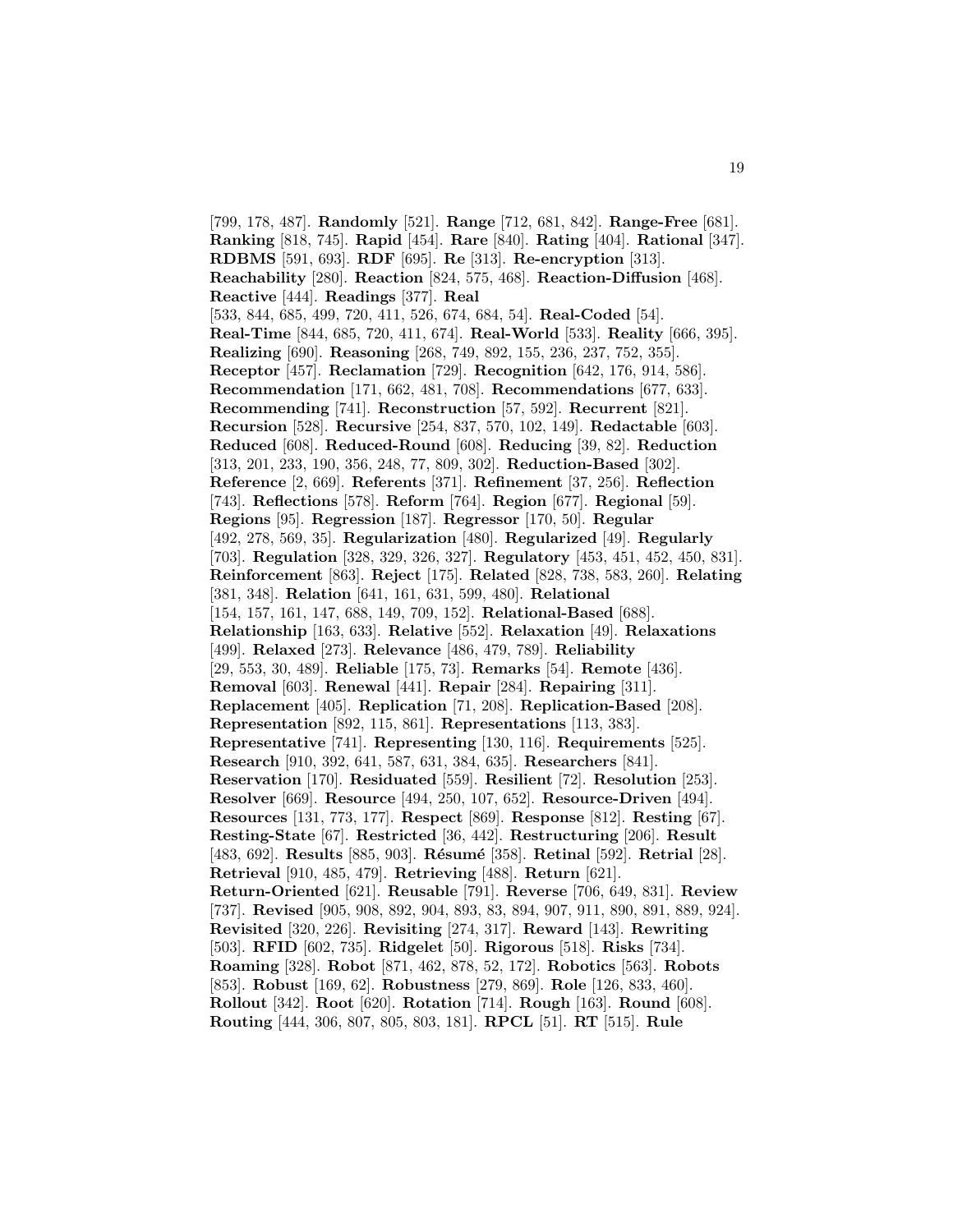[163, 851, 596]. **Rules** [201, 636, 137, 641, 793]. **Running** [628, 802]. **Runtime** [527, 292, 630, 217].

**Saaty** [79]. **SAC** [751]. **Safe** [158, 213]. **Safety** [523, 408]. **Salamanca** [895, 896]. **Sales** [877]. **Saliency** [128]. **Sambamba** [217]. **Sampling** [799]. **SAT** [284]. **Satellite** [907]. **Satisfaction** [562]. **Saturators** [376]. **Saving** [714]. **SBP** [913]. **SCADA** [626, 624]. **Scalable** [717, 735, 644, 718, 108, 719, 709, 848]. **Scale** [378, 630, 70, 535]. **Scaling** [194]. **Scenarios** [565]. **Scene** [847]. **Scenes** [128]. **Schedule** [248]. **Schedulers** [36]. **Scheduling** [870, 90, 91, 812, 34, 791, 94, 95, 177, 96]. **Schema** [691]. **Scheme** [447, 616, 602, 445, 442, 739, 711, 728, 402]. **Schemes** [446, 114]. **School** [597, 924]. **Science** [900, 916, 889]. **Scientific** [69]. **Scope** [371, 383]. **Screen** [614]. **Screening** [591, 825]. **SDDSfL** [104]. **Search** [483, 846, 698, 667, 474, 695, 819, 473, 657, 854, 403, 740, 814, 688, 638, 482, 813, 327, 803, 185, 650, 652, 709, 647, 665, 28, 806]. **Searching** [712, 765, 60]. **Seasonal** [879]. **Second** [892, 889]. **Secrecy** [797]. **Sector** [341, 343]. **Secure** [444, 619, 605, 620, 604]. **Security** [301, 192, 320, 527, 305, 429, 312, 902, 556, 308, 917, 914, 424, 645, 615, 914]. **SecurityPolicy** [419]. **Segmentation** [139, 663, 182, 132, 592, 635, 594, 593]. **Segmentations** [132]. **Segmenting** [650]. **Selected** [905, 908, 892, 904, 893, 903, 894, 907, 911, 890, 891, 889, 924]. **Selection** [880, 836, 200, 882, 837, 553, 884, 873, 210, 202, 418, 64]. **Selective** [319]. **Self** [192, 168, 800, 504, 875]. **Self-adaptation** [800]. **Self-organization** [875]. **Self-Organizing** [192, 168]. **Self-sustainability** [504]. **Semantic** [676, 779, 419, 641, 638, 722, 669, 790, 117, 769]. **Semantics** [367, 915, 276, 140, 502, 382, 507, 348, 723]. **Semi** [139, 646, 699, 55]. **Semi-automatic** [139]. **Semi-supervised** [646, 699, 55]. **SenDe** [918]. **Sense** [774]. **Sensing** [57, 387]. **Sensitive** [65, 387]. **Sensitivity** [466]. **Sensor** [19, 20, 680, 679, 632, 443, 618, 866, 23, 623]. **Sensors** [681]. **Sentence** [377, 647]. **Sentence-Internal** [377]. **Separation** [307, 238]. **September** [890, 891]. **Sequence** [156, 390]. **Sequences** [568, 575, 650, 651]. **Sequential** [50, 708]. **Series** [884, 702, 829, 50, 661]. **Service** [21, 301, 6, 417, 246, 407, 245, 167, 415, 735, 420, 412, 425, 690, 423, 340, 333, 418, 41, 426, 433, 421, 405, 907]. **Service-Oriented** [21, 301, 417, 407, 690, 423, 907]. **Services** [680, 416, 429, 105, 328, 408, 639, 739, 418, 481]. **Session** [72, 229]. **Set** [153, 113, 163, 654, 116]. **Set-Based** [163]. **Set-Labeled** [116]. **Sets** [834, 570]. **Settings** [610]. **Seventh** [407]. **Shared** [195]. **Sharing** [590, 634, 790]. **Shift** [531]. **Shop** [90, 791]. **Short** [842]. **Short-Range** [842]. **SIG** [440]. **Sign** [136, 134, 137, 893, 138, 135, 139, 374]. **Signage** [393]. **Signal** [465, 61]. **Signalling** [457, 456, 459]. **Signals** [168]. **Signature** [602]. **Signatures** [603]. **Signed** [537, 131]. **Significant** [744]. **Silico** [834]. **SIM** [923]. **Similarity** [676, 779, 657, 638, 538]. **Simple** [112, 203, 270]. **Simplex** [83]. **Simplifying** [497]. **SIMT** [235]. **Simulate** [455]. **Simulated** [853, 462].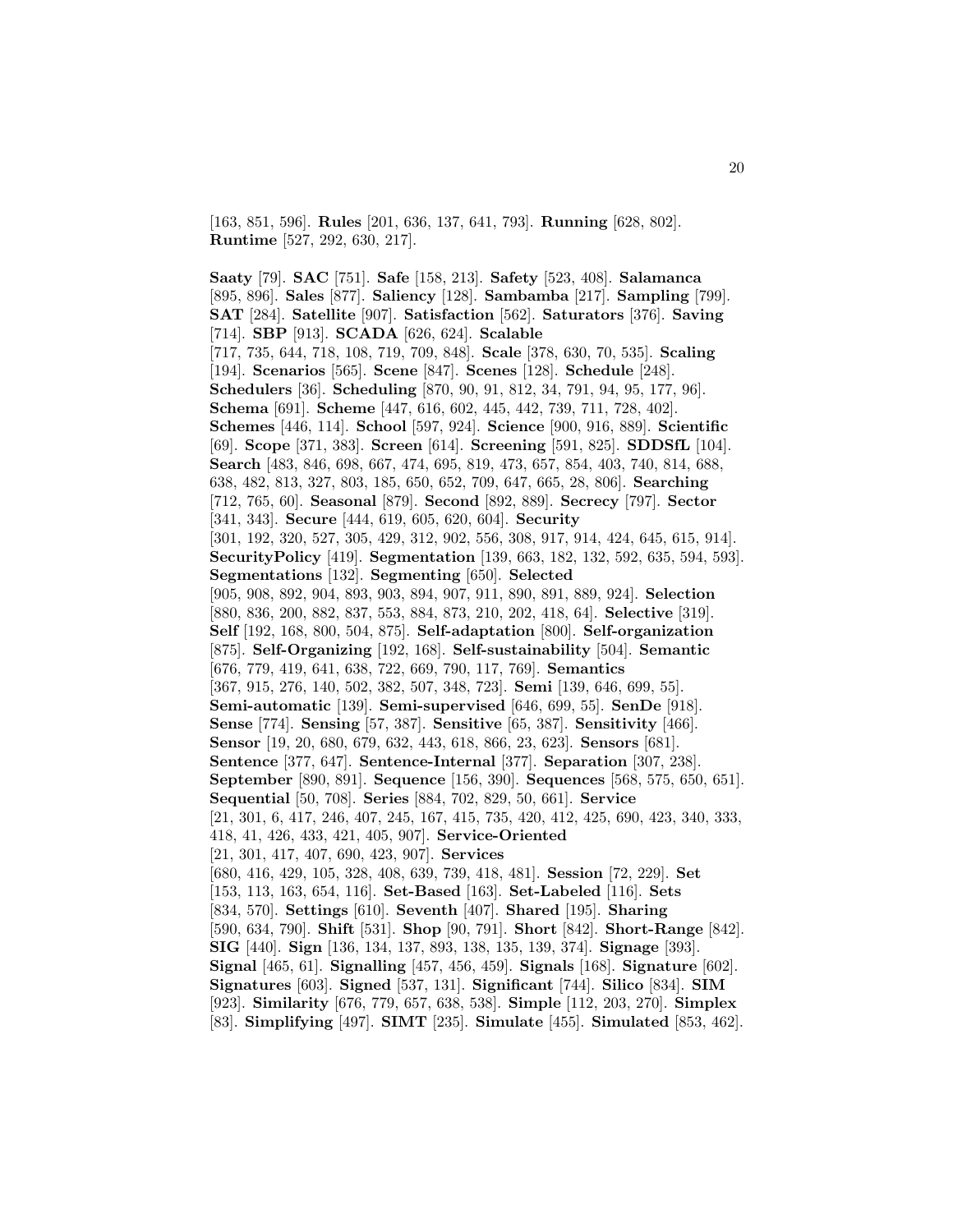**Simulating** [468]. **Simulation** [46, 179, 451, 469, 99, 78, 133, 397]. **Simulative** [38]. **SINBAD** [696]. **Single** [751]. **Sino** [889]. **Sino-foreign-interchange** [889]. **Site** [595]. **Sites** [91]. **Situational** [538]. **Size** [210]. **Skeleton** [99]. **Skewed** [687]. **Skyline** [706, 707, 655]. **SLA** [423, 32, 41]. **SLA-Aware** [423]. **SLCA** [697]. **Sliding** [174]. **Slow** [544]. **Small** [870, 566, 78]. **Small-Step** [566]. **Small-World** [870]. **Smart** [810, 736]. **SMEs** [6]. **Smoking** [544, 541]. **Smoothing** [484]. **SMT** [529, 510]. **SMT-Based** [510]. **SNSM** [923]. **SOC** [417, 907]. **Social** [533, 542, 745, 680, 672, 393, 742, 171, 550, 331, 478, 740, 744, 631, 713, 539, 332, 655, 334, 548, 743, 877, 633, 541, 545, 913]. **Societies** [540, 164]. **Society** [327, 743]. **Socio** [540]. **Socio-cultural** [540]. **Socioemotional** [582]. **Software** [511, 900, 902, 901, 408, 343, 524, 30, 897, 38, 898, 259, 755, 428, 215, 899]. **Software-Only** [215]. **Solar** [179]. **Solution** [762, 58]. **Solutions** [8, 114]. **Solve** [807]. **Solver** [83, 529]. **Solving** [126, 806]. **SOM** [196]. **Somatosensory** [394]. **Some** [526, 757, 433]. **Something** [382]. **Sound** [852, 856, 127, 859, 929, 435]. **Soundness** [314, 606]. **Source** [392, 43, 773, 28, 693]. **Sources** [16, 838]. **South** [921, 922, 923]. **Space** [361, 233, 729, 307, 84, 42, 356, 868]. **Spaces** [233]. **Spain** [910, 895, 896, 892, 930, 928, 927, 929, 926]. **Spares** [28]. **Sparse** [316, 87, 50]. **Spatial** [126, 632, 721, 161, 677, 129, 133, 189, 665]. **Spatio** [457, 679]. **Spatio-temporal** [457, 679]. **Spatiotemporal** [464]. **Speaker** [169]. **Special** [914]. **Specialization** [499, 875]. **Specific** [493]. **Specification** [227, 528]. **Specifications** [243]. **Spectral** [127]. **Spectrum** [763]. **Speech** [667, 485, 167, 718, 623]. **Speed** [665]. **Speeding** [199]. **Spelling** [764]. **SPIDAR** [400]. **SPIDAR-Pen** [400]. **Splice** [595]. **Splitting** [661]. **Spontaneous** [126, 176]. **Spread** [598]. **SQL** [689]. **Square** [620]. **Squares** [58]. **SQWRL** [680]. **SR** [40]. **SR-IOV** [40]. **SRAM** [445]. **SSA** [222]. **SSA-Based** [222]. **SSD** [726]. **Stable** [246]. **Staccato** [132]. **Stack** [40]. **Stacker** [804]. **Stage** [662, 237]. **Standard** [311]. **Standardization** [722]. **Star** [693]. **Stars** [693, 655]. **State** [519, 233, 67, 356, 575, 515]. **State-Space** [233]. **Static** [521, 211, 755]. **Statistical** [46, 376, 517, 538]. **Statistics** [723]. **Status** [67, 726]. **STE3D** [613]. **STE3D-CAP** [613]. **Steel** [187]. **Steepest** [880]. **Steered** [563]. **Steganalysis** [556]. **Stem** [463]. **Stems** [778]. **Step** [566]. **Stepmothers** [277]. **Steps** [526]. **Steroids** [693]. **Sticky** [430]. **Stigmergic** [872]. **Stochastic** [829, 108, 28]. **Stock** [883]. **Stokes** [80]. **Storage** [733, 91, 717, 729, 731, 714, 70, 583, 728]. **Strategic** [409]. **Strategies** [394, 461, 93, 580, 84, 373, 186, 317]. **Strategy** [4, 359, 503, 443, 820, 625]. **Stratified** [670]. **Stream** [706, 720, 634, 718]. **Streaming** [701, 109, 674, 402]. **Streams** [628, 719]. **Strictly** [77]. **String** [627]. **Strip** [594]. **Strongly** [781]. **Structural** [745, 654, 460]. **Structurally** [279]. **Structure** [151, 378, 276, 817, 603, 696, 284, 660]. **Structure-Independent** [696]. **Structured** [485, 776, 479]. **Structures** [836, 900, 892]. **Studies** [133].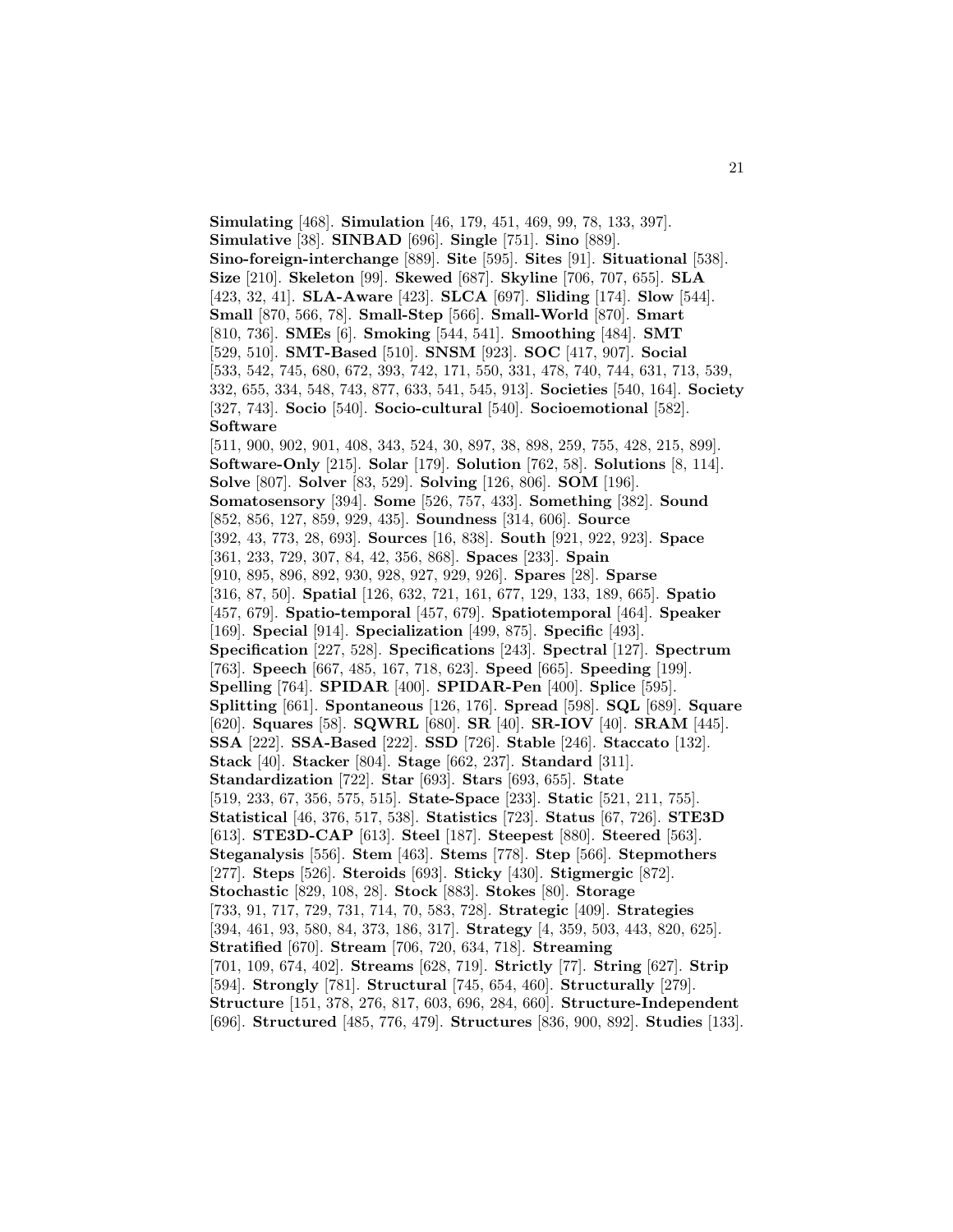**Study** [2, 309, 532, 667, 882, 729, 469, 722, 51, 186, 529, 391, 541]. **Sub** [467]. **Sub-populations** [467]. **Subgame** [280]. **Subgraph** [699]. **Subgroup** [152]. **Subsequence** [650]. **Subsystem** [30]. **Subtyping** [564]. **Sufficient** [306]. **Suggestion** [647]. **Suite** [517]. **Summarization** [737]. **Summer** [924]. **supervised** [646, 699, 55]. **Supply** [24]. **Support** [17, 532, 474, 214, 724, 106, 40, 251, 424, 402, 650, 767, 215]. **Supported** [95]. **Supporting** [309, 115]. **sustainability** [504]. **Sustaining** [821]. **SVM** [837, 654]. **SVMs** [184]. **Swarm** [808, 862, 825, 60, 829]. **SWIP** [117]. **Symbolic** [314, 305, 493, 259, 435, 515]. **symbols** [395]. **Symmetric** [82]. **Symposium** [920, 912, 898, 422, 911]. **Symptom** [599]. **Synaptic** [467]. **SynchAADL2Maude** [244]. **Synchronisation** [138]. **Synchronization** [72, 253]. **Synchronous** [639]. **Syntactic** [777, 790]. **Synthesis** [137, 852, 911]. **System** [626, 171, 360, 851, 456, 812, 285, 720, 404, 598, 187, 70, 465, 570, 718, 117, 165, 217, 869, 350, 624, 586]. **Systematic** [231]. **Systems** [39, 82, 10, 8, 908, 458, 895, 896, 904, 920, 724, 901, 115, 839, 587, 249, 354, 293, 634, 921, 922, 639, 824, 752, 77, 362, 669, 381, 829, 173, 423, 756, 874, 575, 888, 898, 755, 875, 74, 450, 41, 923].

**Tables** [584, 689]. **TACAS** [901]. **Tag** [671, 651, 671]. **Tags** [741, 477]. **Tailored** [461]. **Taipei** [904]. **Taiwan** [904]. **Takedown** [317]. **TAL** [525]. **Tallinn** [900, 902, 901, 897, 898, 899]. **Taming** [408]. **Target** [458, 57, 829]. **Targeting** [874]. **Tariffs** [340, 332]. **Task** [249, 823, 395]. **Tasks** [122, 180, 450, 172]. **Taxonomy** [166, 662]. **Taxonomy-Oriented** [662]. **Taylor** [518]. **TDSC** [627]. **Teaching** [392]. **Team** [359]. **Teams** [539, 582, 172]. **Technical** [883]. **Technique** [233, 799, 436]. **Techniques** [242, 109, 665]. **Technological** [623, 4]. **Technologies** [887, 331, 919, 918]. **Technology** [580, 731]. **Tel** [903]. **Telecommunication** [325, 903]. **Telecommunications** [343, 330]. **Telehealth** [580]. **Television** [335]. **Tell** [382]. **Temperature** [187]. **Templates** [97, 472]. **Temporal** [496, 670, 770, 658, 525, 270, 457, 679]. **Tent** [194]. **Term** [585, 768, 827, 480]. **Terminal** [29]. **Termination** [300, 504, 299, 506, 507]. **Terms** [570]. **Test** [494, 232, 517, 423]. **Testing** [274, 521, 871, 30, 259]. **Text** [175]. **Texts** [770, 771]. **TFETI** [84]. **Their** [317]. **Them** [498]. **Theoretic** [318]. **Theoretical** [133]. **Theories** [313, 268, 381]. **Theory** [537, 900, 227, 902, 901, 135, 567, 534, 897, 898, 899]. **Think** [129]. **Thinking** [685, 304]. **Third** [908]. **Thomann** [132]. **Thousands** [529]. **thread** [206]. **threaded** [299]. **Threading** [98]. **Threat** [535]. **Three** [398]. **Three-Dimensional** [398]. **Throughput** [591]. **Thumb** [134]. **Thyroid** [593]. **Ticketing** [432, 431]. **Tile** [210]. **Time** [578, 844, 73, 685, 771, 802, 154, 31, 807, 720, 86, 884, 411, 702, 829, 674, 684, 50, 661]. **Time-Series** [50]. **Timed** [37, 513]. **Times** [180]. **Timing** [31, 127]. **Tiny** [681]. **Tissues** [909]. **TNC** [435]. **Together** [133]. **Tolerance** [888]. **Tolerant** [203]. **Tone** [862]. **Too** [286]. **Tool** [244, 764, 876]. **Toolchain** [511]. **Tools** [901]. **Top** [705, 709, 697]. **Top-** [705, 709]. **Top-Down** [697]. **Topic** [700, 637].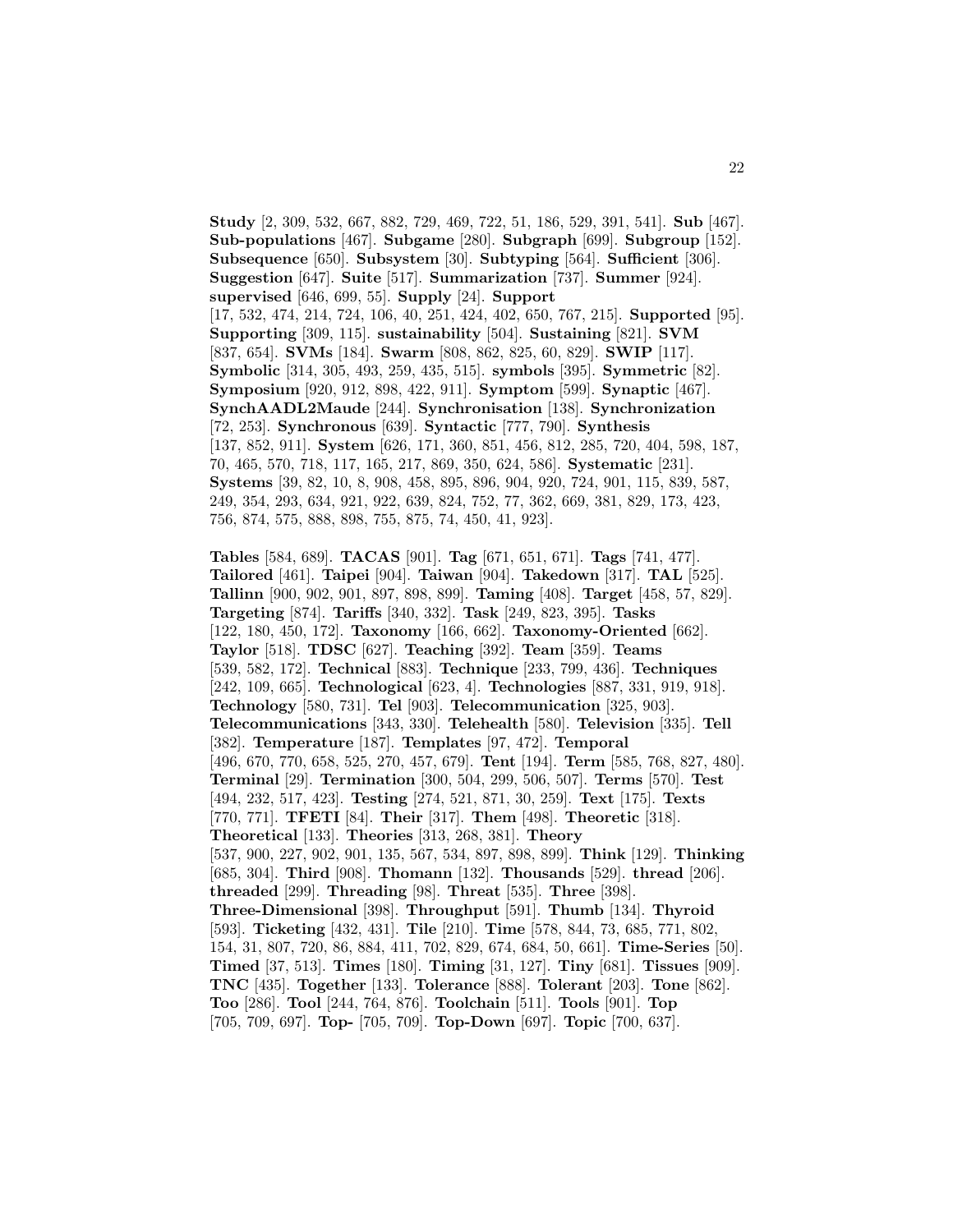**Topicality** [371]. **Topics** [369]. **Topological** [569]. **Topologies** [306, 823]. **Toponym** [779]. **Torun** [890, 891]. **Touch** [614, 393, 389]. **Tourism** [487]. **TPM** [430]. **Trace** [313, 274, 233, 673]. **Traceability** [24]. **Tracing** [735]. **Tracking** [675, 399, 396, 830, 66]. **Trademarks** [330]. **Trading** [883]. **Traditional** [124]. **Traffic** [44, 674, 869]. **Trained** [54]. **Training** [51, 53]. **Traits** [391]. **Trajectories** [672]. **Transactional** [472, 703]. **Transactions** [223, 906, 914]. **Transcript** [454]. **Transcription** [862, 455]. **Transfer** [610, 565, 611, 188]. **Transfers** [74]. **Transform** [580]. **Transformation** [629, 396, 911]. **Transformations** [254, 500, 584, 505]. **Transforming** [497, 255]. **Transit** [431]. **Transition** [293]. **Translation** [290, 41]. **Transmission** [681, 809]. **Transport** [341]. **Travel** [673]. **Traveling** [858]. **Treatments** [458]. **Tree** [492, 289, 184, 569, 732, 842, 660]. **Tree-Based** [842]. **Trees** [497, 781, 158, 146, 187, 186, 835]. **Trend** [679]. **Trends** [542]. **Tri** [53]. **Tri-training** [53]. **Triangular** [193]. **Tribe** [640]. **Tribe-Leaders** [640]. **Tricks** [394]. **Trilateration** [668]. **Triple** [253]. **Truncated** [609, 170]. **Trust** [545, 301, 902, 443, 645, 633]. **Trust-Relationship** [633]. **Trusted** [429, 908]. **TrustZone** [428]. **Truth** [741, 113]. **Truth-Dependencies** [113]. **TSO** [297, 224]. **Tumor** [593]. **Tuning** [873]. **Tutor** [747]. **Tweets** [477]. **Twig** [628, 693]. **Twitter** [598]. **Twitterverse** [550]. **Two** [138, 616, 29, 546, 803, 627, 96]. **Two-Echelon** [803]. **Two-phase** [627]. **Two-Terminal** [29]. **Type** [322, 127]. **Type-Based** [322]. **Types** [229, 564, 467, 197]. **Typical** [694].

**U.S.** [580]. **UI** [425]. **UK** [909, 894]. **Ultrasonic** [668]. **Ultrasound** [65]. **UML** [262, 515]. **UML-RT** [515]. **Unbounded** [308]. **Unboxing** [213]. **UnCAL** [500]. **Uncertain** [706, 653]. **Uncertainty** [573]. **Unconditional** [314]. **Under-Approximation** [516]. **Under-Approximations** [294]. **Underspecified** [383]. **Understanding** [597, 827]. **Unfold** [505]. **Unfold/Fold** [505]. **Unlabeled** [646, 702]. **Unlabeled-Data-Distribution** [646]. **Unrated** [656]. **Unreliability** [27]. **Unsafe** [211]. **Unsupervised** [168]. **Unsymmetric** [87]. **Unusual** [454]. **Update** [724, 381]. **Updating** [694]. **UPPAAL** [295]. **Upper** [193]. **Urban** [743]. **URLs** [477]. **USA** [912, 913]. **Usage** [723]. **Use** [104, 550]. **Used** [190, 196, 855]. **User** [672, 764, 123, 167, 854, 340, 389, 652, 124, 748]. **User-Adapted** [167]. **Uses** [548]. **Using** [810, 542, 779, 447, 518, 152, 742, 295, 499, 492, 139, 469, 585, 834, 720, 57, 837, 122, 293, 634, 413, 583, 411, 538, 488, 789, 654, 792, 727, 109, 504, 117, 270, 180, 809, 186, 256, 835, 118, 185, 259, 617, 389, 621, 529, 350, 450, 194, 64, 700, 169, 661, 284, 405, 80, 555, 191, 848]. **Utilizing** [184].

**VA** [912]. **Validating** [239]. **Validation** [301, 548]. **Valuable** [839]. **Value** [214, 583]. **Value-Based** [214]. **Variability** [827]. **Variable** [803]. **Variants** [840]. **Variational** [160]. **Variations** [665]. **Vasopressin** [465]. **VATA** [289]. **VCR** [402]. **Vector** [848]. **Vehicle** [807, 805, 634, 181]. **Verb** [760, 761, 767]. **Verbal** [140, 673]. **Verification** [313, 527, 10, 305, 447, 225, 522, 512, 286,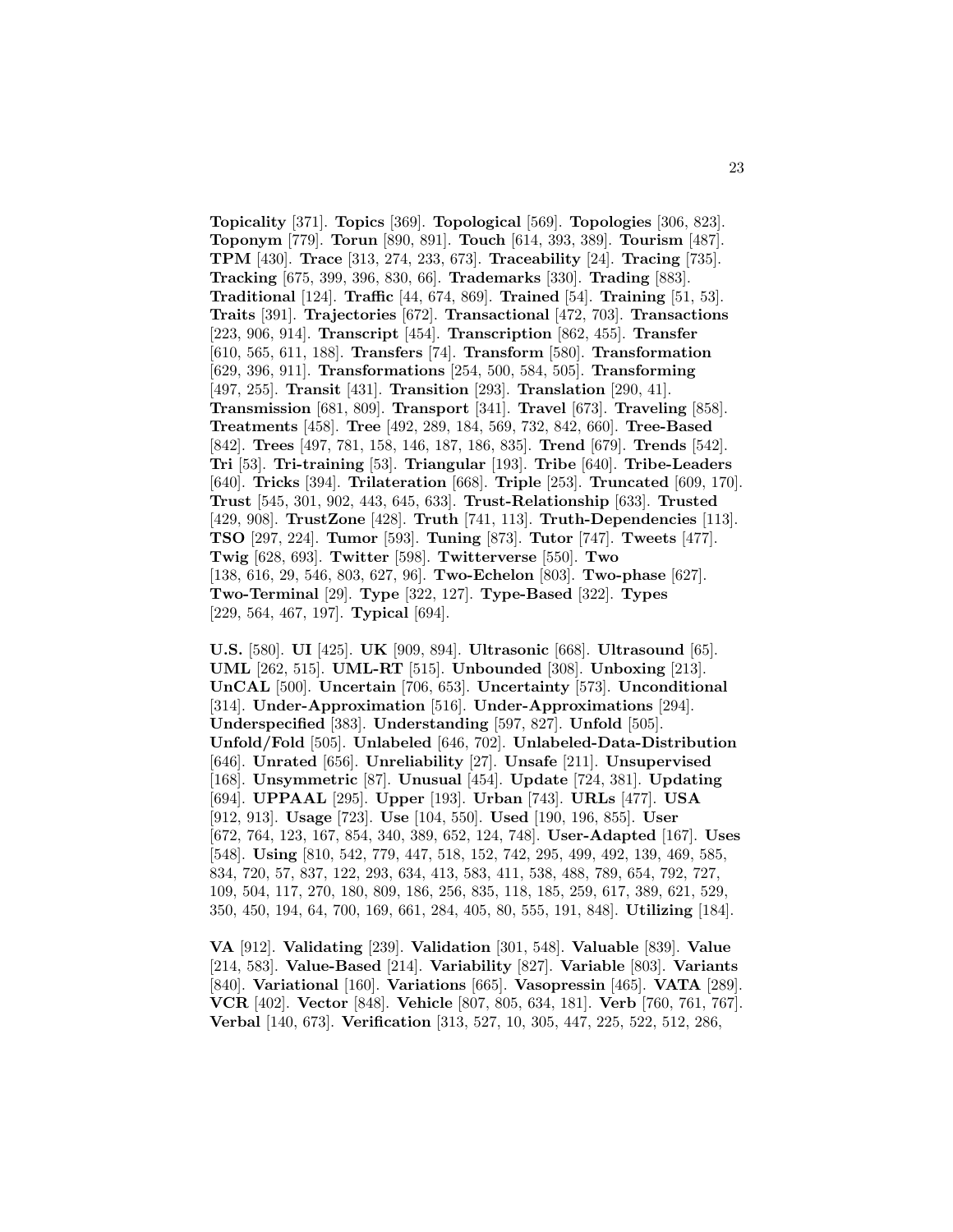307, 602, 285, 524, 99, 296, 526, 173, 308, 529]. **Verified** [250, 511, 222, 315]. **Verifying** [249, 33]. **Version** [347]. **versus** [192]. **Vertical** [174]. **Veterans** [394, 580]. **via** [472, 254, 201, 67, 36, 867, 708]. **Video** [394, 173, 109]. **Viewports** [676]. **Views** [694]. **VIII** [914, 906]. **Vineyard** [20]. **Vineyards** [19]. **Virtual** [106, 436, 825, 334, 395, 582]. **Virtualization** [104, 40, 430, 621]. **Visible** [398]. **Vision** [404]. **Visual** [670, 614, 616, 638, 400]. **Visualization** [670, 109, 648]. **Visually** [671, 118]. **Visuo** [133]. **Visuo-Spatial** [133]. **VMAD** [216]. **Voting** [189, 310]. **Vowel** [531]. **vs** [376, 665].

**W2GIS** [920]. **Walks** [487]. **Water** [812]. **Watermark** [398, 555]. **Ways** [378]. **Weak** [221, 775]. **Weather** [879]. **Weather-Derivatives** [879]. **Weaving** [742]. **Web** [919, 416, 483, 675, 671, 920, 474, 93, 478, 638, 631, 639, 425, 482, 748, 117, 919, 645, 918, 647]. **Web-Based** [671]. **Webpages** [489]. **Weight** [49]. **Weighted** [35, 189]. **Weighting** [200, 480]. **Weights** [825]. **Well** [267]. **Well-Pointed** [267]. **WESOA** [407, 907]. **Where** [369, 129, 254]. **Which** [4]. **Whole** [833]. **Wide** [371]. **Wiimote** [122]. **Wikipedia** [766, 657, 769, 637, 648]. **WiMAX** [39]. **WiMAX-Based** [39]. **Windows** [807]. **Windsor** [894]. **Wine** [4, 24]. **Winning** [577]. **Wireless** [19, 920, 234, 632, 443, 618, 866, 23]. **within** [5, 580, 581, 450]. **without** [606, 194]. **Word** [663]. **WordNet** [738]. **Words** [403]. **Work** [839]. **Workbench** [44]. **Workers** [486]. **Workflow** [9, 105, 658, 410]. **Workflows** [91]. **Workshop** [892, 417, 904, 893, 407, 889]. **Workshops** [907, 918, 923]. **World** [533, 870, 550]. **Worm** [632]. **Worst** [31, 33]. **Worst-Case** [31]. **Wrapper** [202]. **Write** [727]. **Written** [99]. **WS** [419]. **WS-SecurityPolicy** [419]. **WSNs** [21, 22].

**Xi'an** [889]. **XML** [698, 628, 694, 100, 711, 696, 659, 651, 692]. **XOR** [618]. **XQuery** [495].

**Years** [69].

**Zapping** [39]. **Zooplankton** [827].

# **References**

## **Anastasi:2012:I**

[1] Giuseppe Anastasi, Emilio Bellini, Elisabetta Di Nitto, Carlo Ghezzi, and Letizia Tanca. Introduction. Lecture Notes in Computer Science, 7200:1–5, 2012. CODEN LNCSD9. ISSN 0302-9743 (print), 1611-3349 (electronic). URL http://link.springer.com/chapter/10.1007/978- 3-642-31739-2\_1/.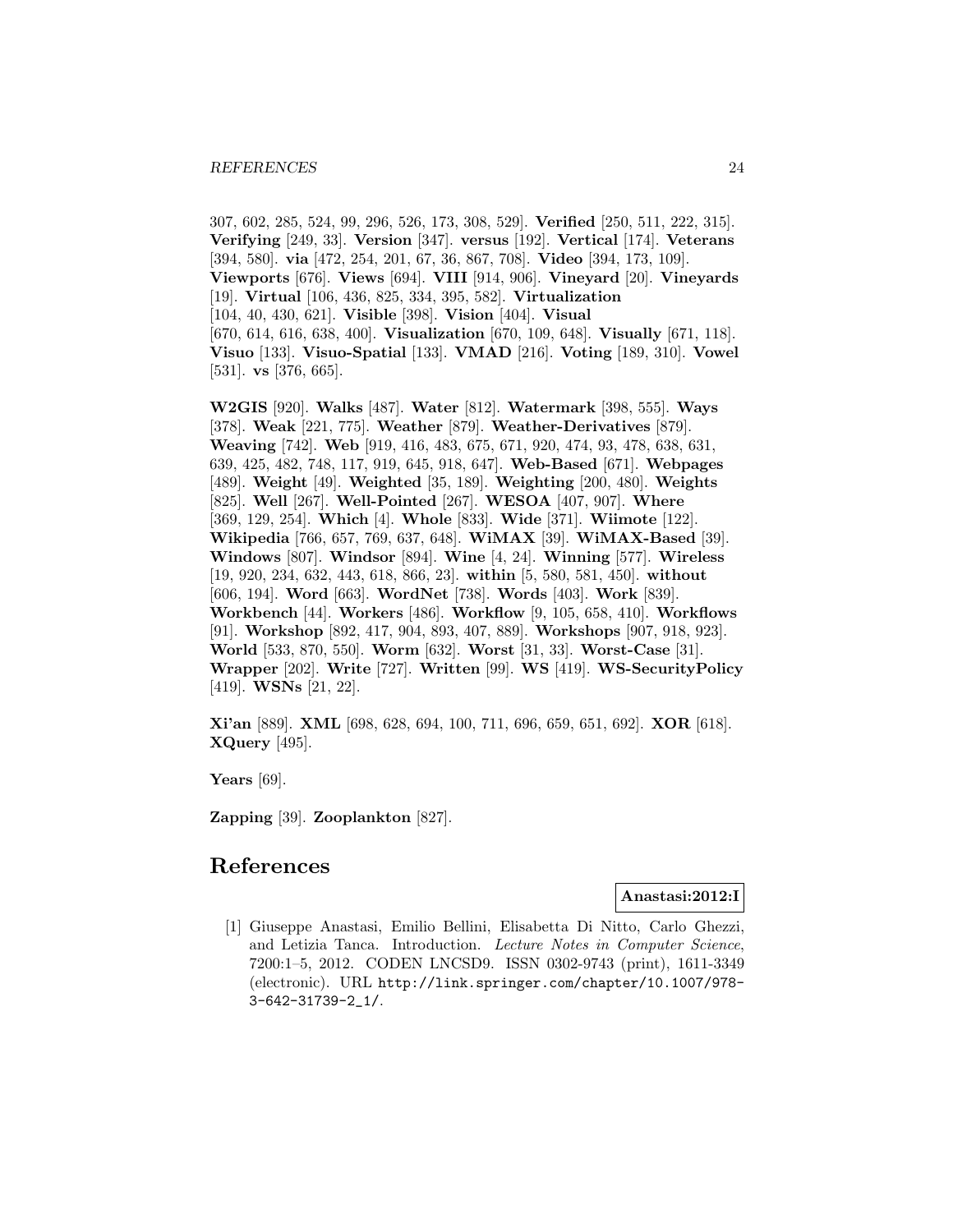#### **Anastasi:2012:RCS**

[2] Giuseppe Anastasi, Emilio Bellini, Elisabetta Di Nitto, Carlo Ghezzi, and Letizia Tanca. Reference case study. Lecture Notes in Computer Science, 7200:7–13, 2012. CODEN LNCSD9. ISSN 0302-9743 (print), 1611-3349 (electronic). URL http://link.springer.com/chapter/10.1007/978- 3-642-31739-2\_2/.

#### **Anonymous:2012:FMa**

[3] Anonymous. Front matter. Lecture Notes in Computer Science, 7200: 15–16, 2012. CODEN LNCSD9. ISSN 0302-9743 (print), 1611-3349 (electronic). URL http://link.springer.com/content/pdf/bfm:978- 3-642-31739-2/2/1.

## **Bellini:2012:WCS**

[4] Emilio Bellini. Which collaboration strategy for the networked enterprise in wine industry? Technological and organizational challenges. Lecture Notes in Computer Science, 7200:17–30, 2012. CODEN LNCSD9. ISSN 0302-9743 (print), 1611-3349 (electronic). URL http://link.springer. com/chapter/10.1007/978-3-642-31739-2\_3/.

## **Bellini:2012:DDA**

[5] Emilio Bellini, Claudio Dell' Era, and Roberto Verganti. A designdriven approach for the innovation management within networked enterprises. Lecture Notes in Computer Science, 7200:31–57, 2012. CODEN LNCSD9. ISSN 0302-9743 (print), 1611-3349 (electronic). URL http:// link.springer.com/chapter/10.1007/978-3-642-31739-2\_4/.

#### **Basalisco:2012:ENE**

[6] Bruno Basalisco and Guido M. Rey. Enhancing the networked enterprise for SMEs: a service platforms-oriented industrial policy. Lecture Notes in Computer Science, 7200:59–81, 2012. CODEN LNCSD9. ISSN 0302- 9743 (print), 1611-3349 (electronic). URL http://link.springer.com/ chapter/10.1007/978-3-642-31739-2\_5/.

## **Anonymous:2012:FMb**

[7] Anonymous. Front matter. Lecture Notes in Computer Science, 7200: 83–84, 2012. CODEN LNCSD9. ISSN 0302-9743 (print), 1611-3349 (electronic). URL http://link.springer.com/content/pdf/bfm:978- 3-642-31739-2/3/1.

## **Calcavecchia:2012:CAS**

[8] Nicolò M. Calcavecchia, Elisabetta Di Nitto, Daniel J. Dubois, and Carlo Ghezzi. Complex autonomic systems for networked enterprises: Mecha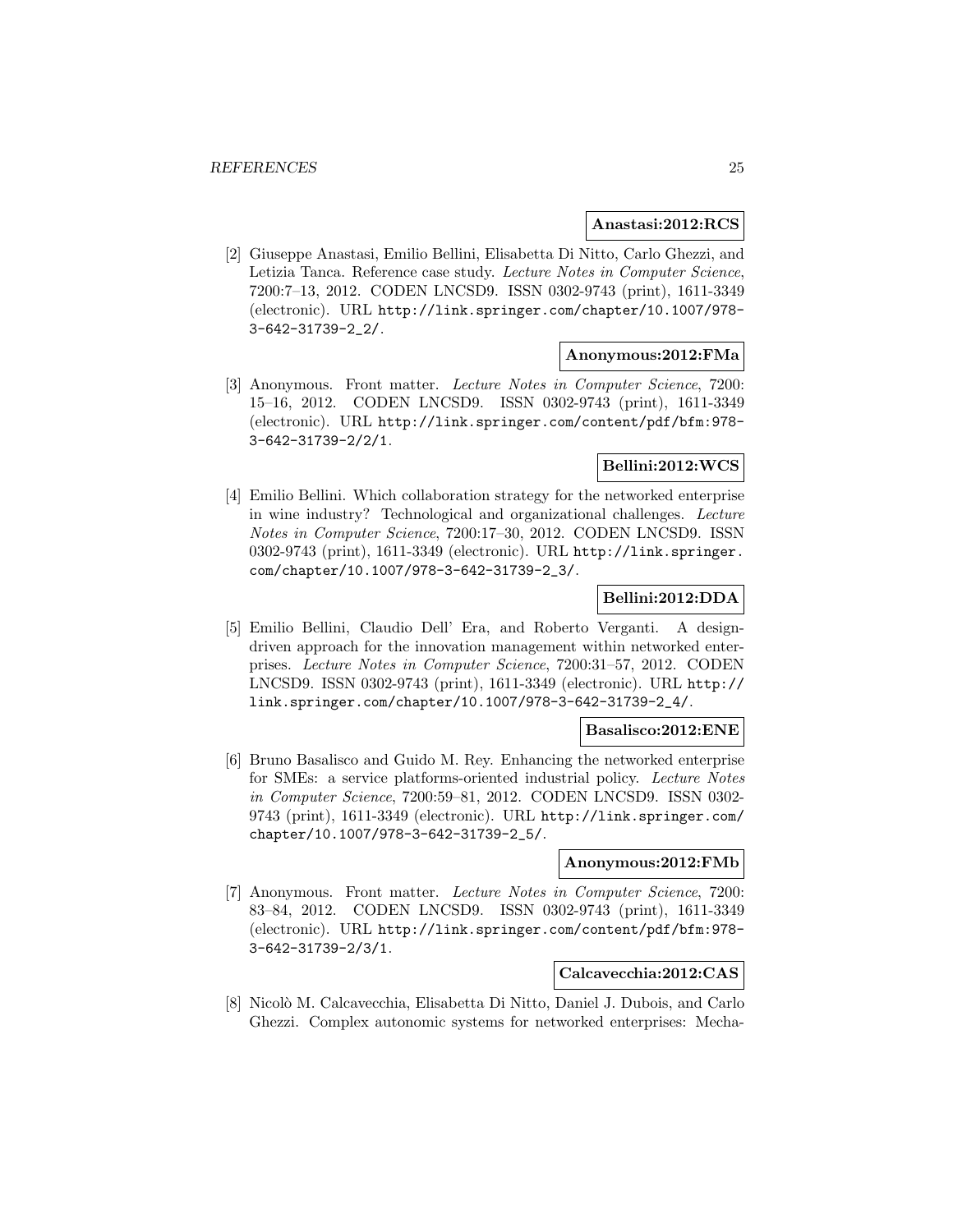nisms, solutions and design approaches. Lecture Notes in Computer Science, 7200:85-113, 2012. CODEN LNCSD9. ISSN 0302-9743 (print), 1611-3349 (electronic). URL http://link.springer.com/chapter/10. 1007/978-3-642-31739-2\_6/.

#### **Canfora:2012:AWB**

[9] Gerardo Canfora, Giancarlo Tretola, and Eugenio Zimeo. Autonomic workflow and business process modelling for networked enterprises. Lecture Notes in Computer Science, 7200:115–142, 2012. CODEN LNCSD9. ISSN 0302-9743 (print), 1611-3349 (electronic). URL http://link. springer.com/chapter/10.1007/978-3-642-31739-2\_7/.

## **Bertolino:2012:VAA**

[10] Antonia Bertolino, Guglielmo De Angelis, Felicita Di Giandomenico, and Eda Marchetti. Verification and analysis of autonomic systems for networked enterprises. Lecture Notes in Computer Science, 7200: 143–169, 2012. CODEN LNCSD9. ISSN 0302-9743 (print), 1611-3349 (electronic). URL http://link.springer.com/chapter/10.1007/978- 3-642-31739-2\_8/.

#### **Anonymous:2012:FMc**

[11] Anonymous. Front matter. Lecture Notes in Computer Science, 7200: 171–173, 2012. CODEN LNCSD9. ISSN 0302-9743 (print), 1611-3349 (electronic). URL http://link.springer.com/content/pdf/bfm:978- 3-642-31739-2/4/1.

#### **Montedoro:2012:OBK**

[12] Marcello Montedoro, Giorgio Orsi, Licia Sbattella, and Roberto Tedesco. Ontology-based knowledge elicitation: An architecture. Lecture Notes in Computer Science, 7200:175–191, 2012. CODEN LNCSD9. ISSN 0302- 9743 (print), 1611-3349 (electronic). URL http://link.springer.com/ chapter/10.1007/978-3-642-31739-2\_9/.

#### **Sbattella:2012:KEN**

[13] Licia Sbattella and Roberto Tedesco. Knowledge extraction from natural language processing. Lecture Notes in Computer Science, 7200: 193–219, 2012. CODEN LNCSD9. ISSN 0302-9743 (print), 1611-3349 (electronic). URL http://link.springer.com/chapter/10.1007/978- 3-642-31739-2\_10/.

#### **Mahdiraji:2012:KEE**

[14] Alireza Rezaei Mahdiraji, Bruno Rossi, Alberto Sillitti, and Giancarlo Succi. Knowledge extraction from events flows. Lecture Notes in Computer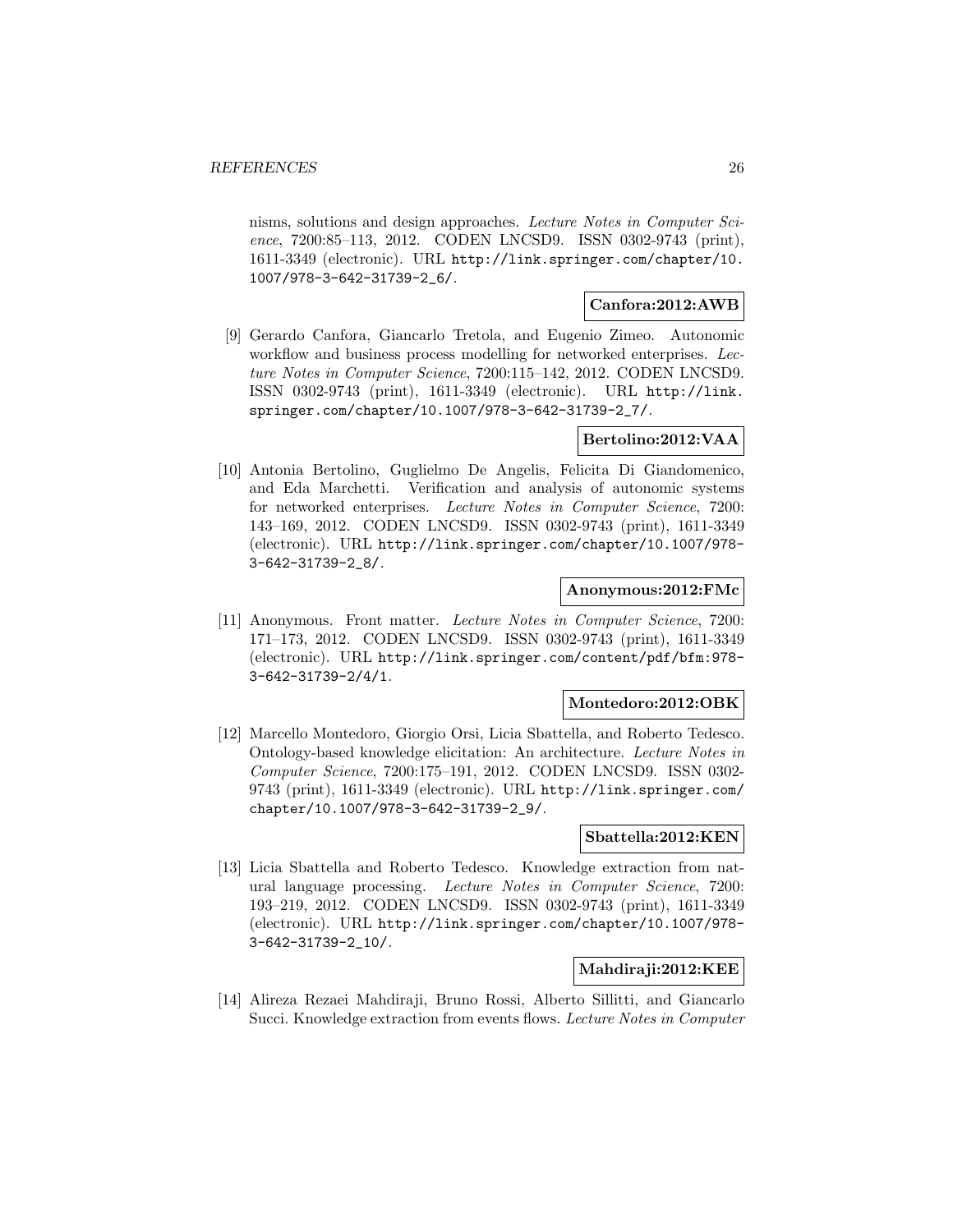Science, 7200:221–236, 2012. CODEN LNCSD9. ISSN 0302-9743 (print), 1611-3349 (electronic). URL http://link.springer.com/chapter/10. 1007/978-3-642-31739-2\_11/.

## **Bolchini:2012:CAK**

[15] Cristiana Bolchini, Elisa Quintarelli, Fabio A. Schreiber, and Maria Teresa Baldassarre. Context-aware knowledge querying in a networked enterprise. Lecture Notes in Computer Science, 7200:237–258, 2012. CODEN LNCSD9. ISSN 0302-9743 (print), 1611-3349 (electronic). URL http:// link.springer.com/chapter/10.1007/978-3-642-31739-2\_12/.

## **Orsi:2012:FCA**

[16] Giorgio Orsi and Letizia Tanca. On-the-fly and context-aware integration of heterogeneous data sources. Lecture Notes in Computer Science, 7200: 259–276, 2012. CODEN LNCSD9. ISSN 0302-9743 (print), 1611-3349 (electronic). URL http://link.springer.com/chapter/10.1007/978- 3-642-31739-2\_13/.

## **Bolchini:2012:CSD**

[17] Cristiana Bolchini, Elisa Quintarelli, and Letizia Tanca. Context support for designing analytical queries. Lecture Notes in Computer Science, 7200: 277–289, 2012. CODEN LNCSD9. ISSN 0302-9743 (print), 1611-3349 (electronic). URL http://link.springer.com/chapter/10.1007/978- 3-642-31739-2\_14/.

## **Anonymous:2012:FMd**

[18] Anonymous. Front matter. Lecture Notes in Computer Science, 7200: 291–293, 2012. CODEN LNCSD9. ISSN 0302-9743 (print), 1611-3349 (electronic). URL http://link.springer.com/content/pdf/bfm:978- 3-642-31739-2/5/1.

## **Alippi:2012:WSN**

[19] Cesare Alippi, Giacomo Boracchi, Romolo Camplani, and Manuel Roveri. Wireless sensor networks for monitoring vineyards. Lecture Notes in Computer Science, 7200:295–310, 2012. CODEN LNCSD9. ISSN 0302- 9743 (print), 1611-3349 (electronic). URL http://link.springer.com/ chapter/10.1007/978-3-642-31739-2\_15/.

#### **Anastasi:2012:DIF**

[20] Giuseppe Anastasi, Marco Conti, Mario Di Francesco, and Ilaria Giannetti. Design, implementation, and field experimentation of a longlived multi-hop sensor network for vineyard monitoring. Lecture Notes in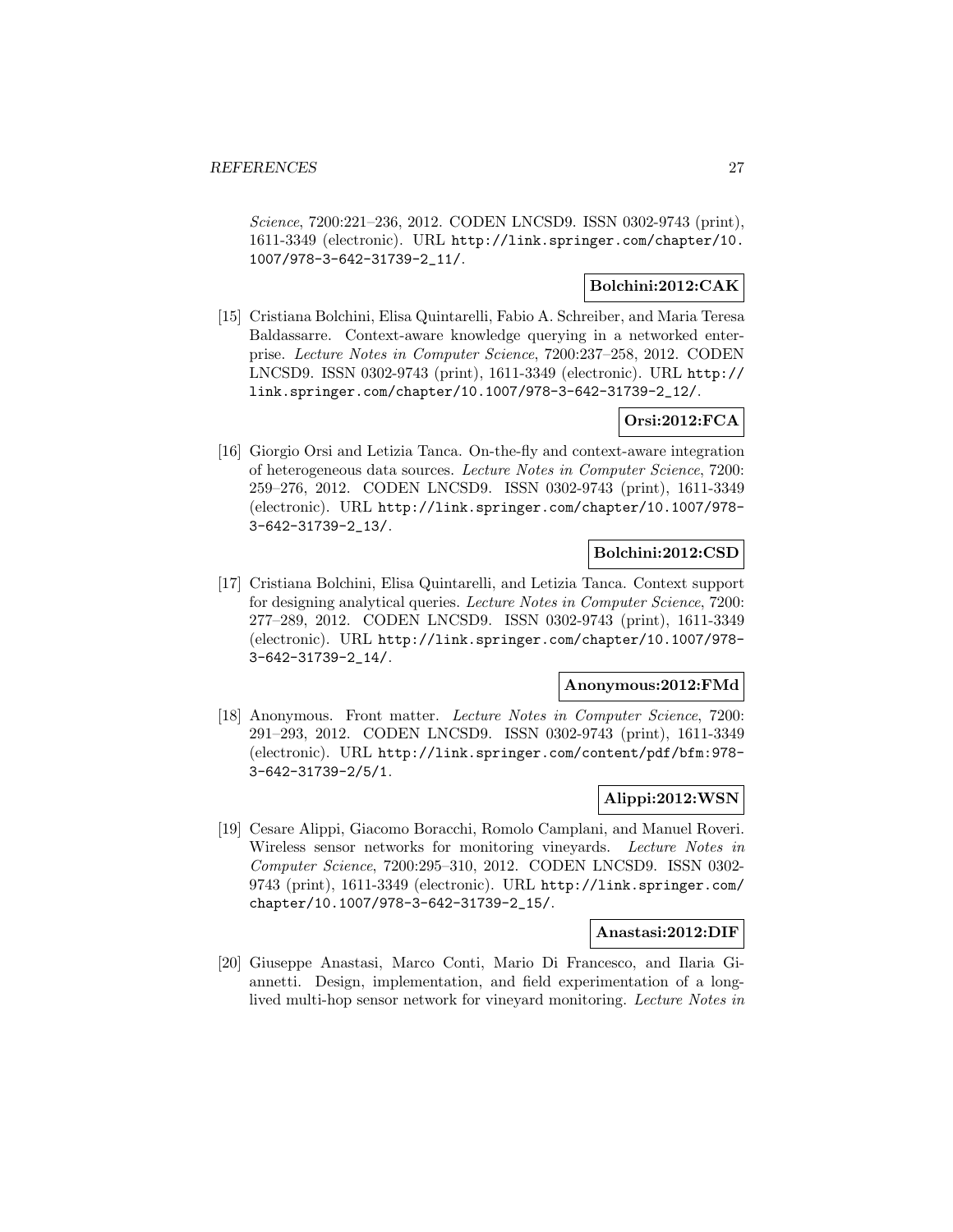Computer Science, 7200:311–327, 2012. CODEN LNCSD9. ISSN 0302- 9743 (print), 1611-3349 (electronic). URL http://link.springer.com/ chapter/10.1007/978-3-642-31739-2\_16/.

## **Anastasi:2012:EDW**

[21] Gaetano F. Anastasi, Enrico Bini, and Giuseppe Lipari. Extracting data from WSNs: a service-oriented approach. Lecture Notes in Computer Science, 7200:329–356, 2012. CODEN LNCSD9. ISSN 0302-9743 (print), 1611-3349 (electronic). URL http://link.springer.com/chapter/10. 1007/978-3-642-31739-2\_17/.

## **Schreiber:2012:EDW**

[22] Fabio A. Schreiber, Romolo Camplani, and Guido Rota. Extracting data from WSNs: a data-oriented approach. Lecture Notes in Computer Science, 7200:357–373, 2012. CODEN LNCSD9. ISSN 0302-9743 (print), 1611-3349 (electronic). URL http://link.springer.com/chapter/10. 1007/978-3-642-31739-2\_18/.

## **Mura:2012:ODW**

[23] Marcello Mura, Simone Campanoni, William Fornaciari, and Mariagiovanna Sami. Optimal design of wireless sensor networks. Lecture Notes in Computer Science, 7200:375–395, 2012. CODEN LNCSD9. ISSN 0302- 9743 (print), 1611-3349 (electronic). URL http://link.springer.com/ chapter/10.1007/978-3-642-31739-2\_19/.

## **Cimino:2012:ETW**

[24] Mario G. C. A. Cimino and Francesco Marcelloni. Enabling traceability in the wine supply chain. Lecture Notes in Computer Science, 7200: 397–412, 2012. CODEN LNCSD9. ISSN 0302-9743 (print), 1611-3349 (electronic). URL http://link.springer.com/chapter/10.1007/978- 3-642-31739-2\_20/.

## **Anonymous:2012:BMa**

[25] Anonymous. Back matter. Lecture Notes in Computer Science, 7200: ??, 2012. CODEN LNCSD9. ISSN 0302-9743 (print), 1611-3349 (electronic). URL http://link.springer.com/content/pdf/bbm:978-3- 642-31739-2/1.

## **Anonymous:2012:FMe**

[26] Anonymous. Front matter. Lecture Notes in Computer Science, 7200: ??, 2012. CODEN LNCSD9. ISSN 0302-9743 (print), 1611-3349 (electronic). URL http://link.springer.com/content/pdf/bfm:978-3- 642-31739-2/1.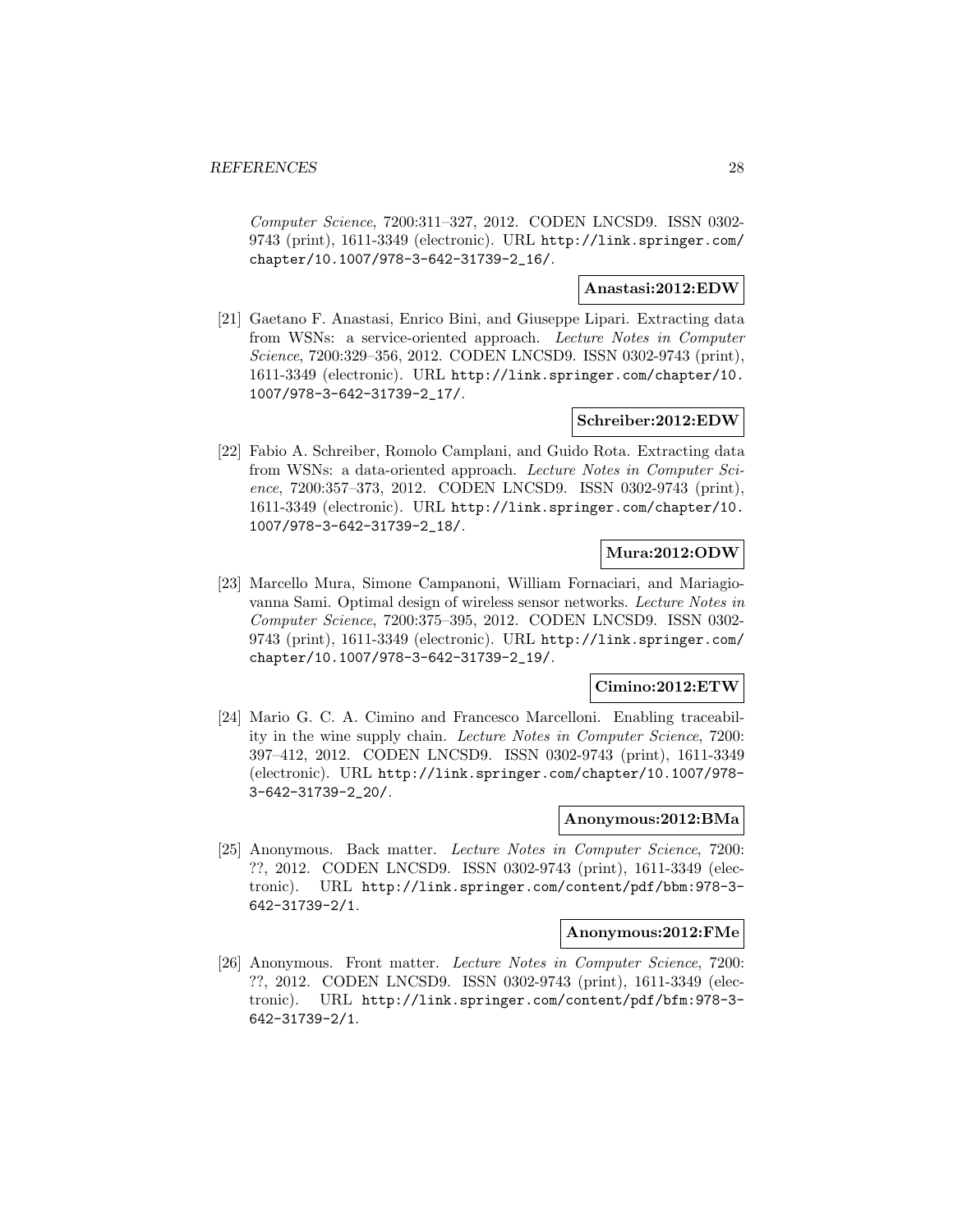#### **Daduna:2012:ALN**

[27] Hans Daduna and Lars Peter Saul. Availability in large networks: Global characteristics from local unreliability properties. Lecture Notes in Computer Science, 7201:1–15, 2012. CODEN LNCSD9. ISSN 0302- 9743 (print), 1611-3349 (electronic). URL http://link.springer.com/ chapter/10.1007/978-3-642-28540-0\_1/.

# **Zhang:2012:SAF**

[28] Feng Zhang and Jinting Wang. Stochastic analysis of a finite source retrial queue with spares and orbit search. Lecture Notes in Computer Science, 7201:16–30, 2012. CODEN LNCSD9. ISSN 0302-9743 (print), 1611-3349 (electronic). URL http://link.springer.com/chapter/10.1007/978- 3-642-28540-0\_2/.

## **Le:2012:BTT**

[29] Minh Lê and Max Walter. Bounds for two-terminal network reliability with dependent basic events. Lecture Notes in Computer Science, 7201:31–45, 2012. CODEN LNCSD9. ISSN 0302-9743 (print), 1611-3349 (electronic). URL http://link.springer.com/chapter/10.1007/978- 3-642-28540-0\_3/.

## **Meitner:2012:SRT**

[30] Matthias Meitner and Francesca Saglietti. Software reliability testing covering subsystem interactions. Lecture Notes in Computer Science, 7201: 46–60, 2012. CODEN LNCSD9. ISSN 0302-9743 (print), 1611-3349 (electronic). URL http://link.springer.com/chapter/10.1007/978- 3-642-28540-0\_4/.

## **Hofig:2012:FDT**

[31] Kai Höfig. Failure-dependent timing analysis — a new methodology for probabilistic worst-case execution time analysis. Lecture Notes in Computer Science, 7201:61–75, 2012. CODEN LNCSD9. ISSN 0302- 9743 (print), 1611-3349 (electronic). URL http://link.springer.com/ chapter/10.1007/978-3-642-28540-0\_5/.

## **Vastag:2012:CSD**

[32] Sebastian Vastag. A calculus for SLA delay properties. Lecture Notes in Computer Science, 7201:76–90, 2012. CODEN LNCSD9. ISSN 0302- 9743 (print), 1611-3349 (electronic). URL http://link.springer.com/ chapter/10.1007/978-3-642-28540-0\_6/.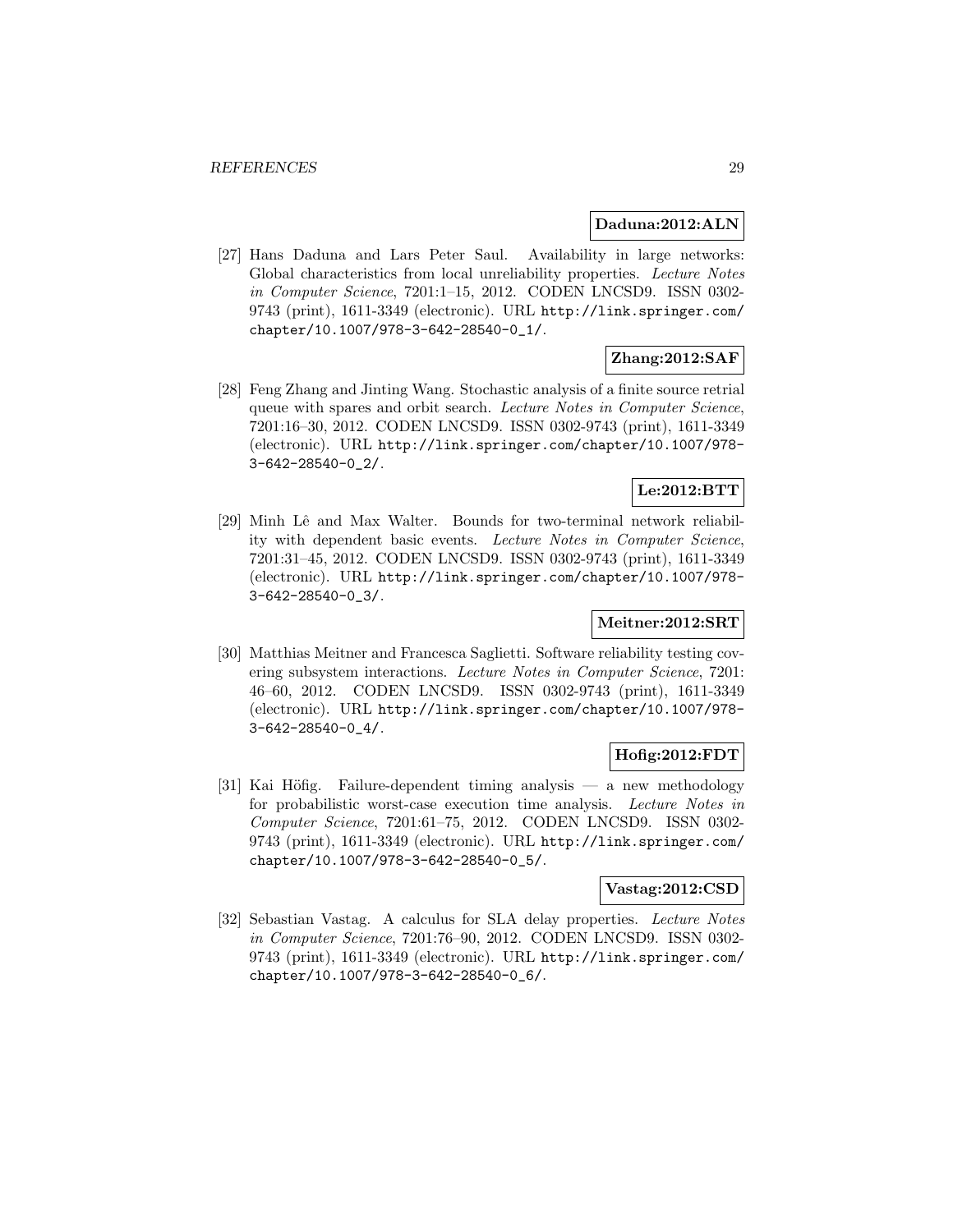.

#### **Ivkovic:2012:VWC**

[33] Nikola Ivkovic, Dario Kresic, Kai-Steffen Hielscher, and Reinhard German. Verifying worst case delays in controller area network. Lecture Notes in Computer Science, 7201:91–105, 2012. CODEN LNCSD9. ISSN 0302-9743 (print), 1611-3349 (electronic). URL http://link.springer. com/chapter/10.1007/978-3-642-28540-0\_7/.

## **Jongerden:2012:LIB**

[34] Marijn R. Jongerden and Boudewijn R. Haverkort. Lifetime improvement by battery scheduling. Lecture Notes in Computer Science, 7201: 106–120, 2012. CODEN LNCSD9. ISSN 0302-9743 (print), 1611-3349 (electronic). URL http://link.springer.com/chapter/10.1007/978- 3-642-28540-0\_8/.

#### **Sharma:2012:WPE**

[35] Arpit Sharma. Weighted probabilistic equivalence preserves  $\omega$ -regular properties. Lecture Notes in Computer Science, 7201:121–135, 2012. CO-DEN LNCSD9. ISSN 0302-9743 (print), 1611-3349 (electronic). URL http://link.springer.com/chapter/10.1007/978-3-642-28540-0\_9/

## **Georgievska:2012:PCP**

[36] Sonja Georgievska and Suzana Andova. Probabilistic CSP: Preserving the laws via restricted schedulers. Lecture Notes in Computer Science, 7201: 136–150, 2012. CODEN LNCSD9. ISSN 0302-9743 (print), 1611-3349 (electronic). URL http://link.springer.com/chapter/10.1007/978- 3-642-28540-0\_10/.

## **Fioriti:2012:HPT**

[37] Luis María Ferrer Fioriti and Holger Hermanns. Heuristics for probabilistic timed automata with abstraction refinement. Lecture Notes in Computer Science, 7201:151–165, 2012. CODEN LNCSD9. ISSN 0302- 9743 (print), 1611-3349 (electronic). URL http://link.springer.com/ chapter/10.1007/978-3-642-28540-0\_11/.

#### **Sadre:2012:SAE**

[38] Ramin Sadre, Anne Remke, Sjors Hettinga, and Boudewijn Haverkort. Simulative and analytical evaluation for ASD-based embedded software. Lecture Notes in Computer Science, 7201:166–181, 2012. CODEN LNCSD9. ISSN 0302-9743 (print), 1611-3349 (electronic). URL http:// link.springer.com/chapter/10.1007/978-3-642-28540-0\_12/.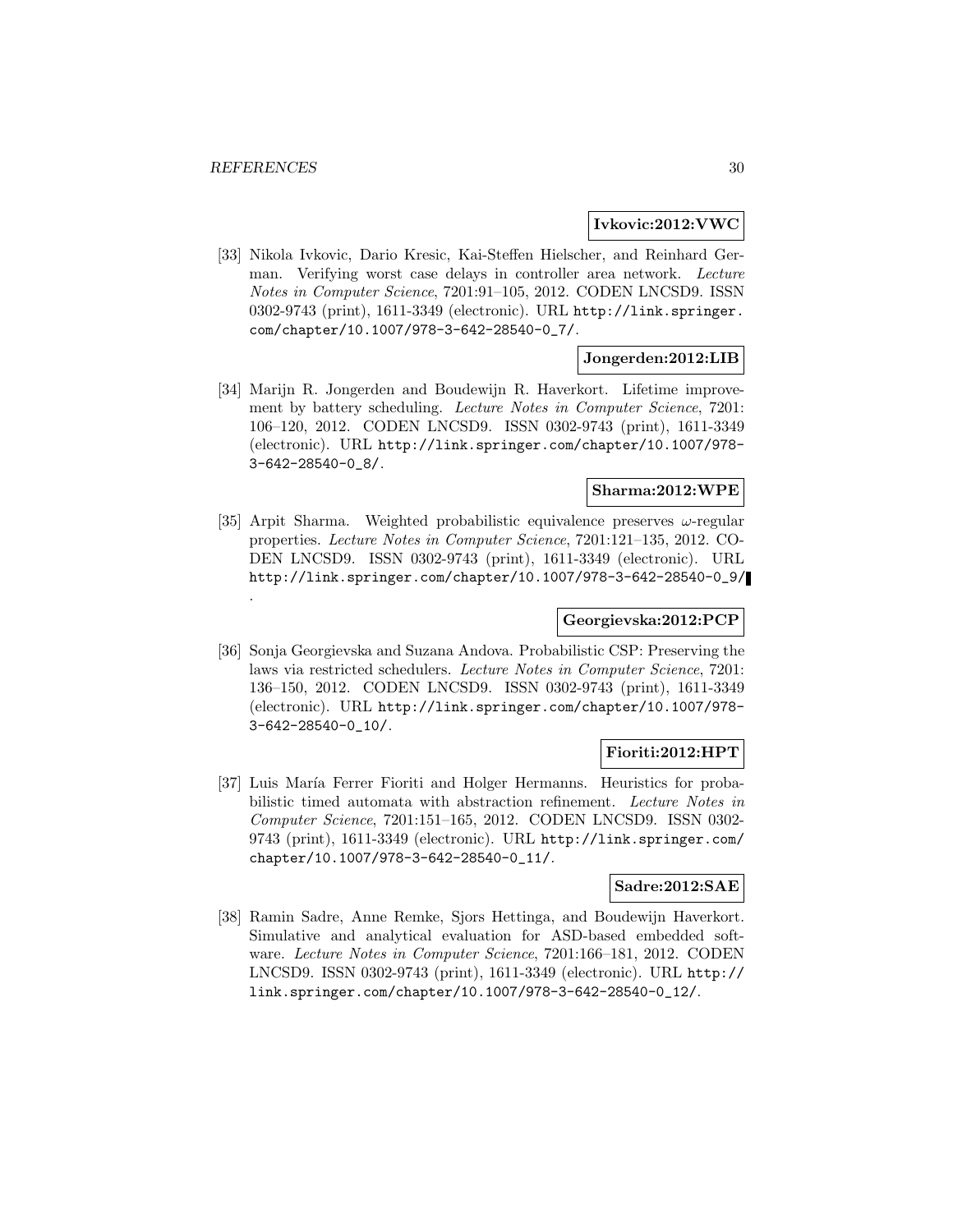#### **Abdollahpouri:2012:RCZ**

[39] Alireza Abdollahpouri and Bernd E. Wolfinger. Reducing channel zapping delay in WiMAX-based IPTV systems. Lecture Notes in Computer Science, 7201:182–196, 2012. CODEN LNCSD9. ISSN 0302-9743 (print), 1611-3349 (electronic). URL http://link.springer.com/chapter/10. 1007/978-3-642-28540-0\_13/.

## **Huang:2012:PEN**

[40] Shu Huang and Ilia Baldine. Performance evaluation of 10GE NICs with SR-IOV support: I/O virtualization and network stack optimizations. Lecture Notes in Computer Science, 7201:197–205, 2012. CODEN LNCSD9. ISSN 0302-9743 (print), 1611-3349 (electronic). URL http:// link.springer.com/chapter/10.1007/978-3-642-28540-0\_14/.

#### **Winkler:2012:BDB**

[41] Ulrich Winkler, Wasif Gilani, and Alan Marshall. Business driven BCM SLA translation for service oriented systems. Lecture Notes in Computer Science, 7201:206–220, 2012. CODEN LNCSD9. ISSN 0302-9743 (print), 1611-3349 (electronic). URL http://link.springer.com/chapter/10. 1007/978-3-642-28540-0\_15/.

## **Jahr:2012:BDS**

[42] Ralf Jahr, Horia Calborean, Lucian Vintan, and Theo Ungerer. Boosting design space explorations with existing or automatically learned knowledge. Lecture Notes in Computer Science, 7201:221–235, 2012. CODEN LNCSD9. ISSN 0302-9743 (print), 1611-3349 (electronic). URL http:// link.springer.com/chapter/10.1007/978-3-642-28540-0\_16/.

## **Hoefling:2012:IOS**

[43] Michael Hoefling, Michael Menth, Christian Kniep, and Marcus Camen. IBPM: An open-source-based framework for InfiniBand performance monitoring. Lecture Notes in Computer Science, 7201:236–239, 2012. CODEN LNCSD9. ISSN 0302-9743 (print), 1611-3349 (electronic). URL http:// link.springer.com/chapter/10.1007/978-3-642-28540-0\_17/.

## **Eittenberger:2012:WIT**

[44] Philipp M. Eittenberger and Udo R. Krieger. A workbench for Internet traffic analysis. Lecture Notes in Computer Science, 7201:240–243, 2012. CODEN LNCSD9. ISSN 0302-9743 (print), 1611-3349 (electronic). URL http://link.springer.com/chapter/10.1007/978-3- 642-28540-0\_18/.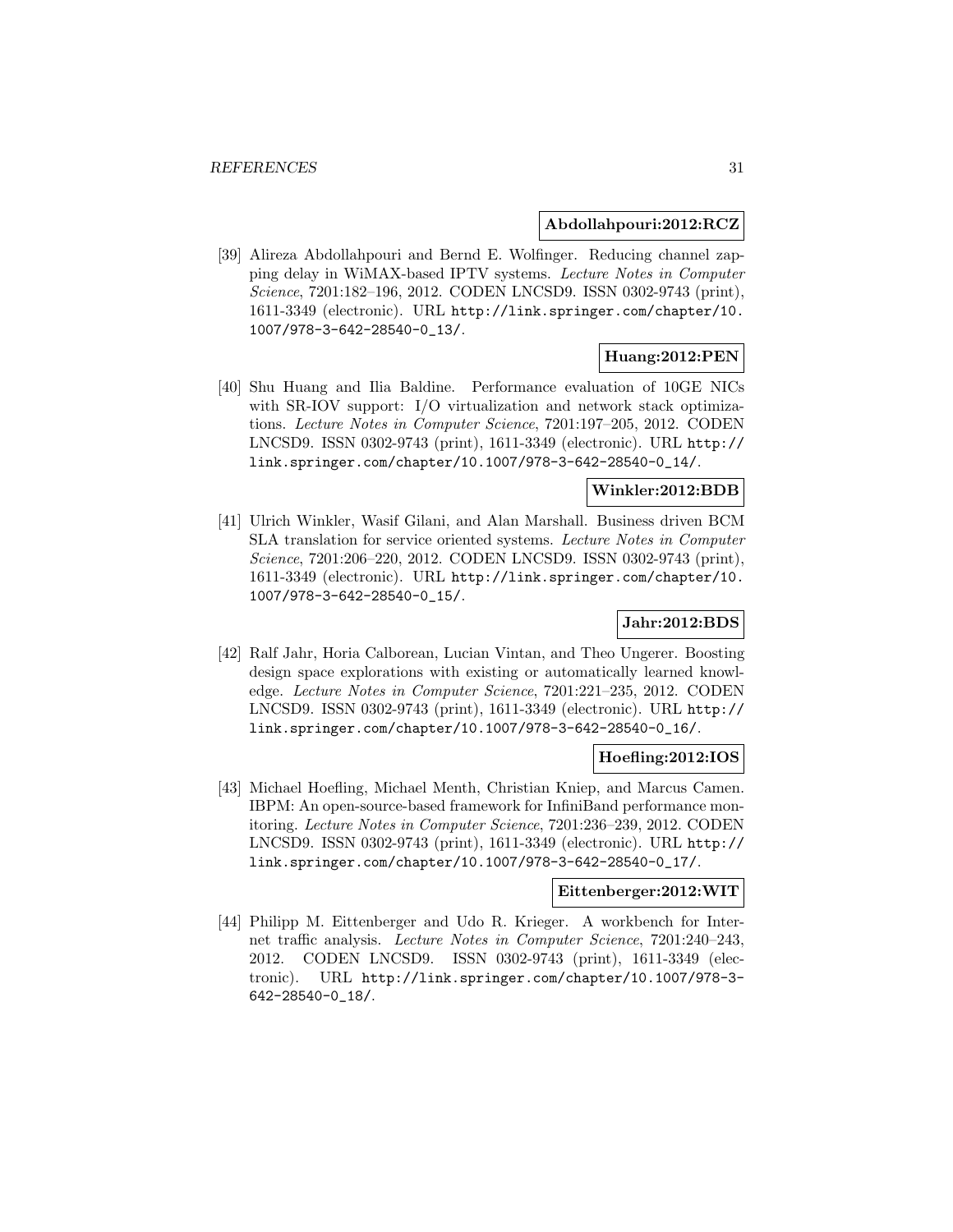#### **Gouberman:2012:MAE**

[45] Alexander Gouberman, Martin Riedl, Johann Schuster, and Markus Siegle. A modelling and analysis environment for LARES. Lecture Notes in Computer Science, 7201:244–248, 2012. CODEN LNCSD9. ISSN 0302- 9743 (print), 1611-3349 (electronic). URL http://link.springer.com/ chapter/10.1007/978-3-642-28540-0\_19/.

## **Bogdoll:2012:SSM**

[46] Jonathan Bogdoll, Arnd Hartmanns, and Holger Hermanns. Simulation and statistical model checking for modestly nondeterministic models. Lecture Notes in Computer Science, 7201:249–252, 2012. CODEN LNCSD9. ISSN 0302-9743 (print), 1611-3349 (electronic). URL http:// link.springer.com/chapter/10.1007/978-3-642-28540-0\_20/.

#### **Anonymous:2012:FMf**

[47] Anonymous. Front matter. Lecture Notes in Computer Science, 7201: ??, 2012. CODEN LNCSD9. ISSN 0302-9743 (print), 1611-3349 (electronic). URL http://link.springer.com/content/pdf/bfm:978-3- 642-28540-0/1.

# **Lin:2012:OPA**

[48] Binbin Lin, Chiyuan Zhang, and Xiaofei He. Orthogonal projection analysis. Lecture Notes in Computer Science, 7202:1–8, 2012. CODEN LNCSD9. ISSN 0302-9743 (print), 1611-3349 (electronic). URL http:// link.springer.com/chapter/10.1007/978-3-642-31919-8\_1/.

## **Liu:2012:WRR**

[49] Zhi-Yong Liu, Hong Qiao, and Lei Xu. A weight regularized relaxation based graph matching algorithm. Lecture Notes in Computer Science, 7202:9–16, 2012. CODEN LNCSD9. ISSN 0302-9743 (print), 1611-3349 (electronic). URL http://link.springer.com/chapter/10.1007/978- 3-642-31919-8\_2/.

## **Yang:2012:OSE**

[50] Shuyuan Yang, DiJun Zuo, Min Wang, and Licheng Jiao. Online sequential extreme learning of sparse ridgelet kernel regressor for nonlinear time-series prediction. Lecture Notes in Computer Science, 7202: 17–26, 2012. CODEN LNCSD9. ISSN 0302-9743 (print), 1611-3349 (electronic). URL http://link.springer.com/chapter/10.1007/978- 3-642-31919-8\_3/.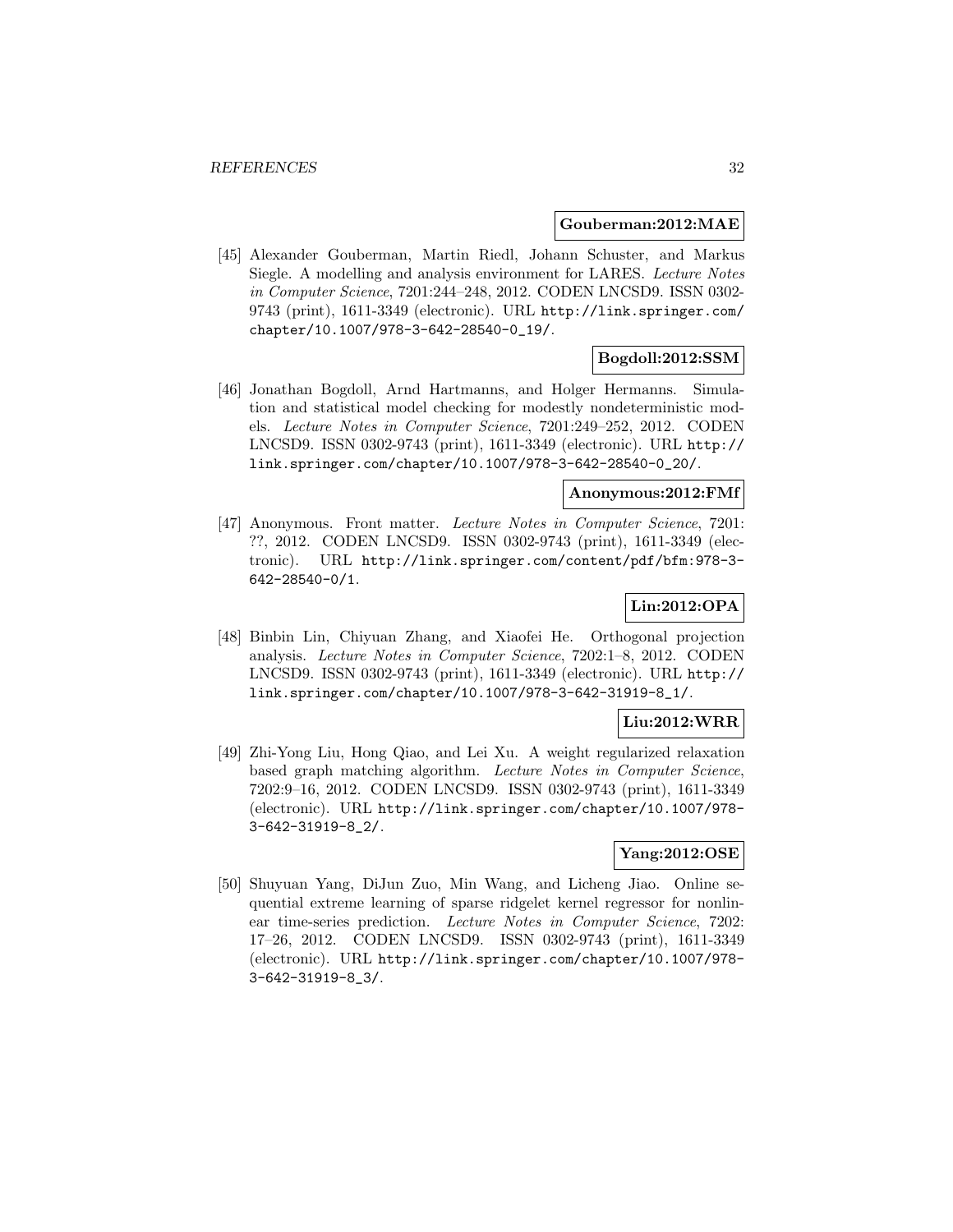## **Pang:2012:CSR**

[51] Zaihu Pang, Xihong Wu, and Lei Xu. A comparative study of RPCL and MCE based discriminative training methods for LVCSR. Lecture Notes in Computer Science, 7202:27–34, 2012. CODEN LNCSD9. ISSN 0302- 9743 (print), 1611-3349 (electronic). URL http://link.springer.com/ chapter/10.1007/978-3-642-31919-8\_4/.

# **Wu:2012:PPM**

[52] Zhiqian Wu, Masafumi Hashimoto, Baolong Guo, and Kazuhiko Takahashi. A path prediction method for human-accompanying mobile robot based on neural network. Lecture Notes in Computer Science, 7202: 35–42, 2012. CODEN LNCSD9. ISSN 0302-9743 (print), 1611-3349 (electronic). URL http://link.springer.com/chapter/10.1007/978- 3-642-31919-8\_5/.

## **Zhang:2012:TTB**

[53] Xiaojie Zhang, Bendu Bai, and Ying Li. Tri-training based on neural network ensemble algorithm. Lecture Notes in Computer Science, 7202: 43–49, 2012. CODEN LNCSD9. ISSN 0302-9743 (print), 1611-3349 (electronic). URL http://link.springer.com/chapter/10.1007/978- 3-642-31919-8\_6/.

## **Takahashi:2012:RML**

[54] Kazuhiko Takahashi, Motoki Kurokawa, and Masafumi Hashimoto. Remarks on multi-layer quantum neural network controller trained by realcoded genetic algorithm. Lecture Notes in Computer Science, 7202: 50–57, 2012. CODEN LNCSD9. ISSN 0302-9743 (print), 1611-3349 (electronic). URL http://link.springer.com/chapter/10.1007/978- 3-642-31919-8\_7/.

## **Li:2012:EDG**

[55] Chun guang Li, Xianbiao Qi, Jun Guo, and Bo Xiao. An evaluation on different graphs for semi-supervised learning. Lecture Notes in Computer Science, 7202:58–65, 2012. CODEN LNCSD9. ISSN 0302-9743 (print), 1611-3349 (electronic). URL http://link.springer.com/chapter/10. 1007/978-3-642-31919-8\_8/.

## **Li:2012:MAD**

[56] Yangyang Li, Bo Wu, Lc Jiao, and Ruochen Liu. Memetic algorithm with double mutation for numerical optimization. Lecture Notes in Computer Science, 7202:66-73, 2012. CODEN LNCSD9. ISSN 0302-9743 (print), 1611-3349 (electronic). URL http://link.springer.com/chapter/10. 1007/978-3-642-31919-8\_9/.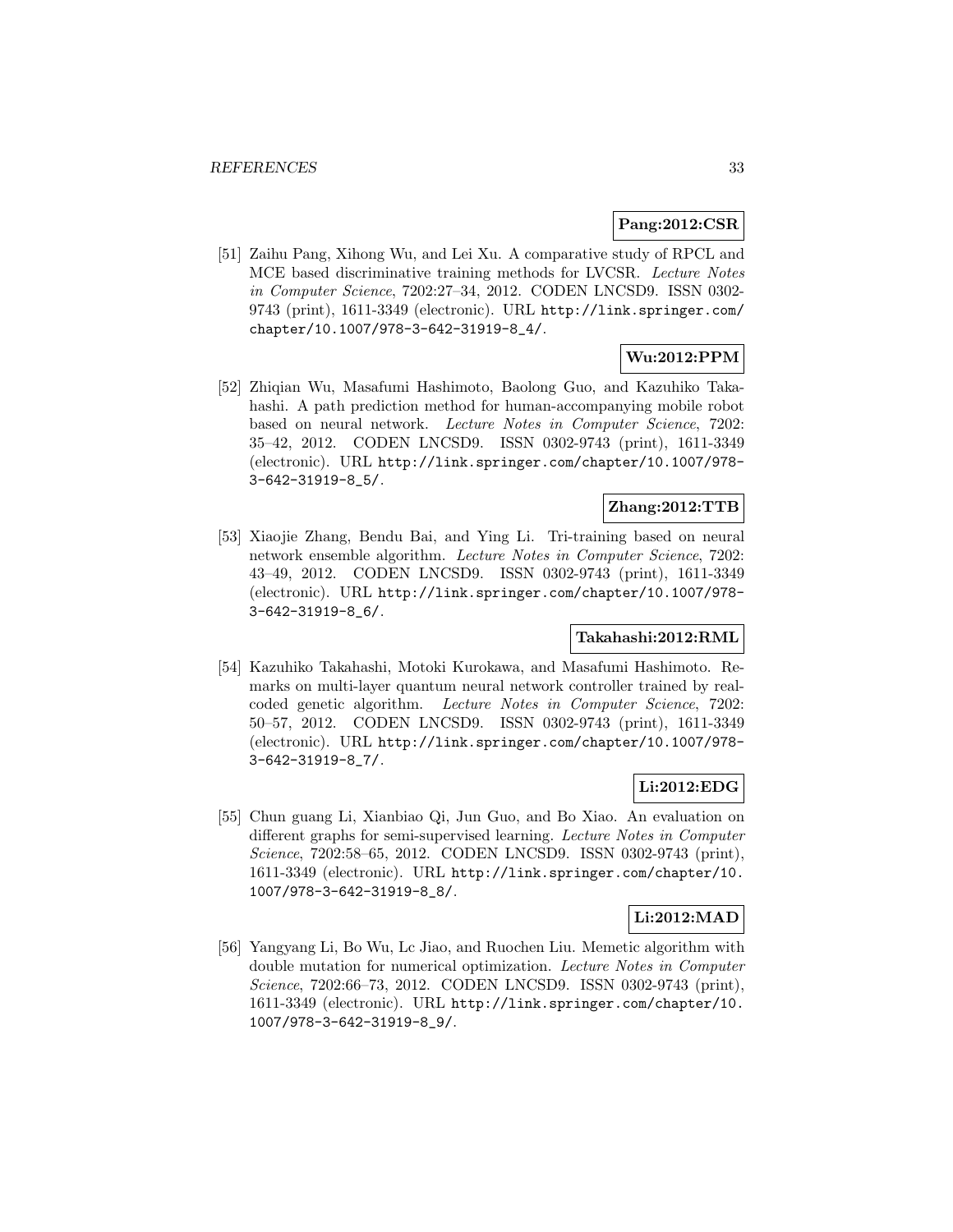## **Hou:2012:TRU**

[57] Biao Hou, Xi Cheng, and Hua Qiong Jiang. Target reconstruction using manifold-based compressive sensing. Lecture Notes in Computer Science, 7202:74–80, 2012. CODEN LNCSD9. ISSN 0302-9743 (print), 1611-3349 (electronic). URL http://link.springer.com/chapter/10.1007/978- 3-642-31919-8\_10/.

# **Li:2012:IML**

[58] Lin Li, Xiu jiu Yuan, and Hong Liu. An iterative method for the least squares anti-bisymmetric solution of the matrix equation  $AX = B$ . Lecture Notes in Computer Science, 7202:81–88, 2012. CODEN LNCSD9. ISSN 0302-9743 (print), 1611-3349 (electronic). URL http://link. springer.com/chapter/10.1007/978-3-642-31919-8\_11/.

## **Wang:2012:RDB**

[59] Wei Wang, Wei ping He, Lei Lei, and Wen tao Li. The regional detection of 2D barcode in complicated backgrounds of metal parts. Lecture Notes in Computer Science, 7202:89–96, 2012. CODEN LNCSD9. ISSN 0302- 9743 (print), 1611-3349 (electronic). URL http://link.springer.com/ chapter/10.1007/978-3-642-31919-8\_12/.

## **Liu:2012:SBM**

[60] Luoxia Liu and Bendu Bai. Searching for the best matching atoms based on multi-swarm co-operative PSO. Lecture Notes in Computer Science, 7202:97–103, 2012. CODEN LNCSD9. ISSN 0302-9743 (print), 1611-3349 (electronic). URL http://link.springer.com/chapter/10.1007/978- 3-642-31919-8\_13/.

## **Zhang:2012:NAC**

[61] Dongwei Zhang and Ying Guo. A novel algorithm for CPM-signal endpoint detection based on auto correlation. Lecture Notes in Computer Science, 7202:104–111, 2012. CODEN LNCSD9. ISSN 0302-9743 (print), 1611-3349 (electronic). URL http://link.springer.com/chapter/10. 1007/978-3-642-31919-8\_14/.

## **Zhang:2012:GKD**

[62] Zhen Zhang, Yanning Zhang, Rui Yao, Haisen Li, and Yu Zhu. Generalized kernel density estimation based robust estimator and its application. Lecture Notes in Computer Science, 7202:112–121, 2012. CODEN LNCSD9. ISSN 0302-9743 (print), 1611-3349 (electronic). URL http:// link.springer.com/chapter/10.1007/978-3-642-31919-8\_15/.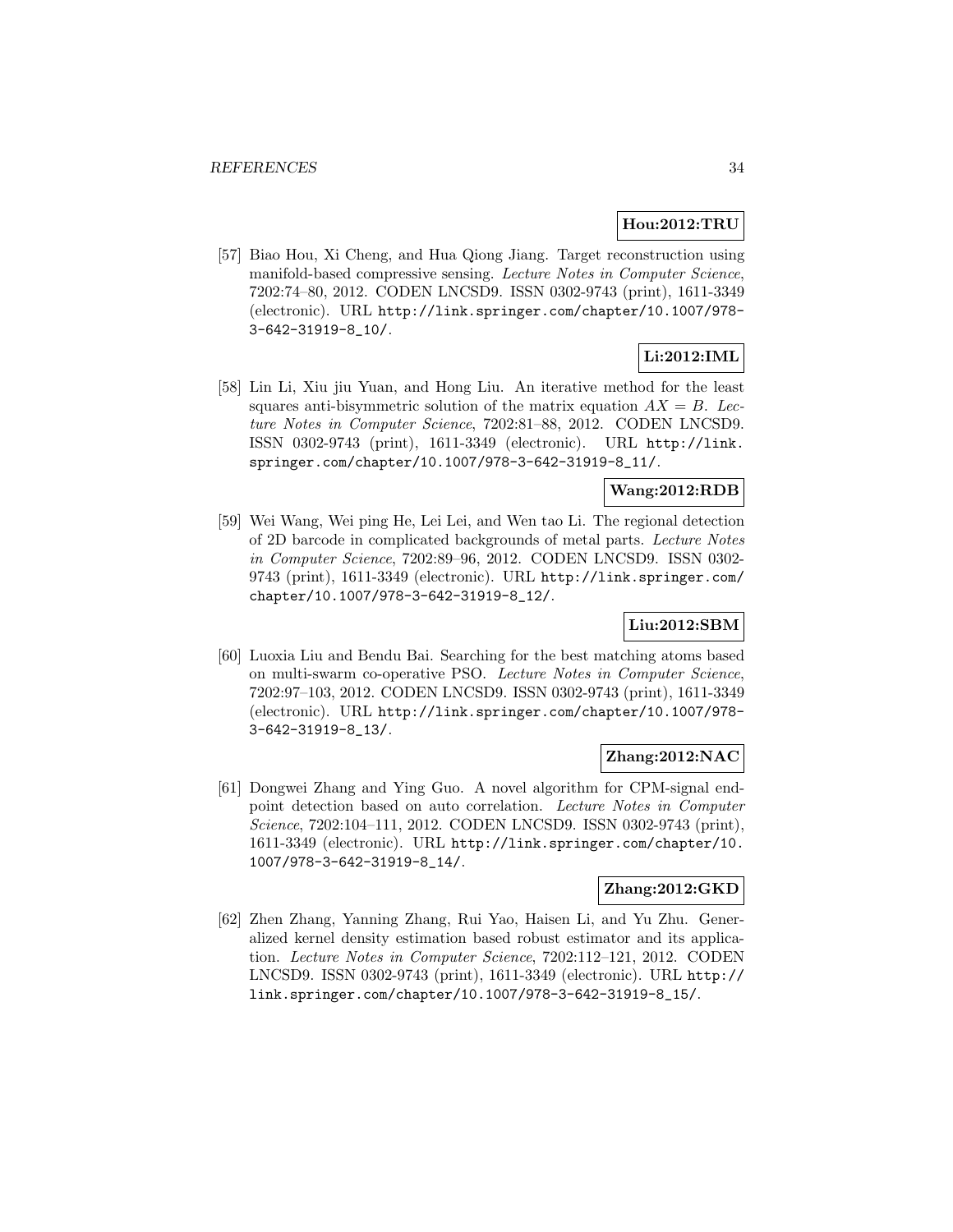## **Kim:2012:MCC**

[63] Tae-Hyun Kim, Dong-Chul Park, Dong-Min Woo, Taikyeong Jeong, and Soo-Young Min. Multi-class classifier-based AdaBoost algorithm. Lecture Notes in Computer Science, 7202:122–127, 2012. CODEN LNCSD9. ISSN 0302-9743 (print), 1611-3349 (electronic). URL http://link.springer. com/chapter/10.1007/978-3-642-31919-8\_16/.

# **Xia:2012:GAB**

[64] Yong Xia, Zhe Zhang, Lingfeng Wen, Pei Dong, and David Dagan Feng. GA and AdaBoost-based feature selection and combination for automated identification of dementia using FDG-PET imaging. Lecture Notes in Computer Science, 7202:128–135, 2012. CODEN LNCSD9. ISSN 0302- 9743 (print), 1611-3349 (electronic). URL http://link.springer.com/ chapter/10.1007/978-3-642-31919-8\_17/.

## **Shen:2012:DBB**

[65] Xing Shen, Shuheng Zhang, Rui Yao, Yaqing Chen, Yue-Min Zhu, and Su Zhang. Discrimination between benign and malignant breast cancers in ultrasound images based on cost-sensitive boosting. Lecture Notes in Computer Science, 7202:136–144, 2012. CODEN LNCSD9. ISSN 0302- 9743 (print), 1611-3349 (electronic). URL http://link.springer.com/ chapter/10.1007/978-3-642-31919-8\_18/.

## **Zhou:2012:MFF**

[66] Yu Zhou, Cong Rao, Qin Lu, Xiang Bai, and Wenyu Liu. Multiple feature fusion for object tracking. Lecture Notes in Computer Science, 7202: 145–152, 2012. CODEN LNCSD9. ISSN 0302-9743 (print), 1611-3349 (electronic). URL http://link.springer.com/chapter/10.1007/978- 3-642-31919-8\_19/.

## **Gao:2012:EMS**

[67] Wenying Gao, Ling-Li Zeng, Hui Shen, and Dewen Hu. Estimating medication status via resting-state functional connectivity in major depression. Lecture Notes in Computer Science, 7202:153–159, 2012. CODEN LNCSD9. ISSN 0302-9743 (print), 1611-3349 (electronic). URL http:// link.springer.com/chapter/10.1007/978-3-642-31919-8\_20/.

## **Anonymous:2012:FMg**

[68] Anonymous. Front matter. Lecture Notes in Computer Science, 7202: ??, 2012. CODEN LNCSD9. ISSN 0302-9743 (print), 1611-3349 (electronic). URL http://link.springer.com/content/pdf/bfm:978-3- 642-31919-8/1.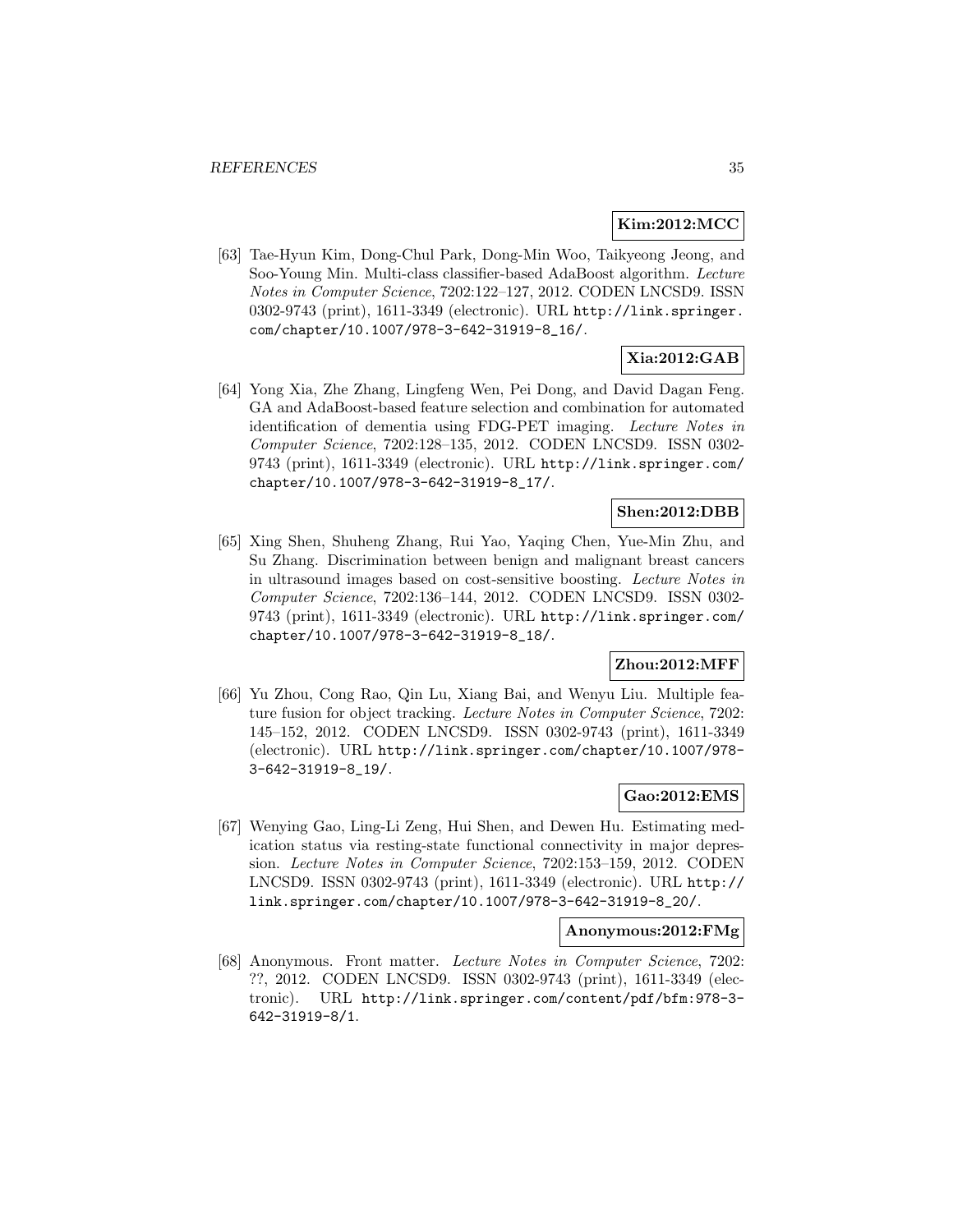#### **Wasniewski:2012:LBY**

[69] Jerzy Waśniewski. A look back: 57 years of scientific computing. Lecture Notes in Computer Science, 7203:1–9, 2012. CODEN LNCSD9. ISSN 0302-9743 (print), 1611-3349 (electronic). URL http://link.springer. com/chapter/10.1007/978-3-642-31464-3\_1/.

# **Liu:2012:MLS**

[70] Ning Liu, Christopher Carothers, Jason Cope, Philip Carns, Robert Ross, and Adam Crume. Modeling a leadership-scale storage system. Lecture Notes in Computer Science, 7203:10–19, 2012. CODEN LNCSD9. ISSN 0302-9743 (print), 1611-3349 (electronic). URL http://link.springer. com/chapter/10.1007/978-3-642-31464-3\_2/.

## **Bazydlo:2012:COP**

[71] Marcin Bazydło, Szymon Francuzik, Cezary Sobaniec, and Dariusz Wawrzyniak. Combining optimistic and pessimistic replication. Lecture Notes in Computer Science, 7203:20–29, 2012. CODEN LNCSD9. ISSN 0302-9743 (print), 1611-3349 (electronic). URL http://link.springer. com/chapter/10.1007/978-3-642-31464-3\_3/.

## **Brzezinski:2012:RSG**

[72] Jerzy Brzeziński, Dariusz Dwornikowski, Łukasz Piątkowski, and Grze $g$ orz Sobański. K-resilient session guarantees synchronization protocol for mobile ad-hoc networks. Lecture Notes in Computer Science, 7203: 30–39, 2012. CODEN LNCSD9. ISSN 0302-9743 (print), 1611-3349 (electronic). URL http://link.springer.com/chapter/10.1007/978- 3-642-31464-3\_4/.

#### **Brzezinski:2012:TCR**

[73] Jerzy Brzeziński, Michał Kalewski, and Dariusz Wawrzyniak. On time constraints of reliable broadcast protocols for Ad Hoc networks with the liveness property. Lecture Notes in Computer Science, 7203:40– 49, 2012. CODEN LNCSD9. ISSN 0302-9743 (print), 1611-3349 (electronic). URL http://link.springer.com/chapter/10.1007/978-3- 642-31464-3\_5/.

## **Tudruj:2012:DTF**

[74] Marek Tudruj and Lukasz Masko. Data transfers on the fly for hierarchical systems of chip multi-processors. Lecture Notes in Computer Science, 7203:50–59, 2012. CODEN LNCSD9. ISSN 0302-9743 (print), 1611-3349 (electronic). URL http://link.springer.com/chapter/10.1007/978- 3-642-31464-3\_6/.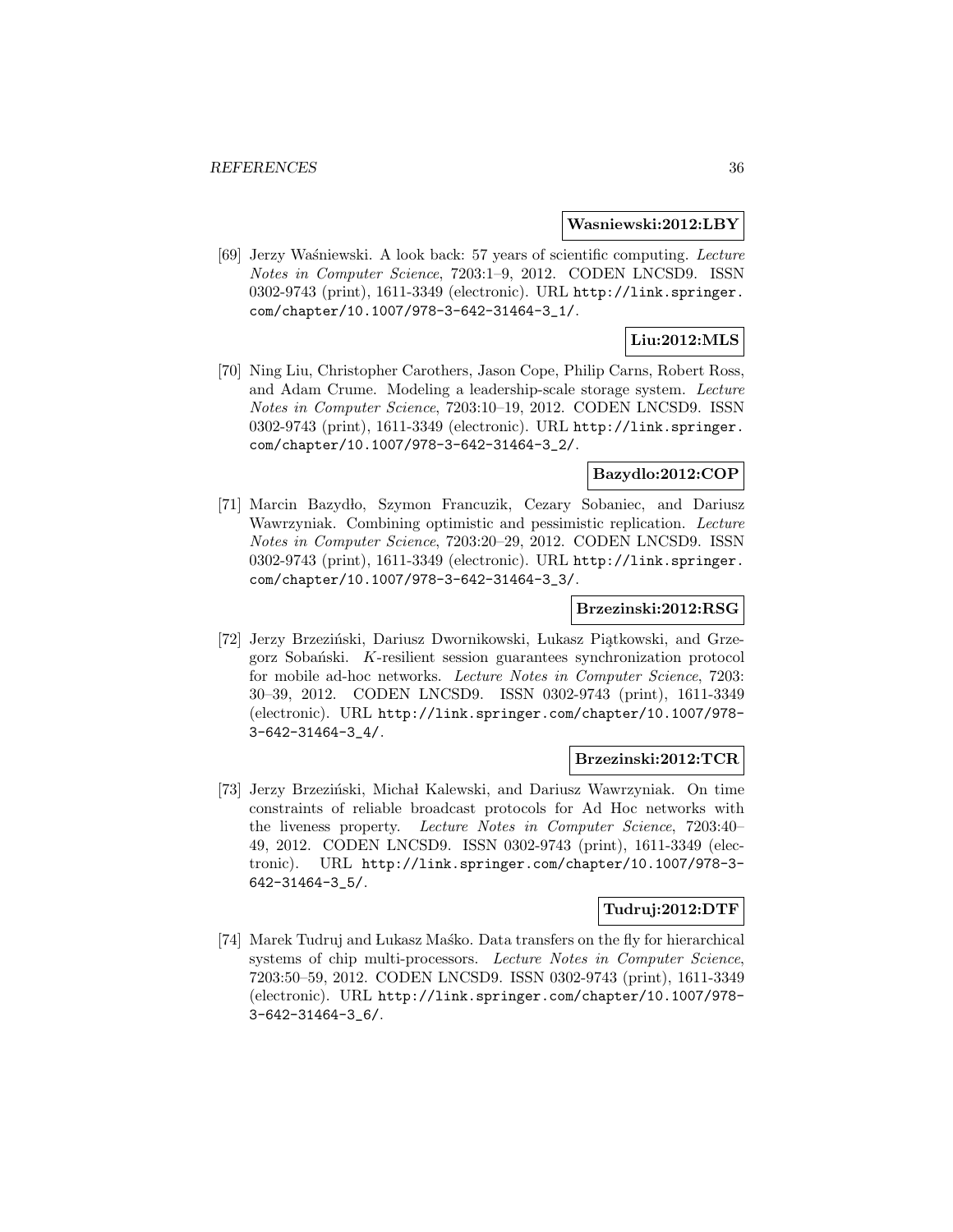#### **Gustavson:2012:NLB**

[75] Fred G. Gustavson, Jerzy Waśniewski, and José R. Herrero. New level-3 BLAS kernels for Cholesky factorization. Lecture Notes in Computer Science, 7203:60–69, 2012. CODEN LNCSD9. ISSN 0302-9743 (print), 1611-3349 (electronic). URL http://link.springer.com/chapter/10. 1007/978-3-642-31464-3\_7/.

### **Marcinkowski:2012:PPN**

[76] Leszek Marcinkowski. Parallel preconditioner for nonconforming adini discretization of a plate problem on nonconforming meshes. Lecture Notes in Computer Science, 7203:70–79, 2012. CODEN LNCSD9. ISSN 0302- 9743 (print), 1611-3349 (electronic). URL http://link.springer.com/ chapter/10.1007/978-3-642-31464-3\_8/.

### **Mikkelsen:2012:ICR**

[77] Carl Christian Kjelgaard Mikkelsen and Bo Kågström. Incomplete cyclic reduction of banded and strictly diagonally dominant linear systems. Lecture Notes in Computer Science, 7203:80–91, 2012. CODEN LNCSD9. ISSN 0302-9743 (print), 1611-3349 (electronic). URL http://link. springer.com/chapter/10.1007/978-3-642-31464-3\_9/.

# **Neves:2012:FSN**

[78] Samuel Neves and Filipe Araujo. Fast and small nonlinear pseudorandom number generators for computer simulation. Lecture Notes in Computer Science, 7203:92–101, 2012. CODEN LNCSD9. ISSN 0302-9743 (print), 1611-3349 (electronic). URL http://link.springer.com/chapter/10. 1007/978-3-642-31464-3\_10/.

# **Piech:2012:PQA**

[79] Henryk Piech and Olga Siedlecka-Lamch. Parallel quantum algorithm for finding the consistency of Saaty's matrices. Lecture Notes in Computer Science, 7203:102–111, 2012. CODEN LNCSD9. ISSN 0302-9743 (print), 1611-3349 (electronic). URL http://link.springer.com/chapter/10. 1007/978-3-642-31464-3\_11/.

# **Zieniuk:2012:NAD**

[80] Eugeniusz Zieniuk, Krzysztof Szerszen, and Marta Kapturczak. A numerical approach to the determination of 3D Stokes flow in polygonal domains using PIES. Lecture Notes in Computer Science, 7203: 112–121, 2012. CODEN LNCSD9. ISSN 0302-9743 (print), 1611-3349 (electronic). URL http://link.springer.com/chapter/10.1007/978- 3-642-31464-3\_12/.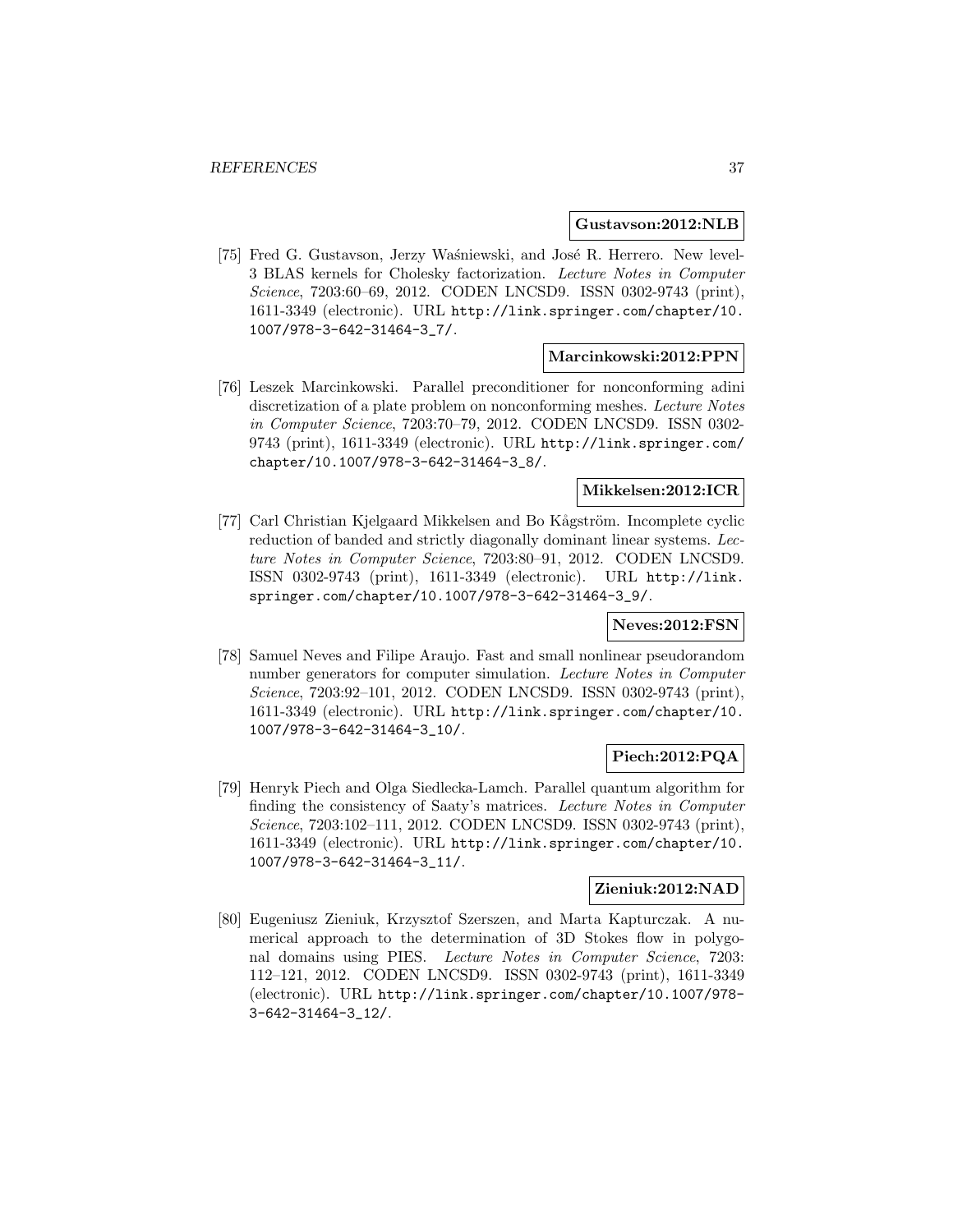#### **Gustavson:2012:CBL**

[81] Fred G. Gustavson. Cache blocking for linear algebra algorithms. Lecture Notes in Computer Science, 7203:122–132, 2012. CODEN LNCSD9. ISSN 0302-9743 (print), 1611-3349 (electronic). URL http://link.springer. com/chapter/10.1007/978-3-642-31464-3\_13/.

# **Becker:2012:RAP**

[82] Dulceneia Becker, Marc Baboulin, and Jack Dongarra. Reducing the amount of pivoting in symmetric indefinite systems. Lecture Notes in Computer Science, 7203:133–142, 2012. CODEN LNCSD9. ISSN 0302- 9743 (print), 1611-3349 (electronic). URL http://link.springer.com/ chapter/10.1007/978-3-642-31464-3\_14/.

# **Hall:2012:HPD**

[83] Julian Hall and Qi Huangfu. A high performance dual revised simplex solver. Lecture Notes in Computer Science, 7203:143–151, 2012. CODEN LNCSD9. ISSN 0302-9743 (print), 1611-3349 (electronic). URL http:// link.springer.com/chapter/10.1007/978-3-642-31464-3\_15/.

# **Hapla:2012:TCS**

[84] Vaclav Hapla and David Horak. TFETI coarse space projectors parallelization strategies. Lecture Notes in Computer Science, 7203:152– 162, 2012. CODEN LNCSD9. ISSN 0302-9743 (print), 1611-3349 (electronic). URL http://link.springer.com/chapter/10.1007/978- 3-642-31464-3\_16/.

# **Jocksch:2012:FMC**

[85] Andreas Jocksch. FFTs and multiple collective communication on multiprocessor-node architectures. Lecture Notes in Computer Science, 7203:163–172, 2012. CODEN LNCSD9. ISSN 0302-9743 (print), 1611- 3349 (electronic). URL http://link.springer.com/chapter/10.1007/ 978-3-642-31464-3\_17/.

## **Lirkov:2012:PAP**

[86] Ivan Lirkov, Marcin Paprzycki, and Maria Ganzha. Performance analysis of parallel alternating directions algorithm for time dependent problems. Lecture Notes in Computer Science, 7203:173–182, 2012. CODEN LNCSD9. ISSN 0302-9743 (print), 1611-3349 (electronic). URL http:// link.springer.com/chapter/10.1007/978-3-642-31464-3\_18/.

# **Murri:2012:NPA**

[87] Riccardo Murri. A novel parallel algorithm for Gaussian elimination of sparse unsymmetric matrices. Lecture Notes in Computer Science, 7203: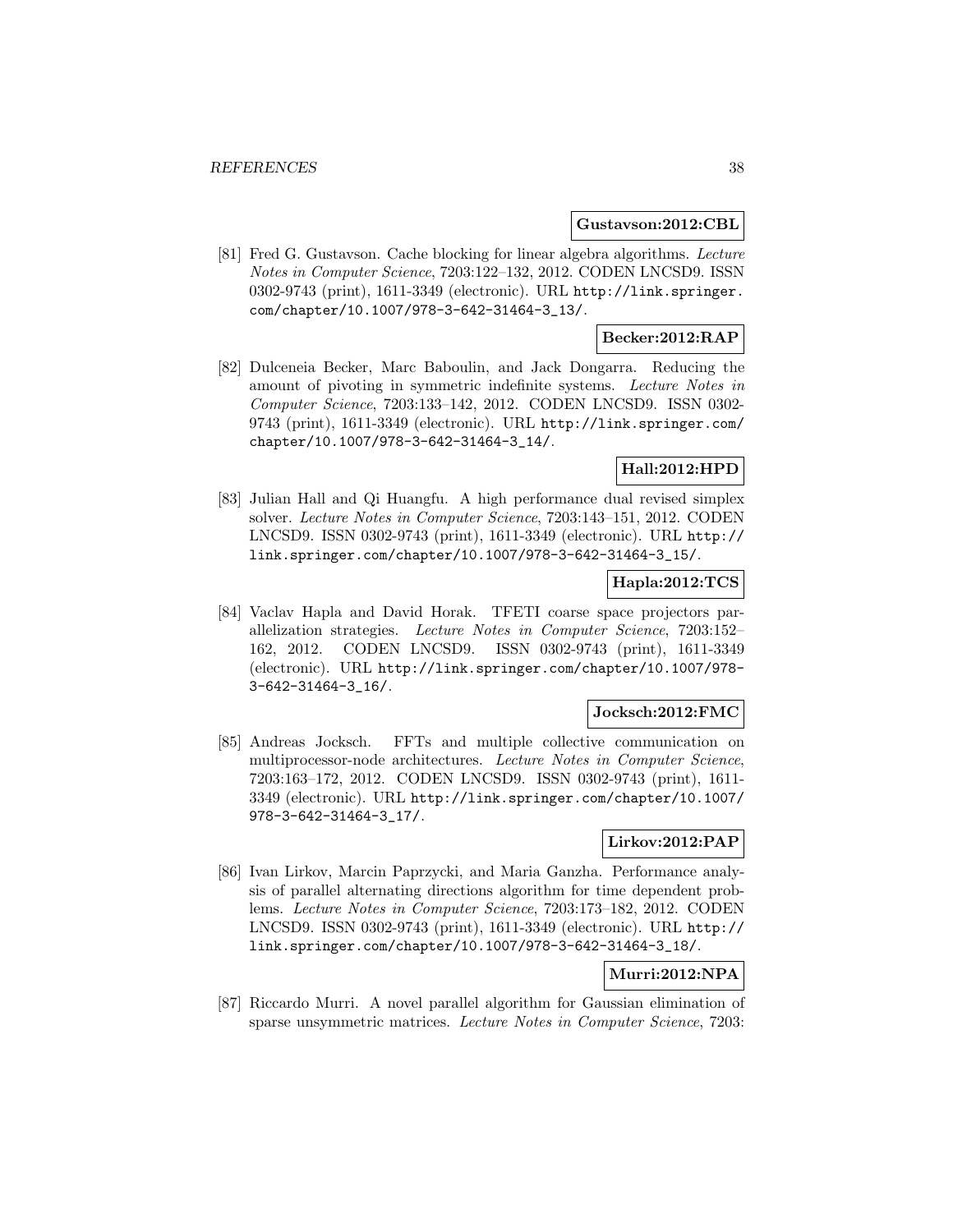183–193, 2012. CODEN LNCSD9. ISSN 0302-9743 (print), 1611-3349 (electronic). URL http://link.springer.com/chapter/10.1007/978- 3-642-31464-3\_19/.

# **Olas:2012:PFA**

[88] Tomasz Olas, Roman Wyrzykowski, and Pawel Gepner. Parallel FEM adaptation on hierarchical architectures. Lecture Notes in Computer Science, 7203:194–205, 2012. CODEN LNCSD9. ISSN 0302-9743 (print), 1611-3349 (electronic). URL http://link.springer.com/chapter/10. 1007/978-3-642-31464-3\_20/.

# **Anonymous:2012:FMh**

[89] Anonymous. Front matter. Lecture Notes in Computer Science, 7203: ??, 2012. CODEN LNCSD9. ISSN 0302-9743 (print), 1611-3349 (electronic). URL http://link.springer.com/content/pdf/bfm:978-3- 642-31464-3/1.

# **Bozejko:2012:PCF**

[90] Wojciech Bożejko, Mariusz Uchroński, and Mieczysław Wodecki. Parallel cost function determination on GPU for the job shop scheduling problem. Lecture Notes in Computer Science, 7204:1–10, 2012. CODEN LNCSD9. ISSN 0302-9743 (print), 1611-3349 (electronic). URL http:// link.springer.com/chapter/10.1007/978-3-642-31500-8\_1/.

# **Chen:2012:PSW**

[91] Weiwei Chen and Ewa Deelman. Partitioning and scheduling workflows across multiple sites with storage constraints. Lecture Notes in Computer Science, 7204:11-20, 2012. CODEN LNCSD9. ISSN 0302-9743 (print), 1611-3349 (electronic). URL http://link.springer.com/chapter/10. 1007/978-3-642-31500-8\_2/.

#### **Drozdowski:2012:GBB**

[92] Maciej Drozdowski, Paweł Marciniak, Grzegorz Pawlak, and Maciej Płaza. Grid branch-and-bound for permutation flowshop. Lecture Notes in Computer Science, 7204:21–30, 2012. CODEN LNCSD9. ISSN 0302- 9743 (print), 1611-3349 (electronic). URL http://link.springer.com/ chapter/10.1007/978-3-642-31500-8\_3/.

## **Gehweiler:2012:ECL**

[93] Joachim Gehweiler, Peter Kling, and Friedhelm Meyer auf der Heide. An experimental comparison of load balancing strategies in a Web computing environment. Lecture Notes in Computer Science, 7204:31–40,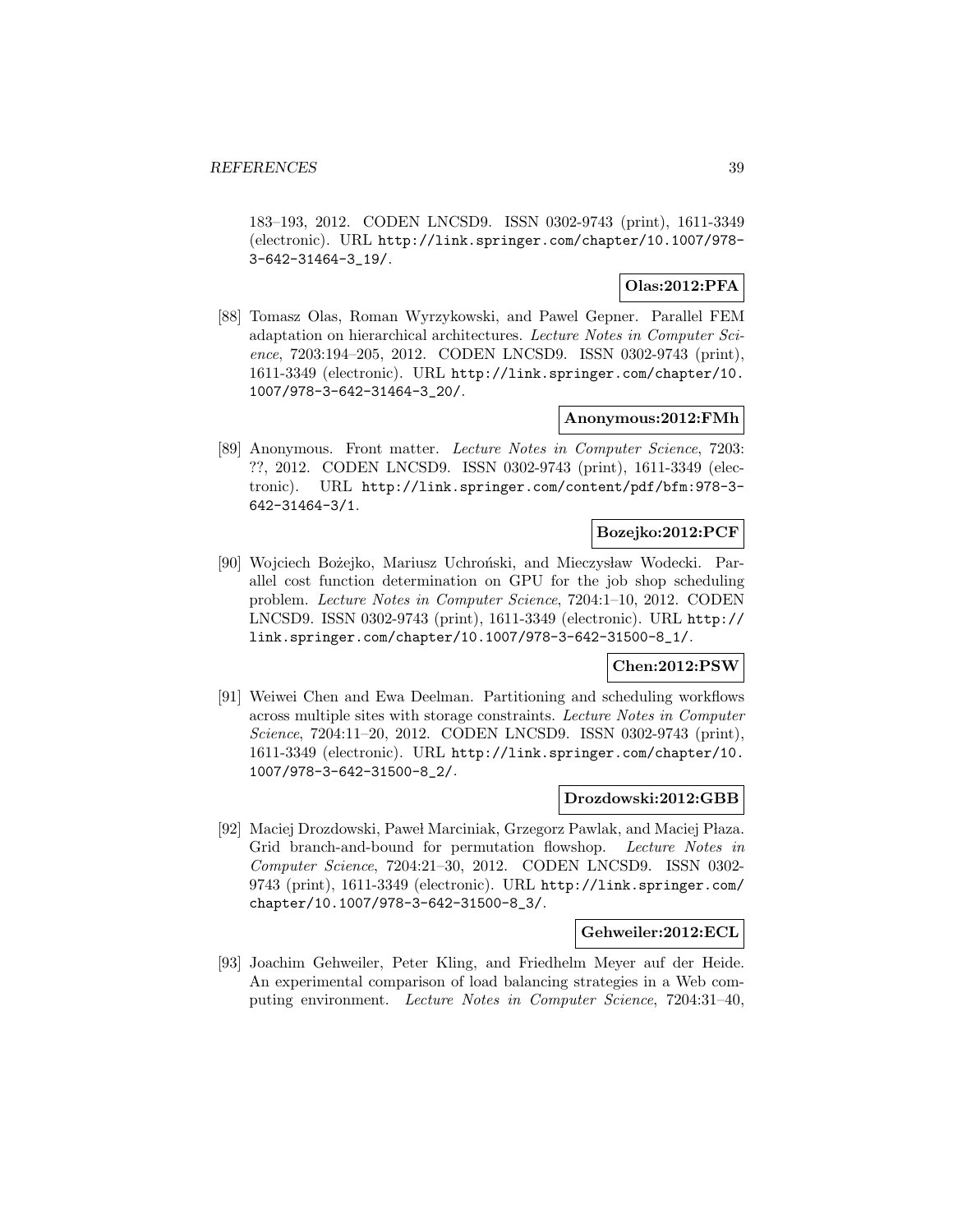2012. CODEN LNCSD9. ISSN 0302-9743 (print), 1611-3349 (electronic). URL http://link.springer.com/chapter/10.1007/978-3- 642-31500-8\_4/.

## **Switalski:2012:GSB**

[94] Piotr Switalski and Franciszek Seredynski. A grid scheduling based on generalized extremal optimization for parallel job model. Lecture Notes in Computer Science, 7204:41–50, 2012. CODEN LNCSD9. ISSN 0302- 9743 (print), 1611-3349 (electronic). URL http://link.springer.com/ chapter/10.1007/978-3-642-31500-8\_5/.

# **Tudruj:2012:SPP**

[95] Marek Tudruj and Lukasz Masko. Scheduling parallel programs based on architecture–supported regions. Lecture Notes in Computer Science, 7204:51–60, 2012. CODEN LNCSD9. ISSN 0302-9743 (print), 1611-3349 (electronic). URL http://link.springer.com/chapter/10.1007/978- 3-642-31500-8\_6/.

### **Yaurima-Basaldua:2012:GAC**

[96] Victor Hugo Yaurima-Basaldua, Andrei Tchernykh, and Yair Castro-Garcia. Genetic algorithm calibration for two objective scheduling parallel jobs on hierarchical grids. Lecture Notes in Computer Science, 7204: 61–70, 2012. CODEN LNCSD9. ISSN 0302-9743 (print), 1611-3349 (electronic). URL http://link.springer.com/chapter/10.1007/978- 3-642-31500-8\_7/.

## **Bawidamann:2012:ETO**

[97] Uwe Bawidamann and Marco Nehmeier. Expression templates and OpenCL. Lecture Notes in Computer Science, 7204:71–80, 2012. CODEN LNCSD9. ISSN 0302-9743 (print), 1611-3349 (electronic). URL http:// link.springer.com/chapter/10.1007/978-3-642-31500-8\_8/.

# **Berka:2012:PET**

[98] Tobias Berka, Helge Hagenauer, and Marian Vajteršic. Portable explicit threading and concurrent programming for MPI applications. Lecture Notes in Computer Science, 7204:81–90, 2012. CODEN LNCSD9. ISSN 0302-9743 (print), 1611-3349 (electronic). URL http://link.springer. com/chapter/10.1007/978-3-642-31500-8\_9/.

## **Javed:2012:VHD**

[99] Noman Javed and Frédéric Loulergue. Verification of a heat diffusion simulation written with Orléans skeleton library. Lecture Notes in Computer Science, 7204:91–100, 2012. CODEN LNCSD9. ISSN 0302-9743 (print),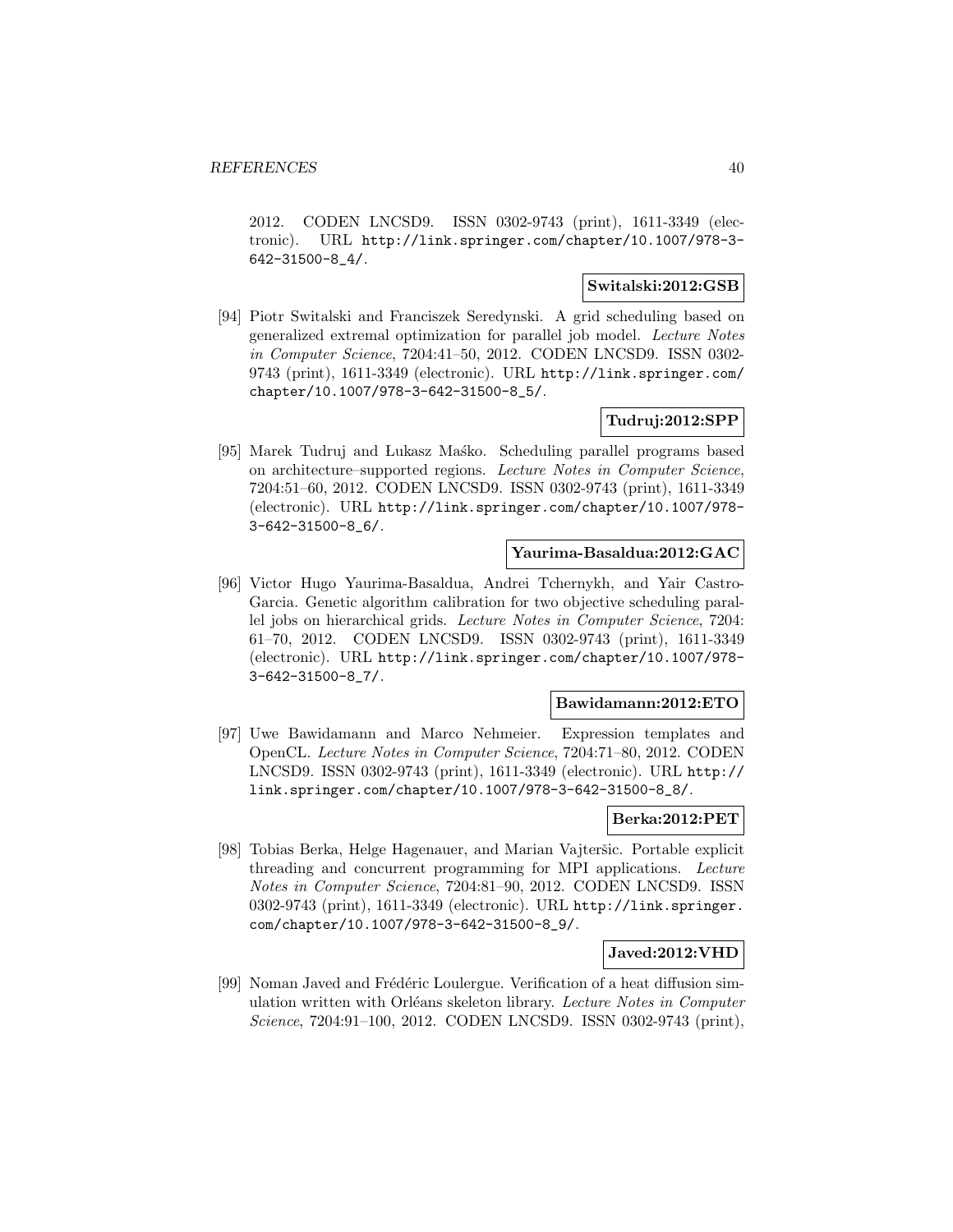1611-3349 (electronic). URL http://link.springer.com/chapter/10. 1007/978-3-642-31500-8\_10/.

# **Muldner:2012:PXD**

[100] Tomasz Müldner, Christopher Fry, Tyler Corbin, and Jan Krzysztof Miziołek. Parallelization of an XML data compressor on multi-cores. Lecture Notes in Computer Science, 7204:101–110, 2012. CODEN LNCSD9. ISSN 0302-9743 (print), 1611-3349 (electronic). URL http://link. springer.com/chapter/10.1007/978-3-642-31500-8\_11/.

# **Oliveira:2012:CCO**

[101] Rafael Sachetto Oliveira, Bernardo Martins Rocha, and Ronan Mendonça Amorim. Comparing CUDA, OpenCL and OpenGL implementations of the cardiac monodomain equations. Lecture Notes in Computer Science, 7204:111–120, 2012. CODEN LNCSD9. ISSN 0302-9743 (print), 1611- 3349 (electronic). URL http://link.springer.com/chapter/10.1007/ 978-3-642-31500-8\_12/.

## **Saougkos:2012:FGP**

[102] Dimitris Saougkos, Aristeidis Mastoras, and George Manis. Fine grained parallelism in recursive function calls. Lecture Notes in Computer Science, 7204:121–130, 2012. CODEN LNCSD9. ISSN 0302-9743 (print), 1611- 3349 (electronic). URL http://link.springer.com/chapter/10.1007/ 978-3-642-31500-8\_13/.

# **Balis:2012:LGM**

[103] Bartosz Balis, Grzegorz Dyk, and Marian Bubak. On-line grid monitoring based on distributed query processing. Lecture Notes in Computer Science, 7204:131–140, 2012. CODEN LNCSD9. ISSN 0302-9743 (print), 1611-3349 (electronic). URL http://link.springer.com/chapter/10. 1007/978-3-642-31500-8\_14/.

## **Chrobot:2012:DMV**

[104] Arkadiusz Chrobot, Maciej Lasota, Grzegorz Lukawski, and Krzysztof Sapiecha. Distributed memory virtualization with the use of SDDSfL. Lecture Notes in Computer Science, 7204:141–150, 2012. CODEN LNCSD9. ISSN 0302-9743 (print), 1611-3349 (electronic). URL http://link. springer.com/chapter/10.1007/978-3-642-31500-8\_15/.

### **Czarnul:2012:DCM**

[105] Paweł Czarnul and Michał Wójcik. Dynamic compatibility matching of services for distributed workflow execution. Lecture Notes in Computer Science, 7204:151–160, 2012. CODEN LNCSD9. ISSN 0302-9743 (print),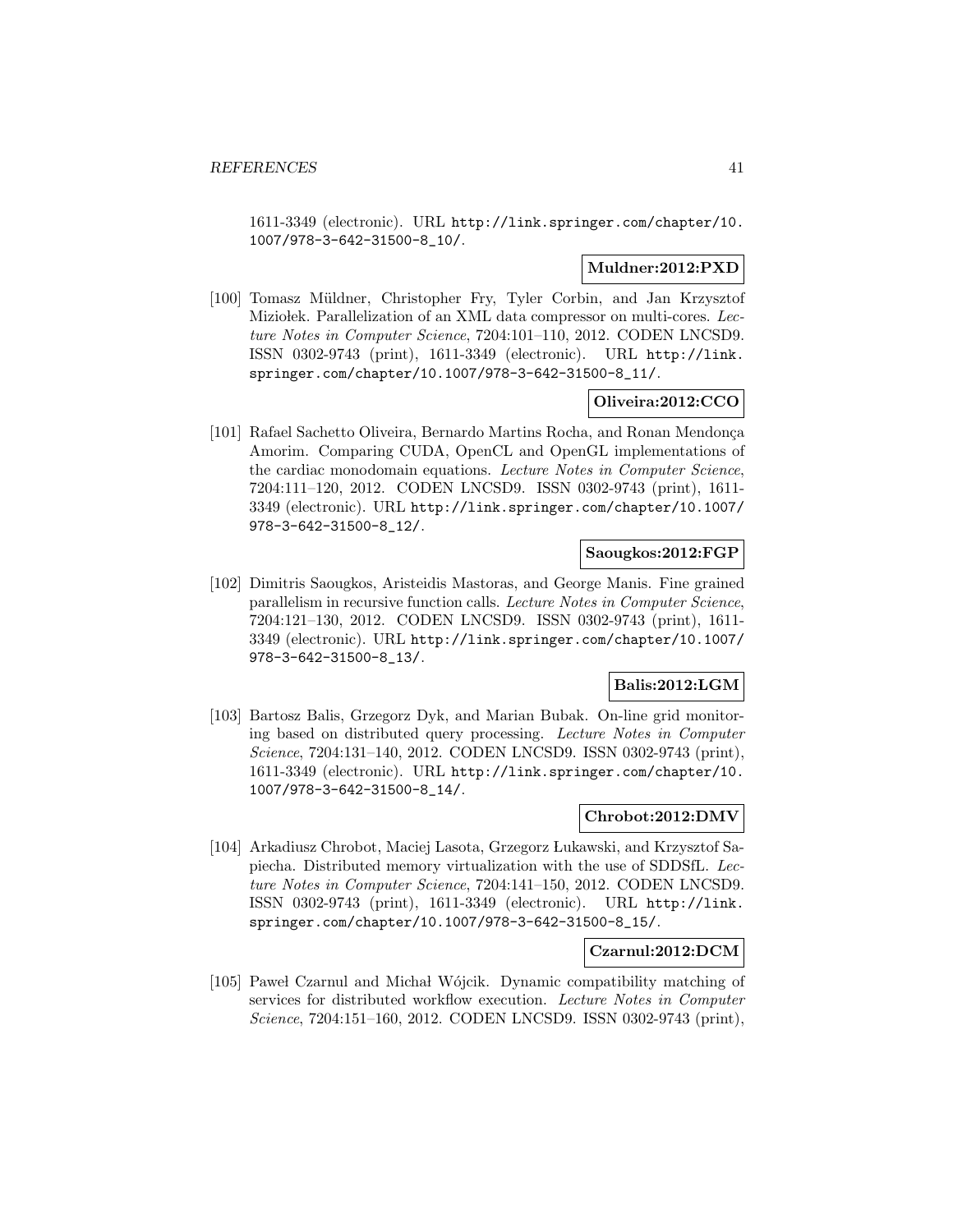1611-3349 (electronic). URL http://link.springer.com/chapter/10. 1007/978-3-642-31500-8\_16/.

# **Haupt:2012:CSE**

[106] Tomasz Haupt, Nitin Sukhija, and Mark F. Horstemeyer. Cyberinfrastructure support for engineering virtual organization for CyberDesign. Lecture Notes in Computer Science, 7204:161–170, 2012. CODEN LNCSD9. ISSN 0302-9743 (print), 1611-3349 (electronic). URL http://link.springer. com/chapter/10.1007/978-3-642-31500-8\_17/.

# **Koperek:2012:DBM**

[107] Paweł Koperek and Włodzimierz Funika. Dynamic business metrics-driven resource provisioning in cloud environments. Lecture Notes in Computer Science, 7204:171–180, 2012. CODEN LNCSD9. ISSN 0302-9743 (print), 1611-3349 (electronic). URL http://link.springer.com/chapter/10. 1007/978-3-642-31500-8\_18/.

## **Onderka:2012:SCS**

[108] Zdzislaw Onderka. Stochastic control of the scalable high performance distributed computations. Lecture Notes in Computer Science, 7204: 181–190, 2012. CODEN LNCSD9. ISSN 0302-9743 (print), 1611-3349 (electronic). URL http://link.springer.com/chapter/10.1007/978- 3-642-31500-8\_19/.

## **Panka:2012:DCV**

[109] Maciej Panka, Michal Chlebiej, Krzysztof Benedyczak, and Piotr Bała. Distributed collaborative visualization on mobile devices using interactive video streaming techniques. Lecture Notes in Computer Science, 7204: 191–200, 2012. CODEN LNCSD9. ISSN 0302-9743 (print), 1611-3349 (electronic). URL http://link.springer.com/chapter/10.1007/978- 3-642-31500-8\_20/.

#### **Anonymous:2012:FMi**

[110] Anonymous. Front matter. Lecture Notes in Computer Science, 7204: ??, 2012. CODEN LNCSD9. ISSN 0302-9743 (print), 1611-3349 (electronic). URL http://link.springer.com/content/pdf/bfm:978-3- 642-31500-8/1.

#### **Bareinboim:2012:LCC**

[111] Elias Bareinboim, Carlos Brito, and Judea Pearl. Local characterizations of causal Bayesian networks. Lecture Notes in Computer Science, 7205:1–17, 2012. CODEN LNCSD9. ISSN 0302-9743 (print), 1611-3349 (electronic). URL http://link.springer.com/chapter/10.1007/978- 3-642-29449-5\_1/.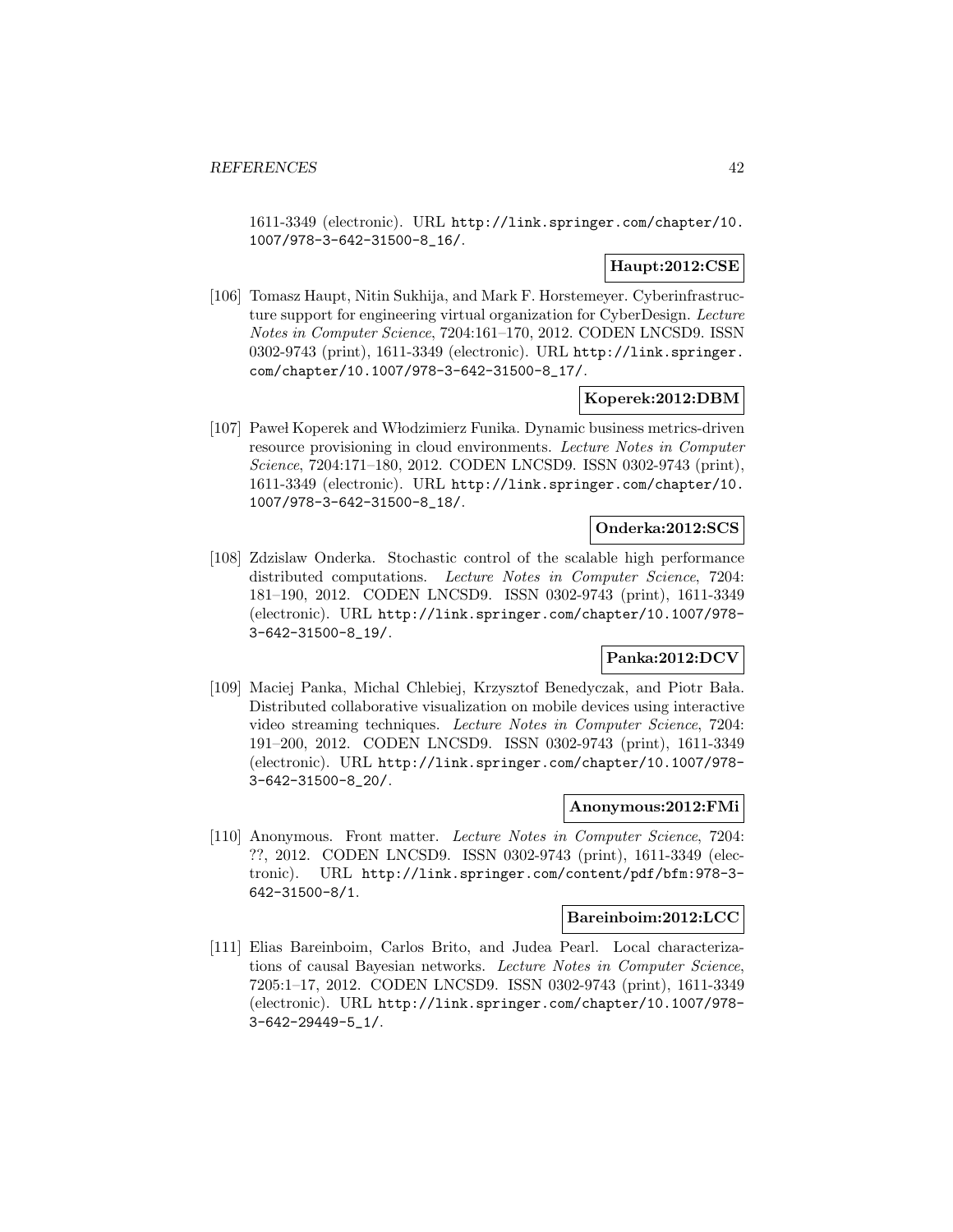### **Carloni:2012:BFS**

[112] Olivier Carloni. Boolean formulas of simple conceptual graphs ( $SGBF$ ). Lecture Notes in Computer Science, 7205:18–67, 2012. CODEN LNCSD9. ISSN 0302-9743 (print), 1611-3349 (electronic). URL http: //link.springer.com/chapter/10.1007/978-3-642-29449-5\_2/.

## **Costantini:2012:CCT**

[113] Stefania Costantini and Alessandro Provetti. Conflict, consistency and truth-dependencies in graph representations of answer set logic programs. Lecture Notes in Computer Science, 7205:68–90, 2012. CODEN LNCSD9. ISSN 0302-9743 (print), 1611-3349 (electronic). URL http://link. springer.com/chapter/10.1007/978-3-642-29449-5\_3/.

### **Flerova:2012:BMB**

[114] Natalia Flerova, Emma Rollon, and Rina Dechter. Bucket and mini-bucket schemes for M best solutions over graphical models. Lecture Notes in Computer Science, 7205:91–118, 2012. CODEN LNCSD9. ISSN 0302- 9743 (print), 1611-3349 (electronic). URL http://link.springer.com/ chapter/10.1007/978-3-642-29449-5\_4/.

# **Fortin:2012:SAS**

[115] Jérôme Fortin and Rallou Thomopoulos. Supporting argumentation systems by graph representation and computation. Lecture Notes in Computer Science, 7205:119–136, 2012. CODEN LNCSD9. ISSN 0302- 9743 (print), 1611-3349 (electronic). URL http://link.springer.com/ chapter/10.1007/978-3-642-29449-5\_5/.

## **Niveau:2012:RCS**

[116] Alexandre Niveau and Hélène Fargier. Representing CSPs with set-labeled diagrams: a compilation map. Lecture Notes in Computer Science, 7205: 137–171, 2012. CODEN LNCSD9. ISSN 0302-9743 (print), 1611-3349 (electronic). URL http://link.springer.com/chapter/10.1007/978- 3-642-29449-5\_6/.

# **Pradel:2012:SWI**

[117] Camille Pradel and Ollivier Haemmerlé. A semantic Web interface using patterns: The SWIP system. Lecture Notes in Computer Science, 7205: 172–187, 2012. CODEN LNCSD9. ISSN 0302-9743 (print), 1611-3349 (electronic). URL http://link.springer.com/chapter/10.1007/978- 3-642-29449-5\_7/.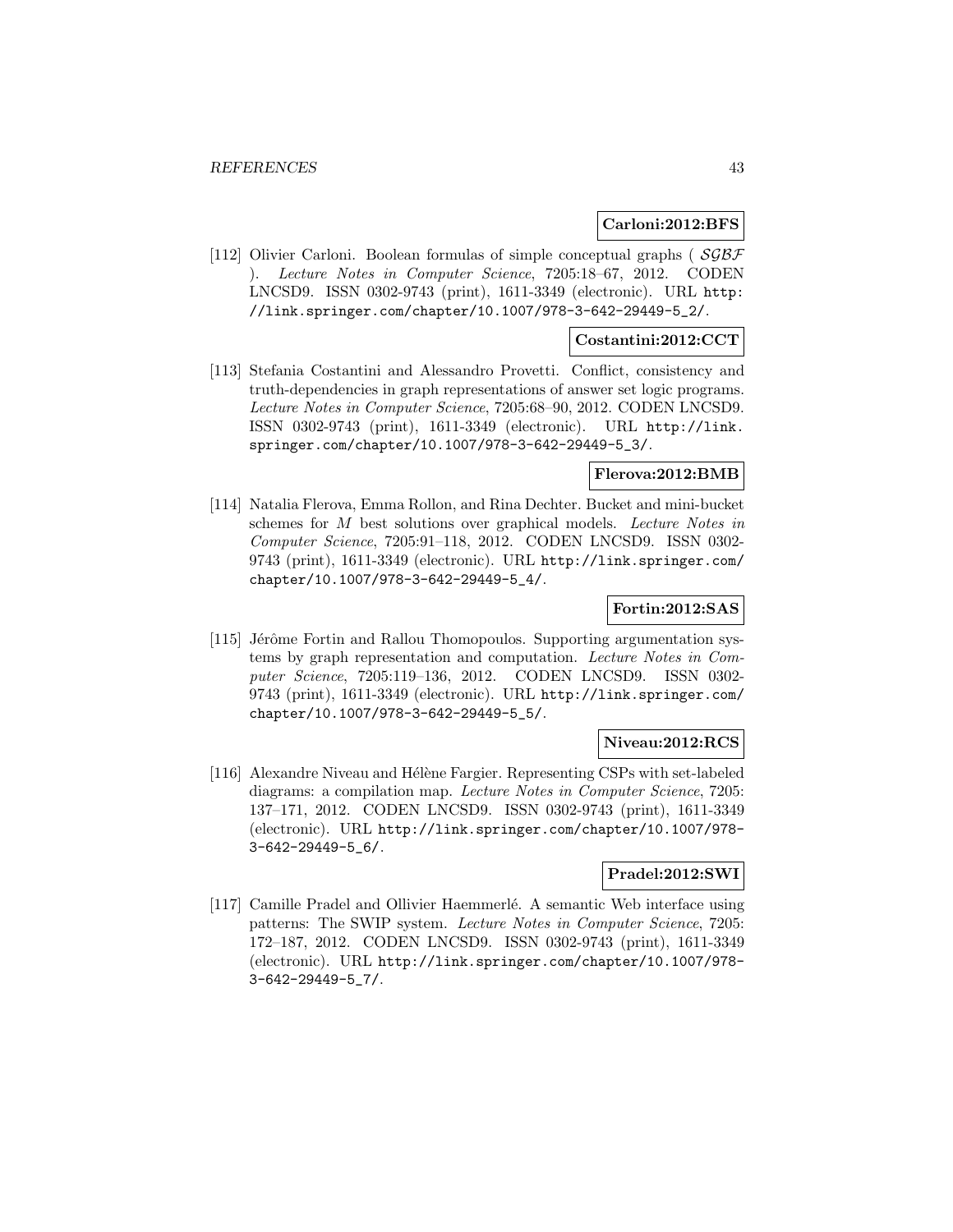### **Schlegel:2012:VIK**

[118] Daniel R. Schlegel and Stuart C. Shapiro. Visually interacting with a knowledge base using frames, logic, and propositional graphs. Lecture Notes in Computer Science, 7205:188–207, 2012. CODEN LNCSD9. ISSN 0302-9743 (print), 1611-3349 (electronic). URL http://link.springer. com/chapter/10.1007/978-3-642-29449-5\_8/.

## **Anonymous:2012:BMb**

[119] Anonymous. Back matter. Lecture Notes in Computer Science, 7205: ??, 2012. CODEN LNCSD9. ISSN 0302-9743 (print), 1611-3349 (electronic). URL http://link.springer.com/content/pdf/bbm:978-3- 642-29449-5/1.

# **Anonymous:2012:FMj**

[120] Anonymous. Front matter. Lecture Notes in Computer Science, 7205: ??, 2012. CODEN LNCSD9. ISSN 0302-9743 (print), 1611-3349 (electronic). URL http://link.springer.com/content/pdf/bfm:978-3- 642-29449-5/1.

#### **Anastasiou:2012:GAL**

[121] Dimitra Anastasiou. Gestures in assisted living environments. Lecture Notes in Computer Science, 7206:1–12, 2012. CODEN LNCSD9. ISSN 0302-9743 (print), 1611-3349 (electronic). URL http://link.springer. com/chapter/10.1007/978-3-642-34182-3\_1/.

## **Kouroupetroglou:2012:UWP**

[122] Georgios Kouroupetroglou, Alexandros Pino, and Athanasios Balmpakakis. Using Wiimote for 2D and 3D pointing tasks: Gesture performance evaluation. Lecture Notes in Computer Science, 7206:13–23, 2012. CODEN LNCSD9. ISSN 0302-9743 (print), 1611-3349 (electronic). URL http://link.springer.com/chapter/10.1007/978-3- 642-34182-3\_2/.

#### **Glomb:2012:CMH**

[123] Przemysław Głomb, Michał Romaszewski, Sebastian Opozda, and Arkadiusz Sochan. Choosing and modeling the hand gesture database for a natural user interface. Lecture Notes in Computer Science, 7206: 24–35, 2012. CODEN LNCSD9. ISSN 0302-9743 (print), 1611-3349 (electronic). URL http://link.springer.com/chapter/10.1007/978- 3-642-34182-3\_3/.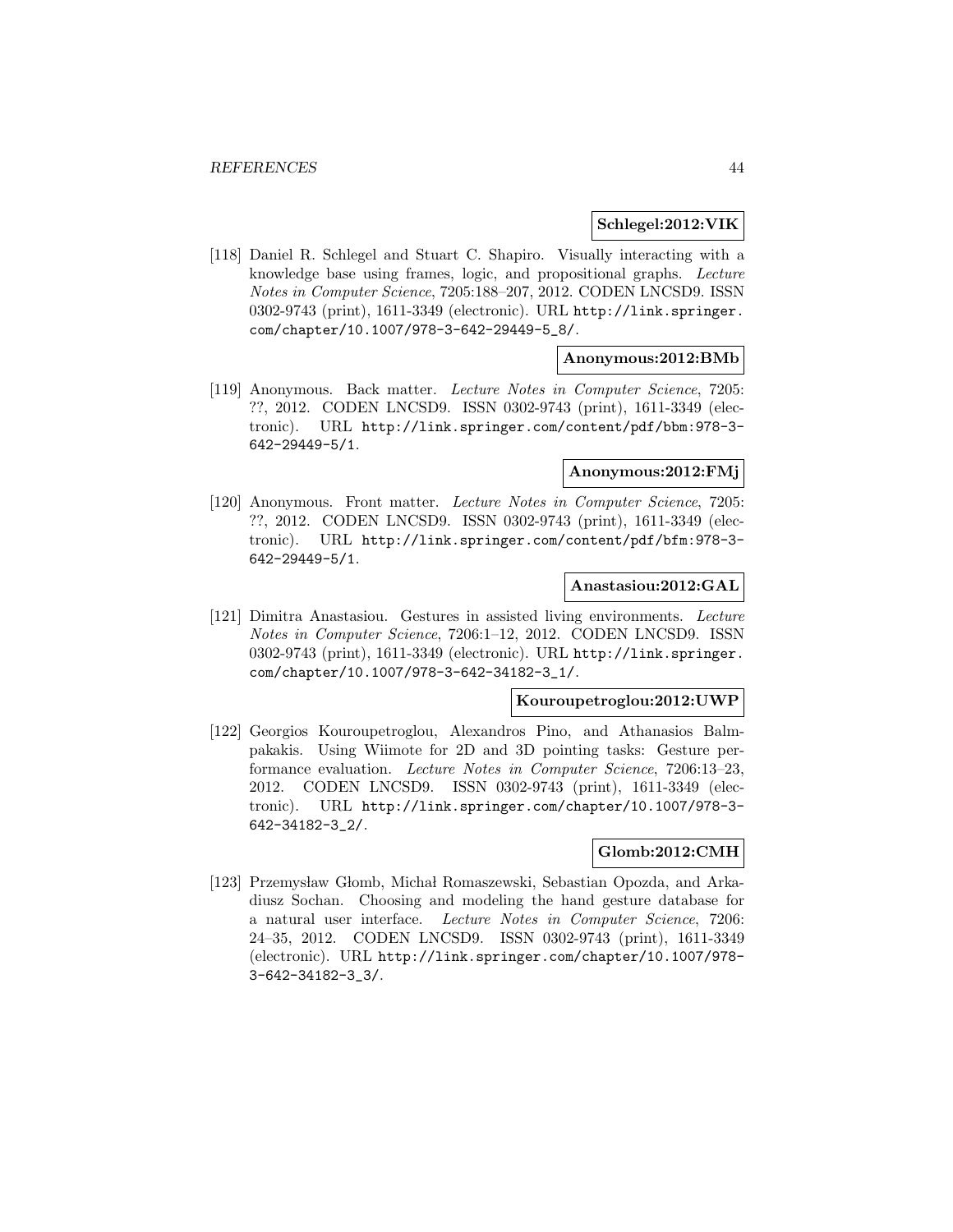#### **vanBeurden:2012:UEG**

[124] Maurice H. P. H. van Beurden, Wijnand A. Ijsselsteijn, and Yvonne A. W. de Kort. User experience of gesture based interfaces: a comparison with traditional interaction methods on pragmatic and hedonic qualities. Lecture Notes in Computer Science, 7206:36–47, 2012. CODEN LNCSD9. ISSN 0302-9743 (print), 1611-3349 (electronic). URL http:// link.springer.com/chapter/10.1007/978-3-642-34182-3\_4/.

### **Kontogeorgakopoulos:2012:LCF**

[125] Alexandros Kontogeorgakopoulos and Georgios Kouroupetroglou. Low cost force-feedback interaction with haptic digital audio effects. Lecture Notes in Computer Science, 7206:48–56, 2012. CODEN LNCSD9. ISSN 0302-9743 (print), 1611-3349 (electronic). URL http://link.springer. com/chapter/10.1007/978-3-642-34182-3\_5/.

# **Chu:2012:RSG**

[126] Mingyuan Chu and Sotaro Kita. The role of spontaneous gestures in spatial problem solving. Lecture Notes in Computer Science, 7206: 57–68, 2012. CODEN LNCSD9. ISSN 0302-9743 (print), 1611-3349 (electronic). URL http://link.springer.com/chapter/10.1007/978- 3-642-34182-3\_6/.

# **Kozak:2012:ESF**

[127] Mariusz Kozak, Kristian Nymoen, and Rolf Inge Godøy. Effects of spectral features of sound on gesture type and timing. Lecture Notes in Computer Science, 7206:69–80, 2012. CODEN LNCSD9. ISSN 0302-9743 (print), 1611-3349 (electronic). URL http://link.springer.com/chapter/10. 1007/978-3-642-34182-3\_7/.

# **Pirri:2012:HMS**

[128] Fiora Pirri, Matia Pizzoli, and Matei Mancas. Human-motion saliency in complex scenes. Lecture Notes in Computer Science, 7206:81–92, 2012. CODEN LNCSD9. ISSN 0302-9743 (print), 1611-3349 (electronic). URL http://link.springer.com/chapter/10.1007/978-3- 642-34182-3\_8/.

# **Panayi:2012:WWW**

[129] Marilyn Panayi. What, why, where and how do children think? Towards a dynamic model of spatial cognition as action. Lecture Notes in Computer Science, 7206:93–105, 2012. CODEN LNCSD9. ISSN 0302-9743 (print), 1611-3349 (electronic). URL http://link.springer.com/chapter/10. 1007/978-3-642-34182-3\_9/.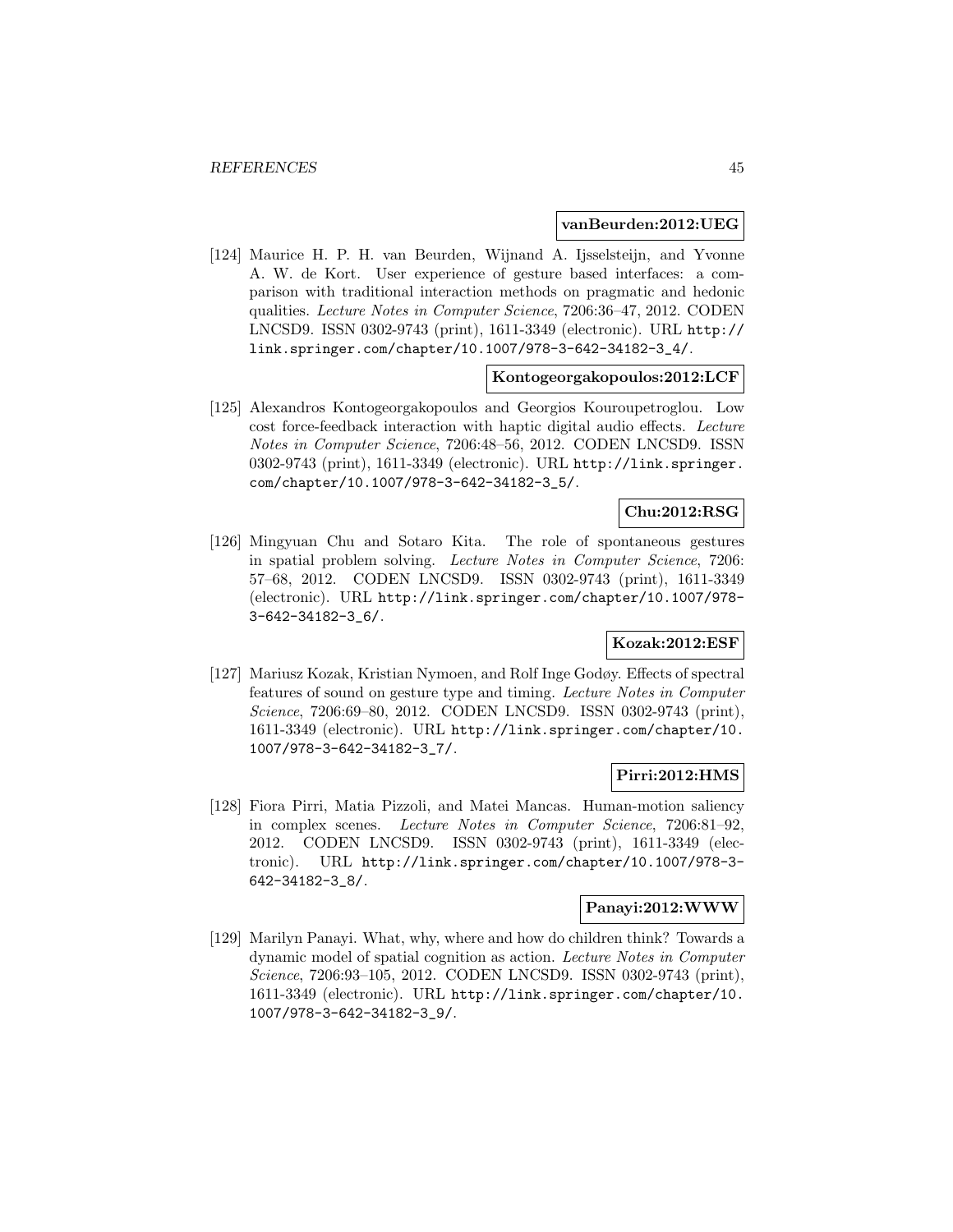# **ElRaheb:2012:LBO**

[130] Katerina El Raheb and Yannis Ioannidis. A Labanotation based ontology for representing dance movement. Lecture Notes in Computer Science, 7206:106–117, 2012. CODEN LNCSD9. ISSN 0302-9743 (print), 1611- 3349 (electronic). URL http://link.springer.com/chapter/10.1007/ 978-3-642-34182-3\_10/.

# **Crasborn:2012:IDC**

[131] Onno Crasborn and Menzo Windhouwer. ISOcat data categories for signed language resources. Lecture Notes in Computer Science, 7206: 118–128, 2012. CODEN LNCSD9. ISSN 0302-9743 (print), 1611-3349 (electronic). URL http://link.springer.com/chapter/10.1007/978- 3-642-34182-3\_11/.

# **Lucking:2012:AAS**

[132] Andy Lücking, Sebastian Ptock, and Kirsten Bergmann. Assessing agreement on segmentations by means of Staccato, the segmentation agreement calculator according to Thomann. Lecture Notes in Computer Science, 7206:129–138, 2012. CODEN LNCSD9. ISSN 0302-9743 (print), 1611-3349 (electronic). URL http://link.springer.com/chapter/10. 1007/978-3-642-34182-3\_12/.

# **Rieser:2012:HDI**

[133] Hannes Rieser, Kirsten Bergmann, and Stefan Kopp. How do iconic gestures convey visuo-spatial information? Bringing together empirical, theoretical, and simulation studies. Lecture Notes in Computer Science, 7206: 139–150, 2012. CODEN LNCSD9. ISSN 0302-9743 (print), 1611-3349 (electronic). URL http://link.springer.com/chapter/10.1007/978- 3-642-34182-3\_13/.

### **Delorme:2012:TMG**

[134] Maxime Delorme, Michael Filhol, and Annelies Braffort. Thumb modelling for the generation of sign language. Lecture Notes in Computer Science, 7206:151–160, 2012. CODEN LNCSD9. ISSN 0302-9743 (print), 1611-3349 (electronic). URL http://link.springer.com/chapter/10. 1007/978-3-642-34182-3\_14/.

#### **Gibet:2012:TMT**

[135] Sylvie Gibet, Pierre-François Marteau, and Kyle Duarte. Toward a motor theory of sign language perception. Lecture Notes in Computer Science, 7206:161–172, 2012. CODEN LNCSD9. ISSN 0302-9743 (print), 1611- 3349 (electronic). URL http://link.springer.com/chapter/10.1007/ 978-3-642-34182-3\_15/.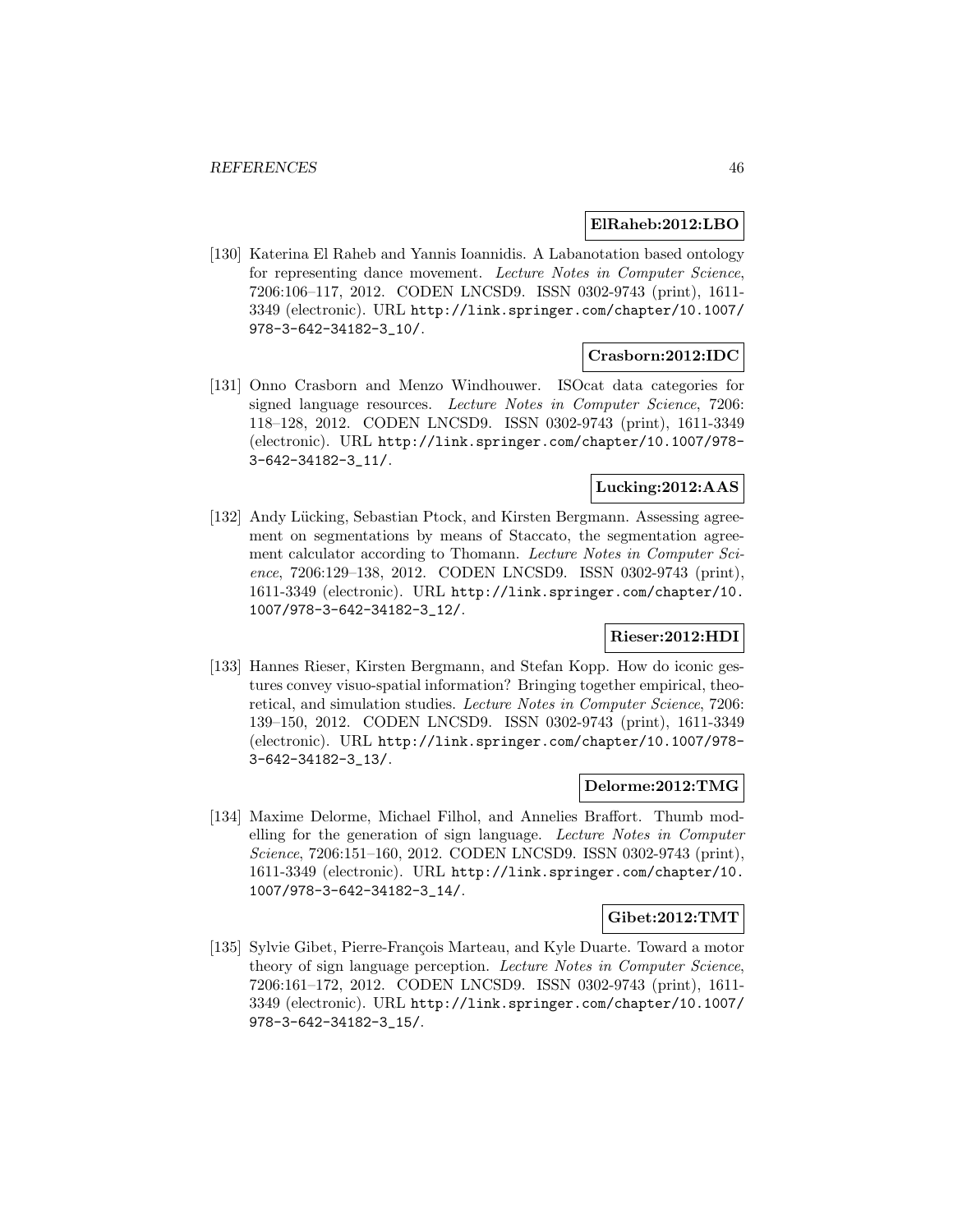### **Braffort:2012:ADB**

[136] Annelies Braffort and Emilie Chételat-Pelé. Analysis and description of blinking in French sign language for automatic generation. Lecture Notes in Computer Science, 7206:173–182, 2012. CODEN LNCSD9. ISSN 0302- 9743 (print), 1611-3349 (electronic). URL http://link.springer.com/ chapter/10.1007/978-3-642-34182-3\_16/.

## **Dimou:2012:GPM**

[137] Athanasia-Lida Dimou, Theodore Goulas, and Eleni Efthimiou. Grammar/prosody modelling in Greek sign language: Towards the definition of built-in sign synthesis rules. Lecture Notes in Computer Science, 7206: 183–193, 2012. CODEN LNCSD9. ISSN 0302-9743 (print), 1611-3349 (electronic). URL http://link.springer.com/chapter/10.1007/978- 3-642-34182-3\_17/.

# **Filhol:2012:CTS**

[138] Michael Filhol. Combining two synchronisation methods in a linguistic model to describe sign language. Lecture Notes in Computer Science, 7206:194–203, 2012. CODEN LNCSD9. ISSN 0302-9743 (print), 1611- 3349 (electronic). URL http://link.springer.com/chapter/10.1007/ 978-3-642-34182-3\_18/.

# **Gonzalez:2012:SSU**

[139] Matilde Gonzalez and Christophe Collet. Sign segmentation using dynamics and hand configuration for semi-automatic annotation of sign language corpora. Lecture Notes in Computer Science, 7206:204–215, 2012. CODEN LNCSD9. ISSN 0302-9743 (print), 1611-3349 (electronic). URL http:// link.springer.com/chapter/10.1007/978-3-642-34182-3\_19/.

# **Giorgolo:2012:IGV**

[140] Gianluca Giorgolo. Integration of gesture and verbal language: a formal semantics approach. Lecture Notes in Computer Science, 7206: 216–227, 2012. CODEN LNCSD9. ISSN 0302-9743 (print), 1611-3349 (electronic). URL http://link.springer.com/chapter/10.1007/978- 3-642-34182-3\_20/.

### **Anonymous:2012:FMk**

[141] Anonymous. Front matter. Lecture Notes in Computer Science, 7206: ??, 2012. CODEN LNCSD9. ISSN 0302-9743 (print), 1611-3349 (electronic). URL http://link.springer.com/content/pdf/bfm:978-3- 642-34182-3/1.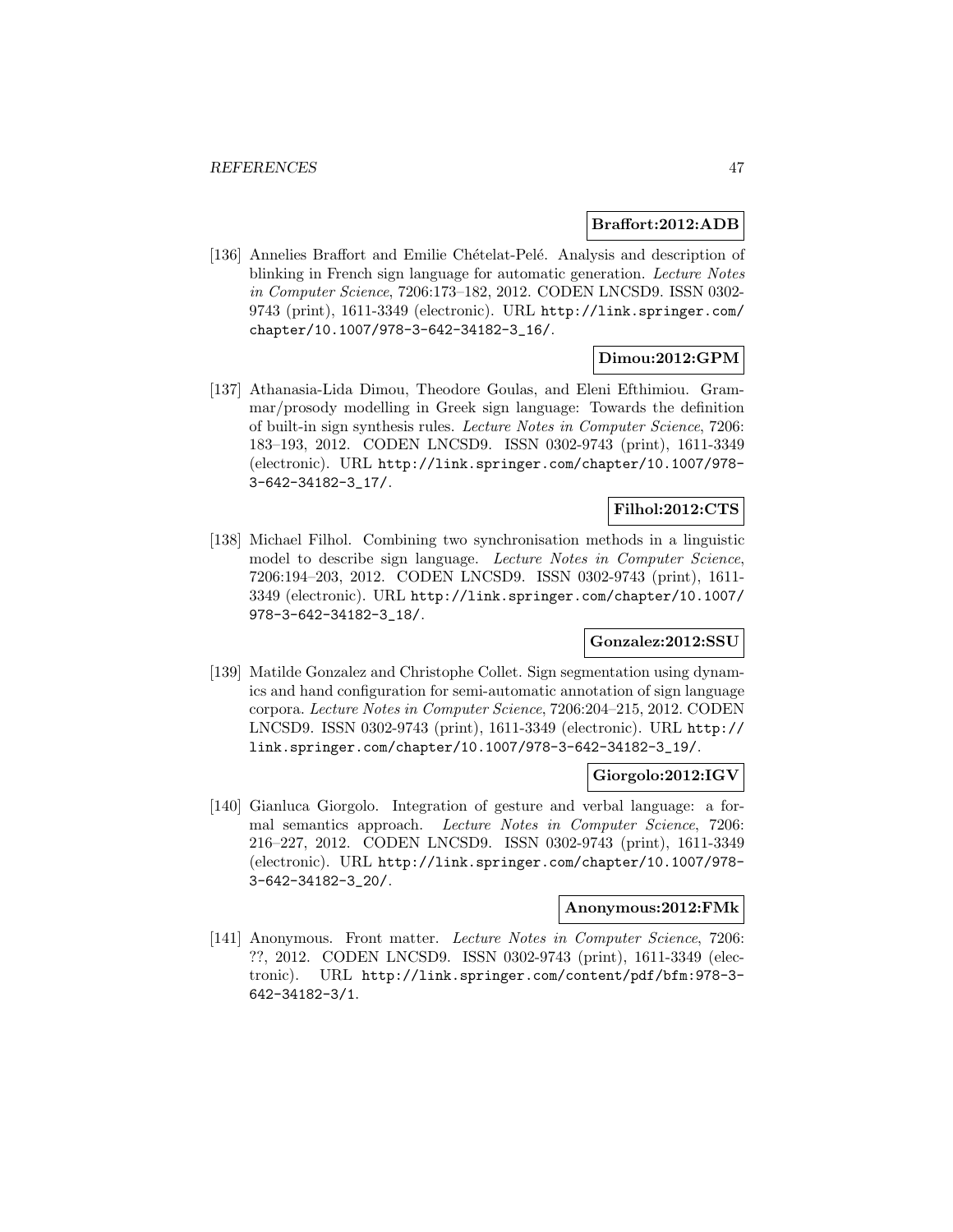### **Geffner:2012:ILP**

[142] Hector Geffner. Inference and learning in planning. Lecture Notes in Computer Science, 7207:1, 2012. CODEN LNCSD9. ISSN 0302-9743 (print), 1611-3349 (electronic). URL http://link.springer.com/accesspage/ chapter/10.1007/978-3-642-31951-8\_1.

## **Sutton:2012:BRP**

[143] Richard S. Sutton. Beyond reward: The problem of knowledge and data. Lecture Notes in Computer Science, 7207:2–6, 2012. CODEN LNCSD9. ISSN 0302-9743 (print), 1611-3349 (electronic). URL http: //link.springer.com/chapter/10.1007/978-3-642-31951-8\_2/.

## **Walsh:2012:EC**

[144] Toby Walsh. Exploiting constraints. Lecture Notes in Computer Science, 7207:7–13, 2012. CODEN LNCSD9. ISSN 0302-9743 (print), 1611-3349 (electronic). URL http://link.springer.com/chapter/10.1007/978- 3-642-31951-8\_3/.

## **Cussens:2012:OBI**

[145] James Cussens. Online Bayesian inference for the parameters of PRISM programs. Lecture Notes in Computer Science, 7207:14–19, 2012. CODEN LNCSD9. ISSN 0302-9743 (print), 1611-3349 (electronic). URL http:// link.springer.com/chapter/10.1007/978-3-642-31951-8\_4/.

# **Khosravi:2012:LCM**

[146] Hassan Khosravi, Oliver Schulte, Jianfeng Hu, and Tianxiang Gao. Learning compact Markov logic networks with decision trees. Lecture Notes in Computer Science, 7207:20–25, 2012. CODEN LNCSD9. ISSN 0302- 9743 (print), 1611-3349 (electronic). URL http://link.springer.com/ chapter/10.1007/978-3-642-31951-8\_5/.

### **Koriche:2012:RNC**

[147] Frédéric Koriche. Relational networks of conditional preferences. Lecture Notes in Computer Science, 7207:26–32, 2012. CODEN LNCSD9. ISSN 0302-9743 (print), 1611-3349 (electronic). URL http://link.springer. com/chapter/10.1007/978-3-642-31951-8\_6/.

#### **Renkens:2012:ONA**

[148] Joris Renkens, Guy Van den Broeck, and Siegfried Nijssen. k-Optimal: a novel approximate inference algorithm for ProbLog. Lecture Notes in Computer Science, 7207:33–38, 2012. CODEN LNCSD9. ISSN 0302- 9743 (print), 1611-3349 (electronic). URL http://link.springer.com/ chapter/10.1007/978-3-642-31951-8\_7/.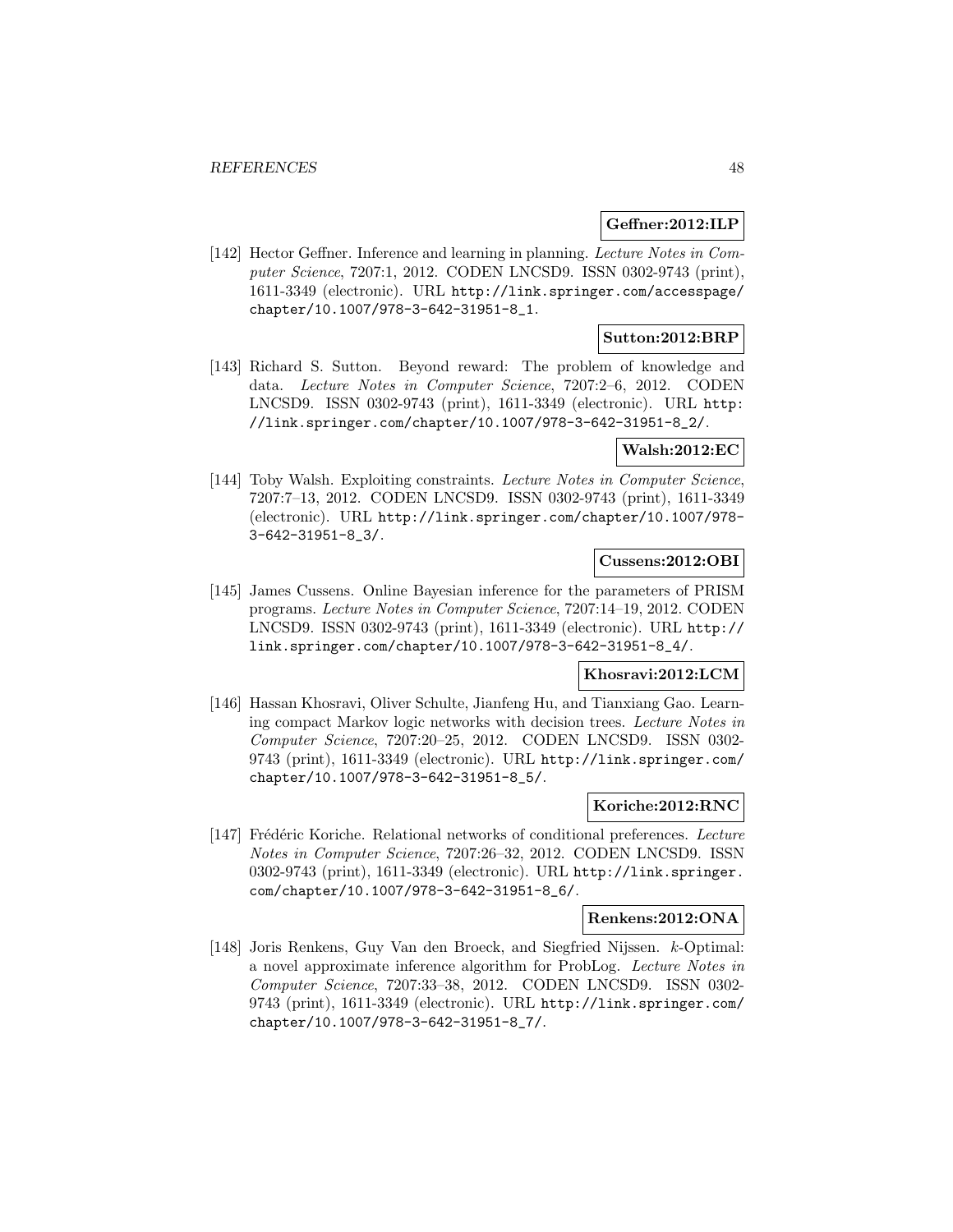#### **Schulte:2012:LDR**

[149] Oliver Schulte, Hassan Khosravi, and Tong Man. Learning directed relational models with recursive dependencies. Lecture Notes in Computer Science, 7207:39–44, 2012. CODEN LNCSD9. ISSN 0302-9743 (print), 1611-3349 (electronic). URL http://link.springer.com/chapter/10. 1007/978-3-642-31951-8\_8/.

## **Alrajeh:2012:IMC**

[150] Dalal Alrajeh, Alessandra Russo, Sebastian Uchitel, and Jeff Kramer. Integrating model checking and inductive logic programming. Lecture Notes in Computer Science, 7207:45–60, 2012. CODEN LNCSD9. ISSN 0302-9743 (print), 1611-3349 (electronic). URL http://link.springer. com/chapter/10.1007/978-3-642-31951-8\_9/.

## **Bellodi:2012:LSP**

[151] Elena Bellodi and Fabrizio Riguzzi. Learning the structure of probabilistic logic programs. Lecture Notes in Computer Science, 7207: 61–75, 2012. CODEN LNCSD9. ISSN 0302-9743 (print), 1611-3349 (electronic). URL http://link.springer.com/chapter/10.1007/978- 3-642-31951-8\_10/.

# **Cernoch:2012:SDU**

[152] Radomír Cernoch and Filip Zelezný. Subgroup discovery using Bump hunting on multi-relational histograms. Lecture Notes in Computer Science, 7207:76–90, 2012. CODEN LNCSD9. ISSN 0302-9743 (print), 1611- 3349 (electronic). URL http://link.springer.com/chapter/10.1007/ 978-3-642-31951-8\_11/.

# **Corapi:2012:ILP**

[153] Domenico Corapi, Alessandra Russo, and Emil Lupu. Inductive logic programming in answer set programming. Lecture Notes in Computer Science, 7207:91–97, 2012. CODEN LNCSD9. ISSN 0302-9743 (print), 1611-3349 (electronic). URL http://link.springer.com/chapter/10. 1007/978-3-642-31951-8\_12/.

### **Douar:2012:GBR**

[154] Brahim Douar, Michel Liquiere, Chiraz Latiri, and Yahya Slimani. Graph-based relational learning with a polynomial time projection algorithm. Lecture Notes in Computer Science, 7207:98–112, 2012. CODEN LNCSD9. ISSN 0302-9743 (print), 1611-3349 (electronic). URL http:// link.springer.com/chapter/10.1007/978-3-642-31951-8\_13/.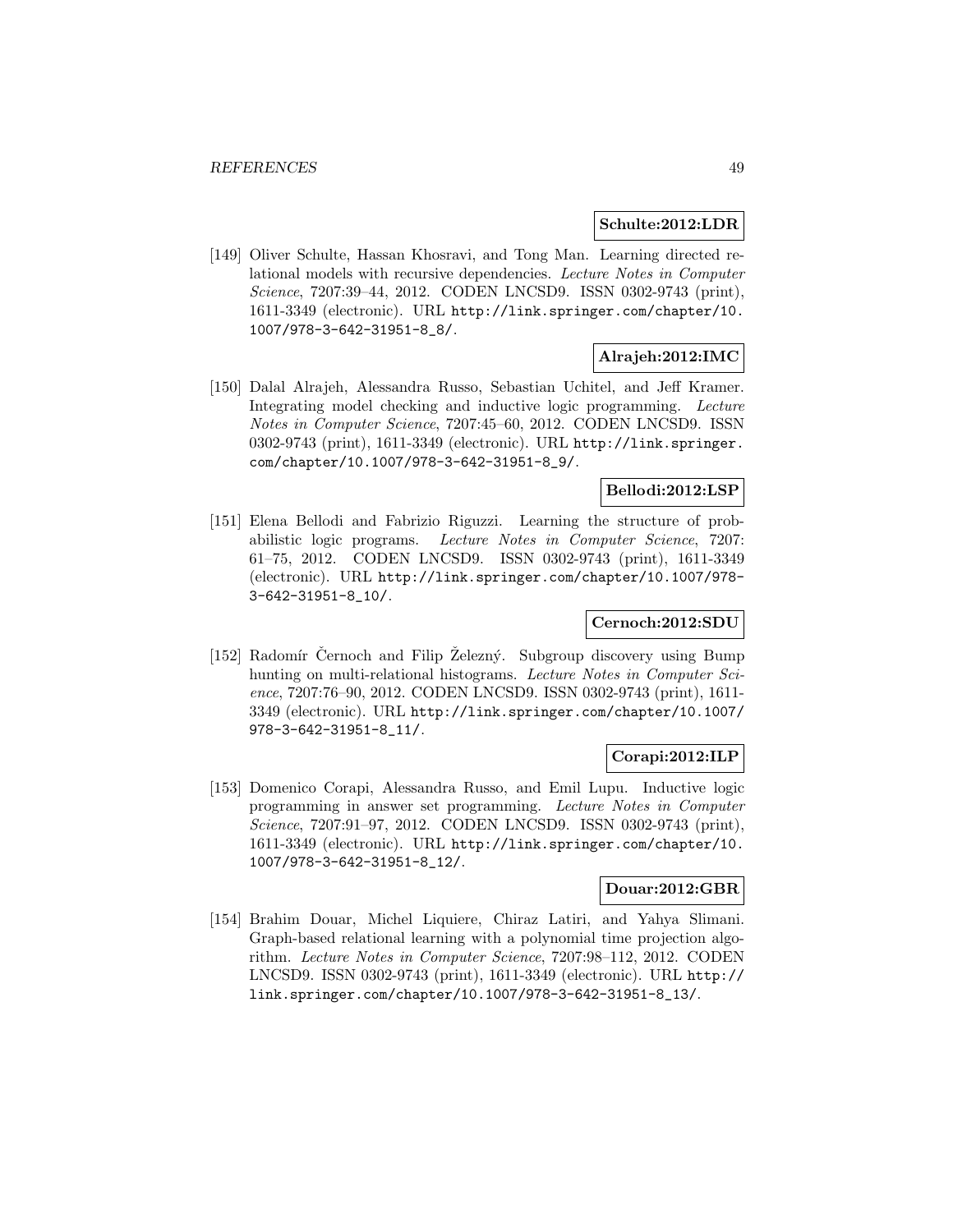## **Dubba:2012:IIA**

[155] Krishna Dubba, Mehul Bhatt, Frank Dylla, David C. Hogg, and Anthony G. Cohn. Interleaved inductive-abductive reasoning for learning complex event models. Lecture Notes in Computer Science, 7207: 113–129, 2012. CODEN LNCSD9. ISSN 0302-9743 (print), 1611-3349 (electronic). URL http://link.springer.com/chapter/10.1007/978- 3-642-31951-8\_14/.

## **Ferreira:2012:PSM**

[156] Carlos Abreu Ferreira, João Gama, and Vítor Santos Costa. Predictive sequence Miner in ILP learning. Lecture Notes in Computer Science, 7207: 130–144, 2012. CODEN LNCSD9. ISSN 0302-9743 (print), 1611-3349 (electronic). URL http://link.springer.com/chapter/10.1007/978- 3-642-31951-8\_15/.

### **Fonseca:2012:CCM**

[157] Nuno A. Fonseca, Vítor Santos Costa, and Rui Camacho. Conceptual clustering of multi-relational data. Lecture Notes in Computer Science, 7207:145–159, 2012. CODEN LNCSD9. ISSN 0302-9743 (print), 1611- 3349 (electronic). URL http://link.springer.com/chapter/10.1007/ 978-3-642-31951-8\_16/.

# **Gillis:2012:EPS**

[158] Joris J. M. Gillis and Jan Van den Bussche. Expressive power of safe firstorder logical decision trees. Lecture Notes in Computer Science, 7207: 160–172, 2012. CODEN LNCSD9. ISSN 0302-9743 (print), 1611-3349 (electronic). URL http://link.springer.com/chapter/10.1007/978- 3-642-31951-8\_17/.

## **Inoue:2012:DHE**

[159] Katsumi Inoue. DNF hypotheses in explanatory induction. Lecture Notes in Computer Science, 7207:173–188, 2012. CODEN LNCSD9. ISSN 0302- 9743 (print), 1611-3349 (electronic). URL http://link.springer.com/ chapter/10.1007/978-3-642-31951-8\_18/.

# **Ishihata:2012:VBI**

[160] Masakazu Ishihata, Yoshitaka Kameya, and Taisuke Sato. Variational Bayes inference for logic-based probabilistic models on BDDs. Lecture Notes in Computer Science, 7207:189–203, 2012. CODEN LNCSD9. ISSN 0302-9743 (print), 1611-3349 (electronic). URL http://link.springer. com/chapter/10.1007/978-3-642-31951-8\_19/.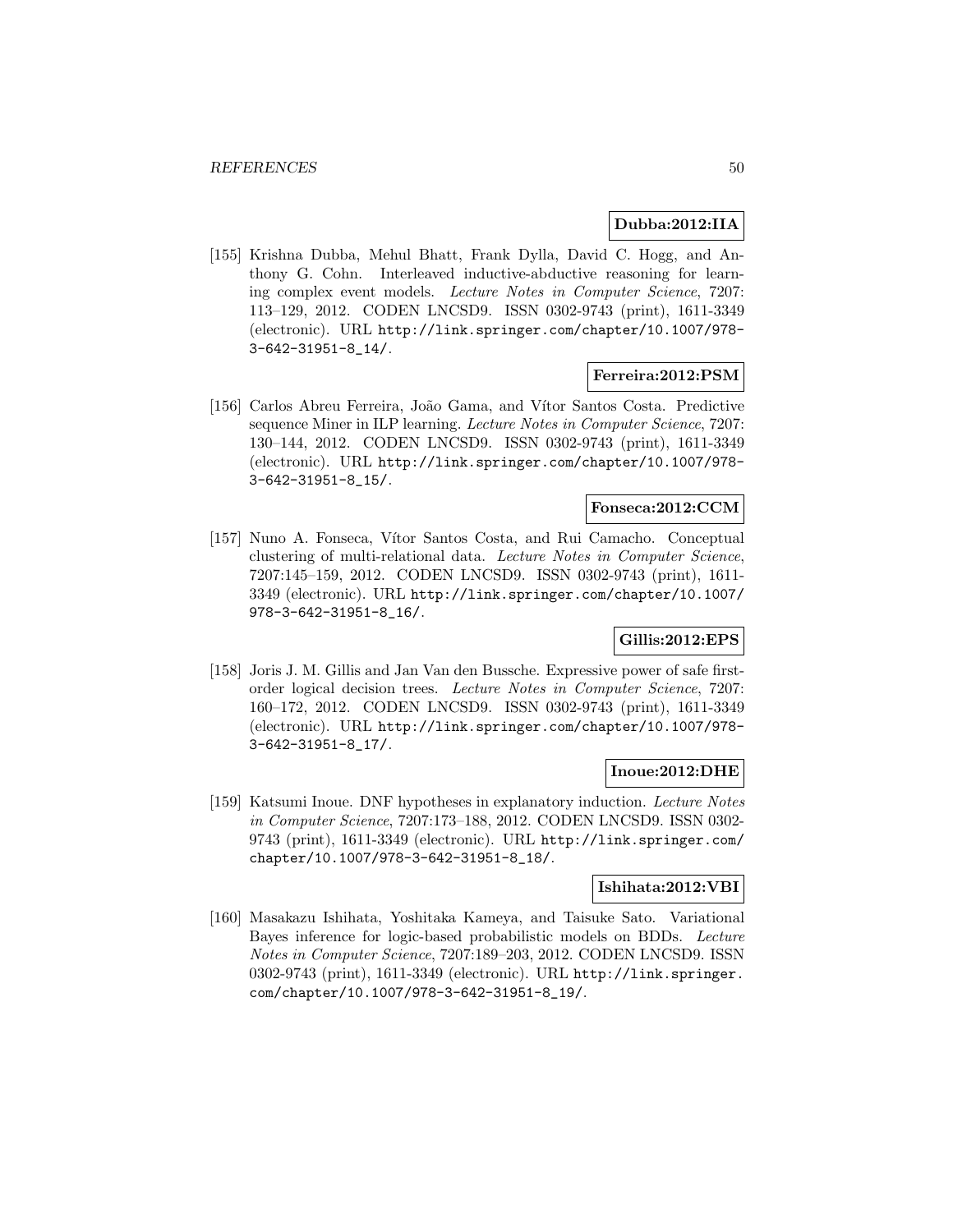### **Kordjamshidi:2012:RLS**

[161] Parisa Kordjamshidi, Paolo Frasconi, Martijn Van Otterlo, and Marie-Francine Moens. Relational learning for spatial relation extraction from natural language. Lecture Notes in Computer Science, 7207:204–220, 2012. CODEN LNCSD9. ISSN 0302-9743 (print), 1611-3349 (electronic). URL http://link.springer.com/chapter/10.1007/978-3- 642-31951-8\_20/.

### **Anonymous:2012:FMl**

[162] Anonymous. Front matter. Lecture Notes in Computer Science, 7207: ??, 2012. CODEN LNCSD9. ISSN 0302-9743 (print), 1611-3349 (electronic). URL http://link.springer.com/content/pdf/bfm:978-3- 642-31951-8/1.

# **Fan:2012:AMI**

[163] Yu-Neng Fan and Ching-Chin Chern. An agent model for incremental rough set-based rule induction in customer relationship management. Lecture Notes in Computer Science, 7208:1–12, 2012. CODEN LNCSD9. ISSN 0302-9743 (print), 1611-3349 (electronic). URL http://link. springer.com/chapter/10.1007/978-3-642-28942-2\_1/.

# **Jordan:2012:CBA**

[164] Jaume Jordán, Stella Heras, and Vicente Julián. Case-based argumentation infrastructure for agent societies. Lecture Notes in Computer Science, 7208:13–24, 2012. CODEN LNCSD9. ISSN 0302-9743 (print), 1611-3349 (electronic). URL http://link.springer.com/chapter/10.1007/978- 3-642-28942-2\_2/.

## **Skupin:2012:AMA**

[165] Piotr Skupin and Mieczyslaw Metzger. The application of multi-agent system in monitoring and control of nonlinear bioprocesses. Lecture Notes in Computer Science, 7208:25–36, 2012. CODEN LNCSD9. ISSN 0302- 9743 (print), 1611-3349 (electronic). URL http://link.springer.com/ chapter/10.1007/978-3-642-28942-2\_3/.

### **Aguero:2012:ACT**

[166] Jorge Agüero, Miguel Rebollo, Carlos Carrascosa, and Vicente Julián. Agent capability taxonomy for dynamic environments. Lecture Notes in Computer Science, 7208:37–48, 2012. CODEN LNCSD9. ISSN 0302- 9743 (print), 1611-3349 (electronic). URL http://link.springer.com/ chapter/10.1007/978-3-642-28942-2\_4/.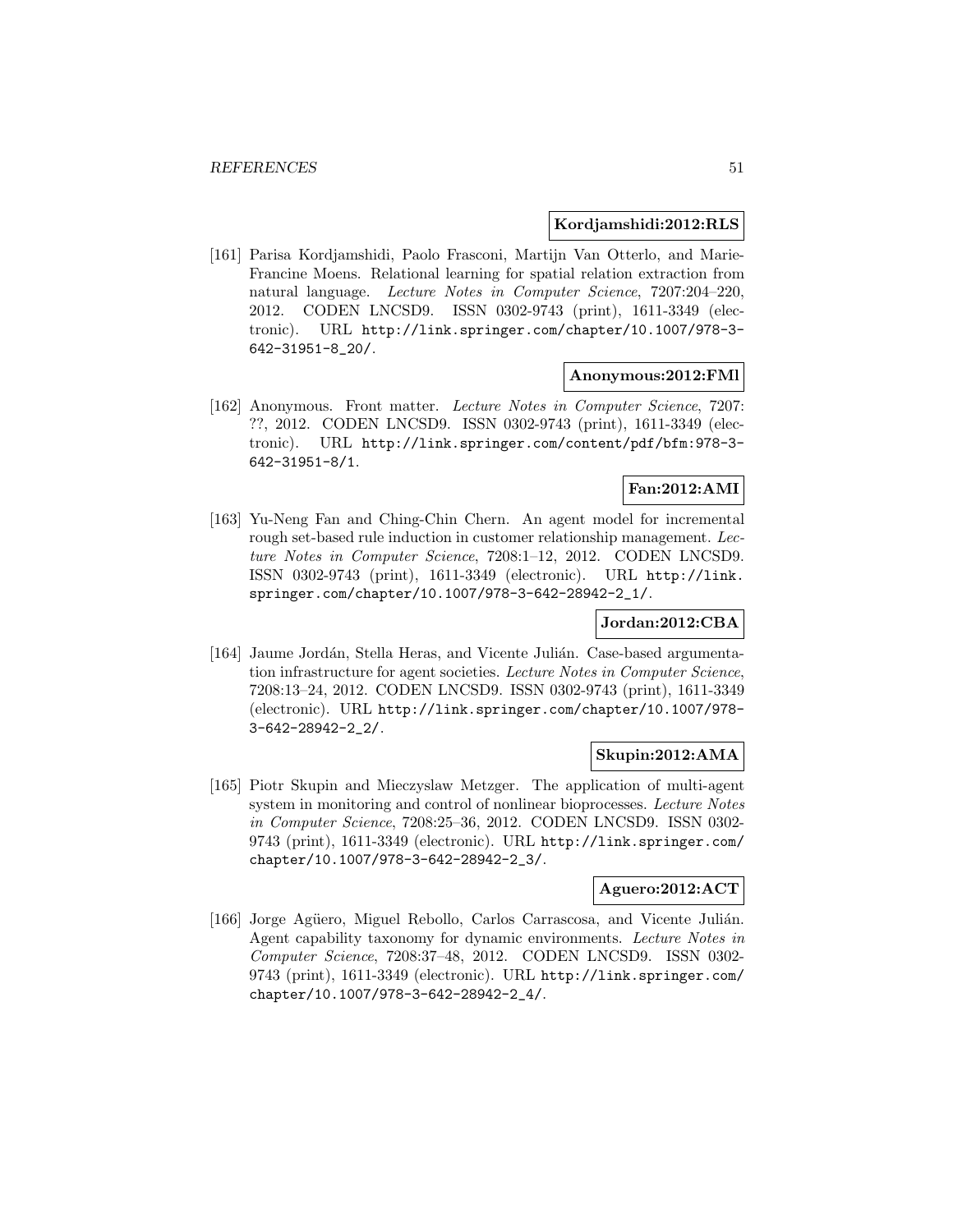## **Griol:2012:MIU**

[167] David Griol, Javier Carbó, and José Manuel Molina. Modeling Internet as a user-adapted speech service. Lecture Notes in Computer Science, 7208:49–60, 2012. CODEN LNCSD9. ISSN 0302-9743 (print), 1611-3349 (electronic). URL http://link.springer.com/chapter/10.1007/978- 3-642-28942-2\_5/.

# **Cruz:2012:UCA**

[168] Ricardo Cruz, Andrés Ortiz, Ana M. Barbancho, and Isabel Barbancho. Unsupervised classification of audio signals by self-organizing maps and Bayesian labeling. Lecture Notes in Computer Science, 7208:61– 70, 2012. CODEN LNCSD9. ISSN 0302-9743 (print), 1611-3349 (electronic). URL http://link.springer.com/chapter/10.1007/978-3- 642-28942-2\_6/.

# **Yang:2012:RSI**

[169] IL-Ho Yang, Min-Seok Kim, Byung-Min So, Myung-Jae Kim, and Ha-Jin Yu. Robust speaker identification using ensembles of kernel principal component analysis. Lecture Notes in Computer Science, 7208: 71–78, 2012. CODEN LNCSD9. ISSN 0302-9743 (print), 1611-3349 (electronic). URL http://link.springer.com/chapter/10.1007/978- 3-642-28942-2\_7/.

#### **Sanz-Garcia:2012:AGA**

[170] Andrés Sanz-García, Julio Fernández-Ceniceros, and Fernando Antoñanzas-Torres. Application of genetic algorithms to optimize a truncated mean k-nearest neighbours regressor for hotel reservation forecasting. Lecture Notes in Computer Science, 7208:79–90, 2012. CODEN LNCSD9. ISSN 0302-9743 (print), 1611-3349 (electronic). URL http://link.springer. com/chapter/10.1007/978-3-642-28942-2\_8/.

#### **Davoodi:2012:SNB**

[171] Elnaz Davoodi, Mohsen Afsharchi, and Keivan Kianmehr. A social network-based approach to expert recommendation system. Lecture Notes in Computer Science, 7208:91–102, 2012. CODEN LNCSD9. ISSN 0302- 9743 (print), 1611-3349 (electronic). URL http://link.springer.com/ chapter/10.1007/978-3-642-28942-2\_9/.

### **deLope:2012:DMT**

[172] Javier de Lope, Darío Maravall, and Yadira Quiñonez. Decentralized multi-tasks distribution in heterogeneous robot teams by means of ant colony optimization and learning automata. Lecture Notes in Computer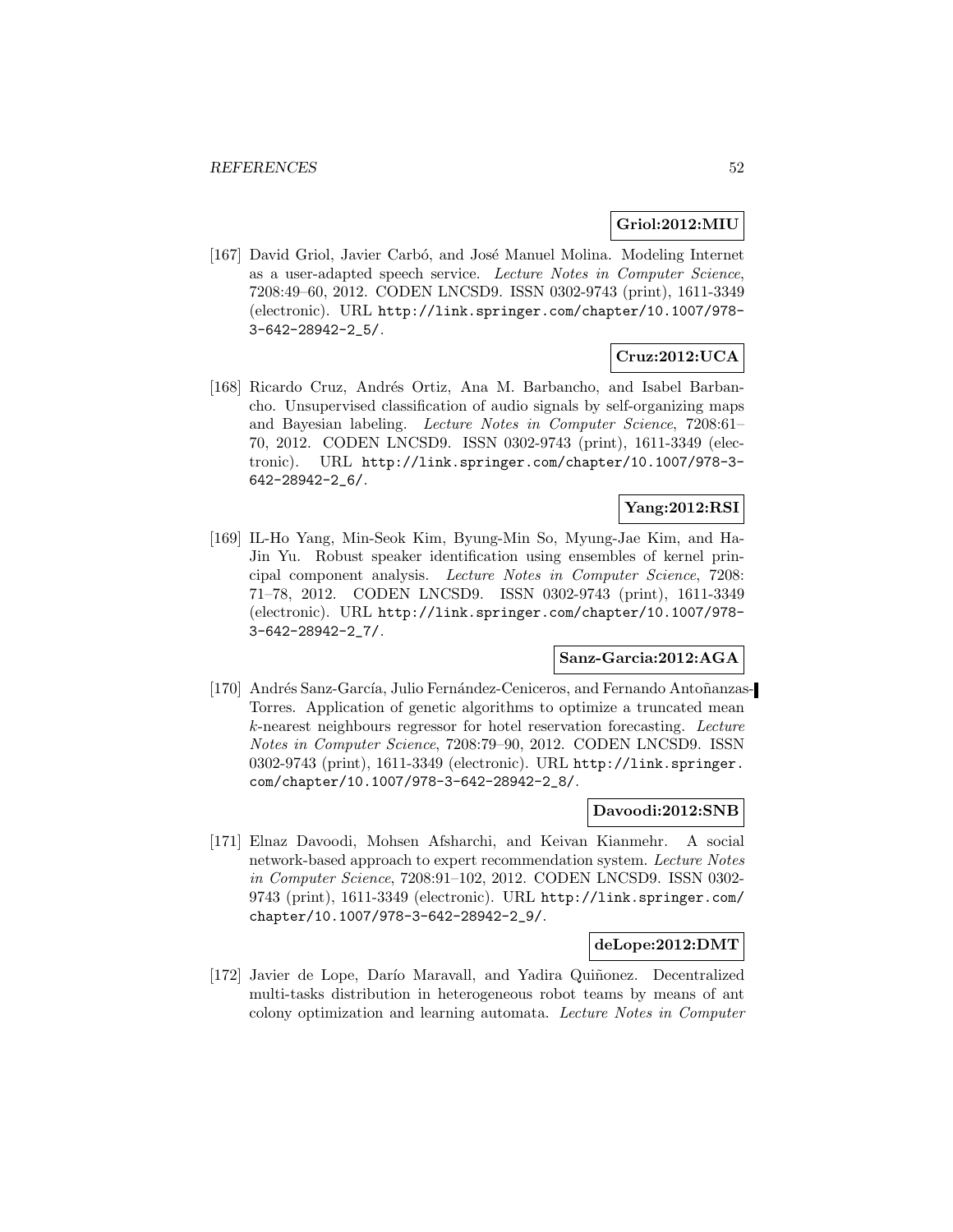Science, 7208:103–114, 2012. CODEN LNCSD9. ISSN 0302-9743 (print), 1611-3349 (electronic). URL http://link.springer.com/chapter/10. 1007/978-3-642-28942-2\_10/.

## **Owczarek:2012:LPL**

[173] Agnieszka Owczarek and Krzysztof Slot. Lipreading procedure for liveness ´ verification in video authentication systems. Lecture Notes in Computer Science, 7208:115–124, 2012. CODEN LNCSD9. ISSN 0302-9743 (print), 1611-3349 (electronic). URL http://link.springer.com/chapter/10. 1007/978-3-642-28942-2\_11/.

# **Zeghlache:2012:FSM**

[174] S. Zeghlache, D. Saigaa, K. Kara, Abdelghani Harrag, and A. Bouguerra. Fuzzy sliding mode control with chattering elimination for a quadrotor helicopter in vertical flight. Lecture Notes in Computer Science, 7208: 125–136, 2012. CODEN LNCSD9. ISSN 0302-9743 (print), 1611-3349 (electronic). URL http://link.springer.com/chapter/10.1007/978- 3-642-28942-2\_12/.

# **Armano:2012:EBL**

[175] Giuliano Armano, Camelia Chira, and Nima Hatami. Ensemble of binary learners for reliable text categorization with a reject option. Lecture Notes in Computer Science, 7208:137–146, 2012. CODEN LNCSD9. ISSN 0302- 9743 (print), 1611-3349 (electronic). URL http://link.springer.com/ chapter/10.1007/978-3-642-28942-2\_13/.

#### **Piatkowska:2012:SFE**

[176] Ewa Piątkowska and Jerzy Martyna. Spontaneous facial expression recognition: Automatic aggression detection. Lecture Notes in Computer Science, 7208:147–158, 2012. CODEN LNCSD9. ISSN 0302-9743 (print), 1611-3349 (electronic). URL http://link.springer.com/chapter/10. 1007/978-3-642-28942-2\_14/.

# **Yannibelli:2012:MAP**

[177] Virginia Yannibelli and Analía Amandi. A memetic approach to project scheduling that maximizes the effectiveness of the human resources assigned to project activities. Lecture Notes in Computer Science, 7208: 159–173, 2012. CODEN LNCSD9. ISSN 0302-9743 (print), 1611-3349 (electronic). URL http://link.springer.com/chapter/10.1007/978- 3-642-28942-2\_15/.

# **Konijn:2012:HFR**

[178] R. M. Konijn and W. Kowalczyk. Hunting for fraudsters in random forests. Lecture Notes in Computer Science, 7208:174–185, 2012. CODEN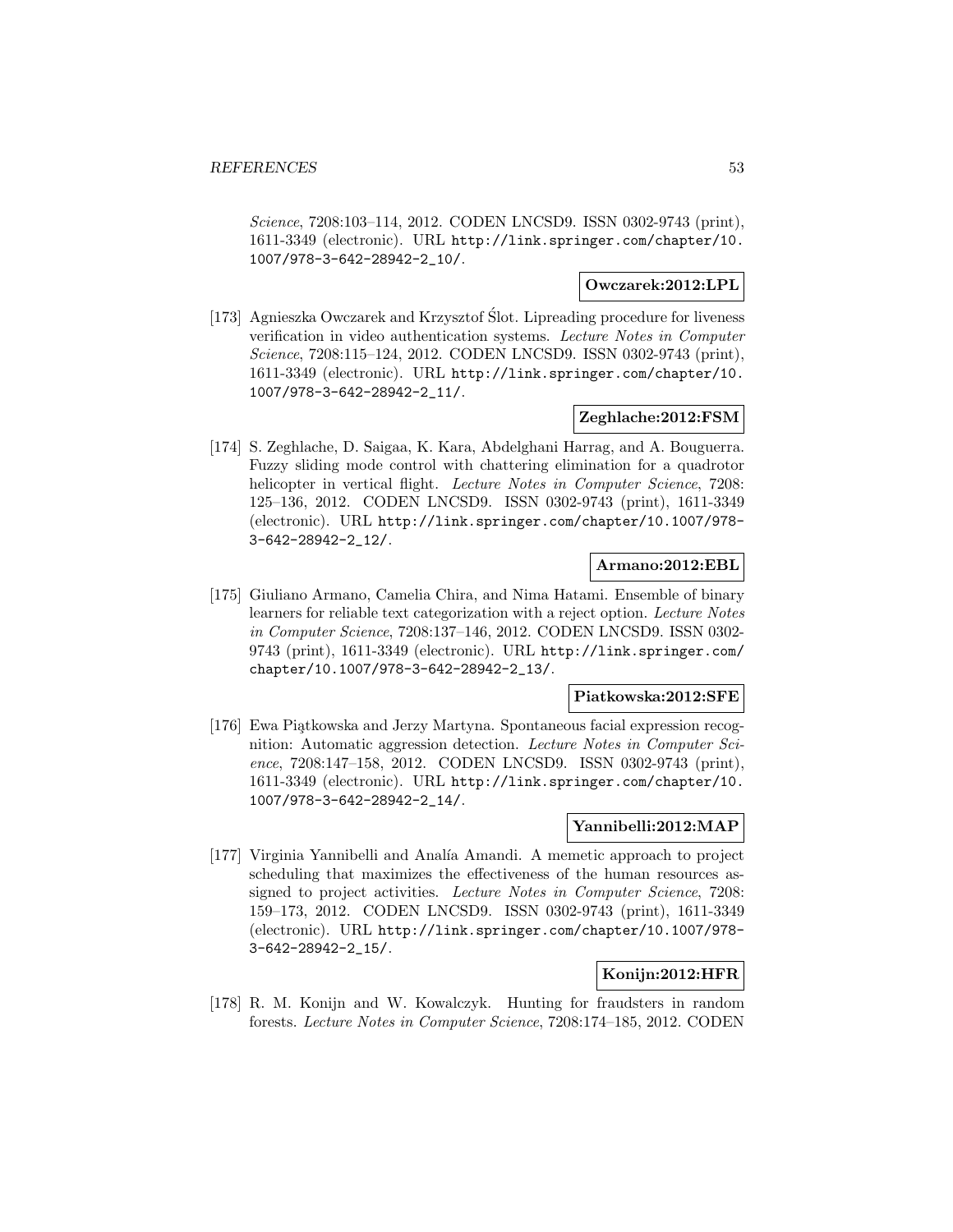LNCSD9. ISSN 0302-9743 (print), 1611-3349 (electronic). URL http:// link.springer.com/chapter/10.1007/978-3-642-28942-2\_16/.

### **Bukhtoyarov:2012:NNE**

[179] Vladimir Bukhtoyarov, Eugene Semenkin, and Andrey Shabalov. Neural networks ensembles approach for simulation of solar arrays degradation process. Lecture Notes in Computer Science, 7208:186–195, 2012. CODEN LNCSD9. ISSN 0302-9743 (print), 1611-3349 (electronic). URL http:// link.springer.com/chapter/10.1007/978-3-642-28942-2\_17/.

# **Priya:2012:UGA**

[180] Rattan Priya, Bruno Feres de Souza, André L. D. Rossi, and André C. P. L. F. de Carvalho. Using genetic algorithms to improve prediction of execution times of ML tasks. Lecture Notes in Computer Science, 7208: 196–207, 2012. CODEN LNCSD9. ISSN 0302-9743 (print), 1611-3349 (electronic). URL http://link.springer.com/chapter/10.1007/978- 3-642-28942-2\_18/.

# **Simic:2012:HAI**

[181] Dragan Simić and Svetlana Simić. Hybrid artificial intelligence approaches on vehicle routing problem in logistics distribution. Lecture Notes in Computer Science, 7208:208–220, 2012. CODEN LNCSD9. ISSN 0302- 9743 (print), 1611-3349 (electronic). URL http://link.springer.com/ chapter/10.1007/978-3-642-28942-2\_19/.

# **Liu:2012:FCM**

[182] Yuchen Liu, Kai Xiao, Alei Liang, and Haibing Guan. Fuzzy C-means clustering with bilateral filtering for medical image segmentation. Lecture Notes in Computer Science, 7208:221–230, 2012. CODEN LNCSD9. ISSN 0302-9743 (print), 1611-3349 (electronic). URL http://link.springer. com/chapter/10.1007/978-3-642-28942-2\_20/.

#### **Anonymous:2012:FMm**

[183] Anonymous. Front matter. Lecture Notes in Computer Science, 7208: ??, 2012. CODEN LNCSD9. ISSN 0302-9743 (print), 1611-3349 (electronic). URL http://link.springer.com/content/pdf/bfm:978-3- 642-28942-2/1.

## **Madjarov:2012:HDT**

[184] Gjorgji Madjarov and Dejan Gjorgjevikj. Hybrid decision tree architecture utilizing local SVMs for multi-label classification. Lecture Notes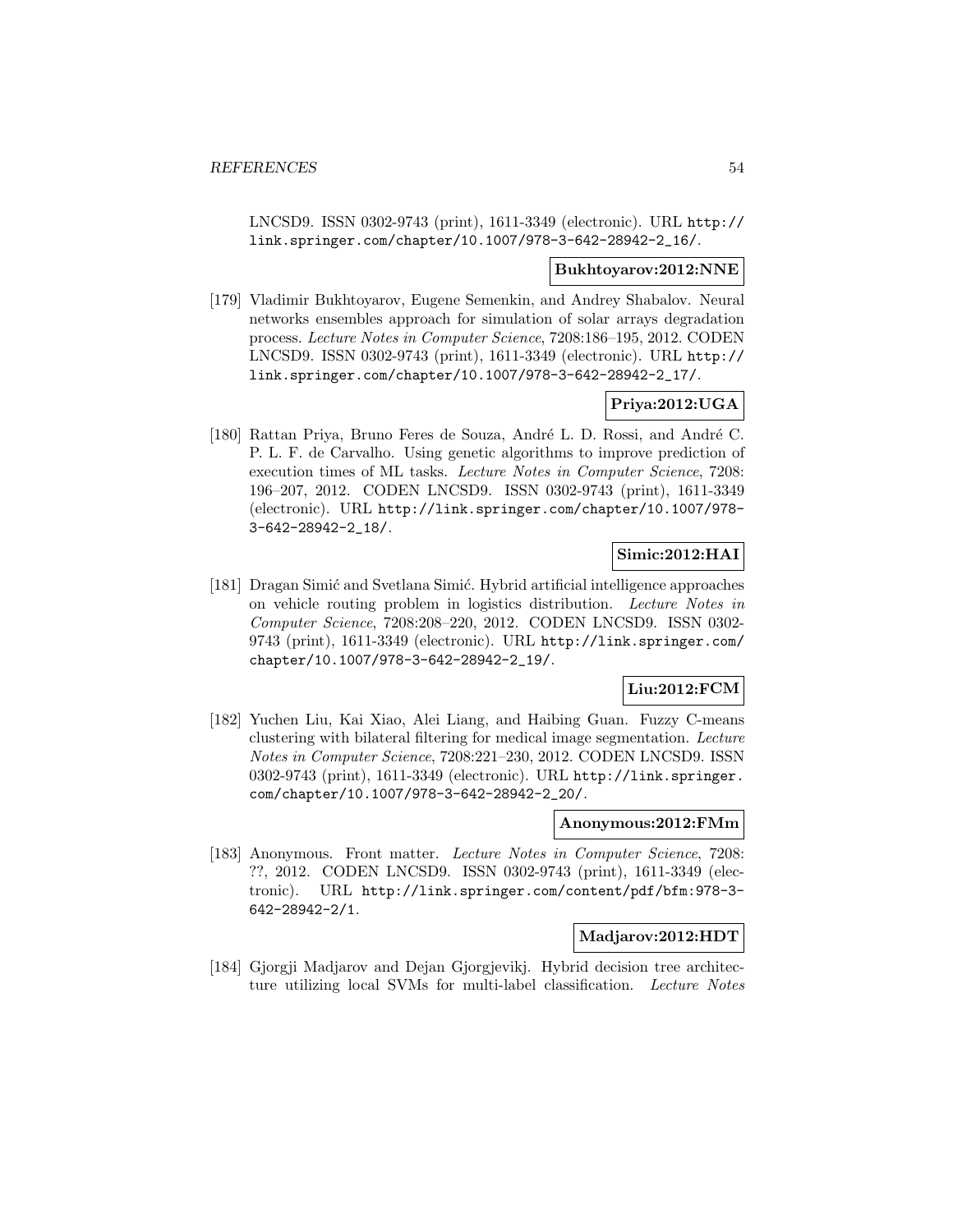in Computer Science, 7209:1–12, 2012. CODEN LNCSD9. ISSN 0302- 9743 (print), 1611-3349 (electronic). URL http://link.springer.com/ chapter/10.1007/978-3-642-28931-6\_1/.

# **Sheen:2012:EPU**

[185] Shina Sheen, S. V. Aishwarya, R. Anitha, S. V. Raghavan, and S. M. Bhaskar. Ensemble pruning using harmony search. Lecture Notes in Computer Science, 7209:13–24, 2012. CODEN LNCSD9. ISSN 0302- 9743 (print), 1611-3349 (electronic). URL http://link.springer.com/ chapter/10.1007/978-3-642-28931-6\_2/.

# **Saez:2012:FSD**

[186] José A. Sáez, Mikel Galar, Julián Luengo, and Francisco Herrera. A first study on decomposition strategies with data with class noise using decision trees. Lecture Notes in Computer Science, 7209:25–35, 2012. CODEN LNCSD9. ISSN 0302-9743 (print), 1611-3349 (electronic). URL http:// link.springer.com/chapter/10.1007/978-3-642-28931-6\_3/.

## **Kordos:2012:CAN**

[187] Miroslaw Kordos, Piotr Kania, Pawel Budzyna, Marcin Blachnik, and Tadeusz Wieczorek. Combining the advantages of neural networks and decision trees for regression problems in a steel temperature prediction system. Lecture Notes in Computer Science, 7209:36–45, 2012. CODEN LNCSD9. ISSN 0302-9743 (print), 1611-3349 (electronic). URL http:// link.springer.com/chapter/10.1007/978-3-642-28931-6\_4/.

### **Kajdanowicz:2012:TLA**

[188] Tomasz Kajdanowicz, Slawomir Plamowski, Przemyslaw Kazienko, and Wojciech Indyk. Transfer learning approach to debt portfolio appraisal. Lecture Notes in Computer Science, 7209:46–55, 2012. CODEN LNCSD9. ISSN 0302-9743 (print), 1611-3349 (electronic). URL http://link. springer.com/chapter/10.1007/978-3-642-28931-6\_5/.

# **Toman:2012:GWM**

[189] Henrietta Toman, Laszlo Kovacs, Agnes Jonas, Lajos Hajdu, and Andras Hajdu. Generalized weighted majority voting with an application to algorithms having spatial output. Lecture Notes in Computer Science, 7209:56–67, 2012. CODEN LNCSD9. ISSN 0302-9743 (print), 1611-3349 (electronic). URL http://link.springer.com/chapter/10.1007/978- 3-642-28931-6\_6/.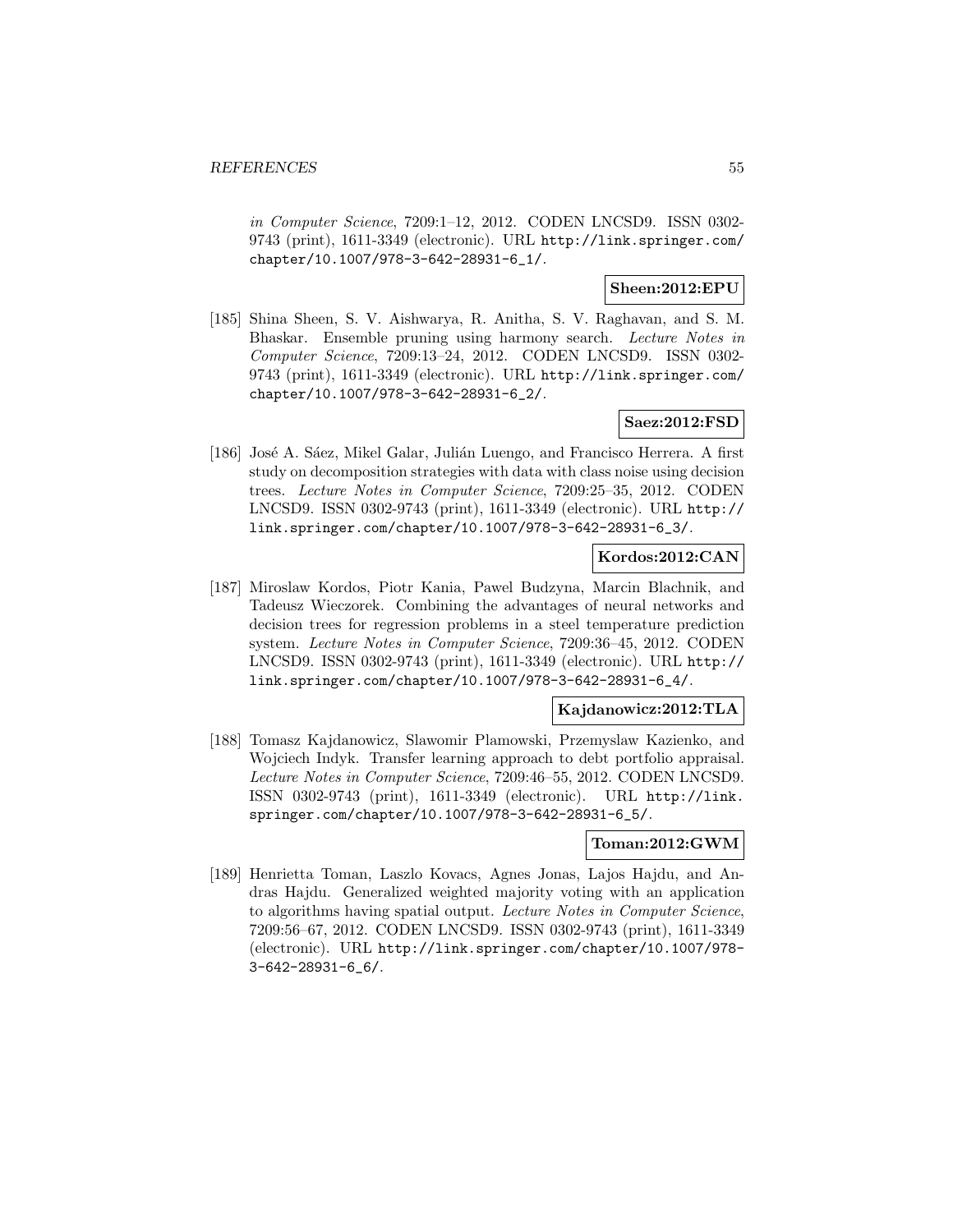#### **Grzenda:2012:TRD**

[190] Maciej Grzenda. Towards the reduction of data used for the classification of network flows. Lecture Notes in Computer Science, 7209: 68–77, 2012. CODEN LNCSD9. ISSN 0302-9743 (print), 1611-3349 (electronic). URL http://link.springer.com/chapter/10.1007/978- 3-642-28931-6\_7/.

# **delRey:2012:EDI**

[191] A. Martín del Rey, G. Rodríguez Sánchez, and A. de la Villa Cuenca. Encrypting digital images using cellular automata. Lecture Notes in Computer Science, 7209:78–88, 2012. CODEN LNCSD9. ISSN 0302- 9743 (print), 1611-3349 (electronic). URL http://link.springer.com/ chapter/10.1007/978-3-642-28931-6\_8/.

## **Bankovic:2012:SOM**

[192] Zorana Banković, David Fraga, Juan Carlos Vallejo, and José M. Moya. Self-organizing maps versus growing neural gas in detecting data outliers for security applications. Lecture Notes in Computer Science, 7209: 89–96, 2012. CODEN LNCSD9. ISSN 0302-9743 (print), 1611-3349 (electronic). URL http://link.springer.com/chapter/10.1007/978- 3-642-28931-6\_9/.

# **Alvarez:2012:CAB**

[193] Rafael Álvarez, Francisco Martínez, José-Francisco Vicent, and Antonio Zamora. Cryptographic applications of  $3 \times 3$  block upper triangular matrices. Lecture Notes in Computer Science, 7209:97–104, 2012. CODEN LNCSD9. ISSN 0302-9743 (print), 1611-3349 (electronic). URL http:// link.springer.com/chapter/10.1007/978-3-642-28931-6\_10/.

# **Vazquez-Medina:2012:DCN**

[194] Ruben Vazquez-Medina, José Luis Del-Río-Correa, and César Enrique Rojas-López. Digital chaotic noise using tent map without scaling and discretization process. Lecture Notes in Computer Science, 7209:105– 115, 2012. CODEN LNCSD9. ISSN 0302-9743 (print), 1611-3349 (electronic). URL http://link.springer.com/chapter/10.1007/978- 3-642-28931-6\_11/.

#### **Tomasev:2012:HAS**

[195] Nenad Tomašev and Dunja Mladenić. Hubness-aware shared neighbor distances for high-dimensional k-nearest neighbor classification. Lecture Notes in Computer Science, 7209:116–127, 2012. CODEN LNCSD9. ISSN 0302-9743 (print), 1611-3349 (electronic). URL http://link.springer. com/chapter/10.1007/978-3-642-28931-6\_12/.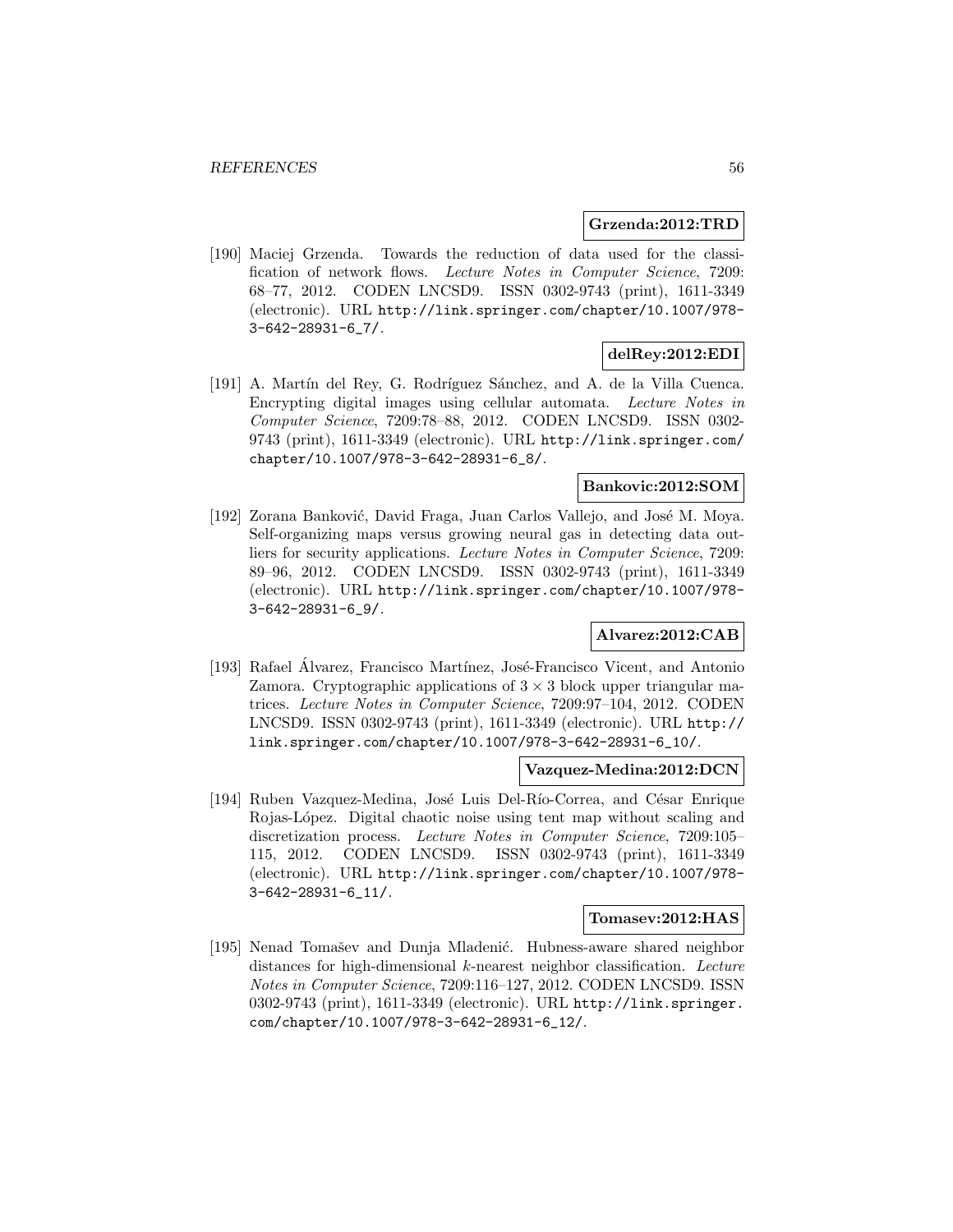### **Jaramillo-Vacio:2012:CCL**

[196] Rubén Jaramillo-Vacio, Alberto Ochoa-Zezzatti, and Armando Rios-Lira. Comparison of competitive learning for SOM used in classification of partial discharge. Lecture Notes in Computer Science, 7209: 128–138, 2012. CODEN LNCSD9. ISSN 0302-9743 (print), 1611-3349 (electronic). URL http://link.springer.com/chapter/10.1007/978- 3-642-28931-6\_13/.

# **Napierala:2012:IDT**

[197] Krystyna Napierala and Jerzy Stefanowski. Identification of different types of minority class examples in imbalanced data. Lecture Notes in Computer Science, 7209:139–150, 2012. CODEN LNCSD9. ISSN 0302-9743 (print), 1611-3349 (electronic). URL http://link.springer.com/chapter/10. 1007/978-3-642-28931-6\_14/.

## **Martinez:2012:NDD**

[198] Ana M. Martínez, Geoffrey I. Webb, M. Julia Flores, and José A. Gámez. Non-disjoint discretization for aggregating one-dependence estimator classifiers. Lecture Notes in Computer Science, 7209:151–162, 2012. CODEN LNCSD9. ISSN 0302-9743 (print), 1611-3349 (electronic). URL http:// link.springer.com/chapter/10.1007/978-3-642-28931-6\_15/.

# **Ougiaroglou:2012:AHC**

[199] Stefanos Ougiaroglou, Georgios Evangelidis, and Dimitris A. Dervos. An adaptive hybrid and cluster-based model for speeding up the k-NN classifier. Lecture Notes in Computer Science, 7209:163–175, 2012. CODEN LNCSD9. ISSN 0302-9743 (print), 1611-3349 (electronic). URL http:// link.springer.com/chapter/10.1007/978-3-642-28931-6\_16/.

#### **Derrac:2012:CEF**

[200] Joaquín Derrac, Isaac Triguero, Salvador García, and Francisco Herrera. A co-evolutionary framework for nearest neighbor enhancement: Combining instance and feature weighting with instance selection. Lecture Notes in Computer Science, 7209:176–187, 2012. CODEN LNCSD9. ISSN 0302- 9743 (print), 1611-3349 (electronic). URL http://link.springer.com/ chapter/10.1007/978-3-642-28931-6\_17/.

### **Charte:2012:IML**

[201] Francisco Charte, Antonio Rivera, María José del Jesus, and Francisco Herrera. Improving multi-label classifiers via label reduction with association rules. Lecture Notes in Computer Science, 7209:188–199,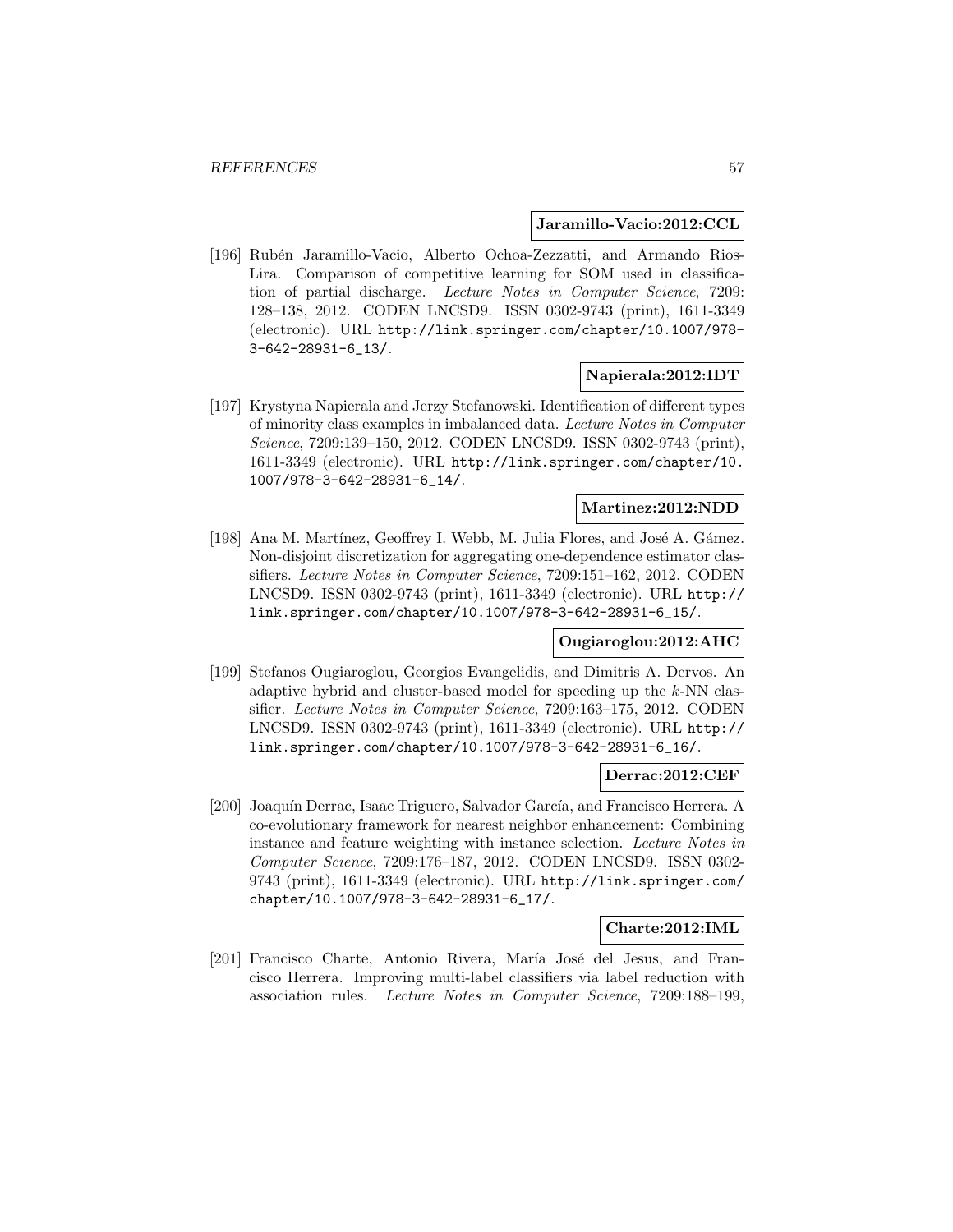2012. CODEN LNCSD9. ISSN 0302-9743 (print), 1611-3349 (electronic). URL http://link.springer.com/chapter/10.1007/978-3- 642-28931-6\_18/.

## **Unold:2012:GBW**

[202] Olgierd Unold, Maciej Dobrowolski, Henryk Maciejewski, Pawel Skrobanek, and Ewa Walkowicz. A GA-based wrapper feature selection for animal breeding data mining. Lecture Notes in Computer Science, 7209: 200–209, 2012. CODEN LNCSD9. ISSN 0302-9743 (print), 1611-3349 (electronic). URL http://link.springer.com/chapter/10.1007/978- 3-642-28931-6\_19/.

# **Ougiaroglou:2012:SNT**

[203] Stefanos Ougiaroglou and Georgios Evangelidis. A simple noise-tolerant abstraction algorithm for fast k-NN classification. Lecture Notes in Computer Science, 7209:210–221, 2012. CODEN LNCSD9. ISSN 0302- 9743 (print), 1611-3349 (electronic). URL http://link.springer.com/ chapter/10.1007/978-3-642-28931-6\_20/.

# **Anonymous:2012:FMn**

[204] Anonymous. Front matter. Lecture Notes in Computer Science, 7209: ??, 2012. CODEN LNCSD9. ISSN 0302-9743 (print), 1611-3349 (electronic). URL http://link.springer.com/content/pdf/bfm:978-3- 642-28931-6/1.

## **Karrenberg:2012:IPO**

[205] Ralf Karrenberg and Sebastian Hack. Improving performance of OpenCL on CPUs. Lecture Notes in Computer Science, 7210:1–20, 2012. CODEN LNCSD9. ISSN 0302-9743 (print), 1611-3349 (electronic). URL http:// link.springer.com/chapter/10.1007/978-3-642-28652-0\_1/.

#### **Unkule:2012:ARG**

[206] Swapneela Unkule, Christopher Shaltz, and Apan Qasem. Automatic restructuring of GPU kernels for exploiting inter-thread data locality. Lecture Notes in Computer Science, 7210:21–40, 2012. CODEN LNCSD9. ISSN 0302-9743 (print), 1611-3349 (electronic). URL http://link. springer.com/chapter/10.1007/978-3-642-28652-0\_2/.

#### **Marron:2012:PPD**

[207] Mark Marron, Ondřej Lhoták, and Anindya Banerjee. Programming paradigm driven heap analysis. Lecture Notes in Computer Science, 7210: 41–60, 2012. CODEN LNCSD9. ISSN 0302-9743 (print), 1611-3349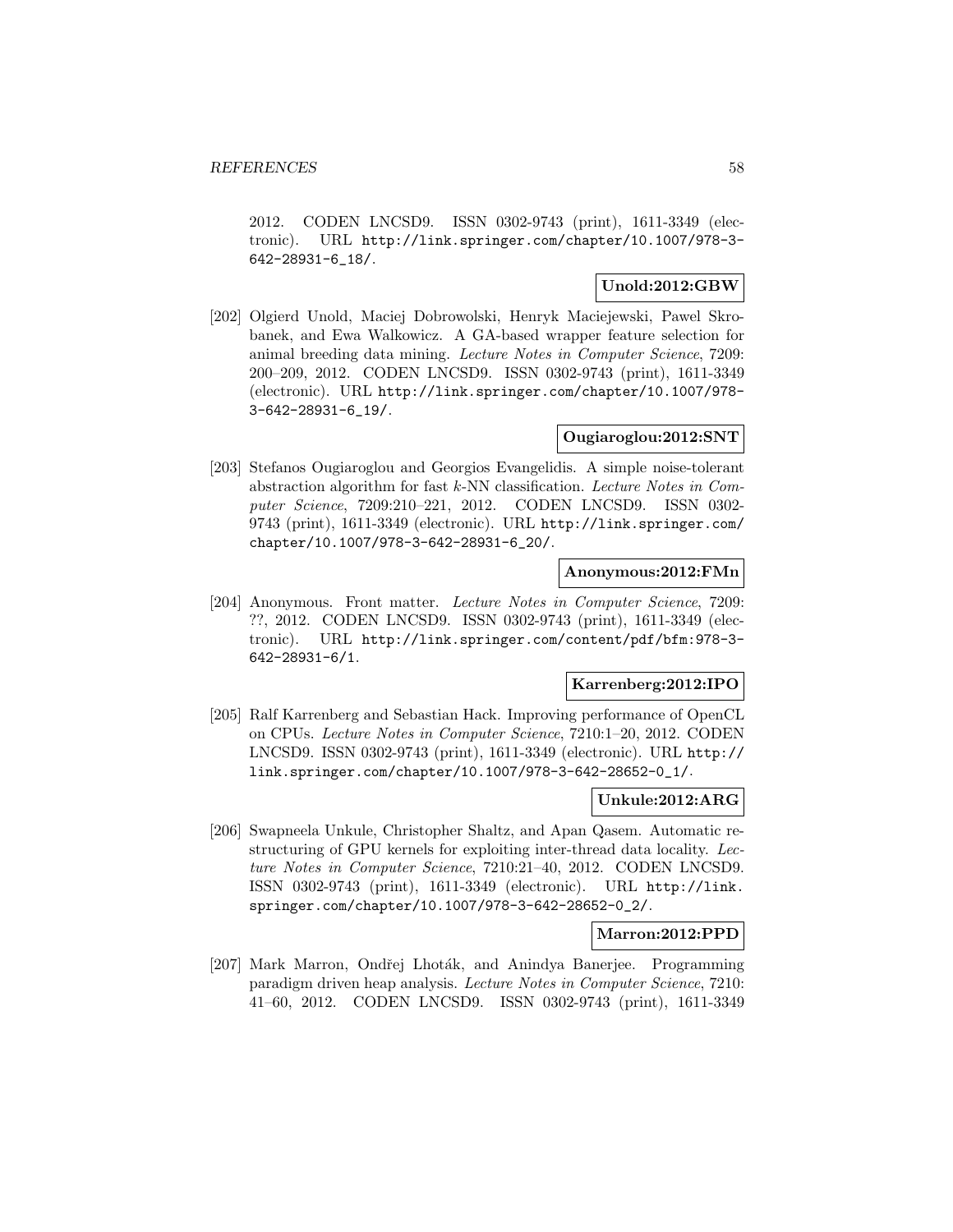(electronic). URL http://link.springer.com/chapter/10.1007/978- 3-642-28652-0\_3/.

# **Putta:2012:PRB**

[208] Sandeep Putta and Rupesh Nasre. Parallel replication-based points-to analysis. Lecture Notes in Computer Science, 7210:61–80, 2012. CODEN LNCSD9. ISSN 0302-9743 (print), 1611-3349 (electronic). URL http:// link.springer.com/chapter/10.1007/978-3-642-28652-0\_4/.

# **Hou:2012:NMP**

[209] Cong Hou, George Vulov, Daniel Quinlan, David Jefferson, and Richard Fujimoto. A new method for program inversion. Lecture Notes in Computer Science, 7210:81–100, 2012. CODEN LNCSD9. ISSN 0302- 9743 (print), 1611-3349 (electronic). URL http://link.springer.com/ chapter/10.1007/978-3-642-28652-0\_5/.

# **Shirako:2012:ABO**

[210] Jun Shirako, Kamal Sharma, Naznin Fauzia, Louis-Noël Pouchet, and J. Ramanujam. Analytical bounds for optimal tile size selection. Lecture Notes in Computer Science, 7210:101–121, 2012. CODEN LNCSD9. ISSN 0302-9743 (print), 1611-3349 (electronic). URL http://link.springer. com/chapter/10.1007/978-3-642-28652-0\_6/.

## **Kwon:2012:SDU**

[211] Taeho Kwon and Zhendong Su. Static detection of unsafe component loadings. Lecture Notes in Computer Science, 7210:122–143, 2012. CODEN LNCSD9. ISSN 0302-9743 (print), 1611-3349 (electronic). URL http:// link.springer.com/chapter/10.1007/978-3-642-28652-0\_7/.

# **Yang:2012:OMC**

[212] Jing Yang, Gogul Balakrishnan, Naoto Maeda, Franjo Ivančić, Aarti Gupta, and Nishant Sinha. Object model construction for inheritance in  $C++$  and its applications to program analysis. Lecture Notes in Computer Science, 7210:144–164, 2012. CODEN LNCSD9. ISSN 0302-9743 (print), 1611-3349 (electronic). URL http://link.springer.com/chapter/10. 1007/978-3-642-28652-0\_8/.

### **Petersen:2012:GSI**

[213] Leaf Petersen and Neal Glew. GC-safe interprocedural unboxing. Lecture Notes in Computer Science, 7210:165–184, 2012. CODEN LNCSD9. ISSN 0302-9743 (print), 1611-3349 (electronic). URL http://link.springer. com/chapter/10.1007/978-3-642-28652-0\_9/.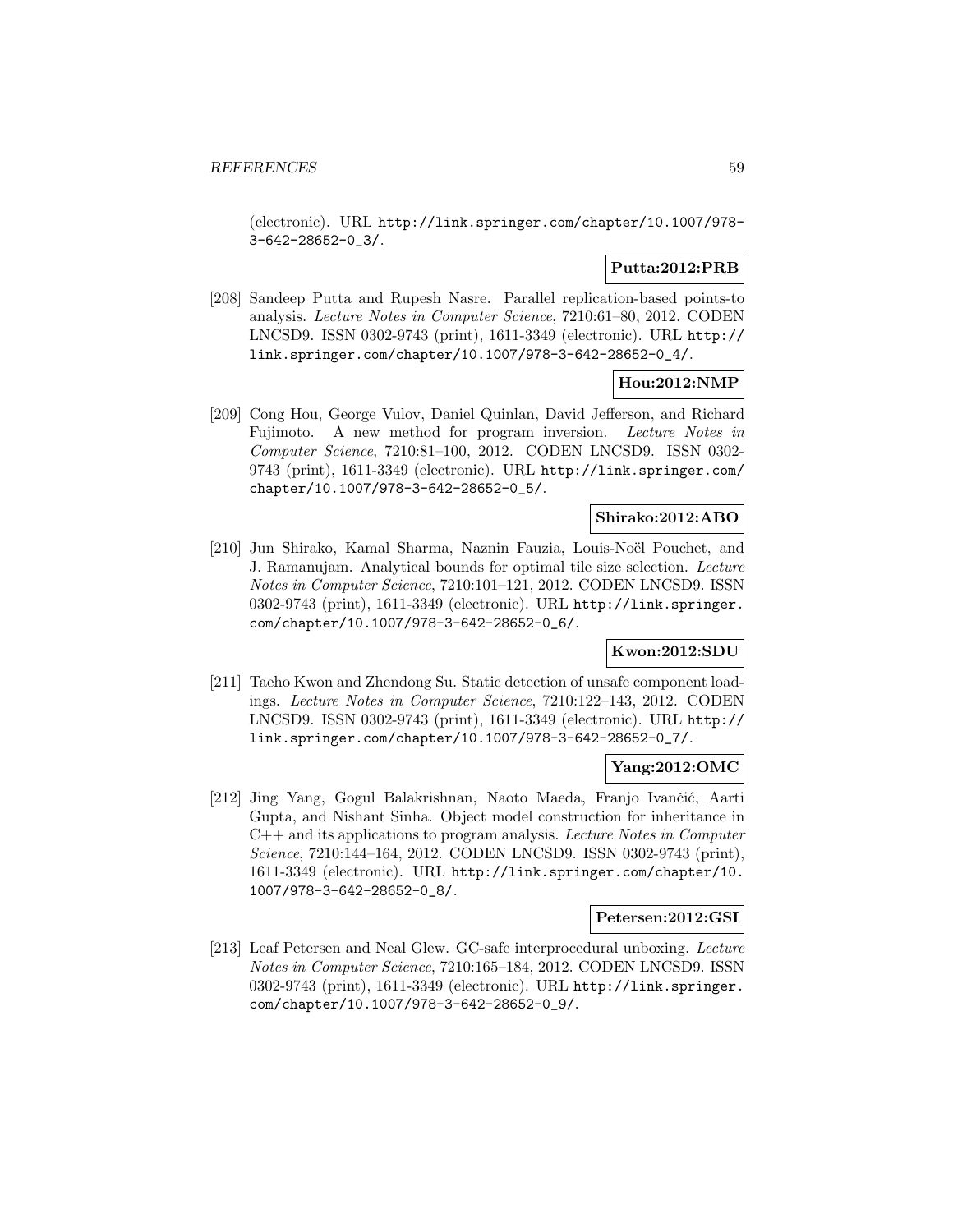## **Farooq:2012:CSV**

[214] Muhammad Umar Farooq, Lei Chen, and Lizy Kurian John. Compiler support for value-based indirect branch prediction. Lecture Notes in Computer Science, 7210:185–199, 2012. CODEN LNCSD9. ISSN 0302- 9743 (print), 1611-3349 (electronic). URL http://link.springer.com/ chapter/10.1007/978-3-642-28652-0\_10/.

# **Zhao:2012:CSF**

[215] Chuck (Chengyan) Zhao, J. Gregory Steffan, Cristiana Amza, and Allan Kielstra. Compiler support for fine-grain software-only checkpointing. Lecture Notes in Computer Science, 7210:200–219, 2012. CODEN LNCSD9. ISSN 0302-9743 (print), 1611-3349 (electronic). URL http:// link.springer.com/chapter/10.1007/978-3-642-28652-0\_11/.

# **Jimborean:2012:VAD**

[216] Alexandra Jimborean, Luis Mastrangelo, Vincent Loechner, and Philippe Clauss. VMAD: An advanced dynamic program analysis and instrumentation framework. Lecture Notes in Computer Science, 7210:220– 239, 2012. CODEN LNCSD9. ISSN 0302-9743 (print), 1611-3349 (electronic). URL http://link.springer.com/chapter/10.1007/978- 3-642-28652-0\_12/.

# **Streit:2012:SRS**

[217] Kevin Streit, Clemens Hammacher, Andreas Zeller, and Sebastian Hack. Sambamba: a runtime system for online adaptive parallelization. Lecture Notes in Computer Science, 7210:240–243, 2012. CODEN LNCSD9. ISSN 0302-9743 (print), 1611-3349 (electronic). URL http://link.springer. com/chapter/10.1007/978-3-642-28652-0\_13/.

### **Anonymous:2012:BMc**

[218] Anonymous. Back matter. Lecture Notes in Computer Science, 7210: ??, 2012. CODEN LNCSD9. ISSN 0302-9743 (print), 1611-3349 (electronic). URL http://link.springer.com/content/pdf/bbm:978-3- 642-28652-0/1.

#### **Anonymous:2012:FMo**

[219] Anonymous. Front matter. Lecture Notes in Computer Science, 7210: ??, 2012. CODEN LNCSD9. ISSN 0302-9743 (print), 1611-3349 (electronic). URL http://link.springer.com/content/pdf/bfm:978-3- 642-28652-0/1.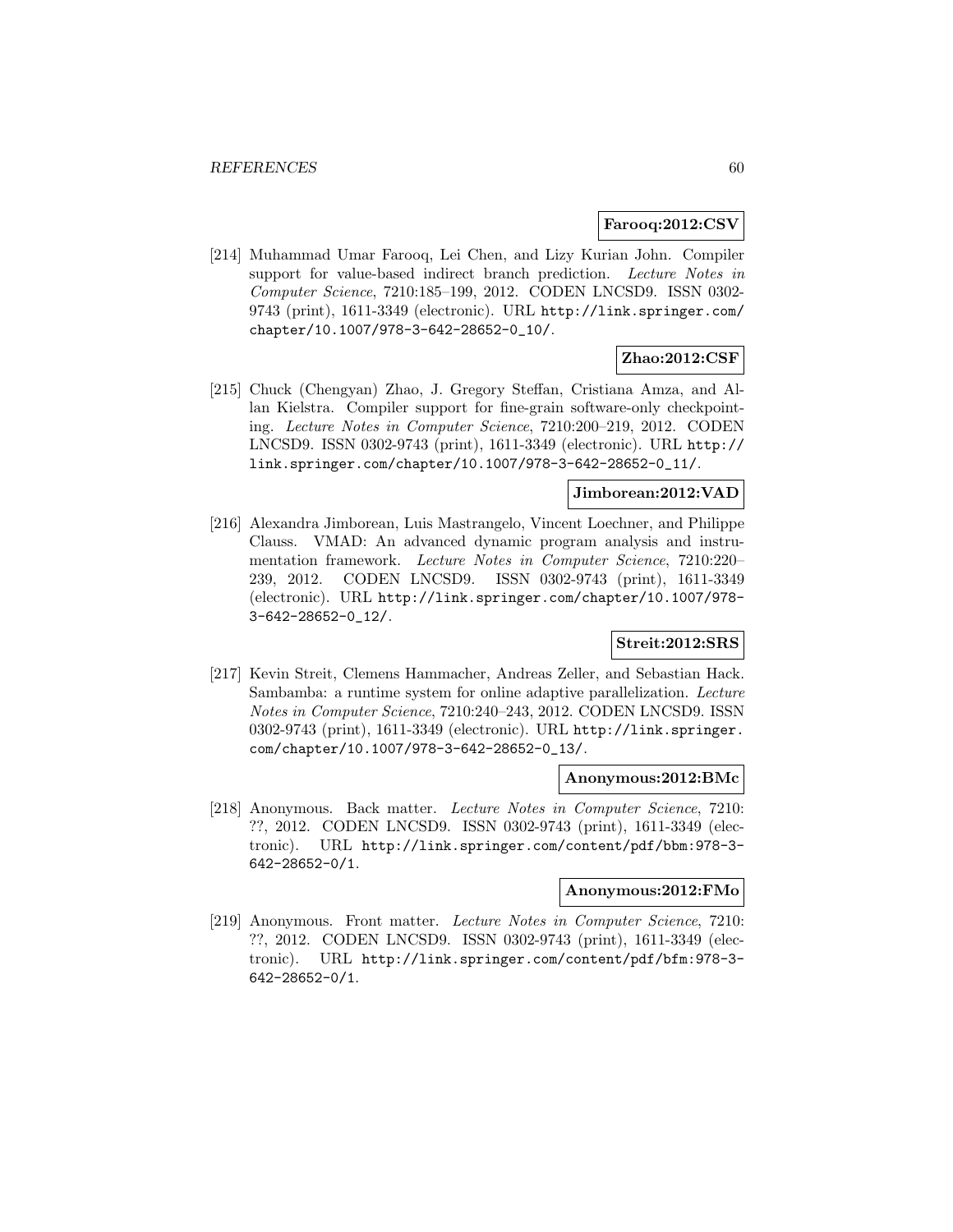#### **Stroustrup:2012:FC**

[220] Bjarne Stroustrup. Foundations of C++. Lecture Notes in Computer Science, 7211:1–25, 2012. CODEN LNCSD9. ISSN 0302-9743 (print), 1611-3349 (electronic). URL http://link.springer.com/chapter/10. 1007/978-3-642-28869-2\_1/.

# **Atig:2012:WDA**

[221] Mohamed Faouzi Atig and Ahmed Bouajjani. What's decidable about weak memory models? Lecture Notes in Computer Science, 7211: 26–46, 2012. CODEN LNCSD9. ISSN 0302-9743 (print), 1611-3349 (electronic). URL http://link.springer.com/chapter/10.1007/978- 3-642-28869-2\_2/.

# **Barthe:2012:FVS**

[222] Gilles Barthe, Delphine Demange, and David Pichardie. A formally verified SSA-based middle-end. Lecture Notes in Computer Science, 7211: 47–66, 2012. CODEN LNCSD9. ISSN 0302-9743 (print), 1611-3349 (electronic). URL http://link.springer.com/chapter/10.1007/978- 3-642-28869-2\_3/.

### **Burckhardt:2012:ECT**

[223] Sebastian Burckhardt, Daan Leijen, and Manuel Fähndrich. Eventually consistent transactions. Lecture Notes in Computer Science, 7211: 67–86, 2012. CODEN LNCSD9. ISSN 0302-9743 (print), 1611-3349 (electronic). URL http://link.springer.com/chapter/10.1007/978- 3-642-28869-2\_4/.

## **Burckhardt:2012:CLC**

[224] Sebastian Burckhardt and Alexey Gotsman. Concurrent library correctness on the TSO memory model. Lecture Notes in Computer Science, 7211:87–107, 2012. CODEN LNCSD9. ISSN 0302-9743 (print), 1611-3349 (electronic). URL http://link.springer.com/chapter/10.1007/978- 3-642-28869-2\_5/.

#### **Chadha:2012:AVE**

[225] Rohit Chadha, Ştefan Ciobâcă, and Steve Kremer. Automated verification of equivalence properties of cryptographic protocols. Lecture Notes in Computer Science, 7211:108–127, 2012. CODEN LNCSD9. ISSN 0302- 9743 (print), 1611-3349 (electronic). URL http://link.springer.com/ chapter/10.1007/978-3-642-28869-2\_6/.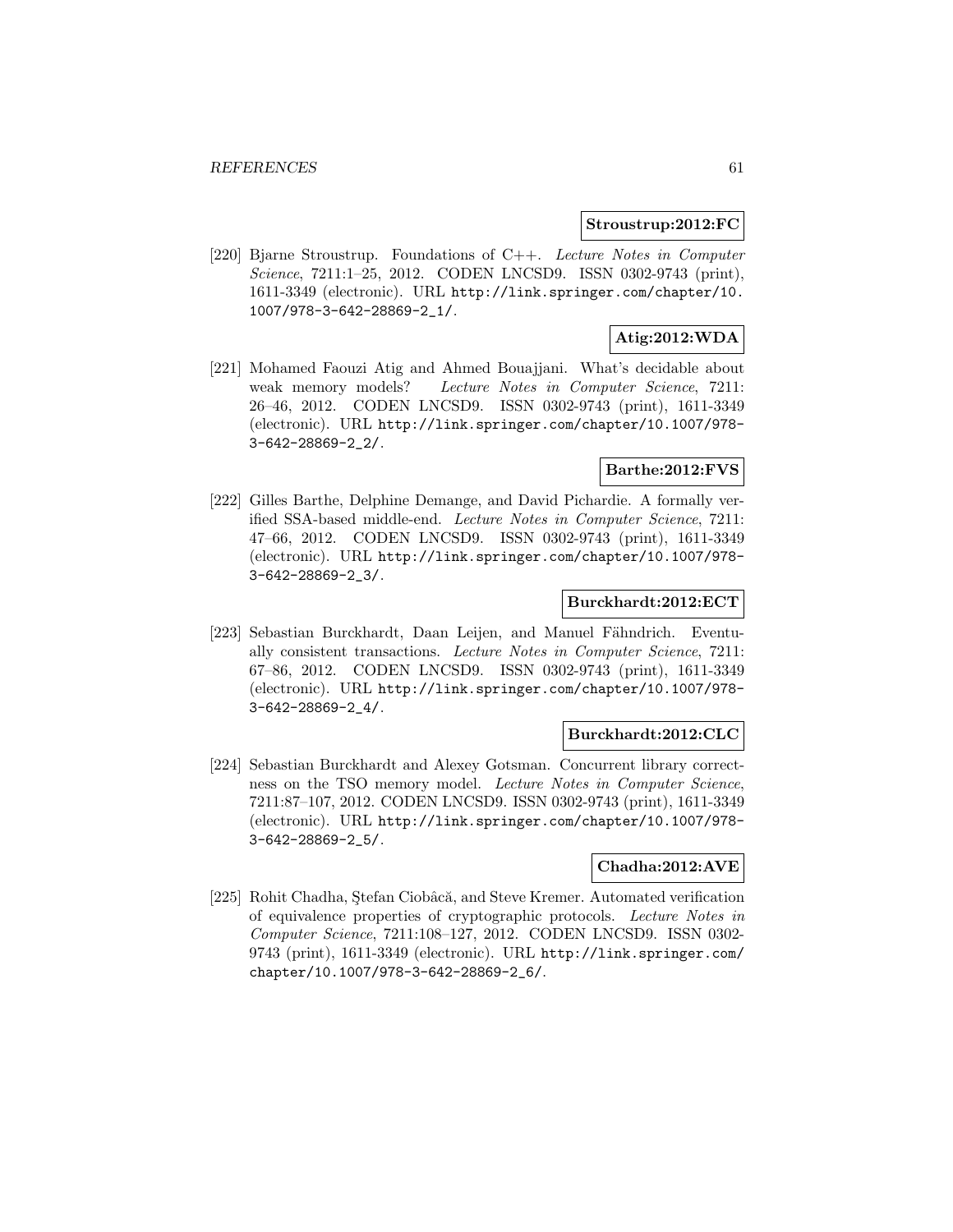#### **Chang:2012:CNL**

[226] Stephen Chang and Matthias Felleisen. The call-by-need lambda calculus, revisited. Lecture Notes in Computer Science, 7211:128–147, 2012. CODEN LNCSD9. ISSN 0302-9743 (print), 1611-3349 (electronic). URL http://link.springer.com/chapter/10.1007/978-3- 642-28869-2\_7/.

# **Chen:2012:CST**

[227] Taolue Chen, Chris Chilton, and Bengt Jonsson. A compositional specification theory for component behaviours. Lecture Notes in Computer Science, 7211:148–168, 2012. CODEN LNCSD9. ISSN 0302-9743 (print), 1611-3349 (electronic). URL http://link.springer.com/chapter/10. 1007/978-3-642-28869-2\_8/.

# **Cousot:2012:PAI**

[228] Patrick Cousot and Michael Monerau. Probabilistic abstract interpretation. Lecture Notes in Computer Science, 7211:169–193, 2012. CODEN LNCSD9. ISSN 0302-9743 (print), 1611-3349 (electronic). URL http:// link.springer.com/chapter/10.1007/978-3-642-28869-2\_9/.

### **Denielou:2012:MST**

[229] Pierre-Malo Deniélou and Nobuko Yoshida. Multiparty session types meet communicating automata. Lecture Notes in Computer Science, 7211: 194–213, 2012. CODEN LNCSD9. ISSN 0302-9743 (print), 1611-3349 (electronic). URL http://link.springer.com/chapter/10.1007/978- 3-642-28869-2\_10/.

#### **Dimoulas:2012:CMB**

[230] Christos Dimoulas and Sam Tobin-Hochstadt. Complete monitors for behavioral contracts. Lecture Notes in Computer Science, 7211:214– 233, 2012. CODEN LNCSD9. ISSN 0302-9743 (print), 1611-3349 (electronic). URL http://link.springer.com/chapter/10.1007/978- 3-642-28869-2\_11/.

#### **Downen:2012:SAD**

[231] Paul Downen and Zena M. Ariola. A systematic approach to delimited control with multiple prompts. Lecture Notes in Computer Science, 7211: 234–253, 2012. CODEN LNCSD9. ISSN 0302-9743 (print), 1611-3349 (electronic). URL http://link.springer.com/chapter/10.1007/978- 3-642-28869-2\_12/.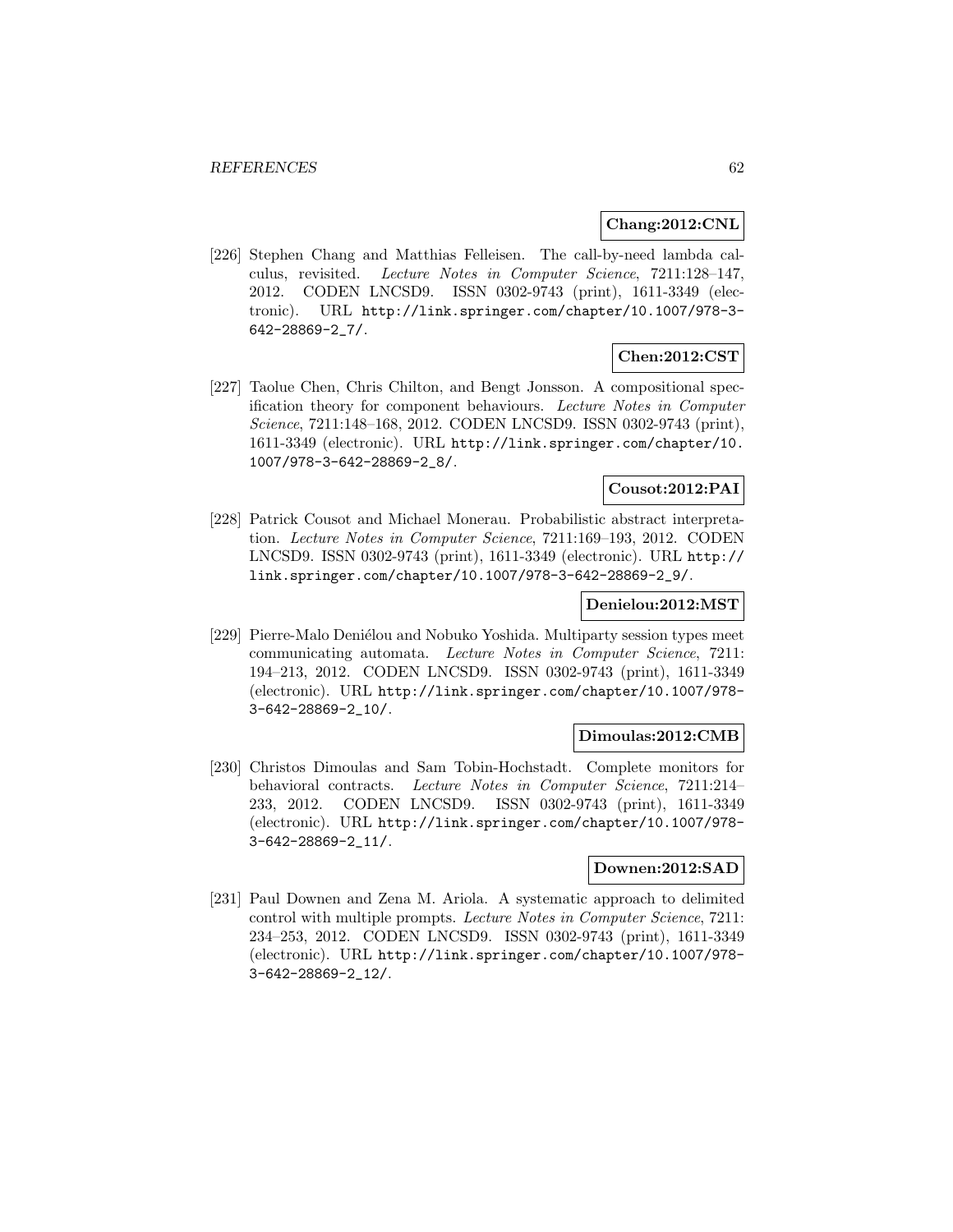#### **Emoto:2012:GTA**

[232] Kento Emoto, Sebastian Fischer, and Zhenjiang Hu. Generate, test, and aggregate. Lecture Notes in Computer Science, 7211:254–273, 2012. CODEN LNCSD9. ISSN 0302-9743 (print), 1611-3349 (electronic). URL http://link.springer.com/chapter/10.1007/978-3- 642-28869-2\_13/.

# **Fajstrup:2012:TSE**

[233] Lisbeth Fajstrup, Éric Goubault, and Emmanuel Haucourt. Trace spaces: An efficient new technique for state-space reduction. Lecture Notes in Computer Science, 7211:274–294, 2012. CODEN LNCSD9. ISSN 0302- 9743 (print), 1611-3349 (electronic). URL http://link.springer.com/ chapter/10.1007/978-3-642-28869-2\_14/.

# **Fehnker:2012:PAW**

[234] Ansgar Fehnker, Rob van Glabbeek, and Peter Höfner. A process algebra for wireless mesh networks. Lecture Notes in Computer Science, 7211: 295–315, 2012. CODEN LNCSD9. ISSN 0302-9743 (print), 1611-3349 (electronic). URL http://link.springer.com/chapter/10.1007/978- 3-642-28869-2\_15/.

## **Habermaier:2012:CSE**

[235] Axel Habermaier and Alexander Knapp. On the correctness of the SIMT execution model of GPUs. Lecture Notes in Computer Science, 7211: 316–335, 2012. CODEN LNCSD9. ISSN 0302-9743 (print), 1611-3349 (electronic). URL http://link.springer.com/chapter/10.1007/978- 3-642-28869-2\_16/.

## **Hawkins:2012:RAL**

[236] Peter Hawkins, Alex Aiken, and Kathleen Fisher. Reasoning about lock placements. Lecture Notes in Computer Science, 7211:336–356, 2012. CODEN LNCSD9. ISSN 0302-9743 (print), 1611-3349 (electronic). URL http://link.springer.com/chapter/10.1007/978-3- 642-28869-2\_17/.

#### **Inoue:2012:RAM**

[237] Jun Inoue and Walid Taha. Reasoning about multi-stage programs. Lecture Notes in Computer Science, 7211:357–376, 2012. CODEN LNCSD9. ISSN 0302-9743 (print), 1611-3349 (electronic). URL http://link. springer.com/chapter/10.1007/978-3-642-28869-2\_18/.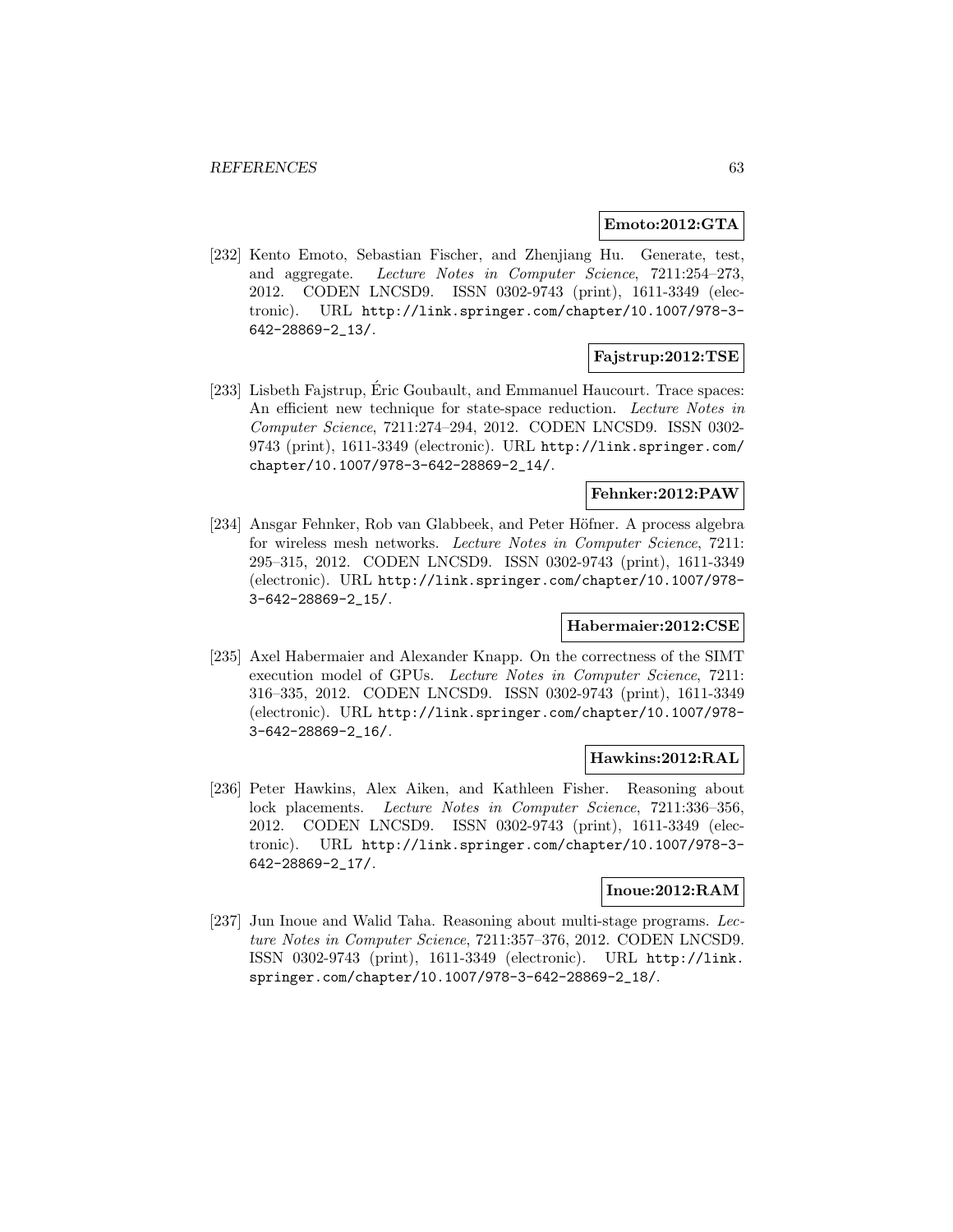#### **Jensen:2012:FSL**

[238] Jonas Braband Jensen and Lars Birkedal. Fictional separation logic. Lecture Notes in Computer Science, 7211:377–396, 2012. CODEN LNCSD9. ISSN 0302-9743 (print), 1611-3349 (electronic). URL http://link. springer.com/chapter/10.1007/978-3-642-28869-2\_19/.

### **Jourdan:2012:VLP**

[239] Jacques-Henri Jourdan, François Pottier, and Xavier Leroy. Validating LR (1) parsers. Lecture Notes in Computer Science, 7211:397–416, 2012. CODEN LNCSD9. ISSN 0302-9743 (print), 1611-3349 (electronic). URL http://link.springer.com/chapter/10.1007/978-3- 642-28869-2\_20/.

## **Anonymous:2012:FMp**

[240] Anonymous. Front matter. Lecture Notes in Computer Science, 7211: ??, 2012. CODEN LNCSD9. ISSN 0302-9743 (print), 1611-3349 (electronic). URL http://link.springer.com/content/pdf/bfm:978-3- 642-28869-2/1.

#### **vanderAalst:2012:DPD**

[241] Wil M. P. van der Aalst. Distributed process discovery and conformance checking. Lecture Notes in Computer Science, 7212:1–25, 2012. CODEN LNCSD9. ISSN 0302-9743 (print), 1611-3349 (electronic). URL http:// link.springer.com/chapter/10.1007/978-3-642-28872-2\_1/.

### **DiRuscio:2012:MDT**

[242] Davide Di Ruscio, Ivano Malavolta, Henry Muccini, and Patrizio Pelliccione. Model-driven techniques to enhance architectural languages interoperability. Lecture Notes in Computer Science, 7212:26– 42, 2012. CODEN LNCSD9. ISSN 0302-9743 (print), 1611-3349 (electronic). URL http://link.springer.com/chapter/10.1007/978-3- 642-28872-2\_2/.

#### **Bauer:2012:MSC**

[243] Sebastian S. Bauer, Alexandre David, Rolf Hennicker, Kim Guldstrand Larsen, and Axel Legay. Moving from specifications to contracts in component-based design. Lecture Notes in Computer Science, 7212: 43–58, 2012. CODEN LNCSD9. ISSN 0302-9743 (print), 1611-3349 (electronic). URL http://link.springer.com/chapter/10.1007/978- 3-642-28872-2\_3/.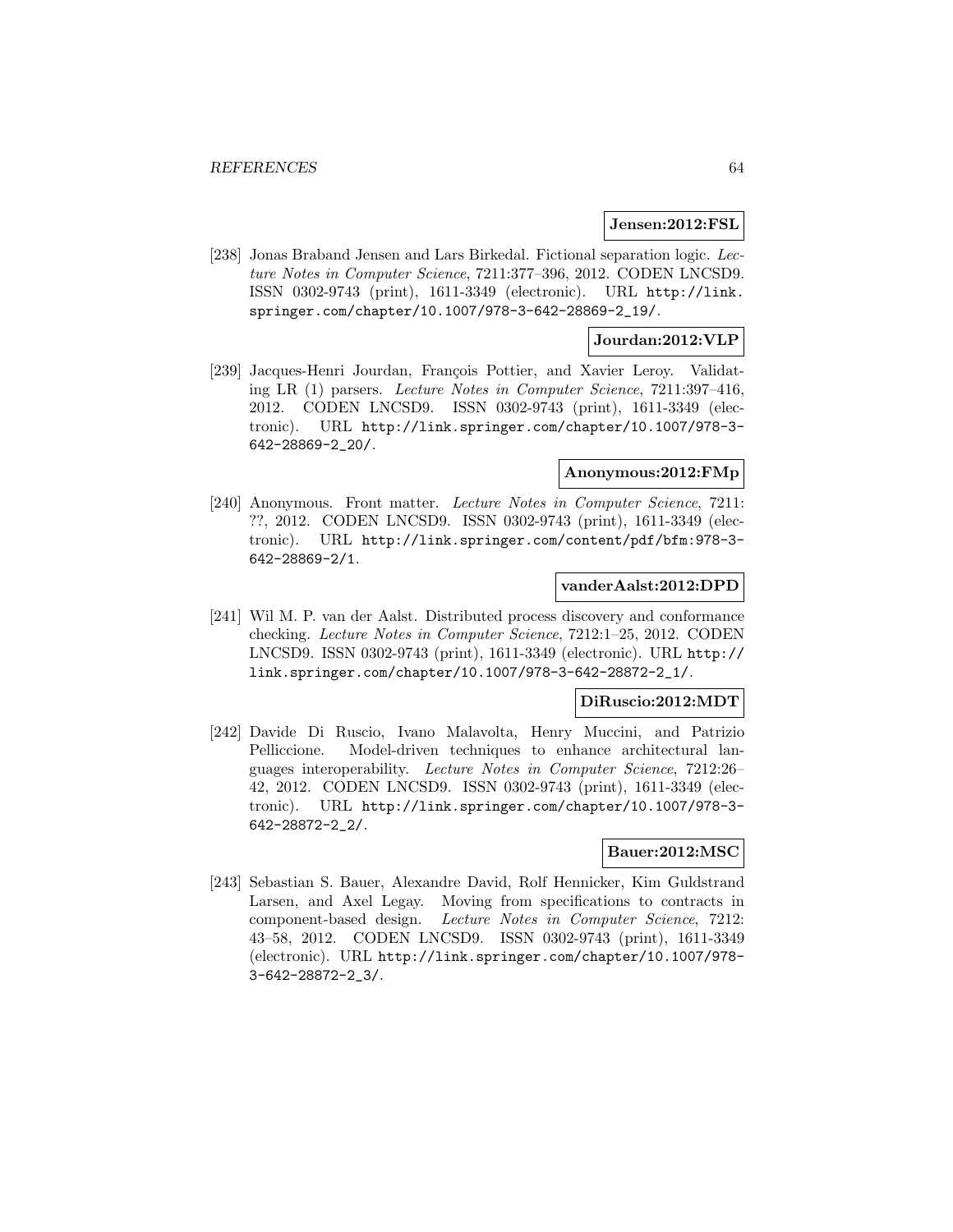# **Bae:2012:ST**

[244] Kyungmin Bae, Peter Csaba Olveczky, José Meseguer, and Abdullah Al-Nayeem. The SynchAADL2Maude tool. Lecture Notes in Computer Science, 7212:59–62, 2012. CODEN LNCSD9. ISSN 0302-9743 (print), 1611- 3349 (electronic). URL http://link.springer.com/chapter/10.1007/ 978-3-642-28872-2\_4/.

## **Fiadeiro:2012:CSC**

[245] José Luiz Fiadeiro and Antónia Lopes. Consistency of service composition. Lecture Notes in Computer Science, 7212:63–77, 2012. CODEN LNCSD9. ISSN 0302-9743 (print), 1611-3349 (electronic). URL http:// link.springer.com/chapter/10.1007/978-3-642-28872-2\_5/.

## **Eckhardt:2012:SAU**

[246] Jonas Eckhardt, Tobias Mühlbauer, Musab AlTurki, José Meseguer, and Martin Wirsing. Stable availability under denial of service attacks through formal patterns. Lecture Notes in Computer Science, 7212: 78–93, 2012. CODEN LNCSD9. ISSN 0302-9743 (print), 1611-3349 (electronic). URL http://link.springer.com/chapter/10.1007/978- 3-642-28872-2\_6/.

# **Naujokat:2012:LPP**

[247] Stefan Naujokat, Anna-Lena Lamprecht, and Bernhard Steffen. Loose programming with PROPHETS. Lecture Notes in Computer Science, 7212:94–98, 2012. CODEN LNCSD9. ISSN 0302-9743 (print), 1611-3349 (electronic). URL http://link.springer.com/chapter/10.1007/978- 3-642-28872-2\_7/.

# **Kahlon:2012:SIR**

[248] Vineet Kahlon. Schedule insensitivity reduction. Lecture Notes in Computer Science, 7212:99–114, 2012. CODEN LNCSD9. ISSN 0302- 9743 (print), 1611-3349 (electronic). URL http://link.springer.com/ chapter/10.1007/978-3-642-28872-2\_8/.

# **Hatvani:2012:ATA**

[249] Leo Hatvani, Paul Pettersson, and Cristina Seceleanu. Adaptive task automata: a framework for verifying adaptive embedded systems. Lecture Notes in Computer Science, 7212:115–129, 2012. CODEN LNCSD9. ISSN 0302-9743 (print), 1611-3349 (electronic). URL http://link.springer. com/chapter/10.1007/978-3-642-28872-2\_9/.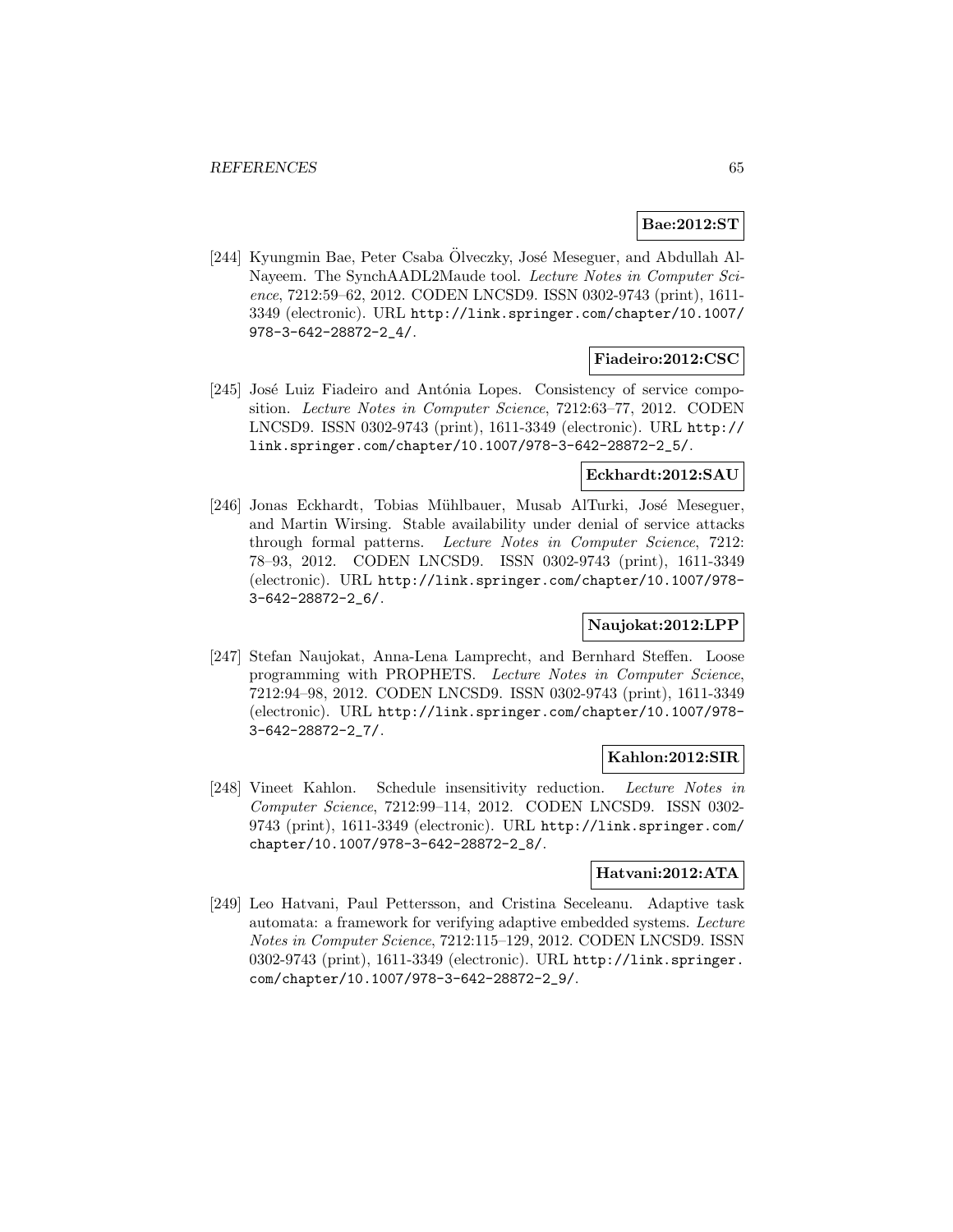### **Albert:2012:VRG**

[250] Elvira Albert, Richard Bubel, Samir Genaim, Reiner Hähnle, and Guillermo Román-Díez. Verified resource guarantees for heap manipulating programs. Lecture Notes in Computer Science, 7212:130–145, 2012. CODEN LNCSD9. ISSN 0302-9743 (print), 1611-3349 (electronic). URL http://link.springer.com/chapter/10.1007/978-3- 642-28872-2\_10/.

# **Maggi:2012:ODS**

[251] Fabrizio Maria Maggi, Marco Montali, and Wil M. P. van der Aalst. An operational decision support framework for monitoring business constraints. Lecture Notes in Computer Science, 7212:146–162, 2012. CODEN LNCSD9. ISSN 0302-9743 (print), 1611-3349 (electronic). URL http:// link.springer.com/chapter/10.1007/978-3-642-28872-2\_11/.

# **Diskin:2012:IQK**

[252] Zinovy Diskin, Tom Maibaum, and Krzysztof Czarnecki. Intermodeling, queries, and Kleisli categories. Lecture Notes in Computer Science, 7212: 163–177, 2012. CODEN LNCSD9. ISSN 0302-9743 (print), 1611-3349 (electronic). URL http://link.springer.com/chapter/10.1007/978- 3-642-28872-2\_12/.

### **Hermann:2012:CMS**

[253] Frank Hermann, Hartmut Ehrig, Claudia Ermel, and Fernando Orejas. Concurrent model synchronization with conflict resolution based on triple graph grammars. Lecture Notes in Computer Science, 7212: 178–193, 2012. CODEN LNCSD9. ISSN 0302-9743 (print), 1611-3349 (electronic). URL http://link.springer.com/chapter/10.1007/978- 3-642-28872-2\_13/.

## **Bradfield:2012:RCQ**

[254] Julian Bradfield and Perdita Stevens. Recursive checkonly QVT-R transformations with general when and where clauses via the modal mu calculus. Lecture Notes in Computer Science, 7212:194–208, 2012. CODEN LNCSD9. ISSN 0302-9743 (print), 1611-3349 (electronic). URL http:// link.springer.com/chapter/10.1007/978-3-642-28872-2\_14/.

## **deMol:2012:GTJ**

[255] Maarten de Mol, Arend Rensink, and James J. Hunt. Graph transforming Java data. Lecture Notes in Computer Science, 7212:209–223, 2012. CODEN LNCSD9. ISSN 0302-9743 (print), 1611-3349 (electronic). URL http://link.springer.com/chapter/10.1007/978-3- 642-28872-2\_15/.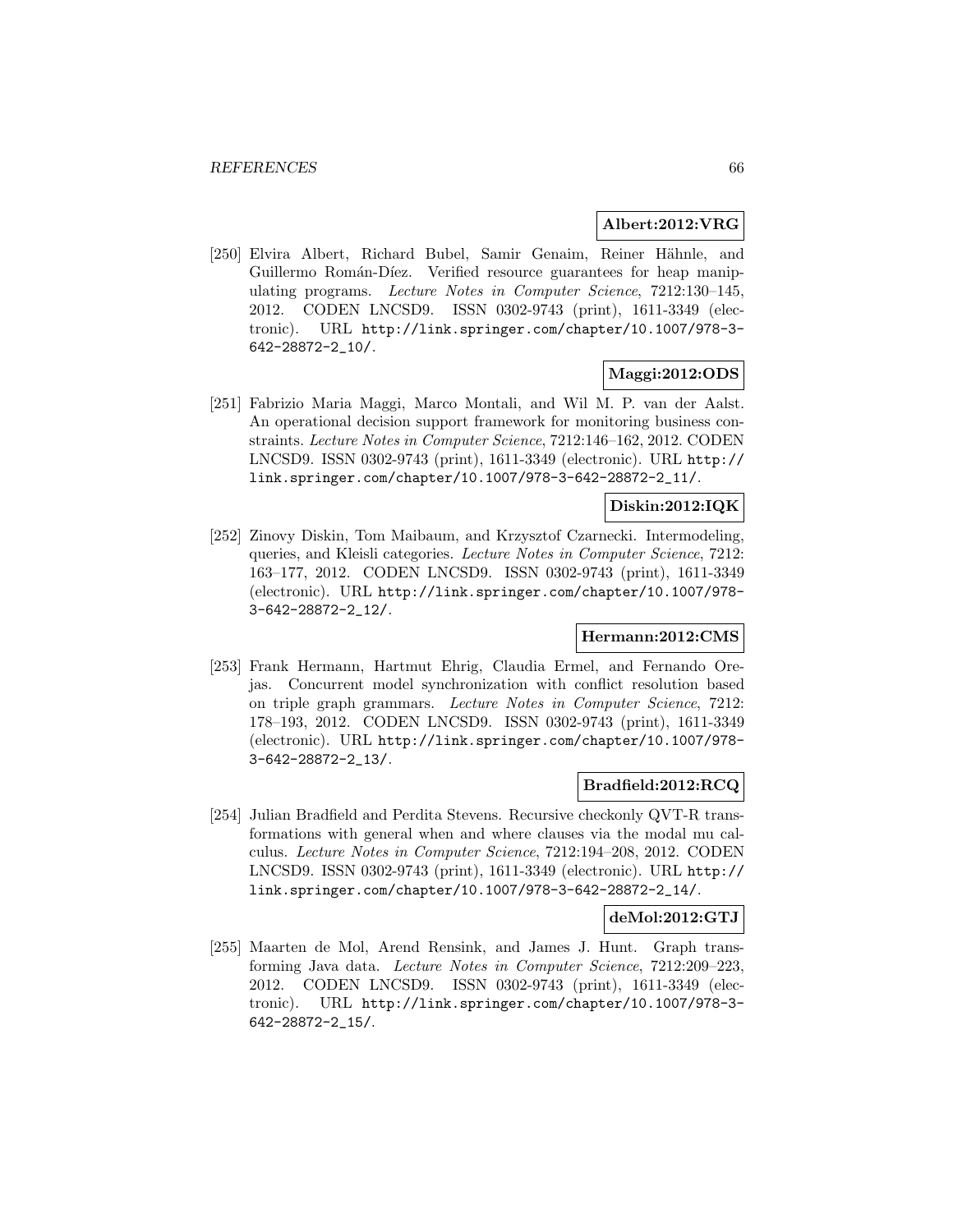## **Salay:2012:LIR**

[256] Rick Salay, Michalis Famelis, and Marsha Chechik. Language independent refinement using partial modeling. Lecture Notes in Computer Science, 7212:224–239, 2012. CODEN LNCSD9. ISSN 0302-9743 (print), 1611- 3349 (electronic). URL http://link.springer.com/chapter/10.1007/ 978-3-642-28872-2\_16/.

# **Bruni:2012:CFA**

[257] Roberto Bruni, Andrea Corradini, Fabio Gadducci, Alberto Lluch Lafuente, and Andrea Vandin. A conceptual framework for adaptation. Lecture Notes in Computer Science, 7212:240–254, 2012. CODEN LNCSD9. ISSN 0302-9743 (print), 1611-3349 (electronic). URL http://link. springer.com/chapter/10.1007/978-3-642-28872-2\_17/.

# **Thum:2012:ADC**

[258] Thomas Thüm, Ina Schaefer, Martin Kuhlemann, Sven Apel, and Gunter Saake. Applying design by contract to feature-oriented programming. Lecture Notes in Computer Science, 7212:255–269, 2012. CODEN LNCSD9. ISSN 0302-9743 (print), 1611-3349 (electronic). URL http://link. springer.com/chapter/10.1007/978-3-642-28872-2\_18/.

# **Shi:2012:ITS**

[259] Jiangfan Shi, Myra B. Cohen, and Matthew B. Dwyer. Integration testing of software product lines using compositional symbolic execution. Lecture Notes in Computer Science, 7212:270–284, 2012. CODEN LNCSD9. ISSN 0302-9743 (print), 1611-3349 (electronic). URL http://link.springer. com/chapter/10.1007/978-3-642-28872-2\_19/.

## **Rubin:2012:CRP**

[260] Julia Rubin and Marsha Chechik. Combining related products into product lines. Lecture Notes in Computer Science, 7212:285–300, 2012. CODEN LNCSD9. ISSN 0302-9743 (print), 1611-3349 (electronic). URL http://link.springer.com/chapter/10.1007/978-3- 642-28872-2\_20/.

#### **Anonymous:2012:FMq**

[261] Anonymous. Front matter. Lecture Notes in Computer Science, 7212: ??, 2012. CODEN LNCSD9. ISSN 0302-9743 (print), 1611-3349 (electronic). URL http://link.springer.com/content/pdf/bfm:978-3- 642-28872-2/1.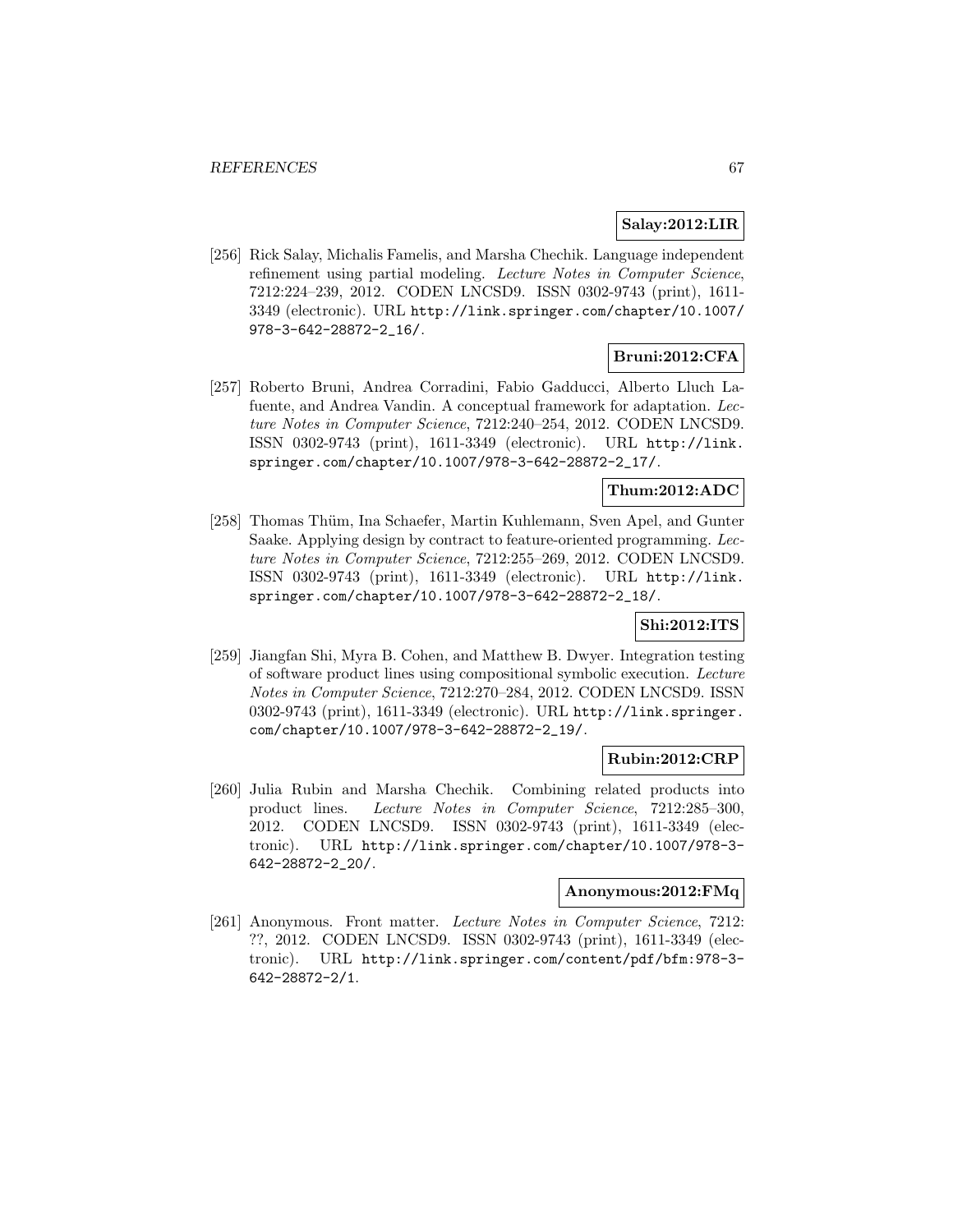# **Cali:2012:QUC**

[262] Andrea Calì, Georg Gottlob, and Giorgio Orsi. Querying UML class diagrams. Lecture Notes in Computer Science, 7213:1–25, 2012. CODEN LNCSD9. ISSN 0302-9743 (print), 1611-3349 (electronic). URL http:// link.springer.com/chapter/10.1007/978-3-642-28729-9\_1/.

## **Winskel:2012:BCG**

[263] Glynn Winskel. Bicategories of concurrent games. Lecture Notes in Computer Science, 7213:26–41, 2012. CODEN LNCSD9. ISSN 0302- 9743 (print), 1611-3349 (electronic). URL http://link.springer.com/ chapter/10.1007/978-3-642-28729-9\_2/.

## **Atkey:2012:FIM**

[264] Robert Atkey, Neil Ghani, and Bart Jacobs. Fibrational induction meets effects. Lecture Notes in Computer Science, 7213:42–57, 2012. CODEN LNCSD9. ISSN 0302-9743 (print), 1611-3349 (electronic). URL http:// link.springer.com/chapter/10.1007/978-3-642-28729-9\_3/.

# **Adamek:2012:CPM**

[265] Jiří Adámek and Filippo Bonchi. A coalgebraic perspective on minimization and determinization. Lecture Notes in Computer Science, 7213: 58–73, 2012. CODEN LNCSD9. ISSN 0302-9743 (print), 1611-3349 (electronic). URL http://link.springer.com/chapter/10.1007/978- 3-642-28729-9\_4/.

## **Ahman:2012:WCC**

[266] Danel Ahman, James Chapman, and Tarmo Uustalu. When is a container a comonad? Lecture Notes in Computer Science, 7213:74–88, 2012. CODEN LNCSD9. ISSN 0302-9743 (print), 1611-3349 (electronic). URL http://link.springer.com/chapter/10.1007/978-3- 642-28729-9\_5/.

## **Adamek:2012:WPC**

[267] Jiří Adámek, Stefan Milius, and Lawrence S. Moss. Well-pointed coalgebras (extended abstract). Lecture Notes in Computer Science, 7213: 89–103, 2012. CODEN LNCSD9. ISSN 0302-9743 (print), 1611-3349 (electronic). URL http://link.springer.com/chapter/10.1007/978- 3-642-28729-9\_6/.

## **Bove:2012:CIA**

[268] Ana Bove and Peter Dybjer. Combining interactive and automatic reasoning in first order theories of functional programs. Lecture Notes in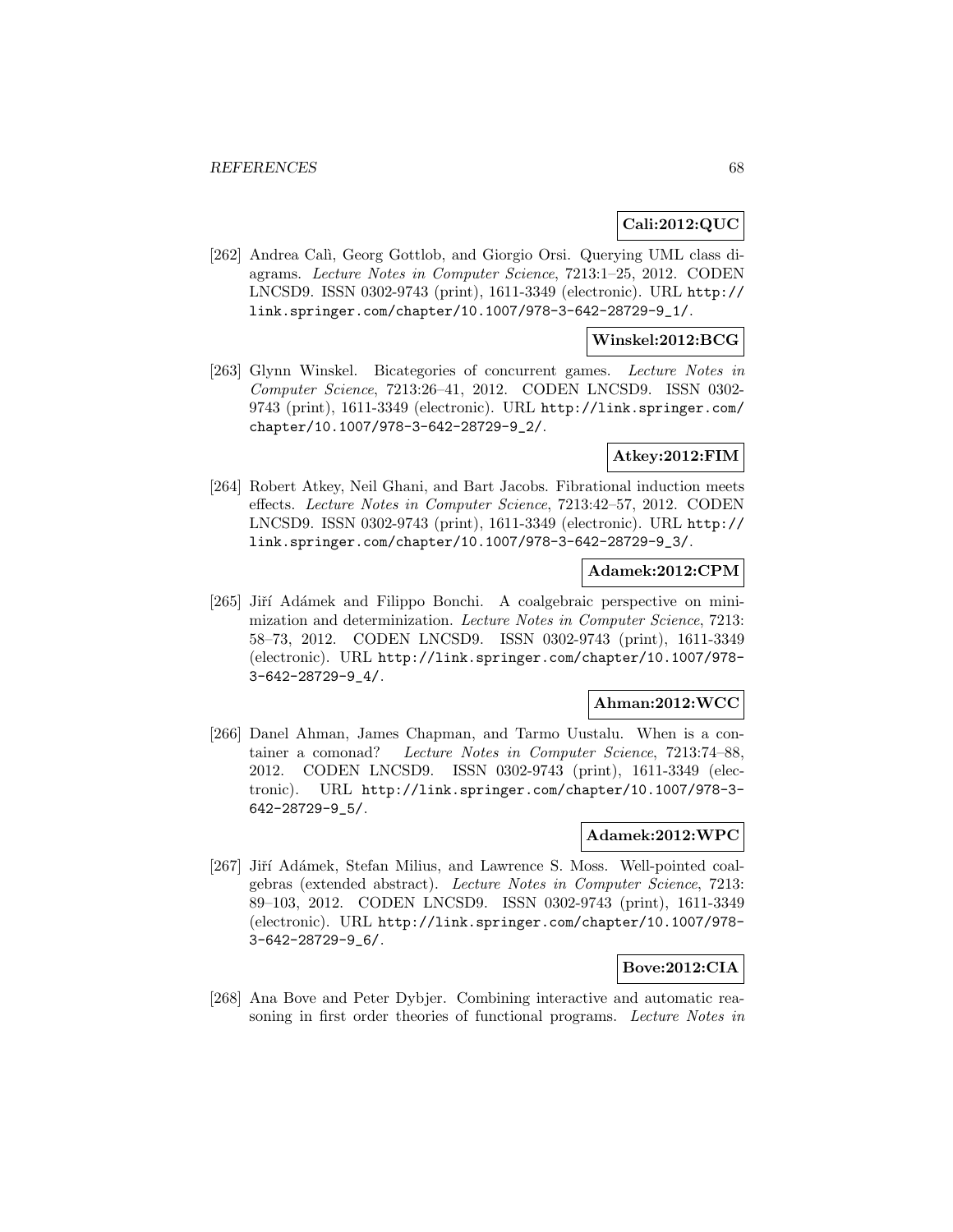Computer Science, 7213:104–118, 2012. CODEN LNCSD9. ISSN 0302- 9743 (print), 1611-3349 (electronic). URL http://link.springer.com/ chapter/10.1007/978-3-642-28729-9\_7/.

# **Biernacki:2012:ABD**

[269] Dariusz Biernacki and Sergue¨ı Lenglet. Applicative bisimulations for delimited-control operators. Lecture Notes in Computer Science, 7213: 119–134, 2012. CODEN LNCSD9. ISSN 0302-9743 (print), 1611-3349 (electronic). URL http://link.springer.com/chapter/10.1007/978- 3-642-28729-9\_8/.

# **Preugschat:2012:ECS**

[270] Sebastian Preugschat and Thomas Wilke. Effective characterizations of simple fragments of temporal logic using prophetic automata. Lecture Notes in Computer Science, 7213:135–149, 2012. CODEN LNCSD9. ISSN 0302-9743 (print), 1611-3349 (electronic). URL http://link.springer. com/chapter/10.1007/978-3-642-28729-9\_9/.

### **Breuers:2012:IRB**

[271] Stefan Breuers and Christof Löding. Improved Ramsey-based Büchi complementation. Lecture Notes in Computer Science, 7213:150–164, 2012. CODEN LNCSD9. ISSN 0302-9743 (print), 1611-3349 (electronic). URL http://link.springer.com/chapter/10.1007/978-3- 642-28729-9\_10/.

## **Seidl:2012:ECP**

[272] Helmut Seidl and Andreas Reuß. Extending  $\langle$ <sub>1</sub>-clauses with path disequalities. Lecture Notes in Computer Science, 7213:165–179, 2012. CODEN LNCSD9. ISSN 0302-9743 (print), 1611-3349 (electronic). URL http:// link.springer.com/chapter/10.1007/978-3-642-28729-9\_11/.

### **Jagadeesan:2012:BRA**

[273] Radha Jagadeesan, Gustavo Petri, and James Riely. Brookes is relaxed, almost! Lecture Notes in Computer Science, 7213:180–194, 2012. CODEN LNCSD9. ISSN 0302-9743 (print), 1611-3349 (electronic). URL http:// link.springer.com/chapter/10.1007/978-3-642-28729-9\_12/.

### **Bernardo:2012:RTT**

[274] Marco Bernardo and Rocco De Nicola. Revisiting trace and testing equivalences for nondeterministic and probabilistic processes. Lecture Notes in Computer Science, 7213:195–209, 2012. CODEN LNCSD9. ISSN 0302- 9743 (print), 1611-3349 (electronic). URL http://link.springer.com/ chapter/10.1007/978-3-642-28729-9\_13/.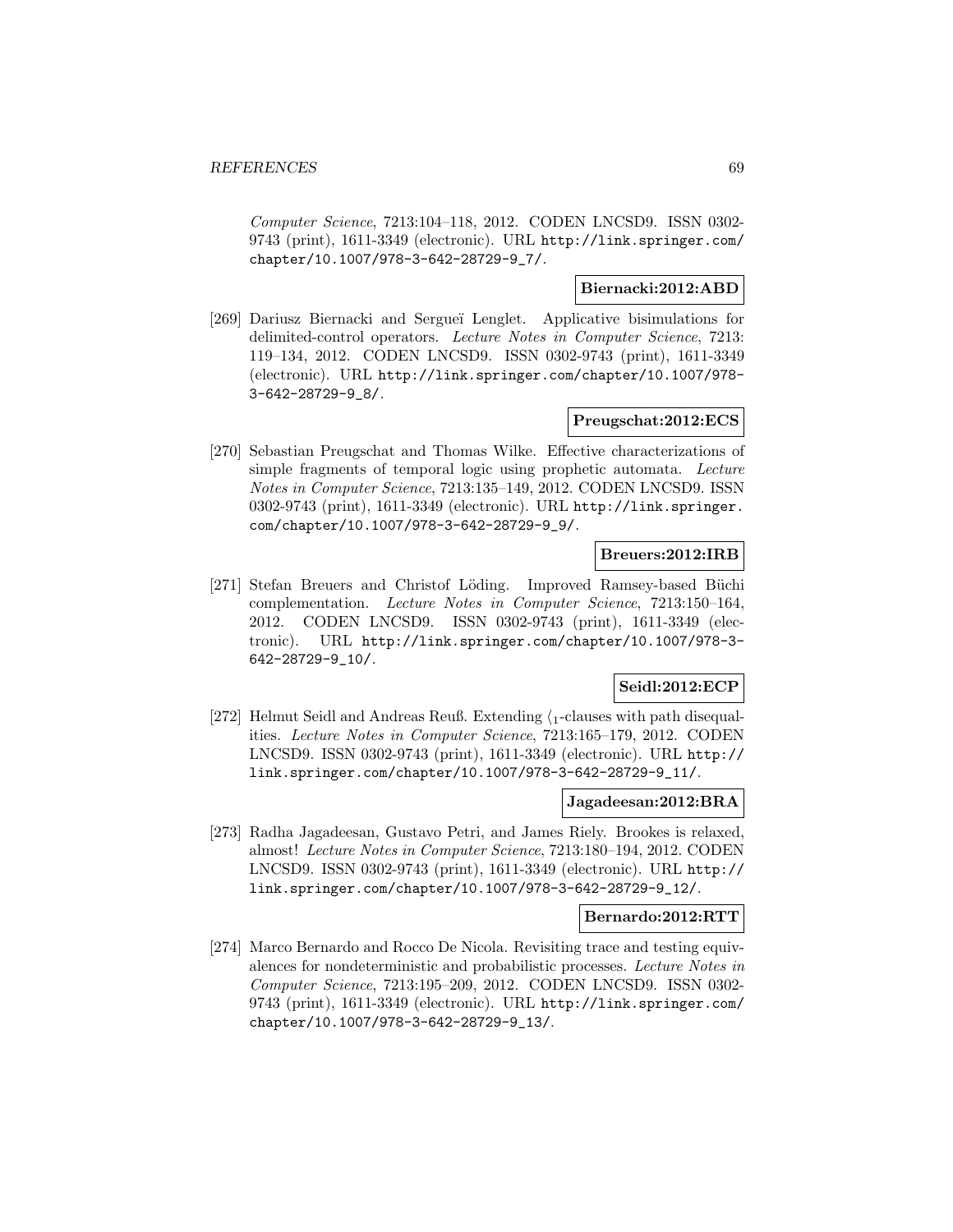## **Peters:2012:IGE**

[275] Kirstin Peters. Is it a "good" encoding of mixed choice? Lecture Notes in Computer Science, 7213:210–224, 2012. CODEN LNCSD9. ISSN 0302- 9743 (print), 1611-3349 (electronic). URL http://link.springer.com/ chapter/10.1007/978-3-642-28729-9\_14/.

### **Crafa:2012:ESS**

[276] Silvia Crafa and Daniele Varacca. Event structure semantics of parallel extrusion in the pi-calculus. Lecture Notes in Computer Science, 7213: 225–239, 2012. CODEN LNCSD9. ISSN 0302-9743 (print), 1611-3349 (electronic). URL http://link.springer.com/chapter/10.1007/978- 3-642-28729-9\_15/.

# **Gorin:2012:NES**

[277] Daniel Gorín and Lutz Schröder. Narcissists are easy, stepmothers are hard. Lecture Notes in Computer Science, 7213:240-254, 2012. CODEN LNCSD9. ISSN 0302-9743 (print), 1611-3349 (electronic). URL http:// link.springer.com/chapter/10.1007/978-3-642-28729-9\_16/.

# **Kurz:2012:NRL**

[278] Alexander Kurz and Tomoyuki Suzuki. On nominal regular languages with binders. Lecture Notes in Computer Science, 7213:255–269, 2012. CODEN LNCSD9. ISSN 0302-9743 (print), 1611-3349 (electronic). URL http:// link.springer.com/chapter/10.1007/978-3-642-28729-9\_17/.

### **Chatterjee:2012:RSE**

[279] Krishnendu Chatterjee. Robustness of structurally equivalent concurrent parity games. Lecture Notes in Computer Science, 7213:270–285, 2012. CODEN LNCSD9. ISSN 0302-9743 (print), 1611-3349 (electronic). URL http://link.springer.com/chapter/10.1007/978-3- 642-28729-9\_18/.

## **Brihaye:2012:SPE**

[280] Thomas Brihaye and Véronique Bruyère. Subgame perfection for equilibria in quantitative reachability games. Lecture Notes in Computer Science, 7213:286–300, 2012. CODEN LNCSD9. ISSN 0302-9743 (print), 1611-3349 (electronic). URL http://link.springer.com/chapter/10. 1007/978-3-642-28729-9\_19/.

#### **Bouyer:2012:CGO**

[281] Patricia Bouyer and Romain Brenguier. Concurrent games with ordered objectives. Lecture Notes in Computer Science, 7213:301-315,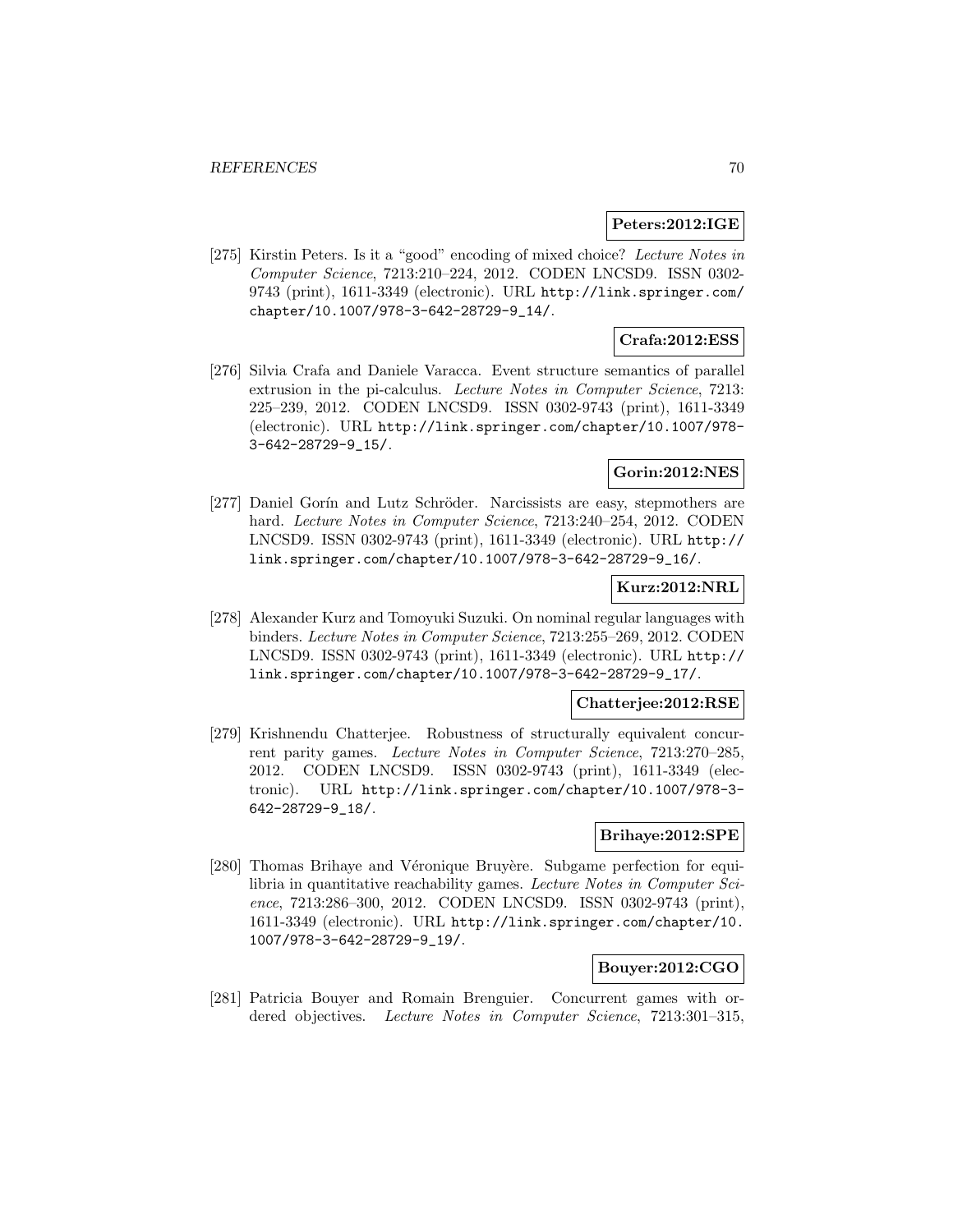2012. CODEN LNCSD9. ISSN 0302-9743 (print), 1611-3349 (electronic). URL http://link.springer.com/chapter/10.1007/978-3- 642-28729-9\_20/.

## **Anonymous:2012:FMr**

[282] Anonymous. Front matter. Lecture Notes in Computer Science, 7213: ??, 2012. CODEN LNCSD9. ISSN 0302-9743 (print), 1611-3349 (electronic). URL http://link.springer.com/content/pdf/bfm:978-3- 642-28729-9/1.

## **Hermanns:2012:QMD**

[283] Holger Hermanns. Quantitative models for a not so dumb grid. Lecture Notes in Computer Science, 7214:1, 2012. CODEN LNCSD9. ISSN 0302- 9743 (print), 1611-3349 (electronic). URL http://link.springer.com/ accesspage/chapter/10.1007/978-3-642-28756-5\_1.

# **Zaeem:2012:HAD**

[284] Razieh Nokhbeh Zaeem, Divya Gopinath, Sarfraz Khurshid, and Kathryn S. McKinley. History-aware data structure repair using SAT. Lecture Notes in Computer Science, 7214:2–17, 2012. CODEN LNCSD9. ISSN 0302-9743 (print), 1611-3349 (electronic). URL http://link. springer.com/chapter/10.1007/978-3-642-28756-5\_2/.

# **Hardin:2012:GLV**

[285] David Hardin, Konrad Slind, Michael Whalen, and Tuan-Hung Pham. The guardol language and verification system. Lecture Notes in Computer Science, 7214:18–32, 2012. CODEN LNCSD9. ISSN 0302-9743 (print), 1611-3349 (electronic). URL http://link.springer.com/chapter/10. 1007/978-3-642-28756-5\_3/.

## **Cox:2012:BTP**

[286] Arlen Cox, Sriram Sankaranarayanan, and Bor-Yuh Evan Chang. A bit too precise? Bounded verification of quantized digital filters. Lecture Notes in Computer Science, 7214:33–47, 2012. CODEN LNCSD9. ISSN 0302-9743 (print), 1611-3349 (electronic). URL http://link.springer. com/chapter/10.1007/978-3-642-28756-5\_4/.

## **DSilva:2012:NBA**

[287] Vijay D'Silva, Leopold Haller, Daniel Kroening, and Michael Tautschnig. Numeric bounds analysis with conflict-driven learning. Lecture Notes in Computer Science, 7214:48–63, 2012. CODEN LNCSD9. ISSN 0302- 9743 (print), 1611-3349 (electronic). URL http://link.springer.com/ chapter/10.1007/978-3-642-28756-5\_5/.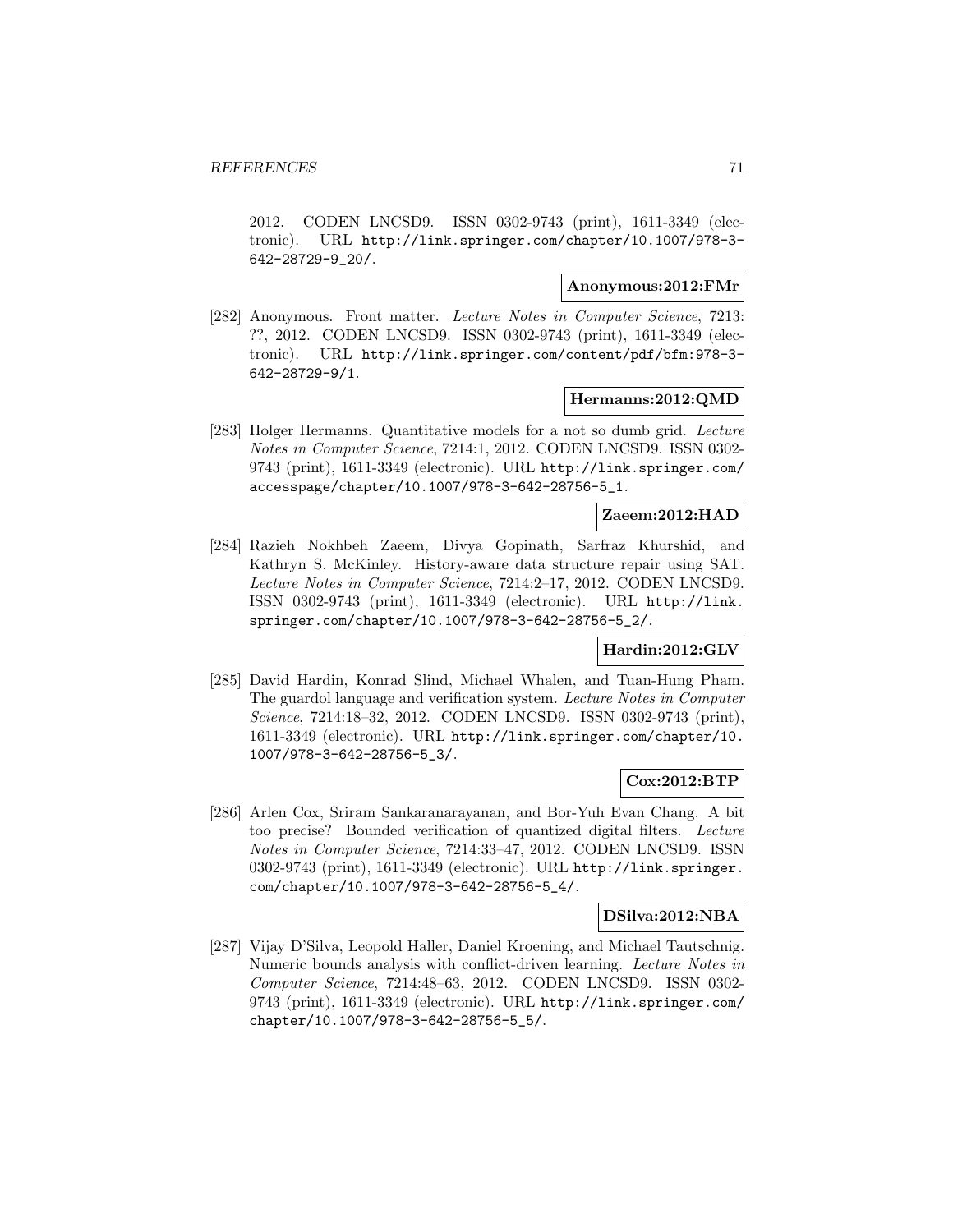#### **Friedmann:2012:RBA**

[288] Oliver Friedmann and Martin Lange. Ramsey-based analysis of parity automata. Lecture Notes in Computer Science, 7214:64–78, 2012. CODEN LNCSD9. ISSN 0302-9743 (print), 1611-3349 (electronic). URL http:// link.springer.com/chapter/10.1007/978-3-642-28756-5\_6/.

## **Lengal:2012:VLE**

[289] Ondřej Lengál, Jiří Šimáček, and Tomáš Vojnar. VATA: a library for efficient manipulation of non-deterministic tree automata. Lecture Notes in Computer Science, 7214:79–94, 2012. CODEN LNCSD9. ISSN 0302- 9743 (print), 1611-3349 (electronic). URL http://link.springer.com/ chapter/10.1007/978-3-642-28756-5\_7/.

# **Babiak:2012:LBA**

[290] Tomáš Babiak, Mojmír Křetínský, Vojtěch Řehák, and Jan Strejček. LTL to Büchi automata translation: Fast and more deterministic. Lecture Notes in Computer Science, 7214:95–109, 2012. CODEN LNCSD9. ISSN 0302-9743 (print), 1611-3349 (electronic). URL http://link.springer. com/chapter/10.1007/978-3-642-28756-5\_8/.

# **Song:2012:PMC**

[291] Fu Song and Tayssir Touili. Pushdown model checking for malware detection. Lecture Notes in Computer Science, 7214:110–125, 2012. CODEN LNCSD9. ISSN 0302-9743 (print), 1611-3349 (electronic). URL http:// link.springer.com/chapter/10.1007/978-3-642-28756-5\_9/.

## **Hamlen:2012:AOR**

[292] Kevin W. Hamlen, Micah M. Jones, and Meera Sridhar. Aspect-oriented runtime monitor certification. Lecture Notes in Computer Science, 7214: 126–140, 2012. CODEN LNCSD9. ISSN 0302-9743 (print), 1611-3349 (electronic). URL http://link.springer.com/chapter/10.1007/978- 3-642-28756-5\_10/.

## **Lang:2012:PMC**

[293] Frédéric Lang and Radu Mateescu. Partial model checking using networks of labelled transition systems and Boolean equation systems. Lecture Notes in Computer Science, 7214:141–156, 2012. CODEN LNCSD9. ISSN 0302-9743 (print), 1611-3349 (electronic). URL http://link.springer. com/chapter/10.1007/978-3-642-28756-5\_11/.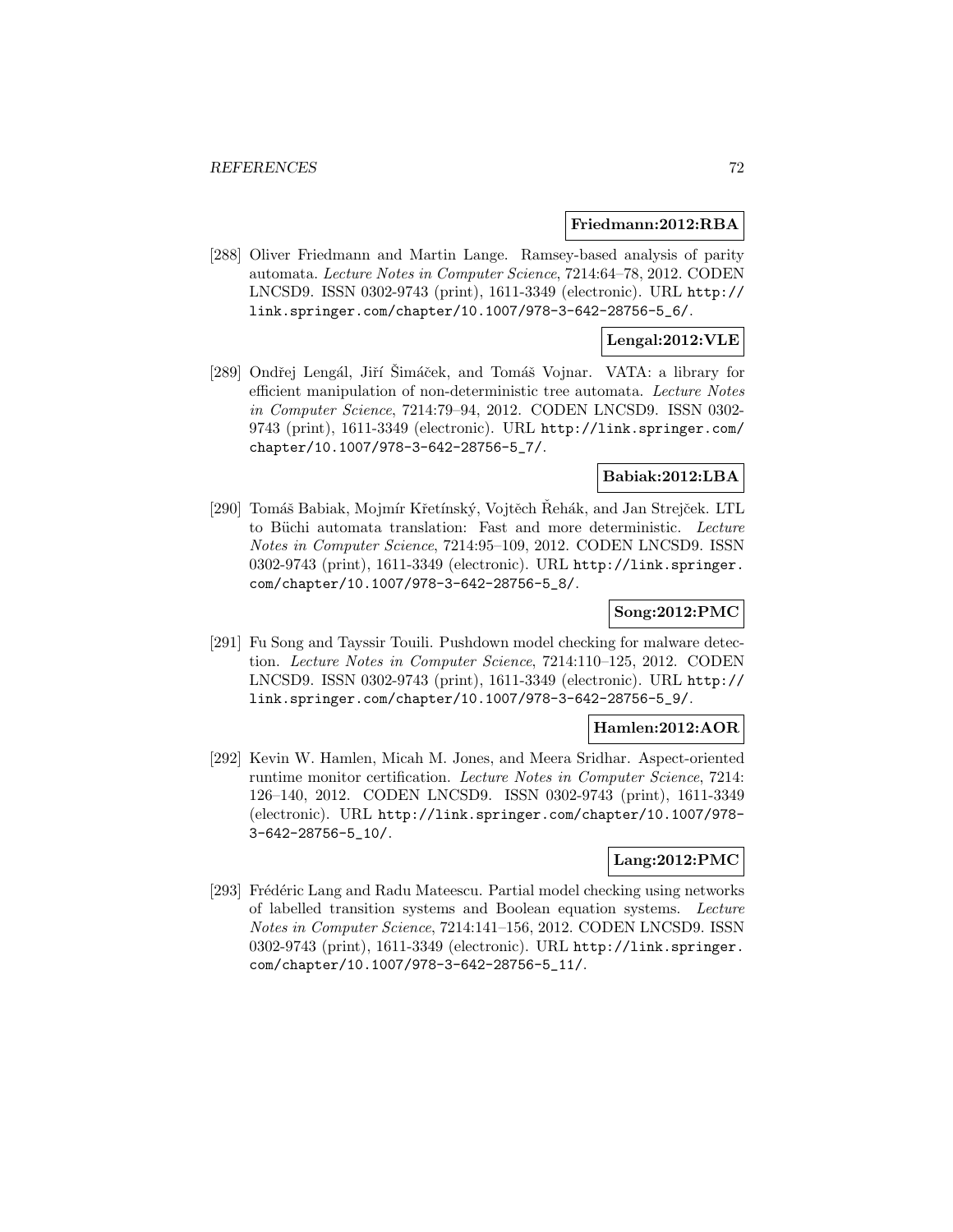#### **Albarghouthi:2012:UAA**

[294] Aws Albarghouthi, Arie Gurfinkel, and Marsha Chechik. From underapproximations to over-approximations and back. Lecture Notes in Computer Science, 7214:157–172, 2012. CODEN LNCSD9. ISSN 0302- 9743 (print), 1611-3349 (electronic). URL http://link.springer.com/ chapter/10.1007/978-3-642-28756-5\_12/.

# **Fehnker:2012:AAA**

[295] Ansgar Fehnker, Rob van Glabbeek, Peter Höfner, Annabelle McIver, and Marius Portmann. Automated analysis of AODV using UPPAAL. Lecture Notes in Computer Science, 7214:173–187, 2012. CODEN LNCSD9. ISSN 0302-9743 (print), 1611-3349 (electronic). URL http://link.springer. com/chapter/10.1007/978-3-642-28756-5\_13/.

# **Jiang:2012:MVD**

[296] Zhihao Jiang, Miroslav Pajic, Salar Moarref, Rajeev Alur, and Rahul Mangharam. Modeling and verification of a dual chamber implantable pacemaker. Lecture Notes in Computer Science, 7214:188– 203, 2012. CODEN LNCSD9. ISSN 0302-9743 (print), 1611-3349 (electronic). URL http://link.springer.com/chapter/10.1007/978-3- 642-28756-5\_14/.

# **Abdulla:2012:CEG**

[297] Parosh Aziz Abdulla, Mohamed Faouzi Atig, Yu-Fang Chen, Carl Leonardsson, and Ahmed Rezine. Counter-example guided fence insertion under TSO. Lecture Notes in Computer Science, 7214:204–219, 2012. CODEN LNCSD9. ISSN 0302-9743 (print), 1611-3349 (electronic). URL http://link.springer.com/chapter/10.1007/978-3- 642-28756-5\_15/.

### **Jin:2012:JMM**

[298] Huafeng Jin, Tuba Yavuz-Kahveci, and Beverly A. Sanders. Java memory model-aware model checking. Lecture Notes in Computer Science, 7214: 220–236, 2012. CODEN LNCSD9. ISSN 0302-9743 (print), 1611-3349 (electronic). URL http://link.springer.com/chapter/10.1007/978- 3-642-28756-5\_16/.

### **Popeea:2012:CTP**

[299] Corneliu Popeea and Andrey Rybalchenko. Compositional termination proofs for multi-threaded programs. Lecture Notes in Computer Science, 7214:237–251, 2012. CODEN LNCSD9. ISSN 0302-9743 (print), 1611- 3349 (electronic). URL http://link.springer.com/chapter/10.1007/ 978-3-642-28756-5\_17/.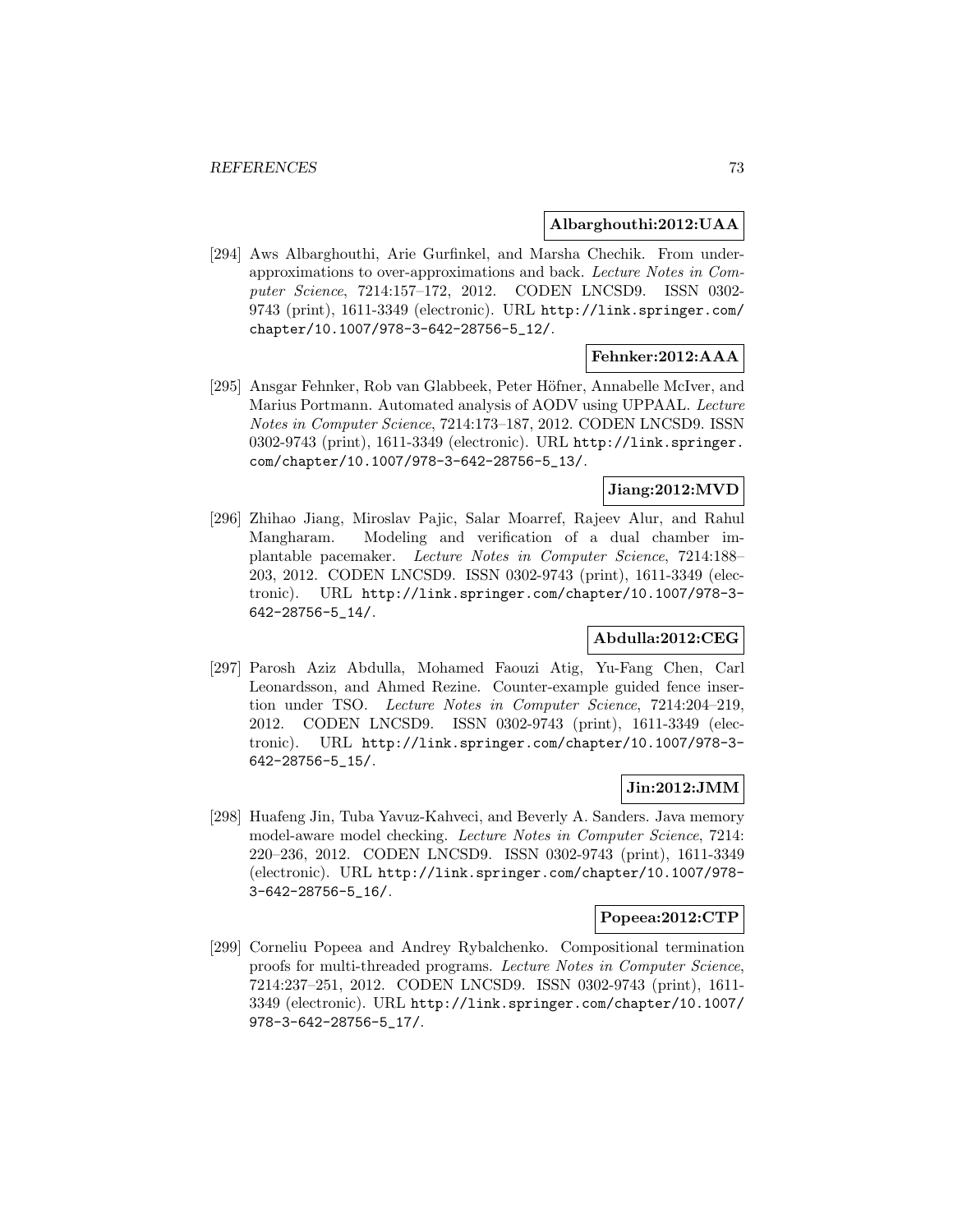### **Bozga:2012:DCT**

[300] Marius Bozga, Radu Iosif, and Filip Konečný. Deciding conditional termination. Lecture Notes in Computer Science, 7214:252–266, 2012. CODEN LNCSD9. ISSN 0302-9743 (print), 1611-3349 (electronic). URL http:// link.springer.com/chapter/10.1007/978-3-642-28756-5\_18/.

## **Armando:2012:APA**

[301] Alessandro Armando, Wihem Arsac, Tigran Avanesov, Michele Barletta, and Alberto Calvi. The AVANTSSAR platform for the automated validation of trust and security of service-oriented architectures. Lecture Notes in Computer Science, 7214:267–282, 2012. CODEN LNCSD9. ISSN 0302- 9743 (print), 1611-3349 (electronic). URL http://link.springer.com/ chapter/10.1007/978-3-642-28756-5\_19/.

# **Wang:2012:RBF**

[302] Anduo Wang, Carolyn Talcott, Alexander J. T. Gurney, Boon Thau Loo, and Andre Scedrov. Reduction-based formal analysis of BGP instances. Lecture Notes in Computer Science, 7214:283–298, 2012. CODEN LNCSD9. ISSN 0302-9743 (print), 1611-3349 (electronic). URL http:// link.springer.com/chapter/10.1007/978-3-642-28756-5\_20/.

### **Anonymous:2012:FMs**

[303] Anonymous. Front matter. Lecture Notes in Computer Science, 7214: ??, 2012. CODEN LNCSD9. ISSN 0302-9743 (print), 1611-3349 (electronic). URL http://link.springer.com/content/pdf/bfm:978-3- 642-28756-5/1.

## **Dwork:2012:DPP**

[304] Cynthia Dwork. Differential privacy and the power of (formalizing) negative thinking. Lecture Notes in Computer Science, 7215:1–2, 2012. CODEN LNCSD9. ISSN 0302-9743 (print), 1611-3349 (electronic). URL http://link.springer.com/accesspage/chapter/10.1007/978- 3-642-28641-4\_1.

# **Blanchet:2012:SPV**

[305] Bruno Blanchet. Security protocol verification: Symbolic and computational models. Lecture Notes in Computer Science, 7215:3–29, 2012. CODEN LNCSD9. ISSN 0302-9743 (print), 1611-3349 (electronic). URL http://link.springer.com/chapter/10.1007/978-3- 642-28641-4\_2/.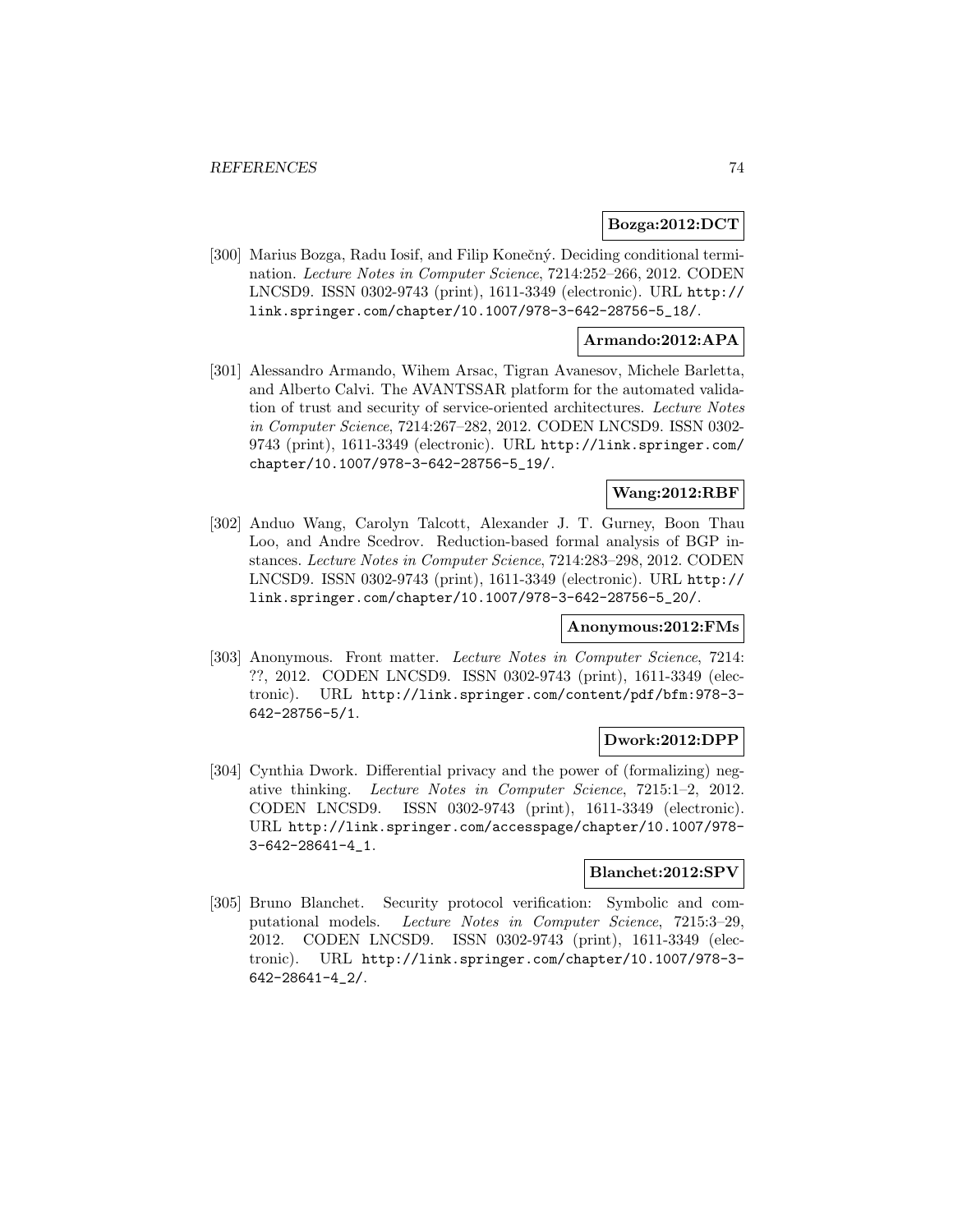#### **Cortier:2012:ARP**

[306] Véronique Cortier, Jan Degrieck, and Stéphanie Delaune. Analysing routing protocols: Four nodes topologies are sufficient. Lecture Notes in Computer Science, 7215:30–50, 2012. CODEN LNCSD9. ISSN 0302- 9743 (print), 1611-3349 (electronic). URL http://link.springer.com/ chapter/10.1007/978-3-642-28641-4\_3/.

# **Franklin:2012:PVA**

[307] Jason Franklin, Sagar Chaki, and Anupam Datta. Parametric verification of address space separation. Lecture Notes in Computer Science, 7215:51–68, 2012. CODEN LNCSD9. ISSN 0302-9743 (print), 1611-3349 (electronic). URL http://link.springer.com/chapter/10.1007/978- 3-642-28641-4\_4/.

### **Paiola:2012:VSP**

[308] Miriam Paiola and Bruno Blanchet. Verification of security protocols with lists: From length one to unbounded length. Lecture Notes in Computer Science, 7215:69–88, 2012. CODEN LNCSD9. ISSN 0302-9743 (print), 1611-3349 (electronic). URL http://link.springer.com/chapter/10. 1007/978-3-642-28641-4\_5/.

# **Arapinis:2012:PSC**

[309] Myrto Arapinis, Sergiu Bursuc, and Mark Ryan. Privacy supporting cloud computing: ConfiChair, a case study. Lecture Notes in Computer Science, 7215:89–108, 2012. CODEN LNCSD9. ISSN 0302-9743 (print), 1611-3349 (electronic). URL http://link.springer.com/chapter/10.1007/978- 3-642-28641-4\_6/.

### **Cortier:2012:FAN**

[310] Véronique Cortier and Cyrille Wiedling. A formal analysis of the Norwegian E-voting protocol. Lecture Notes in Computer Science, 7215: 109–128, 2012. CODEN LNCSD9. ISSN 0302-9743 (print), 1611-3349 (electronic). URL http://link.springer.com/chapter/10.1007/978- 3-642-28641-4\_7/.

# **Basin:2012:PRI**

[311] David Basin, Cas Cremers, and Simon Meier. Provably repairing the ISO/ IEC 9798 standard for entity authentication. Lecture Notes in Computer Science, 7215:129–148, 2012. CODEN LNCSD9. ISSN 0302-9743 (print), 1611-3349 (electronic). URL http://link.springer.com/chapter/10. 1007/978-3-642-28641-4\_8/.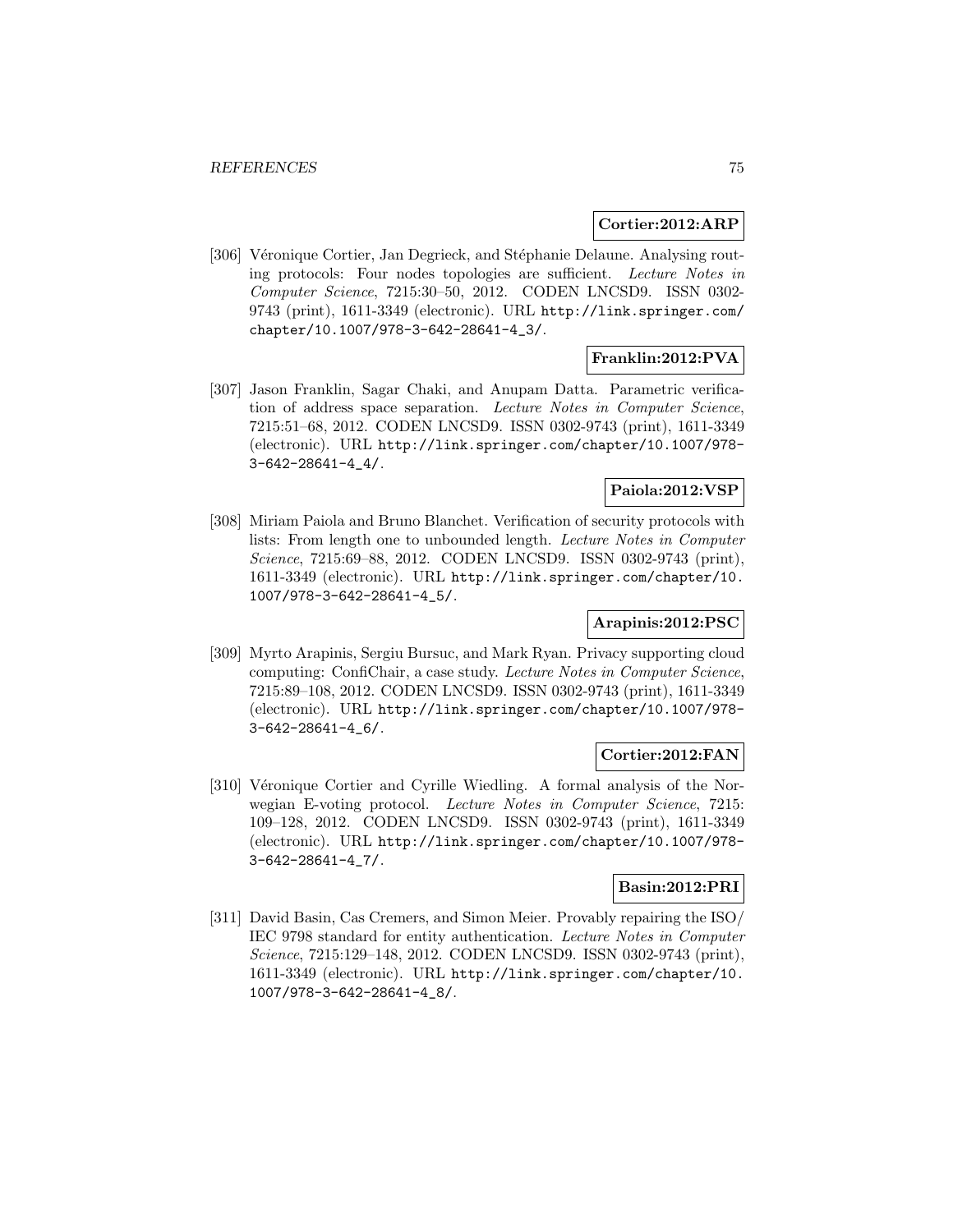#### **Comon-Lundh:2012:SPD**

[312] Hubert Comon-Lundh, Véronique Cortier, and Guillaume Scerri. Security proof with dishonest keys. Lecture Notes in Computer Science, 7215: 149–168, 2012. CODEN LNCSD9. ISSN 0302-9743 (print), 1611-3349 (electronic). URL http://link.springer.com/chapter/10.1007/978- 3-642-28641-4\_9/.

# **Arapinis:2012:RET**

[313] Myrto Arapinis, Sergiu Bursuc, and Mark D. Ryan. Reduction of equational theories for verification of trace equivalence: Re-encryption, associativity and commutativity. Lecture Notes in Computer Science, 7215: 169–188, 2012. CODEN LNCSD9. ISSN 0302-9743 (print), 1611-3349 (electronic). URL http://link.springer.com/chapter/10.1007/978- 3-642-28641-4\_10/.

# **Bana:2012:TUS**

[314] Gergei Bana and Hubert Comon-Lundh. Towards unconditional soundness: Computationally complete symbolic attacker. Lecture Notes in Computer Science, 7215:189–208, 2012. CODEN LNCSD9. ISSN 0302- 9743 (print), 1611-3349 (electronic). URL http://link.springer.com/ chapter/10.1007/978-3-642-28641-4\_11/.

# **Barthe:2012:VIH**

[315] Gilles Barthe, Benjamin Grégoire, and Sylvain Heraud. Verified indifferentiable hashing into elliptic curves. Lecture Notes in Computer Science, 7215:209–228, 2012. CODEN LNCSD9. ISSN 0302-9743 (print), 1611- 3349 (electronic). URL http://link.springer.com/chapter/10.1007/ 978-3-642-28641-4\_12/.

### **Datta:2012:PAL**

[316] Anupam Datta, Divya Sharma, and Arunesh Sinha. Provable deanonymization of large datasets with sparse dimensions. Lecture Notes in Computer Science, 7215:229–248, 2012. CODEN LNCSD9. ISSN 0302- 9743 (print), 1611-3349 (electronic). URL http://link.springer.com/ chapter/10.1007/978-3-642-28641-4\_13/.

#### **Yen:2012:RBM**

[317] Ting-Fang Yen and Michael K. Reiter. Revisiting botnet models and their implications for takedown strategies. Lecture Notes in Computer Science, 7215:249–268, 2012. CODEN LNCSD9. ISSN 0302-9743 (print), 1611-3349 (electronic). URL http://link.springer.com/chapter/10. 1007/978-3-642-28641-4\_14/.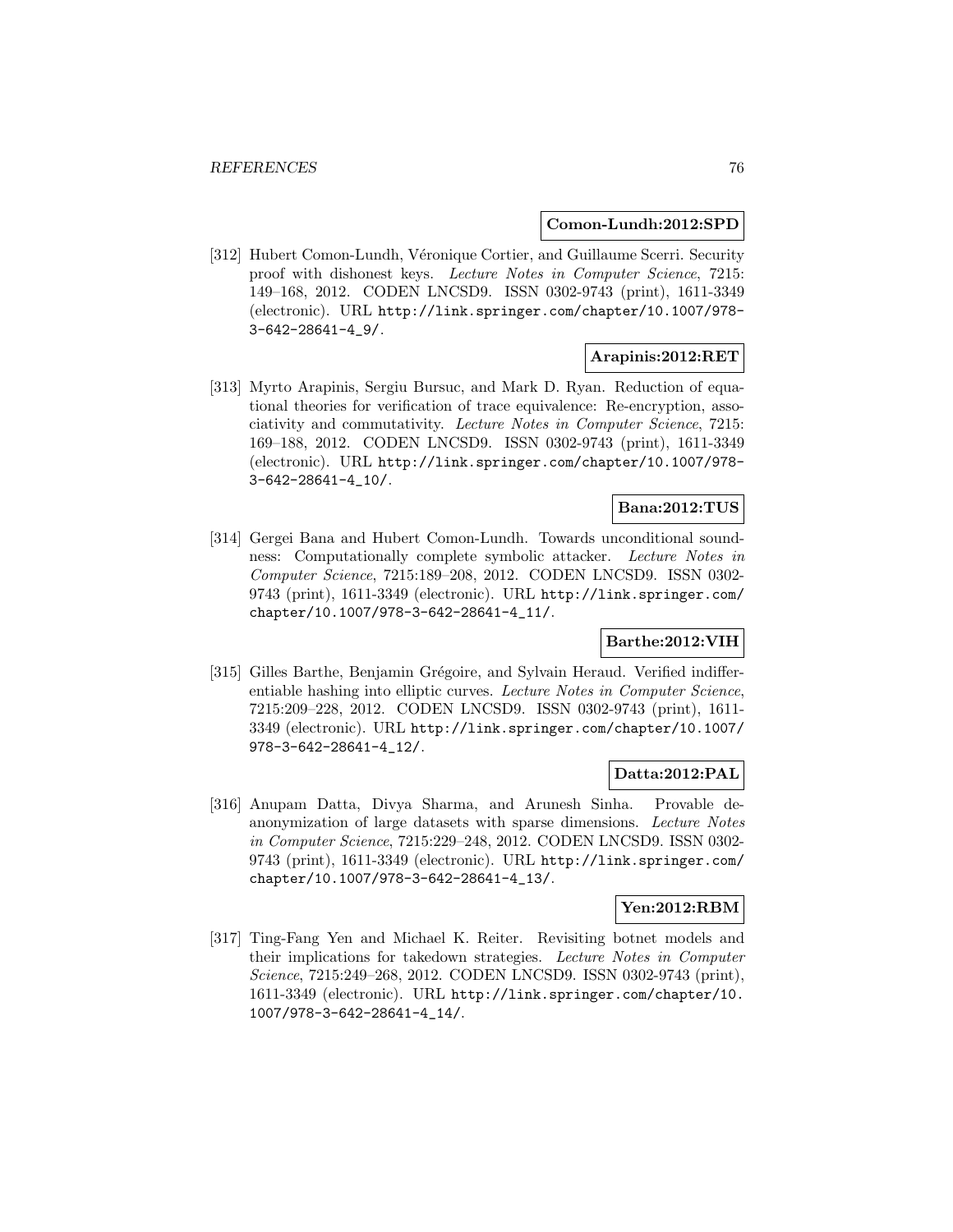## **Yang:2012:GTA**

[318] Mu Yang, Vladimiro Sassone, and Sardaouna Hamadou. A game-theoretic analysis of cooperation in anonymity networks. Lecture Notes in Computer Science, 7215:269–289, 2012. CODEN LNCSD9. ISSN 0302-9743 (print), 1611-3349 (electronic). URL http://link.springer.com/chapter/10. 1007/978-3-642-28641-4\_15/.

# **Best:2012:DSD**

[319] Eike Best and Philippe Darondeau. Deciding selective declassification of Petri nets. Lecture Notes in Computer Science, 7215:290–308, 2012. CODEN LNCSD9. ISSN 0302-9743 (print), 1611-3349 (electronic). URL http://link.springer.com/chapter/10.1007/978-3- 642-28641-4\_16/.

# **Basin:2012:ESP**

[320] David Basin, Vincent Jugé, and Felix Klaedtke. Enforceable security policies revisited. Lecture Notes in Computer Science, 7215:309–328, 2012. CODEN LNCSD9. ISSN 0302-9743 (print), 1611-3349 (electronic). URL http://link.springer.com/chapter/10.1007/978-3- 642-28641-4\_17/.

## **Milushev:2012:TIH**

[321] Dimiter Milushev and Dave Clarke. Towards incrementalization of holistic hyperproperties. Lecture Notes in Computer Science, 7215:329–348, 2012. CODEN LNCSD9. ISSN 0302-9743 (print), 1611-3349 (electronic). URL http://link.springer.com/chapter/10.1007/978-3- 642-28641-4\_18/.

### **Centenaro:2012:TBA**

[322] Matteo Centenaro, Riccardo Focardi, and Flaminia L. Luccio. Type-based analysis of PKCS#11 key management. Lecture Notes in Computer Science, 7215:349–368, 2012. CODEN LNCSD9. ISSN 0302-9743 (print), 1611-3349 (electronic). URL http://link.springer.com/chapter/10. 1007/978-3-642-28641-4\_19/.

### **Amtoft:2012:CIM**

[323] Torben Amtoft, Josiah Dodds, Zhi Zhang, and Andrew Appel. A certificate infrastructure for machine-checked proofs of conditional information flow. Lecture Notes in Computer Science, 7215:369–389, 2012. CODEN LNCSD9. ISSN 0302-9743 (print), 1611-3349 (electronic). URL http:// link.springer.com/chapter/10.1007/978-3-642-28641-4\_20/.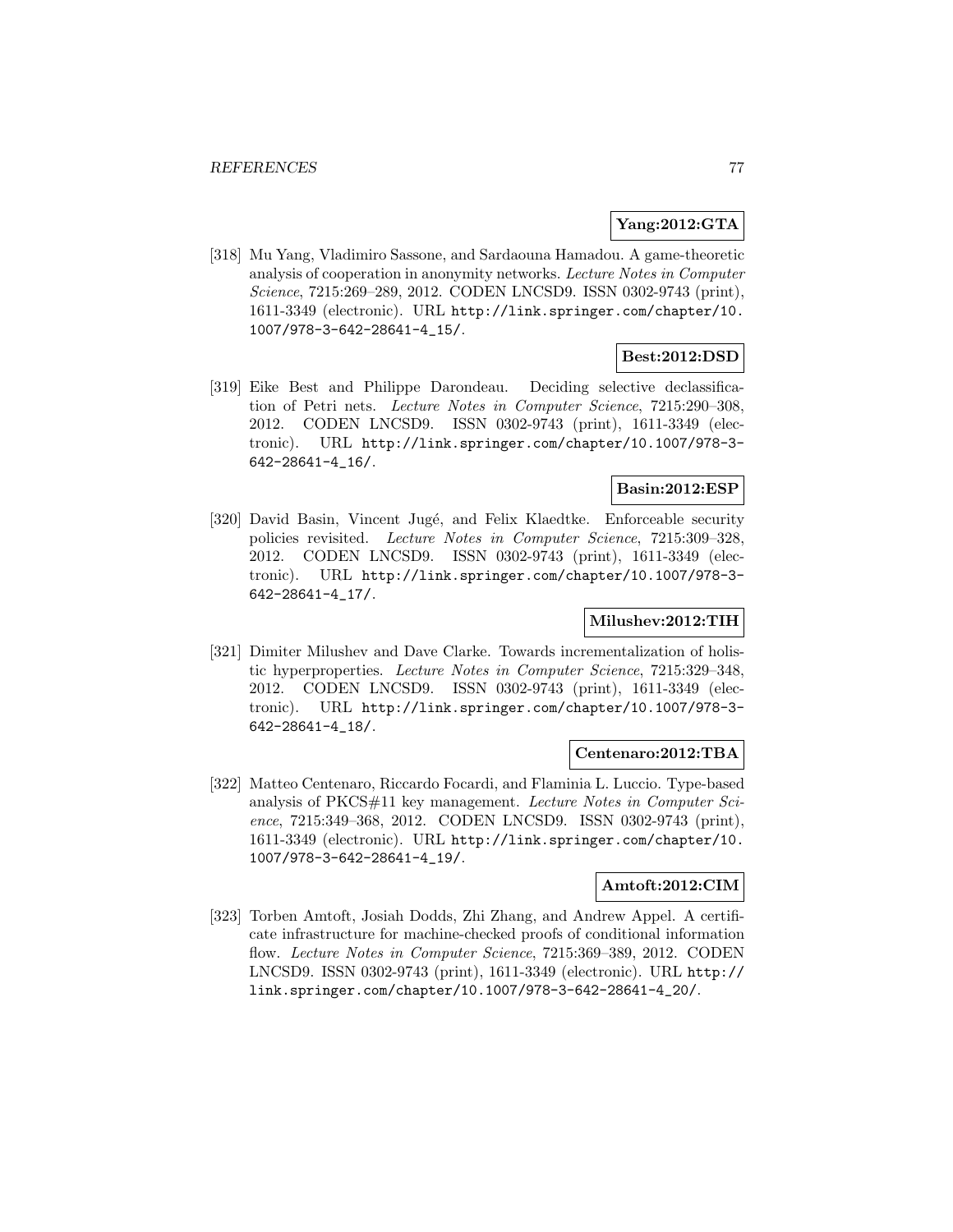#### **Anonymous:2012:FMt**

[324] Anonymous. Front matter. Lecture Notes in Computer Science, 7215: ??, 2012. CODEN LNCSD9. ISSN 0302-9743 (print), 1611-3349 (electronic). URL http://link.springer.com/content/pdf/bfm:978-3- 642-28641-4/1.

### **Hadjiantonis:2012:ITE**

[325] Antonis M. Hadjiantonis. Introduction to telecommunication economics. Lecture Notes in Computer Science, 7216:1–2, 2012. CODEN LNCSD9. ISSN 0302-9743 (print), 1611-3349 (electronic). URL http://link. springer.com/content/pdf/10.1007/978-3-642-30382-1\_1.

#### **Mendonca:2012:IER**

[326] Sandro Mendonça. Introduction to evolution and regulation of communication ecosystems. Lecture Notes in Computer Science, 7216:3– 4, 2012. CODEN LNCSD9. ISSN 0302-9743 (print), 1611-3349 (electronic). URL http://link.springer.com/content/pdf/10.1007/978- 3-642-30382-1\_2.

#### **Ramos:2012:ERM**

[327] Sergio Ramos, José Luis Gómez-Barroso, and Claudio Feijóo. Evolution and regulation of mobile ecosystems: European information society policies for the mobile search domain. Lecture Notes in Computer Science, 7216:5–13, 2012. CODEN LNCSD9. ISSN 0302-9743 (print), 1611-3349 (electronic). URL http://link.springer.com/content/pdf/10.1007/ 978-3-642-30382-1\_3.

### **Falch:2012:IRM**

[328] Morten Falch. International roaming of mobile services: The need for regulation. Lecture Notes in Computer Science, 7216:14–21, 2012. CODEN LNCSD9. ISSN 0302-9743 (print), 1611-3349 (electronic). URL http:// link.springer.com/content/pdf/10.1007/978-3-642-30382-1\_4.

#### **Kosa:2012:MRF**

[329] Zsuzsanna Kósa. Mobile regulation for the future. Lecture Notes in Computer Science, 7216:22–32, 2012. CODEN LNCSD9. ISSN 0302- 9743 (print), 1611-3349 (electronic). URL http://link.springer.com/ content/pdf/10.1007/978-3-642-30382-1\_5.

#### **Mendonca:2012:TTI**

[330] Sandro Mendonça. Trademarks as a telecommunications indicator for industrial analysis and policy. Lecture Notes in Computer Science, 7216: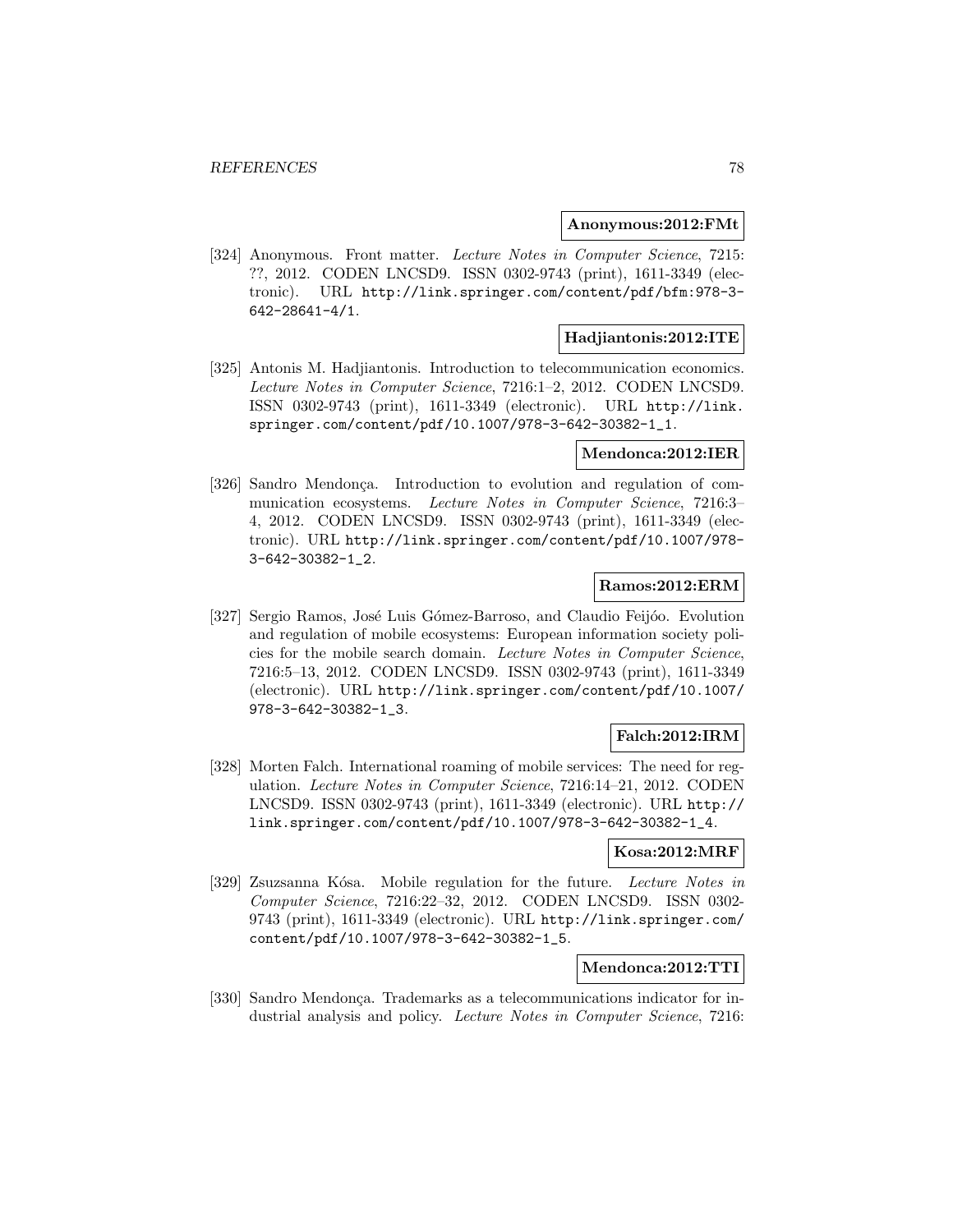33–41, 2012. CODEN LNCSD9. ISSN 0302-9743 (print), 1611-3349 (electronic). URL http://link.springer.com/content/pdf/10.1007/978- 3-642-30382-1\_6.

## **Hadjiantonis:2012:ISP**

[331] Antonis M. Hadjiantonis. Introduction to social and policy implications of communication technologies. Lecture Notes in Computer Science, 7216: 42–43, 2012. CODEN LNCSD9. ISSN 0302-9743 (print), 1611-3349 (electronic). URL http://link.springer.com/content/pdf/10.1007/978- 3-642-30382-1\_7.

# **Pau:2012:MCN**

[332] Louis-François Pau, Pedro Puga, Hong Chen, and Zviad Kirtava. Mobile communications of the needy and poor: Affordability indicators, European data, social tariffs. Lecture Notes in Computer Science, 7216: 44–55, 2012. CODEN LNCSD9. ISSN 0302-9743 (print), 1611-3349 (electronic). URL http://link.springer.com/content/pdf/10.1007/978- 3-642-30382-1\_8.

# **Vannieuwenborg:2012:IMS**

[333] Frederic Vannieuwenborg, Zviad Kirtava, Lambros Lambrinos, and Jan Van Ooteghem. Implications of mHealth service deployments: a comparison between dissimilar European countries. Lecture Notes in Computer Science, 7216:56–66, 2012. CODEN LNCSD9. ISSN 0302-9743 (print), 1611-3349 (electronic). URL http://link.springer.com/content/pdf/ 10.1007/978-3-642-30382-1\_9.

#### **Shwarts-Asher:2012:SCB**

[334] Daphna Shwarts-Asher. Social communication behaviors of virtual leaders. Lecture Notes in Computer Science, 7216:67–77, 2012. CODEN LNCSD9. ISSN 0302-9743 (print), 1611-3349 (electronic). URL http: //link.springer.com/content/pdf/10.1007/978-3-642-30382-1\_10.

### **Sapio:2012:PID**

[335] Bartolomeo Sapio. Policy implications of digital television. Lecture Notes in Computer Science, 7216:78–88, 2012. CODEN LNCSD9. ISSN 0302- 9743 (print), 1611-3349 (electronic). URL http://link.springer.com/ content/pdf/10.1007/978-3-642-30382-1\_11.

### **Tuffin:2012:IEG**

[336] Bruno Tuffin. Introduction to economics and governance of future networks. Lecture Notes in Computer Science, 7216:89–90, 2012. CODEN LNCSD9. ISSN 0302-9743 (print), 1611-3349 (electronic). URL http:// link.springer.com/content/pdf/10.1007/978-3-642-30382-1\_12.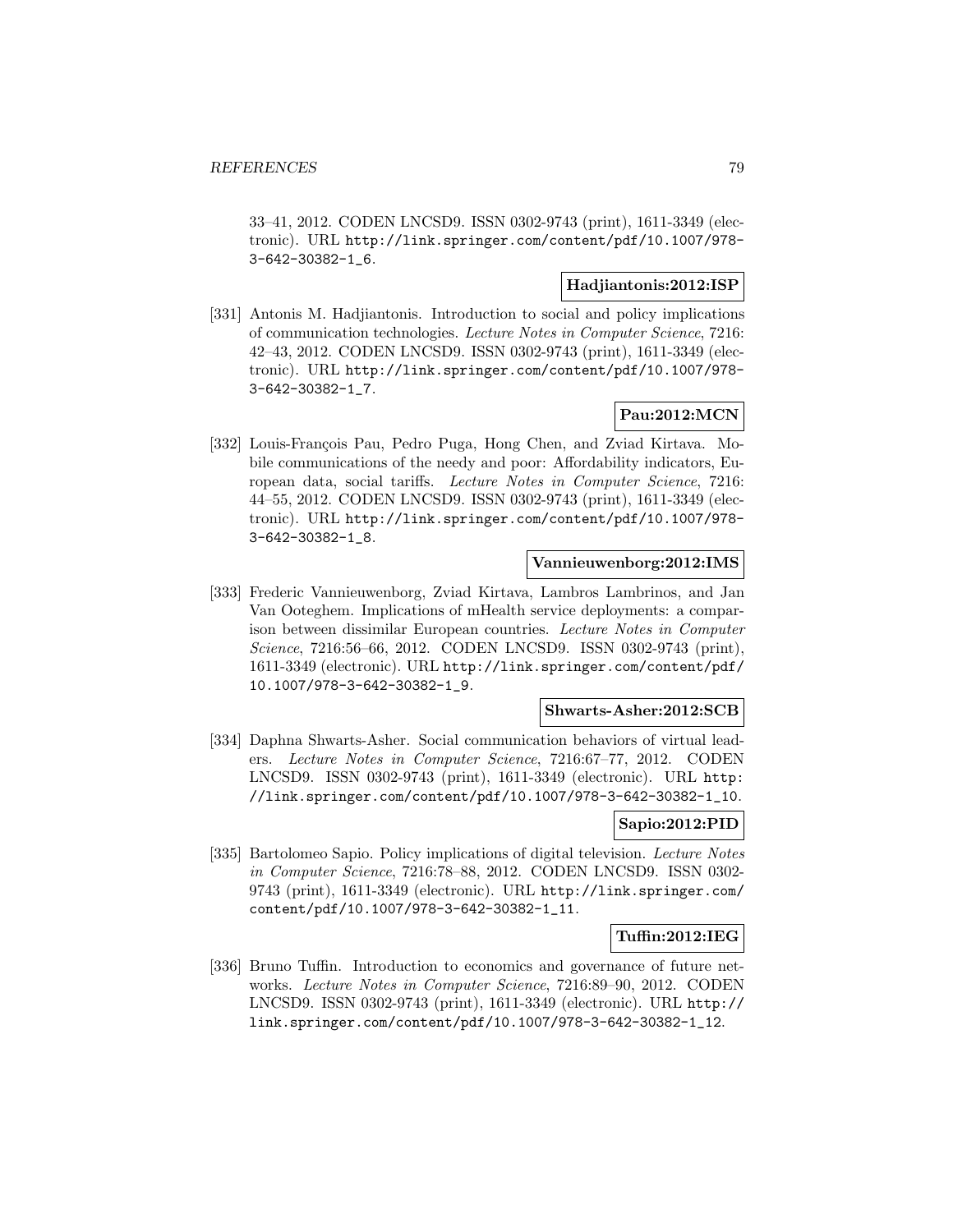#### **Gomez-Barroso:2012:PID**

[337] José Luis Gómez-Barroso and Claudio Feijóo. Public intervention in the deployment of NGNs. Lecture Notes in Computer Science, 7216:91– 99, 2012. CODEN LNCSD9. ISSN 0302-9743 (print), 1611-3349 (electronic). URL http://link.springer.com/content/pdf/10.1007/978- 3-642-30382-1\_13.

### **Williams:2012:PPP**

[338] Idongesit Williams and Morten Falch. Public private partnerships and next generation networks. Lecture Notes in Computer Science, 7216:100– 107, 2012. CODEN LNCSD9. ISSN 0302-9743 (print), 1611-3349 (electronic). URL http://link.springer.com/content/pdf/10.1007/978- 3-642-30382-1\_14.

# **Maille:2012:IGE**

[339] Patrick Maillé, Peter Reichl, and Bruno Tuffin. Internet governance and economics of network neutrality. Lecture Notes in Computer Science, 7216: 108–116, 2012. CODEN LNCSD9. ISSN 0302-9743 (print), 1611-3349 (electronic). URL http://link.springer.com/content/pdf/10.1007/ 978-3-642-30382-1\_15.

### **Pau:2012:GNG**

[340] Louis-François Pau. Green networks and green tariffs as driven by user service demand. Lecture Notes in Computer Science, 7216:117– 125, 2012. CODEN LNCSD9. ISSN 0302-9743 (print), 1611-3349 (electronic). URL http://link.springer.com/content/pdf/10.1007/978- 3-642-30382-1\_16.

### **Falch:2012:EII**

[341] Morten Falch. Environmental impact of ICT on the transport sector. Lecture Notes in Computer Science, 7216:126–137, 2012. CODEN LNCSD9. ISSN 0302-9743 (print), 1611-3349 (electronic). URL http:// link.springer.com/content/pdf/10.1007/978-3-642-30382-1\_17.

#### **Verbrugge:2012:CEN**

[342] Sofie Verbrugge, Jan Van Ooteghem, Koen Casier, Marlies Van der Wee, and Mathieu Tahon. Cost-efficient NGN rollout. Lecture Notes in Computer Science, 7216:138–147, 2012. CODEN LNCSD9. ISSN 0302- 9743 (print), 1611-3349 (electronic). URL http://link.springer.com/ content/pdf/10.1007/978-3-642-30382-1\_18.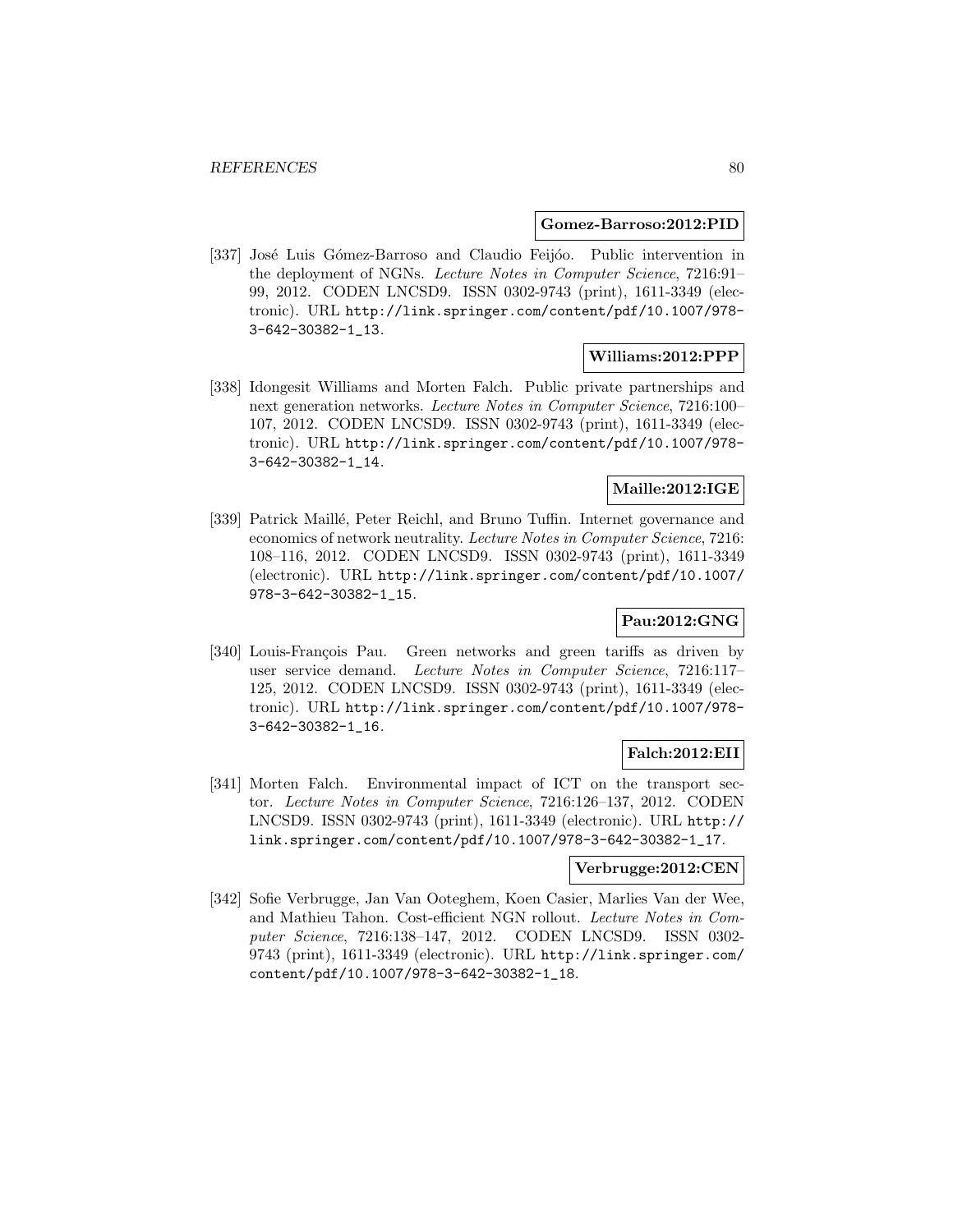### **Frank:2012:SBT**

[343] Lauri Frank, Eetu Luoma, Oleksiy Mazhelis, Mirja Pulkkinen, and Pasi Tyrväinen. Software business in the telecommunications sector. Lecture Notes in Computer Science, 7216:148–155, 2012. CODEN LNCSD9. ISSN 0302-9743 (print), 1611-3349 (electronic). URL http://link.springer. com/content/pdf/10.1007/978-3-642-30382-1\_19.

# **Starc:2012:IFN**

[344] Iztok Starc. Introduction to future networks management architectures and mechanisms. Lecture Notes in Computer Science, 7216:156–157, 2012. CODEN LNCSD9. ISSN 0302-9743 (print), 1611-3349 (electronic). URL http://link.springer.com/content/pdf/10.1007/978- 3-642-30382-1\_20.

# **Anonymous:2012:FMu**

[345] Anonymous. Front matter. Lecture Notes in Computer Science, 7216: ??, 2012. CODEN LNCSD9. ISSN 0302-9743 (print), 1611-3349 (electronic). URL http://link.springer.com/content/pdf/bfm:978-3- 642-30382-1/1.

# **Anonymous:2012:FMv**

[346] Anonymous. Front matter. Lecture Notes in Computer Science, 7217: 1, 2012. CODEN LNCSD9. ISSN 0302-9743 (print), 1611-3349 (electronic). URL http://link.springer.com/content/pdf/bfm:978-3- 642-31915-0/1/1.

### **Khan:2012:LFR**

[347] Shakil M. Khan and Yves Lespérance. Logical foundations for a rational BDI agent programming language (extended version). Lecture Notes in Computer Science, 7217:3–21, 2012. CODEN LNCSD9. ISSN 0302- 9743 (print), 1611-3349 (electronic). URL http://link.springer.com/ chapter/10.1007/978-3-642-31915-0\_1/.

### **Telang:2012:RGC**

[348] Pankaj R. Telang, Munindar P. Singh, and Neil Yorke-Smith. Relating goal and commitment semantics. Lecture Notes in Computer Science, 7217:22–37, 2012. CODEN LNCSD9. ISSN 0302-9743 (print), 1611-3349 (electronic). URL http://link.springer.com/chapter/10.1007/978- 3-642-31915-0\_2/.

## **Anonymous:2012:FMw**

[349] Anonymous. Front matter. Lecture Notes in Computer Science, 7217: 39, 2012. CODEN LNCSD9. ISSN 0302-9743 (print), 1611-3349 (elec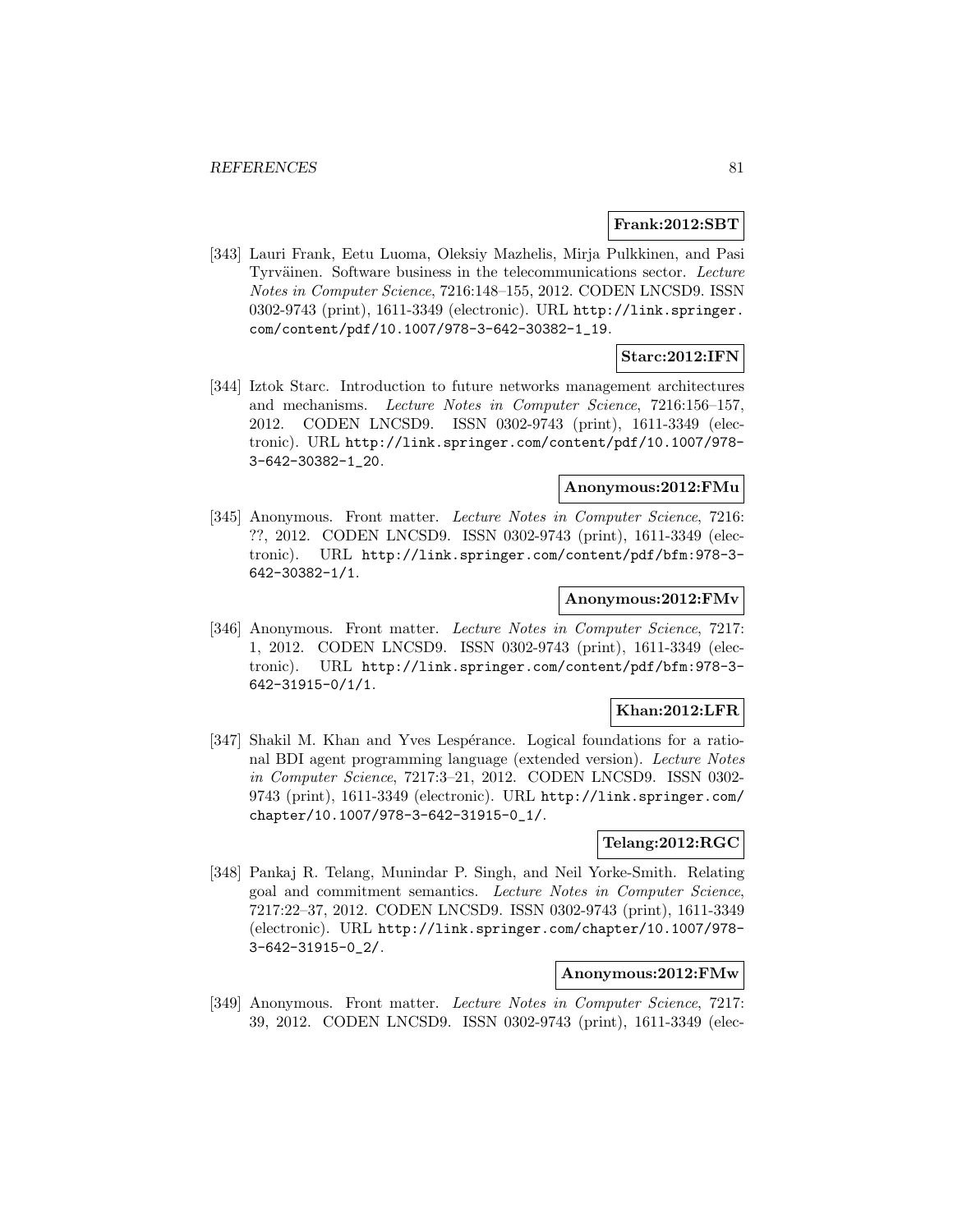tronic). URL http://link.springer.com/content/pdf/bfm:978-3- 642-31915-0/2/1.

# **Toledo:2012:DKM**

[350] Carlos M. Toledo, Rafael H. Bordini, Omar Chiotti, and María R. Galli. Developing a knowledge management multi-agent system using JaCaMo. Lecture Notes in Computer Science, 7217:41–57, 2012. CODEN LNCSD9. ISSN 0302-9743 (print), 1611-3349 (electronic). URL http://link. springer.com/chapter/10.1007/978-3-642-31915-0\_3/.

# **Pibil:2012:NPA**

[351] Radek Píbil, Peter Novák, Cyril Brom, and Jakub Gemrot. Notes on pragmatic agent-programming with jason. Lecture Notes in Computer Science, 7217:58–73, 2012. CODEN LNCSD9. ISSN 0302-9743 (print), 1611-3349 (electronic). URL http://link.springer.com/chapter/10. 1007/978-3-642-31915-0\_4/.

### **Ranathunga:2012:IEM**

[352] Surangika Ranathunga, Stephen Cranefield, and Martin Purvis. Integrating expectation monitoring into BDI agents. Lecture Notes in Computer Science, 7217:74–91, 2012. CODEN LNCSD9. ISSN 0302-9743 (print), 1611-3349 (electronic). URL http://link.springer.com/chapter/10. 1007/978-3-642-31915-0\_5/.

# **Anonymous:2012:FMx**

[353] Anonymous. Front matter. Lecture Notes in Computer Science, 7217: 93, 2012. CODEN LNCSD9. ISSN 0302-9743 (print), 1611-3349 (electronic). URL http://link.springer.com/content/pdf/bfm:978-3- 642-31915-0/3/1.

#### **Koster:2012:AMC**

[354] Michael Köster and Peter Lohmann. Abstraction for model checking modular interpreted systems over ATL. Lecture Notes in Computer Science, 7217:95–113, 2012. CODEN LNCSD9. ISSN 0302-9743 (print), 1611-3349 (electronic). URL http://link.springer.com/chapter/10.1007/978- 3-642-31915-0\_6/.

#### **Mohammed:2012:MQQ**

[355] Ammar Mohammed and Ulrich Furbach. MAS: Qualitative and quantitative reasoning. Lecture Notes in Computer Science, 7217:114–132, 2012. CODEN LNCSD9. ISSN 0302-9743 (print), 1611-3349 (electronic). URL http://link.springer.com/chapter/10.1007/978-3- 642-31915-0\_7/.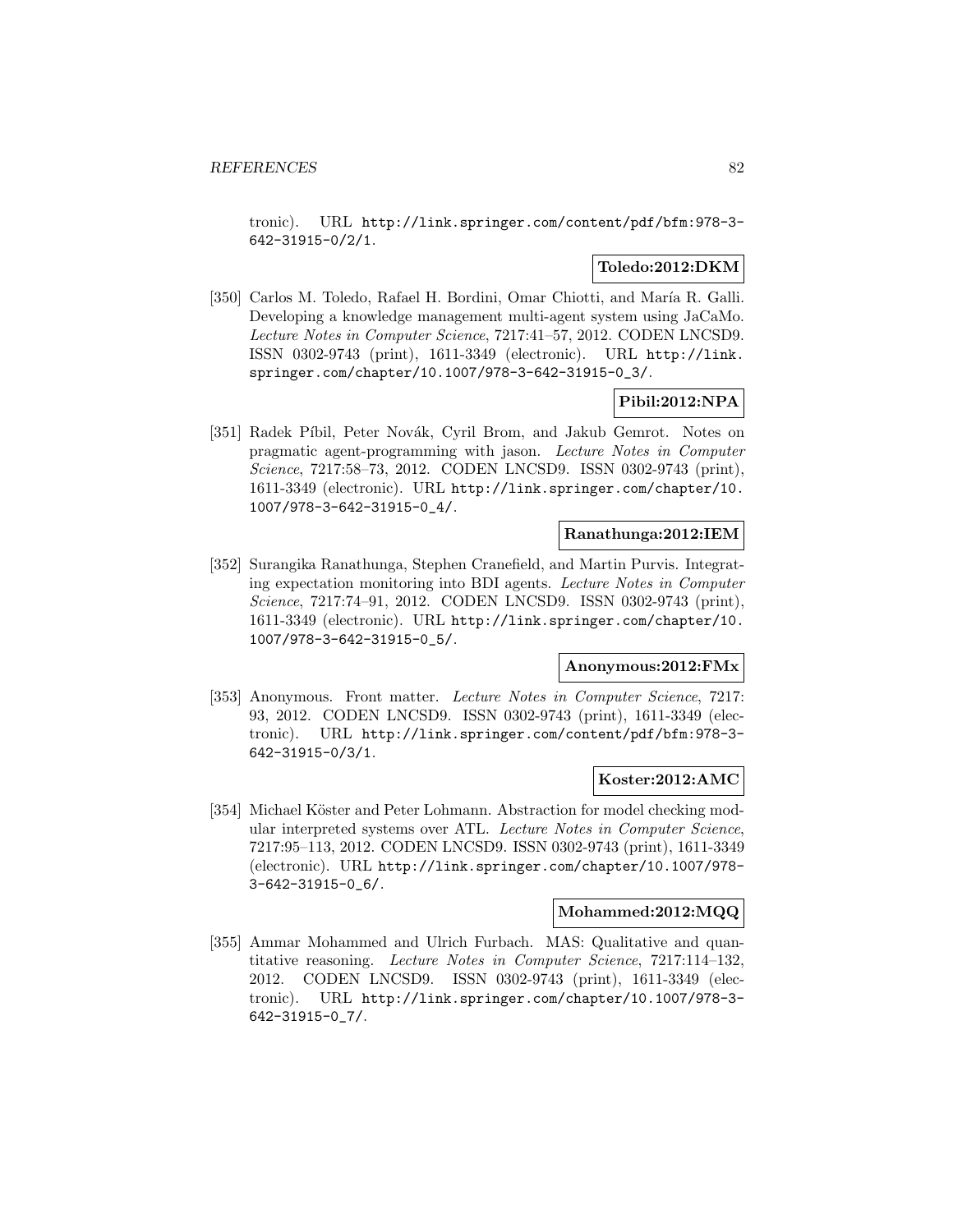#### **Jongmans:2012:SSR**

[356] Sung-Shik T. Q. Jongmans, Koen V. Hindriks, and M. Birna van Riemsdijk. State space reduction for model checking agent programs. Lecture Notes in Computer Science, 7217:133–151, 2012. CODEN LNCSD9. ISSN 0302-9743 (print), 1611-3349 (electronic). URL http://link.springer. com/chapter/10.1007/978-3-642-31915-0\_8/.

# **Anonymous:2012:FMy**

[357] Anonymous. Front matter. Lecture Notes in Computer Science, 7217: 153, 2012. CODEN LNCSD9. ISSN 0302-9743 (print), 1611-3349 (electronic). URL http://link.springer.com/content/pdf/bfm:978- 3-642-31915-0/4/1.

## **Behrens:2012:MAP**

[358] Tristan Behrens, Michael Köster, Federico Schlesinger, Jürgen Dix, and Jomi F. Hübner. The multi-agent programming contest 2011: a Résumé. Lecture Notes in Computer Science, 7217:155–172, 2012. CODEN LNCSD9. ISSN 0302-9743 (print), 1611-3349 (electronic). URL http: //link.springer.com/chapter/10.1007/978-3-642-31915-0\_9/.

#### **Dekker:2012:HAT**

[359] Marc Dekker, Pieter Hameete, Michiel Hegemans, Sebastiaan Leysen, and Joris van den Oever. HactarV2: An agent team strategy based on implicit coordination. Lecture Notes in Computer Science, 7217: 173–184, 2012. CODEN LNCSD9. ISSN 0302-9743 (print), 1611-3349 (electronic). URL http://link.springer.com/chapter/10.1007/978- 3-642-31915-0\_10/.

### **Ettienne:2012:IMA**

[360] Mikko Berggren Ettienne, Steen Vester, and Jørgen Villadsen. Implementing a multi-agent system in Python with an auction-based agreement approach. Lecture Notes in Computer Science, 7217:185–196, 2012. CODEN LNCSD9. ISSN 0302-9743 (print), 1611-3349 (electronic). URL http:// link.springer.com/chapter/10.1007/978-3-642-31915-0\_11/.

### **Carr:2012:BS**

[361] Dominic Carr, Sean Russell, Balazs Pete, G. M. P. O'Hare, and Rem W. Collier. Bogtrotters in space. Lecture Notes in Computer Science, 7217: 197–207, 2012. CODEN LNCSD9. ISSN 0302-9743 (print), 1611-3349 (electronic). URL http://link.springer.com/chapter/10.1007/978- 3-642-31915-0\_12/.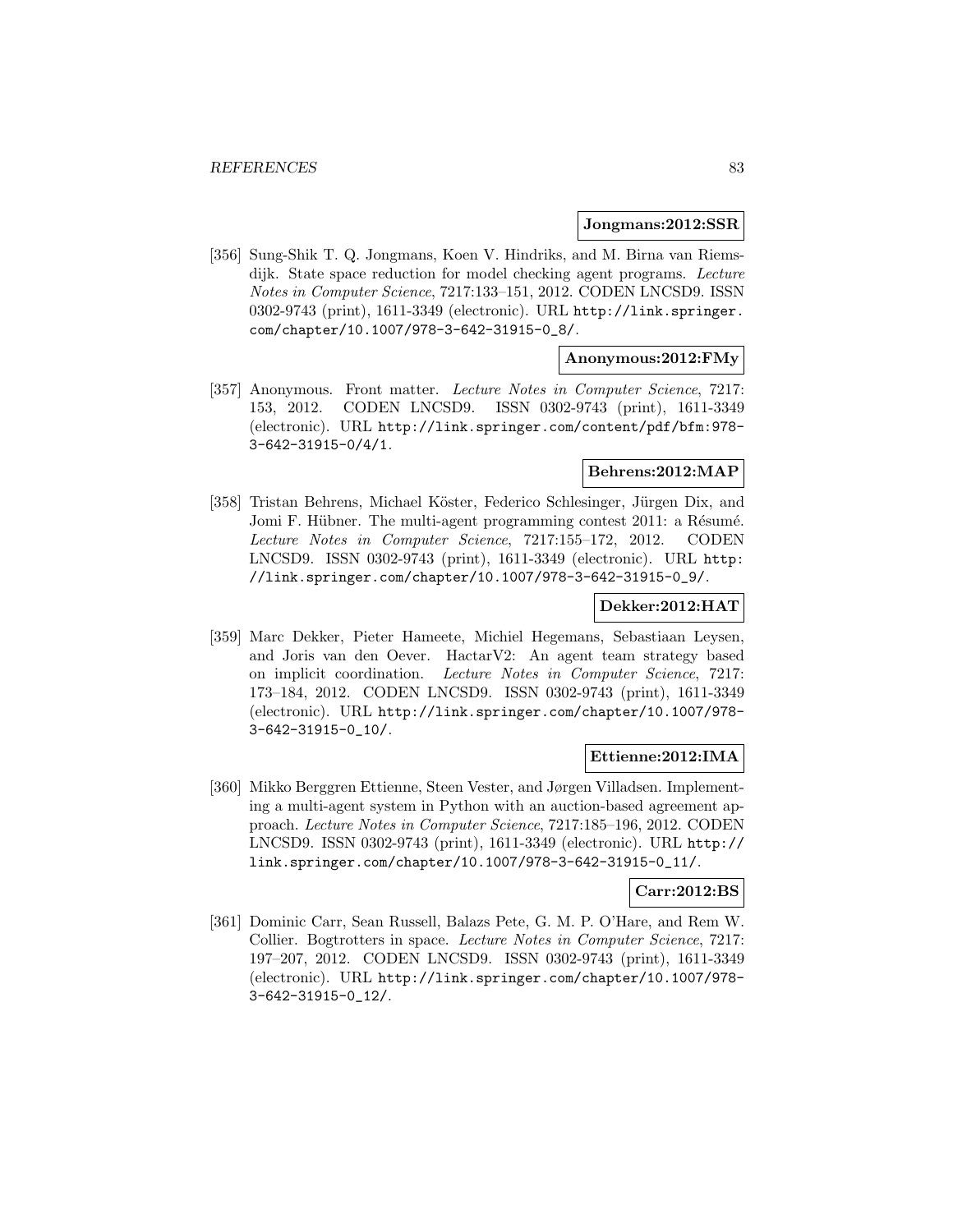## **Mirzayi:2012:GDA**

[362] Sahar Mirzayi, Vahid Nateghi, and Fatemeh Eskandari. A Gaia-driven approach for competitive multi-agent systems. Lecture Notes in Computer Science, 7217:208–216, 2012. CODEN LNCSD9. ISSN 0302-9743 (print), 1611-3349 (electronic). URL http://link.springer.com/chapter/10. 1007/978-3-642-31915-0\_13/.

#### **Anonymous:2012:BMd**

[363] Anonymous. Back matter. Lecture Notes in Computer Science, 7217: ??, 2012. CODEN LNCSD9. ISSN 0302-9743 (print), 1611-3349 (electronic). URL http://link.springer.com/content/pdf/bbm:978-3- 642-31915-0/1.

# **Anonymous:2012:FMz**

[364] Anonymous. Front matter. Lecture Notes in Computer Science, 7217: ??, 2012. CODEN LNCSD9. ISSN 0302-9743 (print), 1611-3349 (electronic). URL http://link.springer.com/content/pdf/bfm:978-3- 642-31915-0/1.

# **Schlenker:2012:FII**

[365] Philippe Schlenker and Jonathan Lamberton. Formal indices and iconicity in ASL. Lecture Notes in Computer Science, 7218:1–11, 2012. CODEN LNCSD9. ISSN 0302-9743 (print), 1611-3349 (electronic). URL http:// link.springer.com/chapter/10.1007/978-3-642-31482-7\_1/.

# **Yalcin:2012:CP**

[366] Seth Yalcin. Context probabilism. Lecture Notes in Computer Science, 7218:12–21, 2012. CODEN LNCSD9. ISSN 0302-9743 (print), 1611-3349 (electronic). URL http://link.springer.com/chapter/10.1007/978- 3-642-31482-7\_2/.

# **Aher:2012:FCD**

[367] Martin Aher. Free choice in Deontic Inquisitive Semantics (DIS). Lecture Notes in Computer Science, 7218:22–31, 2012. CODEN LNCSD9. ISSN 0302-9743 (print), 1611-3349 (electronic). URL http://link.springer. com/chapter/10.1007/978-3-642-31482-7\_3/.

#### **Cooper:2012:NIA**

[368] Robin Cooper and Jonathan Ginzburg. Negative inquisitiveness and alternatives-based negation. Lecture Notes in Computer Science, 7218: 32–41, 2012. CODEN LNCSD9. ISSN 0302-9743 (print), 1611-3349 (electronic). URL http://link.springer.com/chapter/10.1007/978- 3-642-31482-7\_4/.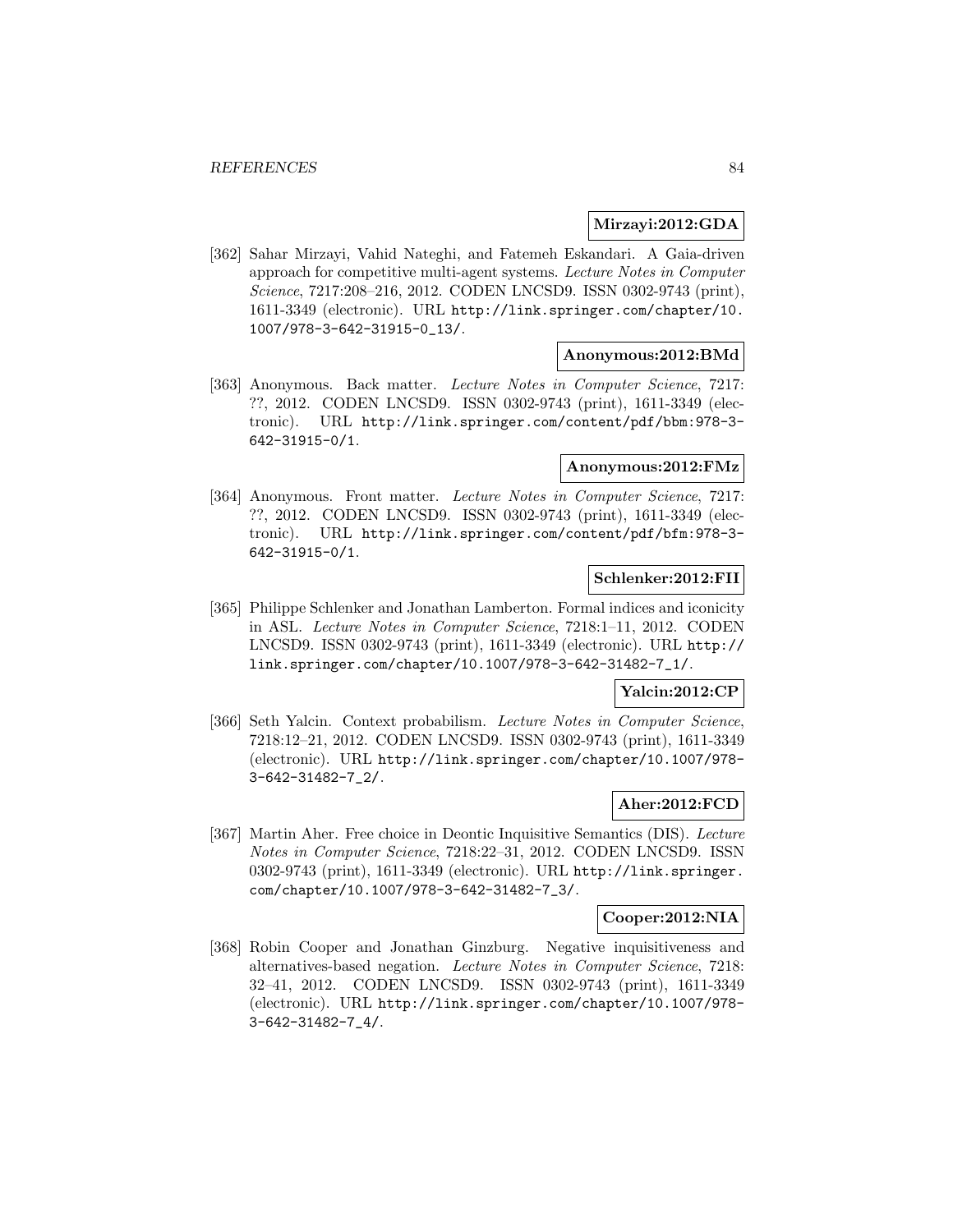#### **Onea:2012:WQC**

[369] Edgar Onea and Markus Steinbach. Where question, conditionals and topics converge. Lecture Notes in Computer Science, 7218:42–51, 2012. CODEN LNCSD9. ISSN 0302-9743 (print), 1611-3349 (electronic). URL http://link.springer.com/chapter/10.1007/978-3- 642-31482-7\_5/.

# **Uegaki:2012:IKA**

[370] Wataru Uegaki. Inquisitive knowledge attribution and the gettier problem. Lecture Notes in Computer Science, 7218:52–61, 2012. CODEN LNCSD9. ISSN 0302-9743 (print), 1611-3349 (electronic). URL http:// link.springer.com/chapter/10.1007/978-3-642-31482-7\_6/.

## **Barbera:2012:WWS**

[371] Gemma Barberà. When wide Scope is not enough: Scope and topicality of discourse referents. Lecture Notes in Computer Science, 7218: 62–71, 2012. CODEN LNCSD9. ISSN 0302-9743 (print), 1611-3349 (electronic). URL http://link.springer.com/chapter/10.1007/978- 3-642-31482-7\_7/.

# **Davidson:2012:WDL**

[372] Kathryn Davidson. When disjunction looks like conjunction: Pragmatic consequences in ASL. Lecture Notes in Computer Science, 7218: 72–81, 2012. CODEN LNCSD9. ISSN 0302-9743 (print), 1611-3349 (electronic). URL http://link.springer.com/chapter/10.1007/978- 3-642-31482-7\_8/.

# **Quer:2012:QSA**

[373] Josep Quer. Quantificational strategies across language modalities. Lecture Notes in Computer Science, 7218:82–91, 2012. CODEN LNCSD9. ISSN 0302-9743 (print), 1611-3349 (electronic). URL http://link. springer.com/chapter/10.1007/978-3-642-31482-7\_9/.

#### **Wilbur:2012:DMI**

[374] Ronnie B. Wilbur, Evie Malaia, and Robin A. Shay. Degree modification and intensification in American sign language adjectives. Lecture Notes in Computer Science, 7218:92–101, 2012. CODEN LNCSD9. ISSN 0302- 9743 (print), 1611-3349 (electronic). URL http://link.springer.com/ chapter/10.1007/978-3-642-31482-7\_10/.

## **Abrusan:2012:EKF**

[375] Márta Abrusán and Kriszta Szendröi. Experimenting with the King of France. Lecture Notes in Computer Science, 7218:102–111, 2012. CODEN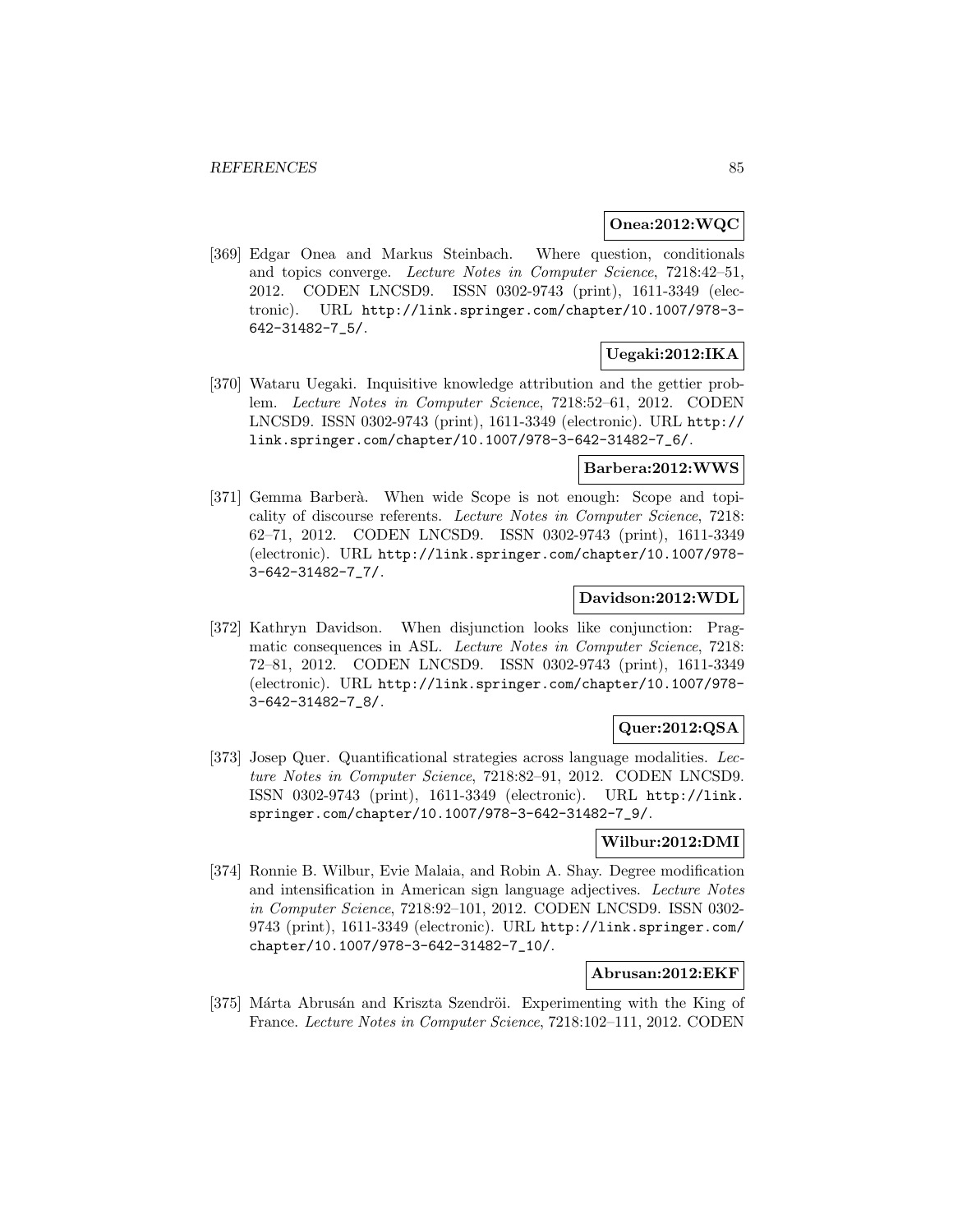LNCSD9. ISSN 0302-9743 (print), 1611-3349 (electronic). URL http:// link.springer.com/chapter/10.1007/978-3-642-31482-7\_11/.

### **Boleda:2012:ASV**

[376] Gemma Boleda, Stefan Evert, Berit Gehrke, and Louise McNally. Adjectives as saturators vs. modifiers: Statistical evidence. Lecture Notes in Computer Science, 7218:112–121, 2012. CODEN LNCSD9. ISSN 0302- 9743 (print), 1611-3349 (electronic). URL http://link.springer.com/ chapter/10.1007/978-3-642-31482-7\_12/.

#### **Brasoveanu:2012:LSI**

[377] Adrian Brasoveanu and Jakub Dotlačil. Licensing sentence-internal readings in English. Lecture Notes in Computer Science, 7218:122–132, 2012. CODEN LNCSD9. ISSN 0302-9743 (print), 1611-3349 (electronic). URL http://link.springer.com/chapter/10.1007/978-3- 642-31482-7\_13/.

## **Bylinina:2012:EAS**

[378] Lisa Bylinina and Stas Zadorozhny. Evaluative adjectives, scale structure, and ways of being polite. Lecture Notes in Computer Science, 7218: 133–142, 2012. CODEN LNCSD9. ISSN 0302-9743 (print), 1611-3349 (electronic). URL http://link.springer.com/chapter/10.1007/978- 3-642-31482-7\_14/.

# **Chemla:2012:PFC**

[379] Emmanuel Chemla and Lewis Bott. Processing: Free choice at no cost. Lecture Notes in Computer Science, 7218:143–149, 2012. CODEN LNCSD9. ISSN 0302-9743 (print), 1611-3349 (electronic). URL http:// link.springer.com/chapter/10.1007/978-3-642-31482-7\_15/.

### **Djalali:2012:CEP**

[380] Alex Djalali, Sven Lauer, and Christopher Potts. Corpus evidence for preference-driven interpretation. Lecture Notes in Computer Science, 7218:150–159, 2012. CODEN LNCSD9. ISSN 0302-9743 (print), 1611- 3349 (electronic). URL http://link.springer.com/chapter/10.1007/ 978-3-642-31482-7\_16/.

### **Naumann:2012:REE**

[381] Ralf Naumann. Relating ERP-effects to theories of belief update and combining systems. Lecture Notes in Computer Science, 7218:160–169, 2012. CODEN LNCSD9. ISSN 0302-9743 (print), 1611-3349 (electronic). URL http://link.springer.com/chapter/10.1007/978-3- 642-31482-7\_17/.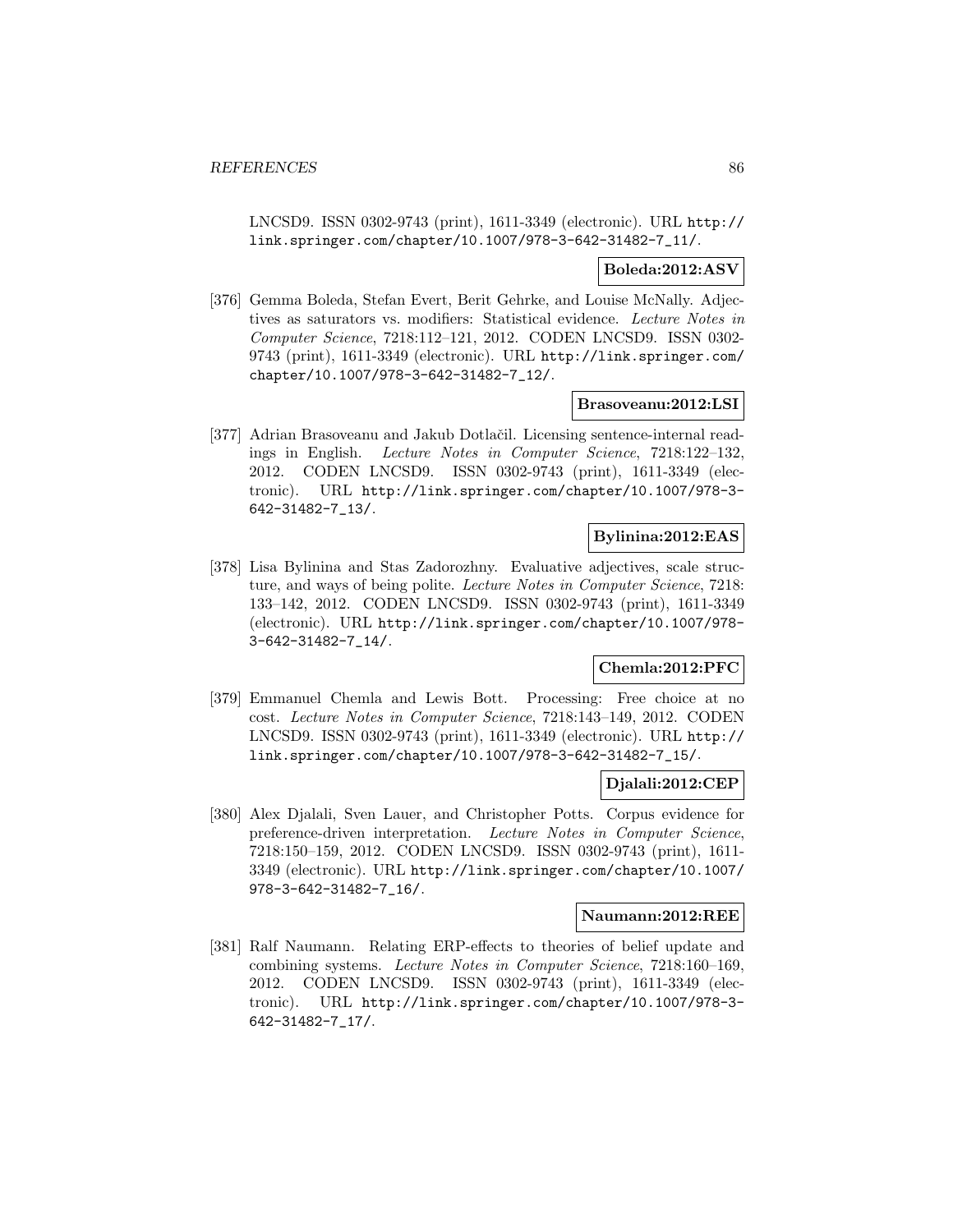#### **Panzeri:2012:CCT**

[382] Francesca Panzeri and Francesca Foppolo. Can children tell us something about the semantics of adjectives? Lecture Notes in Computer Science, 7218:170–179, 2012. CODEN LNCSD9. ISSN 0302-9743 (print), 1611- 3349 (electronic). URL http://link.springer.com/chapter/10.1007/ 978-3-642-31482-7\_18/.

# **Rado:2012:URS**

[383] Janina Radó and Oliver Bott. Underspecified representations of Scope ambiguity? Lecture Notes in Computer Science, 7218:180–189, 2012. CODEN LNCSD9. ISSN 0302-9743 (print), 1611-3349 (electronic). URL http://link.springer.com/chapter/10.1007/978-3- 642-31482-7\_19/.

# **Renans:2012:PBN**

[384] Agata Maria Renans. Projective behaviour of Nur — quantitative experimental research. Lecture Notes in Computer Science, 7218:190–199, 2012. CODEN LNCSD9. ISSN 0302-9743 (print), 1611-3349 (electronic). URL http://link.springer.com/chapter/10.1007/978-3- 642-31482-7\_20/.

## **Anonymous:2012:FMba**

[385] Anonymous. Front matter. Lecture Notes in Computer Science, 7218: ??, 2012. CODEN LNCSD9. ISSN 0302-9743 (print), 1611-3349 (electronic). URL http://link.springer.com/content/pdf/bfm:978-3- 642-31482-7/1.

# **Kao:2012:ABC**

[386] Fu-Chien Kao, Han-Chien Hsieh, and Wei-Te Li. Analysis of brainwave characteristics for playing heterogeneous computer games. Lecture Notes in Computer Science, 7220:1–11, 2012. CODEN LNCSD9. ISSN 0302- 9743 (print), 1611-3349 (electronic). URL http://link.springer.com/ chapter/10.1007/978-3-642-31439-1\_1/.

### **Zhang:2012:ECS**

[387] Li Zhang. Exploitation in context-sensitive affect sensing from improvisational interaction. Lecture Notes in Computer Science, 7220: 12–23, 2012. CODEN LNCSD9. ISSN 0302-9743 (print), 1611-3349 (electronic). URL http://link.springer.com/chapter/10.1007/978- 3-642-31439-1\_2/.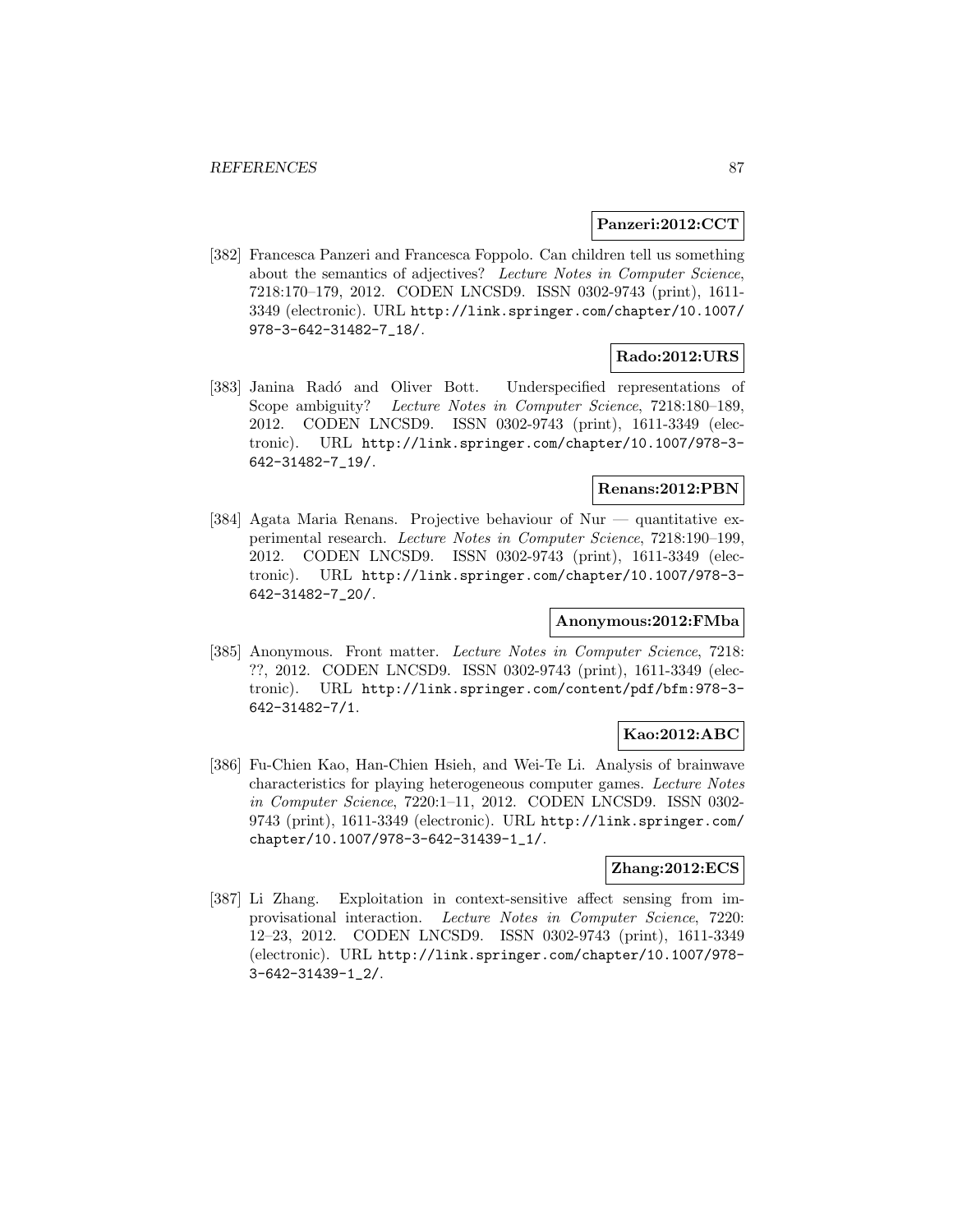# **Park:2012:HDM**

[388] Jonghee Park and Woontack Woo. Hybrid document matching method for page identification of Digilog books. Lecture Notes in Computer Science, 7220:24–34, 2012. CODEN LNCSD9. ISSN 0302-9743 (print), 1611-3349 (electronic). URL http://link.springer.com/chapter/10.1007/978- 3-642-31439-1\_3/.

### **Shiratuddin:2012:GDC**

[389] Mohd Fairuz Shiratuddin and Kok Wai Wong. Game design considerations when using non-touch based natural user interface. Lecture Notes in Computer Science, 7220:35–45, 2012. CODEN LNCSD9. ISSN 0302- 9743 (print), 1611-3349 (electronic). URL http://link.springer.com/ chapter/10.1007/978-3-642-31439-1\_4/.

## **Wang:2012:ESG**

[390] Li-Chun Wang and Ming-Puu Chen. Effects of the sequence of game-play and game-design on novices' motivation, flow, and performance. Lecture Notes in Computer Science, 7220:46–55, 2012. CODEN LNCSD9. ISSN 0302-9743 (print), 1611-3349 (electronic). URL http://link.springer. com/chapter/10.1007/978-3-642-31439-1\_5/.

# **Zhang:2012:BTO**

[391] Sujing Zhang and Feng Li. Behavioral traits of the online parent-child game players: a case study and its inspirations. Lecture Notes in Computer Science, 7220:56–68, 2012. CODEN LNCSD9. ISSN 0302-9743 (print), 1611-3349 (electronic). URL http://link.springer.com/chapter/10. 1007/978-3-642-31439-1\_6/.

### **Berger:2012:TOS**

[392] Florian Berger and Wolfgang Müller. Towards an open source game engine for teaching and research. Lecture Notes in Computer Science, 7220:69–76, 2012. CODEN LNCSD9. ISSN 0302-9743 (print), 1611-3349 (electronic). URL http://link.springer.com/chapter/10.1007/978- 3-642-31439-1\_7/.

#### **Chang:2012:DMD**

[393] Long-Chyr Chang and Heien-Kun Chiang. Designing a mixed digital signage and multi-touch interaction for social learning. Lecture Notes in Computer Science, 7220:77–87, 2012. CODEN LNCSD9. ISSN 0302- 9743 (print), 1611-3349 (electronic). URL http://link.springer.com/ chapter/10.1007/978-3-642-31439-1\_8/.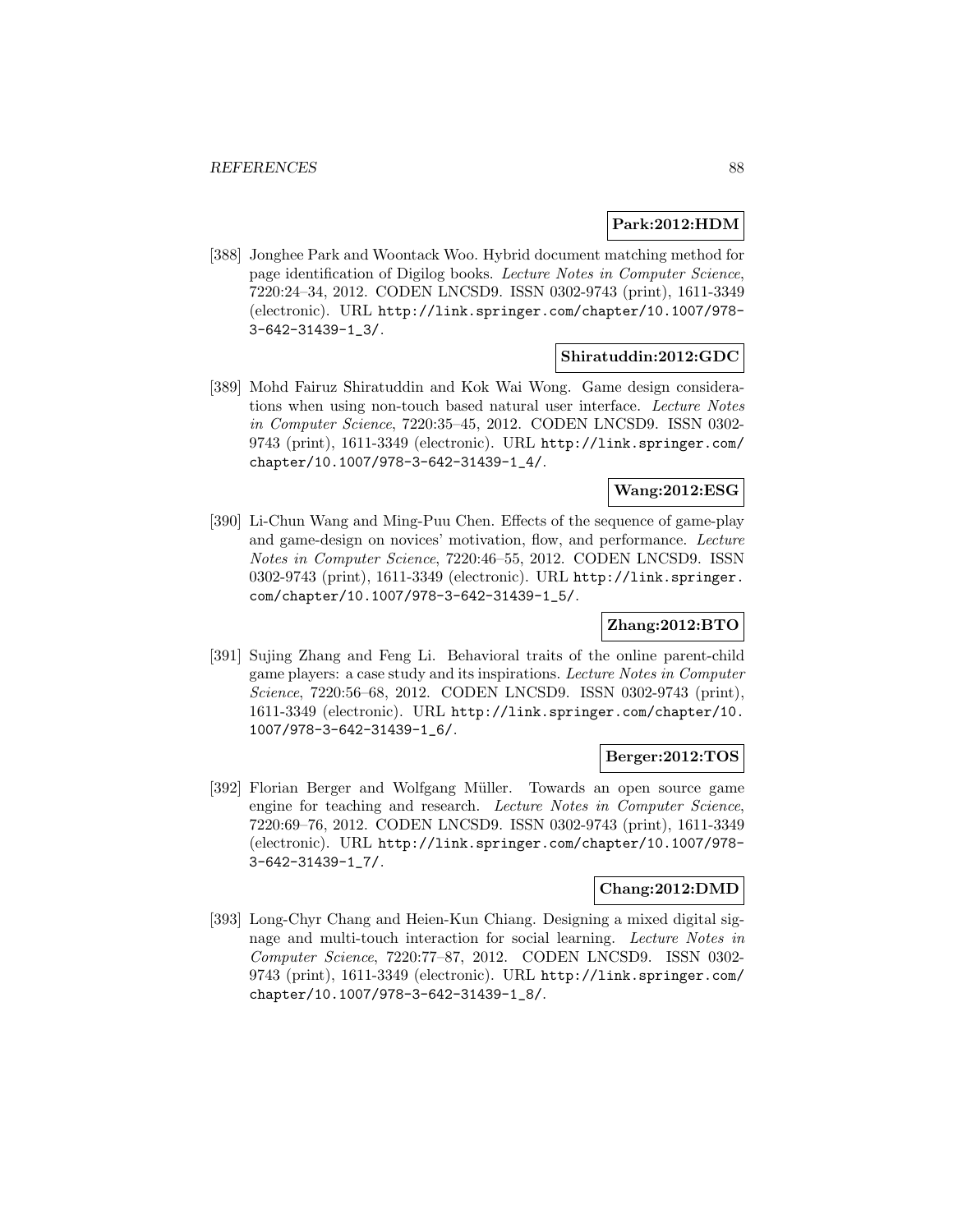### **Chiang:2012:ODC**

[394] I-Tsun Chiang. Old dogs can learn new tricks: Exploring effective strategies to facilitate somatosensory video games for institutionalized older veterans. Lecture Notes in Computer Science, 7220:88–100, 2012. CODEN LNCSD9. ISSN 0302-9743 (print), 1611-3349 (electronic). URL http:// link.springer.com/chapter/10.1007/978-3-642-31439-1\_9/.

# **Yeh:2012:EMS**

[395] Shih-Ching Yeh, Wu-Yuin Hwang, Jing-Liang Wang, and Yuin-Ren Chen. Effects of multi-symbols on enhancing virtual reality based collaborative task. Lecture Notes in Computer Science, 7220:101–111, 2012. CODEN LNCSD9. ISSN 0302-9743 (print), 1611-3349 (electronic). URL http:// link.springer.com/chapter/10.1007/978-3-642-31439-1\_10/.

# **Liu:2012:PFA**

[396] Sheng Liu, Ting Fang, Shengyong Chen, Hanyang Tong, Changchun Yuan, and Zichen Chen. Particle filter with affine transformation for multiple key points tracking. Lecture Notes in Computer Science, 7220: 112–126, 2012. CODEN LNCSD9. ISSN 0302-9743 (print), 1611-3349 (electronic). URL http://link.springer.com/chapter/10.1007/978- 3-642-31439-1\_11/.

# **Zeng:2012:MSP**

[397] Liang Zeng, Bo Wu, Jiangfan Ning, Jiawen Ma, and Sikun Li. Meshless simulation of plastic deformation and crack. Lecture Notes in Computer Science, 7220:127–137, 2012. CODEN LNCSD9. ISSN 0302-9743 (print), 1611-3349 (electronic). URL http://link.springer.com/chapter/10. 1007/978-3-642-31439-1\_12/.

# **Luo:2012:LVT**

[398] Yong Luo, Yan Zhao, Lei Cheng, Jianxin Wang, and Xuchong Liu. Lossless visible three-dimensional watermark of digital elevation model data. Lecture Notes in Computer Science, 7220:138–147, 2012. CODEN LNCSD9. ISSN 0302-9743 (print), 1611-3349 (electronic). URL http:// link.springer.com/chapter/10.1007/978-3-642-31439-1\_13/.

## **Feng:2012:AHT**

[399] Zhiquan Feng, Bo Yang, Yi Li, Haokui Tang, Yanwei Zheng, Minming Zhang, and Zhigeng Pan. 3D articulated hand tracking based on behavioral model. Lecture Notes in Computer Science, 7220:148– 165, 2012. CODEN LNCSD9. ISSN 0302-9743 (print), 1611-3349 (electronic). URL http://link.springer.com/chapter/10.1007/978- 3-642-31439-1\_14/.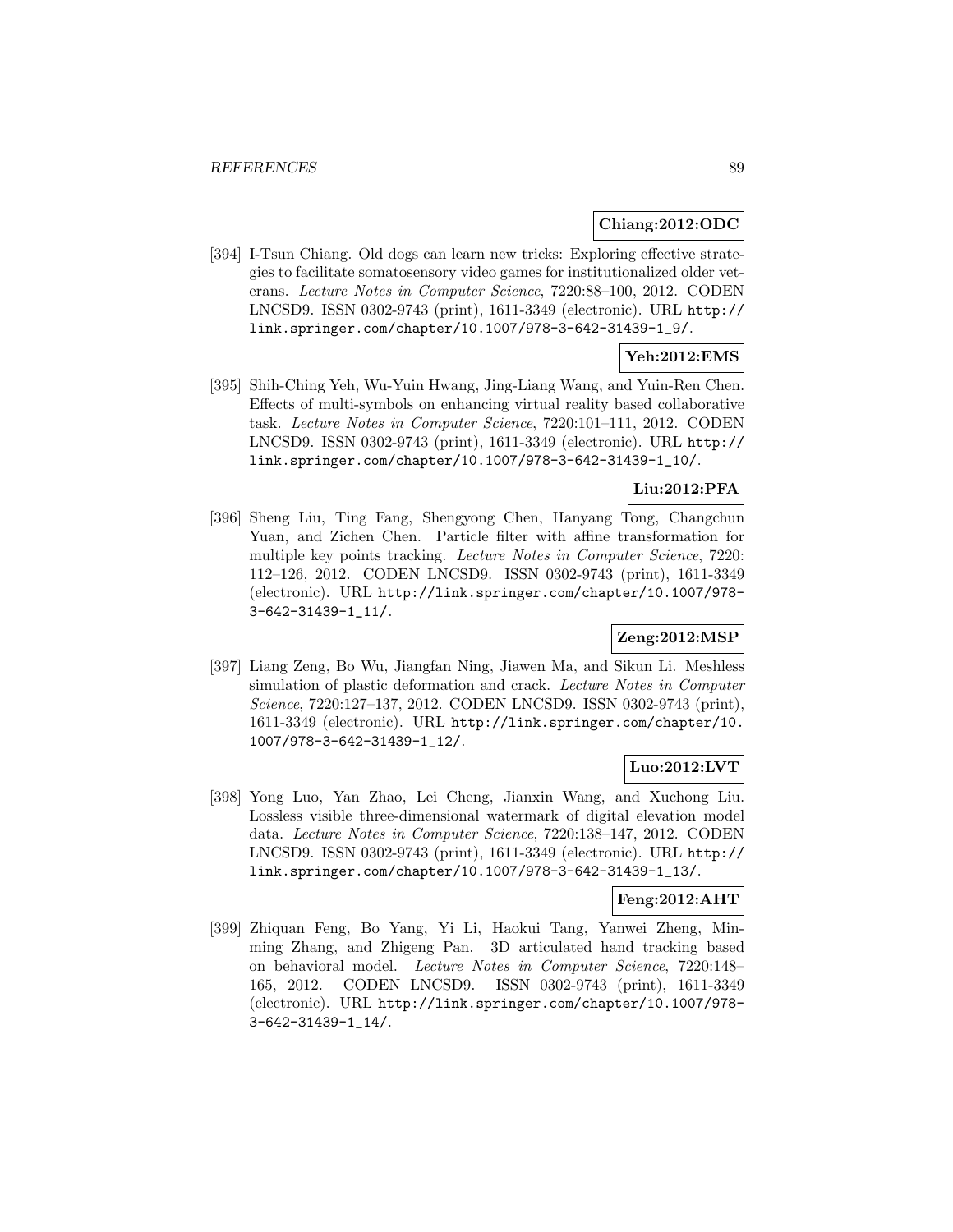# **Lin:2012:SPP**

[400] Liping Lin, Yongtian Wang, Katsuhito Akahane, and Makoto Sato. SPIDAR-pen: a 2T1R pen-based interface with co-located haptic-visual display. Lecture Notes in Computer Science, 7220:166–177, 2012. CODEN LNCSD9. ISSN 0302-9743 (print), 1611-3349 (electronic). URL http:// link.springer.com/chapter/10.1007/978-3-642-31439-1\_15/.

# **Zhang:2012:GIF**

[401] Liliang Zhang and Zhigeng Pan. Generation of IFS fractal images based on hidden Markov model. Lecture Notes in Computer Science, 7220: 178–187, 2012. CODEN LNCSD9. ISSN 0302-9743 (print), 1611-3349 (electronic). URL http://link.springer.com/chapter/10.1007/978- 3-642-31439-1\_16/.

### **Wang:2012:HPH**

[402] Yong Wang and Liangliang Hu. High performance hybrid streaming scheme and VCR support. Lecture Notes in Computer Science, 7220: 188–199, 2012. CODEN LNCSD9. ISSN 0302-9743 (print), 1611-3349 (electronic). URL http://link.springer.com/chapter/10.1007/978- 3-642-31439-1\_17/.

# **Huang:2012:MIS**

[403] Xianying Huang and Weiwei Chen. A modular image search engine based on key words and color features. Lecture Notes in Computer Science, 7220: 200–209, 2012. CODEN LNCSD9. ISSN 0302-9743 (print), 1611-3349 (electronic). URL http://link.springer.com/chapter/10.1007/978- 3-642-31439-1\_18/.

### **Ji:2012:CDR**

[404] Gang Ji, Yehua Zhu, and Yongzhi Zhang. The corroded defect rating system of coating material based on computer vision. Lecture Notes in Computer Science, 7220:210–220, 2012. CODEN LNCSD9. ISSN 0302- 9743 (print), 1611-3349 (electronic). URL http://link.springer.com/ chapter/10.1007/978-3-642-31439-1\_19/.

# **Zhang:2012:SRA**

[405] Yang Zhang and Chuanyun Xu. Service replacement algorithm using complex network. Lecture Notes in Computer Science, 7220:221–231, 2012. CODEN LNCSD9. ISSN 0302-9743 (print), 1611-3349 (electronic). URL http://link.springer.com/chapter/10.1007/978-3- 642-31439-1\_20/.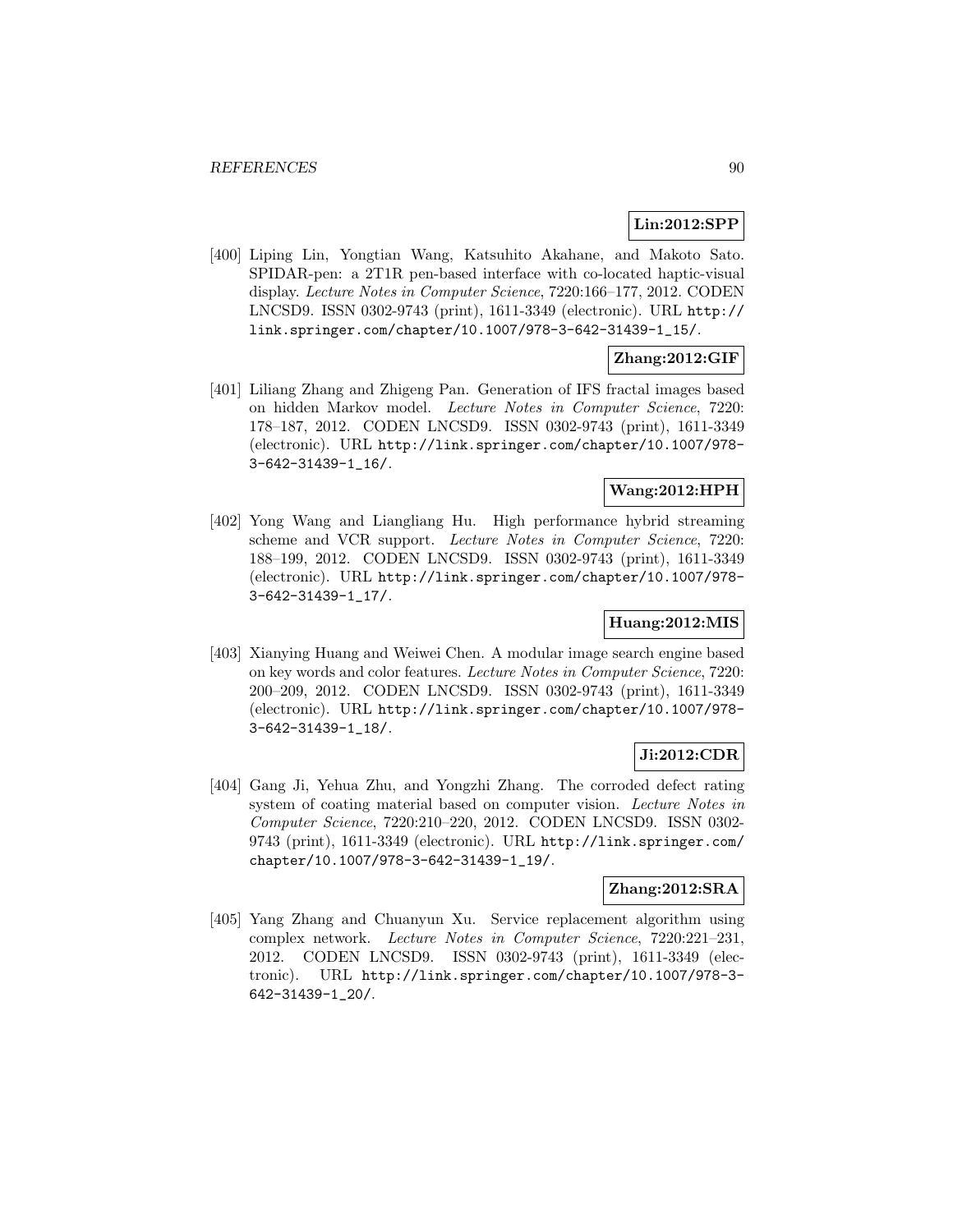#### **Anonymous:2012:FMbb**

[406] Anonymous. Front matter. Lecture Notes in Computer Science, 7220: ??, 2012. CODEN LNCSD9. ISSN 0302-9743 (print), 1611-3349 (electronic). URL http://link.springer.com/content/pdf/bfm:978-3- 642-31439-1/1.

# **Feuerlicht:2012:SIW**

[407] George Feuerlicht, Howard Foster, Winfried Lamersdorf, and Guadalupe Ortiz. Seventh International Workshop on Engineering Service-Oriented Applications (WESOA 2011). Lecture Notes in Computer Science, 7221: 1–2, 2012. CODEN LNCSD9. ISSN 0302-9743 (print), 1611-3349 (electronic). URL http://link.springer.com/accesspage/chapter/10. 1007/978-3-642-31875-7\_1.

# **Foster:2012:TCS**

[408] Howard Foster and George Spanoudakis. Taming the cloud: Safety, certification and compliance for software services. Lecture Notes in Computer Science, 7221:3–8, 2012. CODEN LNCSD9. ISSN 0302-9743 (print), 1611- 3349 (electronic). URL http://link.springer.com/chapter/10.1007/ 978-3-642-31875-7\_2/.

# **Morrison:2012:SAB**

[409] Evan D. Morrison, Aditya K. Ghose, Hoa K. Dam, Kerry G. Hinge, and Konstantin Hoesch-Klohe. Strategic alignment of business processes. Lecture Notes in Computer Science, 7221:9–21, 2012. CODEN LNCSD9. ISSN 0302-9743 (print), 1611-3349 (electronic). URL http://link. springer.com/chapter/10.1007/978-3-642-31875-7\_3/.

#### **Fernandez:2012:DWC**

[410] Héctor Fernández, Cédric Tedeschi, and Thierry Priol. Decentralized workflow coordination through molecular composition. Lecture Notes in Computer Science, 7221:22–32, 2012. CODEN LNCSD9. ISSN 0302- 9743 (print), 1611-3349 (electronic). URL http://link.springer.com/ chapter/10.1007/978-3-642-31875-7\_4/.

### **Meilander:2012:ULM**

[411] Dominik Meiländer, Antonio Bucchiarone, Cinzia Cappiello, and Elisabetta Di Nitto. Using a lifecycle model for developing and executing realtime online applications on clouds. Lecture Notes in Computer Science, 7221:33–43, 2012. CODEN LNCSD9. ISSN 0302-9743 (print), 1611-3349 (electronic). URL http://link.springer.com/chapter/10.1007/978- 3-642-31875-7\_5/.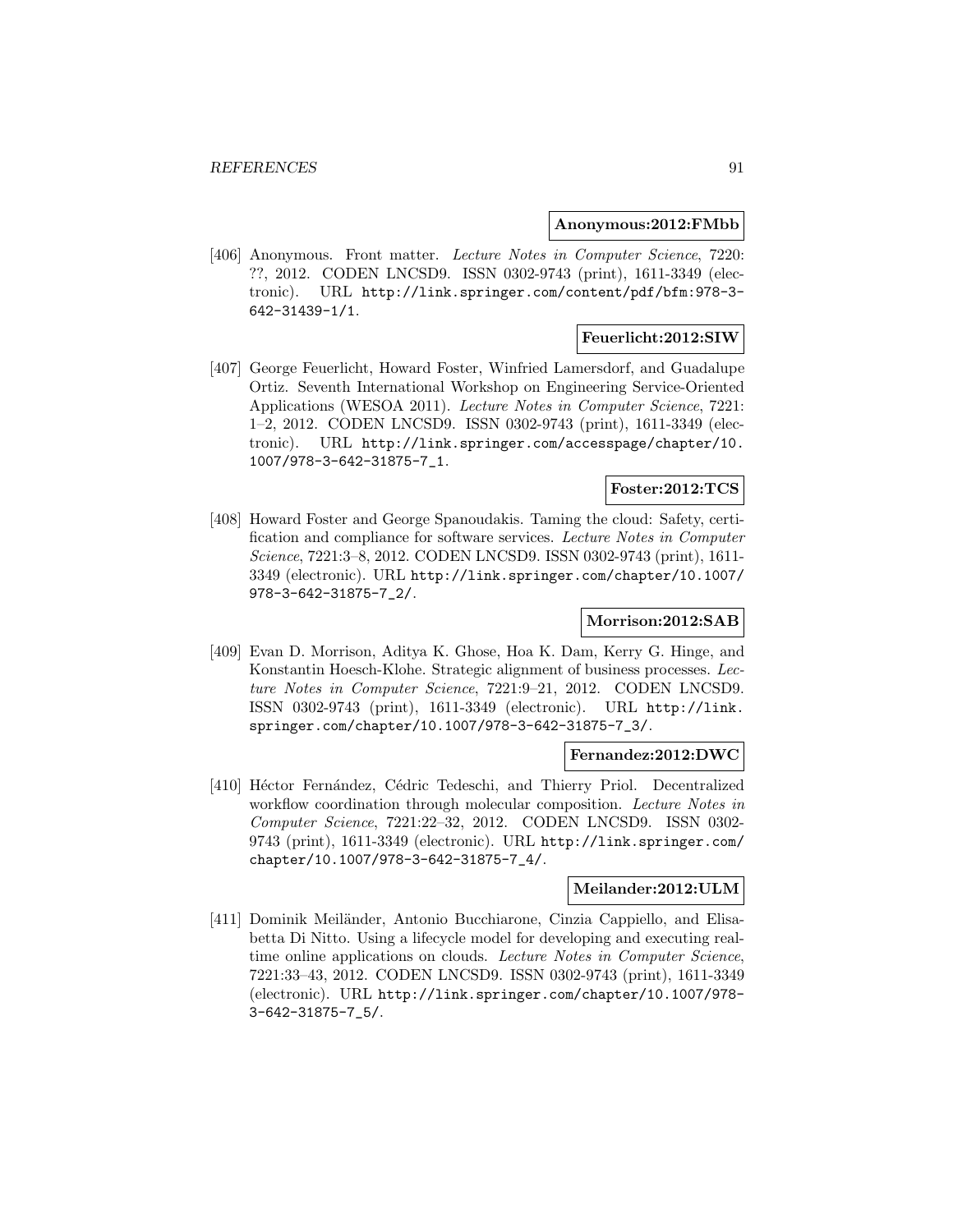# **Lago:2012:PAA**

[412] Patricia Lago and Maryam Razavian. A pragmatic approach for analysis and design of service inventories. Lecture Notes in Computer Science, 7221:44–53, 2012. CODEN LNCSD9. ISSN 0302-9743 (print), 1611-3349 (electronic). URL http://link.springer.com/chapter/10.1007/978- 3-642-31875-7\_6/.

### **Lohmann:2012:ACM**

[413] Niels Lohmann and Martin Nyolt. Artifact-centric modeling using BPMN. Lecture Notes in Computer Science, 7221:54–65, 2012. CODEN LNCSD9. ISSN 0302-9743 (print), 1611-3349 (electronic). URL http://link. springer.com/chapter/10.1007/978-3-642-31875-7\_7/.

#### **Barkhordarian:2012:MBP**

[414] Angineh Barkhordarian, Frederik Demuth, Kristof Hamann, Minh Hoang, and Sonja Weichler. Migratability of BPMN 2.0 process instances. Lecture Notes in Computer Science, 7221:66–75, 2012. CODEN LNCSD9. ISSN 0302-9743 (print), 1611-3349 (electronic). URL http://link.springer. com/chapter/10.1007/978-3-642-31875-7\_8/.

#### **Holotescu:2012:ALS**

[415] Casandra Holotescu. Asynchronous learning for service composition. Lecture Notes in Computer Science, 7221:76–86, 2012. CODEN LNCSD9. ISSN 0302-9743 (print), 1611-3349 (electronic). URL http://link. springer.com/chapter/10.1007/978-3-642-31875-7\_9/.

#### **Bartalos:2012:EEA**

[416] Peter Bartalos and M. Brian Blake. Engineering energy-aware Web services toward dynamically-green computing. Lecture Notes in Computer Science, 7221:87–96, 2012. CODEN LNCSD9. ISSN 0302-9743 (print), 1611-3349 (electronic). URL http://link.springer.com/chapter/10. 1007/978-3-642-31875-7\_10/.

### **DePaoli:2012:IFW**

[417] Flavio De Paoli, Ioan Toma, Carlos Pedrinaci, and Marcel Tilly. Introduction to the Fifth Workshop on Non-Functional Properties and Service Level Agreements Management in Service-Oriented Computing (NFPSLAM-SOC 2011). Lecture Notes in Computer Science, 7221: 97–99, 2012. CODEN LNCSD9. ISSN 0302-9743 (print), 1611-3349 (electronic). URL http://link.springer.com/chapter/10.1007/978- 3-642-31875-7\_11/.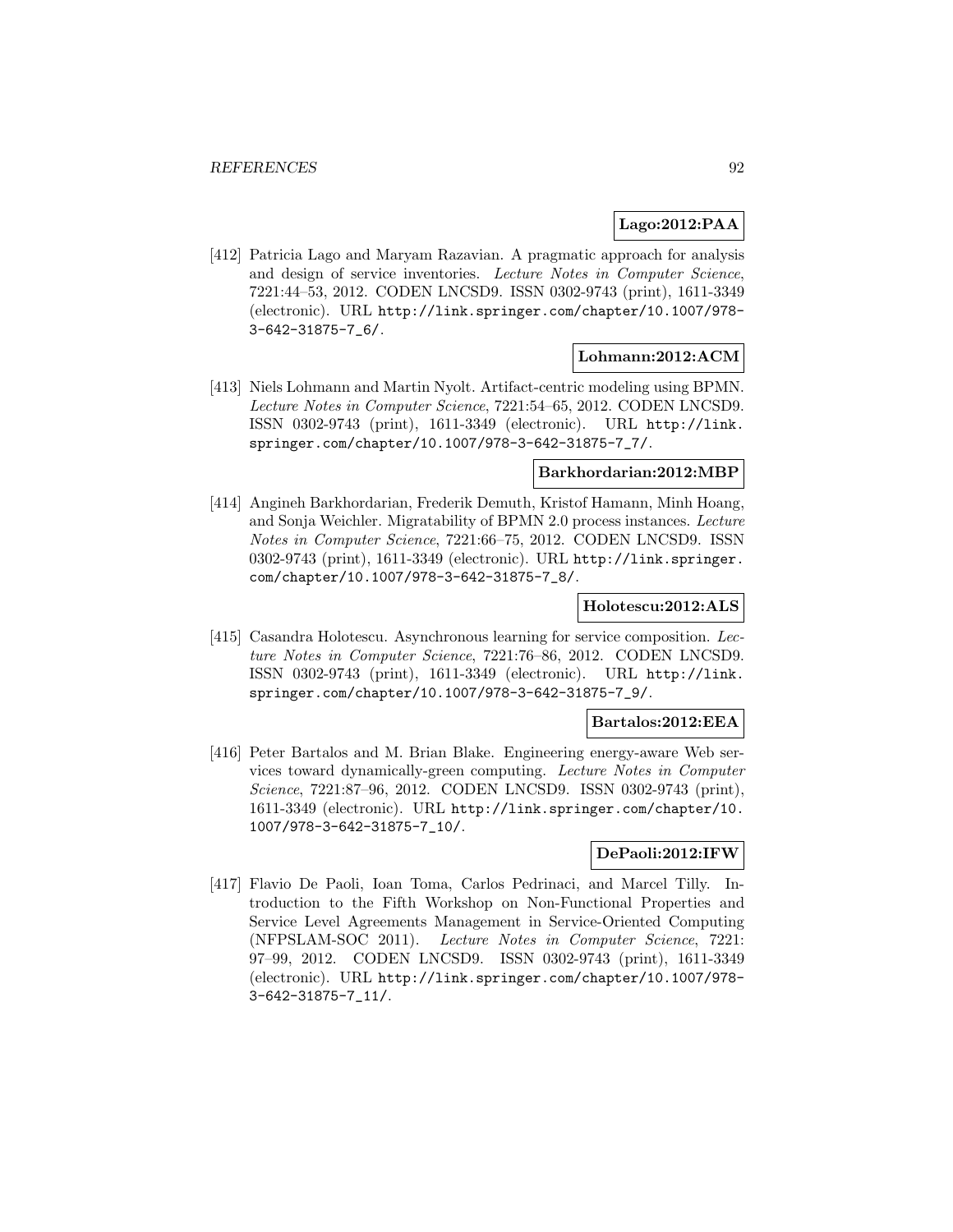## **Wagner:2012:AQA**

[418] Florian Wagner, Fuyuki Ishikawa, and Shinichi Honiden. Applying QoSaware service selection on functionally diverse services. Lecture Notes in Computer Science, 7221:100–113, 2012. CODEN LNCSD9. ISSN 0302- 9743 (print), 1611-3349 (electronic). URL http://link.springer.com/ chapter/10.1007/978-3-642-31875-7\_12/.

# **Brahim:2012:SMW**

[419] Monia Ben Brahim, Tarak Chaari, Maher Ben Jemaa, and Mohamed Jmaiel. Semantic matching of WS-SecurityPolicy assertions. Lecture Notes in Computer Science, 7221:114–130, 2012. CODEN LNCSD9. ISSN 0302- 9743 (print), 1611-3349 (electronic). URL http://link.springer.com/ chapter/10.1007/978-3-642-31875-7\_13/.

# **Klatt:2012:QPS**

[420] Benjamin Klatt, Franz Brosch, Zoya Durdik, and Christoph Rathfelder. Quality prediction in service composition frameworks. Lecture Notes in Computer Science, 7221:131–146, 2012. CODEN LNCSD9. ISSN 0302- 9743 (print), 1611-3349 (electronic). URL http://link.springer.com/ chapter/10.1007/978-3-642-31875-7\_14/.

# **Zeginis:2012:EEB**

[421] Chrysostomos Zeginis, Konstantina Konsolaki, Kyriakos Kritikos, and Dimitris Plexousakis. ECMAF: An event-based cross-layer service monitoring and adaptation framework. Lecture Notes in Computer Science, 7221:147–161, 2012. CODEN LNCSD9. ISSN 0302-9743 (print), 1611- 3349 (electronic). URL http://link.springer.com/chapter/10.1007/ 978-3-642-31875-7\_15/.

# **Sheng:2012:PSP**

[422] Quan Z. Sheng, Cesare Pautasso, and Sonia Ben Mokhtar. Phd symposium preface. Lecture Notes in Computer Science, 7221:162–163, 2012. CODEN LNCSD9. ISSN 0302-9743 (print), 1611-3349 (electronic). URL http://link.springer.com/accesspage/chapter/10.1007/978- 3-642-31875-7\_16.

#### **Palacios:2012:DSA**

[423] Marcos Palacios. Defining an SLA-aware method to test serviceoriented systems. Lecture Notes in Computer Science, 7221:164–170, 2012. CODEN LNCSD9. ISSN 0302-9743 (print), 1611-3349 (electronic). URL http://link.springer.com/chapter/10.1007/978-3- 642-31875-7\_17/.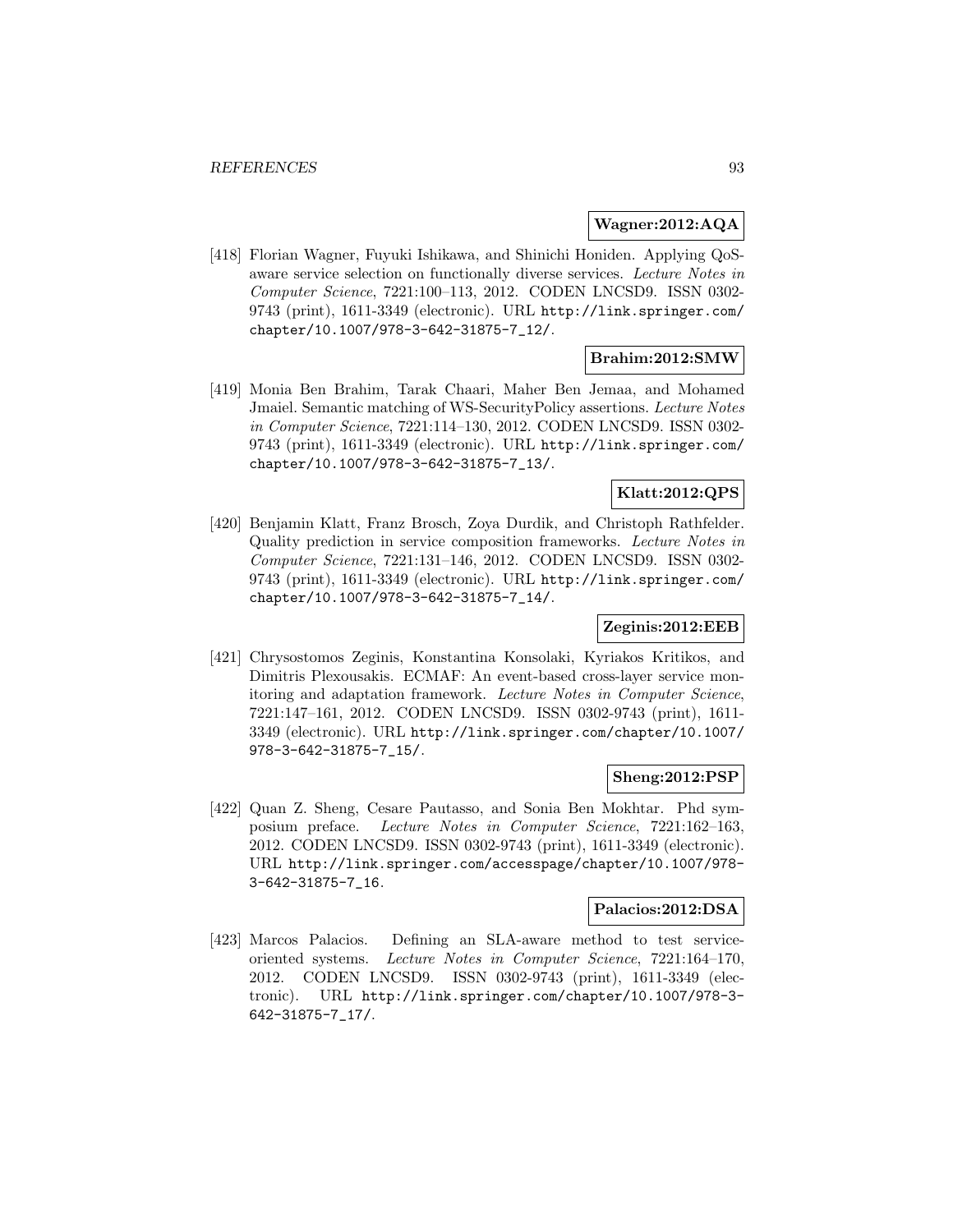#### **Stocker:2012:DFO**

[424] Thomas Stocker. Data flow-oriented process mining to support security audits. Lecture Notes in Computer Science, 7221:171–176, 2012. CODEN LNCSD9. ISSN 0302-9743 (print), 1611-3349 (electronic). URL http:// link.springer.com/chapter/10.1007/978-3-642-31875-7\_18/.

### **Neto:2012:AUW**

[425] Waldemar Ferreira Neto. Adaptable UI for Web service composition: a model-driven approach. Lecture Notes in Computer Science, 7221: 177–182, 2012. CODEN LNCSD9. ISSN 0302-9743 (print), 1611-3349 (electronic). URL http://link.springer.com/chapter/10.1007/978- 3-642-31875-7\_19/.

# **Ye:2012:EMB**

[426] Zhen Ye. Economic model based cloud service composition. Lecture Notes in Computer Science, 7221:183–188, 2012. CODEN LNCSD9. ISSN 0302- 9743 (print), 1611-3349 (electronic). URL http://link.springer.com/ chapter/10.1007/978-3-642-31875-7\_20/.

### **Anonymous:2012:FMbc**

[427] Anonymous. Front matter. Lecture Notes in Computer Science, 7221: ??, 2012. CODEN LNCSD9. ISSN 0302-9743 (print), 1611-3349 (electronic). URL http://link.springer.com/content/pdf/bfm:978-3- 642-31875-7/1.

### **Winter:2012:FSD**

[428] Johannes Winter, Paul Wiegele, Martin Pirker, and Ronald Tögl. A flexible software development and emulation framework for ARM Trust-Zone. Lecture Notes in Computer Science, 7222:1–15, 2012. CODEN LNCSD9. ISSN 0302-9743 (print), 1611-3349 (electronic). URL http:// link.springer.com/chapter/10.1007/978-3-642-32298-3\_1/.

# **Chen:2012:BGP**

[429] Chunhua Chen, Chris J. Mitchell, and Shaohua Tang. Building general purpose security services on trusted computing. Lecture Notes in Computer Science, 7222:16–31, 2012. CODEN LNCSD9. ISSN 0302- 9743 (print), 1611-3349 (electronic). URL http://link.springer.com/ chapter/10.1007/978-3-642-32298-3\_2/.

#### **Kounga:2012:ESP**

[430] Gina Kounga and Liqun Chen. Enforcing sticky policies with TPM and virtualization. Lecture Notes in Computer Science, 7222:32–47,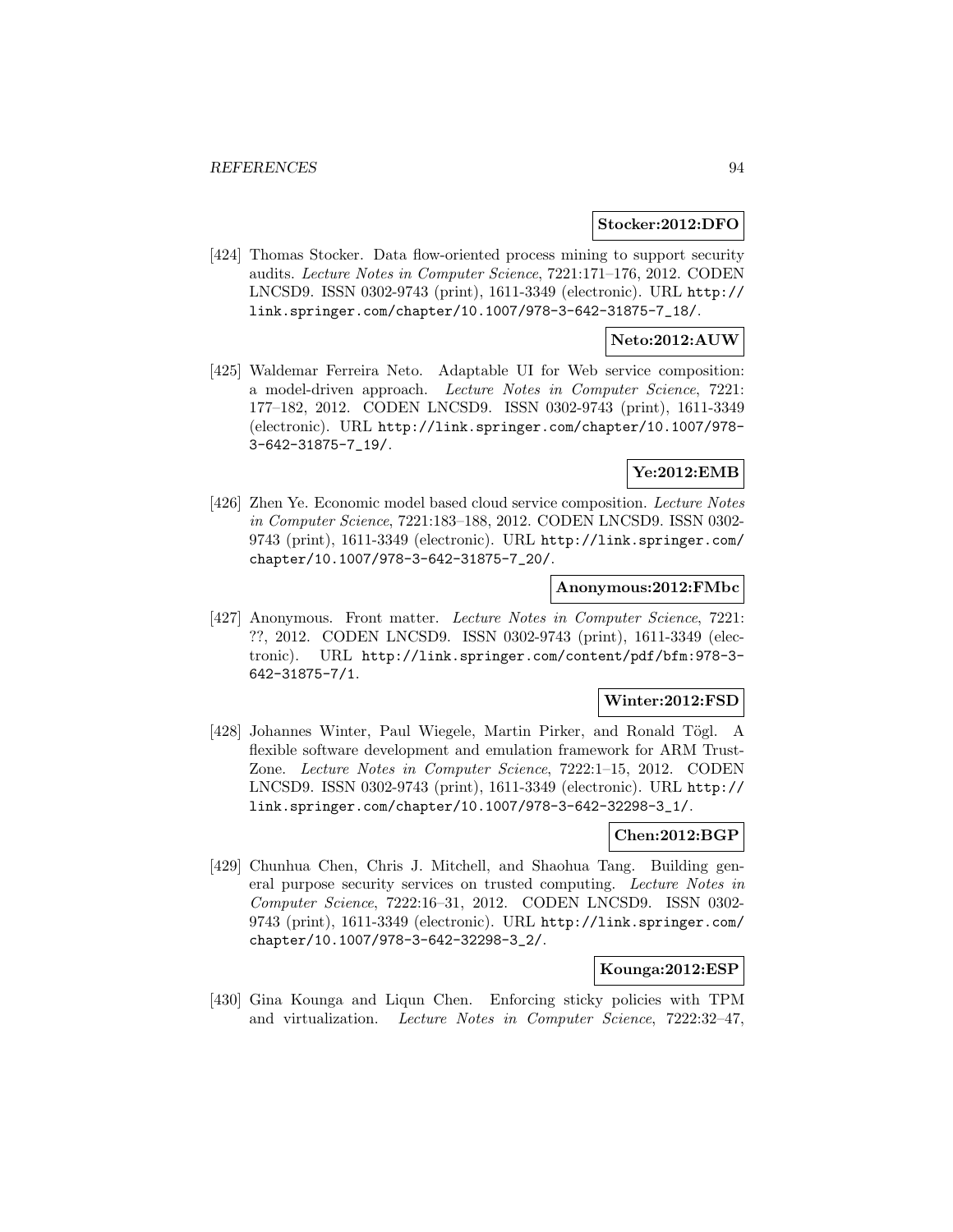2012. CODEN LNCSD9. ISSN 0302-9743 (print), 1611-3349 (electronic). URL http://link.springer.com/chapter/10.1007/978-3- 642-32298-3\_3/.

# **Ekberg:2012:MTT**

[431] Jan-Erik Ekberg and Sandeep Tamrakar. Mass transit ticketing with NFC mobile phones. Lecture Notes in Computer Science, 7222:48–65, 2012. CODEN LNCSD9. ISSN 0302-9743 (print), 1611-3349 (electronic). URL http://link.springer.com/chapter/10.1007/978-3- 642-32298-3\_4/.

# **Derler:2012:ATN**

[432] David Derler, Klaus Potzmader, Johannes Winter, and Kurt Dietrich. Anonymous ticketing for NFC-enabled mobile phones. Lecture Notes in Computer Science, 7222:66–83, 2012. CODEN LNCSD9. ISSN 0302- 9743 (print), 1611-3349 (electronic). URL http://link.springer.com/ chapter/10.1007/978-3-642-32298-3\_5/.

# **Yue:2012:SIC**

[433] Qinggang Yue, Feng Liu, and Rui Xue. Some improvements to the costbased framework for analyzing denial of service attacks. Lecture Notes in Computer Science, 7222:84–101, 2012. CODEN LNCSD9. ISSN 0302- 9743 (print), 1611-3349 (electronic). URL http://link.springer.com/ chapter/10.1007/978-3-642-32298-3\_6/.

# **Li:2012:FDM**

[434] Wei Li, Dawu Gu, Zhiqiang Liu, Ya Liu, and Xiaohu Huang. Fault detection of the MacGuffin Cipher against differential fault attack. Lecture Notes in Computer Science, 7222:102–112, 2012. CODEN LNCSD9. ISSN 0302-9743 (print), 1611-3349 (electronic). URL http://link.springer. com/chapter/10.1007/978-3-642-32298-3\_7/.

# **Zhang:2012:CSSa**

[435] Zijian Zhang, Liehuang Zhu, Feng Wang, Lejian Liao, Cong Guo, and Hongyuan Wang. Computationally sound symbolic analysis of EAP-TNC protocol. Lecture Notes in Computer Science, 7222:113–128, 2012. CODEN LNCSD9. ISSN 0302-9743 (print), 1611-3349 (electronic). URL http://link.springer.com/chapter/10.1007/978-3- 642-32298-3\_8/.

# **Jamthagen:2012:TRD**

[436] Christopher Jämthagen, Martin Hell, and Ben Smeets. A technique for remote detection of certain virtual machine monitors. Lecture Notes in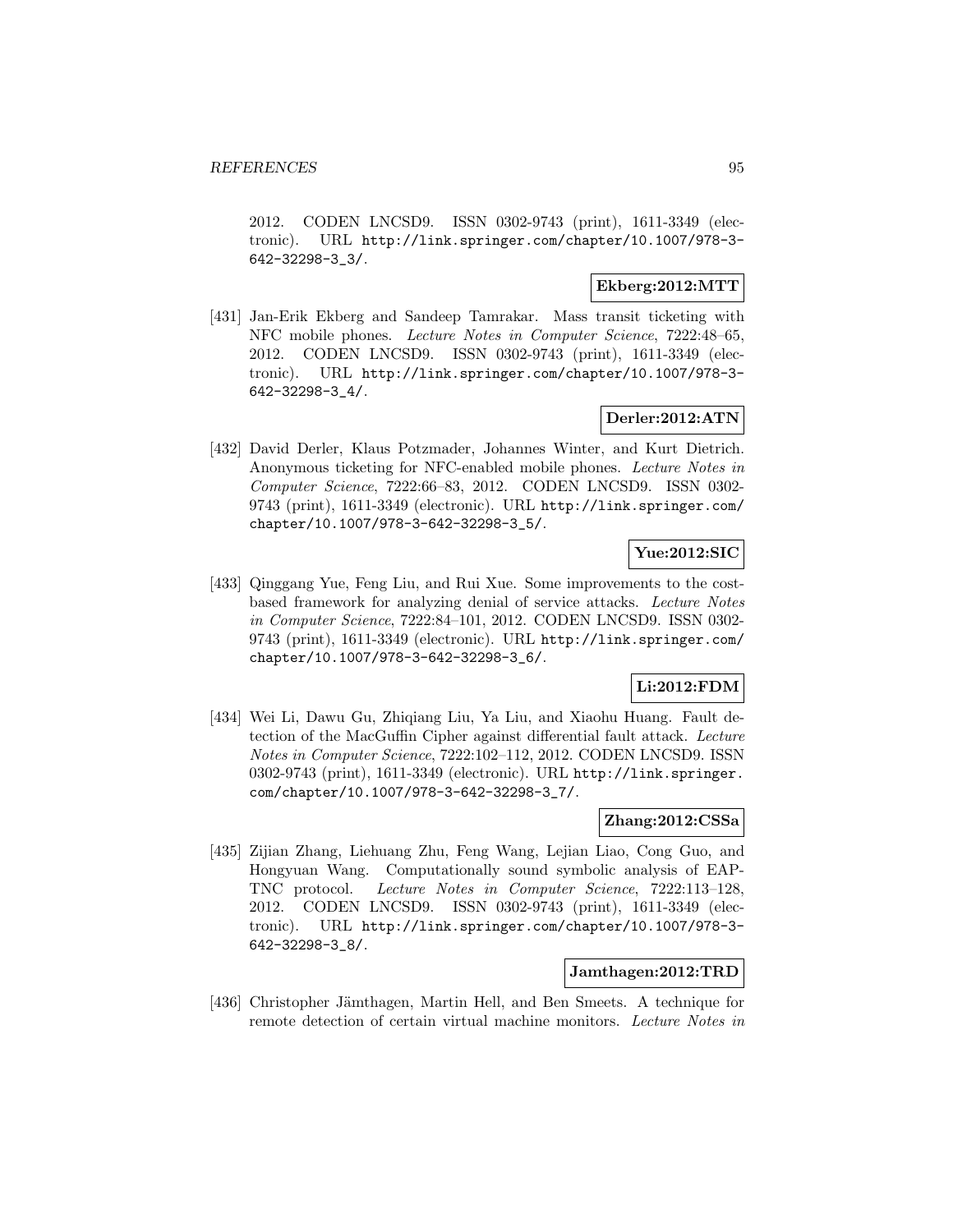Computer Science, 7222:129–137, 2012. CODEN LNCSD9. ISSN 0302- 9743 (print), 1611-3349 (electronic). URL http://link.springer.com/ chapter/10.1007/978-3-642-32298-3\_9/.

# **Luo:2012:IDE**

[437] Yiyuan Luo, Xuejia Lai, and Zheng Gong. Indifferentiability of domain extension modes for hash functions. Lecture Notes in Computer Science, 7222:138–155, 2012. CODEN LNCSD9. ISSN 0302-9743 (print), 1611- 3349 (electronic). URL http://link.springer.com/chapter/10.1007/ 978-3-642-32298-3\_10/.

# **Halunen:2012:MGB**

[438] Kimmo Halunen. Multicollisions and graph-based hash functions. Lecture Notes in Computer Science, 7222:156–167, 2012. CODEN LNCSD9. ISSN 0302-9743 (print), 1611-3349 (electronic). URL http://link.springer. com/chapter/10.1007/978-3-642-32298-3\_11/.

# **Peng:2012:GFE**

[439] Kun Peng. A general, flexible and efficient proof of inclusion and exclusion. Lecture Notes in Computer Science, 7222:168–183, 2012. CODEN LNCSD9. ISSN 0302-9743 (print), 1611-3349 (electronic). URL http:// link.springer.com/chapter/10.1007/978-3-642-32298-3\_12/.

# **Gligoroski:2012:MS**

[440] Danilo Gligoroski, Rune Steinsmo Ødegård, Rune Erlend Jensen, and Ludovic Perret. MQQ-SIG. Lecture Notes in Computer Science, 7222: 184–203, 2012. CODEN LNCSD9. ISSN 0302-9743 (print), 1611-3349 (electronic). URL http://link.springer.com/chapter/10.1007/978- 3-642-32298-3\_13/.

# **Matsuo:2012:MAK**

[441] Shin'ichiro Matsuo, Daisuke Moriyama, and Moti Yung. Multifactor authenticated key renewal. Lecture Notes in Computer Science, 7222: 204–220, 2012. CODEN LNCSD9. ISSN 0302-9743 (print), 1611-3349 (electronic). URL http://link.springer.com/chapter/10.1007/978- 3-642-32298-3\_14/.

# **Kutylowski:2012:RIS**

[442] Mirosław Kutyłowski, Lukasz Krzywiecki, Przemysław Kubiak, and Michał Koza. Restricted identification scheme and Diffie–Hellman linking problem. Lecture Notes in Computer Science, 7222:221–238, 2012. CODEN LNCSD9. ISSN 0302-9743 (print), 1611-3349 (electronic). URL http://link.springer.com/chapter/10.1007/978-3- 642-32298-3\_15/.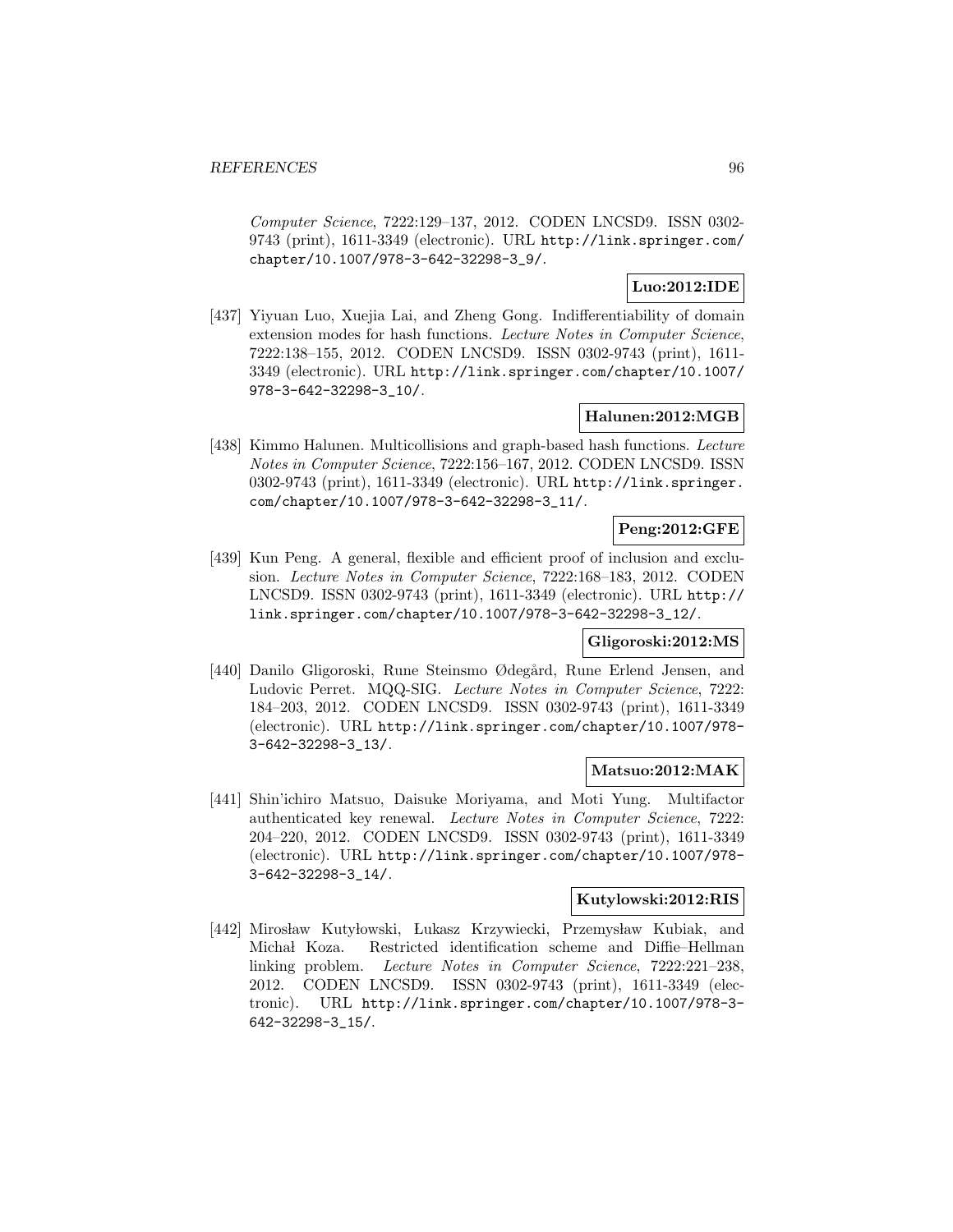# **Hao:2012:MSG**

[443] Dong Hao, Avishek Adhikari, and Kouichi Sakurai. Mixed-strategy game based trust management for clustered wireless sensor networks. Lecture Notes in Computer Science, 7222:239–257, 2012. CODEN LNCSD9. ISSN 0302-9743 (print), 1611-3349 (electronic). URL http://link.springer. com/chapter/10.1007/978-3-642-32298-3\_16/.

### **Bouabana-Tebibel:2012:HCB**

[444] Thouraya Bouabana-Tebibel. Hash chains at the basis of a secure reactive routing protocol. Lecture Notes in Computer Science, 7222: 258–270, 2012. CODEN LNCSD9. ISSN 0302-9743 (print), 1611-3349 (electronic). URL http://link.springer.com/chapter/10.1007/978- 3-642-32298-3\_17/.

#### **Koeberl:2012:EPD**

[445] Patrick Koeberl, Jiangtao Li, Roel Maes, Anand Rajan, Claire Vishik, and Marcin Wójcik. Evaluation of a PUF device authentication scheme on a discrete 0.13um SRAM. Lecture Notes in Computer Science, 7222: 271–288, 2012. CODEN LNCSD9. ISSN 0302-9743 (print), 1611-3349 (electronic). URL http://link.springer.com/chapter/10.1007/978- 3-642-32298-3\_18/.

# **Cheng:2012:PAI**

[446] Pengqi Cheng, Yan Gu, Zihong Lv, Jianfei Wang, Wenlei Zhu, Zhen Chen, and Jiwei Huang. A performance analysis of identity-based encryption schemes. Lecture Notes in Computer Science, 7222:289–303, 2012. CODEN LNCSD9. ISSN 0302-9743 (print), 1611-3349 (electronic). URL http://link.springer.com/chapter/10.1007/978-3- 642-32298-3\_19/.

# **Brickell:2012:CDS**

[447] Ernie Brickell, Liqun Chen, and Jiangtao Li. A (corrected) DAA scheme using batch proof and verification. Lecture Notes in Computer Science, 7222:304–337, 2012. CODEN LNCSD9. ISSN 0302-9743 (print), 1611- 3349 (electronic). URL http://link.springer.com/chapter/10.1007/ 978-3-642-32298-3\_20/.

### **Anonymous:2012:BMe**

[448] Anonymous. Back matter. Lecture Notes in Computer Science, 7222: ??, 2012. CODEN LNCSD9. ISSN 0302-9743 (print), 1611-3349 (electronic). URL http://link.springer.com/content/pdf/bbm:978-3- 642-32298-3/1.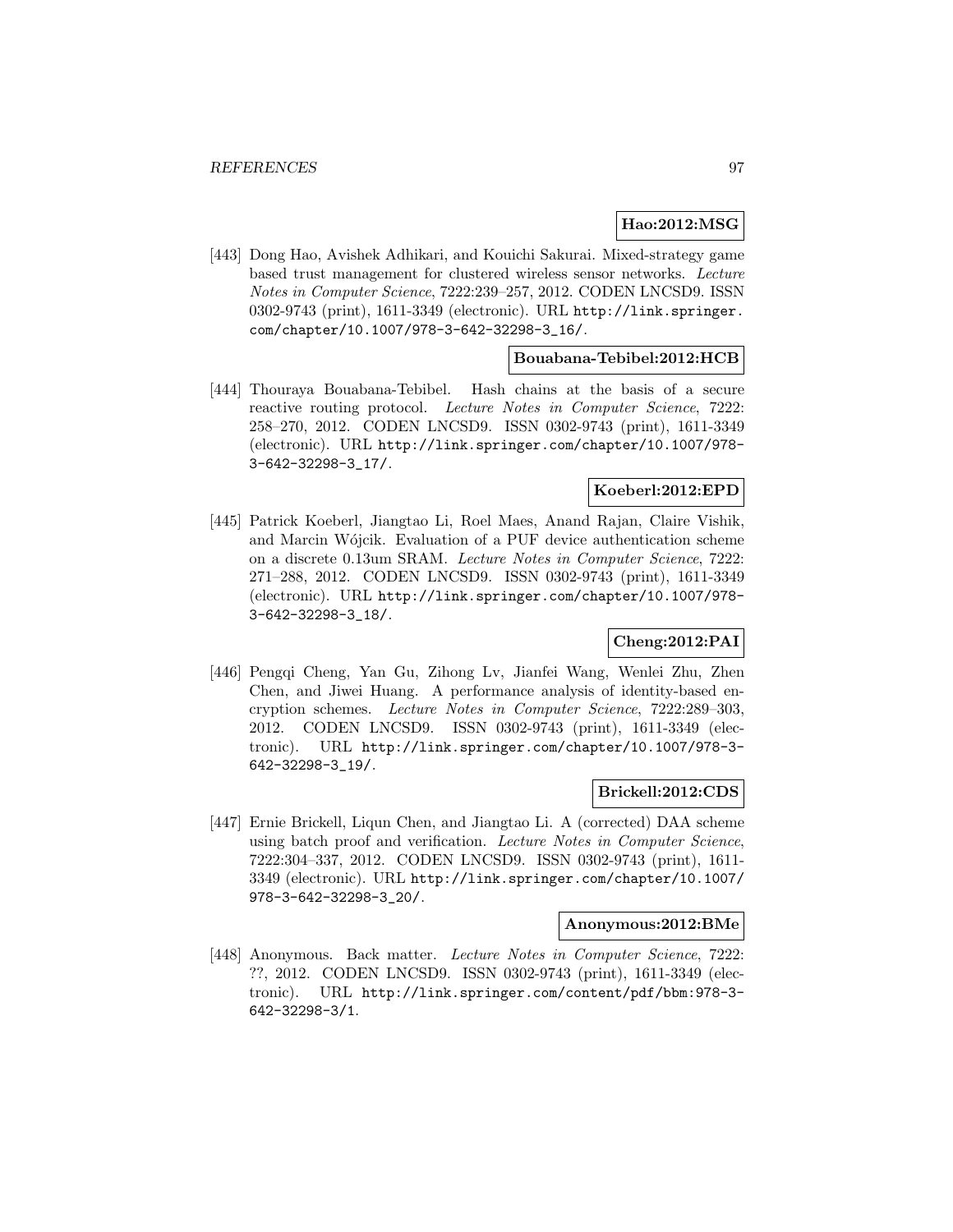#### **Anonymous:2012:FMbd**

[449] Anonymous. Front matter. Lecture Notes in Computer Science, 7222: ??, 2012. CODEN LNCSD9. ISSN 0302-9743 (print), 1611-3349 (electronic). URL http://link.springer.com/content/pdf/bfm:978-3- 642-32298-3/1.

# **Turner:2012:UAE**

[450] Alexander P. Turner, Michael A. Lones, Luis A. Fuente, Susan Stepney, and Leo S. Caves. Using artificial epigenetic regulatory networks to control complex tasks within chaotic systems. Lecture Notes in Computer Science, 7223:1–11, 2012. CODEN LNCSD9. ISSN 0302-9743 (print), 1611-3349 (electronic). URL http://link.springer.com/chapter/10.1007/978- 3-642-28792-3\_1/.

# **Emmrich:2012:GRN**

[451] Peter Martin Ferdinand Emmrich, Hannah Elizabeth Roberts, and Vera Pancaldi. A gene regulatory network simulation of heterosis. Lecture Notes in Computer Science, 7223:12–16, 2012. CODEN LNCSD9. ISSN 0302-9743 (print), 1611-3349 (electronic). URL http://link.springer. com/chapter/10.1007/978-3-642-28792-3\_2/.

# **Jamshidi:2012:CDP**

[452] Shahrad Jamshidi, Heike Siebert, and Alexander Bockmayr. Comparing discrete and piecewise affine differential equation models of gene regulatory networks. Lecture Notes in Computer Science, 7223:17–24, 2012. CODEN LNCSD9. ISSN 0302-9743 (print), 1611-3349 (electronic). URL http://link.springer.com/chapter/10.1007/978-3- 642-28792-3\_3/.

# **Corblin:2012:AIR**

[453] Fabien Corblin, Eric Fanchon, Laurent Trilling, Claudine Chaouiya, and Denis Thieffry. Automatic inference of regulatory and dynamical properties from incomplete gene interaction and expression data. Lecture Notes in Computer Science, 7223:25–30, 2012. CODEN LNCSD9. ISSN 0302- 9743 (print), 1611-3349 (electronic). URL http://link.springer.com/ chapter/10.1007/978-3-642-28792-3\_4/.

# **Djordjevic:2012:CTP**

[454] Marko Djordjevic, Konstantin Severinov, and Magdalena Djordjevic. CRISPR transcript processing: An unusual mechanism for rapid production of desired molecules. Lecture Notes in Computer Science, 7223: 31–34, 2012. CODEN LNCSD9. ISSN 0302-9743 (print), 1611-3349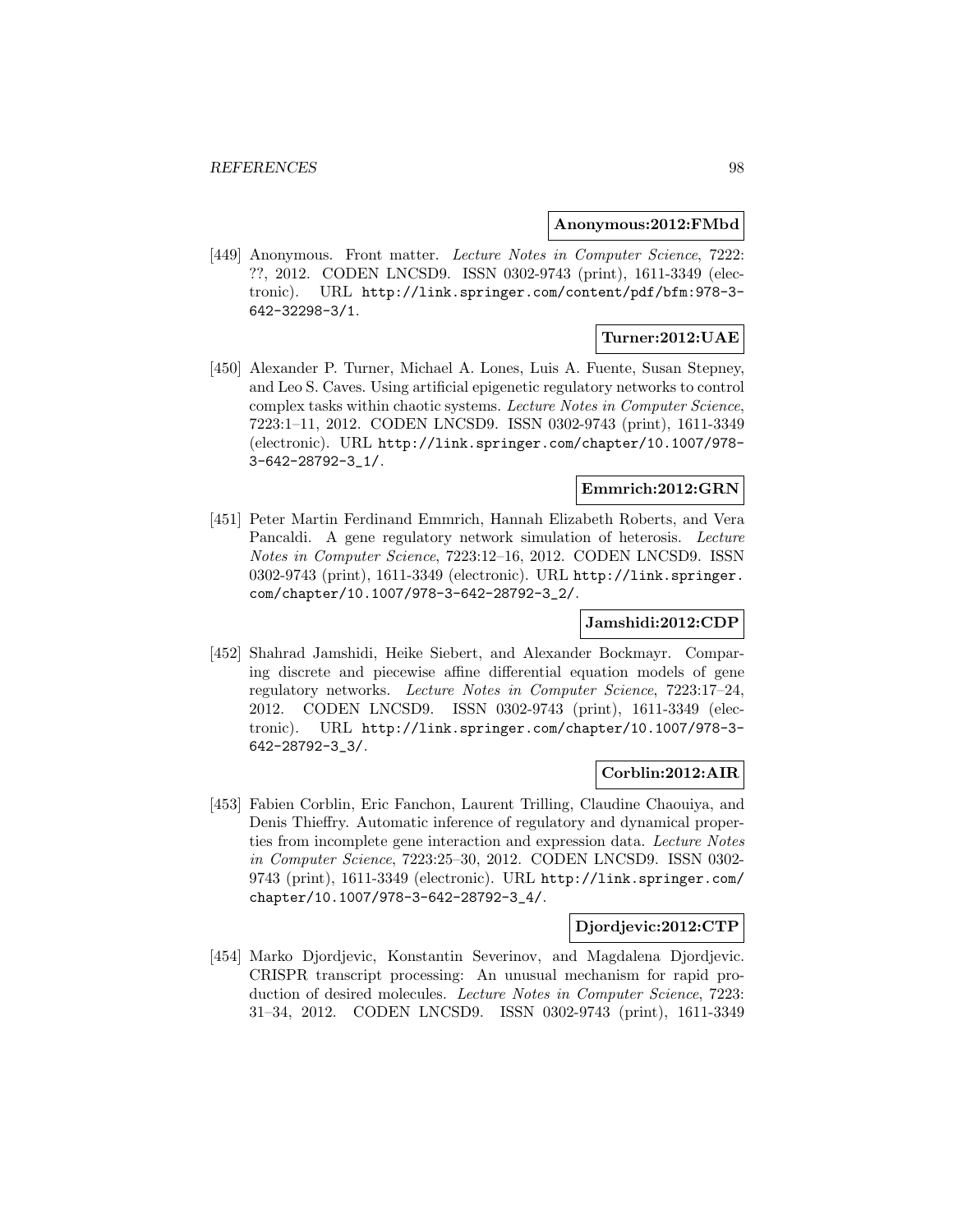(electronic). URL http://link.springer.com/chapter/10.1007/978- 3-642-28792-3\_5/.

# **Zabet:2012:CCM**

[455] Nicolae Radu Zabet and Boris Adryan. A comprehensive computational model to simulate transcription factor binding in prokaryotes. Lecture Notes in Computer Science, 7223:35–37, 2012. CODEN LNCSD9. ISSN 0302-9743 (print), 1611-3349 (electronic). URL http://link.springer. com/chapter/10.1007/978-3-642-28792-3\_6/.

## **Fuente:2012:EAS**

[456] Luis A. Fuente, Michael A. Lones, Alexander P. Turner, Susan Stepney, and Leo S. Caves. Evolved artificial signalling networks for the control of a conservative complex dynamical system. Lecture Notes in Computer Science, 7223:38–49, 2012. CODEN LNCSD9. ISSN 0302-9743 (print), 1611-3349 (electronic). URL http://link.springer.com/chapter/10. 1007/978-3-642-28792-3\_7/.

# **Care:2012:EMR**

[457] Bertrand R. Caré and Hédi A. Soula. The effect of membrane receptor clustering on spatio-temporal cell signalling dynamics. Lecture Notes in Computer Science, 7223:50–61, 2012. CODEN LNCSD9. ISSN 0302- 9743 (print), 1611-3349 (electronic). URL http://link.springer.com/ chapter/10.1007/978-3-642-28792-3\_8/.

# **Colinge:2012:SBA**

[458] Jacques Colinge, Uwe Rix, Keiryn L. Bennett, and Giulio Superti-Furga. Systems biology analysis of kinase inhibitor protein target profiles in leukemia treatments. Lecture Notes in Computer Science, 7223: 62–66, 2012. CODEN LNCSD9. ISSN 0302-9743 (print), 1611-3349 (electronic). URL http://link.springer.com/chapter/10.1007/978- 3-642-28792-3\_9/.

## **Seaton:2012:MIE**

[459] Daniel D. Seaton and J. Krishnan. Multispecific interactions in enzymatic signalling cascades. Lecture Notes in Computer Science, 7223: 67–73, 2012. CODEN LNCSD9. ISSN 0302-9743 (print), 1611-3349 (electronic). URL http://link.springer.com/chapter/10.1007/978- 3-642-28792-3\_10/.

## **Sengupta:2012:RPC**

[460] Dhriti Sengupta and Sudip Kundu. Role of physico-chemical properties of amino acids in protein's structural organization: a network perspective. Lecture Notes in Computer Science, 7223:74–81, 2012. CODEN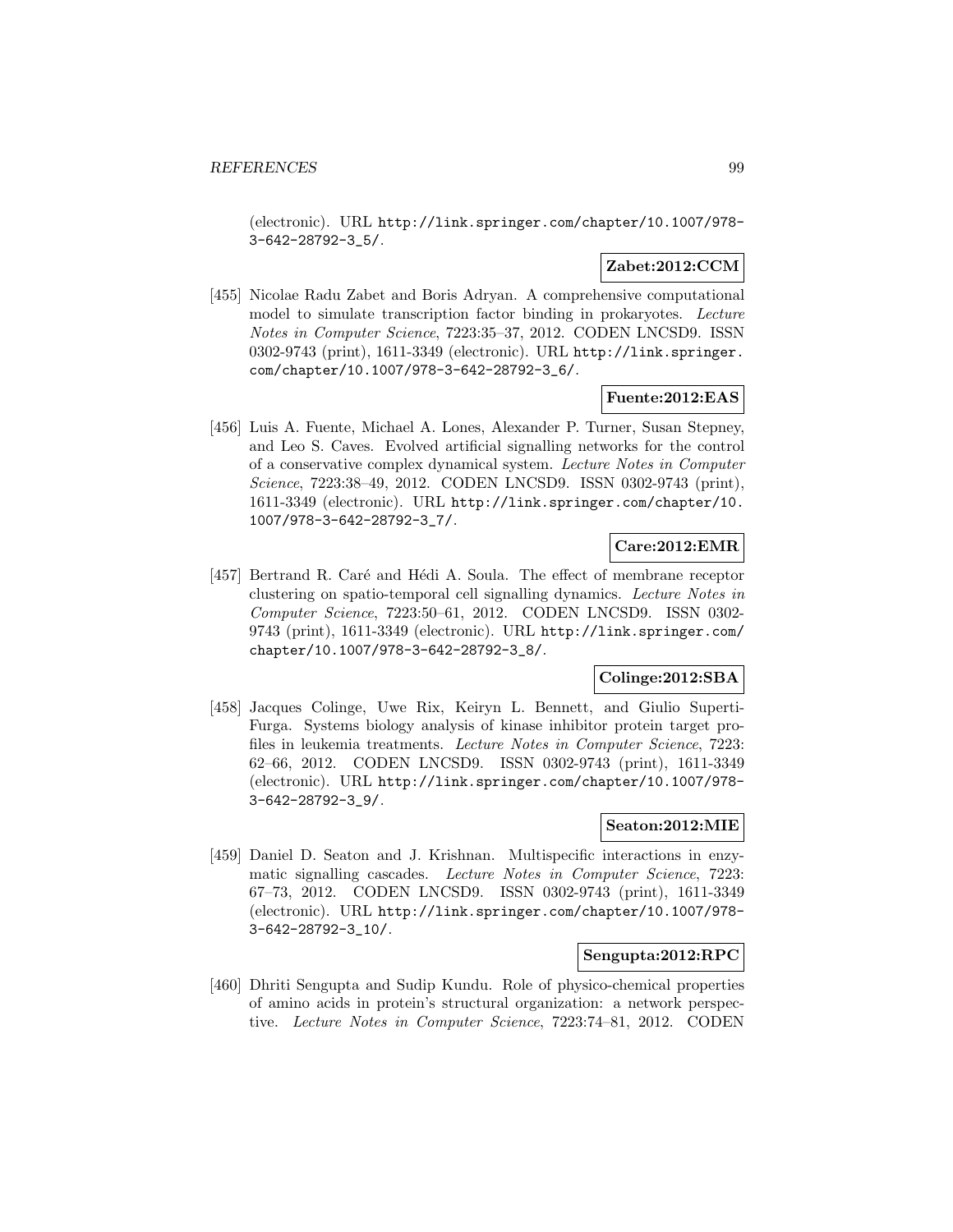LNCSD9. ISSN 0302-9743 (print), 1611-3349 (electronic). URL http:// link.springer.com/chapter/10.1007/978-3-642-28792-3\_11/.

# **Feher:2012:TSA**

[461] Kristen Feher, Kathrin Jürchott, and Joachim Selbig. Tailored strategies for the analysis of metabolomic data. Lecture Notes in Computer Science, 7223:82–89, 2012. CODEN LNCSD9. ISSN 0302-9743 (print), 1611-3349 (electronic). URL http://link.springer.com/chapter/10.1007/978- 3-642-28792-3\_12/.

### **Klaus:2012:ELS**

[462] Gordon Klaus, Kyrre Glette, and Mats Høvin. Evolving locomotion for a simulated 12-DOF quadruped robot. Lecture Notes in Computer Science, 7223:90–98, 2012. CODEN LNCSD9. ISSN 0302-9743 (print), 1611-3349 (electronic). URL http://link.springer.com/chapter/10.1007/978- 3-642-28792-3\_13/.

## **Beyer:2012:PMS**

[463] Antje Beyer, Ralf Eberhard, Nir Piterman, Michael O. Hengartner, and Alex Hajnal. Predictive modelling of stem cell differentiation and apoptosis in C. elegans. Lecture Notes in Computer Science, 7223: 99–104, 2012. CODEN LNCSD9. ISSN 0302-9743 (print), 1611-3349 (electronic). URL http://link.springer.com/chapter/10.1007/978- 3-642-28792-3\_14/.

## **Flann:2012:CSD**

[464] Nicholas S. Flann, Hamid Mohamadlou, and Gregory J. Podgorski. Criticality of spatiotemporal dynamics in contact mediated pattern formation. Lecture Notes in Computer Science, 7223:105–116, 2012. CODEN LNCSD9. ISSN 0302-9743 (print), 1611-3349 (electronic). URL http:// link.springer.com/chapter/10.1007/978-3-642-28792-3\_15/.

# **MacGregor:2012:VSA**

[465] Duncan J. MacGregor, Tom F. Clayton, and Gareth Leng. The Vasopressin system — asynchronous burst firing as a signal encoding mechanism. Lecture Notes in Computer Science, 7223:117–130, 2012. CODEN LNCSD9. ISSN 0302-9743 (print), 1611-3349 (electronic). URL http:// link.springer.com/chapter/10.1007/978-3-642-28792-3\_16/.

# **Pinto:2012:ECC**

[466] Thiago M. Pinto, Maria J. Schilstra, and Volker Steuber. The effective calcium/calmodulin concentration determines the sensitivity of CaMKII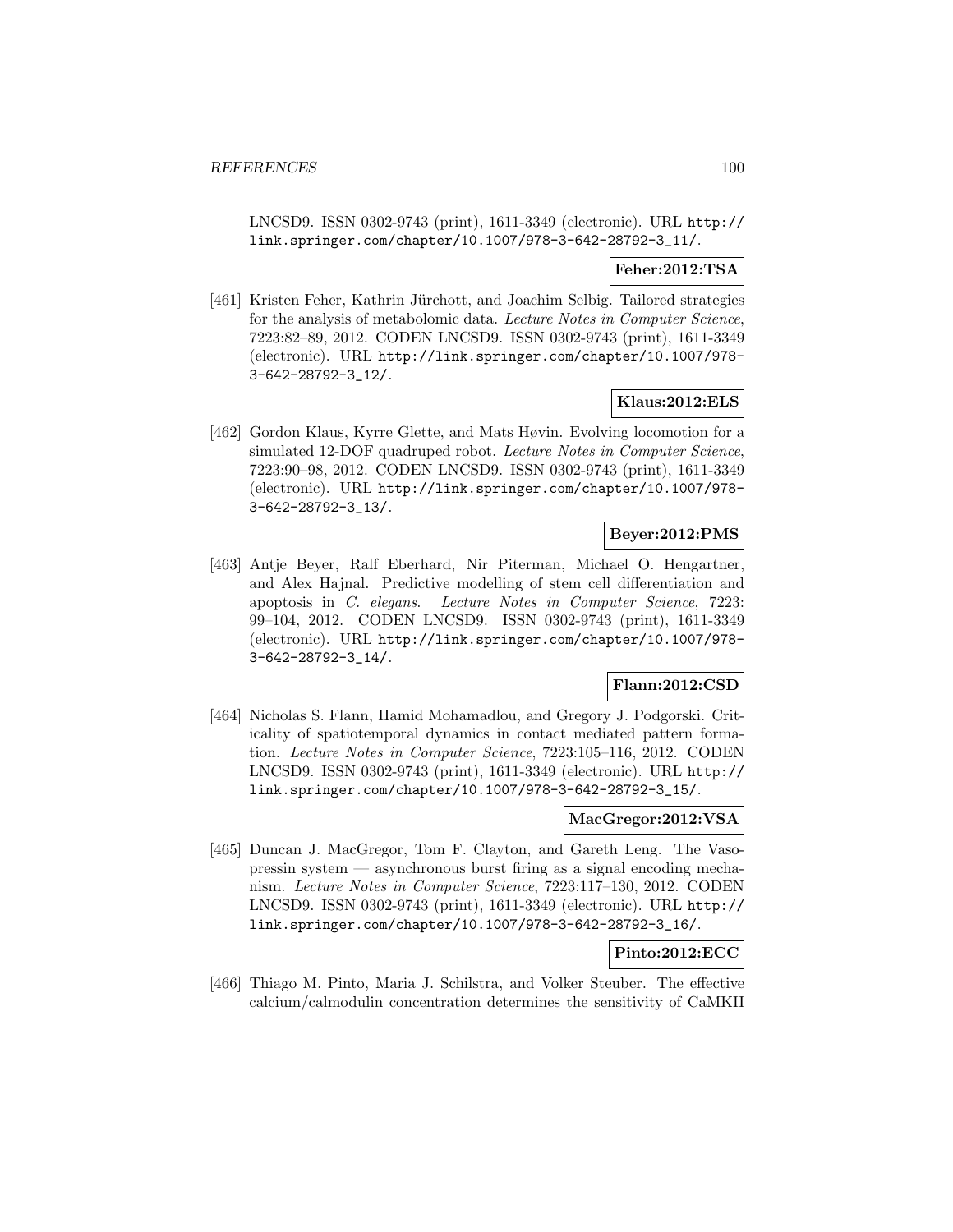to the frequency of calcium oscillations. Lecture Notes in Computer Science, 7223:131–135, 2012. CODEN LNCSD9. ISSN 0302-9743 (print), 1611-3349 (electronic). URL http://link.springer.com/chapter/10. 1007/978-3-642-28792-3\_17/.

# **Metaxas:2012:EDT**

[467] Alex Metaxas, Reinoud Maex, Volker Steuber, Rod Adams, and Neil Davey. The effect of different types of synaptic plasticity on the performance of associative memory networks with excitatory and inhibitory sub-populations. Lecture Notes in Computer Science, 7223:136–142, 2012. CODEN LNCSD9. ISSN 0302-9743 (print), 1611-3349 (electronic). URL http://link.springer.com/chapter/10.1007/978-3- 642-28792-3\_18/.

## **Stovold:2012:SNR**

[468] James Stovold and Simon O'Keefe. Simulating neurons in reactiondiffusion chemistry. Lecture Notes in Computer Science, 7223:143–149, 2012. CODEN LNCSD9. ISSN 0302-9743 (print), 1611-3349 (electronic). URL http://link.springer.com/chapter/10.1007/978-3- 642-28792-3\_19/.

## **Greaves:2012:EES**

[469] Richard B. Greaves, Mark Read, Jon Timmis, Paul S. Andrews, and Vipin Kumar. Extending an established simulation: Exploration of the possible effects using a case study in experimental autoimmune encephalomyelitis. Lecture Notes in Computer Science, 7223:150–161, 2012. CODEN LNCSD9. ISSN 0302-9743 (print), 1611-3349 (electronic). URL http:// link.springer.com/chapter/10.1007/978-3-642-28792-3\_20/.

### **Anonymous:2012:FMbe**

[470] Anonymous. Front matter. Lecture Notes in Computer Science, 7223: ??, 2012. CODEN LNCSD9. ISSN 0302-9743 (print), 1611-3349 (electronic). URL http://link.springer.com/content/pdf/bfm:978-3- 642-28792-3/1.

### **Hollink:2012:EQM**

[471] Vera Hollink, Jiyin He, and Arjen de Vries. Explaining query modifications. Lecture Notes in Computer Science, 7224:1–12, 2012. CODEN LNCSD9. ISSN 0302-9743 (print), 1611-3349 (electronic). URL http:// link.springer.com/chapter/10.1007/978-3-642-28997-2\_1/.

# **Bortnikov:2012:MTQ**

[472] Edward Bortnikov, Pinar Donmez, Amit Kagian, and Ronny Lempel. Modeling transactional queries via templates. Lecture Notes in Computer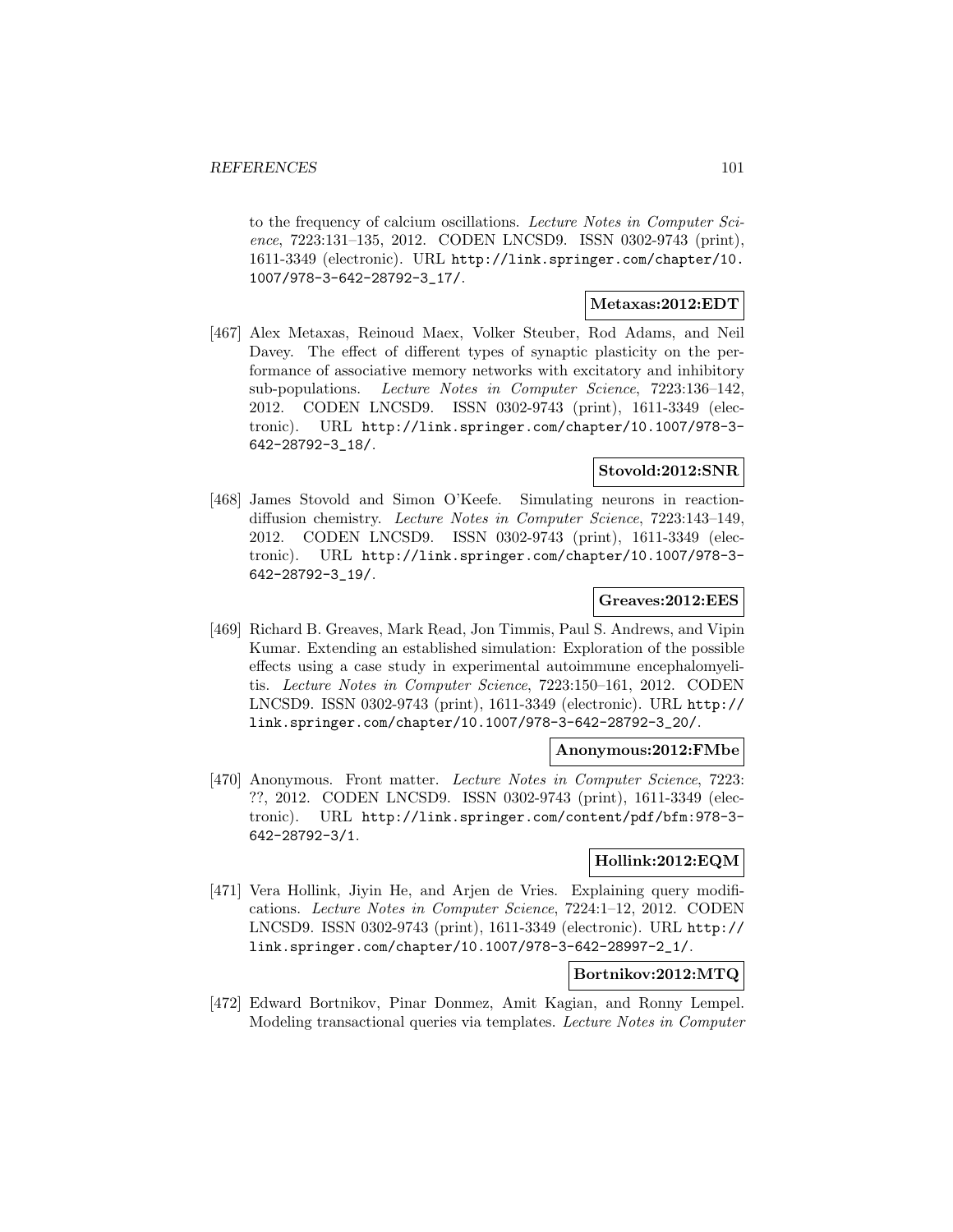Science, 7224:13–24, 2012. CODEN LNCSD9. ISSN 0302-9743 (print), 1611-3349 (electronic). URL http://link.springer.com/chapter/10. 1007/978-3-642-28997-2\_2/.

# **Harvey:2012:EQP**

[473] Morgan Harvey and David Elsweiler. Exploring query patterns in email search. Lecture Notes in Computer Science, 7224:25–36, 2012. CODEN LNCSD9. ISSN 0302-9743 (print), 1611-3349 (electronic). URL http:// link.springer.com/chapter/10.1007/978-3-642-28997-2\_3/.

## **Diriye:2012:ISS**

[474] Abdigani Diriye, Giridhar Kumaran, and Jeff Huang. Interactive search support for difficult Web queries. Lecture Notes in Computer Science, 7224:37–49, 2012. CODEN LNCSD9. ISSN 0302-9743 (print), 1611-3349 (electronic). URL http://link.springer.com/chapter/10.1007/978- 3-642-28997-2\_4/.

# **Gaugaz:2012:PFI**

[475] Julien Gaugaz, Patrick Siehndel, Gianluca Demartini, Tereza Iofciu, and Mihai Georgescu. Predicting the future impact of news events. Lecture Notes in Computer Science, 7224:50–62, 2012. CODEN LNCSD9. ISSN 0302-9743 (print), 1611-3349 (electronic). URL http://link.springer. com/chapter/10.1007/978-3-642-28997-2\_5/.

### **Polajnar:2012:DNF**

[476] Tamara Polajnar, Richard Glassey, and Leif Azzopardi. Detection of news feeds items appropriate for children. Lecture Notes in Computer Science, 7224:63–72, 2012. CODEN LNCSD9. ISSN 0302-9743 (print), 1611-3349 (electronic). URL http://link.springer.com/chapter/10.1007/978- 3-642-28997-2\_6/.

### **Harvey:2012:CTT**

[477] Morgan Harvey, Mark Carman, and David Elsweiler. Comparing tweets and tags for URLs. Lecture Notes in Computer Science, 7224:73–84, 2012. CODEN LNCSD9. ISSN 0302-9743 (print), 1611-3349 (electronic). URL http://link.springer.com/chapter/10.1007/978-3- 642-28997-2\_7/.

#### **Hauff:2012:GLE**

[478] Claudia Hauff and Geert-Jan Houben. Geo-location estimation of Flickr images: Social Web based enrichment. Lecture Notes in Computer Science, 7224:85–96, 2012. CODEN LNCSD9. ISSN 0302-9743 (print), 1611-3349 (electronic). URL http://link.springer.com/chapter/10.1007/978- 3-642-28997-2\_8/.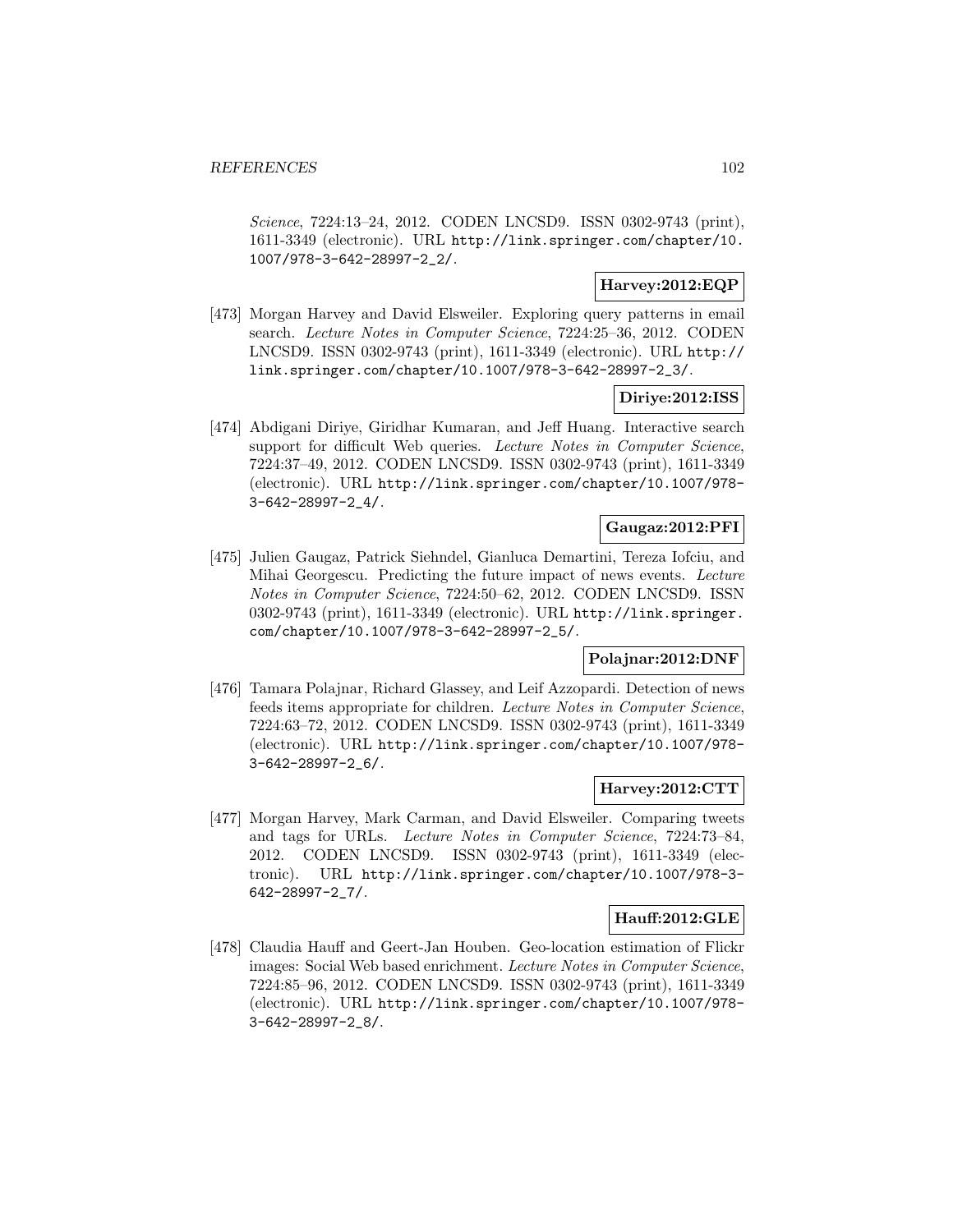# **Kim:2012:FRM**

[479] Jin Young Kim and W. Bruce Croft. A field relevance model for structured document retrieval. Lecture Notes in Computer Science, 7224: 97–108, 2012. CODEN LNCSD9. ISSN 0302-9743 (print), 1611-3349 (electronic). URL http://link.springer.com/chapter/10.1007/978- 3-642-28997-2\_9/.

# **Wu:2012:RBT**

[480] Hao Wu and Hui Fang. Relation based term weighting regularization. Lecture Notes in Computer Science, 7224:109–120, 2012. CODEN LNCSD9. ISSN 0302-9743 (print), 1611-3349 (electronic). URL http://link. springer.com/chapter/10.1007/978-3-642-28997-2\_10/.

### **Yan:2012:NAA**

[481] Zhenlei Yan and Jie Zhou. A new approach to answerer recommendation in community question answering services. Lecture Notes in Computer Science, 7224:121–132, 2012. CODEN LNCSD9. ISSN 0302-9743 (print), 1611-3349 (electronic). URL http://link.springer.com/chapter/10. 1007/978-3-642-28997-2\_11/.

# **Neumayer:2012:MEA**

[482] Robert Neumayer, Krisztian Balog, and Kjetil Nørvåg. On the modeling of entities for ad-hoc entity search in the Web of data. Lecture Notes in Computer Science, 7224:133–145, 2012. CODEN LNCSD9. ISSN 0302- 9743 (print), 1611-3349 (electronic). URL http://link.springer.com/ chapter/10.1007/978-3-642-28997-2\_12/.

#### **Berendsen:2012:RDW**

[483] Richard Berendsen, Bogomil Kovachev, Evangelia-Paraskevi Nastou, and Maarten de Rijke. Result disambiguation in Web people search. Lecture Notes in Computer Science, 7224:146–157, 2012. CODEN LNCSD9. ISSN 0302-9743 (print), 1611-3349 (electronic). URL http://link.springer. com/chapter/10.1007/978-3-642-28997-2\_13/.

#### **Robertson:2012:SAP**

[484] Stephen Robertson. On smoothing average precision. Lecture Notes in Computer Science, 7224:158–169, 2012. CODEN LNCSD9. ISSN 0302- 9743 (print), 1611-3349 (electronic). URL http://link.springer.com/ chapter/10.1007/978-3-642-28997-2\_14/.

## **Eskevich:2012:NMM**

[485] Maria Eskevich, Walid Magdy, and Gareth J. F. Jones. New metrics for meaningful evaluation of informally structured speech retrieval. Lecture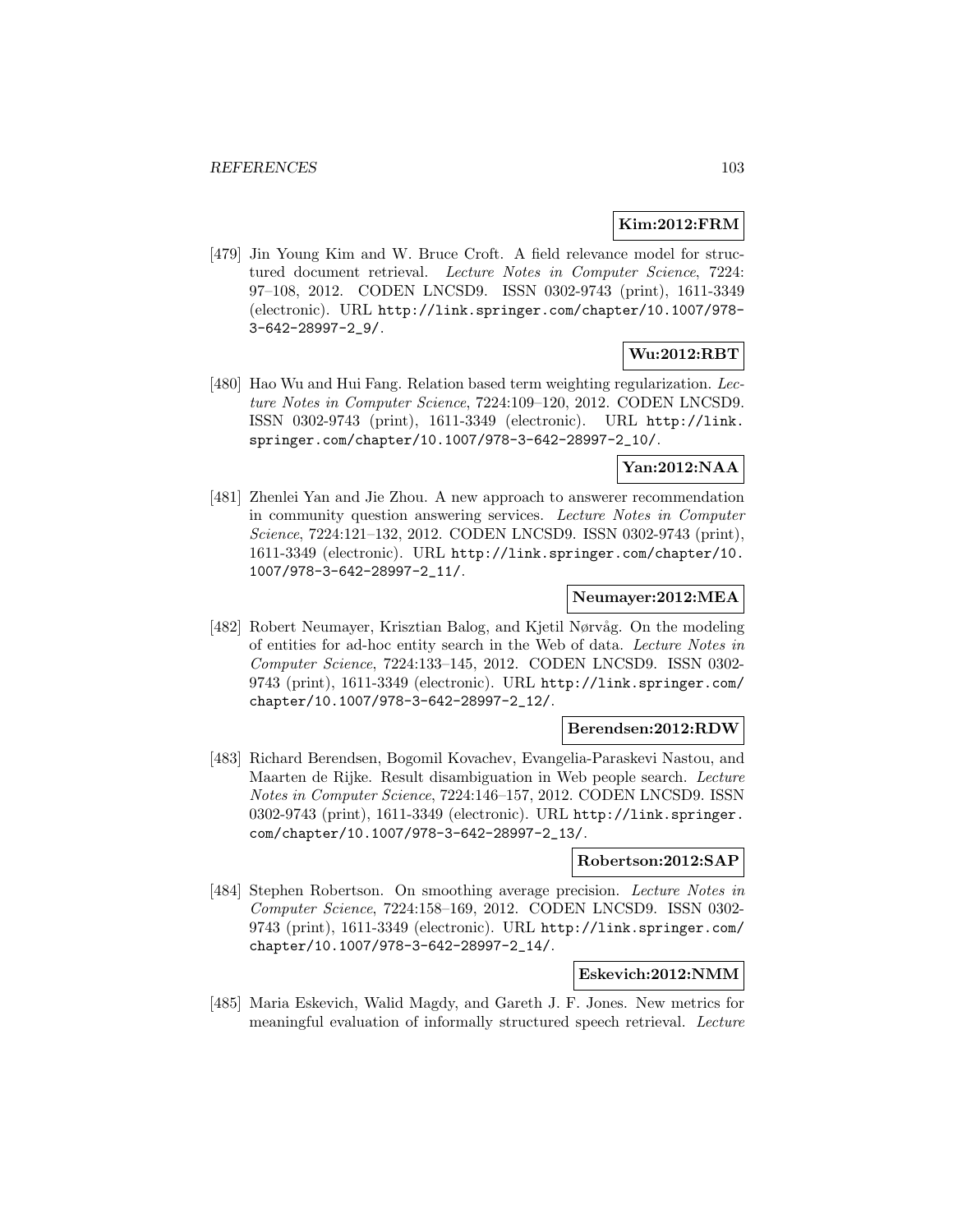Notes in Computer Science, 7224:170–181, 2012. CODEN LNCSD9. ISSN 0302-9743 (print), 1611-3349 (electronic). URL http://link.springer. com/chapter/10.1007/978-3-642-28997-2\_15/.

# **Hosseini:2012:ALM**

[486] Mehdi Hosseini, Ingemar J. Cox, Nataša Milić-Frayling, Gabriella Kazai, and Vishwa Vinay. On aggregating labels from multiple crowd workers to infer relevance of documents. Lecture Notes in Computer Science, 7224: 182–194, 2012. CODEN LNCSD9. ISSN 0302-9743 (print), 1611-3349 (electronic). URL http://link.springer.com/chapter/10.1007/978- 3-642-28997-2\_16/.

## **Lucchese:2012:HRW**

[487] Claudio Lucchese, Raffaele Perego, Fabrizio Silvestri, and Hossein Vahabi. How random walks can help tourism. Lecture Notes in Computer Science, 7224:195–206, 2012. CODEN LNCSD9. ISSN 0302-9743 (print), 1611- 3349 (electronic). URL http://link.springer.com/chapter/10.1007/ 978-3-642-28997-2\_17/.

# **Nawab:2012:RCP**

[488] Rao Muhammad Adeel Nawab, Mark Stevenson, and Paul Clough. Retrieving candidate plagiarised documents using query expansion. Lecture Notes in Computer Science, 7224:207–218, 2012. CODEN LNCSD9. ISSN 0302-9743 (print), 1611-3349 (electronic). URL http://link.springer. com/chapter/10.1007/978-3-642-28997-2\_18/.

### **Sondhi:2012:RPW**

[489] Parikshit Sondhi, V. G. Vinod Vydiswaran, and ChengXiang Zhai. Reliability prediction of Webpages in the medical domain. Lecture Notes in Computer Science, 7224:219–231, 2012. CODEN LNCSD9. ISSN 0302- 9743 (print), 1611-3349 (electronic). URL http://link.springer.com/ chapter/10.1007/978-3-642-28997-2\_19/.

# **Tam:2012:AFE**

[490] Tony Tam, Artur Ferreira, and André Lourenço. Automatic foldering of email messages:A combination approach. Lecture Notes in Computer Science, 7224:232–243, 2012. CODEN LNCSD9. ISSN 0302-9743 (print), 1611-3349 (electronic). URL http://link.springer.com/chapter/10. 1007/978-3-642-28997-2\_20/.

#### **Anonymous:2012:FMbf**

[491] Anonymous. Front matter. Lecture Notes in Computer Science, 7224: ??, 2012. CODEN LNCSD9. ISSN 0302-9743 (print), 1611-3349 (elec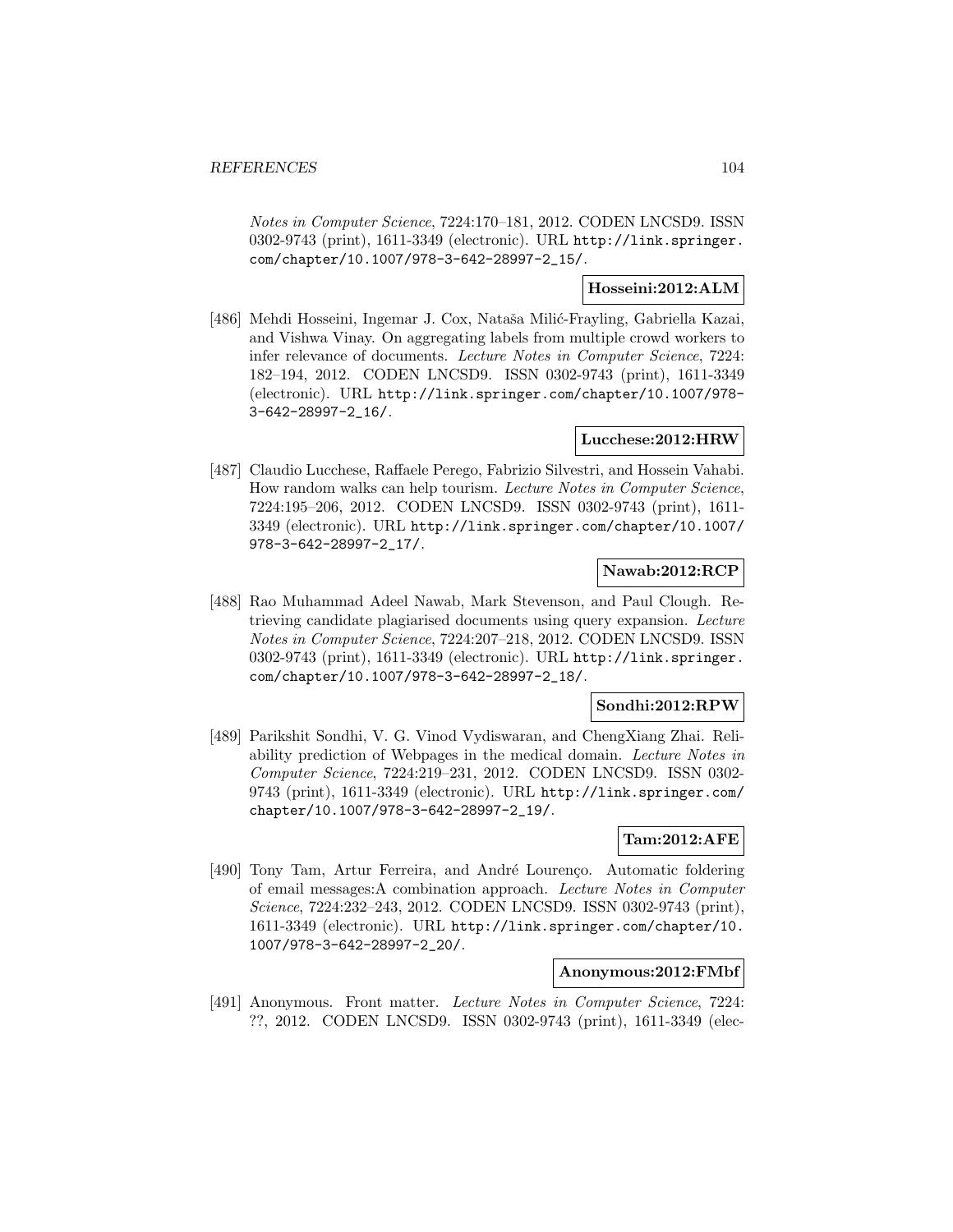tronic). URL http://link.springer.com/content/pdf/bfm:978-3- 642-28997-2/1.

## **Gallagher:2012:ALP**

[492] John P. Gallagher. Analysis of logic programs using regular tree languages. Lecture Notes in Computer Science, 7225:1–3, 2012. CODEN LNCSD9. ISSN 0302-9743 (print), 1611-3349 (electronic). URL http:// link.springer.com/chapter/10.1007/978-3-642-32211-2\_1/.

# **Henglein:2012:DSC**

[493] Fritz Henglein. Dynamic symbolic computation for domain-specific language implementation. Lecture Notes in Computer Science, 7225:4–24, 2012. CODEN LNCSD9. ISSN 0302-9743 (print), 1611-3349 (electronic). URL http://link.springer.com/chapter/10.1007/978-3- 642-32211-2\_2/.

# **Albert:2012:RDC**

[494] Elvira Albert and Miguel Gómez-Zamalloa. Resource-driven CLP-based test case generation. Lecture Notes in Computer Science, 7225:25–41, 2012. CODEN LNCSD9. ISSN 0302-9743 (print), 1611-3349 (electronic). URL http://link.springer.com/chapter/10.1007/978-3- 642-32211-2\_3/.

### **Almendros-Jimenez:2012:DEX**

[495] Jesús M. Almendros-Jiménez and Rafael Caballero. A declarative embedding of XQuery in a functional-logic language. Lecture Notes in Computer Science, 7225:42–56, 2012. CODEN LNCSD9. ISSN 0302-9743 (print), 1611-3349 (electronic). URL http://link.springer.com/chapter/10. 1007/978-3-642-32211-2\_4/.

### **Cabalar:2012:ABC**

[496] Pedro Cabalar and Stéphane Demri. Automata-based computation of temporal equilibrium models. Lecture Notes in Computer Science, 7225: 57–72, 2012. CODEN LNCSD9. ISSN 0302-9743 (print), 1611-3349 (electronic). URL http://link.springer.com/chapter/10.1007/978- 3-642-32211-2\_5/.

# **Caballero:2012:SQM**

[497] Rafael Caballero and Adrián Riesco. Simplifying questions in Maude declarative debugger by transforming proof trees. Lecture Notes in Computer Science, 7225:73–89, 2012. CODEN LNCSD9. ISSN 0302- 9743 (print), 1611-3349 (electronic). URL http://link.springer.com/ chapter/10.1007/978-3-642-32211-2\_6/.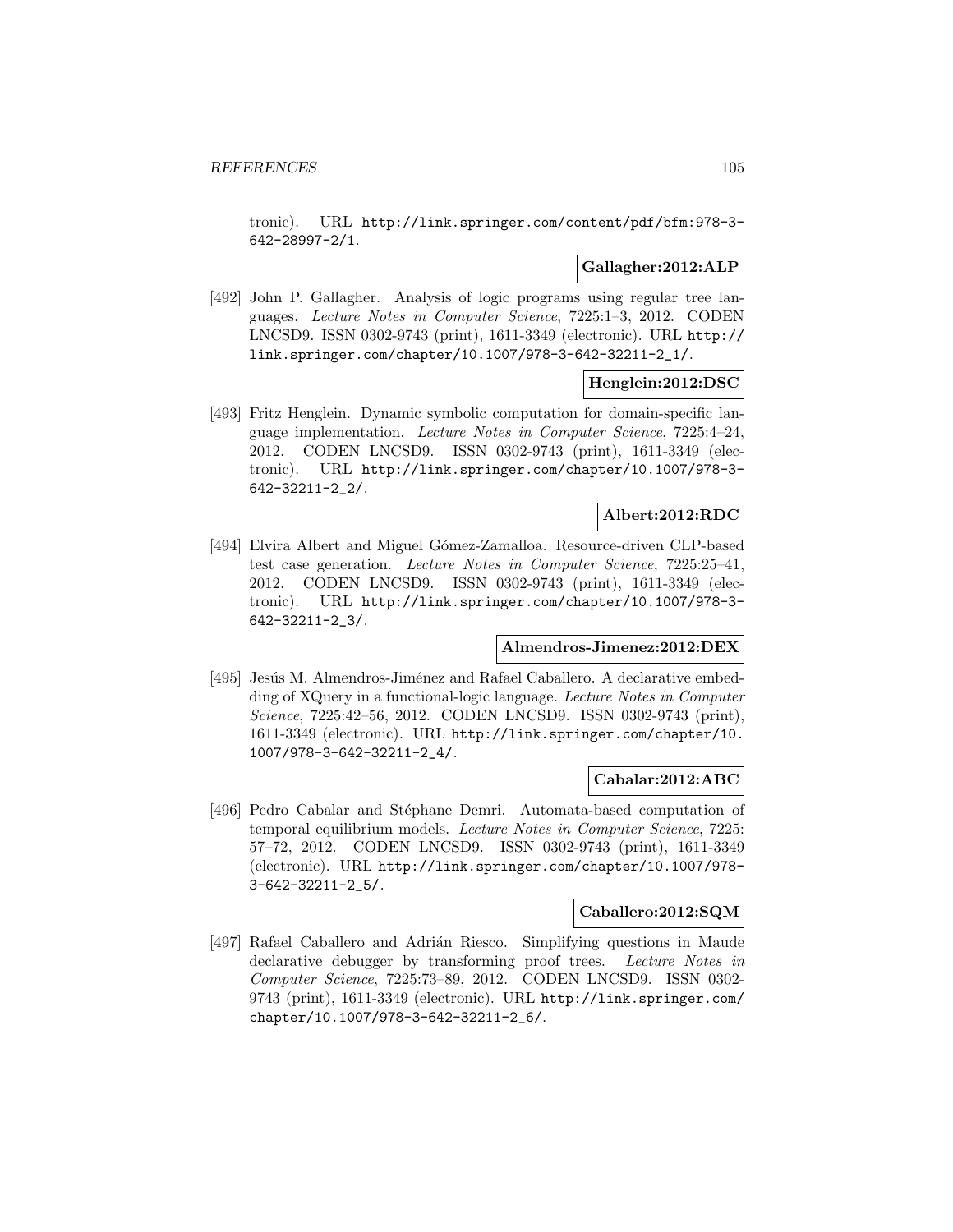#### **Dandois:2012:CLP**

[498] Céline Dandois and Wim Vanhoof. Clones in logic programs and how to detect them. Lecture Notes in Computer Science, 7225:90–105, 2012. CODEN LNCSD9. ISSN 0302-9743 (print), 1611-3349 (electronic). URL http://link.springer.com/chapter/10.1007/978-3- 642-32211-2\_7/.

#### **Fioravanti:2012:URR**

[499] Fabio Fioravanti and Alberto Pettorossi. Using real relaxations during program specialization. Lecture Notes in Computer Science, 7225: 106–122, 2012. CODEN LNCSD9. ISSN 0302-9743 (print), 1611-3349 (electronic). URL http://link.springer.com/chapter/10.1007/978- 3-642-32211-2\_8/.

# **Hidaka:2012:MDO**

[500] Soichiro Hidaka and Zhenjiang Hu. Marker-directed optimization of Un-CAL graph transformations. Lecture Notes in Computer Science, 7225: 123–138, 2012. CODEN LNCSD9. ISSN 0302-9743 (print), 1611-3349 (electronic). URL http://link.springer.com/chapter/10.1007/978- 3-642-32211-2\_9/.

## **Morales:2012:MEM**

[501] José F. Morales and Manuel V. Hermenegildo. Modular extensions for modular (logic) languages. Lecture Notes in Computer Science, 7225: 139–154, 2012. CODEN LNCSD9. ISSN 0302-9743 (print), 1611-3349 (electronic). URL http://link.springer.com/chapter/10.1007/978- 3-642-32211-2\_10/.

### **Moura:2012:MPS**

[502] Paulo Moura. Meta-predicate semantics. Lecture Notes in Computer Science, 7225:155–172, 2012. CODEN LNCSD9. ISSN 0302-9743 (print), 1611-3349 (electronic). URL http://link.springer.com/chapter/10. 1007/978-3-642-32211-2\_11/.

### **Fernandez:2012:SLG**

[503] Maribel Fernández and Hélène Kirchner. A strategy language for graph rewriting. Lecture Notes in Computer Science, 7225:173–188, 2012. CODEN LNCSD9. ISSN 0302-9743 (print), 1611-3349 (electronic). URL http://link.springer.com/chapter/10.1007/978-3- 642-32211-2\_12/.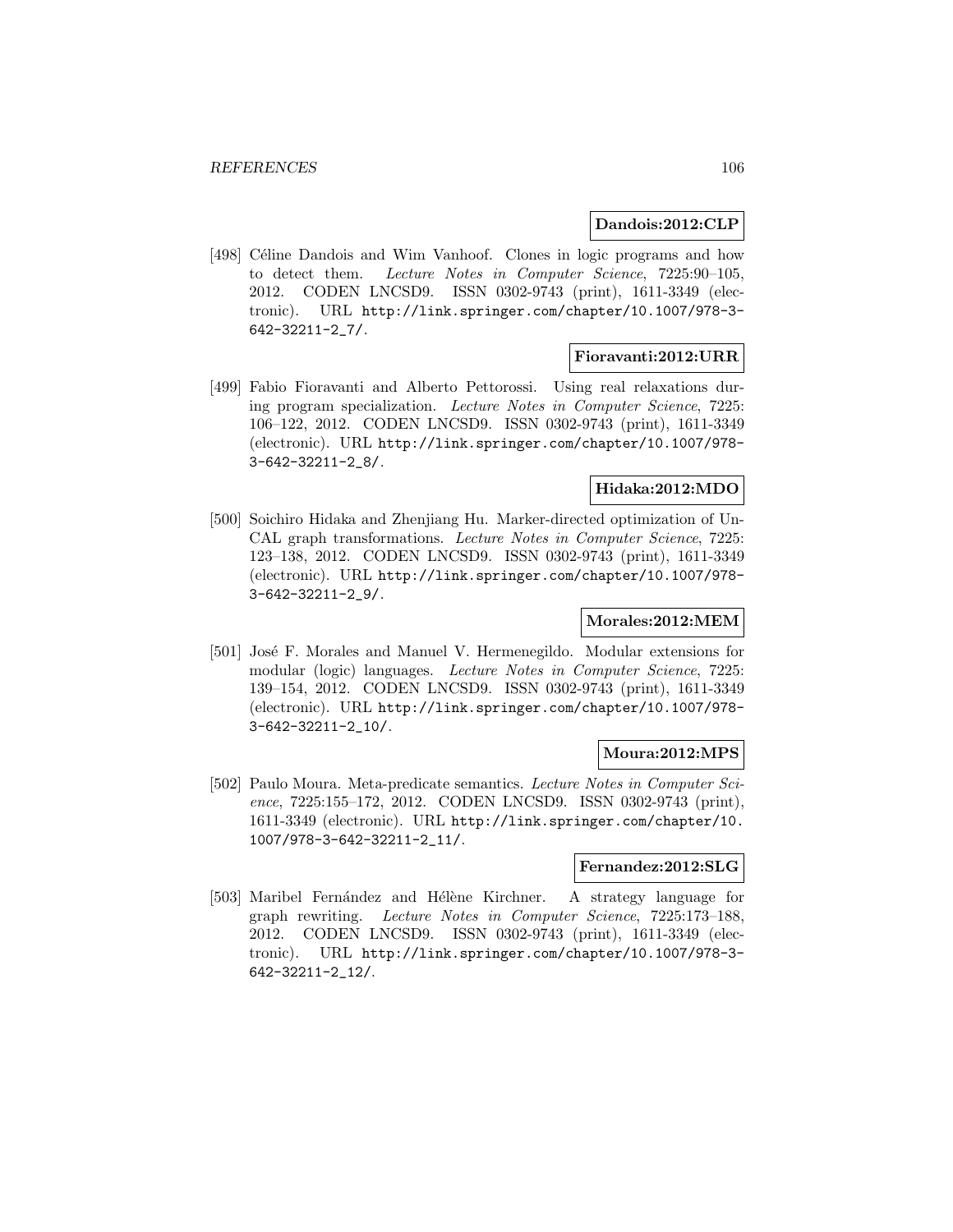# **Pilozzi:2012:ITA**

[504] Paolo Pilozzi and Danny De Schreye. Improved termination analysis of CHR using self-sustainability analysis. Lecture Notes in Computer Science, 7225:189–204, 2012. CODEN LNCSD9. ISSN 0302-9743 (print), 1611-3349 (electronic). URL http://link.springer.com/chapter/10. 1007/978-3-642-32211-2\_13/.

# **Seki:2012:PPC**

[505] Hirohisa Seki. Proving properties of co-logic programs by unfold/fold transformations. Lecture Notes in Computer Science, 7225:205–220, 2012. CODEN LNCSD9. ISSN 0302-9743 (print), 1611-3349 (electronic). URL http://link.springer.com/chapter/10.1007/978-3- 642-32211-2\_14/.

# **Sneyers:2012:PTC**

[506] Jon Sneyers and Danny De Schreye. Probabilistic termination of CHRiSM programs. Lecture Notes in Computer Science, 7225:221–236, 2012. CODEN LNCSD9. ISSN 0302-9743 (print), 1611-3349 (electronic). URL http://link.springer.com/chapter/10.1007/978-3- 642-32211-2\_15/.

# **Stroder:2012:LOS**

[507] Thomas Ströder and Fabian Emmes. A linear operational semantics for termination and complexity analysis of ISO Prolog. Lecture Notes in Computer Science, 7225:237–252, 2012. CODEN LNCSD9. ISSN 0302- 9743 (print), 1611-3349 (electronic). URL http://link.springer.com/ chapter/10.1007/978-3-642-32211-2\_16/.

## **Anonymous:2012:BMf**

[508] Anonymous. Back matter. Lecture Notes in Computer Science, 7225: ??, 2012. CODEN LNCSD9. ISSN 0302-9743 (print), 1611-3349 (electronic). URL http://link.springer.com/content/pdf/bbm:978-3- 642-32211-2/1.

#### **Anonymous:2012:FMbg**

[509] Anonymous. Front matter. Lecture Notes in Computer Science, 7225: ??, 2012. CODEN LNCSD9. ISSN 0302-9743 (print), 1611-3349 (electronic). URL http://link.springer.com/content/pdf/bfm:978-3- 642-32211-2/1.

# **Tinelli:2012:SBM**

[510] Cesare Tinelli. SMT-based model checking. Lecture Notes in Computer Science, 7226:1, 2012. CODEN LNCSD9. ISSN 0302-9743 (print),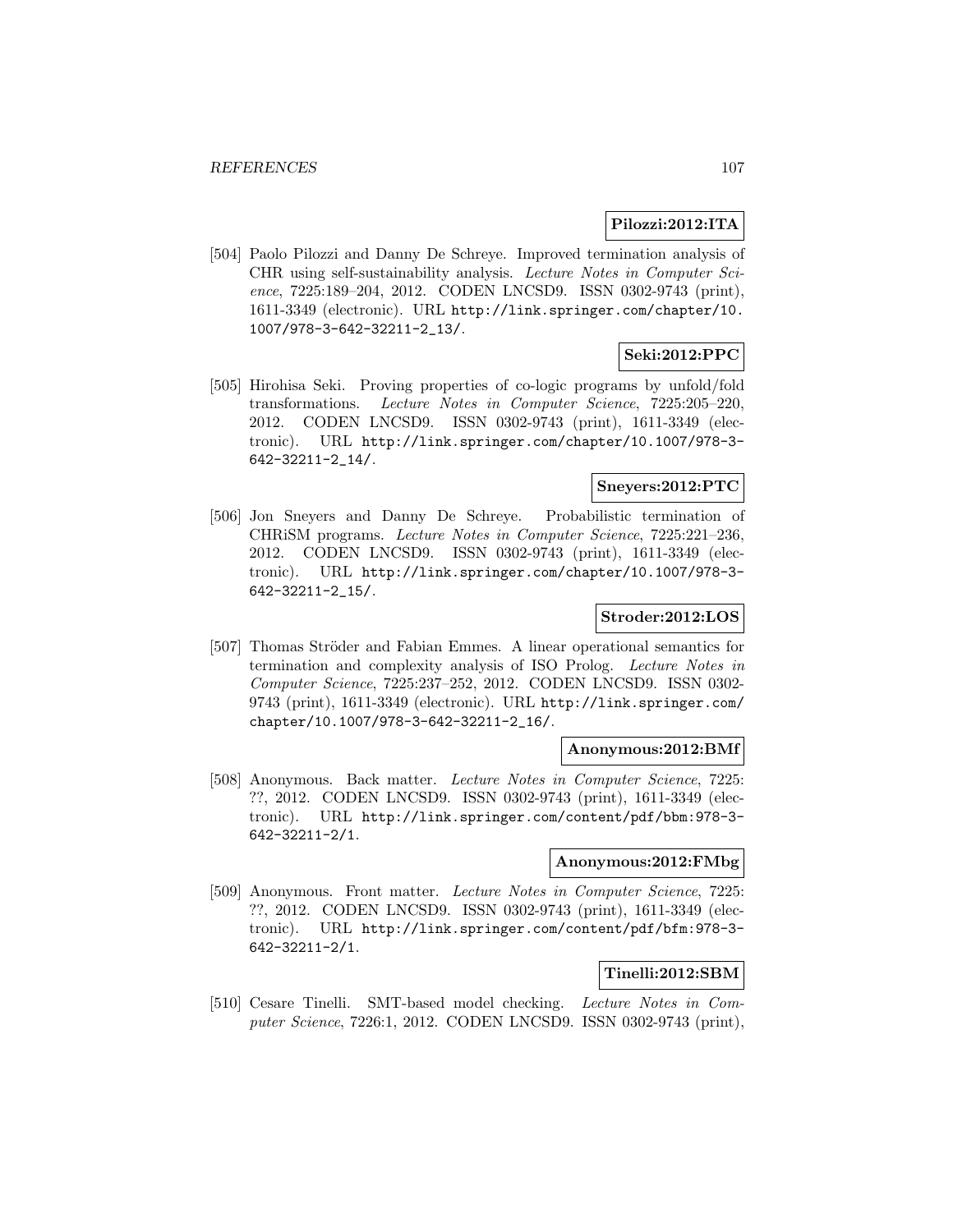1611-3349 (electronic). URL http://link.springer.com/accesspage/ chapter/10.1007/978-3-642-28891-3\_1.

# **Appel:2012:VST**

[511] Andrew W. Appel. Verified software toolchain. Lecture Notes in Computer Science, 7226:2, 2012. CODEN LNCSD9. ISSN 0302-9743 (print), 1611-3349 (electronic). URL http://link.springer.com/accesspage/ chapter/10.1007/978-3-642-28891-3\_2.

# **Cousot:2012:FVA**

[512] Patrick Cousot. Formal verification by abstract interpretation. Lecture Notes in Computer Science, 7226:3–7, 2012. CODEN LNCSD9. ISSN 0302-9743 (print), 1611-3349 (electronic). URL http://link.springer. com/chapter/10.1007/978-3-642-28891-3\_3/.

# **Guck:2012:QTA**

[513] Dennis Guck, Tingting Han, Joost-Pieter Katoen, and Martin R. Neuhäußer. Quantitative timed analysis of interactive Markov chains. Lecture Notes in Computer Science, 7226:8–23, 2012. CODEN LNCSD9. ISSN 0302-9743 (print), 1611-3349 (electronic). URL http://link. springer.com/chapter/10.1007/978-3-642-28891-3\_4/.

### **Ferrari:2012:LLA**

[514] Alessio Ferrari, Alessandro Fantechi, and Stefania Gnesi. Lessons learnt from the adoption of formal model-based development. Lecture Notes in Computer Science, 7226:24–38, 2012. CODEN LNCSD9. ISSN 0302- 9743 (print), 1611-3349 (electronic). URL http://link.springer.com/ chapter/10.1007/978-3-642-28891-3\_5/.

## **Zurowska:2012:SEC**

[515] Karolina Zurowska and Juergen Dingel. Symbolic execution of communicating and hierarchically composed UML-RT state machines. Lecture Notes in Computer Science, 7226:39–53, 2012. CODEN LNCSD9. ISSN 0302-9743 (print), 1611-3349 (electronic). URL http://link.springer. com/chapter/10.1007/978-3-642-28891-3\_6/.

### **Brauer:2012:IDC**

[516] Jörg Brauer and Axel Simon. Inferring definite counterexamples through under-approximation. Lecture Notes in Computer Science, 7226:54–69, 2012. CODEN LNCSD9. ISSN 0302-9743 (print), 1611-3349 (electronic). URL http://link.springer.com/chapter/10.1007/978-3- 642-28891-3\_7/.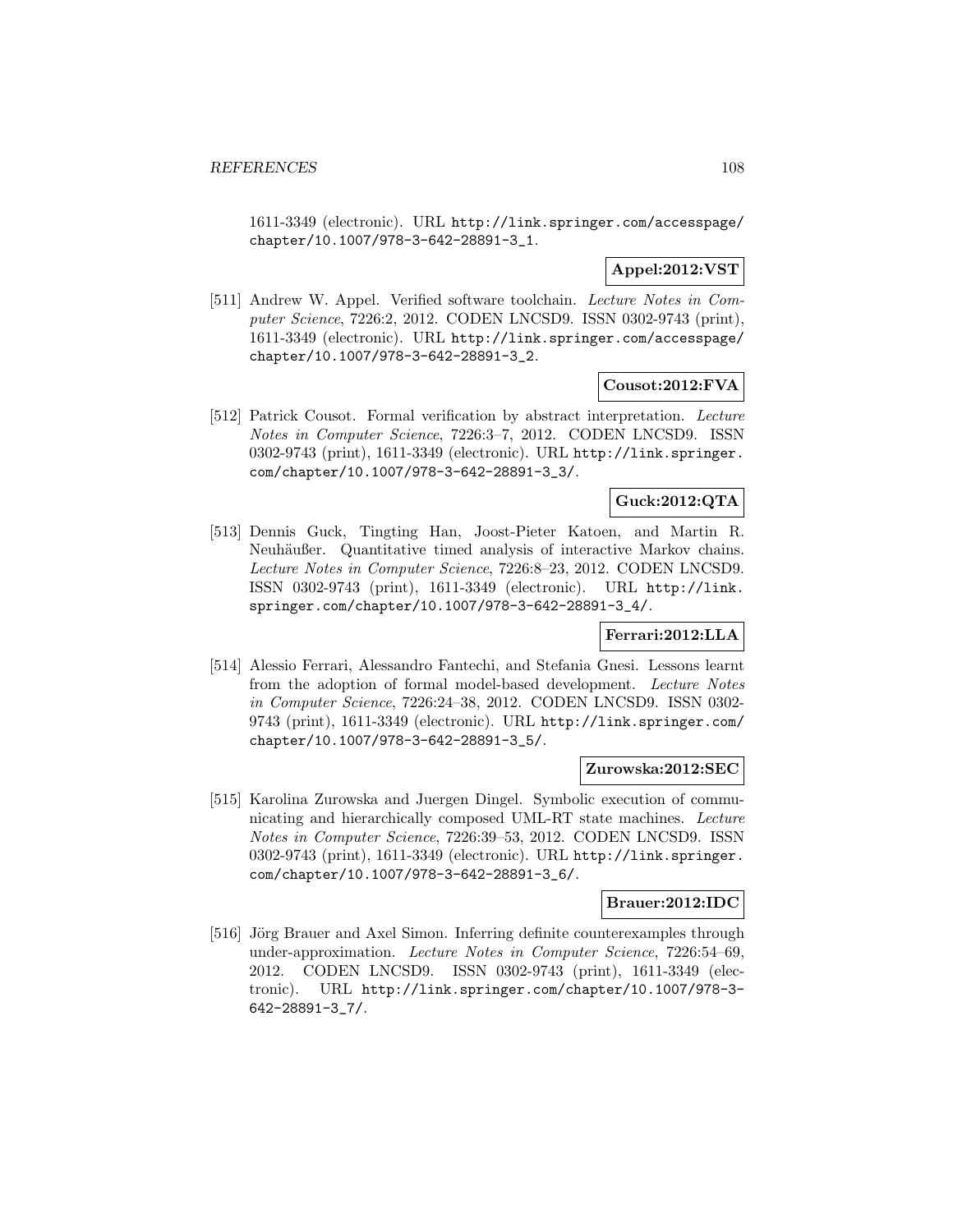#### **Gore:2012:MTS**

[517] Ross Gore and Paul F. Reynolds, Jr. Modifying test suite composition to enable effective predicate-level statistical debugging. Lecture Notes in Computer Science, 7226:70–84, 2012. CODEN LNCSD9. ISSN 0302- 9743 (print), 1611-3349 (electronic). URL http://link.springer.com/ chapter/10.1007/978-3-642-28891-3\_8/.

## **Brisebarre:2012:RPA**

[518] Nicolas Brisebarre, Mioara Joldes, Érik Martin-Dorel, and Micaela Mayero. Rigorous polynomial approximation using Taylor models in Coq. Lecture Notes in Computer Science, 7226:85–99, 2012. CODEN LNCSD9. ISSN 0302-9743 (print), 1611-3349 (electronic). URL http:// link.springer.com/chapter/10.1007/978-3-642-28891-3\_9/.

#### **Andre:2012:EIM**

[519] Etienne André, Laurent Fribourg, and Romain Soulat. Enhancing the inverse method with state merging. Lecture Notes in Computer Science, 7226:100–105, 2012. CODEN LNCSD9. ISSN 0302-9743 (print), 1611- 3349 (electronic). URL http://link.springer.com/chapter/10.1007/ 978-3-642-28891-3\_10/.

# **Herz:2012:CMC**

[520] Alexander Herz and Kalmer Apinis. Class-modular, class-escape and points-to analysis for object-oriented languages. Lecture Notes in Computer Science, 7226:106–119, 2012. CODEN LNCSD9. ISSN 0302- 9743 (print), 1611-3349 (electronic). URL http://link.springer.com/ chapter/10.1007/978-3-642-28891-3\_11/.

#### **Cuoq:2012:TSA**

[521] Pascal Cuoq, Benjamin Monate, Anne Pacalet, and Virgile Prevosto. Testing static analyzers with randomly generated programs. Lecture Notes in Computer Science, 7226:120–125, 2012. CODEN LNCSD9. ISSN 0302- 9743 (print), 1611-3349 (electronic). URL http://link.springer.com/ chapter/10.1007/978-3-642-28891-3\_12/.

# **Cofer:2012:CVA**

[522] Darren Cofer, Andrew Gacek, Steven Miller, and Michael W. Whalen. Compositional verification of architectural models. Lecture Notes in Computer Science, 7226:126–140, 2012. CODEN LNCSD9. ISSN 0302- 9743 (print), 1611-3349 (electronic). URL http://link.springer.com/ chapter/10.1007/978-3-642-28891-3\_13/.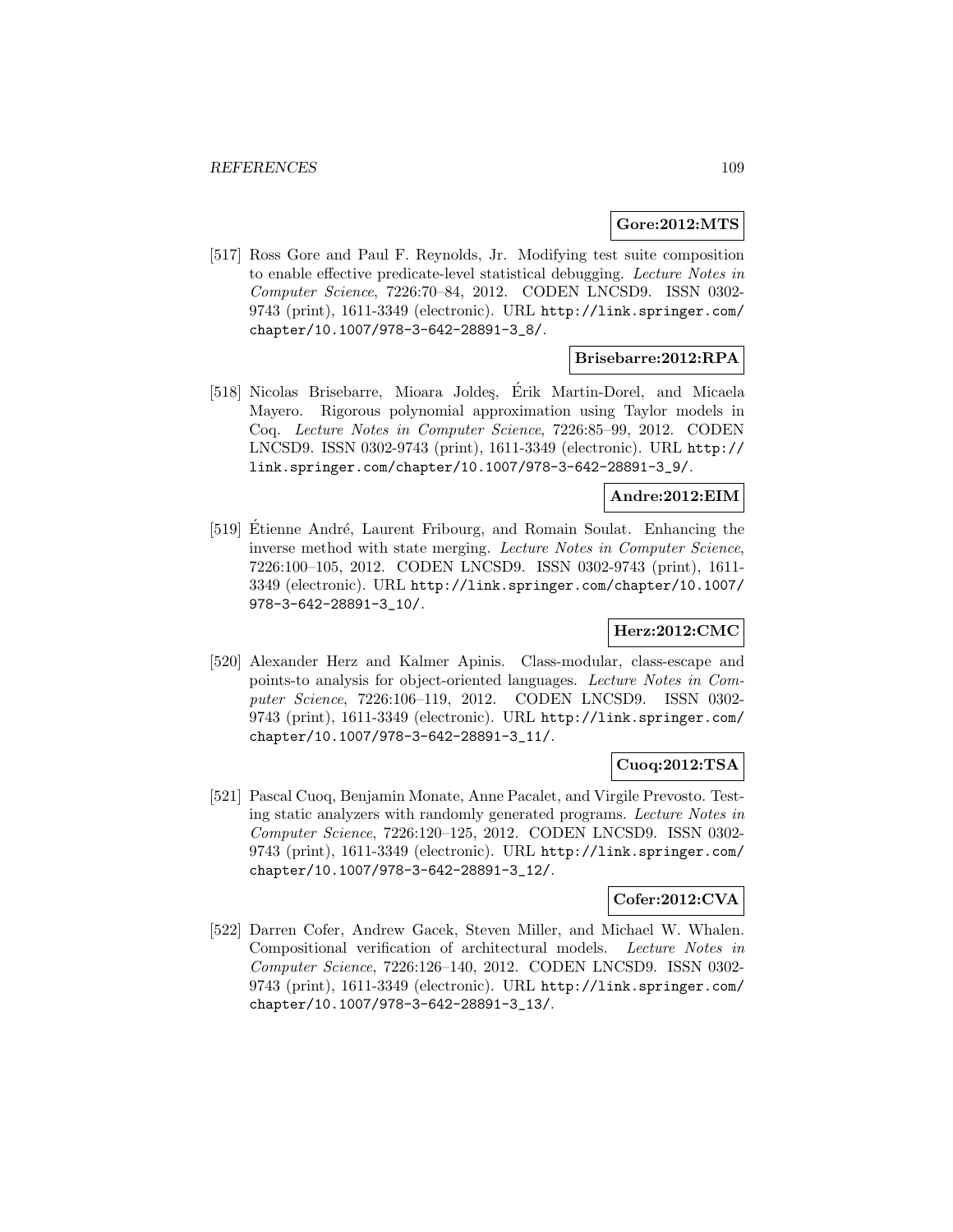## **Ayoub:2012:SCP**

[523] Anaheed Ayoub, BaekGyu Kim, Insup Lee, and Oleg Sokolsky. A safety case pattern for model-based development approach. Lecture Notes in Computer Science, 7226:141–146, 2012. CODEN LNCSD9. ISSN 0302- 9743 (print), 1611-3349 (electronic). URL http://link.springer.com/ chapter/10.1007/978-3-642-28891-3\_14/.

## **Herencia-Zapana:2012:PLA**

[524] Heber Herencia-Zapana, Romain Jobredeaux, and Sam Owre. PVS linear algebra libraries for verification of control software algorithms in C/ ACSL. Lecture Notes in Computer Science, 7226:147–161, 2012. CODEN LNCSD9. ISSN 0302-9743 (print), 1611-3349 (electronic). URL http:// link.springer.com/chapter/10.1007/978-3-642-28891-3\_15/.

## **Li:2012:TAL**

[525] Wenbin Li, Jane Huffman Hayes, and Mirosław Truszczyński. Temporal action language (TAL): a controlled language for consistency checking of natural language temporal requirements. Lecture Notes in Computer Science, 7226:162–167, 2012. CODEN LNCSD9. ISSN 0302-9743 (print), 1611-3349 (electronic). URL http://link.springer.com/chapter/10. 1007/978-3-642-28891-3\_16/.

## **Muller:2012:SSV**

[526] Norbert Th. Müller and Christian Uhrhan. Some steps into verification of exact real arithmetic. Lecture Notes in Computer Science, 7226: 168–173, 2012. CODEN LNCSD9. ISSN 0302-9743 (print), 1611-3349 (electronic). URL http://link.springer.com/chapter/10.1007/978- 3-642-28891-3\_17/.

## **Bauer:2012:RVM**

[527] Andreas Bauer, Jan-Christoph Küster, and Gil Vegliach. Runtime verification meets Android security. Lecture Notes in Computer Science, 7226: 174–180, 2012. CODEN LNCSD9. ISSN 0302-9743 (print), 1611-3349 (electronic). URL http://link.springer.com/chapter/10.1007/978- 3-642-28891-3\_18/.

## **Liu:2012:SPR**

[528] Xinxin Liu and Bingtian Xue. Specification in PDL with recursion. Lecture Notes in Computer Science, 7226:181–194, 2012. CODEN LNCSD9. ISSN 0302-9743 (print), 1611-3349 (electronic). URL http://link.springer. com/chapter/10.1007/978-3-642-28891-3\_19/.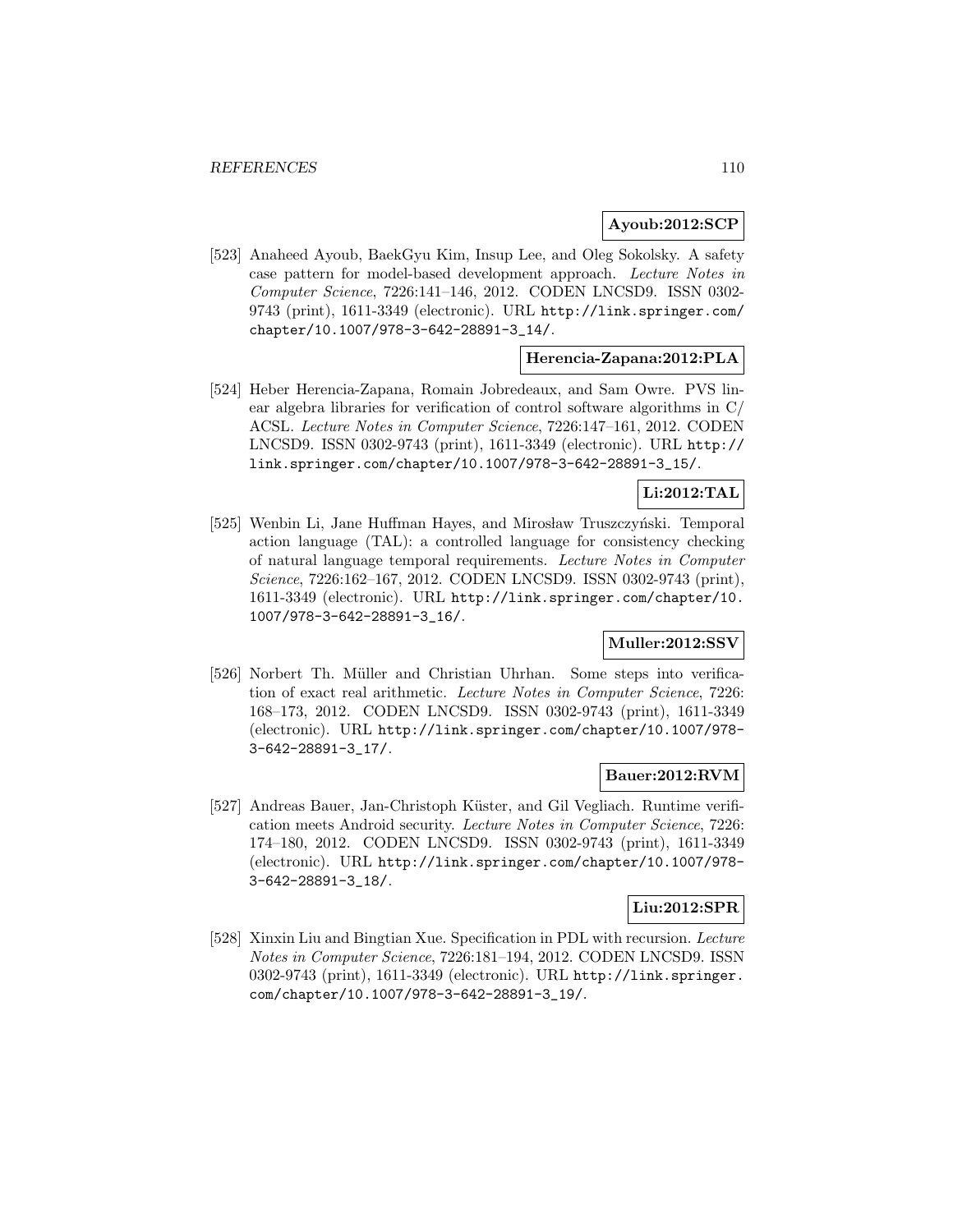#### **Tagore:2012:APT**

[529] Aditi Tagore, Diego Zaccai, and Bruce W. Weide. Automatically proving thousands of verification conditions using an SMT solver: An empirical study. Lecture Notes in Computer Science, 7226:195–209, 2012. CODEN LNCSD9. ISSN 0302-9743 (print), 1611-3349 (electronic). URL http:// link.springer.com/chapter/10.1007/978-3-642-28891-3\_20/.

## **Anonymous:2012:FMbh**

[530] Anonymous. Front matter. Lecture Notes in Computer Science, 7226: ??, 2012. CODEN LNCSD9. ISSN 0302-9743 (print), 1611-3349 (electronic). URL http://link.springer.com/content/pdf/bfm:978-3- 642-28891-3/1.

## **Lakkaraju:2012:CUC**

[531] Kiran Lakkaraju, Samarth Swarup, and Les Gasser. Consensus under constraints: Modeling the great English vowel shift. Lecture Notes in Computer Science, 7227:1–8, 2012. CODEN LNCSD9. ISSN 0302-9743 (print), 1611-3349 (electronic). URL http://link.springer.com/chapter/10. 1007/978-3-642-29047-3\_1/.

## **Chuang:2012:SIS**

[532] Katherine Y. Chuang and Christopher C. Yang. A study of informational support exchanges in MedHelp alcoholism community. Lecture Notes in Computer Science, 7227:9–17, 2012. CODEN LNCSD9. ISSN 0302-9743 (print), 1611-3349 (electronic). URL http://link.springer. com/chapter/10.1007/978-3-642-29047-3\_2/.

### **Abbasi:2012:RWB**

[533] Mohammad-Ali Abbasi, Sun-Ki Chai, and Huan Liu. Real-world behavior analysis through a social media lens. Lecture Notes in Computer Science, 7227:18–26, 2012. CODEN LNCSD9. ISSN 0302-9743 (print), 1611-3349 (electronic). URL http://link.springer.com/chapter/10.1007/978- 3-642-29047-3\_3/.

### **McCubbins:2012:MGT**

[534] Mathew D. McCubbins and Mark Turner. The mythology of game theory. Lecture Notes in Computer Science, 7227:27–34, 2012. CODEN LNCSD9. ISSN 0302-9743 (print), 1611-3349 (electronic). URL http: //link.springer.com/chapter/10.1007/978-3-642-29047-3\_4/.

# **Paulhamus:2012:CCD**

[535] Barton Paulhamus and Alison Ebaugh. Crowdsourced cyber defense: Lessons from a large-scale, game-based approach to threat identifica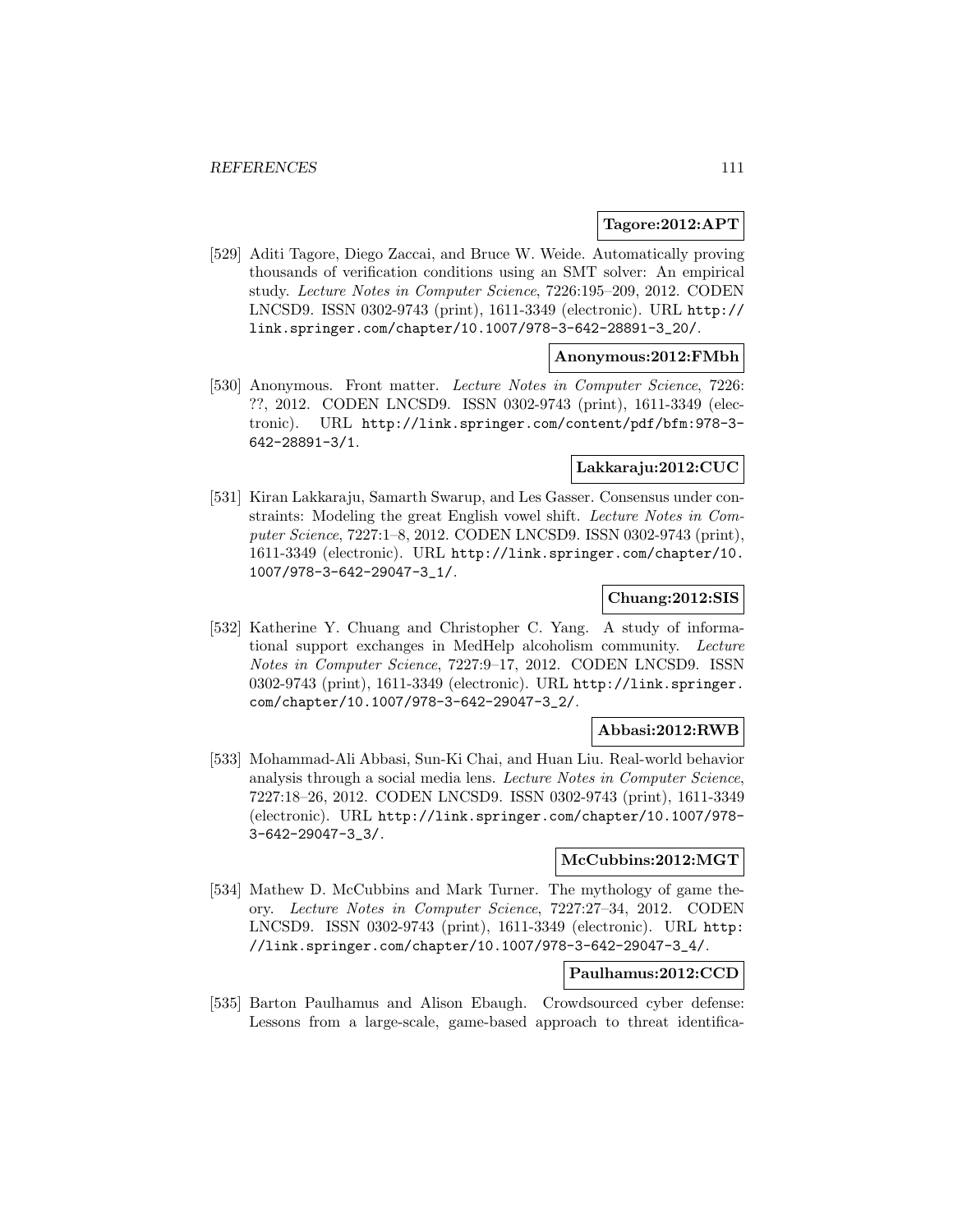tion on a live network. Lecture Notes in Computer Science, 7227: 35–42, 2012. CODEN LNCSD9. ISSN 0302-9743 (print), 1611-3349 (electronic). URL http://link.springer.com/chapter/10.1007/978- 3-642-29047-3\_5/.

### **Altshuler:2012:HMM**

[536] Yaniv Altshuler, Michael Fire, and Nadav Aharony. How many makes a crowd? On the evolution of learning as a factor of community coverage. Lecture Notes in Computer Science, 7227:43–52, 2012. CODEN LNCSD9. ISSN 0302-9743 (print), 1611-3349 (electronic). URL http:// link.springer.com/chapter/10.1007/978-3-642-29047-3\_6/.

## **Agrawal:2012:CCT**

[537] Kalin Agrawal and William H. Batchelder. Cultural consensus theory: Aggregating signed graphs under a balance constraint. Lecture Notes in Computer Science, 7227:53–60, 2012. CODEN LNCSD9. ISSN 0302- 9743 (print), 1611-3349 (electronic). URL http://link.springer.com/ chapter/10.1007/978-3-642-29047-3\_7/.

## **Melamed:2012:UOS**

[538] David Melamed, Eric Schoon, and Ronald Breiger. Using organizational similarity to identify statistical interactions for improving situational awareness of CBRN activities. Lecture Notes in Computer Science, 7227:61–68, 2012. CODEN LNCSD9. ISSN 0302-9743 (print), 1611-3349 (electronic). URL http://link.springer.com/chapter/10.1007/978- 3-642-29047-3\_8/.

## **Moore:2012:ODG**

[539] Thomas W. Moore and Patrick D. Finley. Opinion dynamics in gendered social networks: An examination of female engagement teams in Afghanistan. Lecture Notes in Computer Science, 7227:69–77, 2012. CODEN LNCSD9. ISSN 0302-9743 (print), 1611-3349 (electronic). URL http://link.springer.com/chapter/10.1007/978-3- 642-29047-3\_9/.

## **Chakraborty:2012:SCE**

[540] Subhadeep Chakraborty and Matthew M. Mench. Socio-cultural evolution of opinion dynamics in networked societies. Lecture Notes in Computer Science, 7227:78–86, 2012. CODEN LNCSD9. ISSN 0302-9743 (print), 1611-3349 (electronic). URL http://link.springer.com/chapter/10. 1007/978-3-642-29047-3\_10/.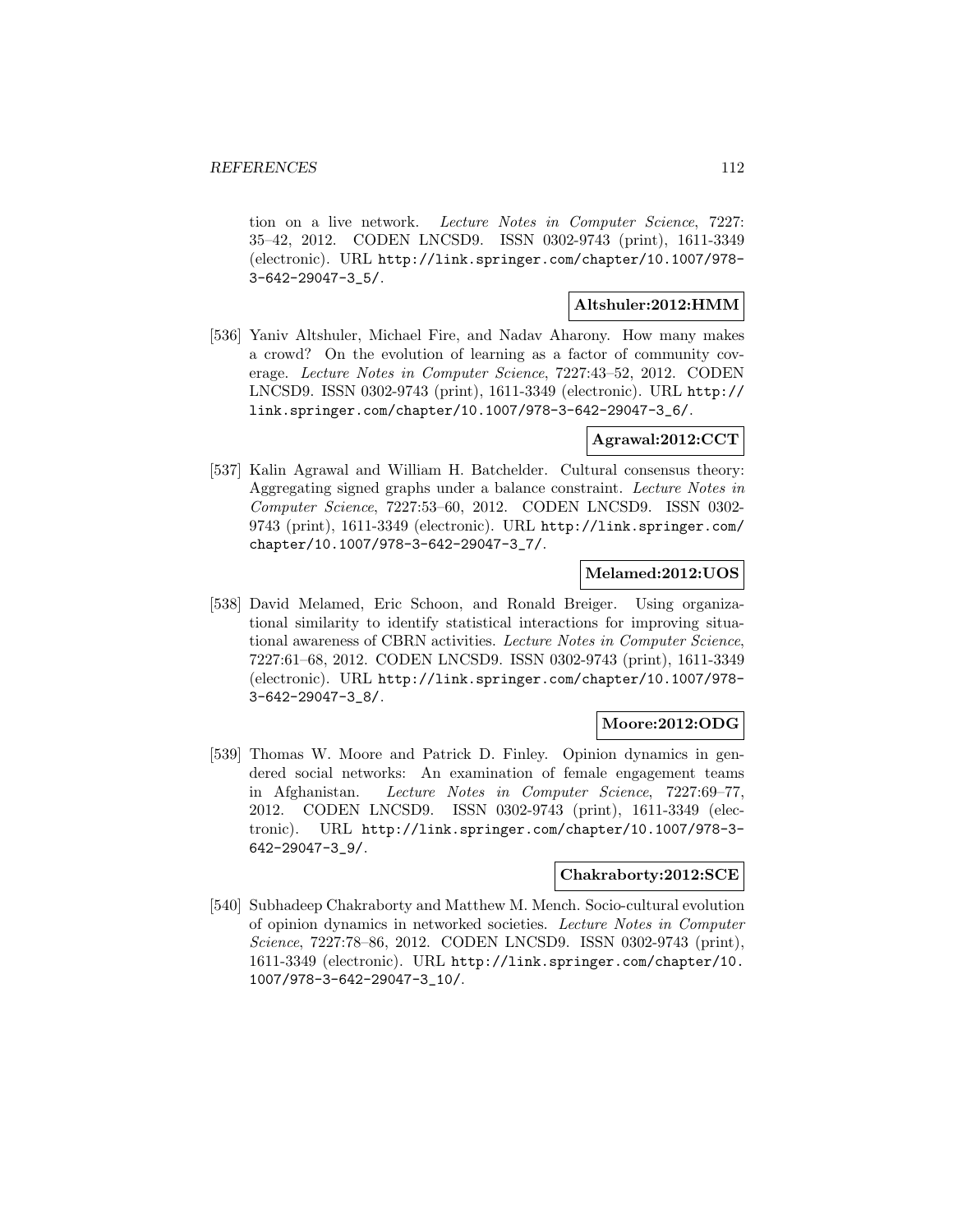#### **Zhang:2012:CSSb**

[541] Mi Zhang, Christopher C. Yang, and Jiexun Li. A comparative study of smoking cessation intervention programs on social media. Lecture Notes in Computer Science, 7227:87–96, 2012. CODEN LNCSD9. ISSN 0302- 9743 (print), 1611-3349 (electronic). URL http://link.springer.com/ chapter/10.1007/978-3-642-29047-3\_11/.

# **Altshuler:2012:TPU**

[542] Yaniv Altshuler and Wei Pan. Trends prediction using social diffusion models. Lecture Notes in Computer Science, 7227:97–104, 2012. CODEN LNCSD9. ISSN 0302-9743 (print), 1611-3349 (electronic). URL http:// link.springer.com/chapter/10.1007/978-3-642-29047-3\_12/.

### **Coscia:2012:TDG**

[543] Michele Coscia and Fosca Giannotti. Towards democratic group detection in complex networks. Lecture Notes in Computer Science, 7227: 105–113, 2012. CODEN LNCSD9. ISSN 0302-9743 (print), 1611-3349 (electronic). URL http://link.springer.com/chapter/10.1007/978- 3-642-29047-3\_13/.

### **Tuli:2012:ADM**

[544] Gaurav Tuli, Madhav Marathe, and S. S. Ravi. Addiction dynamics may explain the slow decline of smoking prevalence. Lecture Notes in Computer Science, 7227:114–122, 2012. CODEN LNCSD9. ISSN 0302-9743 (print), 1611-3349 (electronic). URL http://link.springer.com/chapter/10. 1007/978-3-642-29047-3\_14/.

### **Ahmad:2012:LAT**

[545] Muhammad Aurangzeb Ahmad and Zoheb Borbora. Love all, trust a few: Link prediction for trust and psycho-social factors in MMOs. Lecture Notes in Computer Science, 7227:123–130, 2012. CODEN LNCSD9. ISSN 0302-9743 (print), 1611-3349 (electronic). URL http://link.springer. com/chapter/10.1007/978-3-642-29047-3\_15/.

# **Ohara:2012:EID**

[546] Kouzou Ohara, Kazumi Saito, and Masahiro Kimura. Effect of in/ out-degree correlation on influence degree of two contrasting information diffusion models. Lecture Notes in Computer Science, 7227:131– 138, 2012. CODEN LNCSD9. ISSN 0302-9743 (print), 1611-3349 (electronic). URL http://link.springer.com/chapter/10.1007/978- 3-642-29047-3\_16/.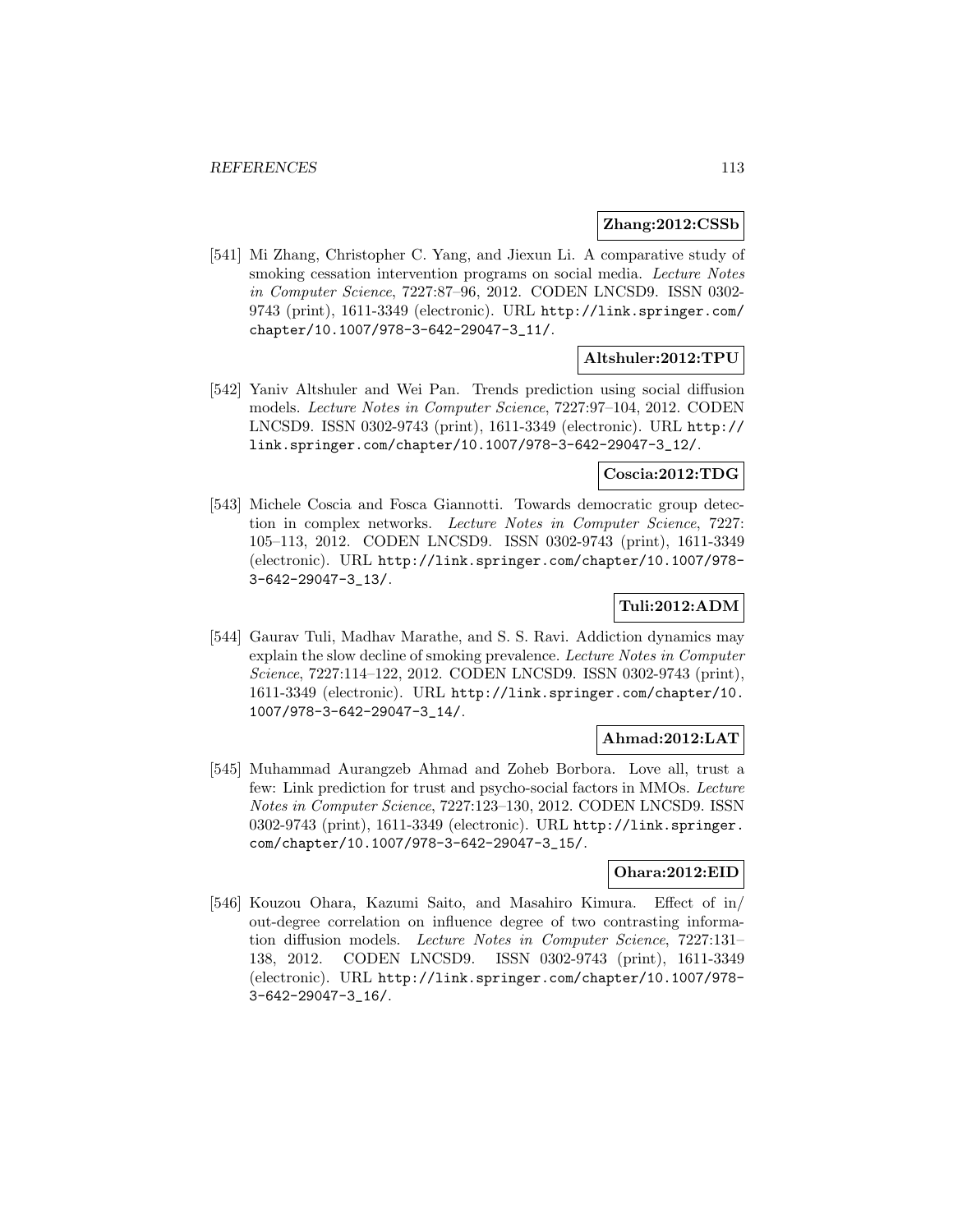#### **Mancilla-Caceres:2012:CLA**

[547] Juan F. Mancilla-Caceres, Wen Pu, and Eyal Amir. A computer-in-theloop approach for detecting bullies in the classroom. Lecture Notes in Computer Science, 7227:139–146, 2012. CODEN LNCSD9. ISSN 0302- 9743 (print), 1611-3349 (electronic). URL http://link.springer.com/ chapter/10.1007/978-3-642-29047-3\_17/.

### **Turnley:2012:BVA**

[548] Jessica Glicken Turnley and Peter A. Chew. Beyond validation: Alternative uses and associated assessments of goodness for computational social models. Lecture Notes in Computer Science, 7227:147–155, 2012. CODEN LNCSD9. ISSN 0302-9743 (print), 1611-3349 (electronic). URL http:// link.springer.com/chapter/10.1007/978-3-642-29047-3\_18/.

## **Chen:2012:PRL**

[549] Hung-Hsuan Chen and Liang Gou. Predicting recent links in FOAF networks. Lecture Notes in Computer Science, 7227:156–163, 2012. CODEN LNCSD9. ISSN 0302-9743 (print), 1611-3349 (electronic). URL http:// link.springer.com/chapter/10.1007/978-3-642-29047-3\_19/.

## **Fink:2012:MTD**

[550] Clayton Fink, Jonathon Kopecky, and Nathan Bos. Mapping the Twitterverse in the developing world: An analysis of social media use in Nigeria. Lecture Notes in Computer Science, 7227:164–171, 2012. CODEN LNCSD9. ISSN 0302-9743 (print), 1611-3349 (electronic). URL http:// link.springer.com/chapter/10.1007/978-3-642-29047-3\_20/.

#### **Anonymous:2012:FMbi**

[551] Anonymous. Front matter. Lecture Notes in Computer Science, 7227: ??, 2012. CODEN LNCSD9. ISSN 0302-9743 (print), 1611-3349 (electronic). URL http://link.springer.com/content/pdf/bfm:978-3- 642-29047-3/1.

## **Al-Assam:2012:ERE**

[552] Hisham Al-Assam, Ali Abboud, and Harin Sellahewa. Exploiting relative entropy and quality analysis in cumulative partial biometric fusion. Lecture Notes in Computer Science, 7228:1–18, 2012. CODEN LNCSD9. ISSN 0302-9743 (print), 1611-3349 (electronic). URL http: //link.springer.com/chapter/10.1007/978-3-642-31971-6\_1/.

### **Makrushin:2012:IRB**

[553] Andrey Makrushin and Tobias Scheidat. Improving reliability of biometric hash generation through the selection of dynamic handwriting fea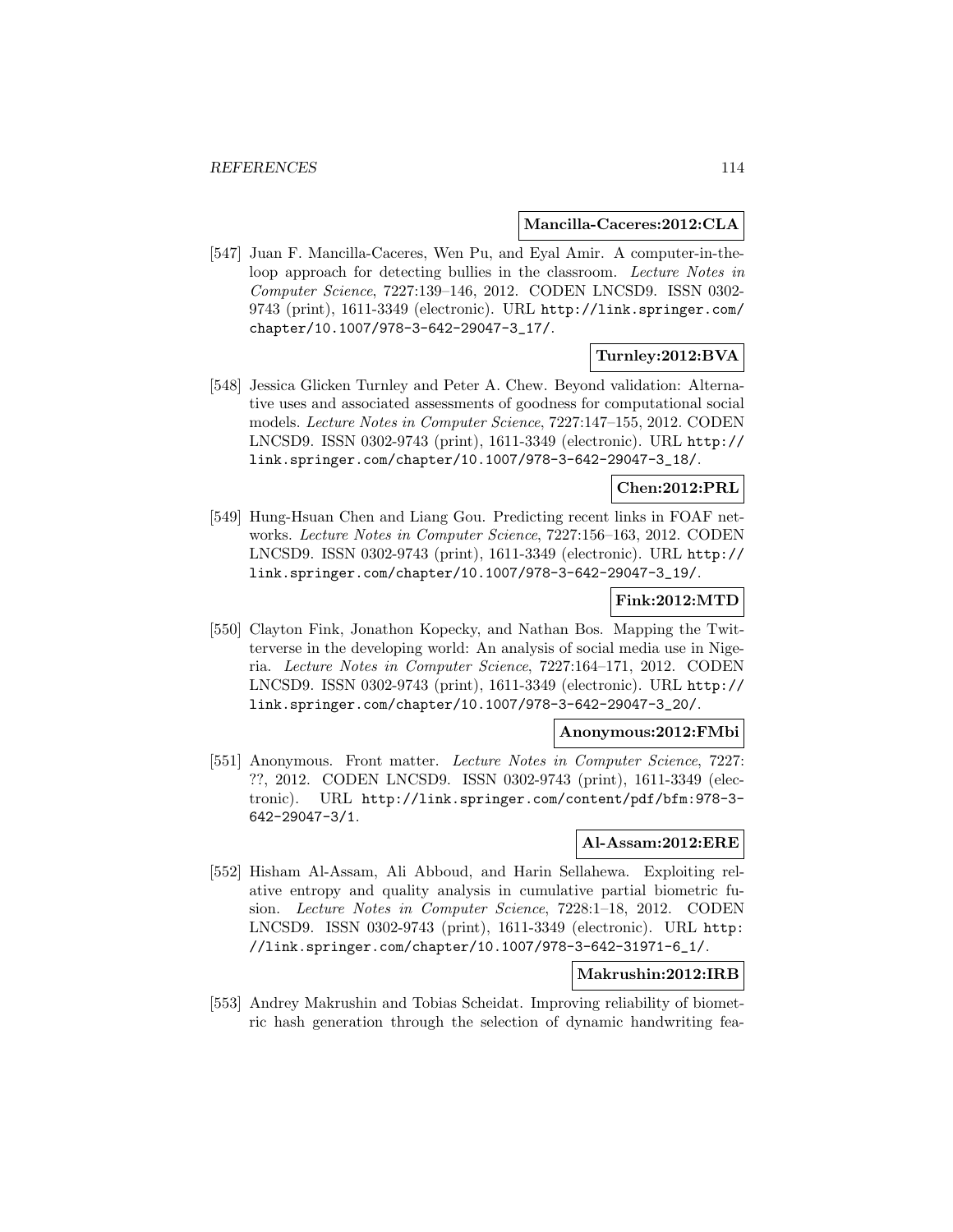tures. Lecture Notes in Computer Science, 7228:19–41, 2012. CODEN LNCSD9. ISSN 0302-9743 (print), 1611-3349 (electronic). URL http:// link.springer.com/chapter/10.1007/978-3-642-31971-6\_2/.

### **Gloe:2012:FBF**

[554] Thomas Gloe. Feature-based forensic camera model identification. Lecture Notes in Computer Science, 7228:42–62, 2012. CODEN LNCSD9. ISSN 0302-9743 (print), 1611-3349 (electronic). URL http://link.springer. com/chapter/10.1007/978-3-642-31971-6\_3/.

### **Zmudzinski:2012:WEU**

[555] Sascha Zmudzinski and Martin Steinebach. Watermark embedding using audio fingerprinting. Lecture Notes in Computer Science, 7228: 63–79, 2012. CODEN LNCSD9. ISSN 0302-9743 (print), 1611-3349 (electronic). URL http://link.springer.com/chapter/10.1007/978- 3-642-31971-6\_4/.

## **Kraetzer:2012:PCS**

[556] Christian Kraetzer and Jana Dittmann. Plausibility considerations on steganalysis as a security mechanism — discussions on the example of audio steganalysis. Lecture Notes in Computer Science, 7228:80–101, 2012. CODEN LNCSD9. ISSN 0302-9743 (print), 1611-3349 (electronic). URL http://link.springer.com/chapter/10.1007/978-3- 642-31971-6\_5/.

#### **Anonymous:2012:BMg**

[557] Anonymous. Back matter. Lecture Notes in Computer Science, 7228: ??, 2012. CODEN LNCSD9. ISSN 0302-9743 (print), 1611-3349 (electronic). URL http://link.springer.com/content/pdf/bbm:978-3- 642-31971-6/1.

## **Anonymous:2012:FMbj**

[558] Anonymous. Front matter. Lecture Notes in Computer Science, 7228: ??, 2012. CODEN LNCSD9. ISSN 0302-9743 (print), 1611-3349 (electronic). URL http://link.springer.com/content/pdf/bfm:978-3- 642-31971-6/1.

#### **Andreka:2012:RKA**

[559] Hajnal Andréka, Szabolcs Mikulás, and István Németi. Residuated Kleene algebras. Lecture Notes in Computer Science, 7230:1–11, 2012. CODEN LNCSD9. ISSN 0302-9743 (print), 1611-3349 (electronic). URL http:// link.springer.com/chapter/10.1007/978-3-642-29485-3\_1/.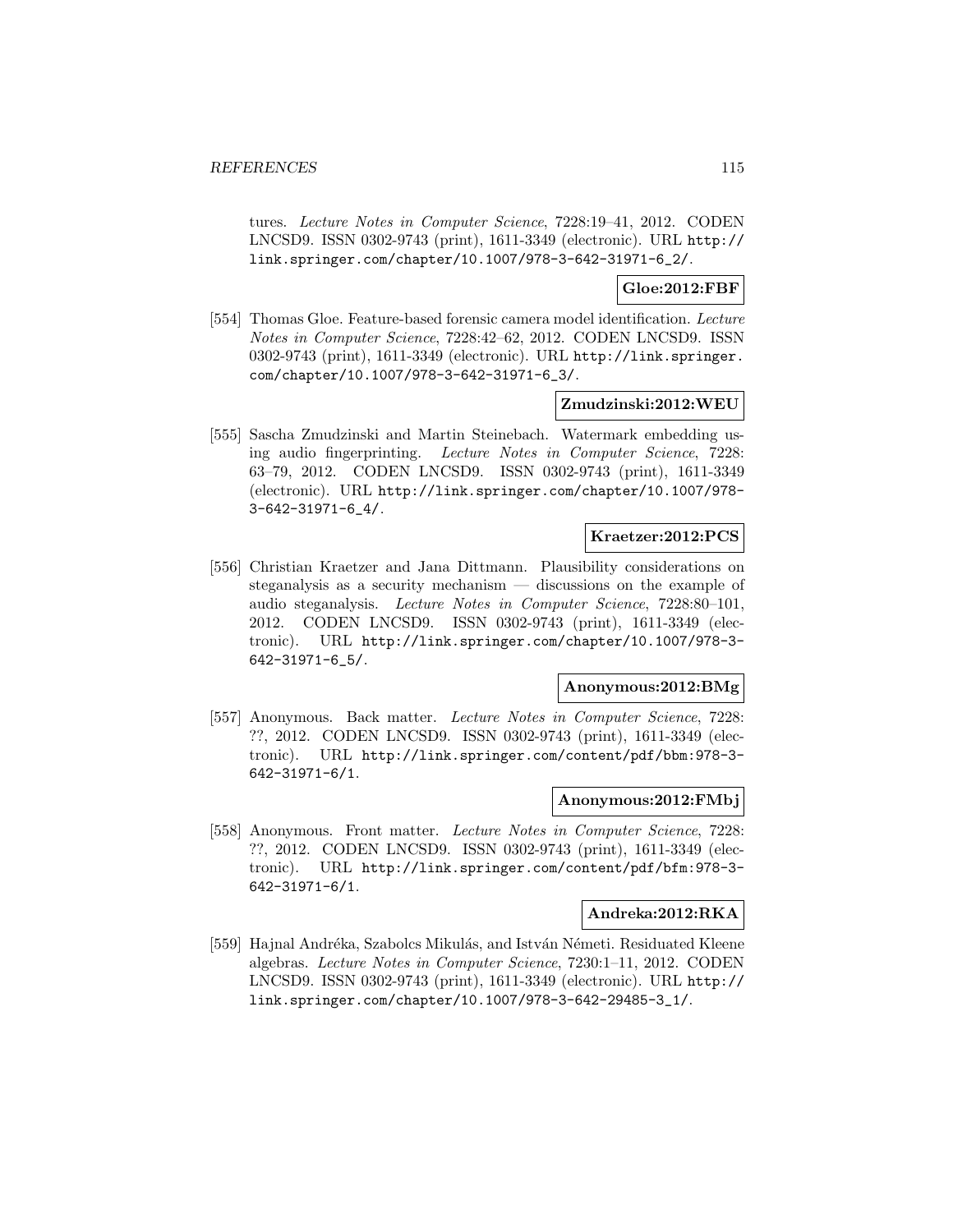#### **Bonchi:2012:BAC**

[560] Filippo Bonchi, Marcello M. Bonsangue, Jan J. M. M. Rutten, and Alexandra Silva. Brzozowski's algorithm (co)algebraically. Lecture Notes in Computer Science, 7230:12–23, 2012. CODEN LNCSD9. ISSN 0302- 9743 (print), 1611-3349 (electronic). URL http://link.springer.com/ chapter/10.1007/978-3-642-29485-3\_2/.

## **Carmosino:2012:EDC**

[561] Marco Carmosino, Neil Immerman, and Charles Jordan. Experimental descriptive complexity. Lecture Notes in Computer Science, 7230: 24–34, 2012. CODEN LNCSD9. ISSN 0302-9743 (print), 1611-3349 (electronic). URL http://link.springer.com/chapter/10.1007/978- 3-642-29485-3\_3/.

#### **Chen:2012:MQC**

[562] Hubie Chen. Meditations on quantified constraint satisfaction. Lecture Notes in Computer Science, 7230:35–49, 2012. CODEN LNCSD9. ISSN 0302-9743 (print), 1611-3349 (electronic). URL http://link.springer. com/chapter/10.1007/978-3-642-29485-3\_4/.

#### **Donald:2012:CSR**

[563] Bruce R. Donald. The compass that steered robotics. Lecture Notes in Computer Science, 7230:50–65, 2012. CODEN LNCSD9. ISSN 0302- 9743 (print), 1611-3349 (electronic). URL http://link.springer.com/ chapter/10.1007/978-3-642-29485-3\_5/.

### **Glew:2012:SBQ**

[564] Neal Glew. Subtyping for F-bounded quantifiers and equirecursive types. Lecture Notes in Computer Science, 7230:66–82, 2012. CODEN LNCSD9. ISSN 0302-9743 (print), 1611-3349 (electronic). URL http://link. springer.com/chapter/10.1007/978-3-642-29485-3\_6/.

#### **Gorecki:2012:IES**

[565] Pawel Górecki and Jerzy Tiuryn. Inferring evolutionary scenarios in the duplication, loss and horizontal gene transfer model. Lecture Notes in Computer Science, 7230:83–105, 2012. CODEN LNCSD9. ISSN 0302- 9743 (print), 1611-3349 (electronic). URL http://link.springer.com/ chapter/10.1007/978-3-642-29485-3\_7/.

#### **Jeannin:2012:CCS**

[566] Jean-Baptiste Jeannin. Capsules and closures: a small-step approach. Lecture Notes in Computer Science, 7230:106–123, 2012. CODEN LNCSD9.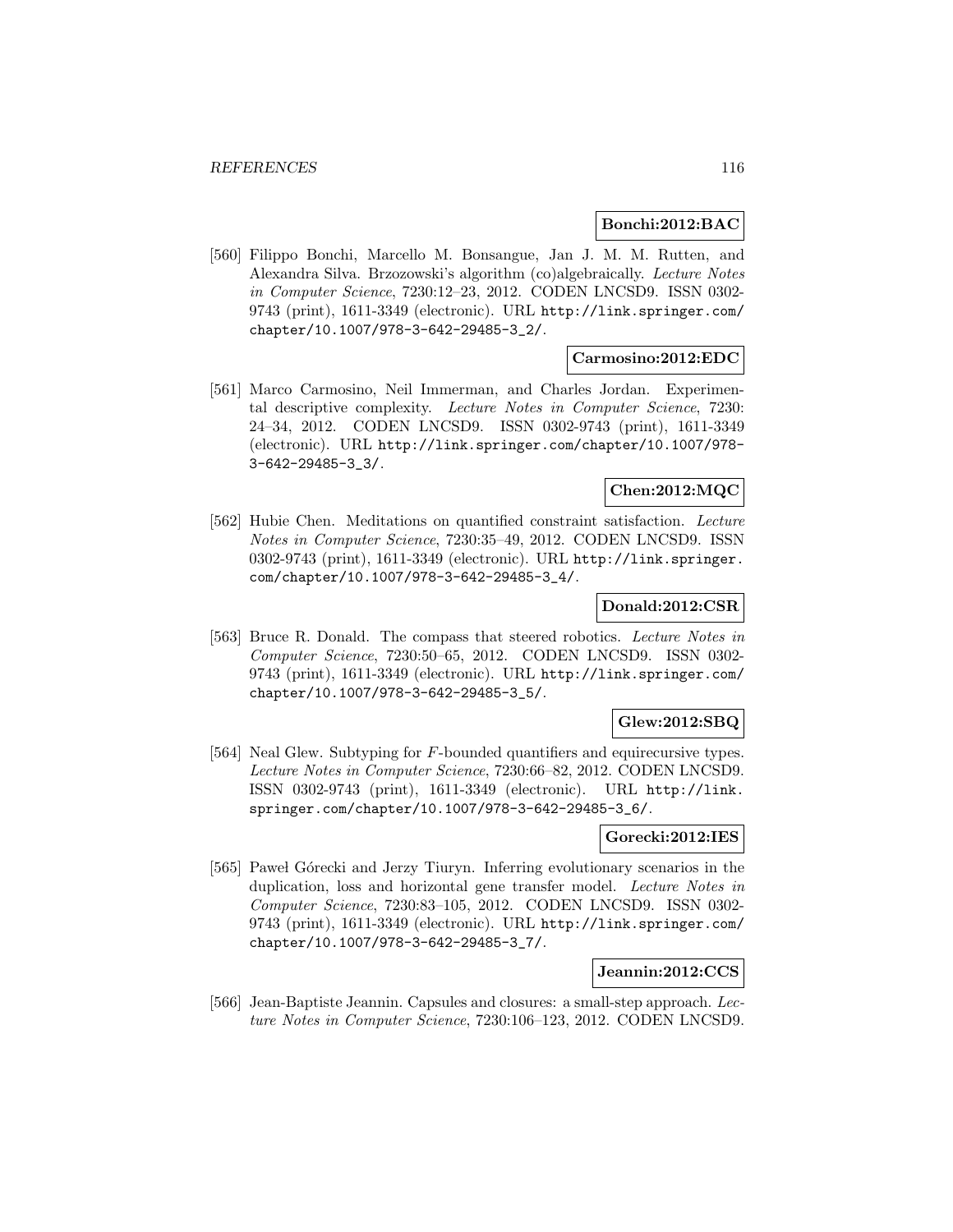ISSN 0302-9743 (print), 1611-3349 (electronic). URL http://link. springer.com/chapter/10.1007/978-3-642-29485-3\_8/.

## **Kreitz:2012:NLF**

[567] Christoph Kreitz. Nuprl as logical framework for automating proofs in category theory. Lecture Notes in Computer Science, 7230:124–148, 2012. CODEN LNCSD9. ISSN 0302-9743 (print), 1611-3349 (electronic). URL http://link.springer.com/chapter/10.1007/978-3- 642-29485-3\_9/.

## **Kupke:2012:FCA**

[568] Clemens Kupke and Jan J. M. M. Rutten. On the final coalgebra of automatic sequences. Lecture Notes in Computer Science, 7230:149– 164, 2012. CODEN LNCSD9. ISSN 0302-9743 (print), 1611-3349 (electronic). URL http://link.springer.com/chapter/10.1007/978- 3-642-29485-3\_10/.

#### **Michalewski:2012:TCR**

[569] Henryk Michalewski and Damian Niwiński. On topological completeness of regular tree languages. Lecture Notes in Computer Science, 7230: 165–179, 2012. CODEN LNCSD9. ISSN 0302-9743 (print), 1611-3349 (electronic). URL http://link.springer.com/chapter/10.1007/978- 3-642-29485-3\_11/.

## **Moss:2012:CLS**

[570] Lawrence S. Moss, Erik Wennstrom, and Glen T. Whitney. A complete logical system for the equality of recursive terms for sets. Lecture Notes in Computer Science, 7230:180–203, 2012. CODEN LNCSD9. ISSN 0302- 9743 (print), 1611-3349 (electronic). URL http://link.springer.com/ chapter/10.1007/978-3-642-29485-3\_12/.

### **Palsberg:2012:ONC**

[571] Jens Palsberg. Overloading is NP-Complete. Lecture Notes in Computer Science, 7230:204–218, 2012. CODEN LNCSD9. ISSN 0302-9743 (print), 1611-3349 (electronic). URL http://link.springer.com/chapter/10. 1007/978-3-642-29485-3\_13/.

### **Knight:2012:CEL**

[572] Sophia Knight, Radu Mardare, and Prakash Panangaden. Combining epistemic logic and Hennessy–Milner logic. Lecture Notes in Computer Science, 7230:219–243, 2012. CODEN LNCSD9. ISSN 0302-9743 (print), 1611-3349 (electronic). URL http://link.springer.com/chapter/10. 1007/978-3-642-29485-3\_14/.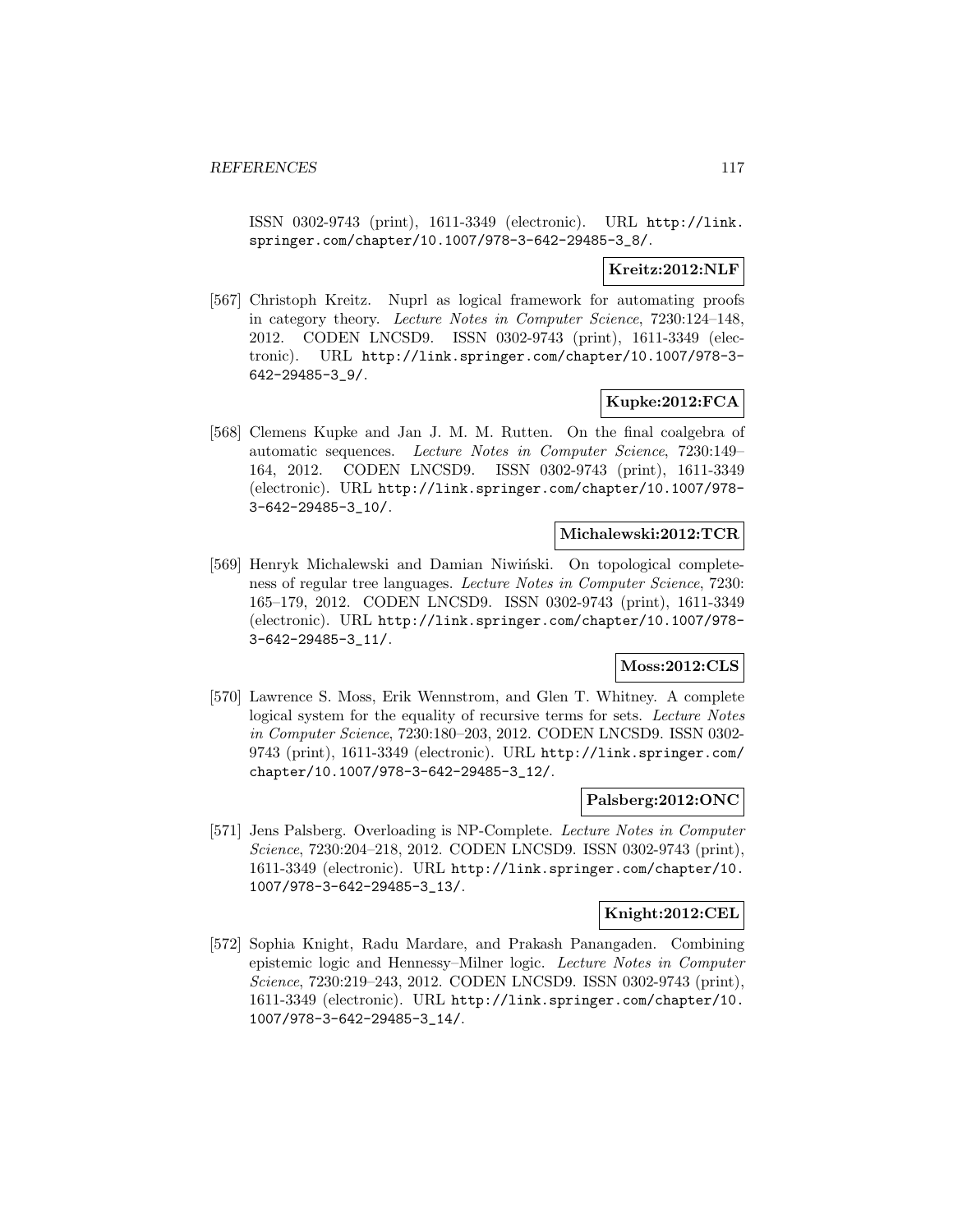### **Parikh:2012:CUG**

[573] Rohit Parikh, Çağıl Taşdemir, and Andreas Witzel. Choice and uncertainty in games. Lecture Notes in Computer Science, 7230:244–255, 2012. CODEN LNCSD9. ISSN 0302-9743 (print), 1611-3349 (electronic). URL http://link.springer.com/chapter/10.1007/978-3- 642-29485-3\_15/.

## **Rehof:2012:CIE**

[574] Jakob Rehof and Pawel Urzyczyn. The complexity of inhabitation with explicit intersection. Lecture Notes in Computer Science, 7230: 256–270, 2012. CODEN LNCSD9. ISSN 0302-9743 (print), 1611-3349 (electronic). URL http://link.springer.com/chapter/10.1007/978- 3-642-29485-3\_16/.

## **Salomaa:2012:SSD**

[575] Arto Salomaa. On state sequences defined by reaction systems. Lecture Notes in Computer Science, 7230:271–282, 2012. CODEN LNCSD9. ISSN 0302-9743 (print), 1611-3349 (electronic). URL http://link.springer. com/chapter/10.1007/978-3-642-29485-3\_17/.

## **Sharp:2012:DC**

[576] Alexa Sharp. On distance coloring. Lecture Notes in Computer Science, 7230:283–297, 2012. CODEN LNCSD9. ISSN 0302-9743 (print), 1611- 3349 (electronic). URL http://link.springer.com/chapter/10.1007/ 978-3-642-29485-3\_18/.

### **Winskel:2012:WLD**

[577] Glynn Winskel. Winning, losing and drawing in concurrent games with perfect or imperfect information. Lecture Notes in Computer Science, 7230:298–317, 2012. CODEN LNCSD9. ISSN 0302-9743 (print), 1611- 3349 (electronic). URL http://link.springer.com/chapter/10.1007/ 978-3-642-29485-3\_19/.

### **Aboul-Hosn:2012:RTD**

[578] Kamal Aboul-Hosn. Reflections on a time with Dexter Kozen. Lecture Notes in Computer Science, 7230:318–321, 2012. CODEN LNCSD9. ISSN 0302-9743 (print), 1611-3349 (electronic). URL http://link.springer. com/chapter/10.1007/978-3-642-29485-3\_20/.

#### **Anonymous:2012:FMbk**

[579] Anonymous. Front matter. Lecture Notes in Computer Science, 7230: ??, 2012. CODEN LNCSD9. ISSN 0302-9743 (print), 1611-3349 (elec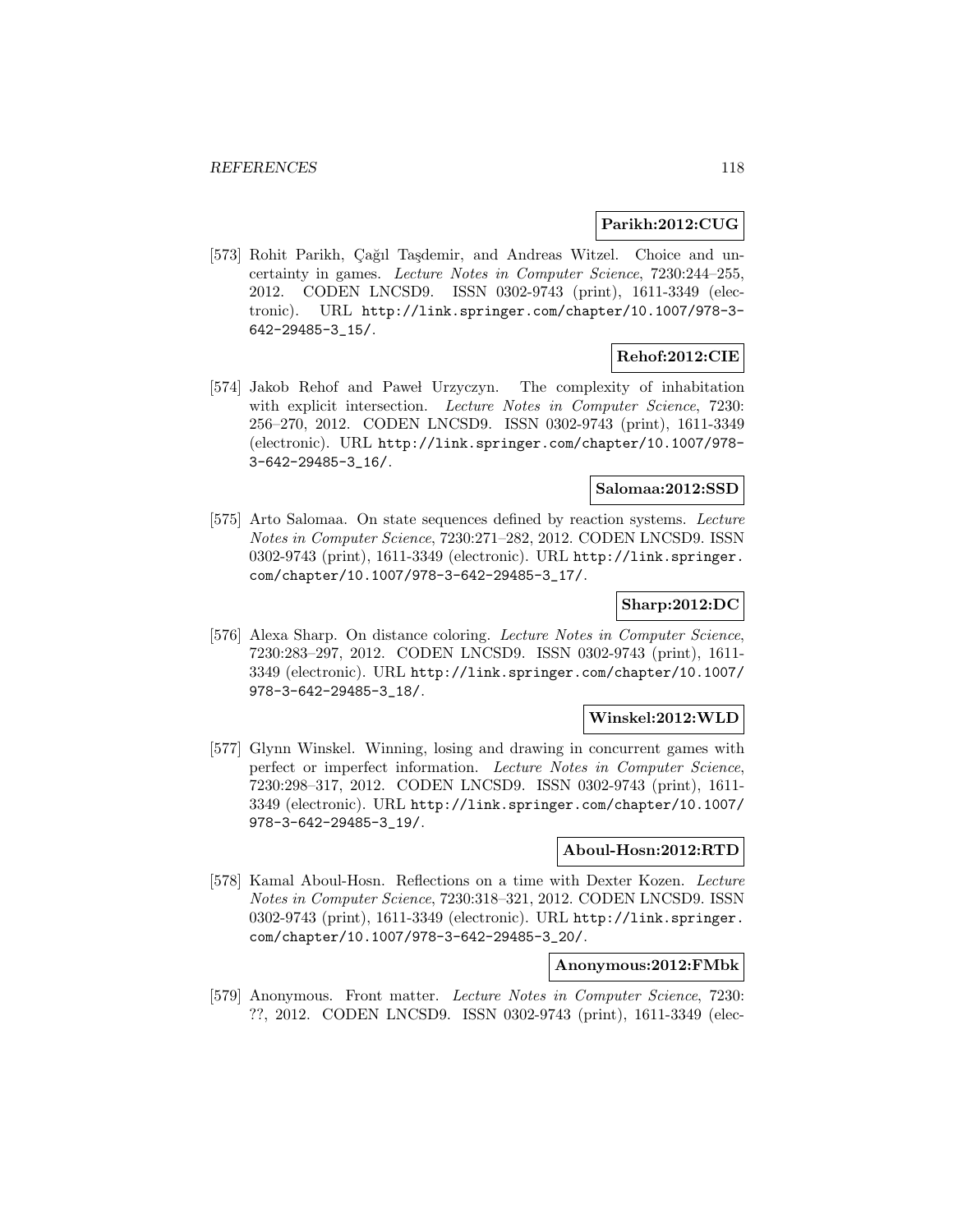tronic). URL http://link.springer.com/content/pdf/bfm:978-3- 642-29485-3/1.

#### **Goldschmidt:2012:TSI**

[580] Leonard Goldschmidt. Telehealth strategies and information technology transform patient care within the U.S. Department of Veterans Affairs. Lecture Notes in Computer Science, 7231:1–2, 2012. CODEN LNCSD9. ISSN 0302-9743 (print), 1611-3349 (electronic). URL http://link. springer.com/accesspage/chapter/10.1007/978-3-642-29361-0\_1.

### **Steyn:2012:CDK**

[581] Michael Steyn. From clinical data to knowledge mining for decision making within hospitals. Lecture Notes in Computer Science, 7231:3, 2012. CODEN LNCSD9. ISSN 0302-9743 (print), 1611-3349 (electronic). URL http://link.springer.com/accesspage/chapter/10.1007/978- 3-642-29361-0\_2.

# **Yu:2012:BSE**

[582] Xiaodan Yu, Dawn Owens, and Deepak Khazanchi. Building socioemotional environments in metaverses for virtual teams in healthcare: a conceptual exploration. Lecture Notes in Computer Science, 7231: 4–12, 2012. CODEN LNCSD9. ISSN 0302-9743 (print), 1611-3349 (electronic). URL http://link.springer.com/chapter/10.1007/978- 3-642-29361-0\_3/.

## **Loper:2012:IHR**

[583] Dortje Löper, Meike Klettke, Ilvio Bruder, and Andreas Heuer. Integrating healthcare-related information using the entity-attribute-value storage model. Lecture Notes in Computer Science, 7231:13–24, 2012. CODEN LNCSD9. ISSN 0302-9743 (print), 1611-3349 (electronic). URL http:// link.springer.com/chapter/10.1007/978-3-642-29361-0\_4/.

#### **Klawonn:2012:MPP**

[584] Frank Klawonn, Katja Crull, Akiko Kukita, and Frank Pessler. Median Polish with power transformations as an alternative for the analysis of contingency tables with patient data. Lecture Notes in Computer Science, 7231:25–35, 2012. CODEN LNCSD9. ISSN 0302-9743 (print), 1611-3349 (electronic). URL http://link.springer.com/chapter/10.1007/978- 3-642-29361-0\_5/.

# **Henriques:2012:IAH**

[585] Rui Henriques and Cláudia Antunes. An integrated approach for healthcare planning over multi-dimensional data using long-term prediction. Lecture Notes in Computer Science, 7231:36–48, 2012. CODEN LNCSD9.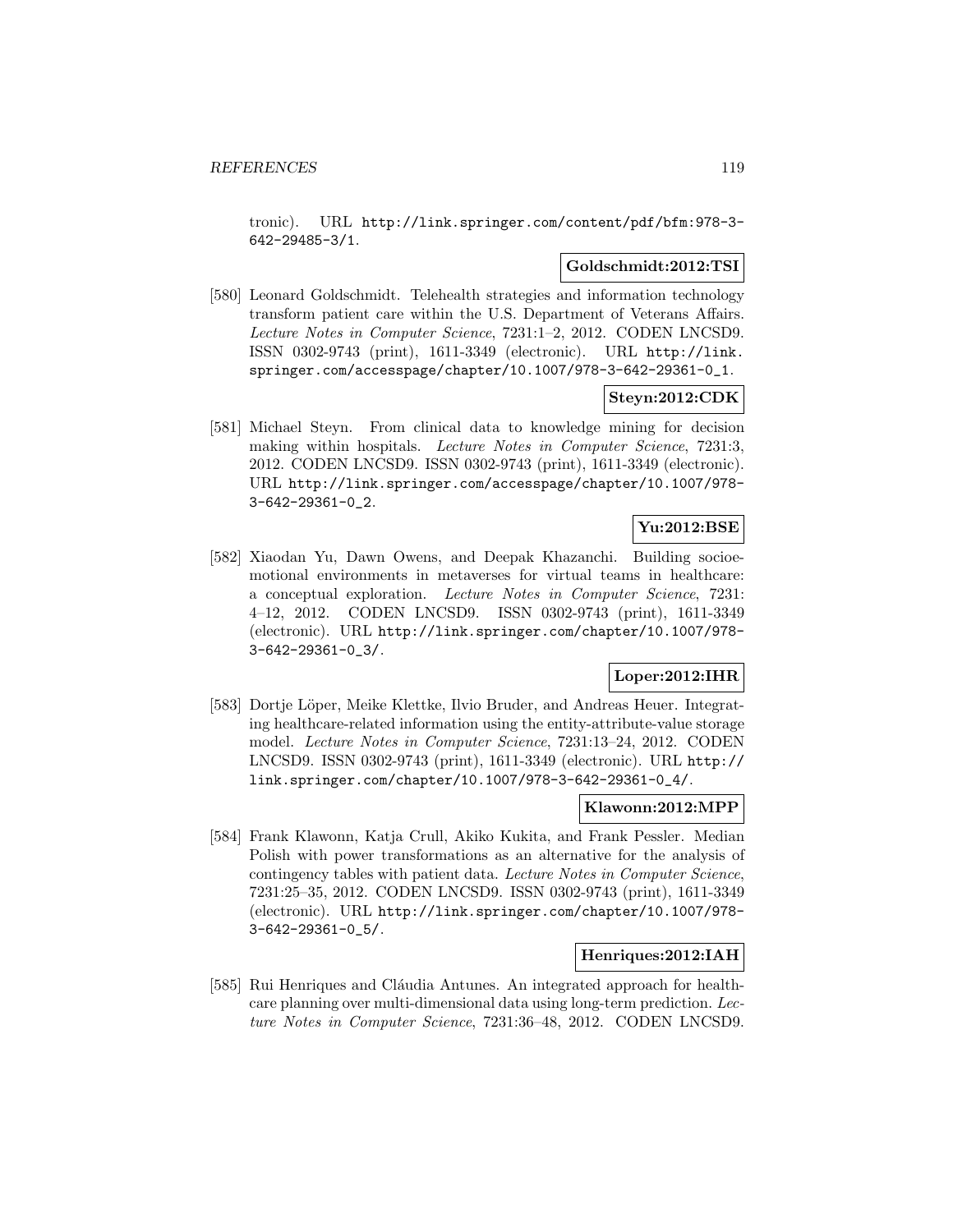ISSN 0302-9743 (print), 1611-3349 (electronic). URL http://link. springer.com/chapter/10.1007/978-3-642-29361-0\_6/.

## **Zhang:2012:NAR**

[586] Hao Lan Zhang, Weitao Jiang, Huiqin Wu, and Libing Shu. A novel automated recognition system based on medical machining CAD models. Lecture Notes in Computer Science, 7231:49–59, 2012. CODEN LNCSD9. ISSN 0302-9743 (print), 1611-3349 (electronic). URL http: //link.springer.com/chapter/10.1007/978-3-642-29361-0\_7/.

### **Hansen:2012:COH**

[587] David Hansen. Challenges and opportunities for health information systems research. Lecture Notes in Computer Science, 7231:60, 2012. CODEN LNCSD9. ISSN 0302-9743 (print), 1611-3349 (electronic). URL http://link.springer.com/accesspage/chapter/10.1007/978- 3-642-29361-0\_8.

## **Chiang:2012:HAG**

[588] Stanley Chiang. E-health in Australia — a general practitioner's perspective. Lecture Notes in Computer Science, 7231:61, 2012. CODEN LNCSD9. ISSN 0302-9743 (print), 1611-3349 (electronic). URL http://link.springer.com/accesspage/chapter/10.1007/978- 3-642-29361-0\_9.

# **Young:2012:MDP**

[589] Terry Young. Medical devices: Panel discussion. Lecture Notes in Computer Science, 7231:62, 2012. CODEN LNCSD9. ISSN 0302-9743 (print), 1611-3349 (electronic). URL http://link.springer.com/accesspage/ chapter/10.1007/978-3-642-29361-0\_10.

## **Chen:2012:CIS**

[590] Guiqiang Chen, Jianjun Liu, and Liqin Wang. Color image sharing method based on Lagrange's interpolating polynomial. Lecture Notes in Computer Science, 7231:63–75, 2012. CODEN LNCSD9. ISSN 0302-9743 (print), 1611-3349 (electronic). URL http://link.springer.com/chapter/10. 1007/978-3-642-29361-0\_11/.

### **Larios:2012:ACM**

[591] E. Larios, Y. Zhang, K. Yan, Z. Di, S. LeDévédec, F. Groffen, and F. J. Verbeek. Automation in cytomics: a modern RDBMS based platform for image analysis and management in high-throughput screening experiments. Lecture Notes in Computer Science, 7231:76–87, 2012. CODEN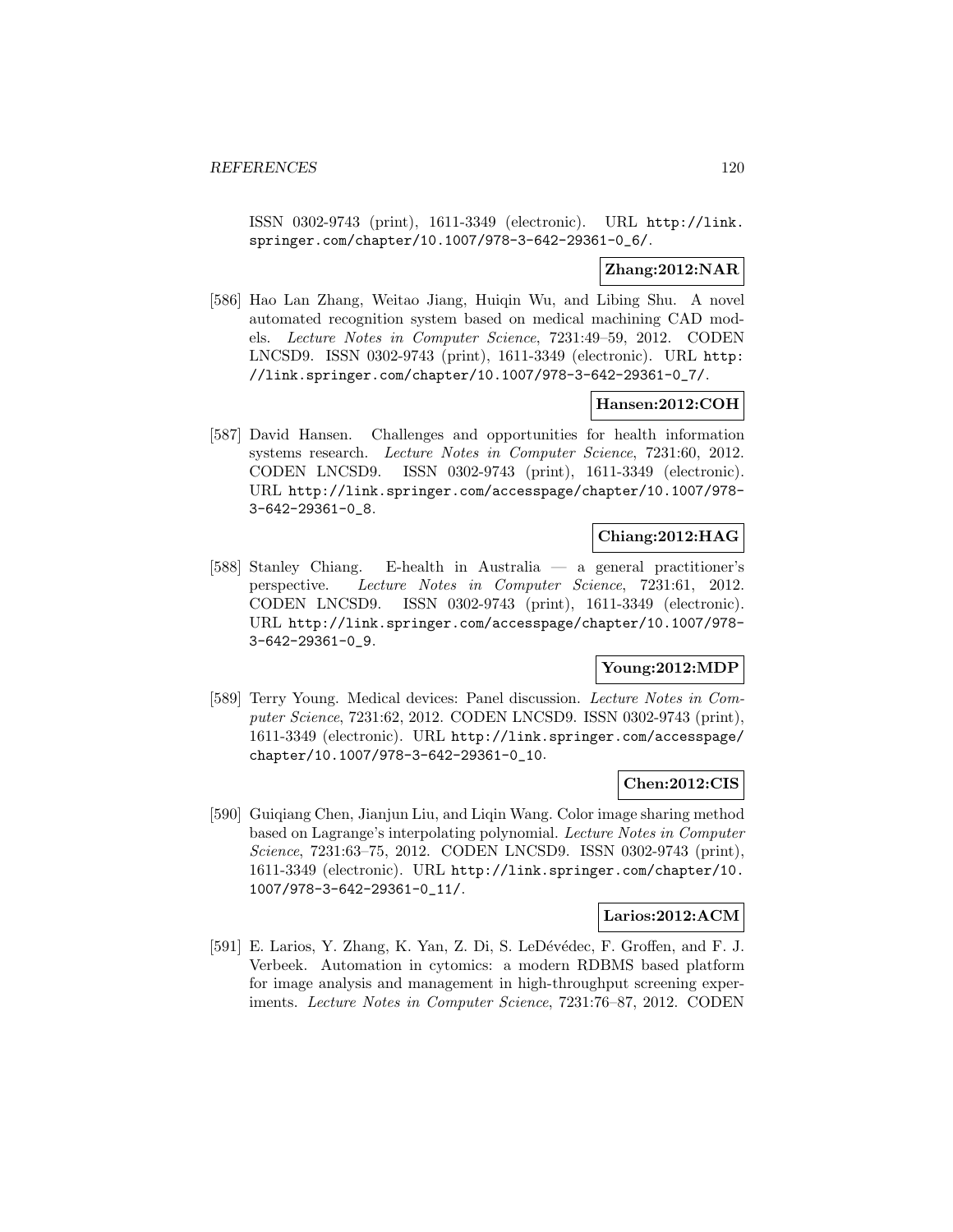LNCSD9. ISSN 0302-9743 (print), 1611-3349 (electronic). URL http:// link.springer.com/chapter/10.1007/978-3-642-29361-0\_12/.

#### **Salazar-Gonzalez:2012:MRR**

[592] Ana Salazar-Gonzalez, Yongmin Li, and Djibril Kaba. MRF reconstruction of retinal images for the optic disc segmentation. Lecture Notes in Computer Science, 7231:88–99, 2012. CODEN LNCSD9. ISSN 0302- 9743 (print), 1611-3349 (electronic). URL http://link.springer.com/ chapter/10.1007/978-3-642-29361-0\_13/.

### **Zhao:2012:NCS**

[593] Jie Zhao, Li Zhang, Wei Zheng, Hua Tian, Dong mei Hao, and Song hong Wu. Normalized cut segmentation of thyroid tumor image based on fractional derivatives. Lecture Notes in Computer Science, 7231: 100–109, 2012. CODEN LNCSD9. ISSN 0302-9743 (print), 1611-3349 (electronic). URL http://link.springer.com/chapter/10.1007/978- 3-642-29361-0\_14/.

# **Zeng:2012:CNN**

[594] Nianyin Zeng, Zidong Wang, Yurong Li, and Min Du. Cellular neural networks for gold immunochromatographic strip image segmentation. Lecture Notes in Computer Science, 7231:110–120, 2012. CODEN LNCSD9. ISSN 0302-9743 (print), 1611-3349 (electronic). URL http://link.springer. com/chapter/10.1007/978-3-642-29361-0\_15/.

#### **Wei:2012:NCM**

[595] Dan Wei, Weiwei Zhuang, Qingshan Jiang, and Yanjie Wei. A new classification method for human gene splice site prediction. Lecture Notes in Computer Science, 7231:121–130, 2012. CODEN LNCSD9. ISSN 0302- 9743 (print), 1611-3349 (electronic). URL http://link.springer.com/ chapter/10.1007/978-3-642-29361-0\_16/.

# **He:2012:ARA**

[596] Jing He, Yanchun Zhang, Guangyan Huang, Yefei Xin, Xiaohui Liu, and Hao Lan Zhang. An association rule analysis framework for complex physiological and genetic data. Lecture Notes in Computer Science, 7231: 131–142, 2012. CODEN LNCSD9. ISSN 0302-9743 (print), 1611-3349 (electronic). URL http://link.springer.com/chapter/10.1007/978- 3-642-29361-0\_17/.

### **Kato:2012:ANS**

[597] Jien Kato and Yu Wang. Analysis of nursery school observations for understanding children's behavior. Lecture Notes in Computer Science,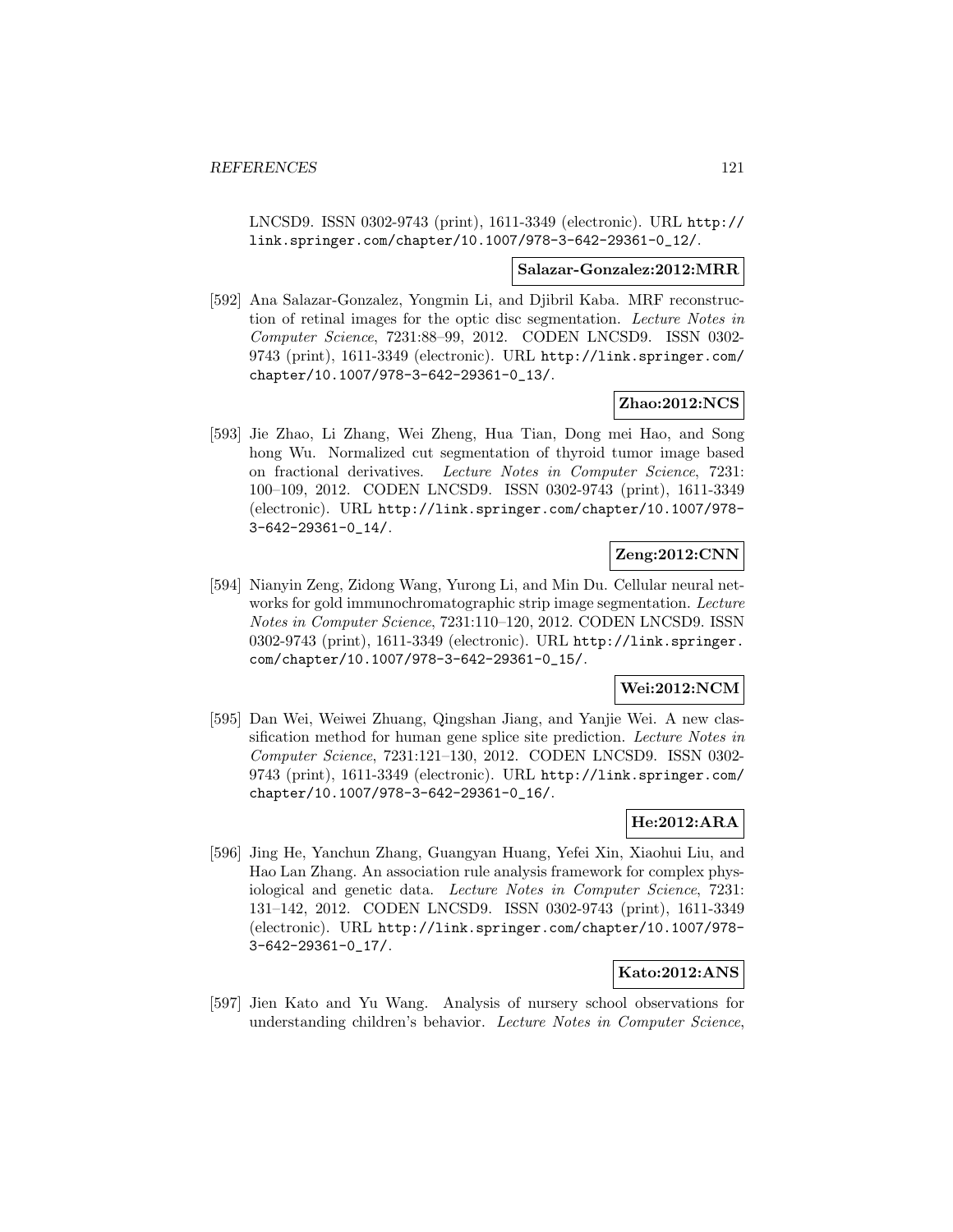7231:143–151, 2012. CODEN LNCSD9. ISSN 0302-9743 (print), 1611- 3349 (electronic). URL http://link.springer.com/chapter/10.1007/ 978-3-642-29361-0\_18/.

## **Ji:2012:EOS**

[598] Xiang Ji, Soon Ae Chun, and James Geller. Epidemic outbreak and spread detection system based on Twitter data. Lecture Notes in Computer Science, 7231:152–163, 2012. CODEN LNCSD9. ISSN 0302-9743 (print), 1611-3349 (electronic). URL http://link.springer.com/chapter/10. 1007/978-3-642-29361-0\_19/.

## **Okumura:2012:LAE**

[599] Takashi Okumura and Yuka Tateisi. A lightweight approach for extracting disease-symptom relation with MetaMap toward automated generation of disease knowledge base. Lecture Notes in Computer Science, 7231: 164–172, 2012. CODEN LNCSD9. ISSN 0302-9743 (print), 1611-3349 (electronic). URL http://link.springer.com/chapter/10.1007/978- 3-642-29361-0\_20/.

## **Anonymous:2012:BMh**

[600] Anonymous. Back matter. Lecture Notes in Computer Science, 7231: ??, 2012. CODEN LNCSD9. ISSN 0302-9743 (print), 1611-3349 (electronic). URL http://link.springer.com/content/pdf/bbm:978-3- 642-29361-0/1.

### **Anonymous:2012:FMbl**

[601] Anonymous. Front matter. Lecture Notes in Computer Science, 7231: ??, 2012. CODEN LNCSD9. ISSN 0302-9743 (print), 1611-3349 (electronic). URL http://link.springer.com/content/pdf/bfm:978-3- 642-29361-0/1.

## **Guo:2012:PCS**

[602] Fuchun Guo, Yi Mu, Willy Susilo, and Vijay Varadharajan. A precomputable signature scheme with efficient verification for RFID. Lecture Notes in Computer Science, 7232:1–16, 2012. CODEN LNCSD9. ISSN 0302-9743 (print), 1611-3349 (electronic). URL http://link.springer. com/chapter/10.1007/978-3-642-29101-2\_1/.

### **Samelin:2012:RSI**

[603] Kai Samelin, Henrich C. Pöhls, Arne Bilzhause, Joachim Posegga, and Hermann de Meer. Redactable signatures for independent removal of structure and content. Lecture Notes in Computer Science, 7232:17– 33, 2012. CODEN LNCSD9. ISSN 0302-9743 (print), 1611-3349 (elec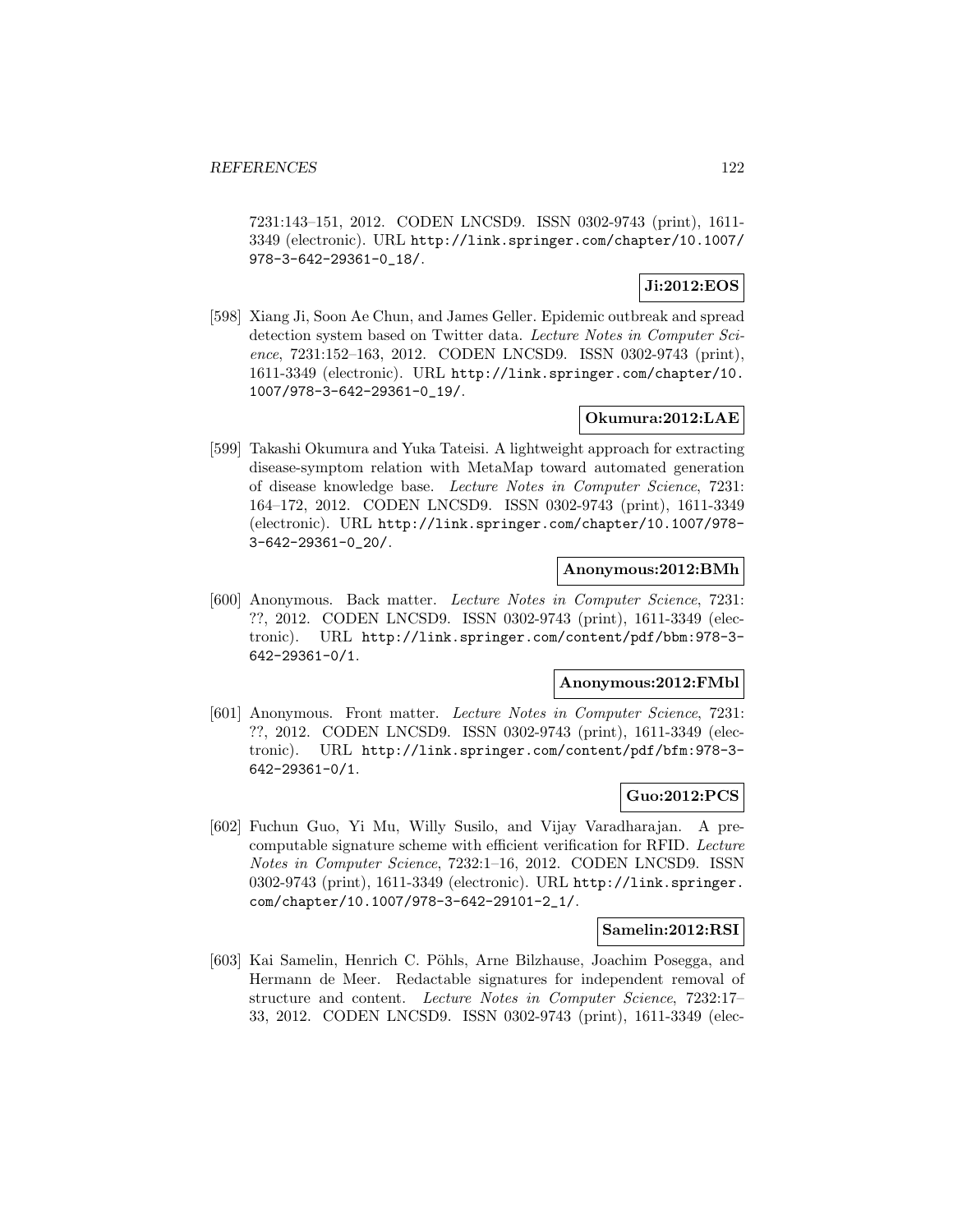tronic). URL http://link.springer.com/chapter/10.1007/978-3- 642-29101-2\_2/.

# **Lu:2012:IEC**

[604] Xianhui Lu, Bao Li, Qixiang Mei, and Yamin Liu. Improved efficiency of chosen ciphertext secure encryption from factoring. Lecture Notes in Computer Science, 7232:34–45, 2012. CODEN LNCSD9. ISSN 0302- 9743 (print), 1611-3349 (electronic). URL http://link.springer.com/ chapter/10.1007/978-3-642-29101-2\_3/.

## **Gao:2012:DES**

[605] Chong zhi Gao, Dongqing Xie, and Baodian Wei. Deniable encryptions secure against adaptive chosen ciphertext attack. Lecture Notes in Computer Science, 7232:46–62, 2012. CODEN LNCSD9. ISSN 0302-9743 (print), 1611-3349 (electronic). URL http://link.springer.com/chapter/10. 1007/978-3-642-29101-2\_4/.

## **Comon-Lundh:2012:CSI**

[606] Hubert Comon-Lundh, Masami Hagiya, Yusuke Kawamoto, and Hideki Sakurada. Computational soundness of indistinguishability properties without computable parsing. Lecture Notes in Computer Science, 7232: 63–79, 2012. CODEN LNCSD9. ISSN 0302-9743 (print), 1611-3349 (electronic). URL http://link.springer.com/chapter/10.1007/978- 3-642-29101-2\_5/.

# **Bai:2012:NID**

[607] Dongxia Bai and Leibo Li. New impossible differential attacks on Camellia. Lecture Notes in Computer Science, 7232:80–96, 2012. CODEN LNCSD9. ISSN 0302-9743 (print), 1611-3349 (electronic). URL http: //link.springer.com/chapter/10.1007/978-3-642-29101-2\_6/.

## **Liu:2012:IDA**

[608] Ya Liu, Dawu Gu, Zhiqiang Liu, and Wei Li. Impossible differential attacks on reduced-round LBlock. Lecture Notes in Computer Science, 7232: 97–108, 2012. CODEN LNCSD9. ISSN 0302-9743 (print), 1611-3349 (electronic). URL http://link.springer.com/chapter/10.1007/978- 3-642-29101-2\_7/.

#### **Koyama:2012:NTD**

[609] Takuma Koyama, Lei Wang, Yu Sasaki, Kazuo Sakiyama, and Kazuo Ohta. New truncated differential cryptanalysis on 3D block cipher. Lecture Notes in Computer Science, 7232:109–125, 2012. CODEN LNCSD9. ISSN 0302-9743 (print), 1611-3349 (electronic). URL http://link.springer. com/chapter/10.1007/978-3-642-29101-2\_8/.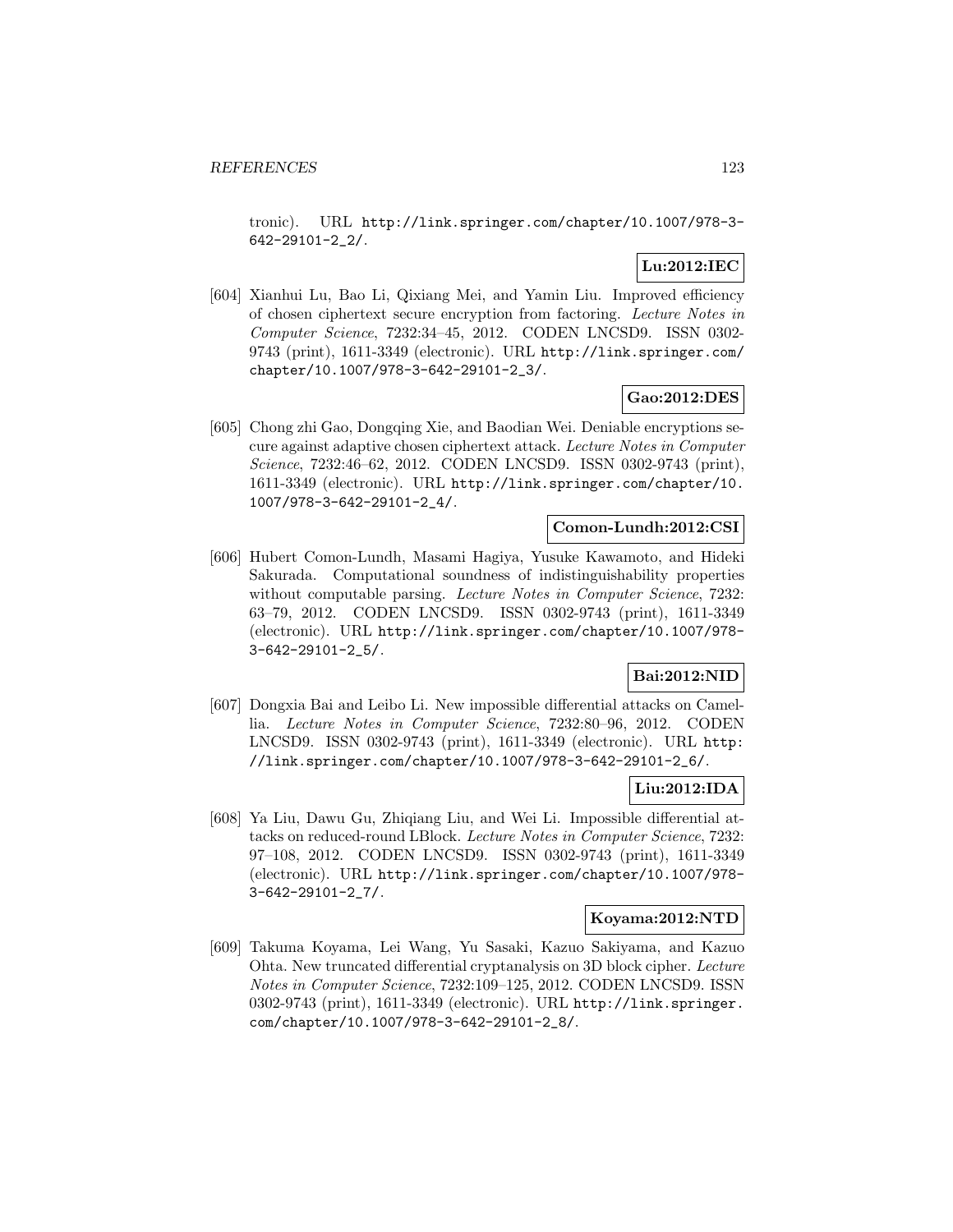#### **Corniaux:2012:DOT**

[610] Christian L. F. Corniaux and Hossein Ghodosi. T-out-of-n distributed oblivious transfer protocols in non-adaptive and adaptive settings. Lecture Notes in Computer Science, 7232:126–143, 2012. CODEN LNCSD9. ISSN 0302-9743 (print), 1611-3349 (electronic). URL http://link.springer. com/chapter/10.1007/978-3-642-29101-2\_9/.

# **K:2012:CBO**

[611] Preetha Mathew K., Sachin Vasant, Sridhar Venkatesan, and C. Pandu Rangan. A code-based 1-out-of-N oblivious transfer based on McEliece assumptions. Lecture Notes in Computer Science, 7232:144–157, 2012. CODEN LNCSD9. ISSN 0302-9743 (print), 1611-3349 (electronic). URL http://link.springer.com/chapter/10.1007/978-3- 642-29101-2\_10/.

## **Wang:2012:TFG**

[612] Lei Wang, Ji Xiang, Jiwu Jing, and Lingchen Zhang. Towards fine-grained access control on browser extensions. Lecture Notes in Computer Science, 7232:158–169, 2012. CODEN LNCSD9. ISSN 0302-9743 (print), 1611- 3349 (electronic). URL http://link.springer.com/chapter/10.1007/ 978-3-642-29101-2\_11/.

# **Chow:2012:ESC**

[613] Yang-Wai Chow and Willy Susilo. Enhanced STE3D-CAP: a novel 3D CAPTCHA family. Lecture Notes in Computer Science, 7232:170–181, 2012. CODEN LNCSD9. ISSN 0302-9743 (print), 1611-3349 (electronic). URL http://link.springer.com/chapter/10.1007/978-3- 642-29101-2\_12/.

### **Filardo:2012:HEV**

[614] Nathaniel Wesley Filardo and Giuseppe Ateniese. High-entropy visual identification for touch screen devices. Lecture Notes in Computer Science, 7232:182–198, 2012. CODEN LNCSD9. ISSN 0302-9743 (print), 1611- 3349 (electronic). URL http://link.springer.com/chapter/10.1007/ 978-3-642-29101-2\_13/.

## **Wen:2012:FSA**

[615] Chuah Chai Wen, Edward Dawson, Juan Manuel González Nieto, and Leonie Simpson. A framework for security analysis of key derivation functions. Lecture Notes in Computer Science, 7232:199–216, 2012. CODEN LNCSD9. ISSN 0302-9743 (print), 1611-3349 (electronic). URL http:// link.springer.com/chapter/10.1007/978-3-642-29101-2\_14/.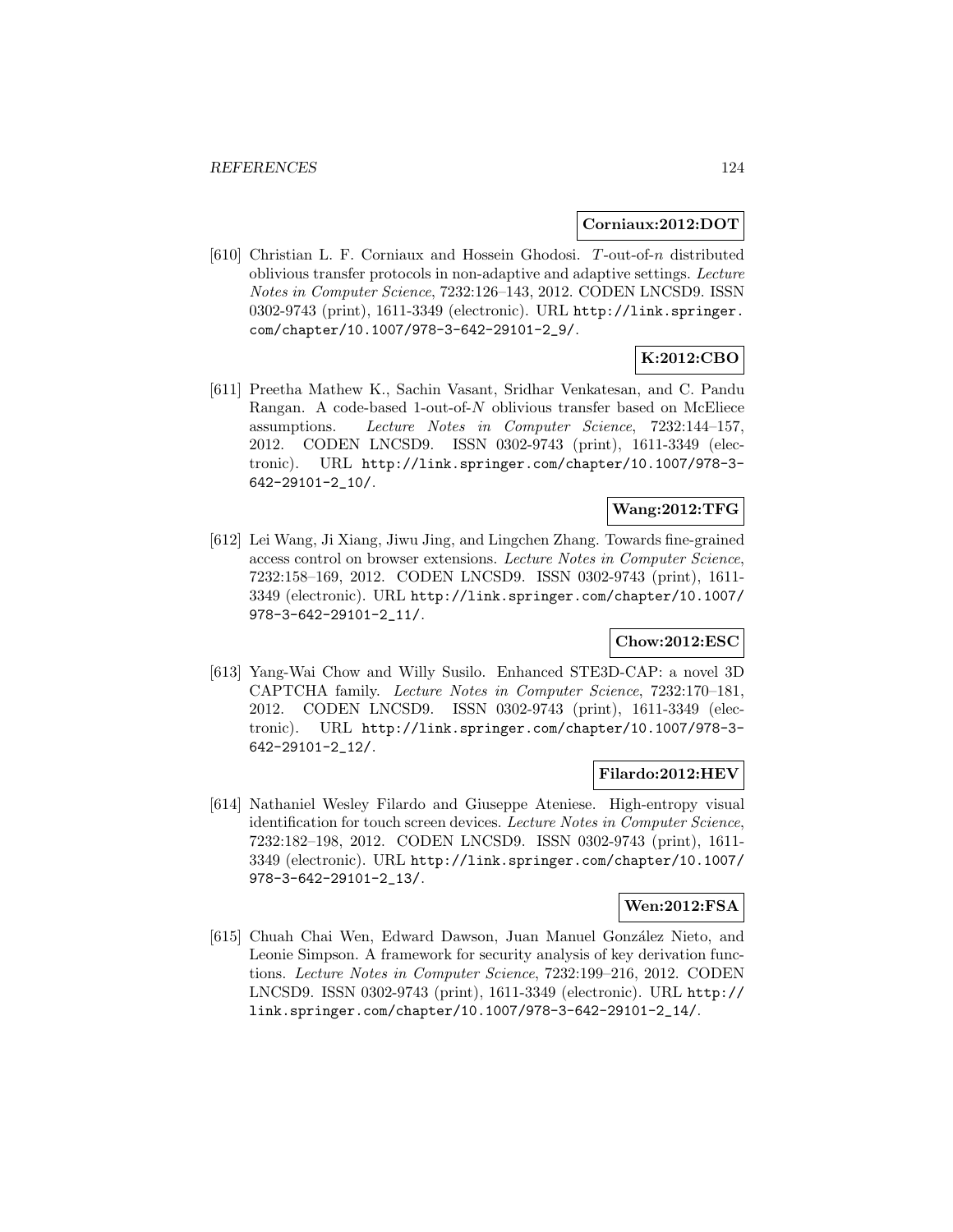## **Guo:2012:ETD**

[616] Teng Guo, Feng Liu, and ChuanKun Wu. On the equivalence of two definitions of visual cryptography scheme. Lecture Notes in Computer Science, 7232:217–227, 2012. CODEN LNCSD9. ISSN 0302-9743 (print), 1611-3349 (electronic). URL http://link.springer.com/chapter/10. 1007/978-3-642-29101-2\_15/.

#### **Shinohara:2012:KLE**

[617] Naoyuki Shinohara, Takeshi Shimoyama, Takuya Hayashi, and Tsuyoshi Takagi. Key length estimation of pairing-based cryptosystems using  $\eta_T$ pairing. Lecture Notes in Computer Science, 7232:228–244, 2012. CODEN LNCSD9. ISSN 0302-9743 (print), 1611-3349 (electronic). URL http:// link.springer.com/chapter/10.1007/978-3-642-29101-2\_16/.

#### **Izawa:2012:LIX**

[618] Kazuya Izawa, Atsuko Miyaji, and Kazumasa Omote. Lightweight integrity for XOR network coding in wireless sensor networks. Lecture Notes in Computer Science, 7232:245–258, 2012. CODEN LNCSD9. ISSN 0302- 9743 (print), 1611-3349 (electronic). URL http://link.springer.com/ chapter/10.1007/978-3-642-29101-2\_17/.

## **Braun:2012:IMS**

[619] Johannes Braun, Moritz Horsch, and Alexander Wiesmaier. iPIN and mTAN for secure eID applications. Lecture Notes in Computer Science, 7232:259–276, 2012. CODEN LNCSD9. ISSN 0302-9743 (print), 1611- 3349 (electronic). URL http://link.springer.com/chapter/10.1007/ 978-3-642-29101-2\_18/.

## **Liedel:2012:SDC**

[620] Manuel Liedel. Secure distributed computation of the square root and applications. Lecture Notes in Computer Science, 7232:277–288, 2012. CODEN LNCSD9. ISSN 0302-9743 (print), 1611-3349 (electronic). URL http://link.springer.com/chapter/10.1007/978-3- 642-29101-2\_19/.

### **Shuo:2012:PKR**

[621] Tian Shuo, He Yeping, and Ding Baozeng. Prevent kernel return-oriented programming attacks using hardware virtualization. Lecture Notes in Computer Science, 7232:289–300, 2012. CODEN LNCSD9. ISSN 0302- 9743 (print), 1611-3349 (electronic). URL http://link.springer.com/ chapter/10.1007/978-3-642-29101-2\_20/.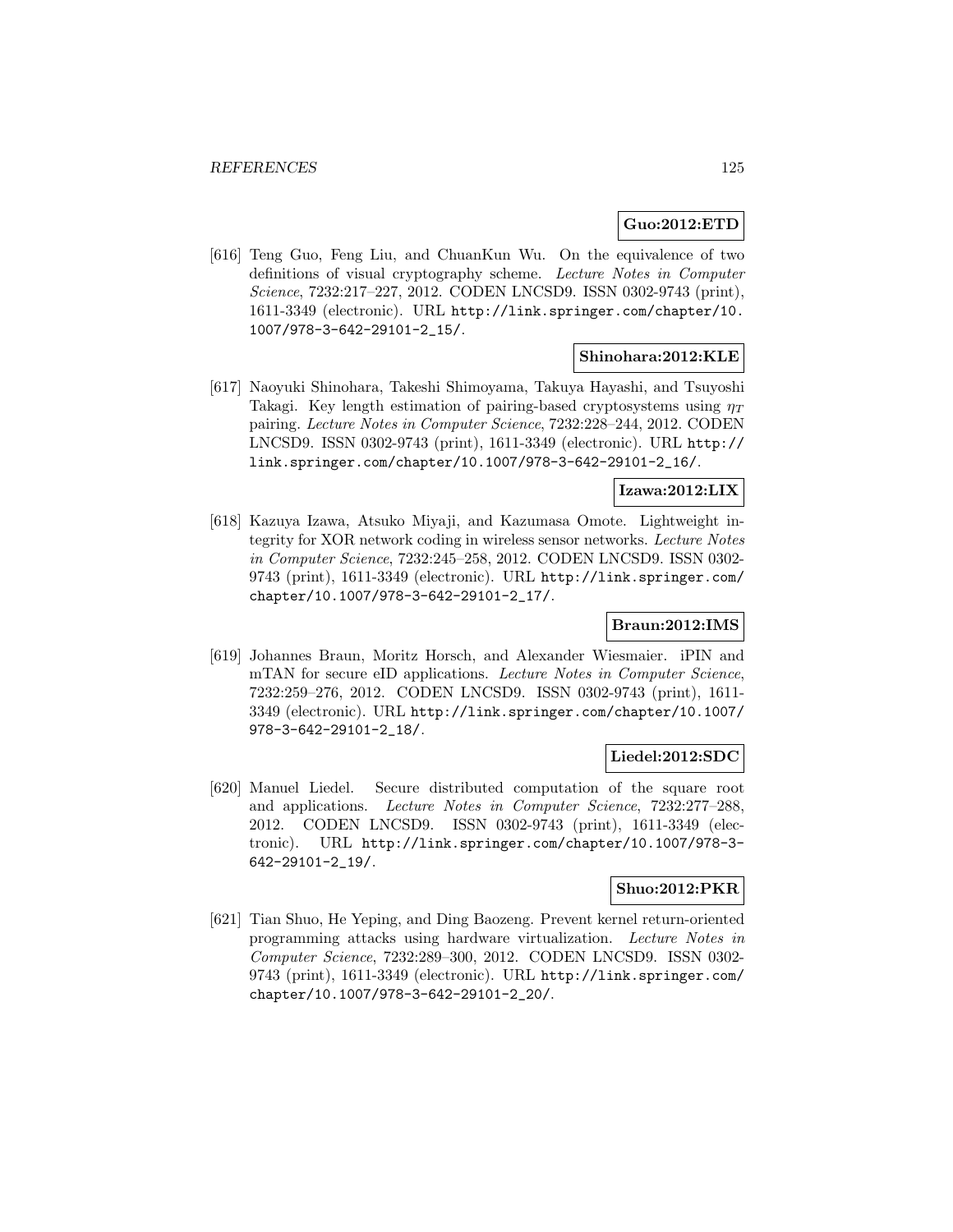#### **Anonymous:2012:FMbm**

[622] Anonymous. Front matter. Lecture Notes in Computer Science, 7232: ??, 2012. CODEN LNCSD9. ISSN 0302-9743 (print), 1611-3349 (electronic). URL http://link.springer.com/content/pdf/bfm:978-3- 642-29101-2/1.

# **deSouza:2012:KST**

[623] Paulo de Souza. Keynote speech: Technological breakthroughs in environmental sensor networks. Lecture Notes in Computer Science, 7234:1, 2012. CODEN LNCSD9. ISSN 0302-9743 (print), 1611-3349 (electronic). URL http://link.springer.com/accesspage/chapter/10.1007/978- 3-642-29426-6\_1.

# **Yang:2012:NFD**

[624] Li Yang, Xiedong Cao, Jie Li, Cundang Wei, Shiyong Cao, Dan Zhang, and Zhidi Chen. A new formal description model of network attacking and defence knowledge of oil and gas field SCADA system. Lecture Notes in Computer Science, 7234:2–10, 2012. CODEN LNCSD9. ISSN 0302- 9743 (print), 1611-3349 (electronic). URL http://link.springer.com/ chapter/10.1007/978-3-642-29426-6\_2/.

## **Sun:2012:EOC**

[625] Xiling Sun, Jiajie Xu, Zhiming Ding, Xu Gao, and Kuien Liu. An efficient overload control strategy in cloud. Lecture Notes in Computer Science, 7234:11–18, 2012. CODEN LNCSD9. ISSN 0302-9743 (print), 1611-3349 (electronic). URL http://link.springer.com/chapter/10.1007/978- 3-642-29426-6\_3/.

### **Cao:2012:GDD**

[626] Xiedong Cao, Cundang Wei, Jie Li, Li Yang, Dan Zhang, and Gang Tang. The geological disasters defense expert system of the massive pipeline network SCADA system based on FNN. Lecture Notes in Computer Science, 7234:19–26, 2012. CODEN LNCSD9. ISSN 0302-9743 (print), 1611-3349 (electronic). URL http://link.springer.com/chapter/10.1007/978- 3-642-29426-6\_4/.

## **Yang:2012:TTP**

[627] Zhuoluo Yang, Jinguo You, and Min Zhou. TDSC: a two-phase duplicate string compression algorithm. Lecture Notes in Computer Science, 7234:27–34, 2012. CODEN LNCSD9. ISSN 0302-9743 (print), 1611-3349 (electronic). URL http://link.springer.com/chapter/10.1007/978- 3-642-29426-6\_5/.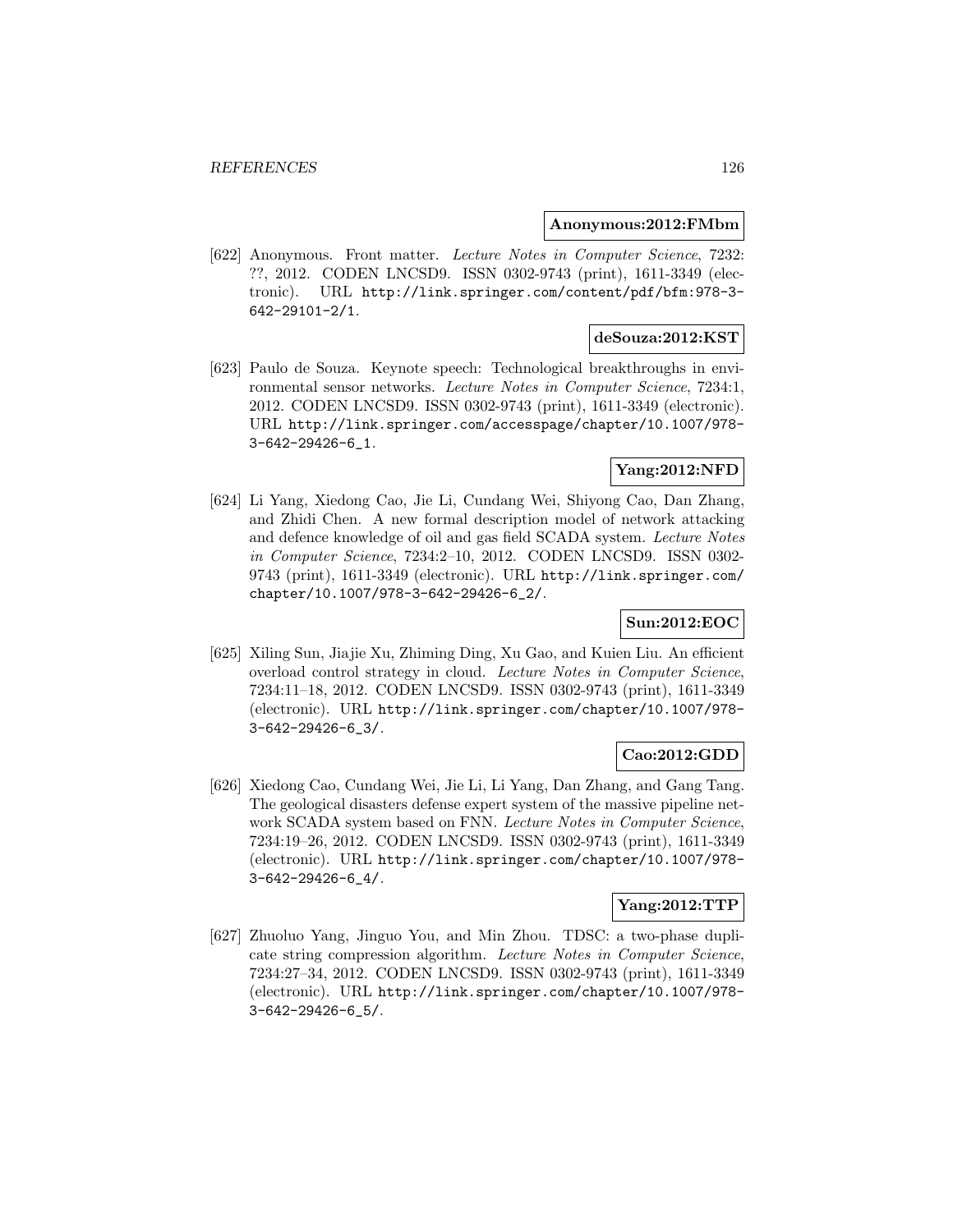## **Deng:2012:TPM**

[628] Ziqiang Deng, Husheng Liao, and Hongyu Gao. Twig pattern matching running on XML streams. Lecture Notes in Computer Science, 7234: 35–42, 2012. CODEN LNCSD9. ISSN 0302-9743 (print), 1611-3349 (electronic). URL http://link.springer.com/chapter/10.1007/978- 3-642-29426-6\_6/.

# **Li:2012:NME**

[629] Xingsen Li, Zhongbiao Xiang, Haolan Zhang, and Zhengxiang Zhu. A novel method for extension transformation knowledge discovering. Lecture Notes in Computer Science, 7234:43–50, 2012. CODEN LNCSD9. ISSN 0302-9743 (print), 1611-3349 (electronic). URL http://link.springer. com/chapter/10.1007/978-3-642-29426-6\_7/.

## **Liu:2012:FPR**

[630] Keyan Liu, Shaohua Song, Ningnan Zhou, and Yanyu Ma. A flexible parallel runtime for large scale block-based matrix multiplication. Lecture Notes in Computer Science, 7234:51–59, 2012. CODEN LNCSD9. ISSN 0302-9743 (print), 1611-3349 (electronic). URL http://link.springer. com/chapter/10.1007/978-3-642-29426-6\_8/.

# **Li:2012:GDR**

[631] Yang Li, Kefu Xu, Jianlong Tan, and Li Guo. Group detection and relation analysis research for Web social network. Lecture Notes in Computer Science, 7234:60–67, 2012. CODEN LNCSD9. ISSN 0302-9743 (print), 1611-3349 (electronic). URL http://link.springer.com/chapter/10. 1007/978-3-642-29426-6\_9/.

## **Guo:2012:WPC**

[632] Wei Guo, Lidong Zhai, Li Guo, and Jinqiao Shi. Worm propagation control based on spatial correlation in wireless sensor network. Lecture Notes in Computer Science, 7234:68–77, 2012. CODEN LNCSD9. ISSN 0302- 9743 (print), 1611-3349 (electronic). URL http://link.springer.com/ chapter/10.1007/978-3-642-29426-6\_10/.

## **Wu:2012:PTT**

[633] Hongchen Wu, Xinjun Wang, Zhaohui Peng, Qingzhong Li, and Lin Lin. PointBurst: Towards a trust-relationship framework for improved social recommendations. Lecture Notes in Computer Science, 7234: 78–88, 2012. CODEN LNCSD9. ISSN 0302-9743 (print), 1611-3349 (electronic). URL http://link.springer.com/chapter/10.1007/978- 3-642-29426-6\_11/.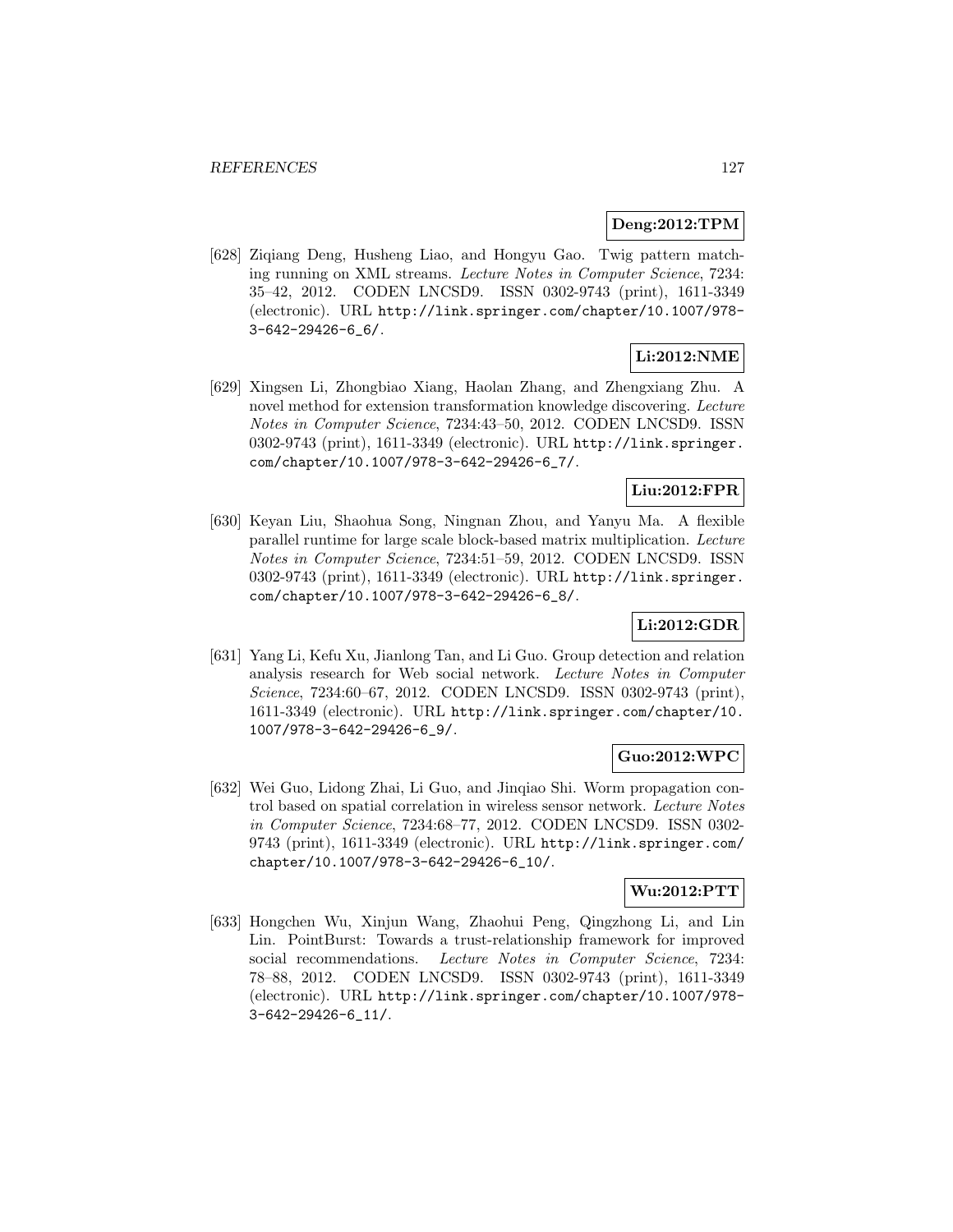## **Lee:2012:AFE**

[634] Junghoon Lee, Hye-Jin Kim, Gyung-Leen Park, Ho-Young Kwak, and Moo Yong Lee. Analysis framework for electric vehicle sharing systems using vehicle movement data stream. Lecture Notes in Computer Science, 7234:89–94, 2012. CODEN LNCSD9. ISSN 0302-9743 (print), 1611-3349 (electronic). URL http://link.springer.com/chapter/10.1007/978- 3-642-29426-6\_12/.

## **Yang:2012:RCS**

[635] Chunyan Yang, Xiaomei Li, and Weihua Li. Research on customer segmentation based on extension classification. Lecture Notes in Computer Science, 7234:95–105, 2012. CODEN LNCSD9. ISSN 0302-9743 (print), 1611-3349 (electronic). URL http://link.springer.com/chapter/10. 1007/978-3-642-29426-6\_13/.

# **Chiou:2012:IMA**

[636] Chuang-Kai Chiou and Judy C. R. Tseng. An incremental mining algorithm for association rules based on minimal perfect hashing and pruning. Lecture Notes in Computer Science, 7234:106–113, 2012. CODEN LNCSD9. ISSN 0302-9743 (print), 1611-3349 (electronic). URL http:// link.springer.com/chapter/10.1007/978-3-642-29426-6\_14/.

## **Yokomoto:2012:LBT**

[637] Daisuke Yokomoto, Kensaku Makita, Hiroko Suzuki, Daichi Koike, and Takehito Utsuro. LDA-based topic modeling in labeling blog posts with Wikipedia entries. Lecture Notes in Computer Science, 7234:114–124, 2012. CODEN LNCSD9. ISSN 0302-9743 (print), 1611-3349 (electronic). URL http://link.springer.com/chapter/10.1007/978-3- 642-29426-6\_15/.

## **Leung:2012:CBS**

[638] Clement. H. C. Leung and Yuanxi Li. The correlation between semantic visual similarity and ontology-based concept similarity in effective Web image search. Lecture Notes in Computer Science, 7234: 125–130, 2012. CODEN LNCSD9. ISSN 0302-9743 (print), 1611-3349 (electronic). URL http://link.springer.com/chapter/10.1007/978- 3-642-29426-6\_16/.

#### **Mannava:2012:ADP**

[639] Vishnuvardhan Mannava and T. Ramesh. An adaptive design pattern for invocation of synchronous and asynchronous Web services in autonomic computing systems. Lecture Notes in Computer Science, 7234: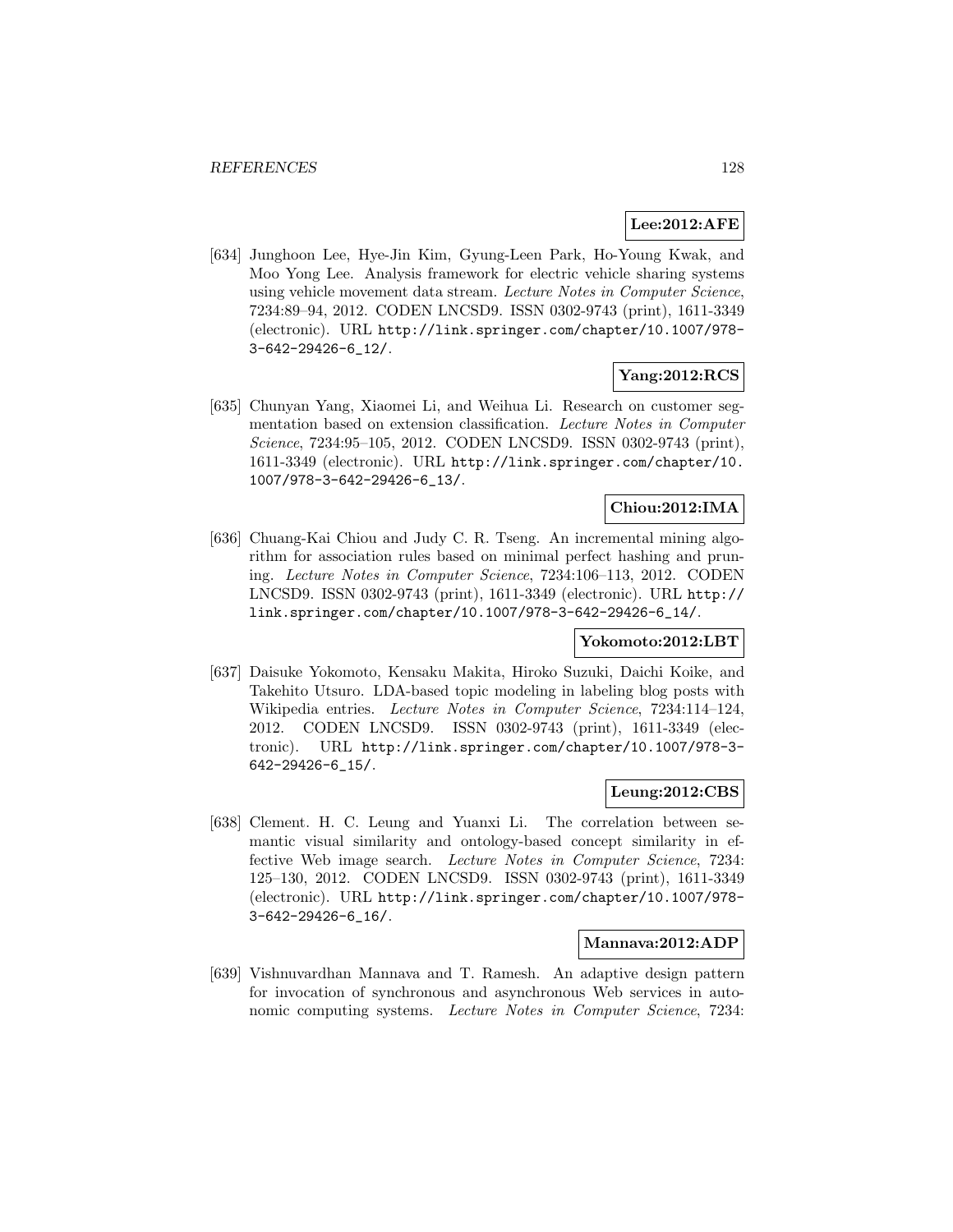131–142, 2012. CODEN LNCSD9. ISSN 0302-9743 (print), 1611-3349 (electronic). URL http://link.springer.com/chapter/10.1007/978- 3-642-29426-6\_17/.

## **Ding:2012:MTL**

[640] Zhaoyun Ding, Yan Jia, Bin Zhou, and Yi Han. Mining tribe-leaders based on the frequent pattern of propagation. Lecture Notes in Computer Science, 7234:143–153, 2012. CODEN LNCSD9. ISSN 0302-9743 (print), 1611-3349 (electronic). URL http://link.springer.com/chapter/10. 1007/978-3-642-29426-6\_18/.

# **Guo:2012:RSL**

[641] Jianyi Guo, Jun Zhao, Zhengtao Yu, Lei Su, and Nianshu Jiang. Research on semantic label extraction of domain entity relation based on CRF and rules. Lecture Notes in Computer Science, 7234:154–162, 2012. CODEN LNCSD9. ISSN 0302-9743 (print), 1611-3349 (electronic). URL http:// link.springer.com/chapter/10.1007/978-3-642-29426-6\_19/.

### **Lvexing:2012:RCP**

[642] Zheng Lvexing, Lv Xueqiang, Liu Kun, and Du Yuncheng. Recognition of Chinese personal names based on CRFs and law of names. Lecture Notes in Computer Science, 7234:163–170, 2012. CODEN LNCSD9. ISSN 0302- 9743 (print), 1611-3349 (electronic). URL http://link.springer.com/ chapter/10.1007/978-3-642-29426-6\_20/.

#### **Anonymous:2012:FMbn**

[643] Anonymous. Front matter. Lecture Notes in Computer Science, 7234: ??, 2012. CODEN LNCSD9. ISSN 0302-9743 (print), 1611-3349 (electronic). URL http://link.springer.com/content/pdf/bfm:978-3- 642-29426-6/1.

# **Moyer:2012:SIG**

[644] Thomas Moyer, Trent Jaeger, and Patrick McDaniel. Scalable integrityguaranteed AJAX. Lecture Notes in Computer Science, 7235:1–19, 2012. CODEN LNCSD9. ISSN 0302-9743 (print), 1611-3349 (electronic). URL http://link.springer.com/chapter/10.1007/978-3- 642-29253-8\_1/.

#### **Varadharajan:2012:STW**

[645] Vijay Varadharajan. Security and trust in the Web. Lecture Notes in Computer Science, 7235:20–21, 2012. CODEN LNCSD9. ISSN 0302- 9743 (print), 1611-3349 (electronic). URL http://link.springer.com/ accesspage/chapter/10.1007/978-3-642-29253-8\_2.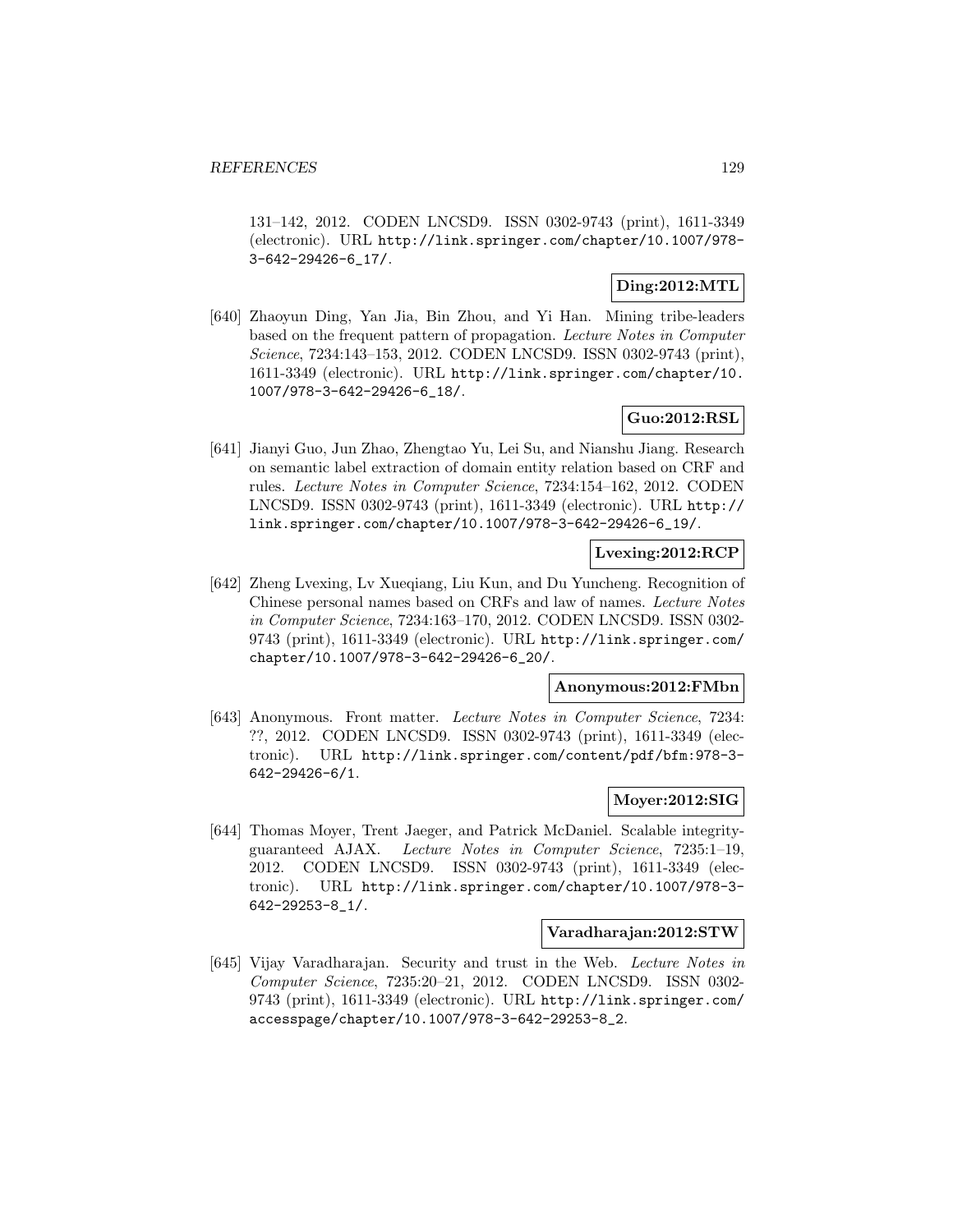# **Hu:2012:EUD**

[646] Haoji Hu, Chaofeng Sha, Xiaoling Wang, and Aoying Zhou. Estimate unlabeled-data-distribution for semi-supervised PU learning. Lecture Notes in Computer Science, 7235:22–33, 2012. CODEN LNCSD9. ISSN 0302-9743 (print), 1611-3349 (electronic). URL http://link.springer. com/chapter/10.1007/978-3-642-29253-8\_3/.

### **Yamamoto:2012:DSS**

[647] Yusuke Yamamoto. Disputed sentence suggestion towards credibilityoriented Web search. Lecture Notes in Computer Science, 7235:34–45, 2012. CODEN LNCSD9. ISSN 0302-9743 (print), 1611-3349 (electronic). URL http://link.springer.com/chapter/10.1007/978-3- 642-29253-8\_4/.

#### **Yousaf:2012:EVA**

[648] Jamal Yousaf, Juanzi Li, Haisu Zhang, and Lei Hou. Exploration and visualization of administrator network in Wikipedia. Lecture Notes in Computer Science, 7235:46–59, 2012. CODEN LNCSD9. ISSN 0302- 9743 (print), 1611-3349 (electronic). URL http://link.springer.com/ chapter/10.1007/978-3-642-29253-8\_5/.

# **Liu:2012:EAA**

[649] Jianquan Liu, Hanxiong Chen, Kazutaka Furuse, and Hiroyuki Kitagawa. An efficient algorithm for arbitrary reverse furthest neighbor queries. Lecture Notes in Computer Science, 7235:60–72, 2012. CODEN LNCSD9. ISSN 0302-9743 (print), 1611-3349 (electronic). URL http://link. springer.com/chapter/10.1007/978-3-642-29253-8\_6/.

### **Wang:2012:MAB**

[650] Jiaying Wang, Xiaochun Yang, Bin Wang, and Huaijie Zhu. Memoryaware BWT by segmenting sequences to support subsequence search. Lecture Notes in Computer Science, 7235:73–84, 2012. CODEN LNCSD9. ISSN 0302-9743 (print), 1611-3349 (electronic). URL http://link. springer.com/chapter/10.1007/978-3-642-29253-8\_7/.

## **Zhang:2012:MFA**

[651] Lijun Zhang, Zhanhuai Li, Qun Chen, Xia Li, Ning Li, and Ying Lou. Mining frequent association tag sequences for clustering XML documents. Lecture Notes in Computer Science, 7235:85–96, 2012. CODEN LNCSD9. ISSN 0302-9743 (print), 1611-3349 (electronic). URL http://link. springer.com/chapter/10.1007/978-3-642-29253-8\_8/.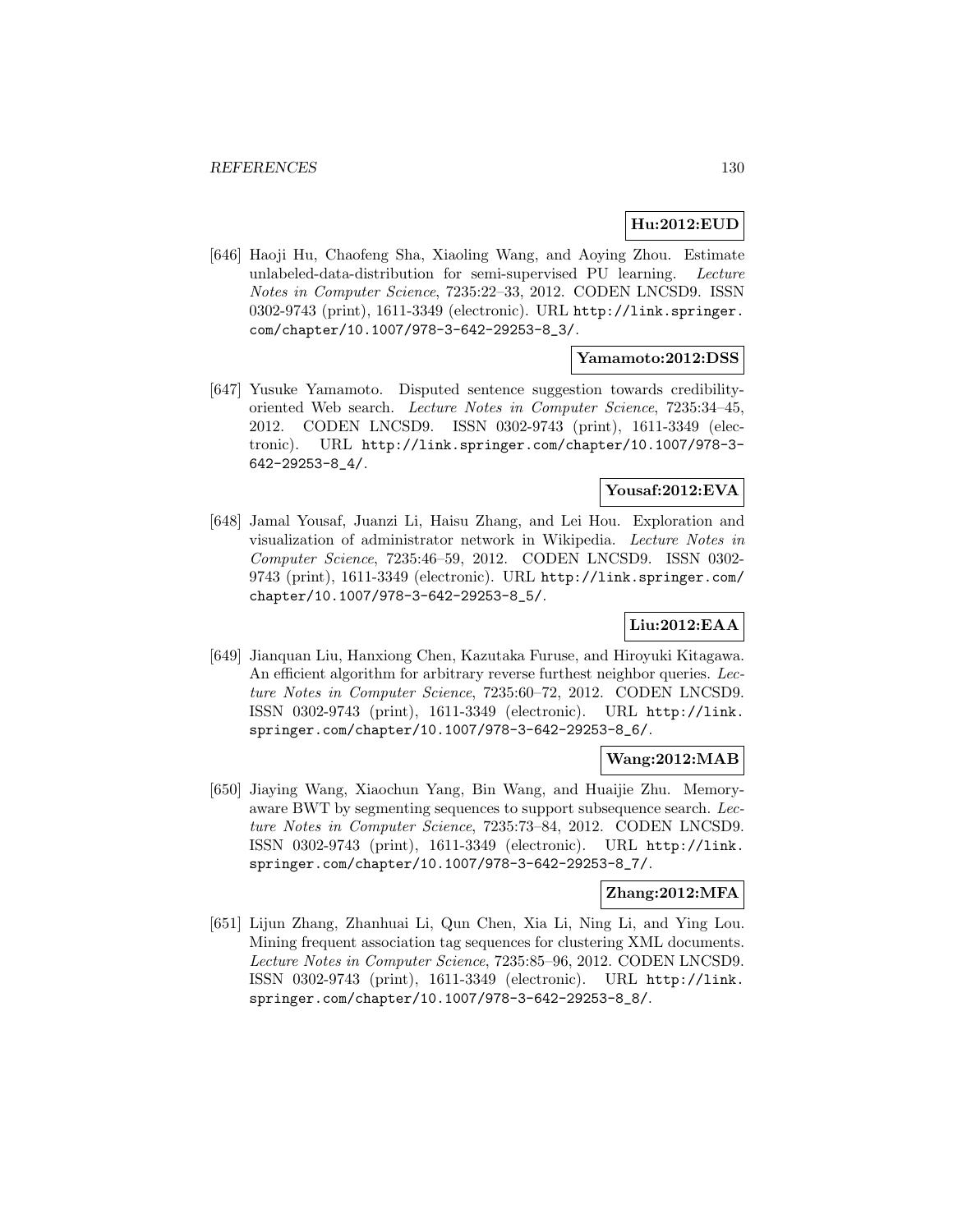## **Xie:2012:CAP**

[652] Haoran Xie, Qing Li, and Xudong Mao. Context-aware personalized search based on user and resource profiles in folksonomies. Lecture Notes in Computer Science, 7235:97–108, 2012. CODEN LNCSD9. ISSN 0302- 9743 (print), 1611-3349 (electronic). URL http://link.springer.com/ chapter/10.1007/978-3-642-29253-8\_9/.

## **Shaikh:2012:DBO**

[653] Salman Ahmed Shaikh and Hiroyuki Kitagawa. Distance-based outlier detection on uncertain data of Gaussian distribution. Lecture Notes in Computer Science, 7235:109–121, 2012. CODEN LNCSD9. ISSN 0302- 9743 (print), 1611-3349 (electronic). URL http://link.springer.com/ chapter/10.1007/978-3-642-29253-8\_10/.

## **Ni:2012:EKS**

[654] Weijian Ni, Tong Liu, and Qingtian Zeng. Extracting keyphrase set with high diversity and coverage using structural SVM. Lecture Notes in Computer Science, 7235:122–133, 2012. CODEN LNCSD9. ISSN 0302- 9743 (print), 1611-3349 (electronic). URL http://link.springer.com/ chapter/10.1007/978-3-642-29253-8\_11/.

## **Peng:2012:DMP**

[655] Zhuo Peng, Chaokun Wang, Lu Han, Jingchao Hao, and Xiaoping Ou. Discovering the most potential stars in social networks with infra-skyline queries. Lecture Notes in Computer Science, 7235:134–145, 2012. CODEN LNCSD9. ISSN 0302-9743 (print), 1611-3349 (electronic). URL http:// link.springer.com/chapter/10.1007/978-3-642-29253-8\_12/.

## **Cheng:2012:FBI**

[656] Bing Cheng, Tianqi Chen, Diyi Yang, Weinan Zhang, Yongqiang Wang, and Yong Yu. Feature based informative model for discriminating favorite items from unrated ones. Lecture Notes in Computer Science, 7235: 146–157, 2012. CODEN LNCSD9. ISSN 0302-9743 (print), 1611-3349 (electronic). URL http://link.springer.com/chapter/10.1007/978- 3-642-29253-8\_13/.

#### **Hattori:2012:SMI**

[657] Yuki Hattori and Akiyo Nadamoto. Search for minority information from Wikipedia based on similarity of majority information. Lecture Notes in Computer Science, 7235:158–169, 2012. CODEN LNCSD9. ISSN 0302- 9743 (print), 1611-3349 (electronic). URL http://link.springer.com/ chapter/10.1007/978-3-642-29253-8\_14/.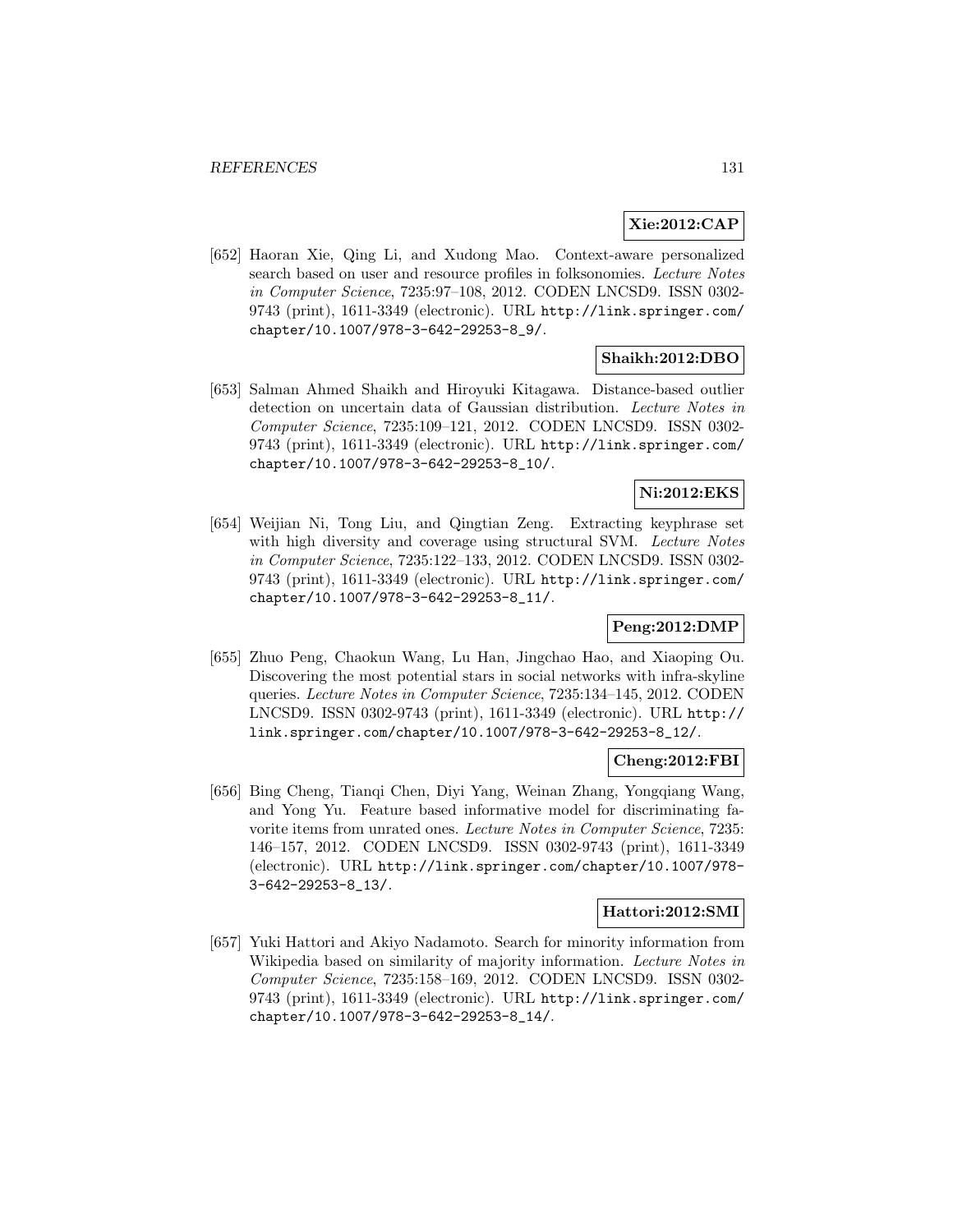# **Du:2012:IAA**

[658] Yanhua Du and Xitong Li. An incremental approach to analyzing temporal constraints of workflow processes. Lecture Notes in Computer Science, 7235:170–182, 2012. CODEN LNCSD9. ISSN 0302-9743 (print), 1611-3349 (electronic). URL http://link.springer.com/chapter/10. 1007/978-3-642-29253-8\_15/.

## **Zhang:2012:KFP**

[659] Chenjing Zhang, Le Chang, Chaofeng Sha, Xiaoling Wang, and Aoying Zhou. Keywords filtering over probabilistic XML data. Lecture Notes in Computer Science, 7235:183–194, 2012. CODEN LNCSD9. ISSN 0302- 9743 (print), 1611-3349 (electronic). URL http://link.springer.com/ chapter/10.1007/978-3-642-29253-8\_16/.

# **Zhang:2012:THS**

[660] Qian Zhang, Biao Qin, and Shan Wang. H-tree: a hybrid structure for confidence computation in probabilistic databases. Lecture Notes in Computer Science, 7235:195–206, 2012. CODEN LNCSD9. ISSN 0302- 9743 (print), 1611-3349 (electronic). URL http://link.springer.com/ chapter/10.1007/978-3-642-29253-8\_17/.

# **Yokotani:2012:POA**

[661] Takuya Yokotani, Hung-Hsuan Huang, and Kyoji Kawagoe. Predicting online auction final prices using time series splitting and clustering. Lecture Notes in Computer Science, 7235:207–218, 2012. CODEN LNCSD9. ISSN 0302-9743 (print), 1611-3349 (electronic). URL http:// link.springer.com/chapter/10.1007/978-3-642-29253-8\_18/.

### **Li:2012:TOR**

[662] Lei Li, Wenxing Hong, and Tao Li. Taxonomy-oriented recommendation towards recommendation with stage. Lecture Notes in Computer Science, 7235:219–230, 2012. CODEN LNCSD9. ISSN 0302-9743 (print), 1611- 3349 (electronic). URL http://link.springer.com/chapter/10.1007/ 978-3-642-29253-8\_19/.

## **Gu:2012:GBA**

[663] Xiwu Gu, Ruixuan Li, Kunmei Wen, Bei Peng, and Weijun Xiao. A GPU-based accelerator for Chinese word segmentation. Lecture Notes in Computer Science, 7235:231–242, 2012. CODEN LNCSD9. ISSN 0302- 9743 (print), 1611-3349 (electronic). URL http://link.springer.com/ chapter/10.1007/978-3-642-29253-8\_20/.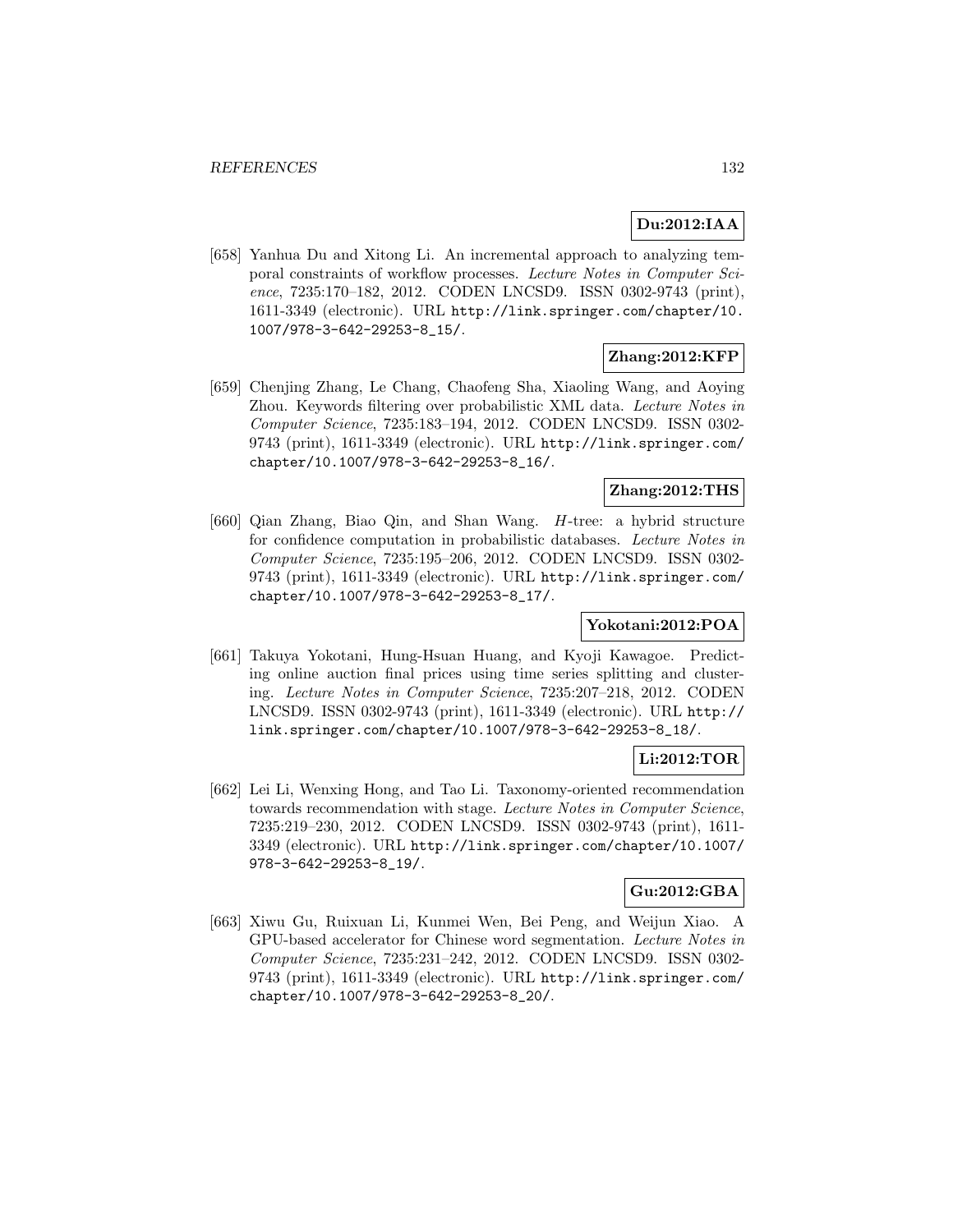#### **Anonymous:2012:FMbo**

[664] Anonymous. Front matter. Lecture Notes in Computer Science, 7235: ??, 2012. CODEN LNCSD9. ISSN 0302-9743 (print), 1611-3349 (electronic). URL http://link.springer.com/content/pdf/bfm:978-3- 642-29253-8/1.

# **Yin:2012:EVS**

[665] Junjun Yin and James D. Carswell. Effects of variations in 3D spatial search techniques on mobile query speed vs. accuracy. Lecture Notes in Computer Science, 7236:1–16, 2012. CODEN LNCSD9. ISSN 0302- 9743 (print), 1611-3349 (electronic). URL http://link.springer.com/ chapter/10.1007/978-3-642-29247-7\_1/.

# **Aydin:2012:ACA**

[666] Betül Aydın, Jérôme Gensel, Sylvie Calabretto, and Bruno Tellez.  $ARCAMA-3D$  — a context-aware augmented reality mobile platform for environmental discovery. Lecture Notes in Computer Science, 7236: 17–26, 2012. CODEN LNCSD9. ISSN 0302-9743 (print), 1611-3349 (electronic). URL http://link.springer.com/chapter/10.1007/978- 3-642-29247-7\_2/.

# **Cutugno:2012:SMI**

[667] Francesco Cutugno, Vincenza Anna Leano, Gianluca Mignini, and Roberto Rinaldi. Speech and multimodal interaction in mobile GIS search: a case of study. Lecture Notes in Computer Science, 7236: 27–32, 2012. CODEN LNCSD9. ISSN 0302-9743 (print), 1611-3349 (electronic). URL http://link.springer.com/chapter/10.1007/978- 3-642-29247-7\_3/.

### **Filonenko:2012:AUT**

[668] Viacheslav Filonenko, Charlie Cullen, and James D. Carswell. Asynchronous ultrasonic trilateration for indoor positioning of mobile phones. Lecture Notes in Computer Science, 7236:33–46, 2012. CODEN LNCSD9. ISSN 0302-9743 (print), 1611-3349 (electronic). URL http://link. springer.com/chapter/10.1007/978-3-642-29247-7\_4/.

### **Misev:2012:SRC**

[669] Dimitar Misev, Mihaela Rusu, and Peter Baumann. A semantic resolver for coordinate reference systems. Lecture Notes in Computer Science, 7236:47–56, 2012. CODEN LNCSD9. ISSN 0302-9743 (print), 1611-3349 (electronic). URL http://link.springer.com/chapter/10.1007/978- 3-642-29247-7\_5/.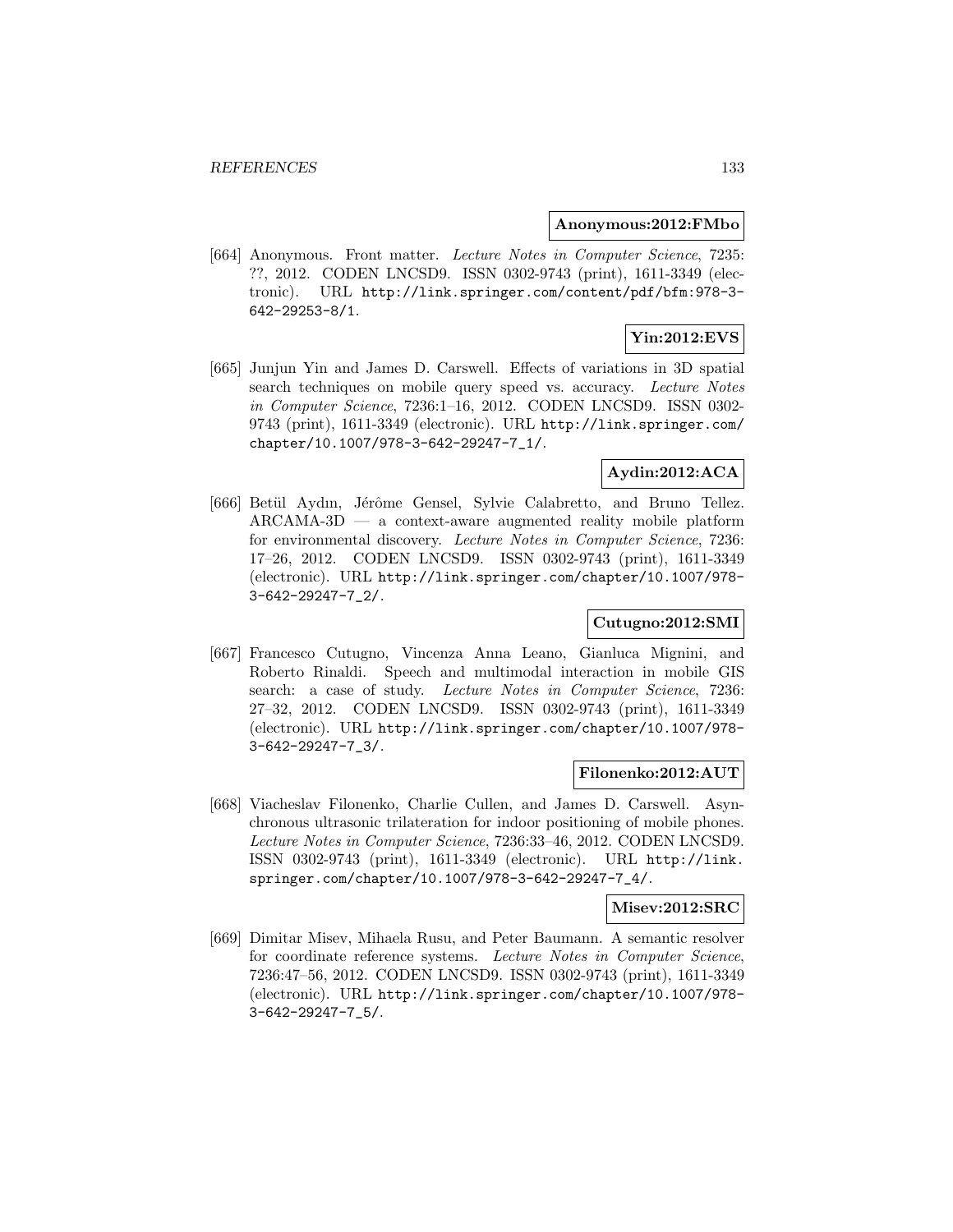#### **Cerasuolo:2012:VNV**

[670] Francesco Cerasuolo, Francesco Cutugno, and Vincenza Anna Leano. Visualization with a new visual metaphor for hierarchical and stratified temporal domain. Lecture Notes in Computer Science, 7236:57– 71, 2012. CODEN LNCSD9. ISSN 0302-9743 (print), 1611-3349 (electronic). URL http://link.springer.com/chapter/10.1007/978-3- 642-29247-7\_6/.

### **DeChiara:2012:TWB**

[671] Davide De Chiara, Vincenzo Del Fatto, Monica Sebillo, and Genoveffa Tortora. Tag@Map: a Web-based application for visually analyzing geographic information through georeferenced tag clouds. Lecture Notes in Computer Science, 7236:72–81, 2012. CODEN LNCSD9. ISSN 0302- 9743 (print), 1611-3349 (electronic). URL http://link.springer.com/ chapter/10.1007/978-3-642-29247-7\_7/.

## **Braga:2012:CUT**

[672] Reinaldo Bezerra Braga, Ali Tahir, Michela Bertolotto, and Hervé Martin. Clustering user trajectories to find patterns for social interaction applications. Lecture Notes in Computer Science, 7236:82–97, 2012. CODEN LNCSD9. ISSN 0302-9743 (print), 1611-3349 (electronic). URL http:// link.springer.com/chapter/10.1007/978-3-642-29247-7\_8/.

## **Lerin:2012:MPV**

[673] Pablo Martinez Lerin, Daisuke Yamamoto, and Naohisa Takahashi. Making a pictorial and verbal travel trace from a GPS trace. Lecture Notes in Computer Science, 7236:98–115, 2012. CODEN LNCSD9. ISSN 0302- 9743 (print), 1611-3349 (electronic). URL http://link.springer.com/ chapter/10.1007/978-3-642-29247-7\_9/.

#### **Patroumpas:2012:EPR**

[674] Kostas Patroumpas and Timos Sellis. Event processing and real-time monitoring over streaming traffic data. Lecture Notes in Computer Science, 7236:116–133, 2012. CODEN LNCSD9. ISSN 0302-9743 (print), 1611-3349 (electronic). URL http://link.springer.com/chapter/10. 1007/978-3-642-29247-7\_10/.

### **Braga:2012:CAW**

[675] Reinaldo Bezerra Braga, Sócrates de Moraes Medeiros da Costa, and Windson Viana de Carvalho. A context-aware Web content generator based on personal tracking. Lecture Notes in Computer Science, 7236: 134–150, 2012. CODEN LNCSD9. ISSN 0302-9743 (print), 1611-3349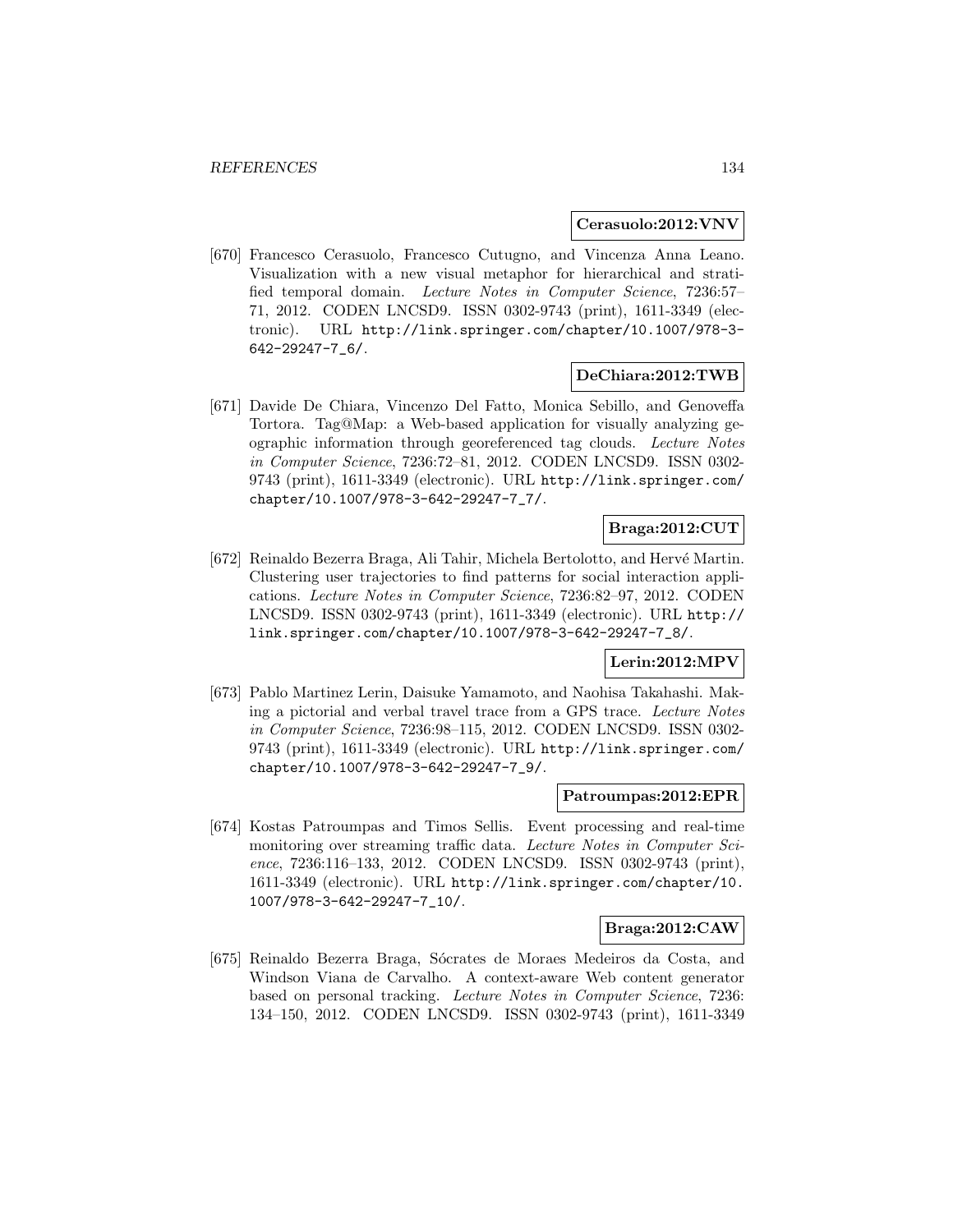(electronic). URL http://link.springer.com/chapter/10.1007/978- 3-642-29247-7\_11/.

#### **Ballatore:2012:HSS**

[676] Andrea Ballatore, David C. Wilson, and Michela Bertolotto. A holistic semantic similarity measure for viewports in interactive maps. Lecture Notes in Computer Science, 7236:151–166, 2012. CODEN LNCSD9. ISSN 0302-9743 (print), 1611-3349 (electronic). URL http://link.springer. com/chapter/10.1007/978-3-642-29247-7\_12/.

## **McArdle:2012:RBR**

[677] Gavin McArdle, Mathieu Petit, Cyril Ray, and Christophe Claramunt. Recommendations based on region and spatial profiles. Lecture Notes in Computer Science, 7236:167–184, 2012. CODEN LNCSD9. ISSN 0302- 9743 (print), 1611-3349 (electronic). URL http://link.springer.com/ chapter/10.1007/978-3-642-29247-7\_13/.

## **Gabillon:2012:EPM**

[678] Alban Gabillon and Patrick Capolsini. Enforcing protection mechanisms for geographic data. Lecture Notes in Computer Science, 7236: 185–202, 2012. CODEN LNCSD9. ISSN 0302-9743 (print), 1611-3349 (electronic). URL http://link.springer.com/chapter/10.1007/978- 3-642-29247-7\_14/.

# **Ciampi:2012:ITC**

[679] Anna Ciampi, Annalisa Appice, Pietro Guccione, and Donato Malerba. Integrating trend clusters for spatio-temporal interpolation of missing sensor data. Lecture Notes in Computer Science, 7236:203–220, 2012. CODEN LNCSD9. ISSN 0302-9743 (print), 1611-3349 (electronic). URL http:// link.springer.com/chapter/10.1007/978-3-642-29247-7\_15/.

## **Bakillah:2012:DSS**

[680] Mohamed Bakillah and Steve H. L. Liang. Discovering sensor services with social network analysis and expanded SQWRL querying. Lecture Notes in Computer Science, 7236:221–238, 2012. CODEN LNCSD9. ISSN 0302-9743 (print), 1611-3349 (electronic). URL http://link.springer. com/chapter/10.1007/978-3-642-29247-7\_16/.

### **Cinque:2012:LPT**

[681] Marcello Cinque, Christian Esposito, and Flavio Frattini. Leveraging power of transmission for range-free localization of tiny sensors. Lecture Notes in Computer Science, 7236:239–256, 2012. CODEN LNCSD9. ISSN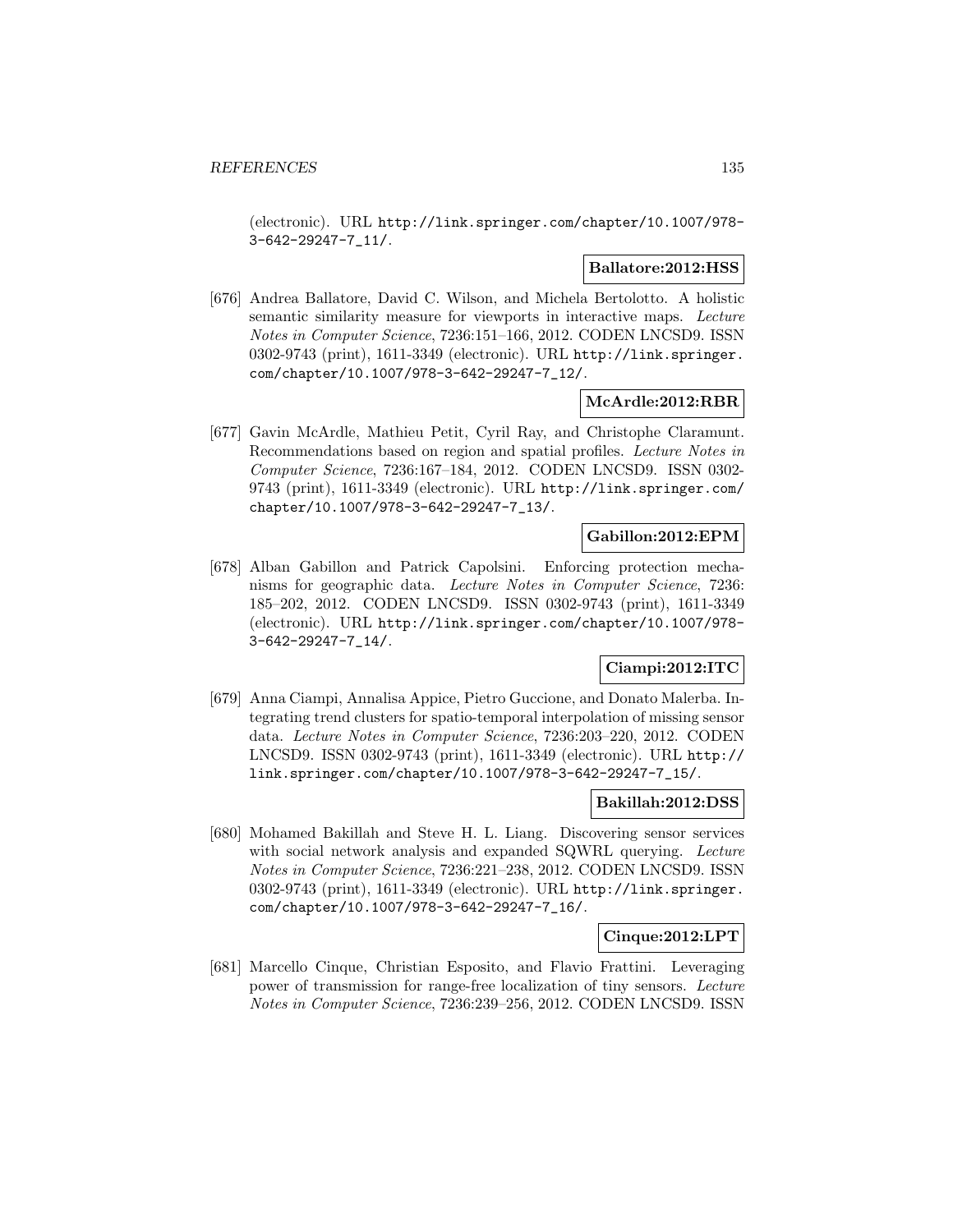0302-9743 (print), 1611-3349 (electronic). URL http://link.springer. com/chapter/10.1007/978-3-642-29247-7\_17/.

#### **Anonymous:2012:BMi**

[682] Anonymous. Back matter. Lecture Notes in Computer Science, 7236: ??, 2012. CODEN LNCSD9. ISSN 0302-9743 (print), 1611-3349 (electronic). URL http://link.springer.com/content/pdf/bbm:978-3- 642-29247-7/1.

#### **Anonymous:2012:FMbp**

[683] Anonymous. Front matter. Lecture Notes in Computer Science, 7236: ??, 2012. CODEN LNCSD9. ISSN 0302-9743 (print), 1611-3349 (electronic). URL http://link.springer.com/content/pdf/bfm:978-3- 642-29247-7/1.

#### **Srivastava:2012:ERT**

[684] Divesh Srivastava. Enabling real time data analysis. Lecture Notes in Computer Science, 7238:1, 2012. CODEN LNCSD9. ISSN 0302- 9743 (print), 1611-3349 (electronic). URL http://link.springer.com/ accesspage/chapter/10.1007/978-3-642-29038-1\_1.

# **Cha:2012:NPT**

[685] Sang Kyun Cha. A new paradigm of thinking and architecture for realtime information processing at fingertips. Lecture Notes in Computer Science, 7238:2, 2012. CODEN LNCSD9. ISSN 0302-9743 (print), 1611-3349 (electronic). URL http://link.springer.com/accesspage/chapter/ 10.1007/978-3-642-29038-1\_2.

# **Mai:2012:IAH**

[686] Hai Thanh Mai, Jaeho Kim, and Myoung Ho Kim. Improving the accuracy of histograms for geographic data objects. Lecture Notes in Computer Science, 7238:3–17, 2012. CODEN LNCSD9. ISSN 0302-9743 (print), 1611-3349 (electronic). URL http://link.springer.com/chapter/10. 1007/978-3-642-29038-1\_3/.

## **Wang:2012:IOA**

[687] Yuxiang Wang, Junzhou Luo, Aibo Song, Jiahui Jin, and Fang Dong. Improving online aggregation performance for skewed data distribution. Lecture Notes in Computer Science, 7238:18–32, 2012. CODEN LNCSD9. ISSN 0302-9743 (print), 1611-3349 (electronic). URL http://link. springer.com/chapter/10.1007/978-3-642-29038-1\_4/.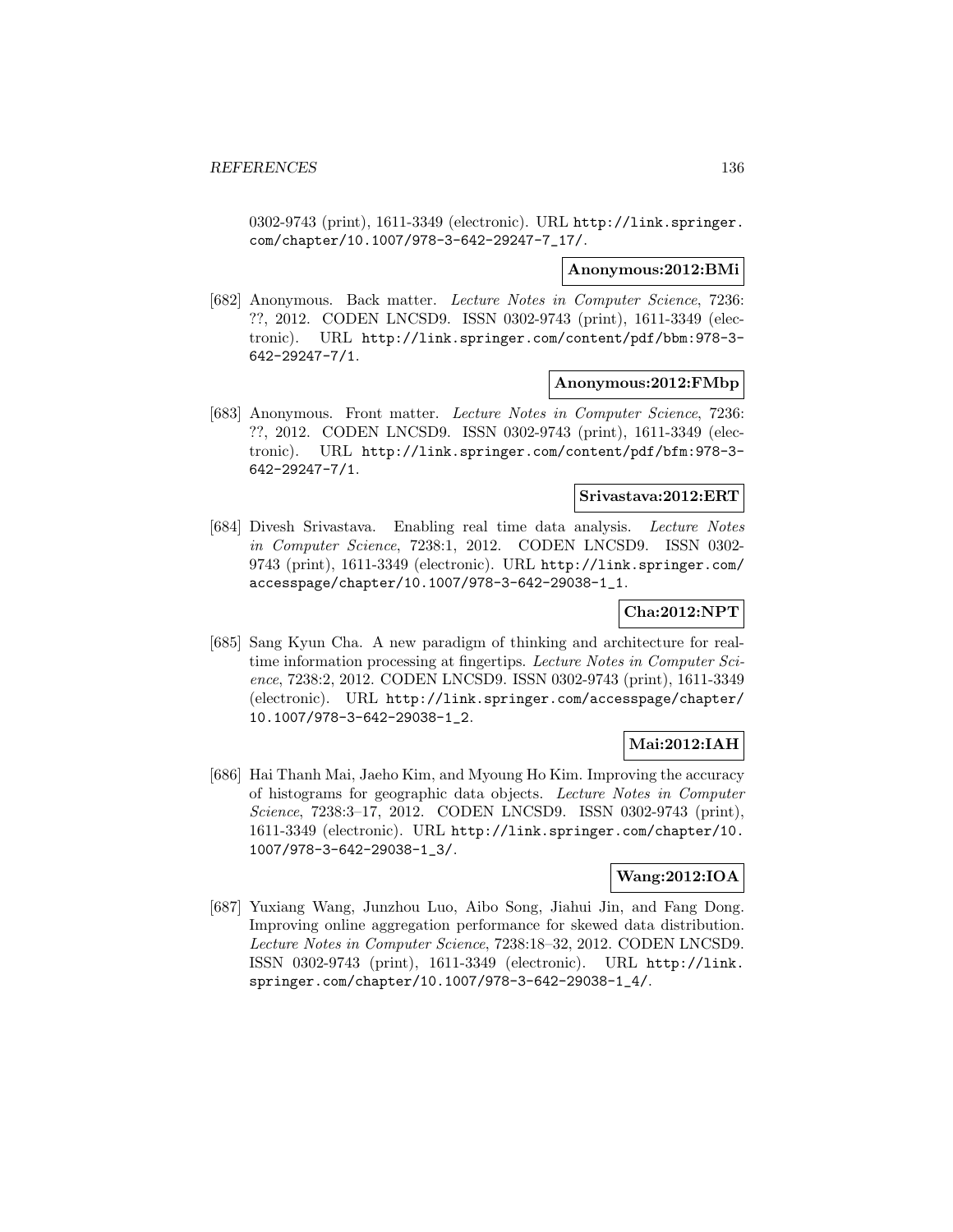# **Le:2012:RBA**

[688] Thanh-Huy Le, Haytham Elghazel, and Mohand-Saíd Hacid. A relationalbased approach for aggregated search in graph databases. Lecture Notes in Computer Science, 7238:33–47, 2012. CODEN LNCSD9. ISSN 0302- 9743 (print), 1611-3349 (electronic). URL http://link.springer.com/ chapter/10.1007/978-3-642-29038-1\_5/.

## **Le:2012:DKS**

[689] Van Bao Tran Le, Sebastian Link, and Mozhgan Memari. Discovery of keys from SQL tables. Lecture Notes in Computer Science, 7238: 48–62, 2012. CODEN LNCSD9. ISSN 0302-9743 (print), 1611-3349 (electronic). URL http://link.springer.com/chapter/10.1007/978- 3-642-29038-1\_6/.

### **Ngamakeur:2012:FRA**

[690] Kan Ngamakeur, Sira Yongchareon, and Chengfei Liu. A framework for realizing artifact-centric business processes in service-oriented architecture. Lecture Notes in Computer Science, 7238:63–78, 2012. CODEN LNCSD9. ISSN 0302-9743 (print), 1611-3349 (electronic). URL http:// link.springer.com/chapter/10.1007/978-3-642-29038-1\_7/.

### **Ding:2012:AOB**

[691] Guohui Ding, Han Dong, and Guoren Wang. Appearance-order-based schema matching. Lecture Notes in Computer Science, 7238:79–94, 2012. CODEN LNCSD9. ISSN 0302-9743 (print), 1611-3349 (electronic). URL http://link.springer.com/chapter/10.1007/978-3- 642-29038-1\_8/.

### **Zhou:2012:FRE**

[692] Junfeng Zhou, Zhifeng Bao, Ziyang Chen, and Tok Wang Ling. Fast result enumeration for keyword queries on XML data. Lecture Notes in Computer Science, 7238:95–109, 2012. CODEN LNCSD9. ISSN 0302- 9743 (print), 1611-3349 (electronic). URL http://link.springer.com/ chapter/10.1007/978-3-642-29038-1\_9/.

### **Leonardi:2012:SSF**

[693] Erwin Leonardi, Sourav S. Bhowmick, and Fengrong Li. Stars on steroids: Fast evaluation of multi-source star twig queries in RDBMS. Lecture Notes in Computer Science, 7238:110–125, 2012. CODEN LNCSD9. ISSN 0302- 9743 (print), 1611-3349 (electronic). URL http://link.springer.com/ chapter/10.1007/978-3-642-29038-1\_10/.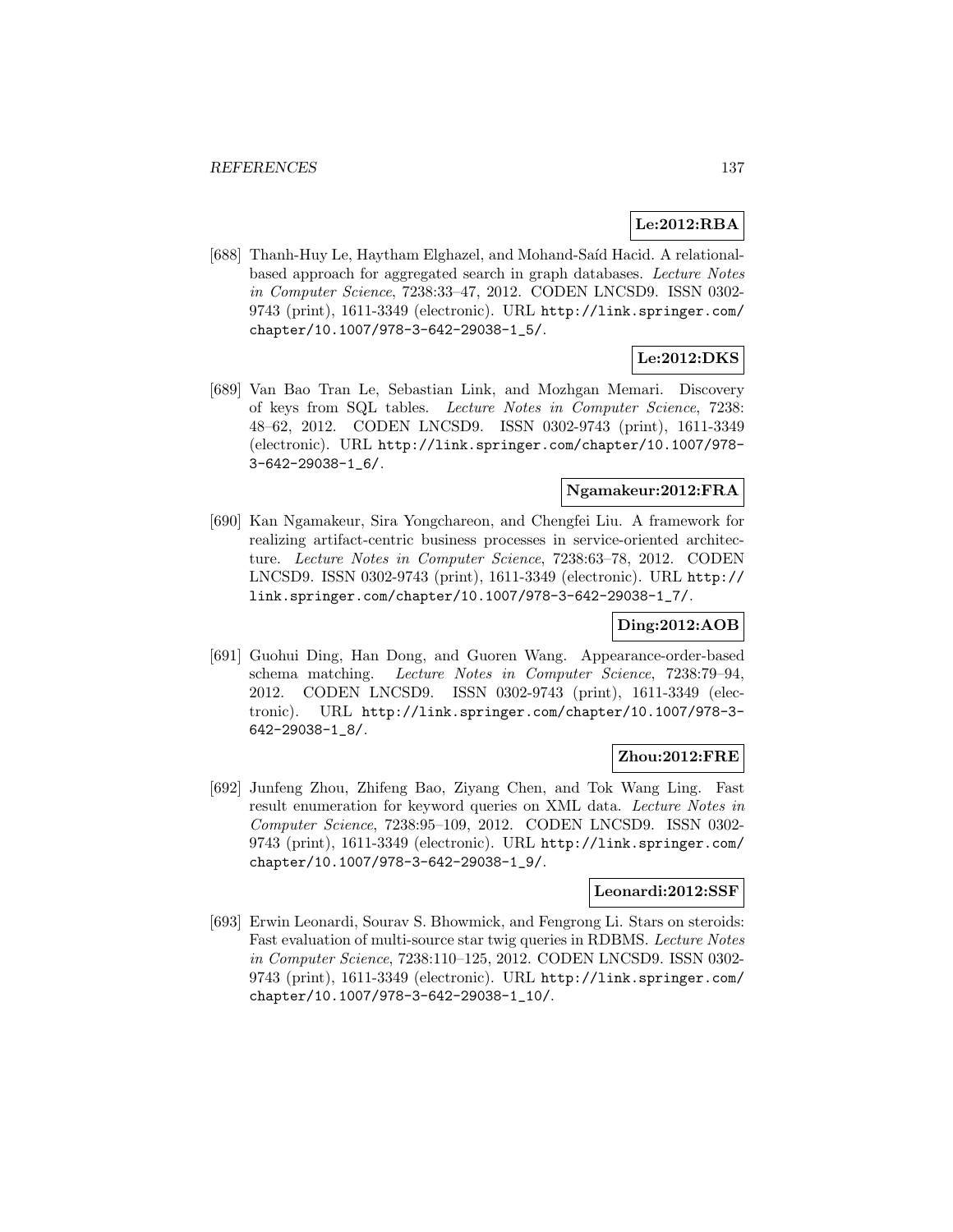## **Liu:2012:UTX**

[694] Jixue Liu, Chengfei Liu, Theo Haerder, and Jeffery Xu Yu. Updating typical XML views. Lecture Notes in Computer Science, 7238: 126–140, 2012. CODEN LNCSD9. ISSN 0302-9743 (print), 1611-3349 (electronic). URL http://link.springer.com/chapter/10.1007/978- 3-642-29038-1\_11/.

## **Du:2012:PIE**

[695] Fang Du, Yueguo Chen, and Xiaoyong Du. Partitioned indexes for entity search over RDF knowledge bases. Lecture Notes in Computer Science, 7238:141–155, 2012. CODEN LNCSD9. ISSN 0302-9743 (print), 1611- 3349 (electronic). URL http://link.springer.com/chapter/10.1007/ 978-3-642-29038-1\_12/.

# **Truong:2012:STS**

[696] Ba Quan Truong, Sourav S. Bhowmick, and Curtis Dyreson. SIN-BAD: Towards structure-independent querying of common neighbors in XML databases. Lecture Notes in Computer Science, 7238:156–171, 2012. CODEN LNCSD9. ISSN 0302-9743 (print), 1611-3349 (electronic). URL http://link.springer.com/chapter/10.1007/978-3- 642-29038-1\_13/.

## **Zhou:2012:TSC**

[697] Junfeng Zhou, Zhifeng Bao, Ziyang Chen, Guoxiang Lan, Xudong Lin, and Tok Wang Ling. Top-down SLCA computation based on list partition. Lecture Notes in Computer Science, 7238:172–184, 2012. CODEN LNCSD9. ISSN 0302-9743 (print), 1611-3349 (electronic). URL http:// link.springer.com/chapter/10.1007/978-3-642-29038-1\_14/.

# **Chang:2012:EIC**

[698] Ya-Hui Chang, Po-Hsien Chien, and Yu-Kai Chang. Efficiently identifying contributors for XML keyword search. Lecture Notes in Computer Science, 7238:185–196, 2012. CODEN LNCSD9. ISSN 0302-9743 (print), 1611- 3349 (electronic). URL http://link.springer.com/chapter/10.1007/ 978-3-642-29038-1\_15/.

# **Huang:2012:SSC**

[699] Xin Huang, Hong Cheng, Jiong Yang, Jeffery Xu Yu, Hongliang Fei, and Jun Huan. Semi-supervised clustering of graph objects: a subgraph mining approach. Lecture Notes in Computer Science, 7238: 197–212, 2012. CODEN LNCSD9. ISSN 0302-9743 (print), 1611-3349 (electronic). URL http://link.springer.com/chapter/10.1007/978- 3-642-29038-1\_16/.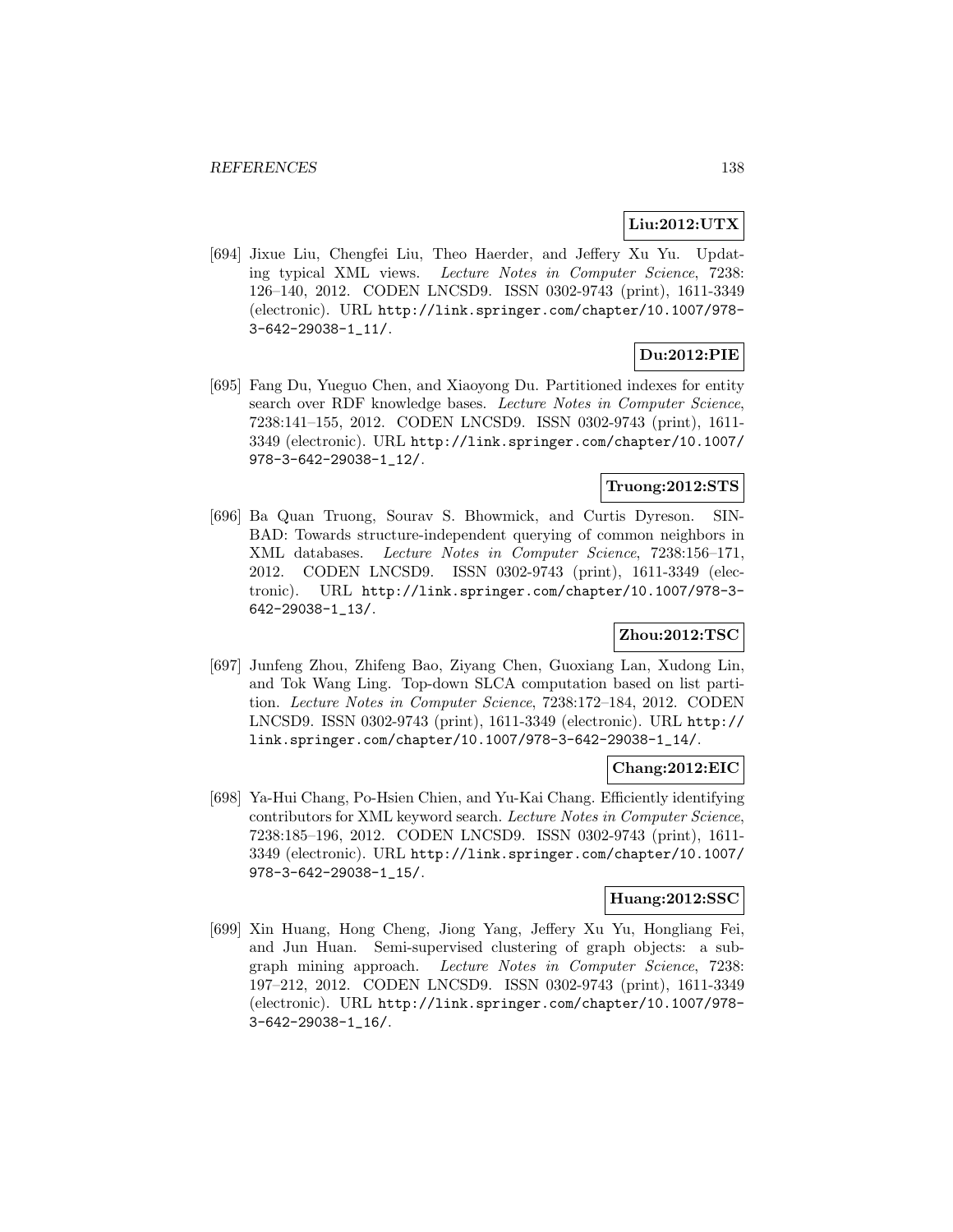# **Xia:2012:PLU**

[700] Huan Xia, Juanzi Li, Jie Tang, and Marie-Francine Moens. Plink-LDA: Using link as prior information in topic modeling. Lecture Notes in Computer Science, 7238:213–227, 2012. CODEN LNCSD9. ISSN 0302- 9743 (print), 1611-3349 (electronic). URL http://link.springer.com/ chapter/10.1007/978-3-642-29038-1\_17/.

# **Assent:2012:AAO**

[701] Ira Assent, Philipp Kranen, Corinna Baldauf, and Thomas Seidl. AnyOut: Anytime outlier detection on streaming data. Lecture Notes in Computer Science, 7238:228–242, 2012. CODEN LNCSD9. ISSN 0302-9743 (print), 1611-3349 (electronic). URL http://link.springer.com/chapter/10. 1007/978-3-642-29038-1\_18/.

#### **Nguyen:2012:EBP**

[702] Minh Nhut Nguyen, Xiao-Li Li, and See-Kiong Ng. Ensemble based positive unlabeled learning for time series classification. Lecture Notes in Computer Science, 7238:243–257, 2012. CODEN LNCSD9. ISSN 0302- 9743 (print), 1611-3349 (electronic). URL http://link.springer.com/ chapter/10.1007/978-3-642-29038-1\_19/.

# **Rashid:2012:EMR**

[703] Md. Mamunur Rashid, Md. Rezaul Karim, Byeong-Soo Jeong, and Ho-Jin Choi. Efficient mining regularly frequent patterns in transactional databases. Lecture Notes in Computer Science, 7238:258–271, 2012. CODEN LNCSD9. ISSN 0302-9743 (print), 1611-3349 (electronic). URL http://link.springer.com/chapter/10.1007/978-3- 642-29038-1\_20/.

### **Anonymous:2012:FMbq**

[704] Anonymous. Front matter. Lecture Notes in Computer Science, 7238: ??, 2012. CODEN LNCSD9. ISSN 0302-9743 (print), 1611-3349 (electronic). URL http://link.springer.com/content/pdf/bfm:978-3- 642-29038-1/1.

# **Le:2012:TBP**

[705] Trieu Minh Nhut Le and Jinli Cao. Top-k best probability queries on probabilistic data. Lecture Notes in Computer Science, 7239:1–16, 2012. CODEN LNCSD9. ISSN 0302-9743 (print), 1611-3349 (electronic). URL http://link.springer.com/chapter/10.1007/978-3- 642-29035-0\_1/.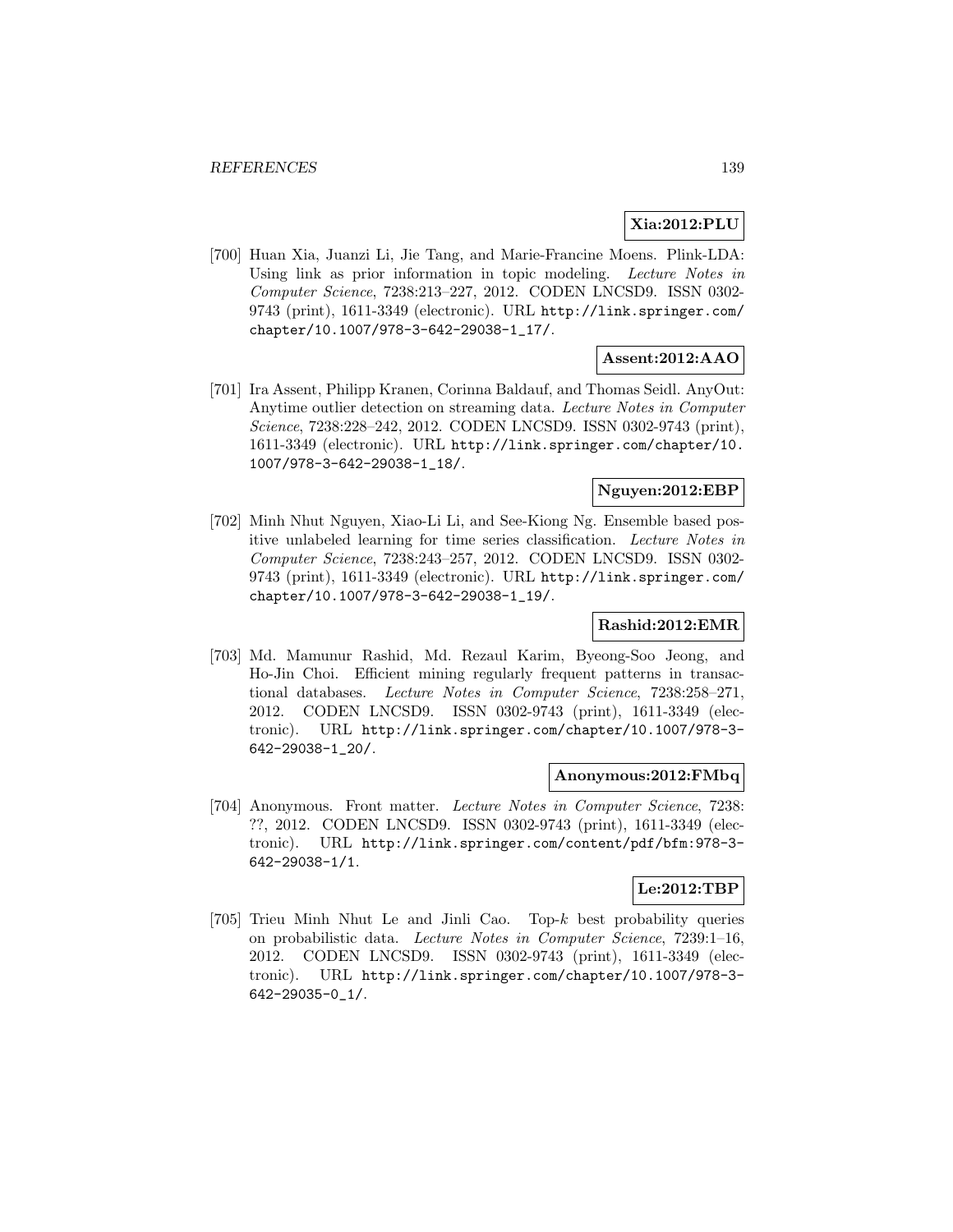# **Bai:2012:PRS**

[706] Mei Bai, Junchang Xin, and Guoren Wang. Probabilistic reverse skyline query processing over uncertain data stream. Lecture Notes in Computer Science, 7239:17–32, 2012. CODEN LNCSD9. ISSN 0302-9743 (print), 1611-3349 (electronic). URL http://link.springer.com/chapter/10. 1007/978-3-642-29035-0\_2/.

# **Lofi:2012:MAS**

[707] Christoph Lofi, Ulrich Güntzer, and Wolf-Tilo Balke. Malleability-aware skyline computation on linked open data. Lecture Notes in Computer Science, 7239:33–47, 2012. CODEN LNCSD9. ISSN 0302-9743 (print), 1611-3349 (electronic). URL http://link.springer.com/chapter/10. 1007/978-3-642-29035-0\_3/.

# **Yap:2012:ENI**

[708] Ghim-Eng Yap, Xiao-Li Li, and Philip S. Yu. Effective next-items recommendation via personalized sequential pattern mining. Lecture Notes in Computer Science, 7239:48–64, 2012. CODEN LNCSD9. ISSN 0302- 9743 (print), 1611-3349 (electronic). URL http://link.springer.com/ chapter/10.1007/978-3-642-29035-0\_4/.

## **Xu:2012:STK**

[709] Yanwei Xu, Jihong Guan, and Yoshiharu Ishikawa. Scalable top- k keyword search in relational databases. Lecture Notes in Computer Science, 7239:65–80, 2012. CODEN LNCSD9. ISSN 0302-9743 (print), 1611-3349 (electronic). URL http://link.springer.com/chapter/10.1007/978- 3-642-29035-0\_5/.

### **Roocks:2012:CEE**

[710] Patrick Roocks, Markus Endres, Stefan Mandl, and Werner Kießling. Composition and efficient evaluation of context-aware preference queries. Lecture Notes in Computer Science, 7239:81–95, 2012. CODEN LNCSD9. ISSN 0302-9743 (print), 1611-3349 (electronic). URL http://link. springer.com/chapter/10.1007/978-3-642-29035-0\_6/.

## **Sun:2012:ABI**

[711] Weiwei Sun, Peng Liu, Jingjing Wu, Yongrui Qin, and Baihua Zheng. An automaton-based index scheme for on-demand XML data broadcast. Lecture Notes in Computer Science, 7239:96–110, 2012. CODEN LNCSD9. ISSN 0302-9743 (print), 1611-3349 (electronic). URL http:// link.springer.com/chapter/10.1007/978-3-642-29035-0\_7/.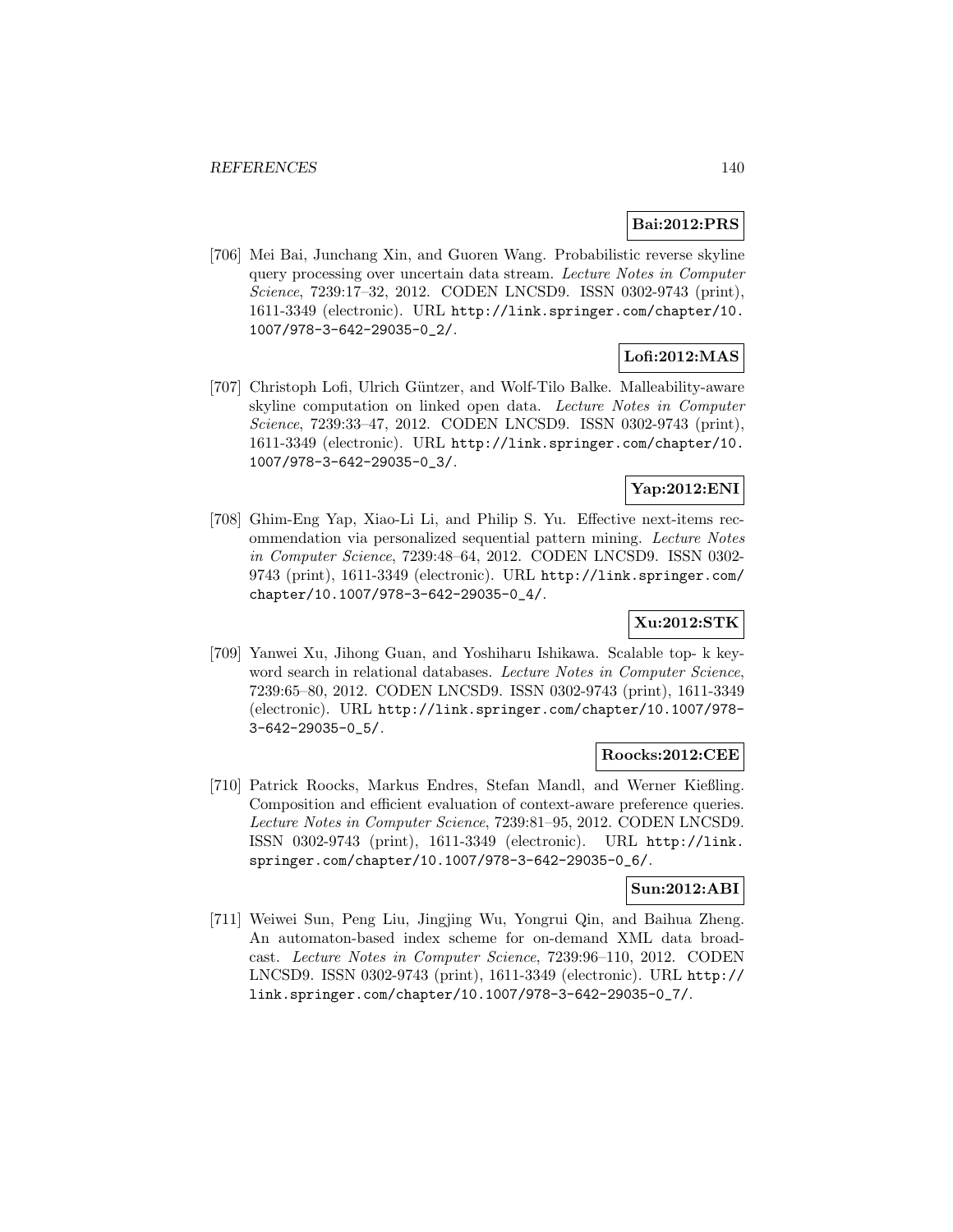#### **Bellam:2012:CRS**

[712] Haritha Bellam, Saladi Rahul, and Krishnan Rajan. Colored range searching on internal memory. Lecture Notes in Computer Science, 7239: 111–125, 2012. CODEN LNCSD9. ISSN 0302-9743 (print), 1611-3349 (electronic). URL http://link.springer.com/chapter/10.1007/978- 3-642-29035-0\_8/.

# **Liu:2012:CFQ**

[713] Weimo Liu, Weiwei Sun, Chunan Chen, Yan Huang, Yinan Jing, and Kunjie Chen. Circle of friend query in geo-social networks. Lecture Notes in Computer Science, 7239:126–137, 2012. CODEN LNCSD9. ISSN 0302- 9743 (print), 1611-3349 (electronic). URL http://link.springer.com/ chapter/10.1007/978-3-642-29035-0\_9/.

## **Hikida:2012:PSS**

[714] Satoshi Hikida, Hieu Hanh Le, and Haruo Yokota. A power saving storage method that considers individual disk rotation. Lecture Notes in Computer Science, 7239:138–149, 2012. CODEN LNCSD9. ISSN 0302-9743 (print), 1611-3349 (electronic). URL http://link.springer.com/chapter/10. 1007/978-3-642-29035-0\_10/.

## **Ding:2012:CIM**

[715] Linlin Ding, Junchang Xin, Guoren Wang, and Shan Huang. ComMapReduce: An improvement of MapReduce with lightweight communication mechanisms. Lecture Notes in Computer Science, 7239:150–168, 2012. CODEN LNCSD9. ISSN 0302-9743 (print), 1611-3349 (electronic). URL http://link.springer.com/chapter/10.1007/978-3- 642-29035-0\_11/.

### **Shi:2012:HCE**

[716] Yingjie Shi, Xiaofeng Meng, and Bingbing Liu. Halt or continue: Estimating progress of queries in the cloud. Lecture Notes in Computer Science, 7239:169–184, 2012. CODEN LNCSD9. ISSN 0302-9743 (print), 1611-3349 (electronic). URL http://link.springer.com/chapter/10. 1007/978-3-642-29035-0\_12/.

## **Eavis:2012:TSP**

[717] Todd Eavis and Ahmad Taleb. Towards a scalable, performance-oriented OLAP storage engine. Lecture Notes in Computer Science, 7239:185– 202, 2012. CODEN LNCSD9. ISSN 0302-9743 (print), 1611-3349 (electronic). URL http://link.springer.com/chapter/10.1007/978- 3-642-29035-0\_13/.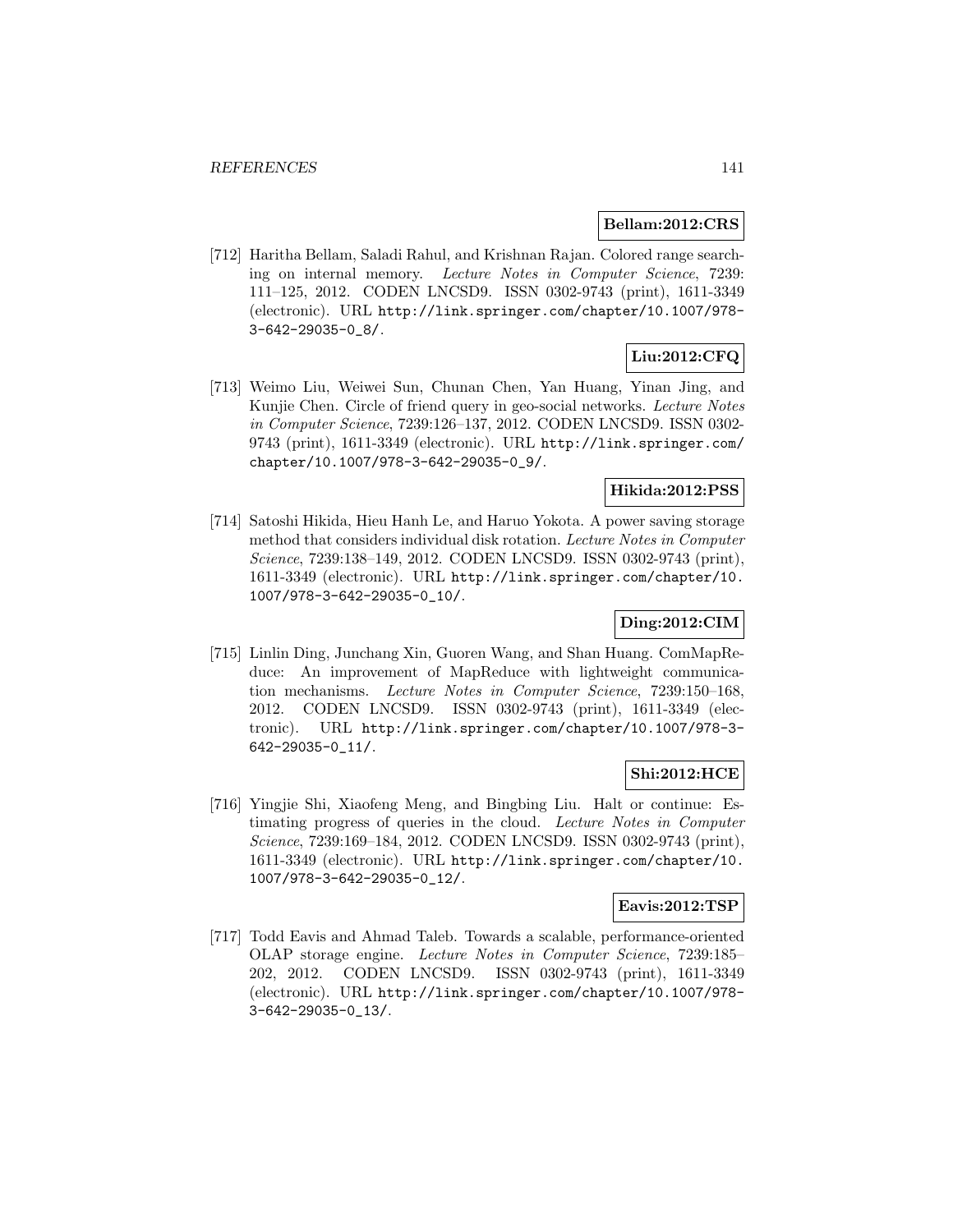### **Nishii:2012:HSS**

[718] Shunsuke Nishii and Toyotaro Suzumura. Highly scalable speech processing on data stream management system. Lecture Notes in Computer Science, 7239:203–212, 2012. CODEN LNCSD9. ISSN 0302-9743 (print), 1611-3349 (electronic). URL http://link.springer.com/chapter/10. 1007/978-3-642-29035-0\_14/.

## **Tago:2012:EFS**

[719] Shinichiro Tago, Tatsuya Asai, Takashi Katoh, Hiroaki Morikawa, and Hiroya Inakoshi. EVIS: a fast and scalable episode matching engine for massively parallel data streams. Lecture Notes in Computer Science, 7239: 213–223, 2012. CODEN LNCSD9. ISSN 0302-9743 (print), 1611-3349 (electronic). URL http://link.springer.com/chapter/10.1007/978- 3-642-29035-0\_15/.

# **Hong:2012:RTA**

[720] Seokjin Hong, Rana Prasad Sahu, M. R. Srikanth, Supriya Mandal, and Kyoung-Gu Woo. Real-time analysis of ECG data using mobile data stream management system. Lecture Notes in Computer Science, 7239: 224–233, 2012. CODEN LNCSD9. ISSN 0302-9743 (print), 1611-3349 (electronic). URL http://link.springer.com/chapter/10.1007/978- 3-642-29035-0\_16/.

# **Han:2012:MMB**

[721] Hyeok Han and Seong il Jin. A main memory based spatial DBMS: Kairos. Lecture Notes in Computer Science, 7239:234–242, 2012. CODEN LNCSD9. ISSN 0302-9743 (print), 1611-3349 (electronic). URL http:// link.springer.com/chapter/10.1007/978-3-642-29035-0\_17/.

### **Lim:2012:SIS**

[722] Sungjoon Lim, Taesul Seo, Changhan Lee, and Soungsoo Shin. Study on the international standardization for the semantic metadata mapping procedure. Lecture Notes in Computer Science, 7239:243–249, 2012. CODEN LNCSD9. ISSN 0302-9743 (print), 1611-3349 (electronic). URL http:// link.springer.com/chapter/10.1007/978-3-642-29035-0\_18/.

#### **Thollot:2012:SUS**

[723] Raphaël Thollot, Nicolas Kuchmann-Beauger, and Marie-Aude Aufaure. Semantics and usage statistics for multi-dimensional query expansion. Lecture Notes in Computer Science, 7239:250–260, 2012. CODEN LNCSD9. ISSN 0302-9743 (print), 1611-3349 (electronic). URL http://link. springer.com/chapter/10.1007/978-3-642-29035-0\_19/.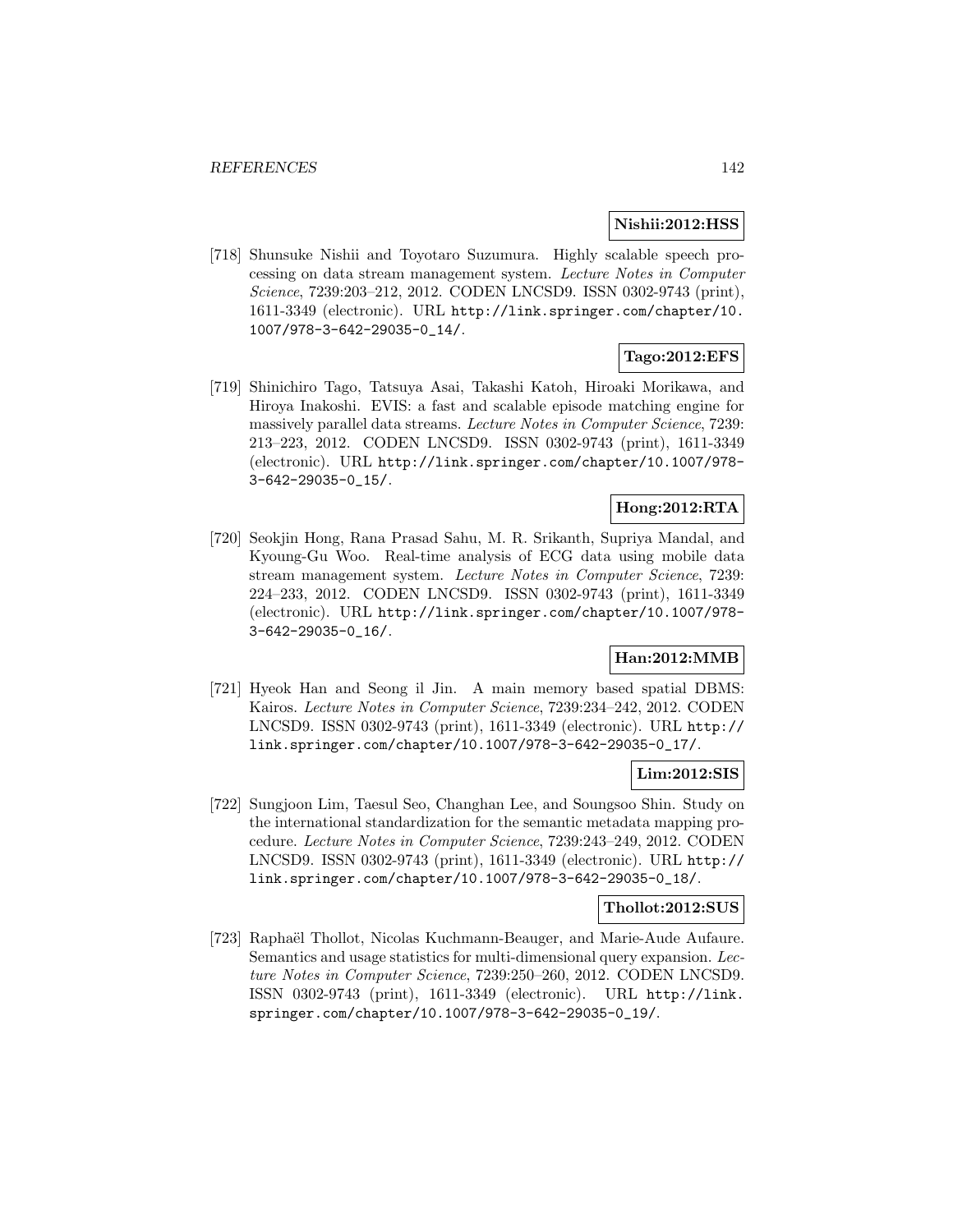### **Feng:2012:HBU**

[724] Haitang Feng, Nicolas Lumineau, Mohand-Saíd Hacid, and Richard Domps. Hierarchy-based update propagation in decision support systems. Lecture Notes in Computer Science, 7239:261–271, 2012. CODEN LNCSD9. ISSN 0302-9743 (print), 1611-3349 (electronic). URL http:// link.springer.com/chapter/10.1007/978-3-642-29035-0\_20/.

## **Anonymous:2012:FMbr**

[725] Anonymous. Front matter. Lecture Notes in Computer Science, 7239: ??, 2012. CODEN LNCSD9. ISSN 0302-9743 (print), 1611-3349 (electronic). URL http://link.springer.com/content/pdf/bfm:978-3- 642-29035-0/1.

# **Kim:2012:CSP**

[726] Bumsoo Kim. Commercial SSD products— status quo and next. Lecture Notes in Computer Science, 7240:1, 2012. CODEN LNCSD9. ISSN 0302- 9743 (print), 1611-3349 (electronic). URL http://link.springer.com/ accesspage/chapter/10.1007/978-3-642-29023-7\_1.

## **Ou:2012:IDP**

[727] Yi Ou and Theo Härder. Improving database performance using a flash-based write cache. Lecture Notes in Computer Science, 7240:2– 13, 2012. CODEN LNCSD9. ISSN 0302-9743 (print), 1611-3349 (electronic). URL http://link.springer.com/chapter/10.1007/978-3- 642-29023-7\_2/.

# **Wang:2012:BAB**

[728] Rui Wang, Lihua Yue, Peiquan Jin, and Junjie Wang. h-Buffer: An adaptive buffer management scheme for flash-based storage devices. Lecture Notes in Computer Science, 7240:14–27, 2012. CODEN LNCSD9. ISSN 0302-9743 (print), 1611-3349 (electronic). URL http://link.springer. com/chapter/10.1007/978-3-642-29023-7\_3/.

## **Fan:2012:SSR**

[729] Yulei Fan, Wei Cao, and Xiaofeng Meng. A study of space reclamation on flash-based append-only storage management. Lecture Notes in Computer Science, 7240:28–39, 2012. CODEN LNCSD9. ISSN 0302-9743 (print), 1611-3349 (electronic). URL http://link.springer.com/chapter/10. 1007/978-3-642-29023-7\_4/.

## **Wang:2012:DGF**

[730] Junjie Wang, Lihua Yue, Peiquan Jin, and Rui Wang. A dual-grained FTL for flash memory. Lecture Notes in Computer Science, 7240:40–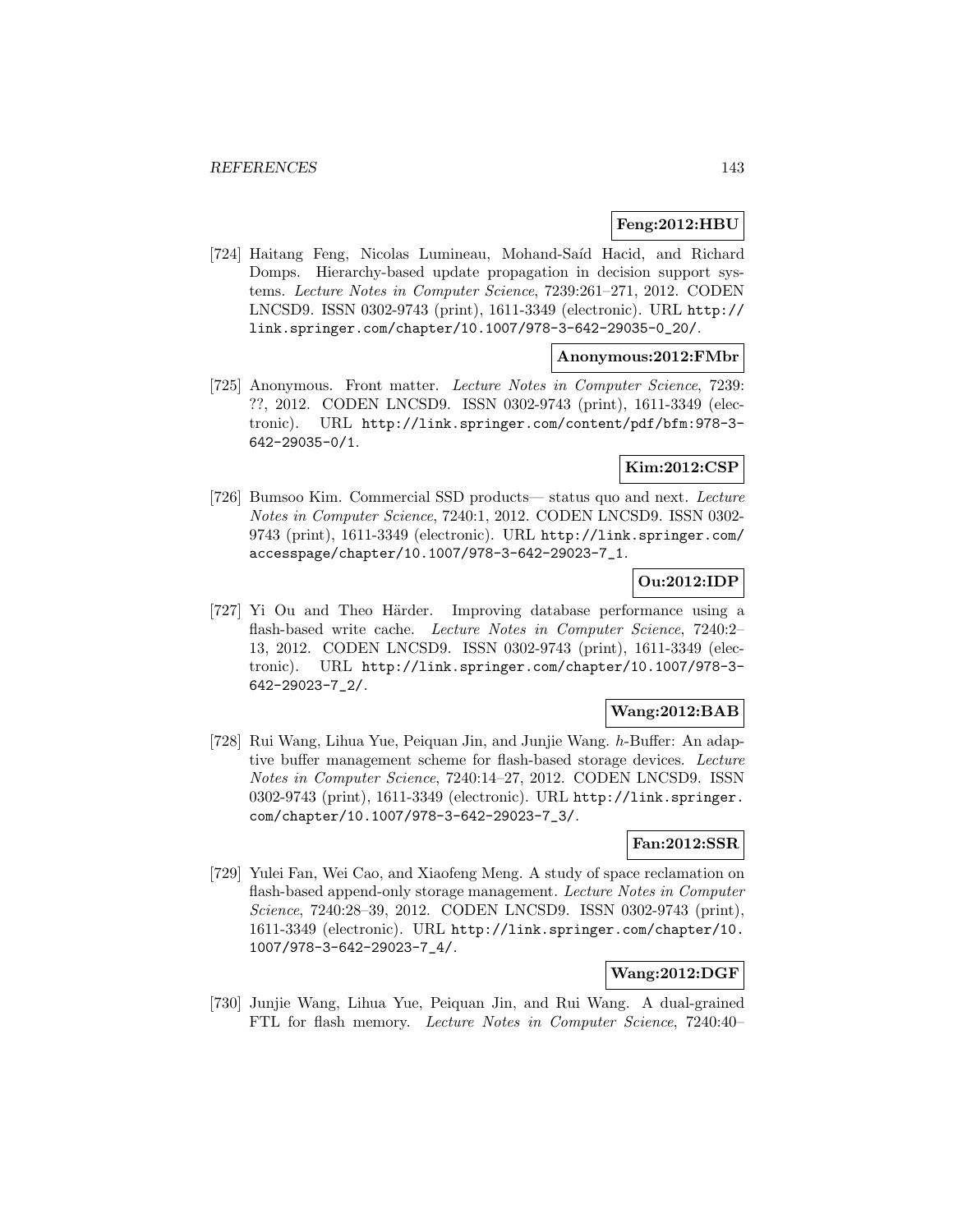52, 2012. CODEN LNCSD9. ISSN 0302-9743 (print), 1611-3349 (electronic). URL http://link.springer.com/chapter/10.1007/978-3- 642-29023-7\_5/.

## **Gudmundsson:2012:IST**

[731] Gylfi Thór Gudmundsson, Laurent Amsaleg, and Björn Thór Jónsson. Impact of storage technology on the efficiency of cluster-based highdimensional index creation. Lecture Notes in Computer Science, 7240: 53–64, 2012. CODEN LNCSD9. ISSN 0302-9743 (print), 1611-3349 (electronic). URL http://link.springer.com/chapter/10.1007/978- 3-642-29023-7\_6/.

# **Pawlik:2012:IAT**

[732] Maciej Pawlik and Wojciech Macyna. Implementation of the aggregated R-tree over flash memory. Lecture Notes in Computer Science, 7240: 65–72, 2012. CODEN LNCSD9. ISSN 0302-9743 (print), 1611-3349 (electronic). URL http://link.springer.com/chapter/10.1007/978- 3-642-29023-7\_7/.

# **Cao:2012:FBD**

[733] Qingling Cao, Zhichao Liang, Yulei Fan, and Xiaofeng Meng. A flashbased decomposition storage model. Lecture Notes in Computer Science, 7240:73–80, 2012. CODEN LNCSD9. ISSN 0302-9743 (print), 1611-3349 (electronic). URL http://link.springer.com/chapter/10.1007/978- 3-642-29023-7\_8/.

### **Chaze:2012:CBN**

[734] Xavier Chaze, Amal Bouejla, Aldo Napoli, Franck Guarnieri, and Thibaut Eude. The contribution of Bayesian networks to manage risks of maritime piracy against oil offshore fields. Lecture Notes in Computer Science, 7240:81–91, 2012. CODEN LNCSD9. ISSN 0302-9743 (print), 1611-3349 (electronic). URL http://link.springer.com/chapter/10.1007/978- 3-642-29023-7\_9/.

### **Kim:2012:SOB**

[735] Gihong Kim, Bonghee Hong, and Joonho Kwon. A scalable object based discovery service for global tracing of RFID products. Lecture Notes in Computer Science, 7240:92–103, 2012. CODEN LNCSD9. ISSN 0302- 9743 (print), 1611-3349 (electronic). URL http://link.springer.com/ chapter/10.1007/978-3-642-29023-7\_10/.

## **Xu:2012:SAC**

[736] Guandong Xu and Zongda Wu. On smart and accurate contextual advertising. Lecture Notes in Computer Science, 7240:104, 2012.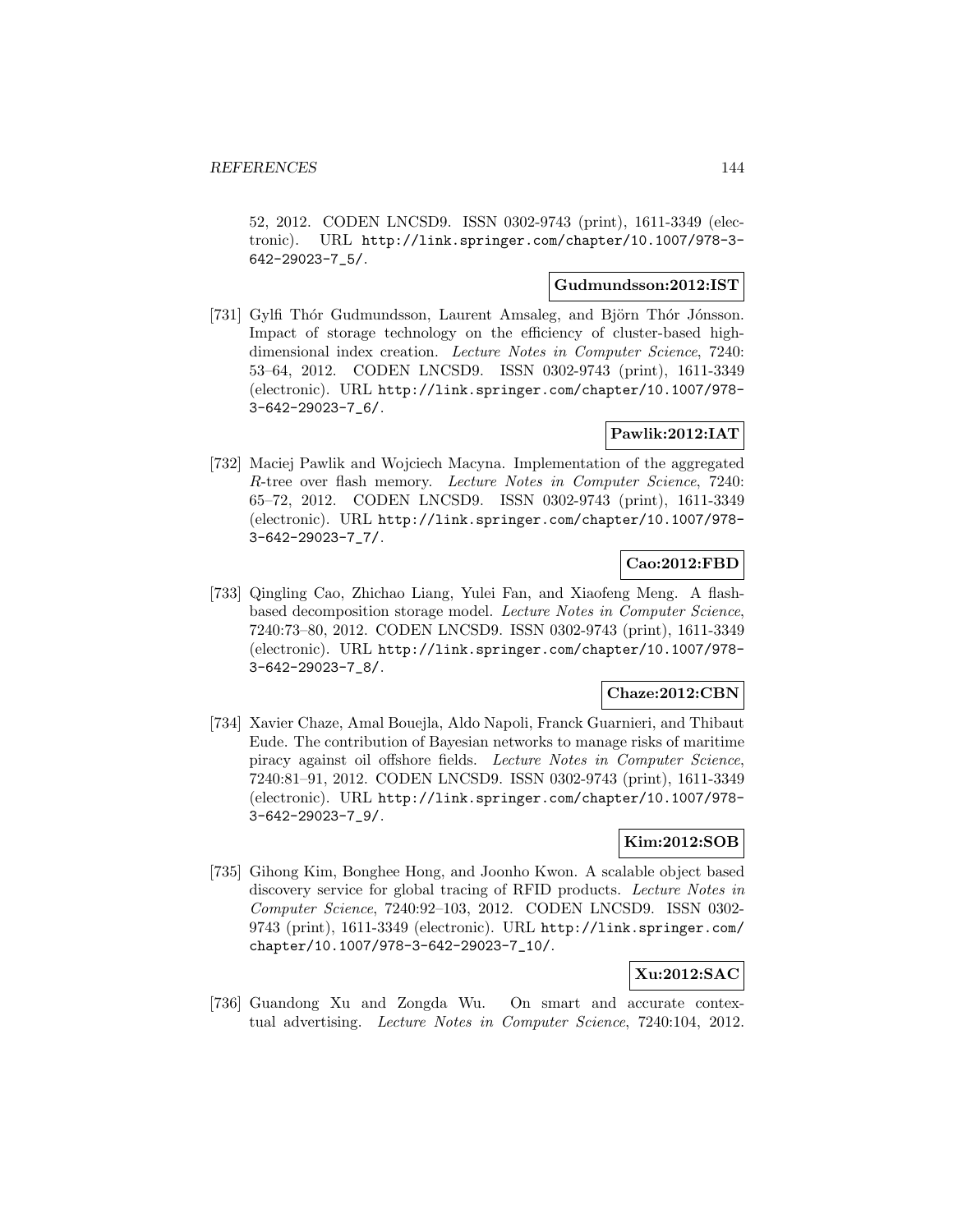CODEN LNCSD9. ISSN 0302-9743 (print), 1611-3349 (electronic). URL http://link.springer.com/accesspage/chapter/10.1007/978- 3-642-29023-7\_11.

## **Park:2012:RSB**

[737] Kyung-Mi Park, Hogun Park, Hyoung-Gon Kim, and Heedong Ko. Review summarization based on linguistic knowledge. Lecture Notes in Computer Science, 7240:105–114, 2012. CODEN LNCSD9. ISSN 0302-9743 (print), 1611-3349 (electronic). URL http://link.springer.com/chapter/10. 1007/978-3-642-29023-7\_12/.

## **Li:2012:FRM**

[738] Lin Li, Huifan Xiao, and Guandong Xu. Finding related micro-blogs based on WordNet. Lecture Notes in Computer Science, 7240:115–122, 2012. CODEN LNCSD9. ISSN 0302-9743 (print), 1611-3349 (electronic). URL http://link.springer.com/chapter/10.1007/978-3- 642-29023-7\_13/.

## **Park:2012:EPN**

[739] Yonghun Park, Kyoungsoo Bok, and Jaesoo Yoo. An efficient path nearest neighbor query processing scheme for location based services. Lecture Notes in Computer Science, 7240:123–129, 2012. CODEN LNCSD9. ISSN 0302-9743 (print), 1611-3349 (electronic). URL http://link.springer. com/chapter/10.1007/978-3-642-29023-7\_14/.

## **Jeong:2012:SCB**

[740] Ok-Ran Jeong and Jehwan Oh. Social community based blog search framework. Lecture Notes in Computer Science, 7240:130–141, 2012. CODEN LNCSD9. ISSN 0302-9743 (print), 1611-3349 (electronic). URL http:// link.springer.com/chapter/10.1007/978-3-642-29023-7\_15/.

#### **Chen:2012:LGT**

[741] Xian Chen, Hyoseop Shin, and Minsoo Lee. LSA as ground truth for recommending "Flickr-aware" representative tags. Lecture Notes in Computer Science, 7240:142–153, 2012. CODEN LNCSD9. ISSN 0302- 9743 (print), 1611-3349 (electronic). URL http://link.springer.com/ chapter/10.1007/978-3-642-29023-7\_16/.

### **Cuppens:2012:AAC**

[742] Frédéric Cuppens, Nora Cuppens-Boulahia, and Eduardo Pena Viña. Adaptive access control enforcement in social network using aspect weaving. Lecture Notes in Computer Science, 7240:154–167, 2012. CODEN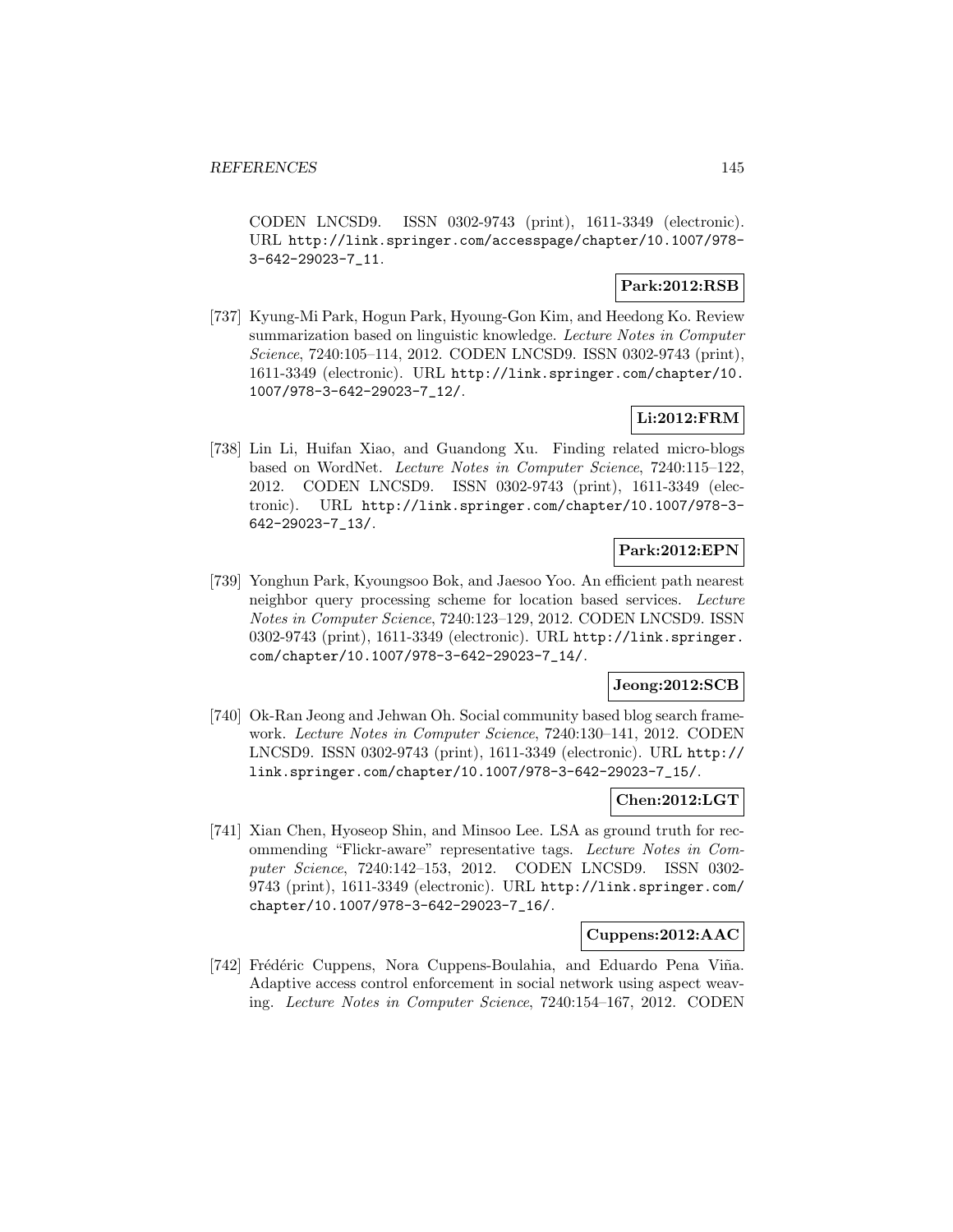LNCSD9. ISSN 0302-9743 (print), 1611-3349 (electronic). URL http:// link.springer.com/chapter/10.1007/978-3-642-29023-7\_17/.

#### **Wakamiya:2012:ERU**

[743] Shoko Wakamiya, Ryong Lee, and Kazutoshi Sumiya. Exploring reflection of urban society through cyber-physical crowd behavior on locationbased social network. Lecture Notes in Computer Science, 7240:168– 179, 2012. CODEN LNCSD9. ISSN 0302-9743 (print), 1611-3349 (electronic). URL http://link.springer.com/chapter/10.1007/978- 3-642-29023-7\_18/.

## **Leung:2012:MSN**

[744] Carson Kai-Sang Leung and Syed K. Tanbeer. Mining social networks for significant friend groups. Lecture Notes in Computer Science, 7240: 180–192, 2012. CODEN LNCSD9. ISSN 0302-9743 (print), 1611-3349 (electronic). URL http://link.springer.com/chapter/10.1007/978- 3-642-29023-7\_19/.

## **Arora:2012:RSP**

[745] Nidhi R. Arora, Wookey Lee, and Simon Soon-Hyoung Park. Ranking structural parameters for social networks. Lecture Notes in Computer Science, 7240:193–203, 2012. CODEN LNCSD9. ISSN 0302-9743 (print), 1611-3349 (electronic). URL http://link.springer.com/chapter/10. 1007/978-3-642-29023-7\_20/.

### **Anonymous:2012:FMbs**

[746] Anonymous. Front matter. Lecture Notes in Computer Science, 7240: ??, 2012. CODEN LNCSD9. ISSN 0302-9743 (print), 1611-3349 (electronic). URL http://link.springer.com/content/pdf/bfm:978-3- 642-29023-7/1.

### **Jeuring:2012:PTH**

[747] Johan Jeuring, Alex Gerdes, and Bastiaan Heeren. A programming tutor for Haskell. Lecture Notes in Computer Science, 7241:1–45, 2012. CODEN LNCSD9. ISSN 0302-9743 (print), 1611-3349 (electronic). URL http:// link.springer.com/chapter/10.1007/978-3-642-32096-5\_1/.

#### **Plasmeijer:2012:DMU**

[748] Rinus Plasmeijer, Peter Achten, and Bas Lijnse. Defining multi-user Web applications with iTasks. Lecture Notes in Computer Science, 7241: 46–92, 2012. CODEN LNCSD9. ISSN 0302-9743 (print), 1611-3349 (electronic). URL http://link.springer.com/chapter/10.1007/978- 3-642-32096-5\_2/.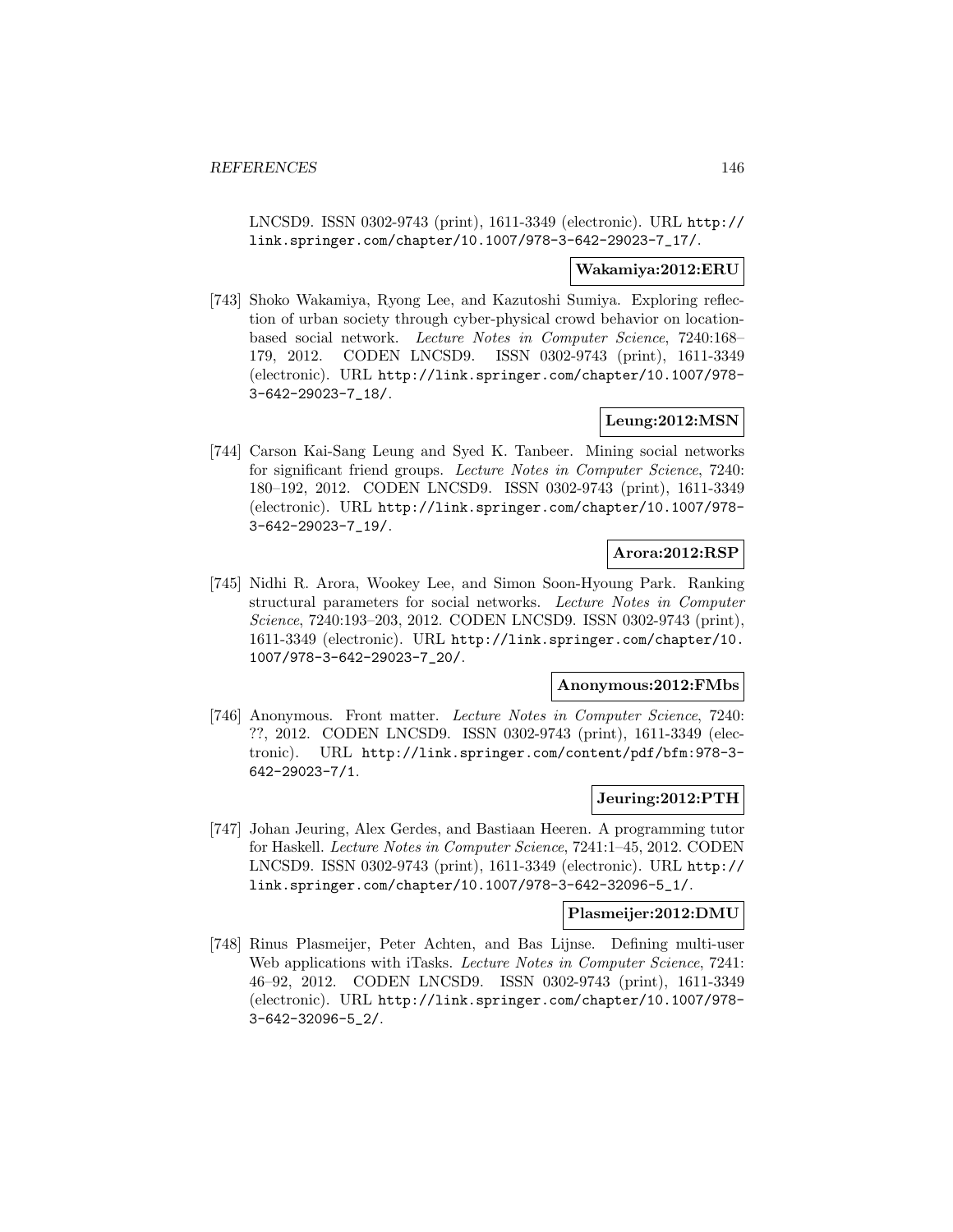### **Butterfield:2012:RAF**

[749] Andrew Butterfield. Reasoning about I/O in functional programs. Lecture Notes in Computer Science, 7241:93–141, 2012. CODEN LNCSD9. ISSN 0302-9743 (print), 1611-3349 (electronic). URL http://link.springer. com/chapter/10.1007/978-3-642-32096-5\_3/.

## **Loogen:2012:EPF**

[750] Rita Loogen. Eden — parallel functional programming with Haskell. Lecture Notes in Computer Science, 7241:142–206, 2012. CODEN LNCSD9. ISSN 0302-9743 (print), 1611-3349 (electronic). URL http://link. springer.com/chapter/10.1007/978-3-642-32096-5\_4/.

#### **Grelck:2012:SAC**

[751] Clemens Grelck. Single Assignment C (SAC) high productivity meets high performance. Lecture Notes in Computer Science, 7241:207-278, 2012. CODEN LNCSD9. ISSN 0302-9743 (print), 1611-3349 (electronic). URL http://link.springer.com/chapter/10.1007/978-3- 642-32096-5\_5/.

## **Michaelson:2012:RAM**

[752] Greg Michaelson and Gudmund Grov. Reasoning about multi-process systems with the box calculus. Lecture Notes in Computer Science, 7241: 279–338, 2012. CODEN LNCSD9. ISSN 0302-9743 (print), 1611-3349 (electronic). URL http://link.springer.com/chapter/10.1007/978- 3-642-32096-5\_6/.

## **Marlow:2012:PCP**

[753] Simon Marlow. Parallel and concurrent programming in Haskell. Lecture Notes in Computer Science, 7241:339–401, 2012. CODEN LNCSD9. ISSN 0302-9743 (print), 1611-3349 (electronic). URL http://link.springer. com/chapter/10.1007/978-3-642-32096-5\_7/.

#### **Axelsson:2012:FAI**

[754] Emil Axelsson and Mary Sheeran. Feldspar: Application and implementation. Lecture Notes in Computer Science, 7241:402–439, 2012. CODEN LNCSD9. ISSN 0302-9743 (print), 1611-3349 (electronic). URL http:// link.springer.com/chapter/10.1007/978-3-642-32096-5\_8/.

#### **Toth:2012:SAC**

[755] Melinda Tóth and István Bozó. Static analysis of complex software systems implemented in Erlang. Lecture Notes in Computer Science, 7241: 440–498, 2012. CODEN LNCSD9. ISSN 0302-9743 (print), 1611-3349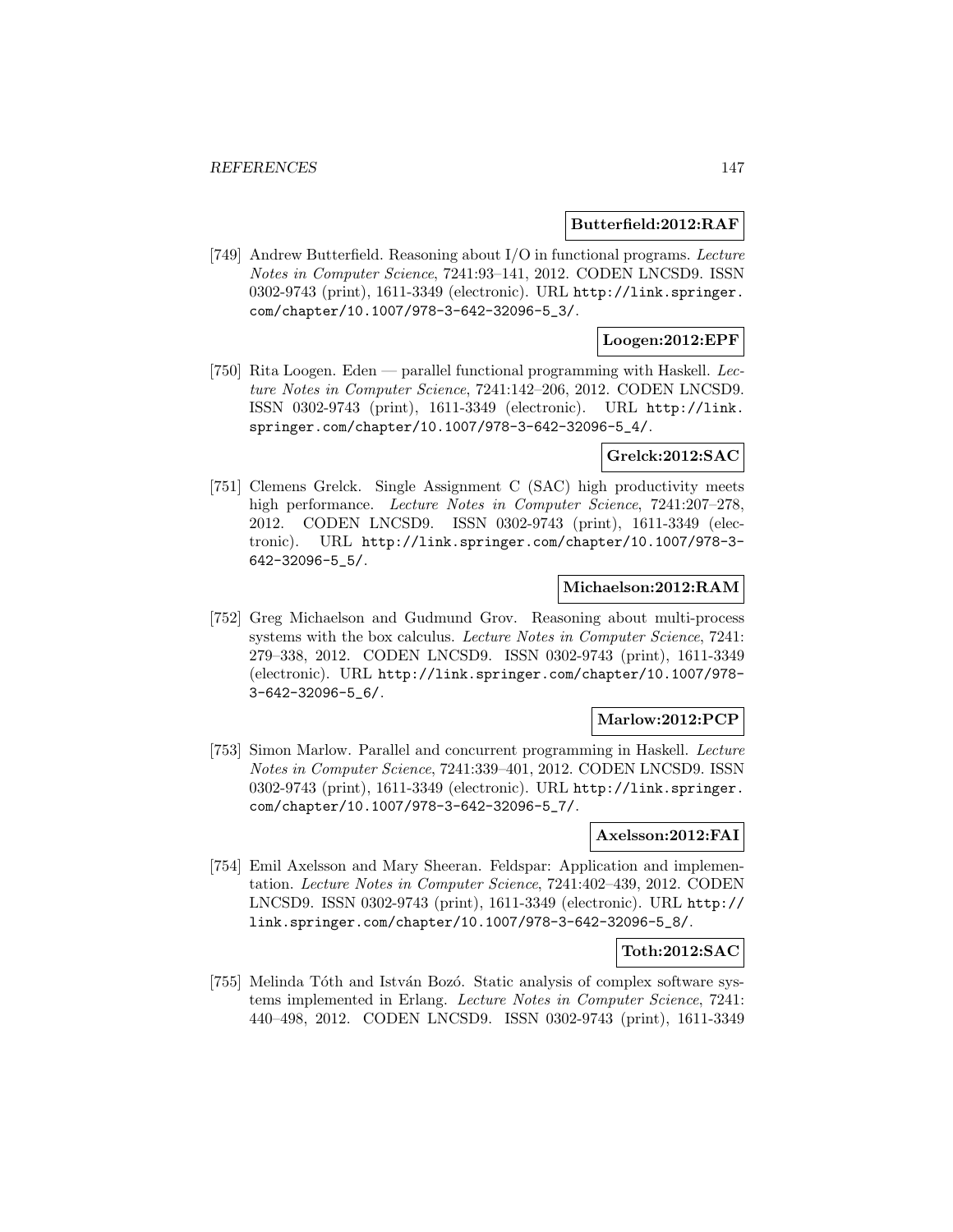(electronic). URL http://link.springer.com/chapter/10.1007/978- 3-642-32096-5\_9/.

## **Pali:2012:ELL**

[756] Gábor Páli. Extending little languages into big systems. Lecture Notes in Computer Science, 7241:499–516, 2012. CODEN LNCSD9. ISSN 0302- 9743 (print), 1611-3349 (electronic). URL http://link.springer.com/ chapter/10.1007/978-3-642-32096-5\_10/.

## **Slodicak:2012:SNA**

[757] Viliam Slodičák and Pavol Macko. Some new approaches in functional programming based on categories. Lecture Notes in Computer Science, 7241:517–532, 2012. CODEN LNCSD9. ISSN 0302-9743 (print), 1611- 3349 (electronic). URL http://link.springer.com/chapter/10.1007/ 978-3-642-32096-5\_11/.

# **Anonymous:2012:BMj**

[758] Anonymous. Back matter. Lecture Notes in Computer Science, 7241: ??, 2012. CODEN LNCSD9. ISSN 0302-9743 (print), 1611-3349 (electronic). URL http://link.springer.com/content/pdf/bbm:978-3- 642-32096-5/1.

## **Anonymous:2012:FMbt**

[759] Anonymous. Front matter. Lecture Notes in Computer Science, 7241: ??, 2012. CODEN LNCSD9. ISSN 0302-9743 (print), 1611-3349 (electronic). URL http://link.springer.com/content/pdf/bfm:978-3- 642-32096-5/1.

## **Branco:2012:VAH**

[760] António Branco and Filipe Nunes. Verb analysis in a highly inflective language with an MFF algorithm. Lecture Notes in Computer Science, 7243:1–11, 2012. CODEN LNCSD9. ISSN 0302-9743 (print), 1611-3349 (electronic). URL http://link.springer.com/chapter/10.1007/978- 3-642-28885-2\_1/.

## **Vasilevski:2012:AAP**

[761] Vera Vasilévski, Leonor Scliar-Cabral, and Márcio José Araújo. Automatic analysis of Portuguese verb morphology. Lecture Notes in Computer Science, 7243:12–23, 2012. CODEN LNCSD9. ISSN 0302-9743 (print), 1611-3349 (electronic). URL http://link.springer.com/chapter/10. 1007/978-3-642-28885-2\_2/.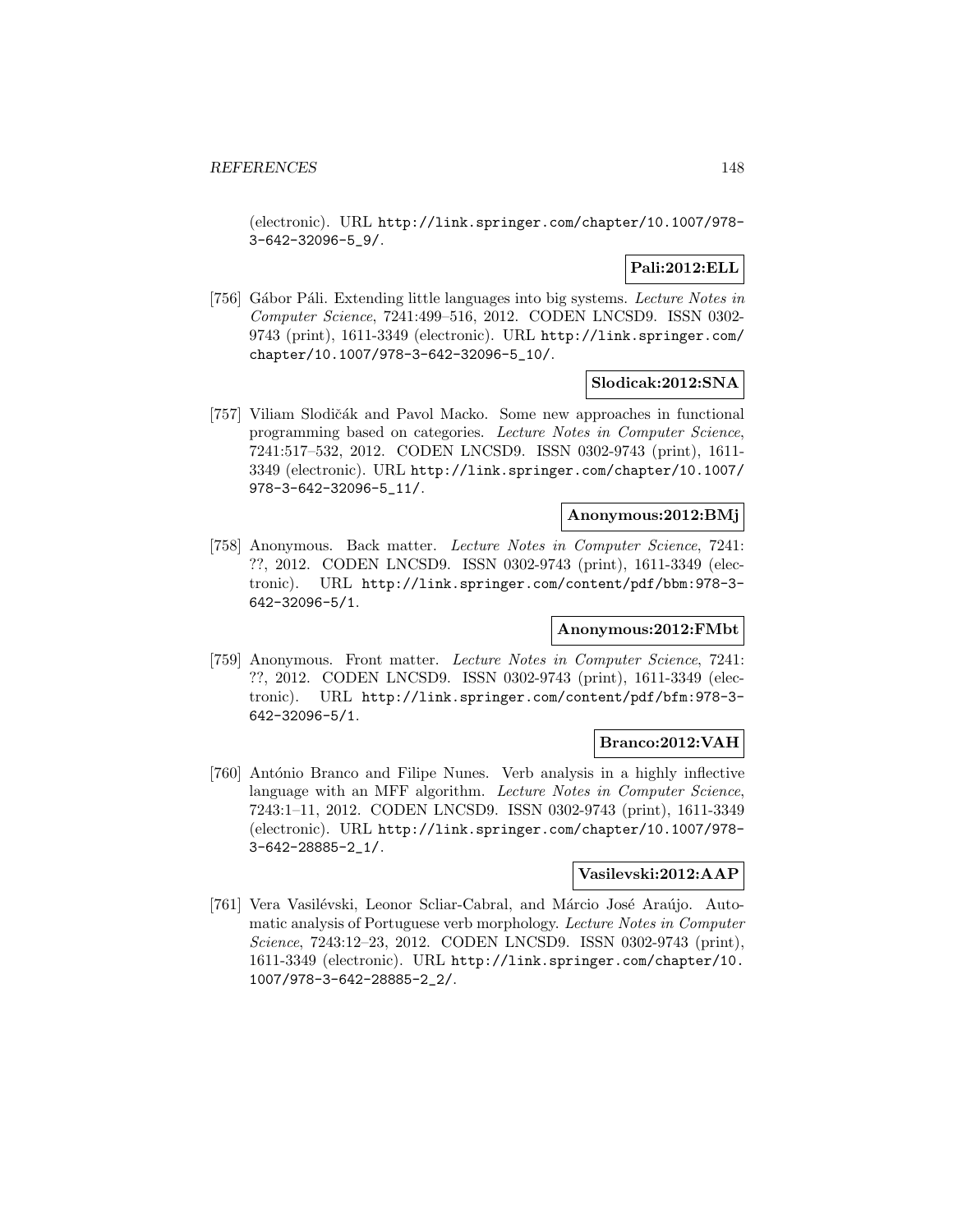### **Baptista:2012:CME**

[762] Jorge Baptista, Lucas Nunes Vieira, Cláudio Diniz, and Nuno Mamede. Coordination of-mente ending adverbs in Portuguese: an integrated solution. Lecture Notes in Computer Science, 7243:24–34, 2012. CODEN LNCSD9. ISSN 0302-9743 (print), 1611-3349 (electronic). URL http:// link.springer.com/chapter/10.1007/978-3-642-28885-2\_3/.

## **Reis:2012:MAL**

[763] Raquel Reis and António Teixeira. Morphosyntactic analysis of language in children with autism spectrum disorder. Lecture Notes in Computer Science, 7243:35–45, 2012. CODEN LNCSD9. ISSN 0302-9743 (print), 1611-3349 (electronic). URL http://link.springer.com/chapter/10. 1007/978-3-642-28885-2\_4/.

#### **Ferreira:2012:LEU**

[764] José Pedro Ferreira, António Lourinho, and Margarita Correia. Lince, an end user tool for the implementation of the spelling reform of Portuguese. Lecture Notes in Computer Science, 7243:46–55, 2012. CODEN LNCSD9. ISSN 0302-9743 (print), 1611-3349 (electronic). URL http:// link.springer.com/chapter/10.1007/978-3-642-28885-2\_5/.

#### **Carvalho:2012:SMC**

[765] Gracinda Carvalho, Isabel Falé, David Martins de Matos, and Vitor Rocio. Searching a mixed corpus in the light of the new Portuguese orthographic norm. Lecture Notes in Computer Science, 7243:56–62, 2012. CODEN LNCSD9. ISSN 0302-9743 (print), 1611-3349 (electronic). URL http:// link.springer.com/chapter/10.1007/978-3-642-28885-2\_6/.

#### **Gamallo:2012:EBC**

[766] Pablo Gamallo and Marcos Garcia. Extraction of bilingual cognates from Wikipedia. Lecture Notes in Computer Science, 7243:63–72, 2012. CODEN LNCSD9. ISSN 0302-9743 (print), 1611-3349 (electronic). URL http://link.springer.com/chapter/10.1007/978-3- 642-28885-2\_7/.

## **Zeller:2012:CBA**

[767] Britta D. Zeller and Sebastian Padó. Corpus-based acquisition of support verb constructions for Portuguese. Lecture Notes in Computer Science, 7243:73–84, 2012. CODEN LNCSD9. ISSN 0302-9743 (print), 1611-3349 (electronic). URL http://link.springer.com/chapter/10.1007/978- 3-642-28885-2\_8/.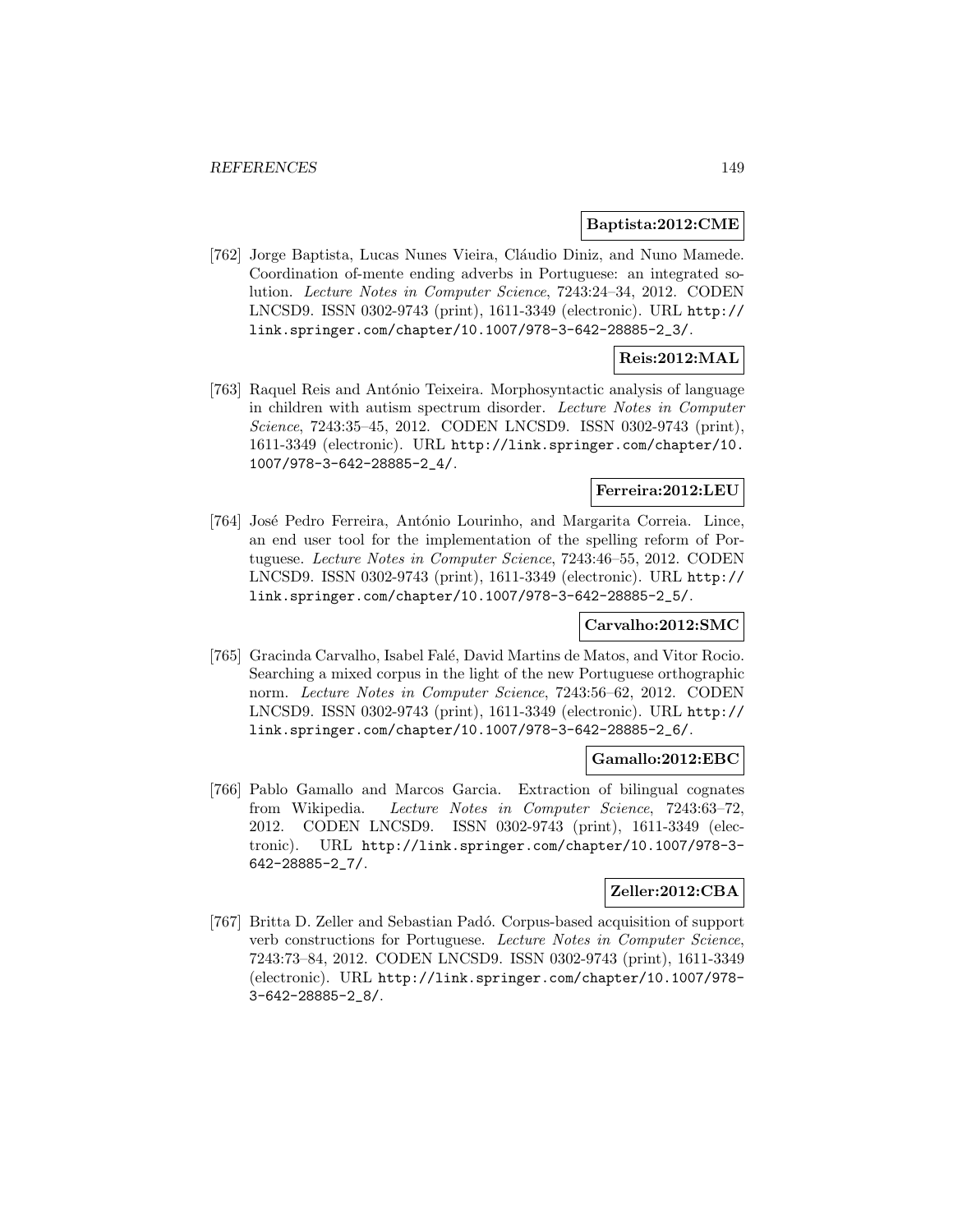#### **Lopes:2012:IPT**

[768] Lucelene Lopes and Renata Vieira. Improving Portuguese term extraction. Lecture Notes in Computer Science, 7243:85–92, 2012. CODEN LNCSD9. ISSN 0302-9743 (print), 1611-3349 (electronic). URL http:// link.springer.com/chapter/10.1007/978-3-642-28885-2\_9/.

#### **Xavier:2012:MAE**

[769] Clarissa Castellã Xavier and Vera Lúcia Strube de Lima. A method for automatically extracting domain semantic networks from Wikipedia. Lecture Notes in Computer Science, 7243:93–98, 2012. CODEN LNCSD9. ISSN 0302-9743 (print), 1611-3349 (electronic). URL http://link.springer. com/chapter/10.1007/978-3-642-28885-2\_10/.

# **Costa:2012:ETI**

[770] Francisco Costa and António Branco. Extracting temporal information from Portuguese texts. Lecture Notes in Computer Science, 7243: 99–105, 2012. CODEN LNCSD9. ISSN 0302-9743 (print), 1611-3349 (electronic). URL http://link.springer.com/chapter/10.1007/978- 3-642-28885-2\_11/.

## **Craveiro:2012:ITP**

[771] Olga Craveiro, Joaquim Macedo, and Henrique Madeira. It is the time for Portuguese texts! Lecture Notes in Computer Science, 7243: 106–112, 2012. CODEN LNCSD9. ISSN 0302-9743 (print), 1611-3349 (electronic). URL http://link.springer.com/chapter/10.1007/978- 3-642-28885-2\_12/.

#### **Genereux:2012:LPC**

[772] Michel Généreux, Iris Hendrickx, and Amália Mendes. A large Portuguese corpus on-line: Cleaning and preprocessing. Lecture Notes in Computer Science, 7243:113–120, 2012. CODEN LNCSD9. ISSN 0302-9743 (print), 1611-3349 (electronic). URL http://link.springer.com/chapter/10. 1007/978-3-642-28885-2\_13/.

## **Simoes:2012:DAS**

[773] Alberto Simões, Álvaro Iriarte Sanromán, and José Joáo Almeida. Dicionário–Aberto: a source of resources for the Portuguese language processing. Lecture Notes in Computer Science, 7243:121–127, 2012. CODEN LNCSD9. ISSN 0302-9743 (print), 1611-3349 (electronic). URL http:// link.springer.com/chapter/10.1007/978-3-642-28885-2\_14/.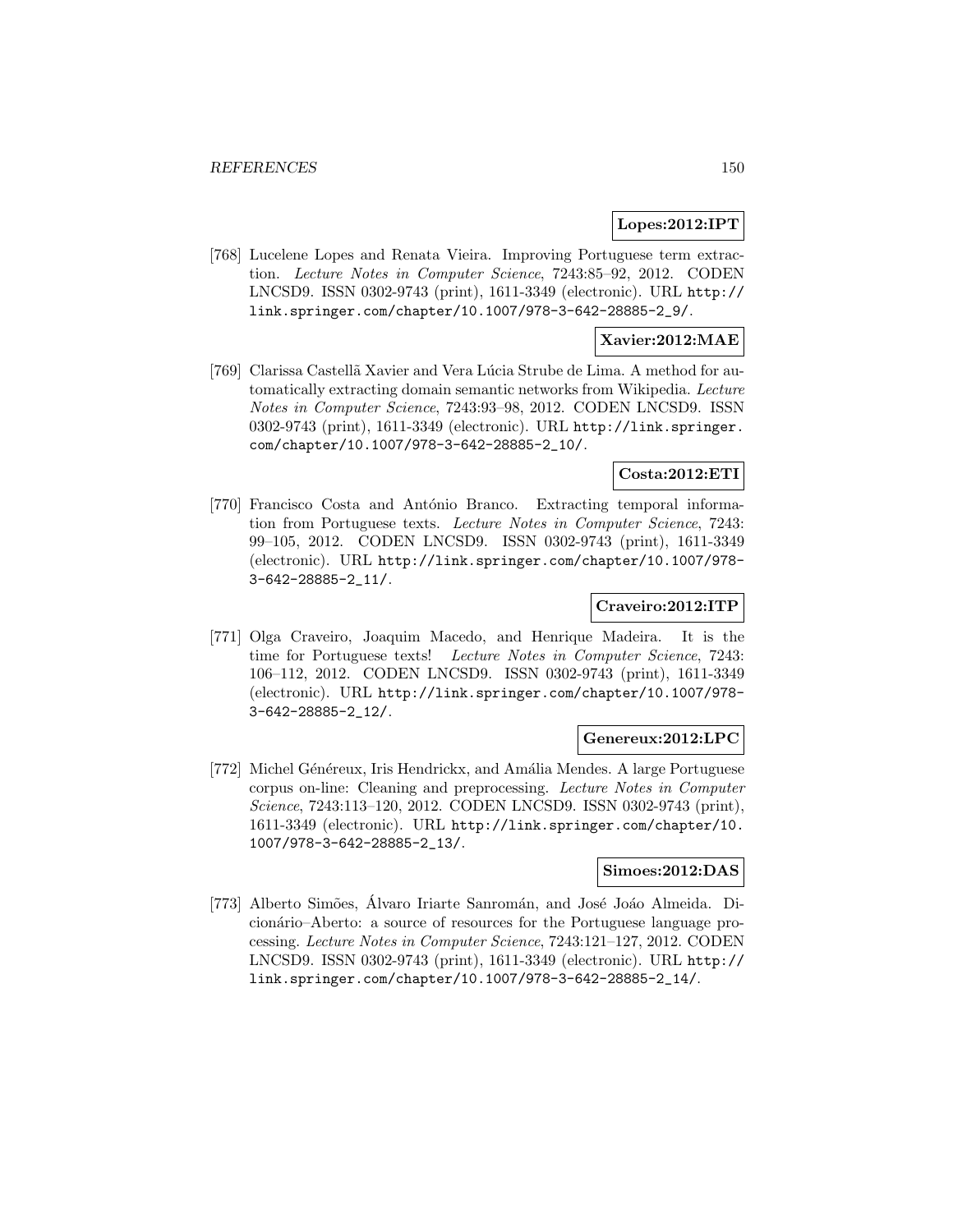#### **Pinheiro:2012:TCS**

[774] Vládia Pinheiro, Vasco Furtado, Tarcisio Pequeno, and Caio Ferreira. Towards a common sense base in Portuguese for the linked open data cloud. Lecture Notes in Computer Science, 7243:128–138, 2012. CODEN LNCSD9. ISSN 0302-9743 (print), 1611-3349 (electronic). URL http:// link.springer.com/chapter/10.1007/978-3-642-28885-2\_15/.

## **Luis:2012:WOP**

[775] Ana R. Luís. Weak object pronouns in Brazilian Portuguese: An LFG analysis. Lecture Notes in Computer Science, 7243:139–145, 2012. CODEN LNCSD9. ISSN 0302-9743 (print), 1611-3349 (electronic). URL http://link.springer.com/chapter/10.1007/978-3- 642-28885-2\_16/.

#### **Fernandes:2012:EGF**

[776] Eraldo R. Fernandes and Ruy L. Milidiú. Entropy-guided feature generation for structured learning of Portuguese dependency parsing. Lecture Notes in Computer Science, 7243:146–156, 2012. CODEN LNCSD9. ISSN 0302-9743 (print), 1611-3349 (electronic). URL http://link.springer. com/chapter/10.1007/978-3-642-28885-2\_17/.

# **Beck:2012:BIS**

[777] Daniel Emilio Beck and Helena de Medeiros Caseli. Bayesian induction of syntactic language models for Brazilian Portuguese. Lecture Notes in Computer Science, 7243:157–167, 2012. CODEN LNCSD9. ISSN 0302- 9743 (print), 1611-3349 (electronic). URL http://link.springer.com/ chapter/10.1007/978-3-642-28885-2\_18/.

#### **Correia:2012:AGC**

[778] Rui Correia, Jorge Baptista, Maxine Eskenazi, and Nuno Mamede. Automatic generation of cloze question stems. Lecture Notes in Computer Science, 7243:168–178, 2012. CODEN LNCSD9. ISSN 0302-9743 (print), 1611-3349 (electronic). URL http://link.springer.com/chapter/10. 1007/978-3-642-28885-2\_19/.

#### **Batista:2012:TDU**

[779] David S. Batista, João D. Ferreira, Francisco M. Couto, and Mário J. Silva. Toponym disambiguation using ontology-based semantic similarity. Lecture Notes in Computer Science, 7243:179–185, 2012. CODEN LNCSD9. ISSN 0302-9743 (print), 1611-3349 (electronic). URL http:// link.springer.com/chapter/10.1007/978-3-642-28885-2\_20/.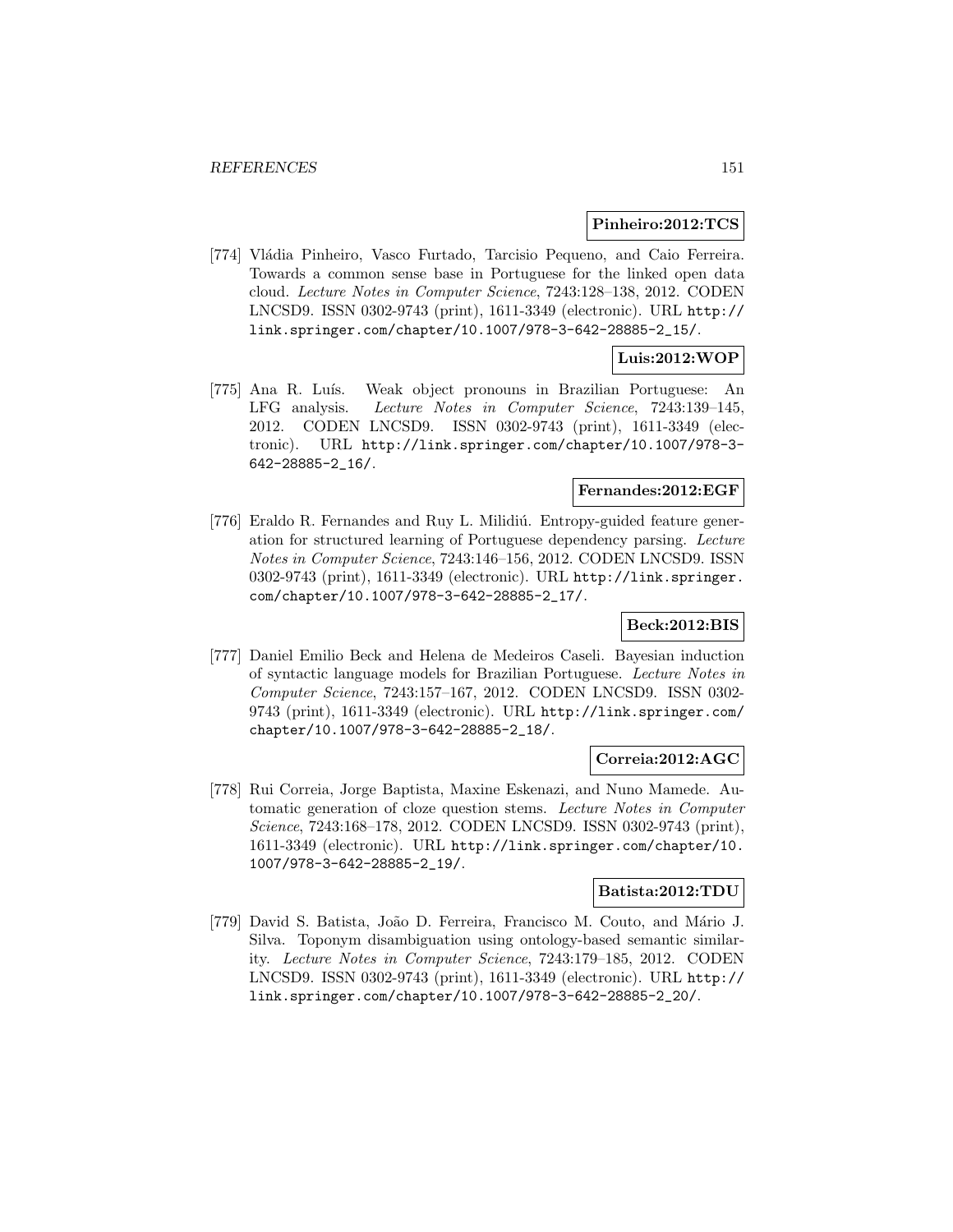#### **Anonymous:2012:FMbu**

[780] Anonymous. Front matter. Lecture Notes in Computer Science, 7243: ??, 2012. CODEN LNCSD9. ISSN 0302-9743 (print), 1611-3349 (electronic). URL http://link.springer.com/content/pdf/bfm:978-3- 642-28885-2/1.

# **Castle:2012:EHL**

[781] Tom Castle and Colin G. Johnson. Evolving high-level imperative program trees with strongly formed genetic programming. Lecture Notes in Computer Science, 7244:1–12, 2012. CODEN LNCSD9. ISSN 0302- 9743 (print), 1611-3349 (electronic). URL http://link.springer.com/ chapter/10.1007/978-3-642-29139-5\_1/.

# **Cotillon:2012:AGP**

[782] Alban Cotillon, Philip Valencia, and Raja Jurdak. Android genetic programming framework. Lecture Notes in Computer Science, 7244: 13–24, 2012. CODEN LNCSD9. ISSN 0302-9743 (print), 1611-3349 (electronic). URL http://link.springer.com/chapter/10.1007/978- 3-642-29139-5\_2/.

## **Dracopoulos:2012:GPG**

[783] Dimitris C. Dracopoulos and Dimitrios Effraimidis. Genetic programming for generalised helicopter hovering control. Lecture Notes in Computer Science, 7244:25–36, 2012. CODEN LNCSD9. ISSN 0302-9743 (print), 1611-3349 (electronic). URL http://link.springer.com/chapter/10. 1007/978-3-642-29139-5\_3/.

#### **Howard:2012:CGP**

[784] Gerard David Howard, Larry Bull, and Andrew Adamatzky. Cartesian genetic programming for memristive logic circuits. Lecture Notes in Computer Science, 7244:37–48, 2012. CODEN LNCSD9. ISSN 0302- 9743 (print), 1611-3349 (electronic). URL http://link.springer.com/ chapter/10.1007/978-3-642-29139-5\_4/.

#### **Jackson:2012:NNF**

[785] David Jackson. A new, node-focused model for genetic programming. Lecture Notes in Computer Science, 7244:49–60, 2012. CODEN LNCSD9. ISSN 0302-9743 (print), 1611-3349 (electronic). URL http://link. springer.com/chapter/10.1007/978-3-642-29139-5\_5/.

## **Krawiec:2012:MCG**

[786] Krzysztof Krawiec. Medial crossovers for genetic programming. Lecture Notes in Computer Science, 7244:61–72, 2012. CODEN LNCSD9. ISSN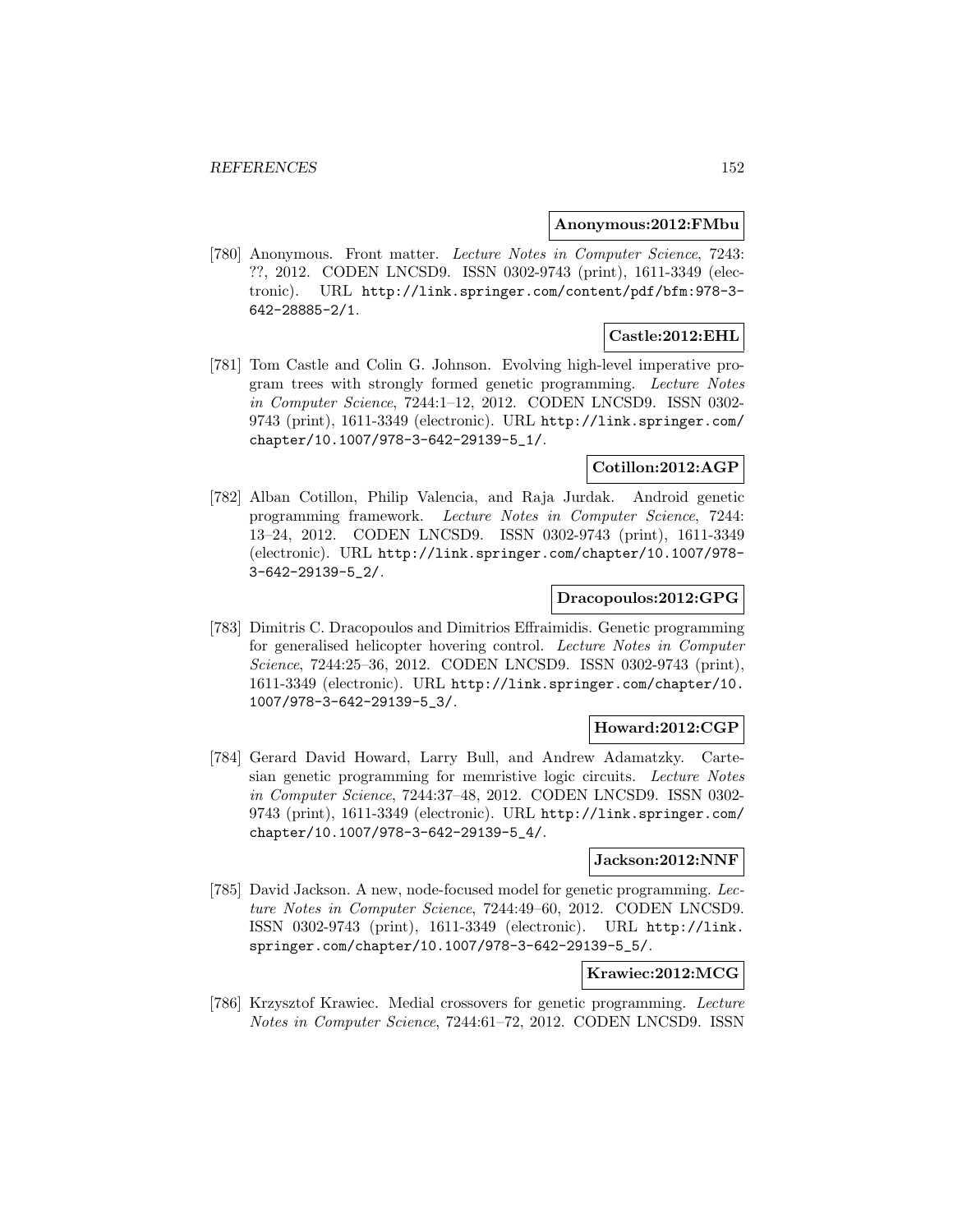0302-9743 (print), 1611-3349 (electronic). URL http://link.springer. com/chapter/10.1007/978-3-642-29139-5\_6/.

## **Machado:2012:IFD**

[787] Penousal Machado, João Correia, and Juan Romero. Improving face detection. Lecture Notes in Computer Science, 7244:73–84, 2012. CODEN LNCSD9. ISSN 0302-9743 (print), 1611-3349 (electronic). URL http:// link.springer.com/chapter/10.1007/978-3-642-29139-5\_7/.

### **Murphy:2012:GBI**

[788] Eoin Murphy, Erik Hemberg, Miguel Nicolau, Michael O'Neill, and Anthony Brabazon. Grammar bias and initialisation in grammar based genetic programming. Lecture Notes in Computer Science, 7244:85– 96, 2012. CODEN LNCSD9. ISSN 0302-9743 (print), 1611-3349 (electronic). URL http://link.springer.com/chapter/10.1007/978-3- 642-29139-5\_8/.

#### **Neshatian:2012:IRM**

[789] Kourosh Neshatian and Mengjie Zhang. Improving relevance measures using genetic programming. Lecture Notes in Computer Science, 7244: 97–108, 2012. CODEN LNCSD9. ISSN 0302-9743 (print), 1611-3349 (electronic). URL http://link.springer.com/chapter/10.1007/978- 3-642-29139-5\_9/.

## **Nguyen:2012:IFS**

[790] Quang Uy Nguyen, Xuan Hoai Nguyen, Michael O'Neill, and Alexandros Agapitos. An investigation of fitness sharing with semantic and syntactic distance metrics. Lecture Notes in Computer Science, 7244: 109–120, 2012. CODEN LNCSD9. ISSN 0302-9743 (print), 1611-3349 (electronic). URL http://link.springer.com/chapter/10.1007/978- 3-642-29139-5\_10/.

## **Nguyen:2012:ERO**

[791] Su Nguyen, Mengjie Zhang, Mark Johnston, and Kay Chen Tan. Evolving reusable operation-based due-date assignment models for job shop scheduling with genetic programming. Lecture Notes in Computer Science, 7244:121-133, 2012. CODEN LNCSD9. ISSN 0302-9743 (print), 1611-3349 (electronic). URL http://link.springer.com/chapter/10. 1007/978-3-642-29139-5\_11/.

#### **Nicolau:2012:EIM**

[792] Miguel Nicolau, Matthew Saunders, Michael O'Neill, Bruce Osborne, and Anthony Brabazon. Evolving interpolating models of net ecosystem  $CO<sub>2</sub>$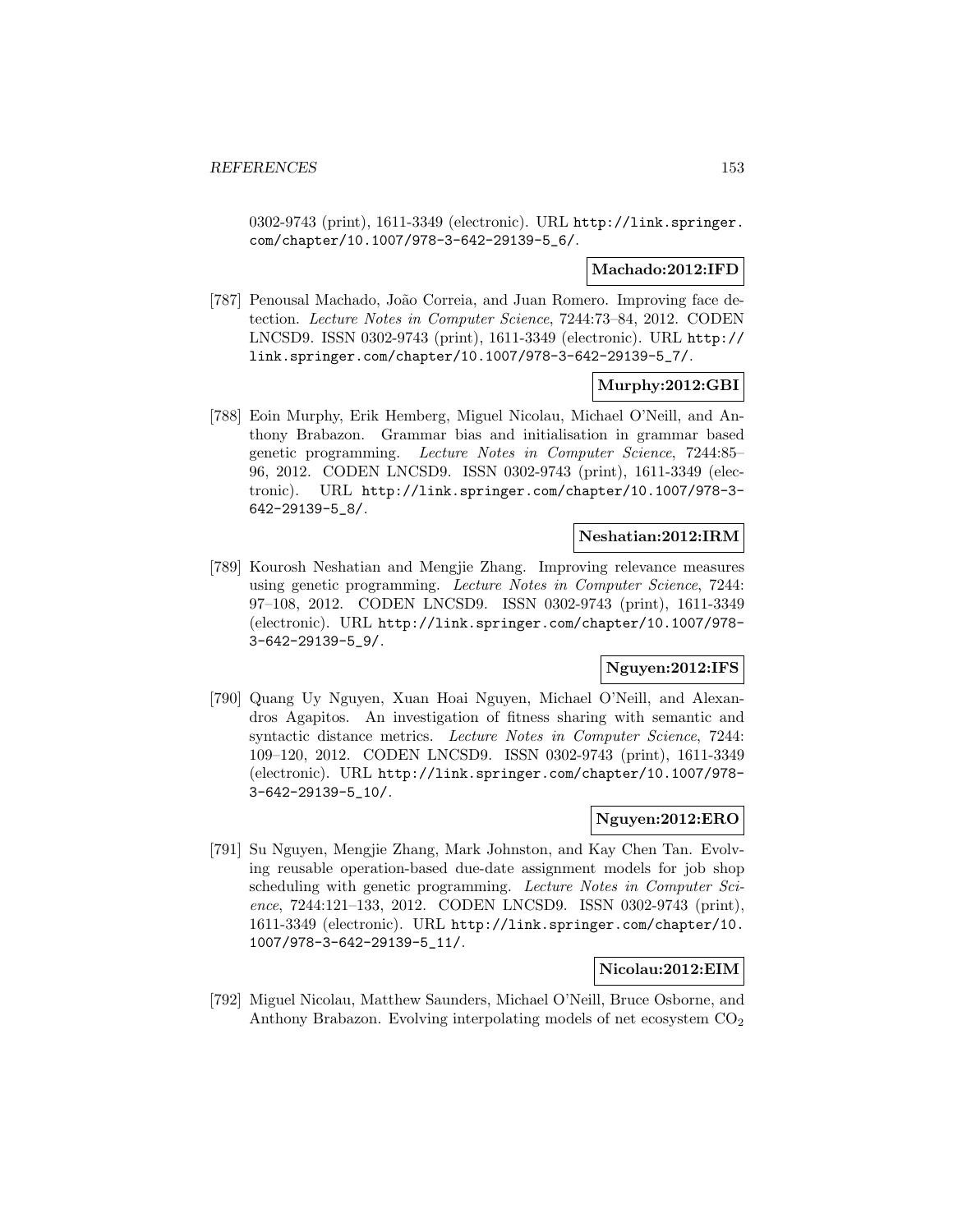exchange using grammatical evolution. Lecture Notes in Computer Science, 7244:134–145, 2012. CODEN LNCSD9. ISSN 0302-9743 (print), 1611-3349 (electronic). URL http://link.springer.com/chapter/10. 1007/978-3-642-29139-5\_12/.

## **Olmo:2012:MOA**

[793] Juan Luis Olmo, José Raúl Romero, and Sebastián Ventura. Multiobjective ant programming for mining classification rules. Lecture Notes in Computer Science, 7244:146–157, 2012. CODEN LNCSD9. ISSN 0302- 9743 (print), 1611-3349 (electronic). URL http://link.springer.com/ chapter/10.1007/978-3-642-29139-5\_13/.

## **Parkes:2012:MAG**

[794] Andrew J. Parkes, Ender Özcan, and Matthew R. Hyde. Matrix analysis of genetic programming mutation. Lecture Notes in Computer Science, 7244:158–169, 2012. CODEN LNCSD9. ISSN 0302-9743 (print), 1611- 3349 (electronic). URL http://link.springer.com/chapter/10.1007/ 978-3-642-29139-5\_14/.

### **Seaton:2012:EAM**

[795] Tom Seaton, Julian F. Miller, and Tim Clarke. An ecological approach to measuring locality in linear genotype to phenotype maps. Lecture Notes in Computer Science, 7244:170–181, 2012. CODEN LNCSD9. ISSN 0302- 9743 (print), 1611-3349 (electronic). URL http://link.springer.com/ chapter/10.1007/978-3-642-29139-5\_15/.

#### **Sikulova:2012:CCG**

[796] Michaela Sikulová and Lukáš Sekanina. Coevolution in Cartesian genetic programming. Lecture Notes in Computer Science, 7244:182–193, 2012. CODEN LNCSD9. ISSN 0302-9743 (print), 1611-3349 (electronic). URL http://link.springer.com/chapter/10.1007/978-3- 642-29139-5\_16/.

#### **Smolka:2012:EDM**

[797] Tobiáš Smolka, Petr Švenda, Lukáš Sekanina, and Vashek Matyáš. Evolutionary design of message efficient secrecy amplification protocols. Lecture Notes in Computer Science, 7244:194–205, 2012. CODEN LNCSD9. ISSN 0302-9743 (print), 1611-3349 (electronic). URL http://link.springer. com/chapter/10.1007/978-3-642-29139-5\_17/.

## **Tavares:2012:ADA**

[798] Jorge Tavares and Francisco B. Pereira. Automatic design of ant algorithms with grammatical evolution. Lecture Notes in Computer Science,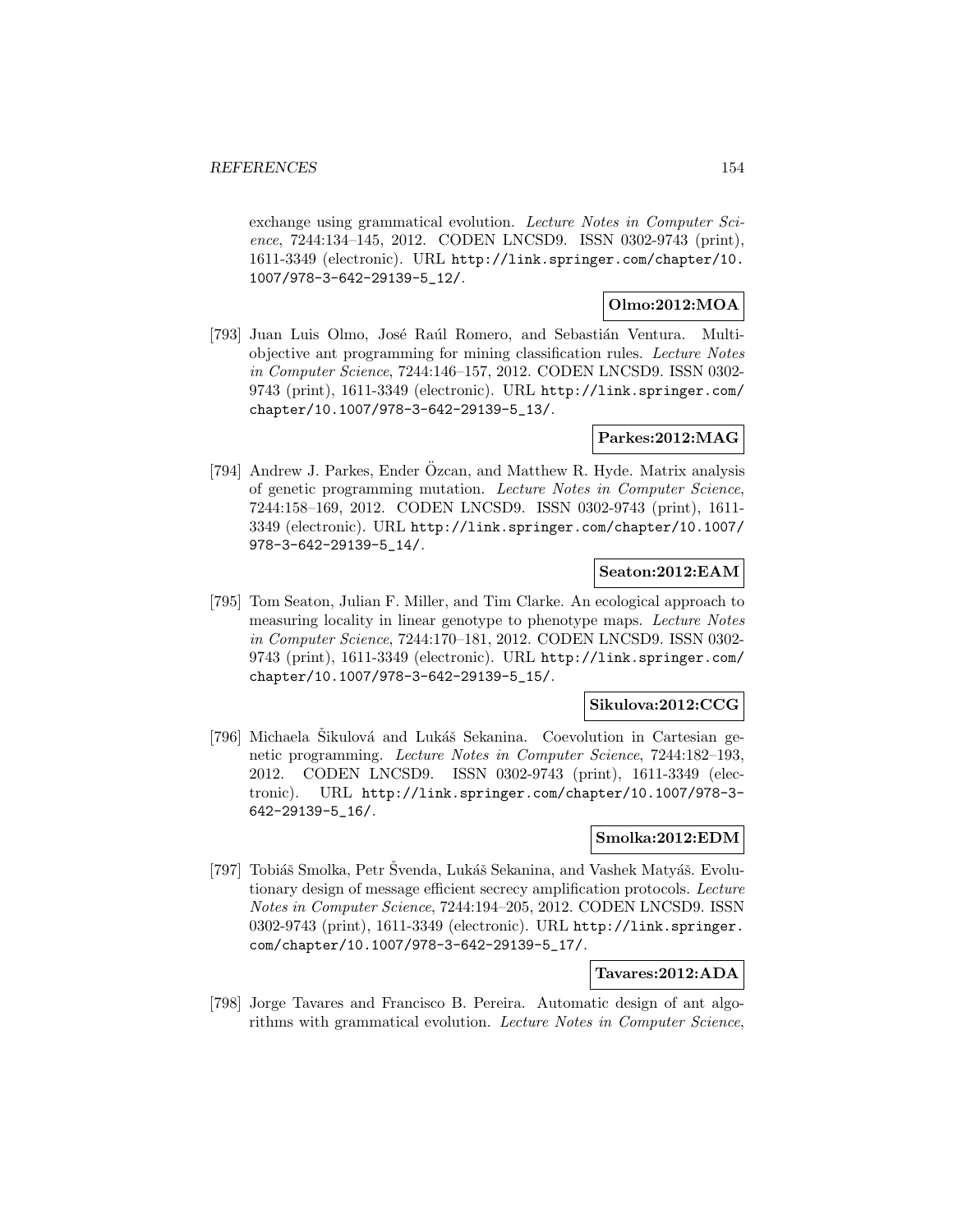7244:206–217, 2012. CODEN LNCSD9. ISSN 0302-9743 (print), 1611- 3349 (electronic). URL http://link.springer.com/chapter/10.1007/ 978-3-642-29139-5\_18/.

#### **Goncalves:2012:RST**

[799] Ivo Gonçalves, Sara Silva, Joana B. Melo, and João M. B. Carreiras. Random sampling technique for overfitting control in genetic programming. Lecture Notes in Computer Science, 7244:218–229, 2012. CODEN LNCSD9. ISSN 0302-9743 (print), 1611-3349 (electronic). URL http:// link.springer.com/chapter/10.1007/978-3-642-29139-5\_19/.

## **Kim:2012:EOS**

[800] MinHyeok Kim, Robert Ian (Bob) McKay, Dong-Kyun Kim, and Xuan Hoai Nguyen. Evolutionary operator self-adaptation with diverse operators. Lecture Notes in Computer Science, 7244:230–241, 2012. CODEN LNCSD9. ISSN 0302-9743 (print), 1611-3349 (electronic). URL http://link.springer.com/chapter/10.1007/978-3- 642-29139-5\_20/.

### **Anonymous:2012:FMbv**

[801] Anonymous. Front matter. Lecture Notes in Computer Science, 7244: ??, 2012. CODEN LNCSD9. ISSN 0302-9743 (print), 1611-3349 (electronic). URL http://link.springer.com/content/pdf/bfm:978-3- 642-29139-5/1.

#### **Dominguez:2012:MCE**

[802] Julián Domínguez and Enrique Alba. A methodology for comparing the execution time of metaheuristics running on different hardware. Lecture Notes in Computer Science, 7245:1–12, 2012. CODEN LNCSD9. ISSN 0302-9743 (print), 1611-3349 (electronic). URL http://link.springer. com/chapter/10.1007/978-3-642-29124-1\_1/.

#### **Schwengerer:2012:VNS**

[803] Martin Schwengerer and Sandro Pirkwieser. A variable neighborhood search approach for the two-echelon location-routing problem. Lecture Notes in Computer Science, 7245:13–24, 2012. CODEN LNCSD9. ISSN 0302-9743 (print), 1611-3349 (electronic). URL http://link.springer. com/chapter/10.1007/978-3-642-29124-1\_2/.

#### **Avila:2012:IBM**

[804] Thais Ávila, Ángel Corberán, and Isaac Plana. An ILS-based metaheuristic for the stacker crane problem. Lecture Notes in Computer Science, 7245:25–36, 2012. CODEN LNCSD9. ISSN 0302-9743 (print), 1611-3349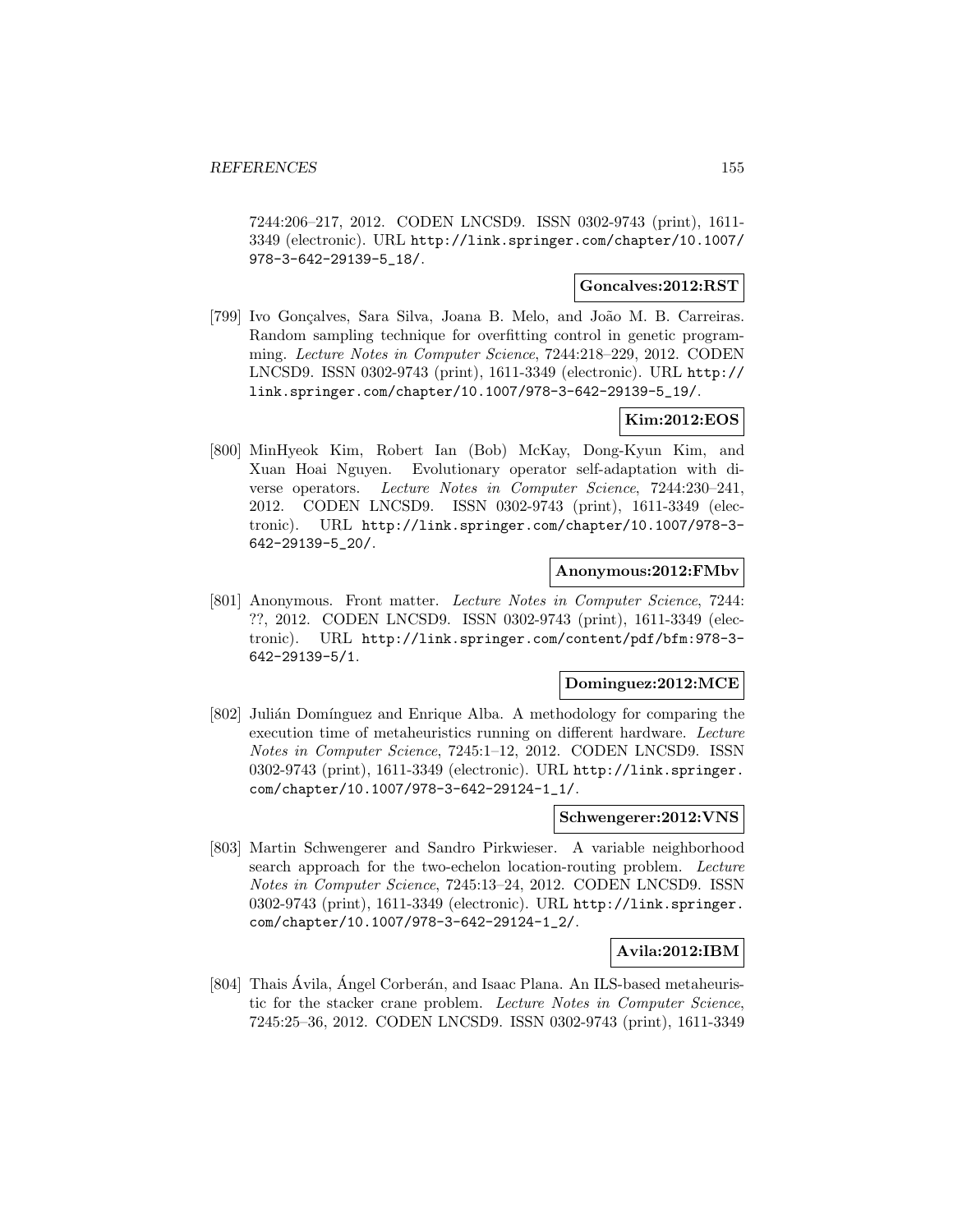(electronic). URL http://link.springer.com/chapter/10.1007/978- 3-642-29124-1\_3/.

## **Jemai:2012:NIA**

[805] Jaber Jemai, Manel Zekri, and Khaled Mellouli. An NSGA-II algorithm for the green vehicle routing problem. Lecture Notes in Computer Science, 7245:37–48, 2012. CODEN LNCSD9. ISSN 0302-9743 (print), 1611-3349 (electronic). URL http://link.springer.com/chapter/10.1007/978- 3-642-29124-1\_4/.

### **deOliveira:2012:CSH**

[806] Rudinei Martins de Oliveira. Clustering search heuristic for solving a continuous berth allocation problem. Lecture Notes in Computer Science, 7245:49–62, 2012. CODEN LNCSD9. ISSN 0302-9743 (print), 1611-3349 (electronic). URL http://link.springer.com/chapter/10.1007/978- 3-642-29124-1\_5/.

#### **Holborn:2012:CHE**

[807] Penny L. Holborn and Jonathan M. Thompson. Combining heuristic and exact methods to solve the vehicle routing problem with pickups, deliveries and time Windows. Lecture Notes in Computer Science, 7245: 63–74, 2012. CODEN LNCSD9. ISSN 0302-9743 (print), 1611-3349 (electronic). URL http://link.springer.com/chapter/10.1007/978- 3-642-29124-1\_6/.

#### **AlMoubayed:2012:MMO**

[808] Noura Al Moubayed and Andrei Petrovski. D<sup>2</sup> MOPSO: Multi-objective particle swarm optimizer based on decomposition and dominance. Lecture Notes in Computer Science, 7245:75–86, 2012. CODEN LNCSD9. ISSN 0302-9743 (print), 1611-3349 (electronic). URL http://link.springer. com/chapter/10.1007/978-3-642-29124-1\_7/.

### **Rahmani:2012:DRU**

[809] Mohsen Rahmani and Ruben A. Romero. Domain reduction using GRASP construction phase for transmission expansion planning problem. Lecture Notes in Computer Science, 7245:87–98, 2012. CODEN LNCSD9. ISSN 0302-9743 (print), 1611-3349 (electronic). URL http://link.springer. com/chapter/10.1007/978-3-642-29124-1\_8/.

#### **Allerding:2012:ELM**

[810] Florian Allerding and Marc Premm. Electrical load management in smart homes using evolutionary algorithms. Lecture Notes in Computer Science, 7245:99–110, 2012. CODEN LNCSD9. ISSN 0302-9743 (print), 1611-3349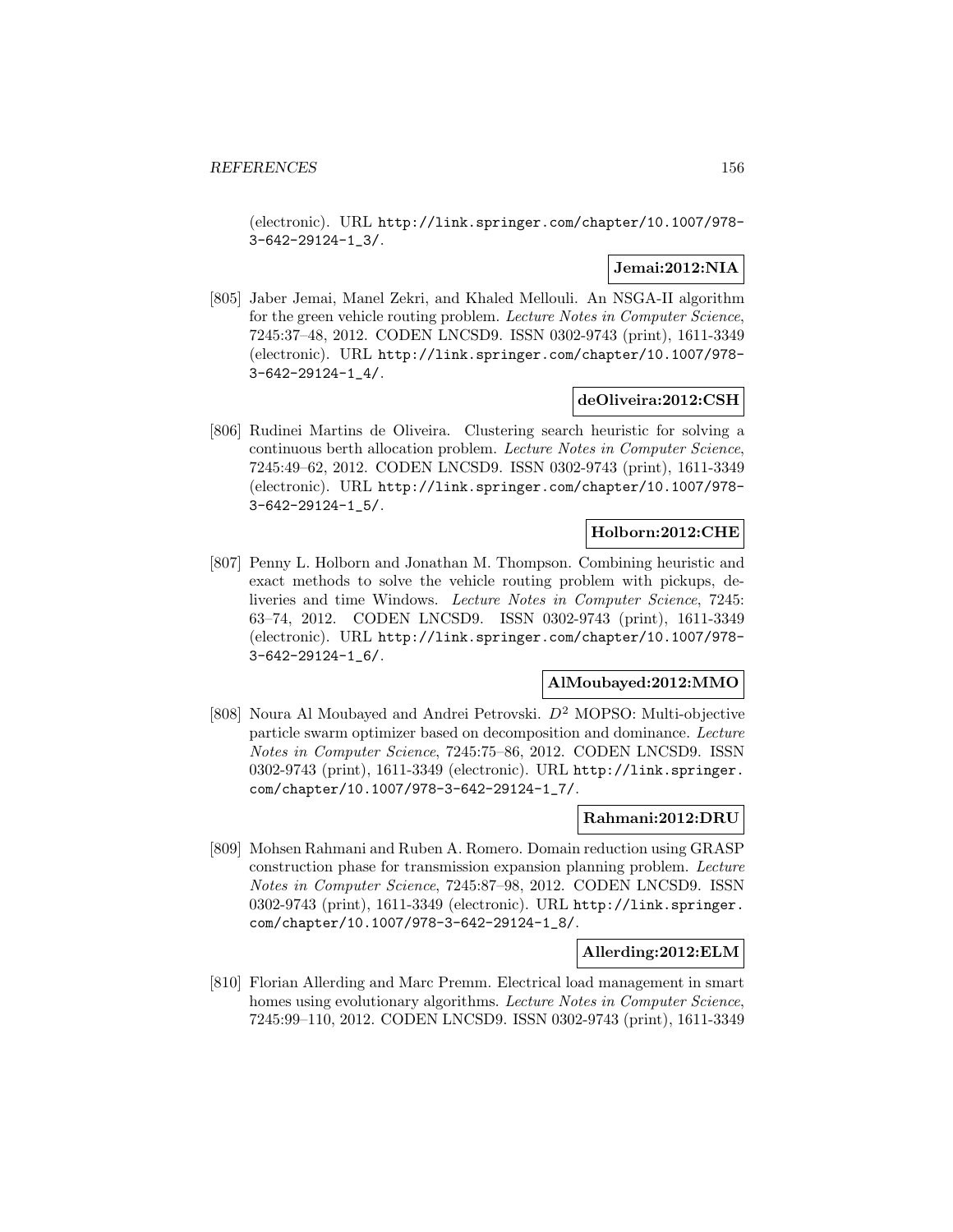(electronic). URL http://link.springer.com/chapter/10.1007/978- 3-642-29124-1\_9/.

### **Chicano:2012:ECF**

[811] Francisco Chicano and Enrique Alba. Exact computation of the fitnessdistance correlation for pseudoboolean functions with one global optimum. Lecture Notes in Computer Science, 7245:111–123, 2012. CODEN LNCSD9. ISSN 0302-9743 (print), 1611-3349 (electronic). URL http:// link.springer.com/chapter/10.1007/978-3-642-29124-1\_10/.

#### **Gavanelli:2012:GAS**

[812] Marco Gavanelli and Maddalena Nonato. Genetic algorithms for scheduling devices operation in a water distribution system in response to contamination events. Lecture Notes in Computer Science, 7245:124–135, 2012. CODEN LNCSD9. ISSN 0302-9743 (print), 1611-3349 (electronic). URL http://link.springer.com/chapter/10.1007/978-3- 642-29124-1\_11/.

## **Ochoa:2012:HBF**

[813] Gabriela Ochoa, Matthew Hyde, and Tim Curtois. HyFlex: a benchmark framework for cross-domain heuristic search. Lecture Notes in Computer Science, 7245:136–147, 2012. CODEN LNCSD9. ISSN 0302-9743 (print), 1611-3349 (electronic). URL http://link.springer.com/chapter/10. 1007/978-3-642-29124-1\_12/.

### **Kubalik:2012:HHB**

[814] Jiří Kubalík. Hyper-heuristic based on iterated local search driven by evolutionary algorithm. Lecture Notes in Computer Science, 7245: 148–159, 2012. CODEN LNCSD9. ISSN 0302-9743 (print), 1611-3349 (electronic). URL http://link.springer.com/chapter/10.1007/978- 3-642-29124-1\_13/.

## **Loudni:2012:IDD**

[815] Samir Loudni. Intensification/diversification-driven ILS for a graph coloring problem. Lecture Notes in Computer Science, 7245:160–171, 2012. CODEN LNCSD9. ISSN 0302-9743 (print), 1611-3349 (electronic). URL http://link.springer.com/chapter/10.1007/978-3- 642-29124-1\_14/.

#### **Rodriguez:2012:IGA**

[816] Francisco J. Rodriguez and Christian Blum. Iterated greedy algorithms for the maximal covering location problem. Lecture Notes in Computer Science, 7245:172–181, 2012. CODEN LNCSD9. ISSN 0302-9743 (print),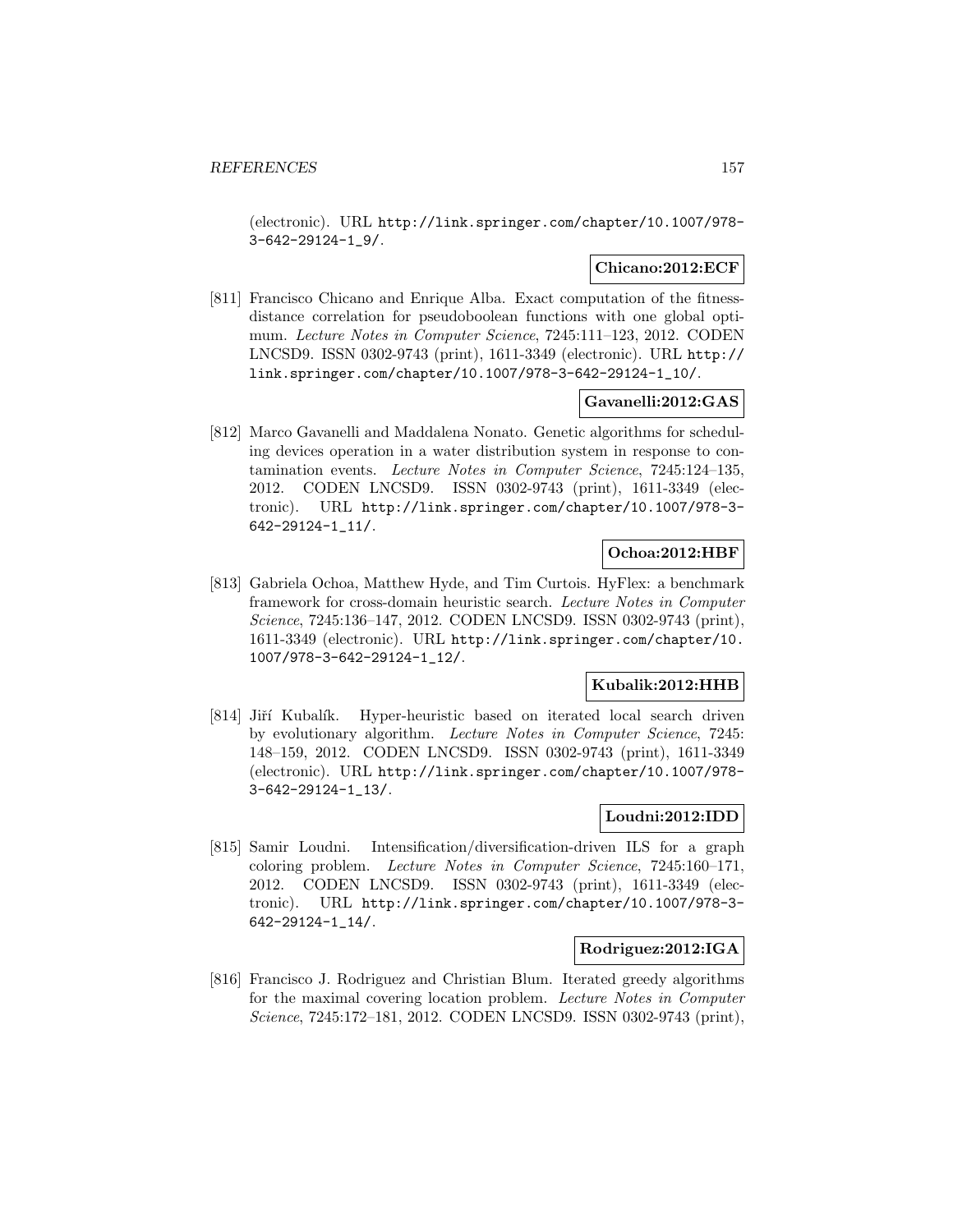1611-3349 (electronic). URL http://link.springer.com/chapter/10. 1007/978-3-642-29124-1\_15/.

#### **Garza-Fabre:2012:MHM**

[817] Mario Garza-Fabre and Eduardo Rodriguez-Tello. Multiobjectivizing the HP model for protein structure prediction. Lecture Notes in Computer Science, 7245:182–193, 2012. CODEN LNCSD9. ISSN 0302-9743 (print), 1611-3349 (electronic). URL http://link.springer.com/chapter/10. 1007/978-3-642-29124-1\_16/.

#### **Abdou:2012:MPR**

[818] Wahabou Abdou and Christelle Bloch. Multi-pareto-ranking evolutionary algorithm. Lecture Notes in Computer Science, 7245:194–205, 2012. CODEN LNCSD9. ISSN 0302-9743 (print), 1611-3349 (electronic). URL http://link.springer.com/chapter/10.1007/978-3- 642-29124-1\_17/.

#### **Dubois-Lacoste:2012:PLS**

[819] Jérémie Dubois-Lacoste and Manuel López-Ibáñez. Pareto local search algorithms for anytime bi-objective optimization. Lecture Notes in Computer Science, 7245:206–217, 2012. CODEN LNCSD9. ISSN 0302- 9743 (print), 1611-3349 (electronic). URL http://link.springer.com/ chapter/10.1007/978-3-642-29124-1\_18/.

## **He:2012:PSM**

[820] Jun He, Feidun He, and Hongbin Dong. Pure strategy or mixed strategy? Lecture Notes in Computer Science, 7245:218–229, 2012. CODEN LNCSD9. ISSN 0302-9743 (print), 1611-3349 (electronic). URL http:// link.springer.com/chapter/10.1007/978-3-642-29124-1\_19/.

#### **Fakeih:2012:RGA**

[821] Adnan Fakeih and Ahmed Kattan. Recurrent genetic algorithms: Sustaining evolvability. Lecture Notes in Computer Science, 7245:230–242, 2012. CODEN LNCSD9. ISSN 0302-9743 (print), 1611-3349 (electronic). URL http://link.springer.com/chapter/10.1007/978-3- 642-29124-1\_20/.

#### **Anonymous:2012:FMbw**

[822] Anonymous. Front matter. Lecture Notes in Computer Science, 7245: ??, 2012. CODEN LNCSD9. ISSN 0302-9743 (print), 1611-3349 (electronic). URL http://link.springer.com/content/pdf/bfm:978-3- 642-29124-1/1.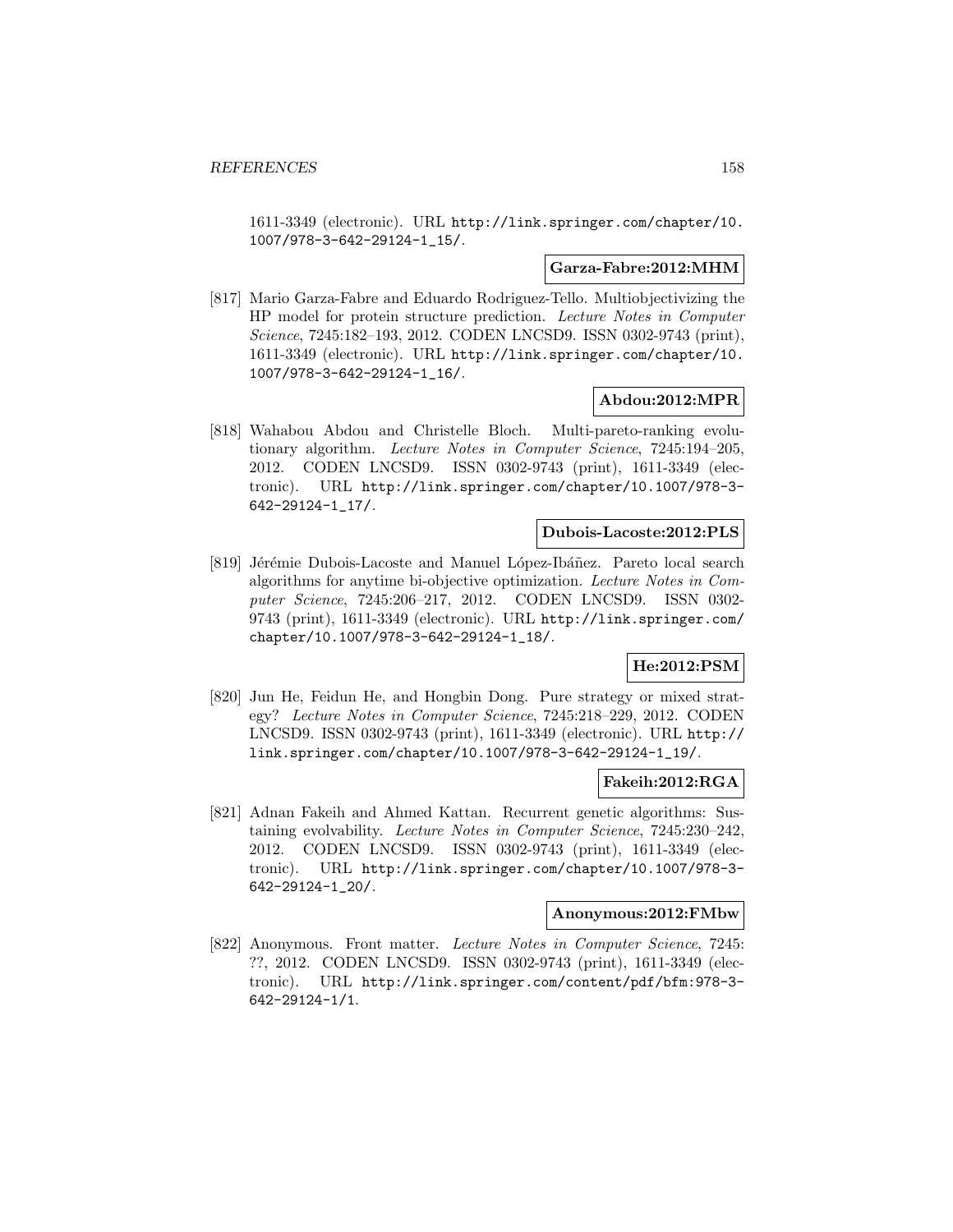### **Manning:2012:ATD**

[823] Timmy Manning and Paul Walsh. Automatic task decomposition for the NeuroEvolution of Augmenting Topologies (NEAT) algorithm. Lecture Notes in Computer Science, 7246:1–12, 2012. CODEN LNCSD9. ISSN 0302-9743 (print), 1611-3349 (electronic). URL http://link.springer. com/chapter/10.1007/978-3-642-29066-4\_1/.

## **Manzoni:2012:ERS**

[824] Luca Manzoni, Mauro Castelli, and Leonardo Vanneschi. Evolutionary reaction systems. Lecture Notes in Computer Science, 7246:13–25, 2012. CODEN LNCSD9. ISSN 0302-9743 (print), 1611-3349 (electronic). URL http://link.springer.com/chapter/10.1007/978-3- 642-29066-4\_2/.

### **Rosenbaum:2012:OEW**

[825] Lars Rosenbaum, Andreas Jahn, and Andreas Zell. Optimizing the edge weights in optimal assignment methods for virtual screening with particle swarm optimization. Lecture Notes in Computer Science, 7246: 26–37, 2012. CODEN LNCSD9. ISSN 0302-9743 (print), 1611-3349 (electronic). URL http://link.springer.com/chapter/10.1007/978- 3-642-29066-4\_3/.

## **Darabos:2012:LFG**

[826] Christian Darabos, Mario Giacobini, Ting Hu, and Jason H. Moore. Lévy– Flight genetic programming: Towards a new mutation paradigm. Lecture Notes in Computer Science, 7246:38–49, 2012. CODEN LNCSD9. ISSN 0302-9743 (print), 1611-3349 (electronic). URL http://link.springer. com/chapter/10.1007/978-3-642-29066-4\_4/.

### **Marini:2012:UZL**

[827] Simone Marini and Alessandra Conversi. Understanding zooplankton long term variability through genetic programming. Lecture Notes in Computer Science, 7246:50–61, 2012. CODEN LNCSD9. ISSN 0302-9743 (print), 1611-3349 (electronic). URL http://link.springer.com/chapter/10. 1007/978-3-642-29066-4\_5/.

## **Franken:2012:IDR**

[828] Holger Franken, Alexander Seitz, Rainer Lehmann, Hans-Ulrich Häring, and Norbert Stefan. Inferring disease-related metabolite dependencies with a Bayesian optimization algorithm. Lecture Notes in Computer Science, 7246:62–73, 2012. CODEN LNCSD9. ISSN 0302-9743 (print), 1611- 3349 (electronic). URL http://link.springer.com/chapter/10.1007/ 978-3-642-29066-4\_6/.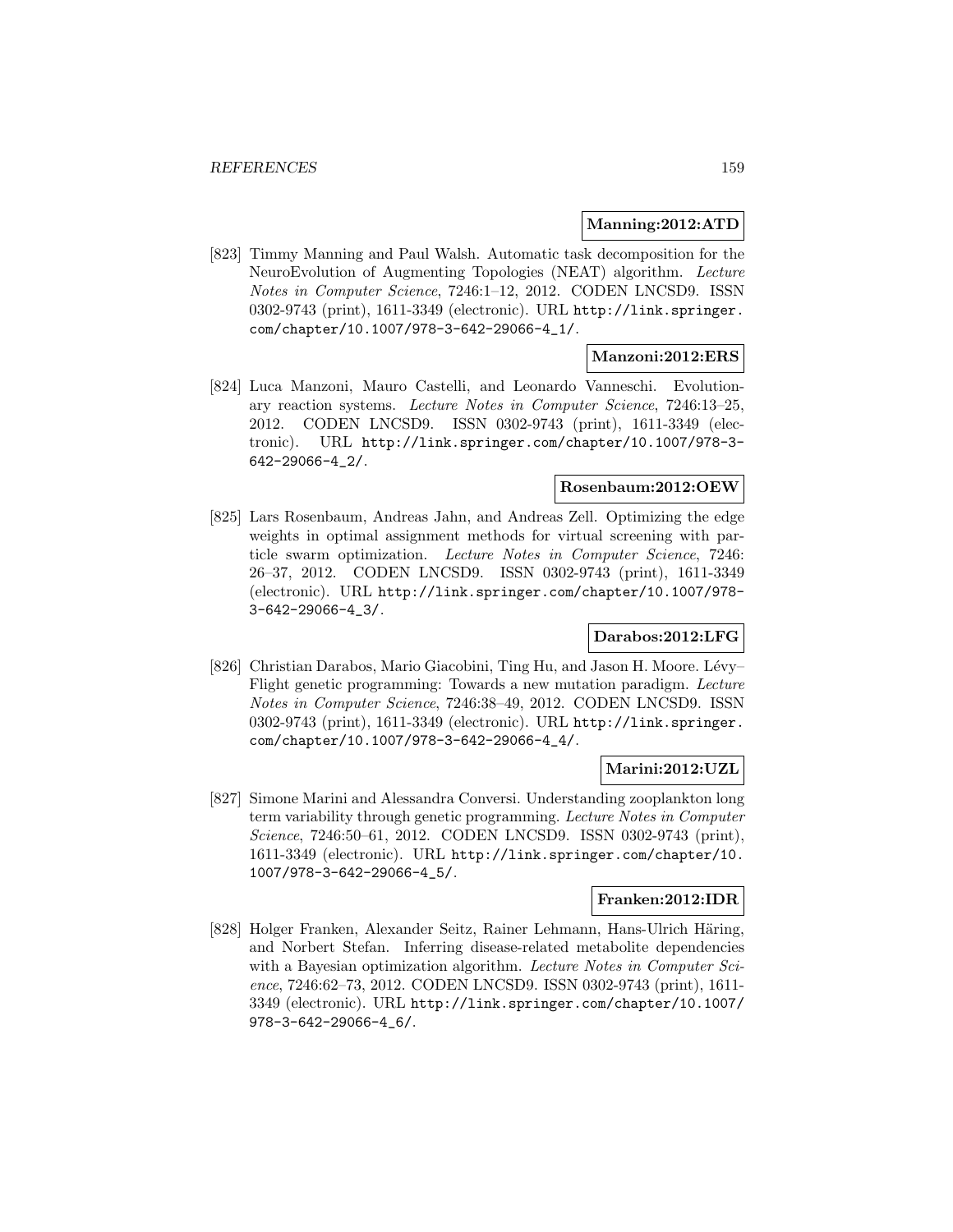#### **Nobile:2012:GBM**

[829] Marco S. Nobile, Daniela Besozzi, Paolo Cazzaniga, Giancarlo Mauri, and Dario Pescini. A GPU-based multi-swarm PSO method for parameter estimation in stochastic biological systems exploiting discrete-time target series. Lecture Notes in Computer Science, 7246:74–85, 2012. CODEN LNCSD9. ISSN 0302-9743 (print), 1611-3349 (electronic). URL http:// link.springer.com/chapter/10.1007/978-3-642-29066-4\_7/.

## **Pinheiro:2012:TEC**

[830] Flávio L. Pinheiro, Francisco C. Santos, and Jorge M. Pacheco. Tracking the evolution of cooperation in complex networked populations. Lecture Notes in Computer Science, 7246:86–96, 2012. CODEN LNCSD9. ISSN 0302-9743 (print), 1611-3349 (electronic). URL http://link.springer. com/chapter/10.1007/978-3-642-29066-4\_8/.

### **Vanneschi:2012:GGB**

[831] Leonardo Vanneschi, Matteo Mondini, Martino Bertoni, Alberto Ronchi, and Mattia Stefano. GeNet: a graph-based genetic programming framework for the reverse engineering of gene regulatory networks. Lecture Notes in Computer Science, 7246:97–109, 2012. CODEN LNCSD9. ISSN 0302-9743 (print), 1611-3349 (electronic). URL http://link.springer. com/chapter/10.1007/978-3-642-29066-4\_9/.

#### **Gonzalez-Alvarez:2012:CMA**

[832] David L. González-Álvarez, Miguel A. Vega-Rodríguez, and Juan A. Gómez-Pulido. Comparing multiobjective artificial bee colony adaptations for discovering DNA motifs. Lecture Notes in Computer Science, 7246:110–121, 2012. CODEN LNCSD9. ISSN 0302-9743 (print), 1611- 3349 (electronic). URL http://link.springer.com/chapter/10.1007/ 978-3-642-29066-4\_10/.

#### **Pan:2012:RMW**

[833] Qinxin Pan, Christian Darabos, and Jason H. Moore. The role of mutations in whole genome duplication. Lecture Notes in Computer Science, 7246:122–133, 2012. CODEN LNCSD9. ISSN 0302-9743 (print), 1611- 3349 (electronic). URL http://link.springer.com/chapter/10.1007/ 978-3-642-29066-4\_11/.

#### **Holzinger:2012:CMM**

[834] Emily R. Holzinger, Scott M. Dudek, Alex T. Frase, Brooke Fridley, and Prabhakar Chalise. Comparison of methods for meta-dimensional data analysis using in silico and biological data sets. Lecture Notes in Computer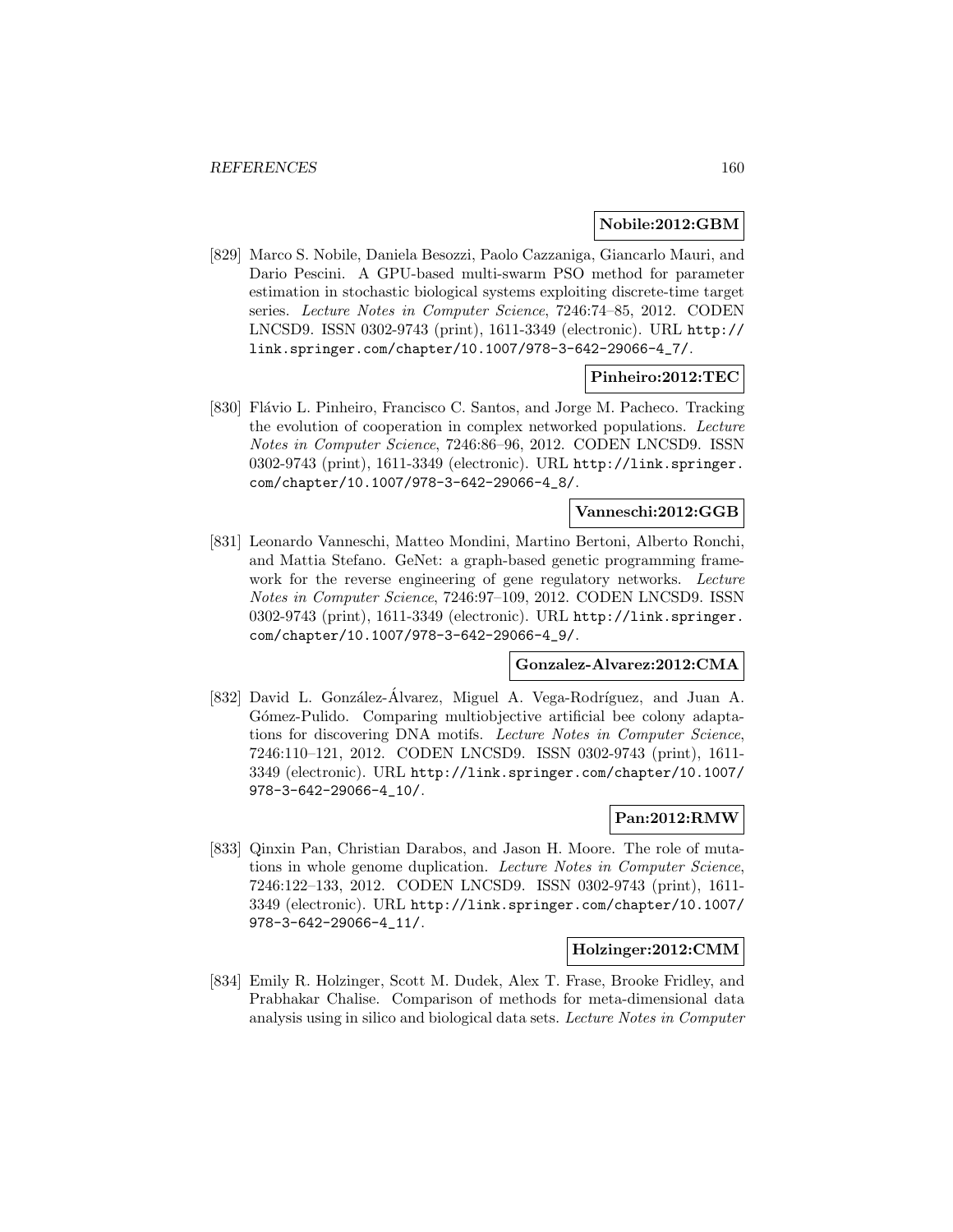Science, 7246:134–143, 2012. CODEN LNCSD9. ISSN 0302-9743 (print), 1611-3349 (electronic). URL http://link.springer.com/chapter/10. 1007/978-3-642-29066-4\_12/.

#### **Santander-Jimenez:2012:IPT**

[835] Sergio Santander-Jiménez, Miguel A. Vega-Rodríguez, and Juan A. G´omez-Pulido. Inferring phylogenetic trees using a multiobjective artificial bee colony algorithm. Lecture Notes in Computer Science, 7246: 144–155, 2012. CODEN LNCSD9. ISSN 0302-9743 (print), 1611-3349 (electronic). URL http://link.springer.com/chapter/10.1007/978- 3-642-29066-4\_13/.

#### **Asencio-Cortes:2012:PMM**

[836] Gualberto Asencio-Cortés, Jesús S. Aguilar-Ruiz, and Alfonso E. Márquez-Chamorro. Prediction of mitochondrial matrix protein structures based on feature selection and fragment assembly. Lecture Notes in Computer Science, 7246:156–167, 2012. CODEN LNCSD9. ISSN 0302- 9743 (print), 1611-3349 (electronic). URL http://link.springer.com/ chapter/10.1007/978-3-642-29066-4\_14/.

#### **Kancherla:2012:FSL**

[837] Kesav Kancherla and Srinivas Mukkamala. Feature selection for lung cancer detection using SVM based recursive feature elimination method. Lecture Notes in Computer Science, 7246:168–176, 2012. CODEN LNCSD9. ISSN 0302-9743 (print), 1611-3349 (electronic). URL http://link. springer.com/chapter/10.1007/978-3-642-29066-4\_15/.

### **Spirov:2012:MGE**

[838] Alexander V. Spirov, Nina E. Golyandina, David M. Holloway, and Theodore Alexandrov. Measuring gene expression noise in early Drosophila embryos: The highly dynamic compartmentalized microenvironment of the blastoderm is one of the main sources of noise. Lecture Notes in Computer Science, 7246:177–188, 2012. CODEN LNCSD9. ISSN 0302-9743 (print), 1611-3349 (electronic). URL http://link.springer. com/chapter/10.1007/978-3-642-29066-4\_16/.

#### **Granizo-Mackenzie:2012:AIS**

[839] Delaney Granizo-Mackenzie and Jason H. Moore. Artificial immune systems perform valuable work when detecting epistasis in human genetic datasets. Lecture Notes in Computer Science, 7246:189–200, 2012. CODEN LNCSD9. ISSN 0302-9743 (print), 1611-3349 (electronic). URL http://link.springer.com/chapter/10.1007/978-3- 642-29066-4\_17/.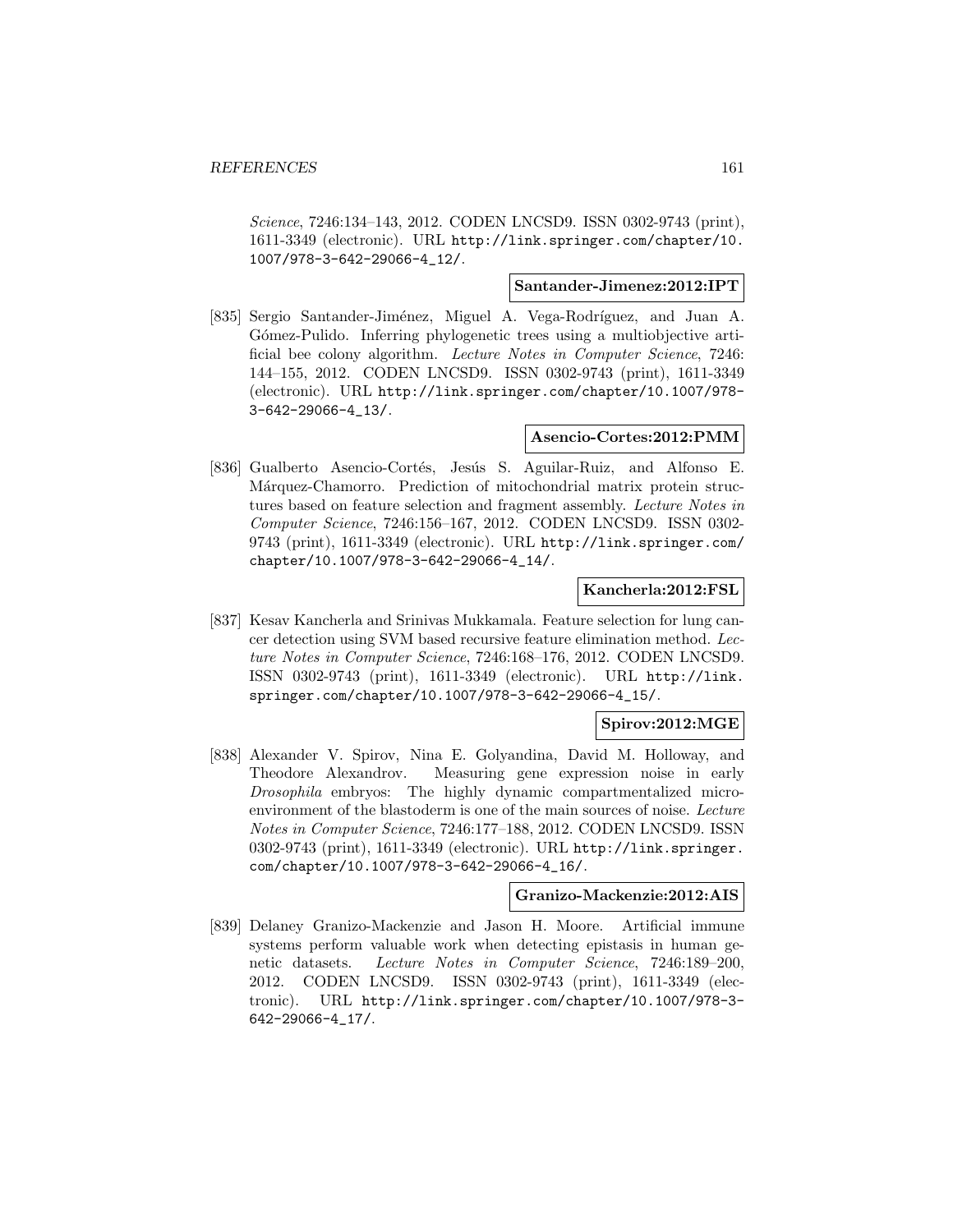#### **Buchanan:2012:BIM**

[840] Carrie C. Buchanan, John R. Wallace, Alex T. Frase, and Eric S. Torstenson. A biologically informed method for detecting associations with rare variants. Lecture Notes in Computer Science, 7246:201-210, 2012. CODEN LNCSD9. ISSN 0302-9743 (print), 1611-3349 (electronic). URL http://link.springer.com/chapter/10.1007/978-3- 642-29066-4\_18/.

#### **Pizzuti:2012:CDP**

[841] Clara Pizzuti, Simona E. Rombo, and Elena Marchiori. Complex detection in protein-protein interaction networks: a compact overview for researchers and practitioners. Lecture Notes in Computer Science, 7246: 211–223, 2012. CODEN LNCSD9. ISSN 0302-9743 (print), 1611-3349 (electronic). URL http://link.springer.com/chapter/10.1007/978- 3-642-29066-4\_19/.

#### **Santiesteban-Toca:2012:SRI**

[842] Cosme E. Santiesteban-Toca, Gualberto Asencio-Cortés, and Alfonso E. Márquez-Chamorro. Short-range interactions and decision tree-based protein contact map predictor. Lecture Notes in Computer Science, 7246: 224–233, 2012. CODEN LNCSD9. ISSN 0302-9743 (print), 1611-3349 (electronic). URL http://link.springer.com/chapter/10.1007/978- 3-642-29066-4\_20/.

#### **Anonymous:2012:FMbx**

[843] Anonymous. Front matter. Lecture Notes in Computer Science, 7246: ??, 2012. CODEN LNCSD9. ISSN 0302-9743 (print), 1611-3349 (electronic). URL http://link.springer.com/content/pdf/bfm:978-3- 642-29066-4/1.

#### **Antunes:2012:GCA**

[844] Rui Filipe Antunes and Frederic Fol Leymarie. Generative choreography: Animating in real-time dancing avatars. Lecture Notes in Computer Science, 7247:1–10, 2012. CODEN LNCSD9. ISSN 0302-9743 (print), 1611-3349 (electronic). URL http://link.springer.com/chapter/10. 1007/978-3-642-29142-5\_1/.

## **Bergen:2012:AME**

[845] Steve Bergen and Brian J. Ross. Aesthetic 3D model evolution. Lecture Notes in Computer Science, 7247:11–22, 2012. CODEN LNCSD9. ISSN 0302-9743 (print), 1611-3349 (electronic). URL http://link.springer. com/chapter/10.1007/978-3-642-29142-5\_2/.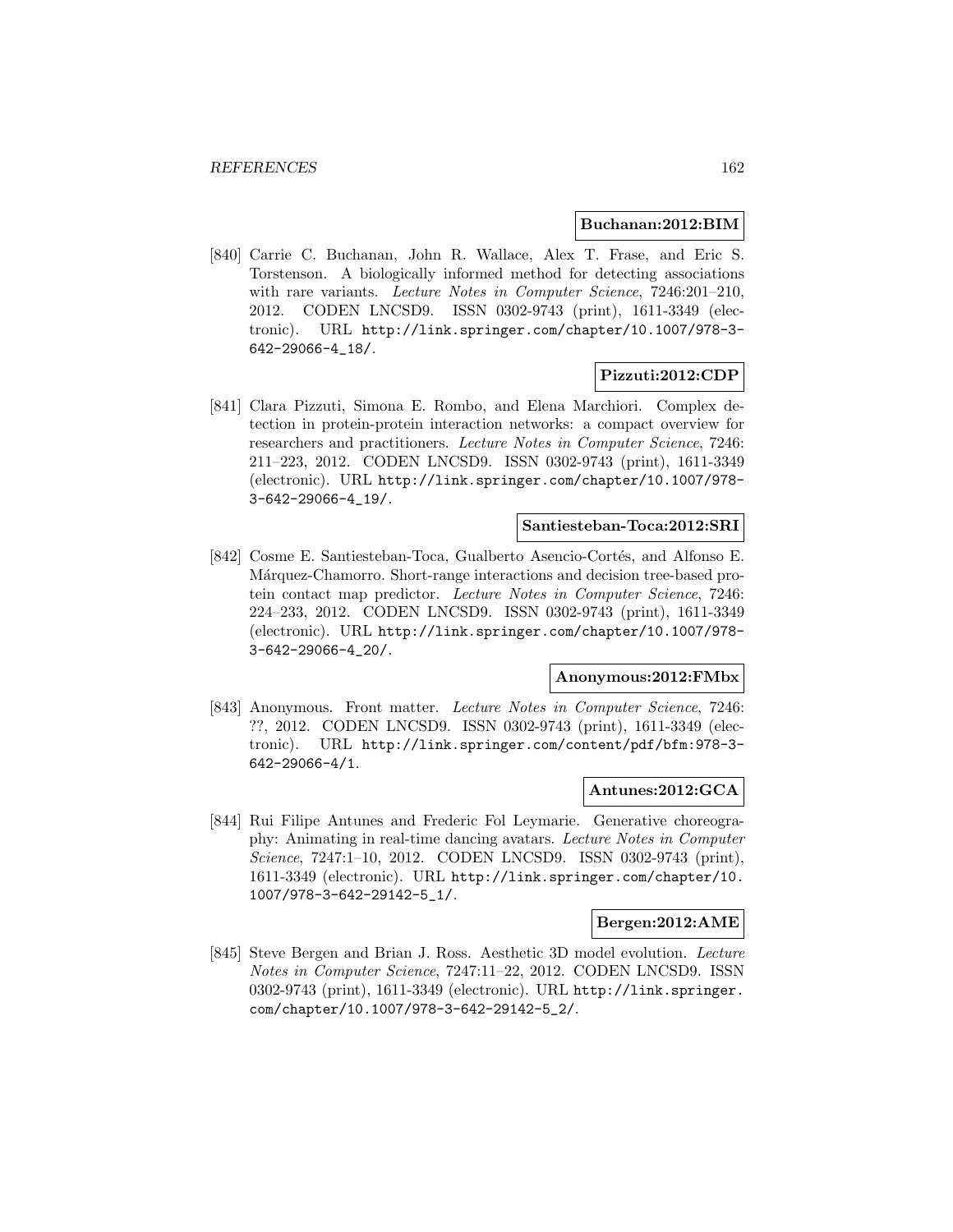## **Byrne:2012:LSI**

[846] Jonathan Byrne and Erik Hemberg. A local search interface for interactive evolutionary architectural design. Lecture Notes in Computer Science, 7247:23–34, 2012. CODEN LNCSD9. ISSN 0302-9743 (print), 1611-3349 (electronic). URL http://link.springer.com/chapter/10.1007/978- 3-642-29142-5\_3/.

## **Colton:2012:ELA**

[847] Simon Colton. Evolving a library of artistic scene descriptors. Lecture Notes in Computer Science, 7247:35–47, 2012. CODEN LNCSD9. ISSN 0302-9743 (print), 1611-3349 (electronic). URL http://link.springer. com/chapter/10.1007/978-3-642-29142-5\_4/.

## **denHeijer:2012:EPA**

[848] E. den Heijer and A. E. Eiben. Evolving pop art using scalable vector graphics. Lecture Notes in Computer Science, 7247:48–59, 2012. CODEN LNCSD9. ISSN 0302-9743 (print), 1611-3349 (electronic). URL http:// link.springer.com/chapter/10.1007/978-3-642-29142-5\_5/.

## **denHeijer:2012:MPD**

[849] E. den Heijer and A. E. Eiben. Maintaining population diversity in evolutionary art. Lecture Notes in Computer Science, 7247:60–71, 2012. CODEN LNCSD9. ISSN 0302-9743 (print), 1611-3349 (electronic). URL http://link.springer.com/chapter/10.1007/978-3- 642-29142-5\_6/.

## **Eigenfeldt:2012:PPC**

[850] Arne Eigenfeldt and Philippe Pasquier. Populations of populations: Composing with multiple evolutionary algorithms. Lecture Notes in Computer Science, 7247:72–83, 2012. CODEN LNCSD9. ISSN 0302-9743 (print), 1611-3349 (electronic). URL http://link.springer.com/chapter/10. 1007/978-3-642-29142-5\_7/.

## **Fernandez:2012:FRB**

[851] Francisco Fernández and Francisco Chávez. Fuzzy rule based system ensemble for music genre classification. Lecture Notes in Computer Science, 7247:84–95, 2012. CODEN LNCSD9. ISSN 0302-9743 (print), 1611-3349 (electronic). URL http://link.springer.com/chapter/10.1007/978- 3-642-29142-5\_8/.

## **Fornari:2012:CEE**

[852] José Fornari. A computational environment for the evolutionary sound synthesis of birdsongs. Lecture Notes in Computer Science, 7247:96–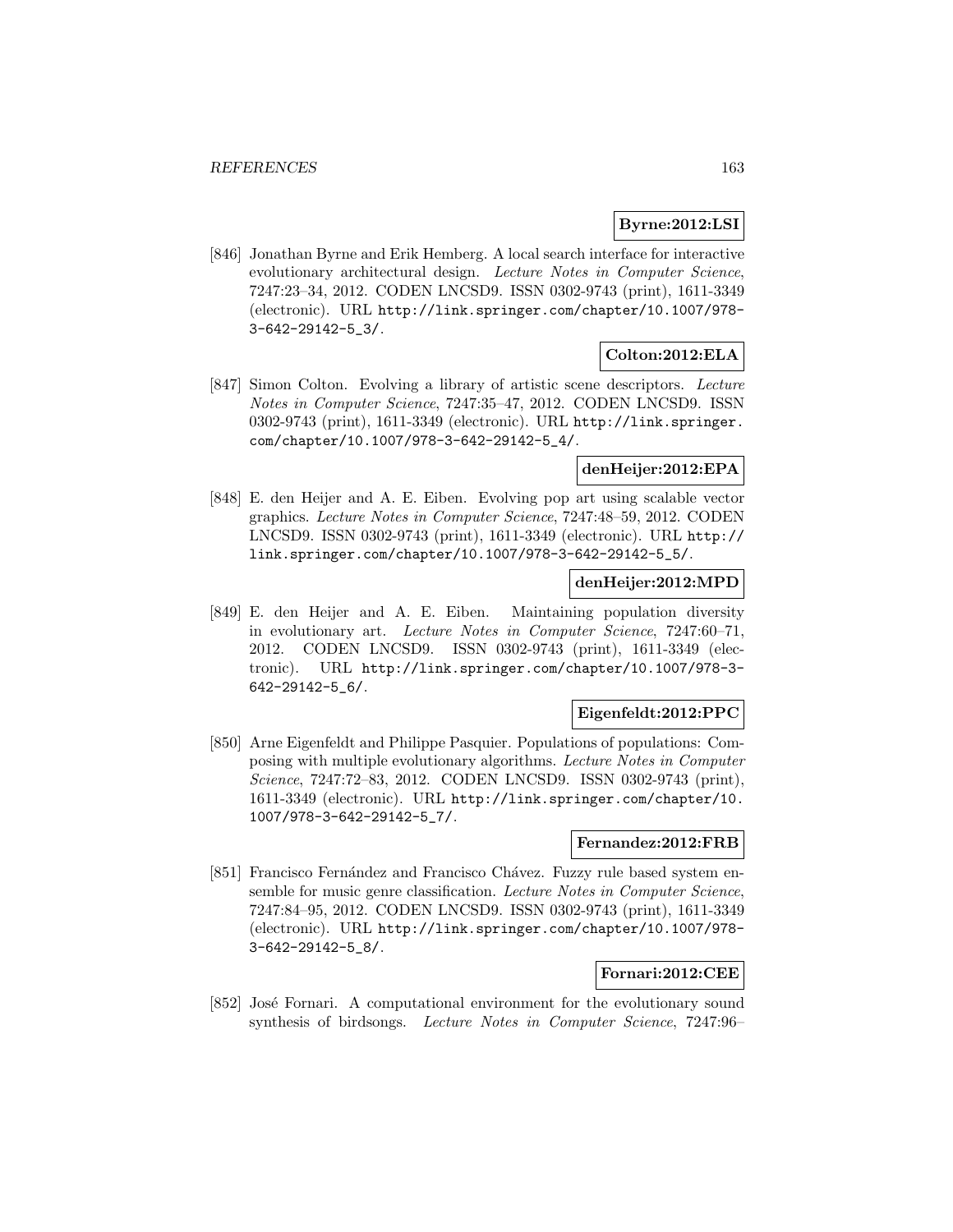107, 2012. CODEN LNCSD9. ISSN 0302-9743 (print), 1611-3349 (electronic). URL http://link.springer.com/chapter/10.1007/978- 3-642-29142-5\_9/.

#### **Greenfield:2012:PEC**

[853] Gary Greenfield. A platform for evolving controllers for simulated drawing robots. Lecture Notes in Computer Science, 7247:108–116, 2012. CODEN LNCSD9. ISSN 0302-9743 (print), 1611-3349 (electronic). URL http:// link.springer.com/chapter/10.1007/978-3-642-29142-5\_10/.

#### **Hornby:2012:LCU**

[854] Gregory S. Hornby and Josh Bongard. Learning comparative user models for accelerating human-computer collaborative search. Lecture Notes in Computer Science, 7247:117–128, 2012. CODEN LNCSD9. ISSN 0302- 9743 (print), 1611-3349 (electronic). URL http://link.springer.com/ chapter/10.1007/978-3-642-29142-5\_11/.

### **Johnson:2012:FEA**

[855] Colin G. Johnson. Fitness in evolutionary art and music: What has been used and what could be used? Lecture Notes in Computer Science, 7247: 129–140, 2012. CODEN LNCSD9. ISSN 0302-9743 (print), 1611-3349 (electronic). URL http://link.springer.com/chapter/10.1007/978- 3-642-29142-5\_12/.

#### **Kaliakatsos–Papakostas:2012:IEB**

[856] Maximos A. Kaliakatsos-Papakostas. Interactive evolution of 8-bit melodies with genetic programming towards finding aesthetic measures for sound. Lecture Notes in Computer Science, 7247:141–152, 2012. CODEN LNCSD9. ISSN 0302-9743 (print), 1611-3349 (electronic). URL http:// link.springer.com/chapter/10.1007/978-3-642-29142-5\_13/.

#### **Li:2012:IAF**

[857] Yang Li, Changjun Hu, Ming Chen, and Jingyuan Hu. Investigating aesthetic features to model human preference in evolutionary art. Lecture Notes in Computer Science, 7247:153–164, 2012. CODEN LNCSD9. ISSN 0302-9743 (print), 1611-3349 (electronic). URL http://link.springer. com/chapter/10.1007/978-3-642-29142-5\_14/.

#### **Lopes:2012:TP**

[858] Phil Lopes and Paulo Urbano. The traveling percussionist. Lecture Notes in Computer Science, 7247:165–175, 2012. CODEN LNCSD9. ISSN 0302- 9743 (print), 1611-3349 (electronic). URL http://link.springer.com/ chapter/10.1007/978-3-642-29142-5\_15/.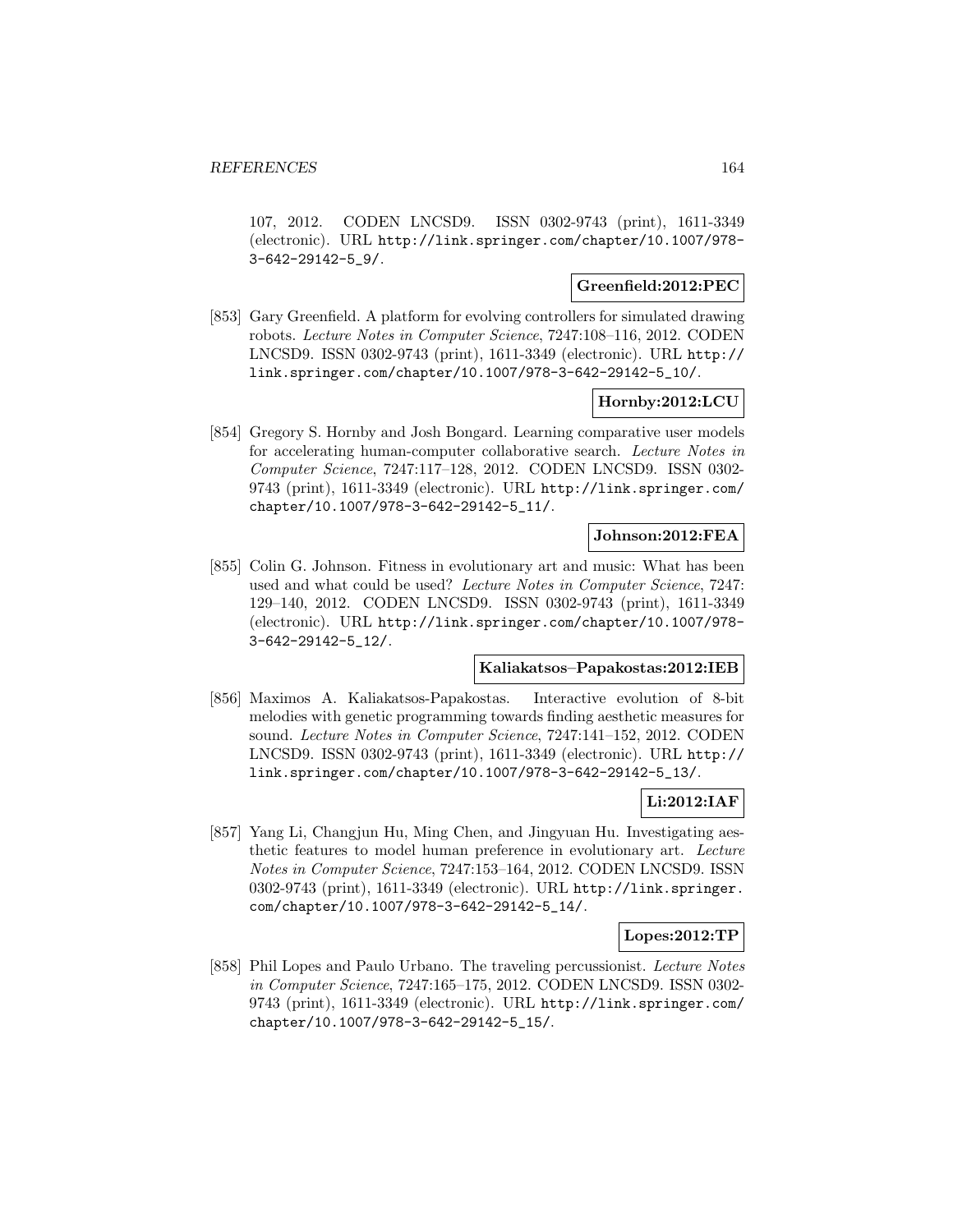#### **Loughran:2012:GPM**

[859] Róisín Loughran and Jacqueline Walker. Genetic programming for musical sound analysis. Lecture Notes in Computer Science, 7247:176– 186, 2012. CODEN LNCSD9. ISSN 0302-9743 (print), 1611-3349 (electronic). URL http://link.springer.com/chapter/10.1007/978- 3-642-29142-5\_16/.

#### **Machado:2012:EBE**

[860] Penousal Machado, João Correia, and Juan Romero. Expression-based evolution of faces. Lecture Notes in Computer Science, 7247:187–198, 2012. CODEN LNCSD9. ISSN 0302-9743 (print), 1611-3349 (electronic). URL http://link.springer.com/chapter/10.1007/978-3- 642-29142-5\_17/.

## **McDermott:2012:GGR**

[861] James McDermott. Graph grammars as a representation for interactive evolutionary 3D design. Lecture Notes in Computer Science, 7247: 199–210, 2012. CODEN LNCSD9. ISSN 0302-9743 (print), 1611-3349 (electronic). URL http://link.springer.com/chapter/10.1007/978- 3-642-29142-5\_18/.

## **Anonymous:2012:PTE**

[862] Anonymous. Polyphonic transcription: Exploring a hybrid of tone models and particle swarm optimisation. Lecture Notes in Computer Science, 7247:211–222, 2012. CODEN LNCSD9. ISSN 0302-9743 (print), 1611- 3349 (electronic). URL http://link.springer.com/chapter/10.1007/ 978-3-642-29142-5\_19/.

#### **Smith:2012:RLC**

[863] Benjamin D. Smith and Guy E. Garnett. Reinforcement learning and the creative, automated music improviser. Lecture Notes in Computer Science, 7247:223–234, 2012. CODEN LNCSD9. ISSN 0302-9743 (print), 1611-3349 (electronic). URL http://link.springer.com/chapter/10. 1007/978-3-642-29142-5\_20/.

#### **Anonymous:2012:BMk**

[864] Anonymous. Back matter. Lecture Notes in Computer Science, 7247: ??, 2012. CODEN LNCSD9. ISSN 0302-9743 (print), 1611-3349 (electronic). URL http://link.springer.com/content/pdf/bbm:978-3- 642-29142-5/1.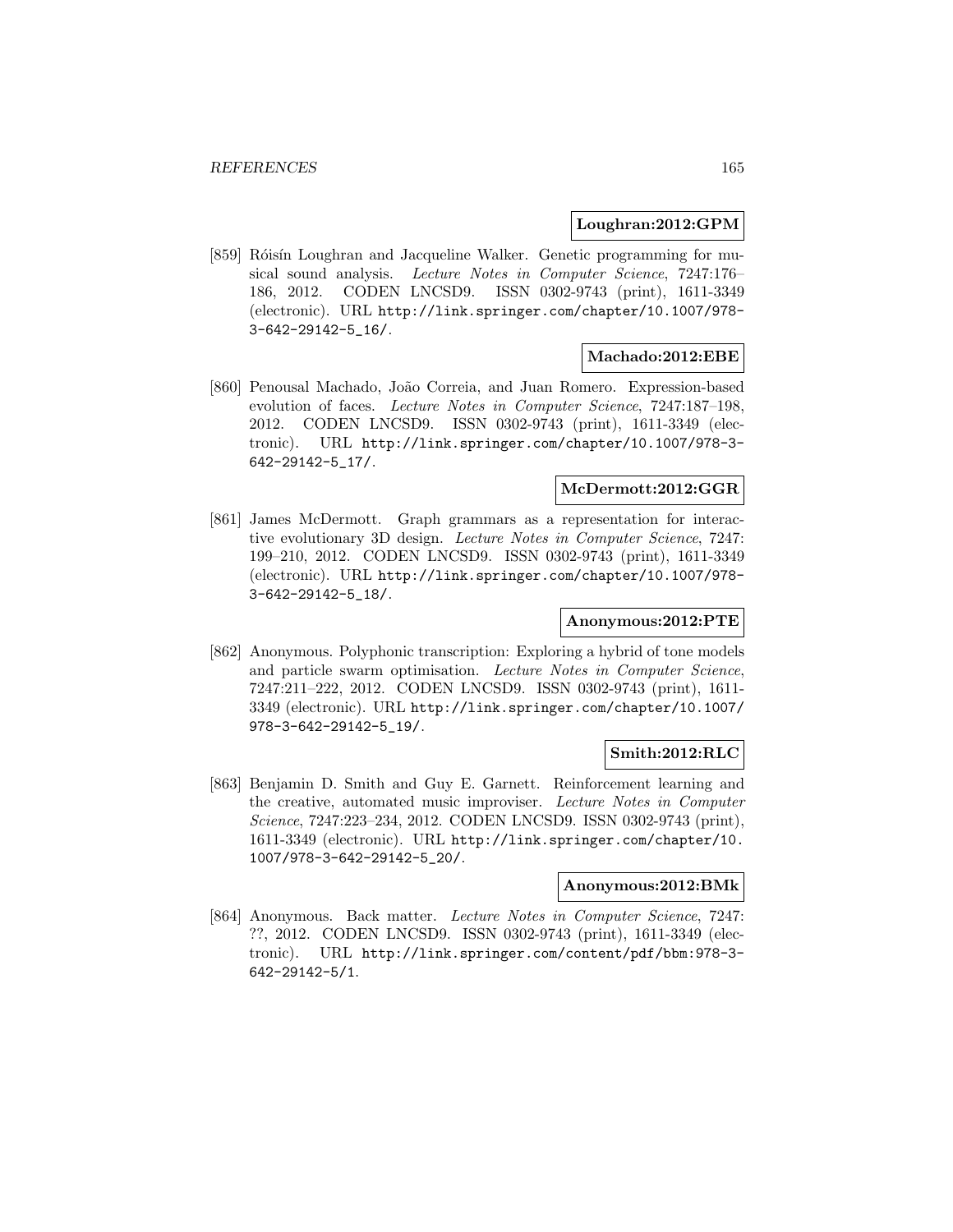#### **Anonymous:2012:FMby**

[865] Anonymous. Front matter. Lecture Notes in Computer Science, 7247: ??, 2012. CODEN LNCSD9. ISSN 0302-9743 (print), 1611-3349 (electronic). URL http://link.springer.com/content/pdf/bfm:978-3- 642-29142-5/1.

#### **Lanza-Gutierrez:2012:OEC**

[866] José Manuel Lanza-Gutiérrez, Juan Antonio Gómez-Pulido, and Miguel A. Vega-Rodríguez. Optimizing energy consumption in heterogeneous wireless sensor networks by means of evolutionary algorithms. Lecture Notes in Computer Science, 7248:1–10, 2012. CODEN LNCSD9. ISSN 0302- 9743 (print), 1611-3349 (electronic). URL http://link.springer.com/ chapter/10.1007/978-3-642-29178-4\_1/.

## **LaRoche:2012:NPD**

[867] Patrick LaRoche, A. Nur Zincir-Heywood, and Malcolm I. Heywood. Network protocol discovery and analysis via live interaction. Lecture Notes in Computer Science, 7248:11–20, 2012. CODEN LNCSD9. ISSN 0302- 9743 (print), 1611-3349 (electronic). URL http://link.springer.com/ chapter/10.1007/978-3-642-29178-4\_2/.

#### **Limmer:2012:EDA**

[868] Steffen Limmer, Dietmar Fey, Ulrich Lohmann, and Jürgen Jahns. Evolutionary design of active free space optical networks based on digital mirror devices. Lecture Notes in Computer Science, 7248:21–30, 2012. CODEN LNCSD9. ISSN 0302-9743 (print), 1611-3349 (electronic). URL http:// link.springer.com/chapter/10.1007/978-3-642-29178-4\_3/.

#### **Tabia:2012:FRO**

[869] Nourredine Tabia, Alexandre Gondran, Oumaya Baala, and Alexandre Caminada. Frequency robustness optimization with respect to traffic distribution for LTE system. Lecture Notes in Computer Science, 7248: 31–41, 2012. CODEN LNCSD9. ISSN 0302-9743 (print), 1611-3349 (electronic). URL http://link.springer.com/chapter/10.1007/978- 3-642-29178-4\_4/.

## **Arsuaga-Rios:2012:SWO**

[870] María Arsuaga-Ríos, Francisco Prieto-Castrillo, and Miguel A. Vega-Rodríguez. Small-world optimization applied to job scheduling on grid environments from a multi-objective perspective. Lecture Notes in Computer Science, 7248:42–51, 2012. CODEN LNCSD9. ISSN 0302-9743 (print), 1611-3349 (electronic). URL http://link.springer.com/chapter/10. 1007/978-3-642-29178-4\_5/.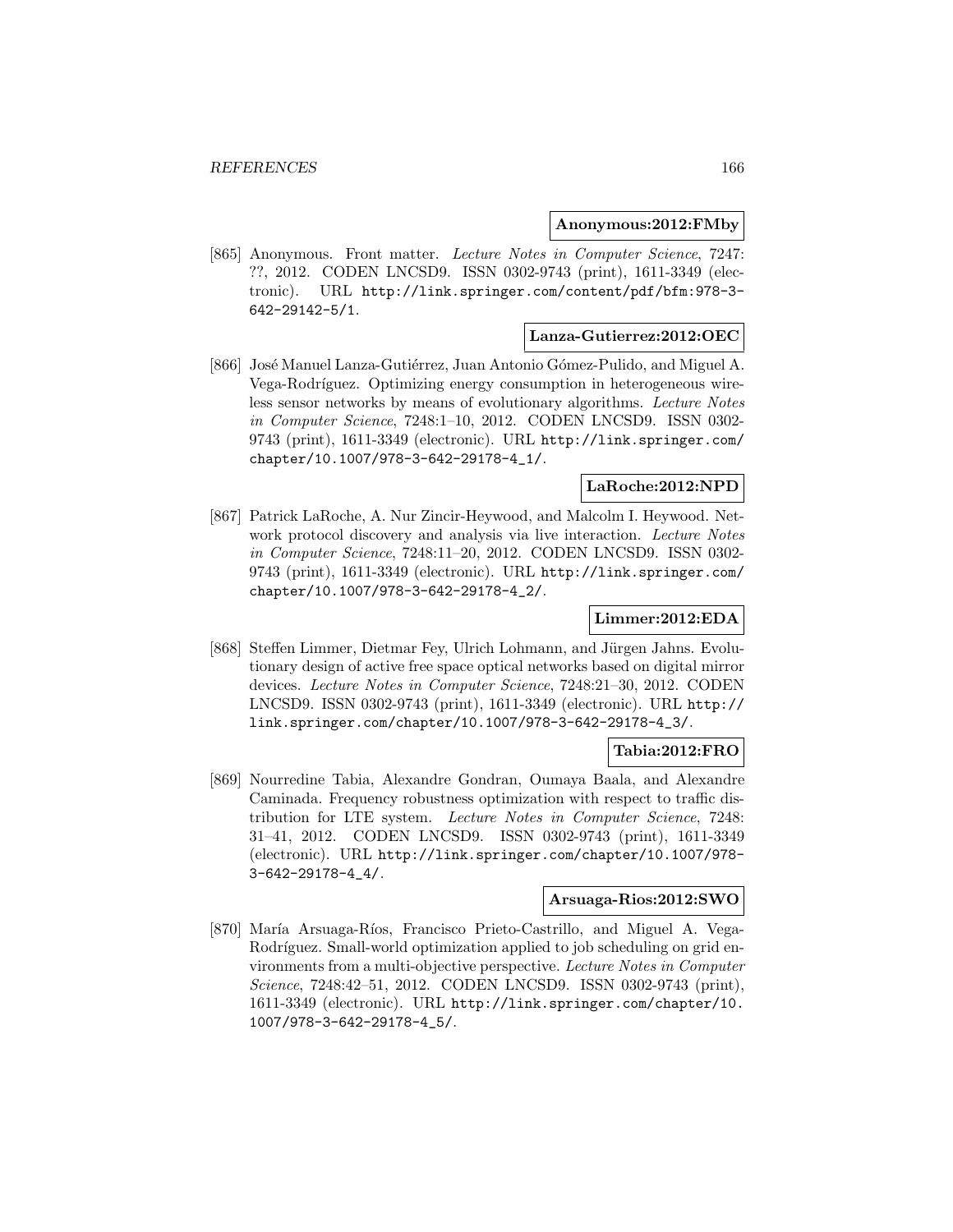#### **Garcia-Sanchez:2012:TDE**

[871] Pablo García-Sánchez, A. E. Eiben, Evert Haasdijk, and Berend Weel. Testing diversity-enhancing migration policies for hybrid on-line evolution of robot controllers. Lecture Notes in Computer Science, 7248: 52–62, 2012. CODEN LNCSD9. ISSN 0302-9743 (print), 1611-3349 (electronic). URL http://link.springer.com/chapter/10.1007/978- 3-642-29178-4\_6/.

## **Kuyucu:2012:EOP**

[872] Tüze Kuyucu, Ivan Tanev, and Katsunori Shimohara. Evolutionary optimization of pheromone-based stigmergic communication. Lecture Notes in Computer Science, 7248:63–72, 2012. CODEN LNCSD9. ISSN 0302- 9743 (print), 1611-3349 (electronic). URL http://link.springer.com/ chapter/10.1007/978-3-642-29178-4\_7/.

### **Pacula:2012:HTB**

[873] Maciej Pacula, Jason Ansel, Saman Amarasinghe, and Una-May O'Reilly. Hyperparameter tuning in bandit-based adaptive operator selection. Lecture Notes in Computer Science, 7248:73–82, 2012. CODEN LNCSD9. ISSN 0302-9743 (print), 1611-3349 (electronic). URL http://link. springer.com/chapter/10.1007/978-3-642-29178-4\_8/.

## **Richter:2012:ADF**

[874] Hendrik Richter. Analyzing dynamic fitness landscapes of the targeting problem of chaotic systems. Lecture Notes in Computer Science, 7248:83–92, 2012. CODEN LNCSD9. ISSN 0302-9743 (print), 1611-3349 (electronic). URL http://link.springer.com/chapter/10.1007/978- 3-642-29178-4\_9/.

#### **Trueba:2012:SOS**

[875] Pedro Trueba, Abraham Prieto, Francisco Bellas, Pilar Caamaño, and Richard J. Duro. Self-organization and specialization in multiagent systems through open-ended natural evolution. Lecture Notes in Computer Science, 7248:93–102, 2012. CODEN LNCSD9. ISSN 0302-9743 (print), 1611-3349 (electronic). URL http://link.springer.com/chapter/10. 1007/978-3-642-29178-4\_10/.

#### **Turkey:2012:ETA**

[876] Mikdam Turkey and Riccardo Poli. An empirical tool for analysing the collective behaviour of population-based algorithms. Lecture Notes in Computer Science, 7248:103–113, 2012. CODEN LNCSD9. ISSN 0302- 9743 (print), 1611-3349 (electronic). URL http://link.springer.com/ chapter/10.1007/978-3-642-29178-4\_11/.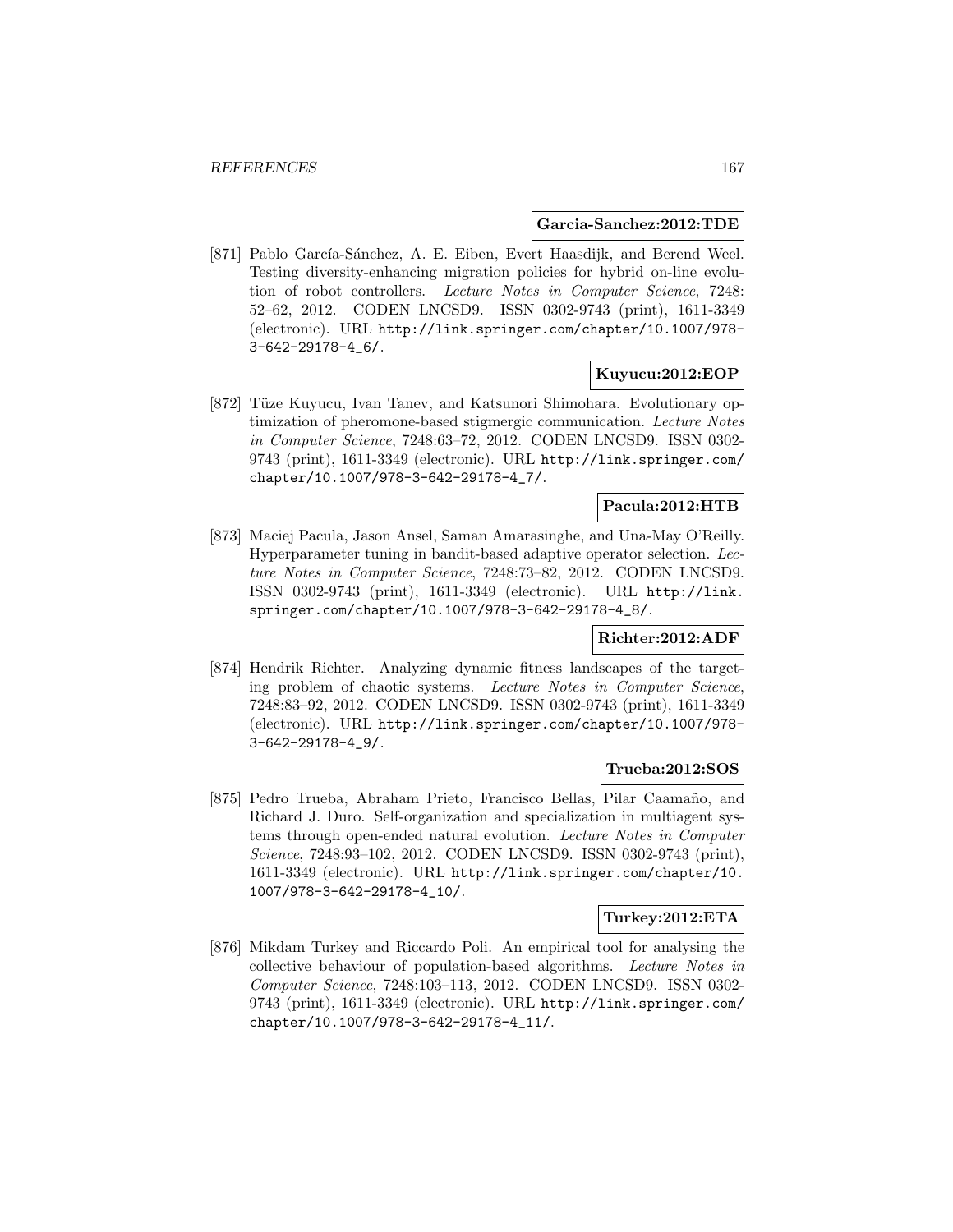### **Wang:2012:SPO**

[877] Crown Guan Wang and Kwok Yip Szeto. Sales potential optimization on directed social networks: a quasi-parallel genetic algorithm approach. Lecture Notes in Computer Science, 7248:114–123, 2012. CODEN LNCSD9. ISSN 0302-9743 (print), 1611-3349 (electronic). URL http:// link.springer.com/chapter/10.1007/978-3-642-29178-4\_12/.

## **Weel:2012:EMC**

[878] Berend Weel, Evert Haasdijk, and A. E. Eiben. The emergence of multicellular robot organisms through on-line on-board evolution. Lecture Notes in Computer Science, 7248:124–134, 2012. CODEN LNCSD9. ISSN 0302- 9743 (print), 1611-3349 (electronic). URL http://link.springer.com/ chapter/10.1007/978-3-642-29178-4\_13/.

## **Agapitos:2012:ESF**

[879] Alexandros Agapitos, Michael O'Neill, and Anthony Brabazon. Evolving seasonal forecasting models with genetic programming in the context of pricing weather-derivatives. Lecture Notes in Computer Science, 7248: 135–144, 2012. CODEN LNCSD9. ISSN 0302-9743 (print), 1611-3349 (electronic). URL http://link.springer.com/chapter/10.1007/978- 3-642-29178-4\_14/.

## **Arriaga:2012:SAH**

[880] Jonathan Arriaga and Manuel Valenzuela-Rendón. Steepest ascent Hill climbing for portfolio selection. Lecture Notes in Computer Science, 7248: 145–154, 2012. CODEN LNCSD9. ISSN 0302-9743 (print), 1611-3349 (electronic). URL http://link.springer.com/chapter/10.1007/978- 3-642-29178-4\_15/.

## **Azzini:2012:NEA**

[881] Antonia Azzini, Mauro Dragoni, and Andrea G. B. Tettamanzi. A neuroevolutionary approach to intraday financial modeling. Lecture Notes in Computer Science, 7248:155–164, 2012. CODEN LNCSD9. ISSN 0302- 9743 (print), 1611-3349 (electronic). URL http://link.springer.com/ chapter/10.1007/978-3-642-29178-4\_16/.

## **Duran:2012:CSM**

[882] Feijoo E. Colomine Duran, Carlos Cotta, and Antonio J. Fernández-Leiva. A comparative study of multi-objective evolutionary algorithms to optimize the selection of investment portfolios with cardinality constraints. Lecture Notes in Computer Science, 7248:165–173, 2012. CODEN LNCSD9. ISSN 0302-9743 (print), 1611-3349 (electronic). URL http:// link.springer.com/chapter/10.1007/978-3-642-29178-4\_17/.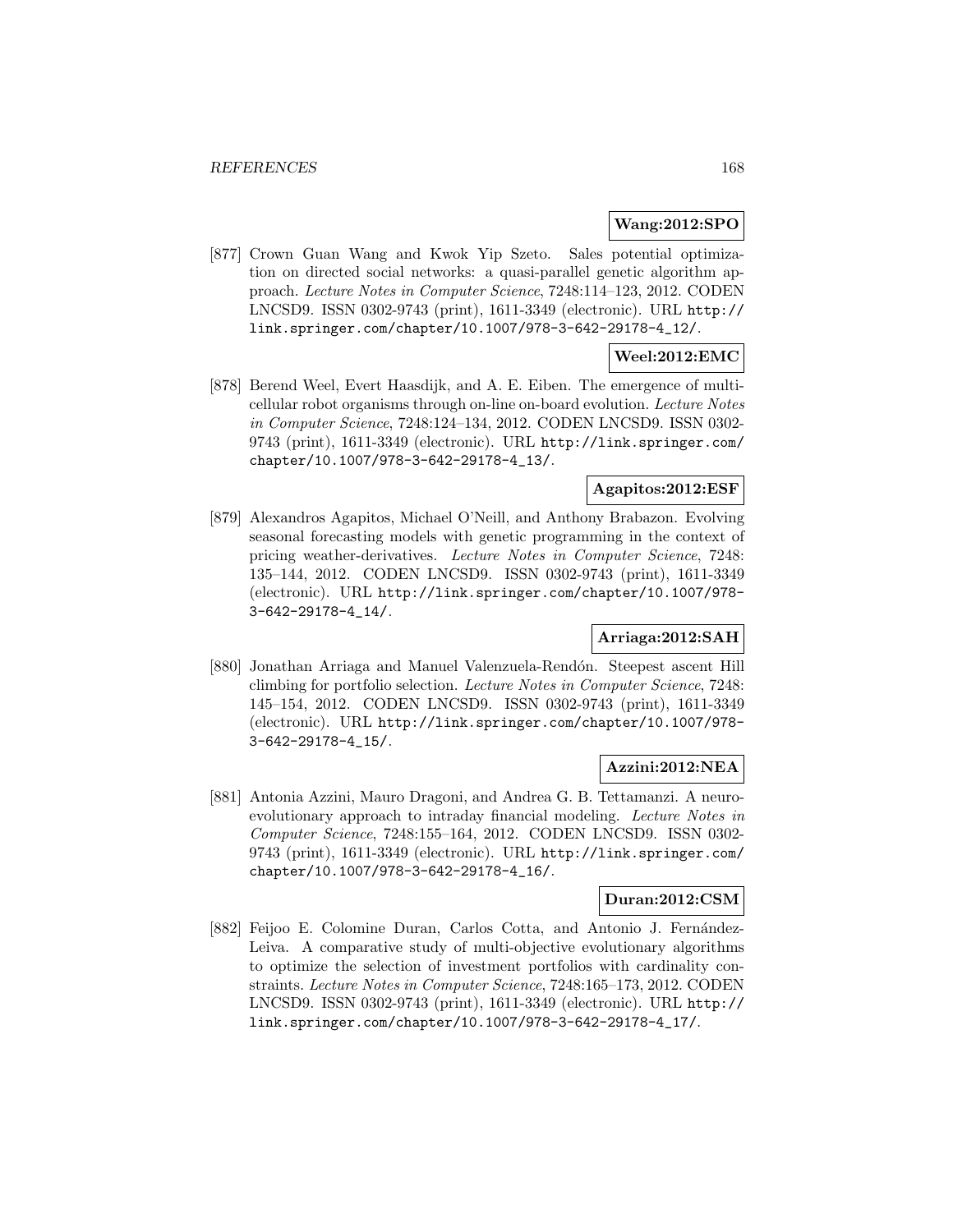#### **Contreras:2012:GCT**

[883] Iván Contreras, José Ignacio Hidalgo, and Laura Núñez-Letamendia. A GA combining technical and fundamental analysis for trading the stock market. Lecture Notes in Computer Science, 7248:174–183, 2012. CODEN LNCSD9. ISSN 0302-9743 (print), 1611-3349 (electronic). URL http:// link.springer.com/chapter/10.1007/978-3-642-29178-4\_18/.

## **Mayo:2012:EDS**

[884] Michael Mayo. Evolutionary data selection for enhancing models of intraday Forex time series. Lecture Notes in Computer Science, 7248: 184–193, 2012. CODEN LNCSD9. ISSN 0302-9743 (print), 1611-3349 (electronic). URL http://link.springer.com/chapter/10.1007/978- 3-642-29178-4\_19/.

### **Cook:2012:IRC**

[885] Michael Cook, Simon Colton, and Jeremy Gow. Initial results from cooperative co-evolution for automated platformer design. Lecture Notes in Computer Science, 7248:194–203, 2012. CODEN LNCSD9. ISSN 0302- 9743 (print), 1611-3349 (electronic). URL http://link.springer.com/ chapter/10.1007/978-3-642-29178-4\_20/.

## **Anonymous:2012:FMbz**

[886] Anonymous. Front matter. Lecture Notes in Computer Science, 7248: ??, 2012. CODEN LNCSD9. ISSN 0302-9743 (print), 1611-3349 (electronic). URL http://link.springer.com/content/pdf/bfm:978-3- 642-29178-4/1.

#### **Anastasi:2012:MTN**

[887] Giuseppe Anastasi, Emilio Bellini, Elisabetta Di Nitto, Carlo Ghezzi, Letizia Tanca, and Eugenio Zimeo, editors. Methodologies and Technologies for Networked Enterprises: ArtDeco: Adaptive Infrastructures for Decentralised Organisations, volume 7200 of Lecture Notes in Computer Science. Springer-Verlag Inc., New York, NY, USA, 2012. CODEN LNCSD9. ISBN 3-642-31738-3 (print), 3-642-31739-1 (e-book). ISSN 0302-9743 (print), 1611-3349 (electronic). LCCN ???? URL http:// www.springerlink.com/content/978-3-642-31739-2.

#### **Schmitt:2012:MME**

[888] Jens B. Schmitt, editor. Measurement, Modelling, and Evaluation of Computing Systems and Dependability and Fault Tolerance: 16th International GI/ITG Conference, MMB & DFT 2012, Kaiserslautern, Germany, March 19–21, 2012. Proceedings, volume 7201 of Lecture Notes in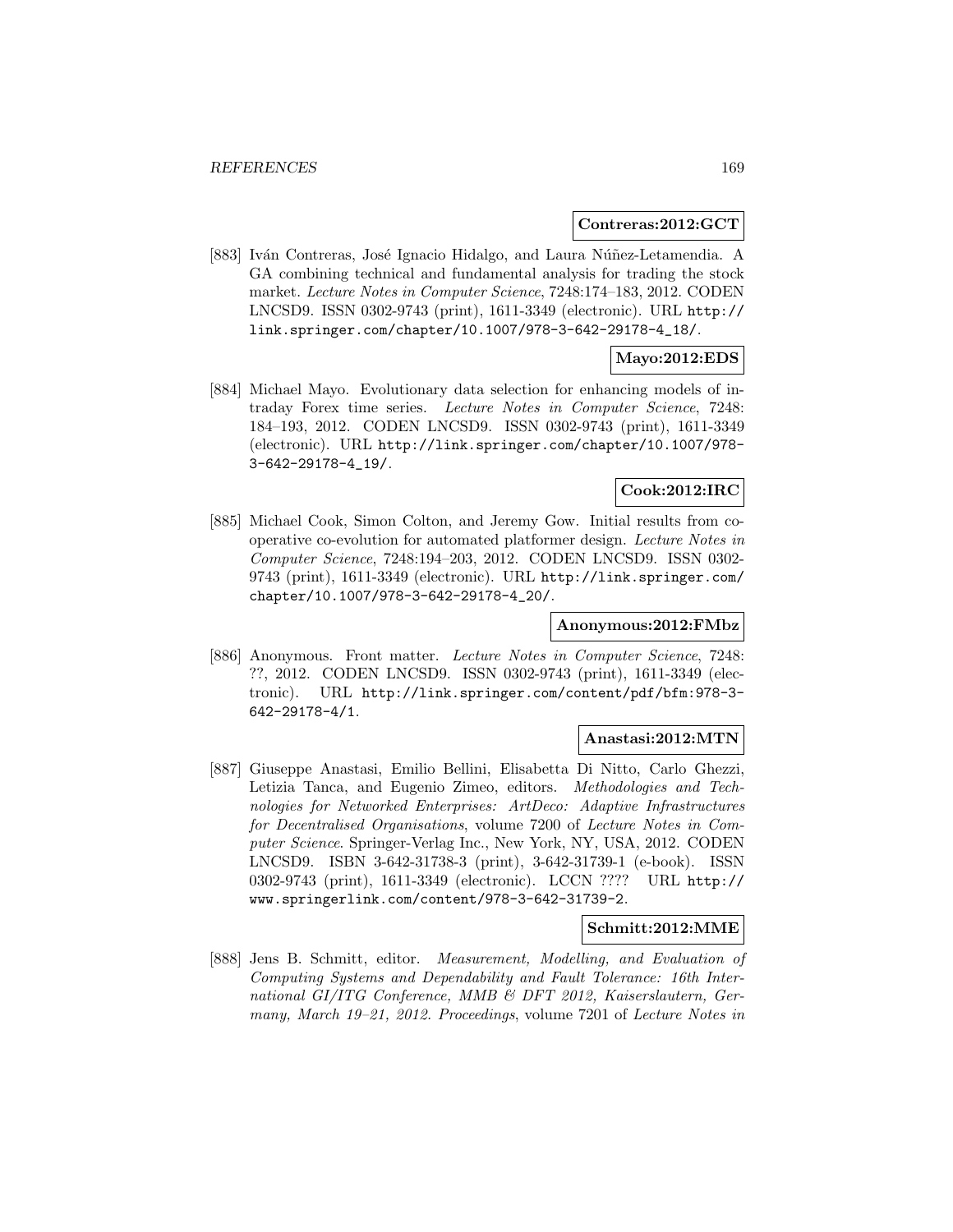Computer Science. Springer-Verlag Inc., New York, NY, USA, 2012. CO-DEN LNCSD9. ISBN 3-642-28539-2 (print), 3-642-28540-6 (e-book). ISSN 0302-9743 (print), 1611-3349 (electronic). LCCN ???? URL http://www. springerlink.com/content/978-3-642-28540-0.

# **Zhang:2012:ISI**

[889] Yanning Zhang, Zhi-Hua Zhou, Changshui Zhang, and Ying Li, editors. Intelligent Science and Intelligent Data Engineering: Second Sinoforeign-interchange Workshop, IScIDE 2011, Xi'an, China, October 23– 25, 2011, Revised Selected Papers, volume 7202 of Lecture Notes in Computer Science. Springer-Verlag Inc., New York, NY, USA, 2012. CODEN LNCSD9. ISBN 3-642-31918-1 (print), 3-642-31919-X (e-book). ISSN 0302-9743 (print), 1611-3349 (electronic). LCCN ???? URL http://www. springerlink.com/content/978-3-642-31919-8.

# **Wyrzykowski:2012:PPAa**

[890] Roman Wyrzykowski, Jack Dongarra, Konrad Karczewski, and Jerzy Waśniewski, editors. Parallel Processing and Applied Mathematics: 9th International Conference, PPAM 2011, Torun, Poland, September 11–14, 2011. Revised Selected Papers, Part I, volume 7203 of Lecture Notes in Computer Science. Springer-Verlag Inc., New York, NY, USA, 2012. CO-DEN LNCSD9. ISBN 3-642-31463-5 (print), 3-642-31464-3 (e-book). ISSN 0302-9743 (print), 1611-3349 (electronic). LCCN ???? URL http://www. springerlink.com/content/978-3-642-31464-3.

#### **Wyrzykowski:2012:PPAb**

[891] Roman Wyrzykowski, Jack Dongarra, Konrad Karczewski, and Jerzy Waśniewski, editors. Parallel Processing and Applied Mathematics: 9th International Conference, PPAM 2011, Torun, Poland, September 11–14, 2011. Revised Selected Papers, Part II, volume 7204 of Lecture Notes in Computer Science. Springer-Verlag Inc., New York, NY, USA, 2012. CO-DEN LNCSD9. ISBN 3-642-31499-6 (print), 3-642-31500-3 (e-book). ISSN 0302-9743 (print), 1611-3349 (electronic). LCCN ???? URL http://www. springerlink.com/content/978-3-642-31500-8.

#### **Croitoru:2012:GSK**

[892] Madalina Croitoru, Sebastian Rudolph, Nic Wilson, John Howse, and Olivier Corby, editors. Graph Structures for Knowledge Representation and Reasoning: Second International Workshop, GKR 2011, Barcelona, Spain, July 16, 2011. Revised Selected Papers, volume 7205 of Lecture Notes in Computer Science. Springer-Verlag Inc., New York, NY, USA, 2012. CODEN LNCSD9. ISBN 3-642-29448-0 (print), 3-642-29449-9 (e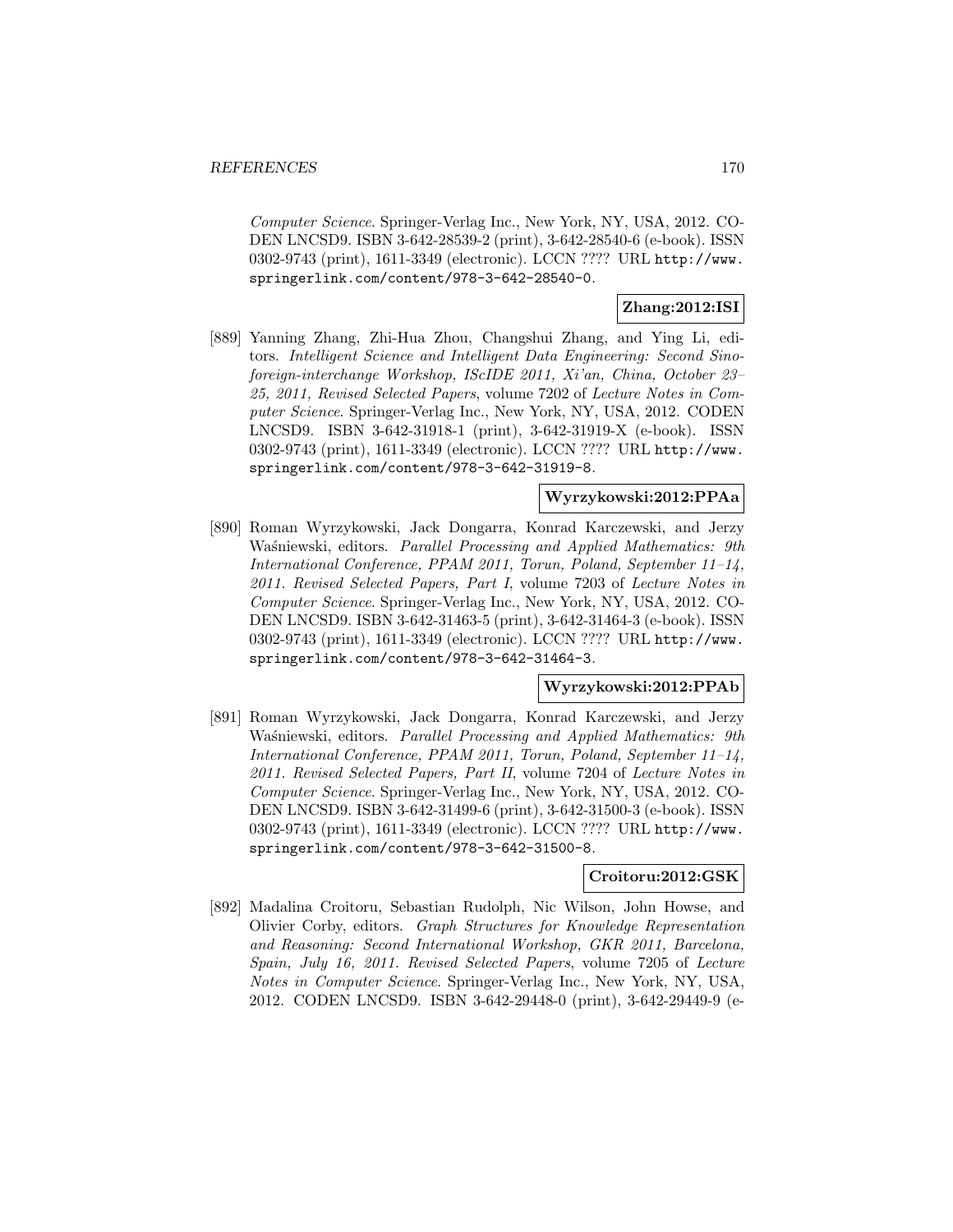book). ISSN 0302-9743 (print), 1611-3349 (electronic). LCCN ???? URL http://www.springerlink.com/content/978-3-642-29449-5.

#### **Efthimiou:2012:GSL**

[893] Eleni Efthimiou, Georgios Kouroupetroglou, and Stavroula-Evita Fotinea, editors. Gesture and Sign Language in Human-Computer Interaction and Embodied Communication: 9th International Gesture Workshop, GW 2011, Athens, Greece, May 25–27, 2011, Revised Selected Papers, volume 7206 of Lecture Notes in Computer Science. Springer-Verlag Inc., New York, NY, USA, 2012. CODEN LNCSD9. ISBN 3-642-34181-0 (print), 3-642-34182-9 (e-book). ISSN 0302-9743 (print), 1611-3349 (electronic). LCCN ???? URL http://www.springerlink.com/content/978-3-642- 34182-3.

## **Muggleton:2012:ILP**

[894] Stephen H. Muggleton, Alireza Tamaddoni-Nezhad, and Francesca A. Lisi, editors. Inductive Logic Programming: 21st International Conference, ILP 2011, Windsor Great Park, UK, July 31–August 3, 2011, Revised Selected Papers, volume 7207 of Lecture Notes in Computer Science. Springer-Verlag Inc., New York, NY, USA, 2012. CODEN LNCSD9. ISBN 3-642- 31950-5 (print), 3-642-31951-3 (e-book). ISSN 0302-9743 (print), 1611- 3349 (electronic). LCCN ???? URL http://www.springerlink.com/ content/978-3-642-31951-8.

#### **Corchado:2012:HAIa**

[895] Emilio Corchado, Václav Snášel, Ajith Abraham, Michał Woźniak, Manuel Graña, and Sung-Bae Cho, editors. Hybrid Artificial Intelligent Systems: 7th International Conference, HAIS 2012, Salamanca, Spain, March 28–30th, 2012. Proceedings, Part I, volume 7208 of Lecture Notes in Computer Science. Springer-Verlag Inc., New York, NY, USA, 2012. CODEN LNCSD9. ISBN 3-642-28941-X (print), 3-642-28942-8 (e-book). ISSN 0302-9743 (print), 1611-3349 (electronic). LCCN ???? URL http: //www.springerlink.com/content/978-3-642-28942-2.

#### **Corchado:2012:HAIb**

[896] Emilio Corchado, Václav Snášel, Ajith Abraham, Michał Woźniak, Manuel Graña, and Sung-Bae Cho, editors. Hybrid Artificial Intelligent Systems: 7th International Conference, HAIS 2012, Salamanca, Spain, March 28–30th, 2012. Proceedings, Part II, volume 7209 of Lecture Notes in Computer Science. Springer-Verlag Inc., New York, NY, USA, 2012. CODEN LNCSD9. ISBN 3-642-28930-4 (print), 3-642-28931-2 (e-book). ISSN 0302-9743 (print), 1611-3349 (electronic). LCCN ???? URL http: //www.springerlink.com/content/978-3-642-28931-6.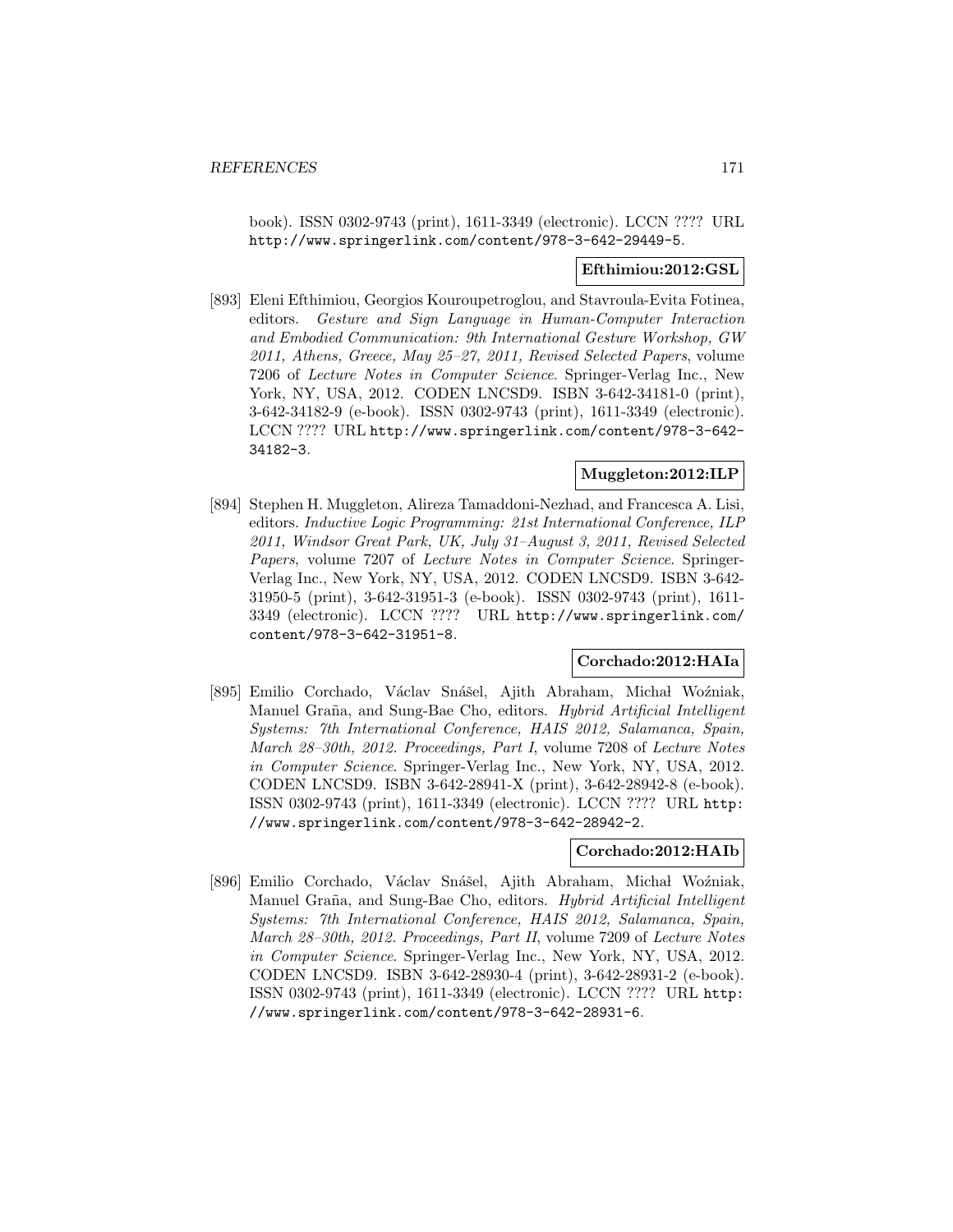#### **OBoyle:2012:CCI**

[897] Michael O'Boyle, editor. Compiler Construction: 21st International Conference, CC 2012, Held as Part of the European Joint Conferences on Theory and Practice of Software, ETAPS 2012, Tallinn, Estonia, March 24–April 1, 2012. Proceedings, volume 7210 of Lecture Notes in Computer Science. Springer-Verlag Inc., New York, NY, USA, 2012. CODEN LNCSD9. ISBN 3-642-28651-8 (print), 3-642-28652-6 (e-book). ISSN 0302-9743 (print), 1611-3349 (electronic). LCCN ???? URL http:// www.springerlink.com/content/978-3-642-28652-0.

## **Seidl:2012:PLS**

[898] Helmut Seidl, editor. Programming Languages and Systems: 21st European Symposium on Programming, ESOP 2012, Held as Part of the European Joint Conferences on Theory and Practice of Software, ETAPS 2012, Tallinn, Estonia, March  $24$  – April 1, 2012. Proceedings, volume 7211 of Lecture Notes in Computer Science. Springer-Verlag Inc., New York, NY, USA, 2012. CODEN LNCSD9. ISBN 3-642-28868-5 (print), 3-642-28869- 3 (e-book). ISSN 0302-9743 (print), 1611-3349 (electronic). LCCN ???? URL http://www.springerlink.com/content/978-3-642-28869-2.

#### **deLara:2012:FAS**

[899] Juan de Lara and Andrea Zisman, editors. Fundamental Approaches to Software Engineering: 15th International Conference, FASE 2012, Held as Part of the European Joint Conferences on Theory and Practice of Software, ETAPS 2012, Tallinn, Estonia, March  $24 - April 1$ , 2012. Proceedings, volume 7212 of Lecture Notes in Computer Science. Springer-Verlag Inc., New York, NY, USA, 2012. CODEN LNCSD9. ISBN 3-642- 28871-5 (print), 3-642-28872-3 (e-book). ISSN 0302-9743 (print), 1611- 3349 (electronic). LCCN ???? URL http://www.springerlink.com/ content/978-3-642-28872-2.

#### **Birkedal:2012:FSS**

[900] Lars Birkedal, editor. Foundations of Software Science and Computational Structures: 15th International Conference, FOSSACS 2012, Held as Part of the European Joint Conferences on Theory and Practice of Software, ETAPS 2012, Tallinn, Estonia, March 24–April 1, 2012. Proceedings, volume 7213 of Lecture Notes in Computer Science. Springer-Verlag Inc., New York, NY, USA, 2012. CODEN LNCSD9. ISBN 3-642-28728-X (print), 3-642-28729-8 (e-book). ISSN 0302-9743 (print), 1611-3349 (electronic). LCCN ???? URL http://www.springerlink.com/content/978-3-642- 28729-9.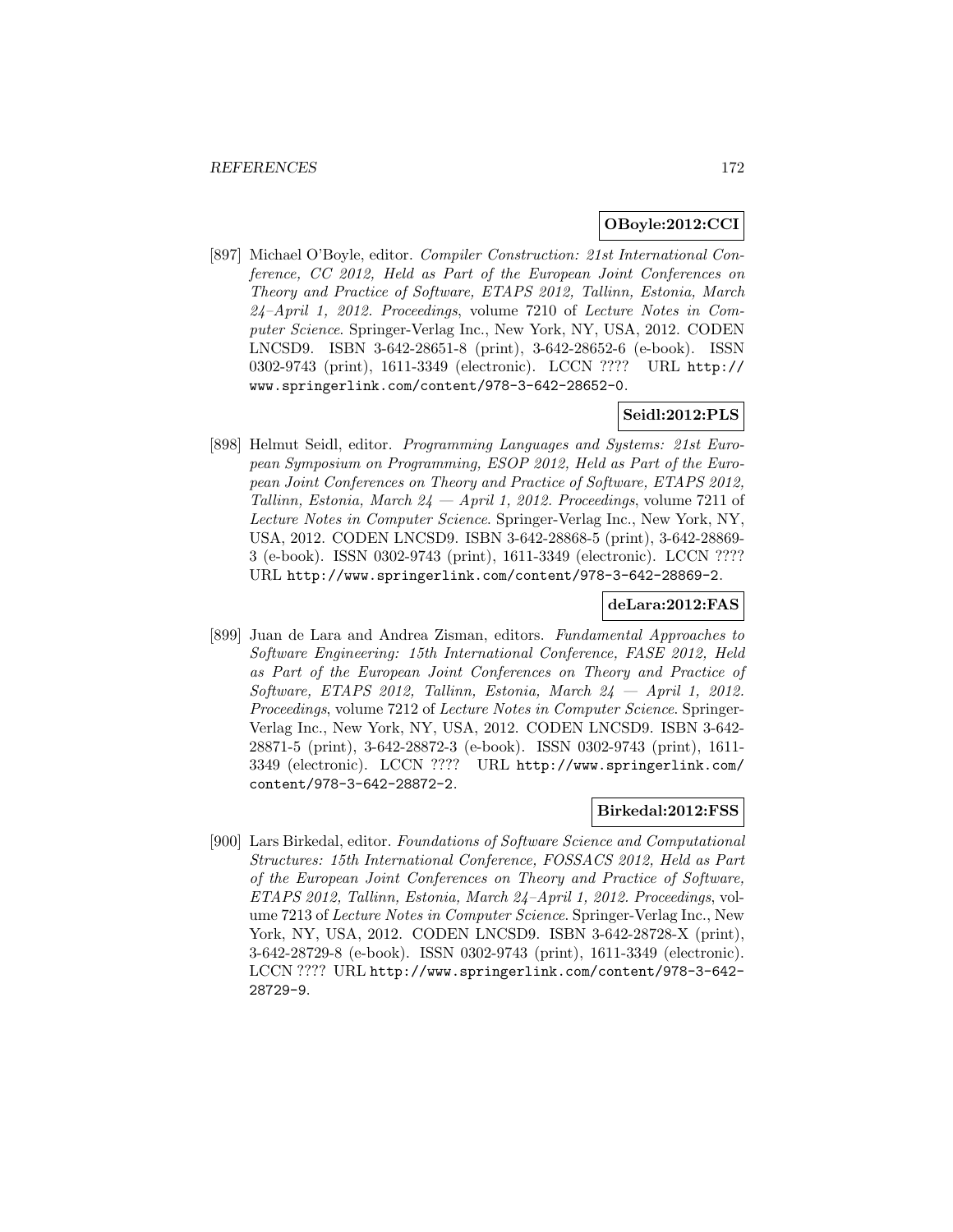#### **Flanagan:2012:TAC**

[901] Cormac Flanagan and Barbara König, editors. Tools and Algorithms for the Construction and Analysis of Systems: 18th International Conference, TACAS 2012, Held as Part of the European Joint Conferences on Theory and Practice of Software, ETAPS 2012, Tallinn, Estonia, March 24–April 1, 2012. Proceedings, volume 7214 of Lecture Notes in Computer Science. Springer-Verlag Inc., New York, NY, USA, 2012. CODEN LNCSD9. ISBN 3-642-28755-7 (print), 3-642-28756-5 (e-book). ISSN 0302-9743 (print), 1611-3349 (electronic). LCCN ???? URL http://www.springerlink. com/content/978-3-642-28756-5.

## **Degano:2012:PST**

[902] Pierpaolo Degano and Joshua D. Guttman, editors. Principles of Security and Trust: First International Conference, POST 2012, Held as Part of the European Joint Conferences on Theory and Practice of Software, ETAPS 2012, Tallinn, Estonia, March 24 – April 1, 2012, Proceedings, volume 7215 of Lecture Notes in Computer Science. Springer-Verlag Inc., New York, NY, USA, 2012. CODEN LNCSD9. ISBN 3-642-28640-2 (print), 3-642-28641-0 (e-book). ISSN 0302-9743 (print), 1611-3349 (electronic). LCCN ???? URL http://www.springerlink.com/content/ 978-3-642-28641-4.

## **Hadjiantonis:2012:TES**

[903] Antonis M. Hadjiantonis and Burkhard Stiller, editors. Telecommunication Economics: Selected Results of the COST Action ISO605 Econ@Tel, volume 7216 of Lecture Notes in Computer Science. Springer-Verlag Inc., New York, NY, USA, 2012. CODEN LNCSD9. ISBN 3-642-30381-1 (print), 3-642-30382-X (e-book). ISSN 0302-9743 (print), 1611-3349 (electronic). LCCN ???? URL http://www.springerlink.com/content/ 978-3-642-30382-1.

## **Dennis:2012:PMA**

[904] Louise Dennis, Olivier Boissier, and Rafael H. Bordini, editors. Programming Multi-Agent Systems: 9th International Workshop, ProMAS 2011, Taipei, Taiwan, May 3, 2011, Revised Selected Papers, volume 7217 of Lecture Notes in Computer Science. Springer-Verlag Inc., New York, NY, USA, 2012. CODEN LNCSD9. ISBN 3-642-31914-9 (print), 3-642-31915- 7 (e-book). ISSN 0302-9743 (print), 1611-3349 (electronic). LCCN ???? URL http://www.springerlink.com/content/978-3-642-31915-0.

## **Aloni:2012:LLM**

[905] Maria Aloni, Vadim Kimmelman, Floris Roelofsen, Galit W. Sassoon, Katrin Schulz, and Matthijs Westera, editors. Logic, Language and Mean-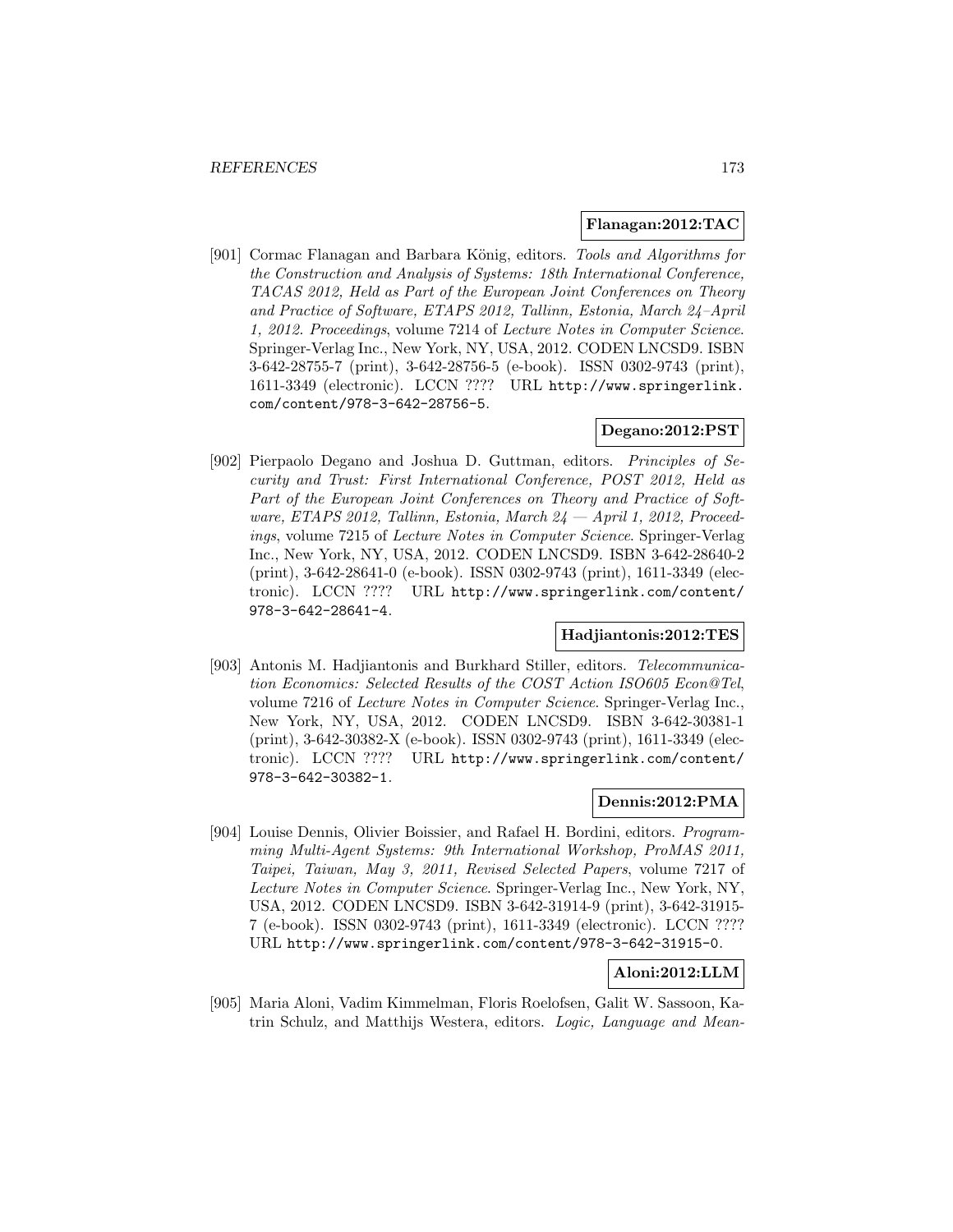ing: 18th Amsterdam Colloquium, Amsterdam, The Netherlands, December 19–21, 2011, Revised Selected Papers, volume 7218 of Lecture Notes in Computer Science. Springer-Verlag Inc., New York, NY, USA, 2012. CODEN LNCSD9. ISBN 3-642-31481-3 (print), 3-642-31482-1 (e-book). ISSN 0302-9743 (print), 1611-3349 (electronic). LCCN ???? URL http: //www.springerlink.com/content/978-3-642-31482-7.

## **Pan:2012:TEV**

[906] Zhigeng Pan, Adrian David Cheok, Wolfgang Müller, Maiga Chang, and Mingmin Zhang, editors. Transactions on Edutainment VIII, volume 7220 of Lecture Notes in Computer Science. Springer-Verlag Inc., New York, NY, USA, 2012. CODEN LNCSD9. ISBN 3-642-31438-4 (print), 3-642-31439-2 (e-book). ISSN 0302-9743 (print), 1611-3349 (electronic). LCCN ???? URL http://www.springerlink.com/content/978-3-642- 31439-1.

## **Pallis:2012:SOC**

[907] George Pallis, Mohamed Jmaiel, Anis Charfi, Sven Graupner, Yücel Karabulut, Sam Guinea, Florian Rosenberg, Quan Z. Sheng, Cesare Pautasso, and Sonia Ben Mokhtar, editors. Service-Oriented Computing — ICSOC 2011 Workshops: ICSOC 2011, International Workshops WE-SOA, NFPSLAM-SOC, and Satellite Events, Paphos, Cyprus, December 5–8, 2011. Revised Selected Papers, volume 7221 of Lecture Notes in Computer Science. Springer-Verlag Inc., New York, NY, USA, 2012. CO-DEN LNCSD9. ISBN 3-642-31874-6 (print), 3-642-31875-4 (e-book). ISSN 0302-9743 (print), 1611-3349 (electronic). LCCN ???? URL http://www. springerlink.com/content/978-3-642-31875-7.

#### **Chen:2012:TST**

[908] Liqun Chen, Moti Yung, and Liehuang Zhu, editors. Trusted Systems: Third International Conference, INTRUST 2011, Beijing, China, November 27–29, 2011, Revised Selected Papers, volume 7222 of Lecture Notes in Computer Science. Springer-Verlag Inc., New York, NY, USA, 2012. CODEN LNCSD9. ISBN 3-642-32297-2 (print), 3-642-32298-0 (e-book). ISSN 0302-9743 (print), 1611-3349 (electronic). LCCN ???? URL http: //www.springerlink.com/content/978-3-642-32298-3.

#### **Lones:2012:IPC**

[909] Michael A. Lones, Stephen L. Smith, Sarah Teichmann, Felix Naef, James A. Walker, and Martin A. Trefzer, editors. *Information Proces*sign in Cells and Tissues: 9th International Conference, IPCAT 2012, Cambridge, UK, March 31–April 2, 2012. Proceedings, volume 7223 of Lecture Notes in Computer Science. Springer-Verlag Inc., New York, NY,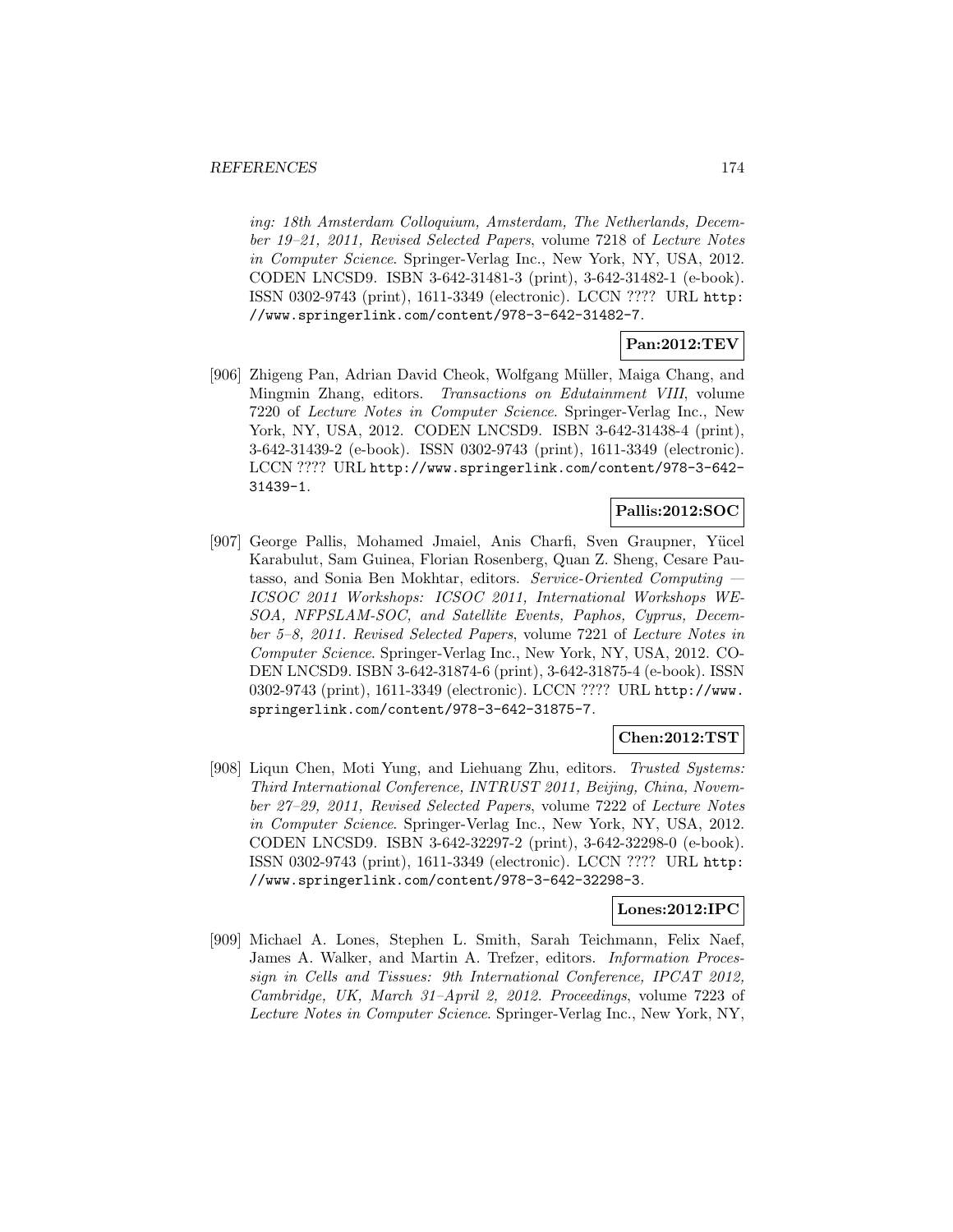USA, 2012. CODEN LNCSD9. ISBN 3-642-28791-3 (print), 3-642-28792- 1 (e-book). ISSN 0302-9743 (print), 1611-3349 (electronic). LCCN ???? URL http://www.springerlink.com/content/978-3-642-28792-3.

### **Baeza-Yates:2012:AIR**

[910] Ricardo Baeza-Yates, Arjen P. de Vries, Hugo Zaragoza, B. Barla Cambazoglu, Vanessa Murdock, Ronny Lempel, and Fabrizio Silvestri, editors. Advances in Information Retrieval: 34th European Conference on IR Research, ECIR 2012, Barcelona, Spain, April 1–5, 2012. Proceedings, volume 7224 of Lecture Notes in Computer Science. Springer-Verlag Inc., New York, NY, USA, 2012. CODEN LNCSD9. ISBN 3-642-28996-7 (print), 3-642-28997-5 (e-book). ISSN 0302-9743 (print), 1611-3349 (electronic). LCCN ???? URL http://www.springerlink.com/content/978-3-642- 28997-2.

## **Vidal:2012:LBP**

[911] Germán Vidal, editor. Logic-Based Program Synthesis and Transformation: 21st International Symposium, LOPSTR 2011, Odense, Denmark, July 18–20, 2011. Revised Selected Papers, volume 7225 of Lecture Notes in Computer Science. Springer-Verlag Inc., New York, NY, USA, 2012. CODEN LNCSD9. ISBN 3-642-32210-7 (print), 3-642-32211-5 (e-book). ISSN 0302-9743 (print), 1611-3349 (electronic). LCCN ???? URL http: //www.springerlink.com/content/978-3-642-32211-2.

#### **Goodloe:2012:NFM**

[912] Alwyn E. Goodloe and Suzette Person, editors. NASA Formal Methods: 4th International Symposium, NFM 2012, Norfolk, VA, USA, April 3– 5, 2012. Proceedings, volume 7226 of Lecture Notes in Computer Science. Springer-Verlag Inc., New York, NY, USA, 2012. CODEN LNCSD9. ISBN 3-642-28890-1 (print), 3-642-28891-X (e-book). ISSN 0302-9743 (print), 1611-3349 (electronic). LCCN ???? URL http://www.springerlink. com/content/978-3-642-28891-3.

#### **Yang:2012:SCB**

[913] Shanchieh Jay Yang, Ariel M. Greenberg, and Mica Endsley, editors. Social Computing, Behavioral  $-$  Cultural Modeling and Prediction: 5th International Conference, SBP 2012, College Park, MD, USA, April 3–5, 2012. Proceedings, volume 7227 of Lecture Notes in Computer Science. Springer-Verlag Inc., New York, NY, USA, 2012. CODEN LNCSD9. ISBN 3-642-29046-9 (print), 3-642-29047-7 (e-book). ISSN 0302-9743 (print), 1611-3349 (electronic). LCCN ???? URL http://www.springerlink. com/content/978-3-642-29047-3.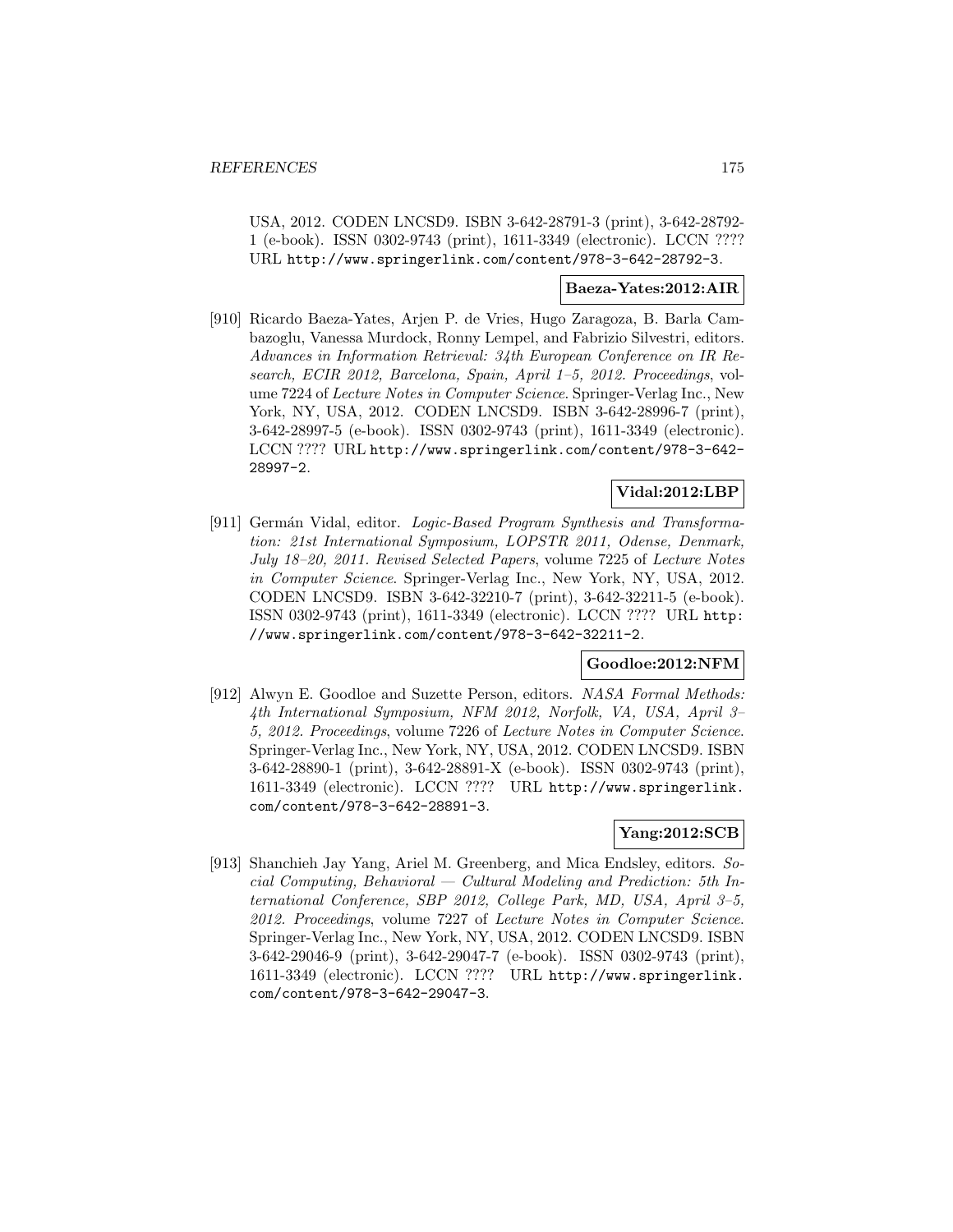## **Shi:2012:TDH**

[914] Yun Q. Shi and Stefan Katzenbeisser, editors. Transactions on Data Hiding and Multimedia Security VIII: Special Issue on Pattern Recognition for IT Security, volume 7228 of Lecture Notes in Computer Science. Springer-Verlag Inc., New York, NY, USA, 2012. CODEN LNCSD9. ISBN 3-642-31970-X (print), 3-642-31971-8 (e-book). ISSN 0302-9743 (print), 1611-3349 (electronic). LCCN ???? URL http://www.springerlink. com/content/978-3-642-31971-6.

#### **Constable:2012:LPS**

[915] Robert L. Constable and Alexandra Silva, editors. Logic and Program Semantics: Essays Dedicated to Dexter Kozen on the Occasion of His 60th Birthday, volume 7230 of Lecture Notes in Computer Science. Springer-Verlag Inc., New York, NY, USA, 2012. CODEN LNCSD9. ISBN 3-642- 29484-7 (print), 3-642-29485-5 (e-book). ISSN 0302-9743 (print), 1611- 3349 (electronic). LCCN ???? URL http://www.springerlink.com/ content/978-3-642-29485-3.

# **He:2012:HIS**

[916] Jing He, Xiaohui Liu, Elizabeth A. Krupinski, and Guandong Xu, editors. Health Information Science: First International Conference, HIS 2012, Beijing, China, April 8–10, 2012. Proceedings, volume 7231 of Lecture Notes in Computer Science. Springer-Verlag Inc., New York, NY, USA, 2012. CODEN LNCSD9. ISBN 3-642-29360-3 (print), 3-642-29361-1 (ebook). ISSN 0302-9743 (print), 1611-3349 (electronic). LCCN ???? URL http://www.springerlink.com/content/978-3-642-29361-0.

#### **Ryan:2012:ISP**

[917] Mark D. Ryan, Ben Smyth, and Guilin Wang, editors. Information Security Practice and Experience: 8th International Conference, ISPEC 2012, Hangzhou, China, April 9–12, 2012. Proceedings, volume 7232 of Lecture Notes in Computer Science. Springer-Verlag Inc., New York, NY, USA, 2012. CODEN LNCSD9. ISBN 3-642-29100-7 (print), 3-642-29101-5 (ebook). ISSN 0302-9743 (print), 1611-3349 (electronic). LCCN ???? URL http://www.springerlink.com/content/978-3-642-29101-2.

#### **Wang:2012:WTA**

[918] Hua Wang, Lei Zou, Guangyan Huang, Jing He, Chaoyi Pang, Hao Lan Zhang, Dongyan Zhao, and Zhuang Yi, editors. Web Technologies and Applications: APWeb 2012 International Workshops: SenDe, IDP, IEKB, MBC, Kunming, China, April 11–13, 2012. Proceedings, volume 7234 of Lecture Notes in Computer Science. Springer-Verlag Inc., New York, NY,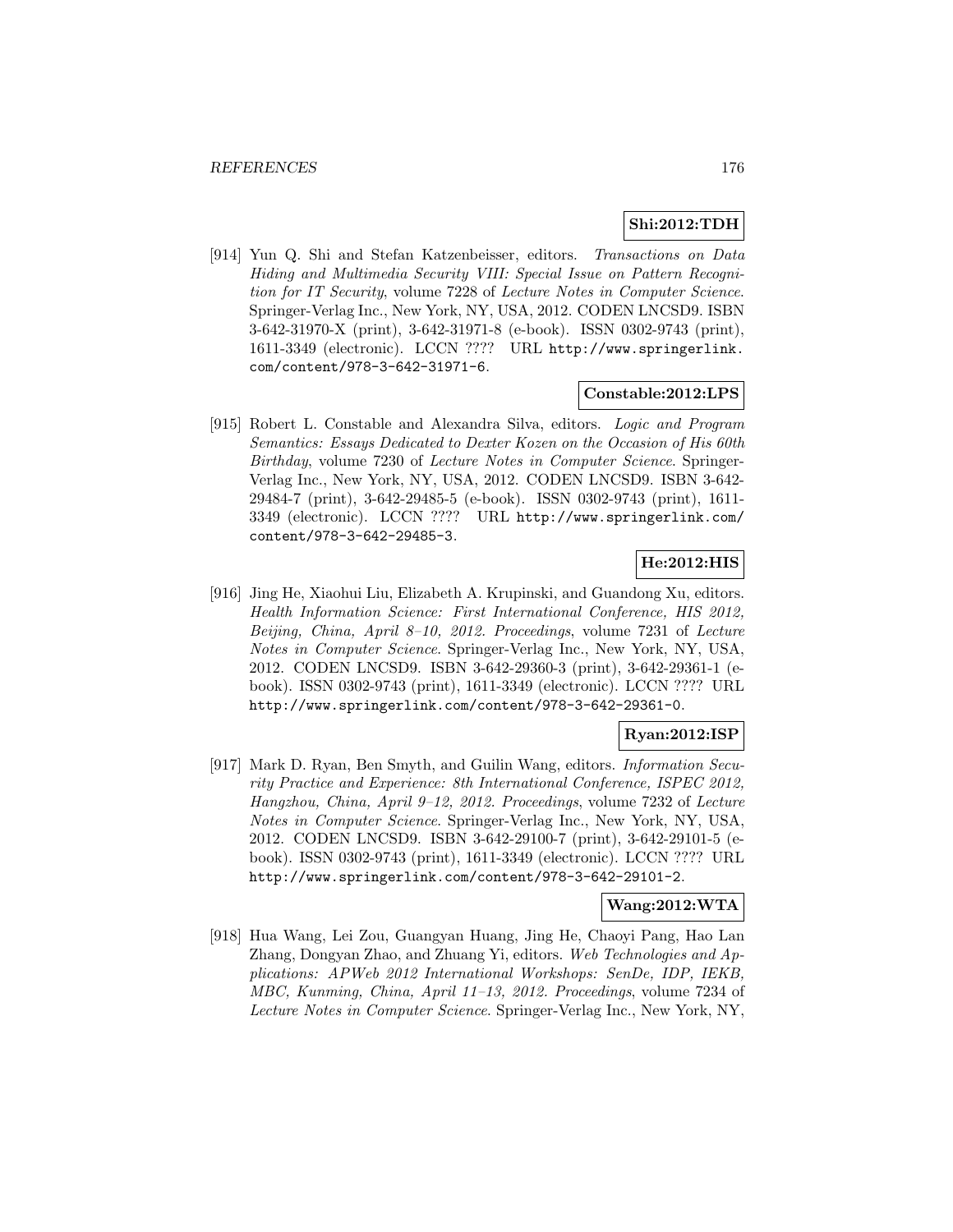USA, 2012. CODEN LNCSD9. ISBN 3-642-29425-1 (print), 3-642-29426- X (e-book). ISSN 0302-9743 (print), 1611-3349 (electronic). LCCN ???? URL http://www.springerlink.com/content/978-3-642-29426-6.

## **Sheng:2012:WTA**

[919] Quan Z. Sheng, Guoren Wang, Christian S. Jensen, and Guandong Xu, editors. Web Technologies and Applications: 14th Asia–Pacific Web Conference, APWeb 2012, Kunming, China, April 11–13, 2012. Proceedings, volume 7235 of Lecture Notes in Computer Science. Springer-Verlag Inc., New York, NY, USA, 2012. CODEN LNCSD9. ISBN 3-642-29252-6 (print), 3-642-29253-4 (e-book). ISSN 0302-9743 (print), 1611-3349 (electronic). LCCN ???? URL http://www.springerlink.com/content/978-3-642- 29253-8.

#### **DiMartino:2012:WWG**

[920] Sergio Di Martino, Adriano Peron, and Taro Tezuka, editors. Web and Wireless Geographical Information Systems: 11th International Symposium, W2GIS 2012, Naples, Italy, April 12–13, 2012. Proceedings, volume 7236 of Lecture Notes in Computer Science. Springer-Verlag Inc., New York, NY, USA, 2012. CODEN LNCSD9. ISBN 3-642-29246-1 (print), 3-642-29247-X (e-book). ISSN 0302-9743 (print), 1611-3349 (electronic). LCCN ???? URL http://www.springerlink.com/content/978-3-642- 29247-7.

#### **Lee:2012:DSAa**

[921] Sang goo Lee, Zhiyong Peng, Xiaofang Zhou, Yang-Sae Moon, Rainer Unland, and Jaesoo Yoo, editors. Database Systems for Advanced Applications: 17th International Conference, DASFAA 2012, Busan, South Korea, April 15–19, 2012, Proceedings, Part I, volume 7238 of Lecture Notes in Computer Science. Springer-Verlag Inc., New York, NY, USA, 2012. CODEN LNCSD9. ISBN 3-642-29037-X (print), 3-642-29038-8 (ebook). ISSN 0302-9743 (print), 1611-3349 (electronic). LCCN ???? URL http://www.springerlink.com/content/978-3-642-29038-1.

#### **Lee:2012:DSAb**

[922] Sang goo Lee, Zhiyong Peng, Xiaofang Zhou, Yang-Sae Moon, Rainer Unland, and Jaesoo Yoo, editors. Database Systems for Advanced Applications: 17th International Conference, DASFAA 2012, Busan, South Korea, April 15–19, 2012, Proceedings, Part II, volume 7239 of Lecture Notes in Computer Science. Springer-Verlag Inc., New York, NY, USA, 2012. CODEN LNCSD9. ISBN 3-642-29034-5 (print), 3-642-29035-3 (ebook). ISSN 0302-9743 (print), 1611-3349 (electronic). LCCN ???? URL http://www.springerlink.com/content/978-3-642-29035-0.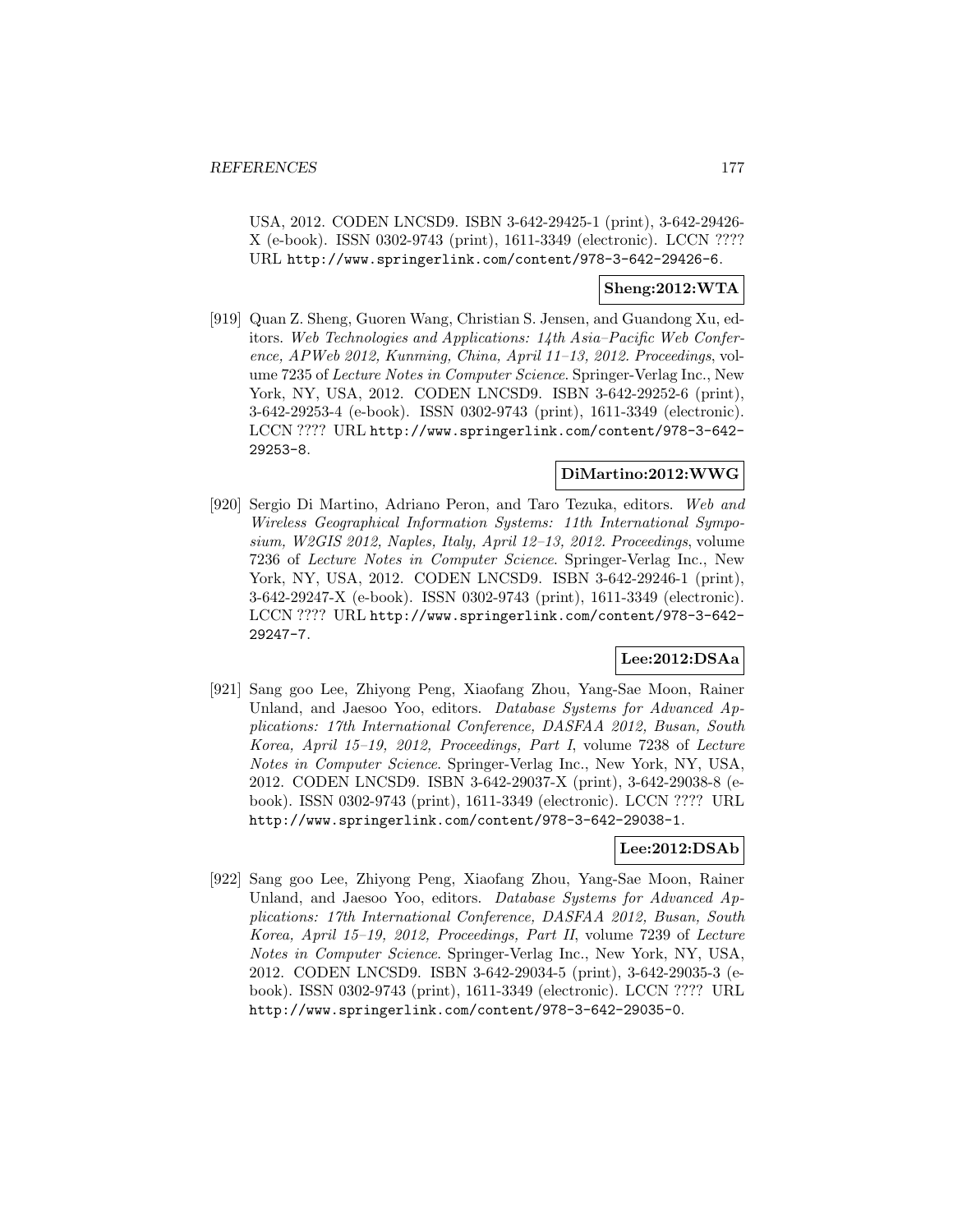## **Yu:2012:DSA**

[923] Hwanjo Yu, Ge Yu, Wynne Hsu, Yang-Sae Moon, Rainer Unland, and Jaesoo Yoo, editors. Database Systems for Advanced Applications: 17th International Conference, DASFAA 2012, International Workshops: FlashDB, ITEMS, SNSM, SIM 3, DQDI, Busan, South Korea, April 15–19, 2012. Proceedings, volume 7240 of Lecture Notes in Computer Science. Springer-Verlag Inc., New York, NY, USA, 2012. CODEN LNCSD9. ISBN 3-642- 29022-1 (print), 3-642-29023-X (e-book). ISSN 0302-9743 (print), 1611- 3349 (electronic). LCCN ???? URL http://www.springerlink.com/ content/978-3-642-29023-7.

## **Zsok:2012:CEF**

[924] Viktória Zsók, Zoltán Horváth, and Rinus Plasmeijer, editors. Central European Functional Programming School: 4th Summer School, CEFP 2011, Budapest, Hungary, June 14–24, 2011, Revised Selected Papers, volume 7241 of Lecture Notes in Computer Science. Springer-Verlag Inc., New York, NY, USA, 2012. CODEN LNCSD9. ISBN 3-642-32095-3 (print), 3-642-32096-1 (e-book). ISSN 0302-9743 (print), 1611-3349 (electronic). LCCN ???? URL http://www.springerlink.com/content/978-3-642- 32096-5.

# **Caseli:2012:CPP**

[925] Helena Caseli, Aline Villavicencio, António Teixeira, and Fernando Perdigão, editors. Computational Processing of the Portuguese Language: 10th International Conference, PROPOR 2012, Coimbra, Portugal, April 17–20, 2012. Proceedings, volume 7243 of Lecture Notes in Computer Science. Springer-Verlag Inc., New York, NY, USA, 2012. CO-DEN LNCSD9. ISBN 3-642-28884-7 (print), 3-642-28885-5 (e-book). ISSN 0302-9743 (print), 1611-3349 (electronic). LCCN ???? URL http://www. springerlink.com/content/978-3-642-28885-2.

### **Moraglio:2012:GPE**

[926] Alberto Moraglio, Sara Silva, Krzysztof Krawiec, Penousal Machado, and Carlos Cotta, editors. Genetic Programming: 15th European Conference, EuroGP 2012, Málaga, Spain, April 11-13, 2012. Proceedings, volume 7244 of Lecture Notes in Computer Science. Springer-Verlag Inc., New York, NY, USA, 2012. CODEN LNCSD9. ISBN 3-642-29138-4 (print), 3-642-29139-2 (e-book). ISSN 0302-9743 (print), 1611-3349 (electronic). LCCN ???? URL http://www.springerlink.com/content/978-3-642- 29139-5.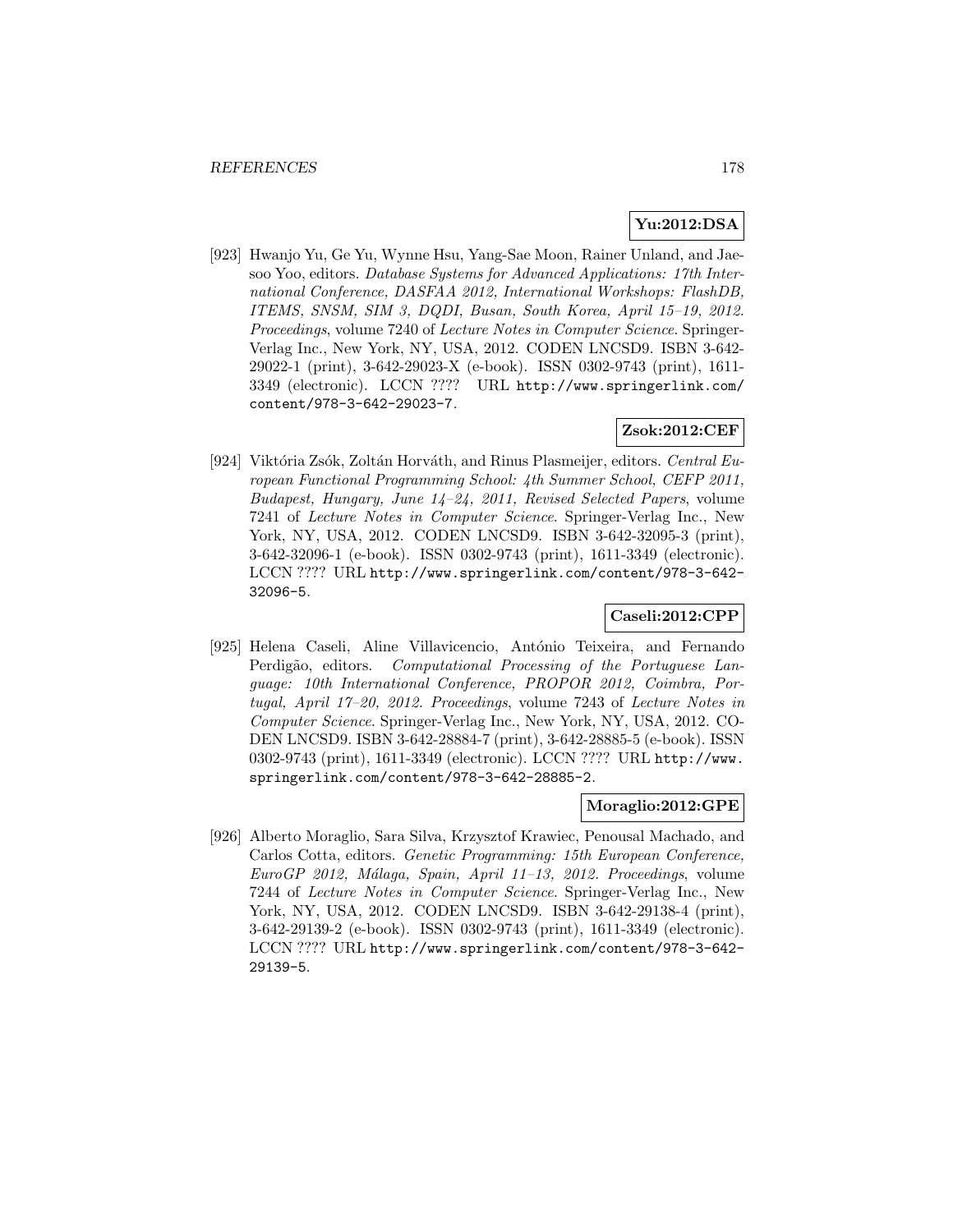## **Hao:2012:ECC**

[927] Jin-Kao Hao and Martin Middendorf, editors. Evolutionary Computation in Combinatorial Optimization: 12th European Conference, EvoCOP  $2012$ , Málaga, Spain, April 11–13, 2012. Proceedings, volume 7245 of Lecture Notes in Computer Science. Springer-Verlag Inc., New York, NY, USA, 2012. CODEN LNCSD9. ISBN 3-642-29123-6 (print), 3-642-29124- 4 (e-book). ISSN 0302-9743 (print), 1611-3349 (electronic). LCCN ???? URL http://www.springerlink.com/content/978-3-642-29124-1.

#### **Giacobini:2012:ECM**

[928] Mario Giacobini, Leonardo Vanneschi, and William S. Bush, editors. Evolutionary Computation, Machine Learning and Data Mining in Bioinformatics: 10th European Conference, EvoBIO 2012, Málaga, Spain, April 11–13, 2012. Proceedings, volume 7246 of Lecture Notes in Computer Science. Springer-Verlag Inc., New York, NY, USA, 2012. CODEN LNCSD9. ISBN 3-642-29065-5 (print), 3-642-29066-3 (e-book). ISSN 0302-9743 (print), 1611-3349 (electronic). LCCN ???? URL http:// www.springerlink.com/content/978-3-642-29066-4.

#### **Machado:2012:EBI**

[929] Penousal Machado, Juan Romero, and Adrian Carballal, editors. Evolutionary and Biologically Inspired Music, Sound, Art and Design: First International Conference, EvoMUSART 2012, Málaga, Spain, April 11– 13, 2012. Proceedings, volume 7247 of Lecture Notes in Computer Science. Springer-Verlag Inc., New York, NY, USA, 2012. CODEN LNCSD9. ISBN 3-642-29141-4 (print), 3-642-29142-2 (e-book). ISSN 0302-9743 (print), 1611-3349 (electronic). LCCN ???? URL http://www.springerlink. com/content/978-3-642-29142-5.

#### **DiChio:2012:AEC**

[930] Cecilia Di Chio, Alexandros Agapitos, Stefano Cagnoni, Carlos Cotta, Francisco Fernández de Vega, Gianni A. Di Caro, Rolf Drechsler, Anikó Ekárt, Anna I. Esparcia-Alcázar, Muddassar Farooq, William B. Langdon, Juan J. Merelo-Guervós, Mike Preuss, Hendrik Richter, Sara Silva, Anabela Sim˜oes, Giovanni Squillero, Ernesto Tarantino, Andrea G. B. Tettamanzi, Julian Togelius, Neil Urquhart, A. Sima Uyar, and Georgios N. Yannakakis, editors. Applications of Evolutionary Computation: EvoApplications 2012: EvoCOMNET, EvoCOMPLEX, EvoFIN, EvoGAMES, EvoHOT, EvoIASP, EvoNUM, EvoPAR, EvoRISK, EvoSTIM, and EvoS-TOC, Málaga, Spain, April 11–13, 2012, Proceedings, volume 7248 of Lecture Notes in Computer Science. Springer-Verlag Inc., New York, NY, USA, 2012. CODEN LNCSD9. ISBN 3-642-29177-5 (print), 3-642-29178